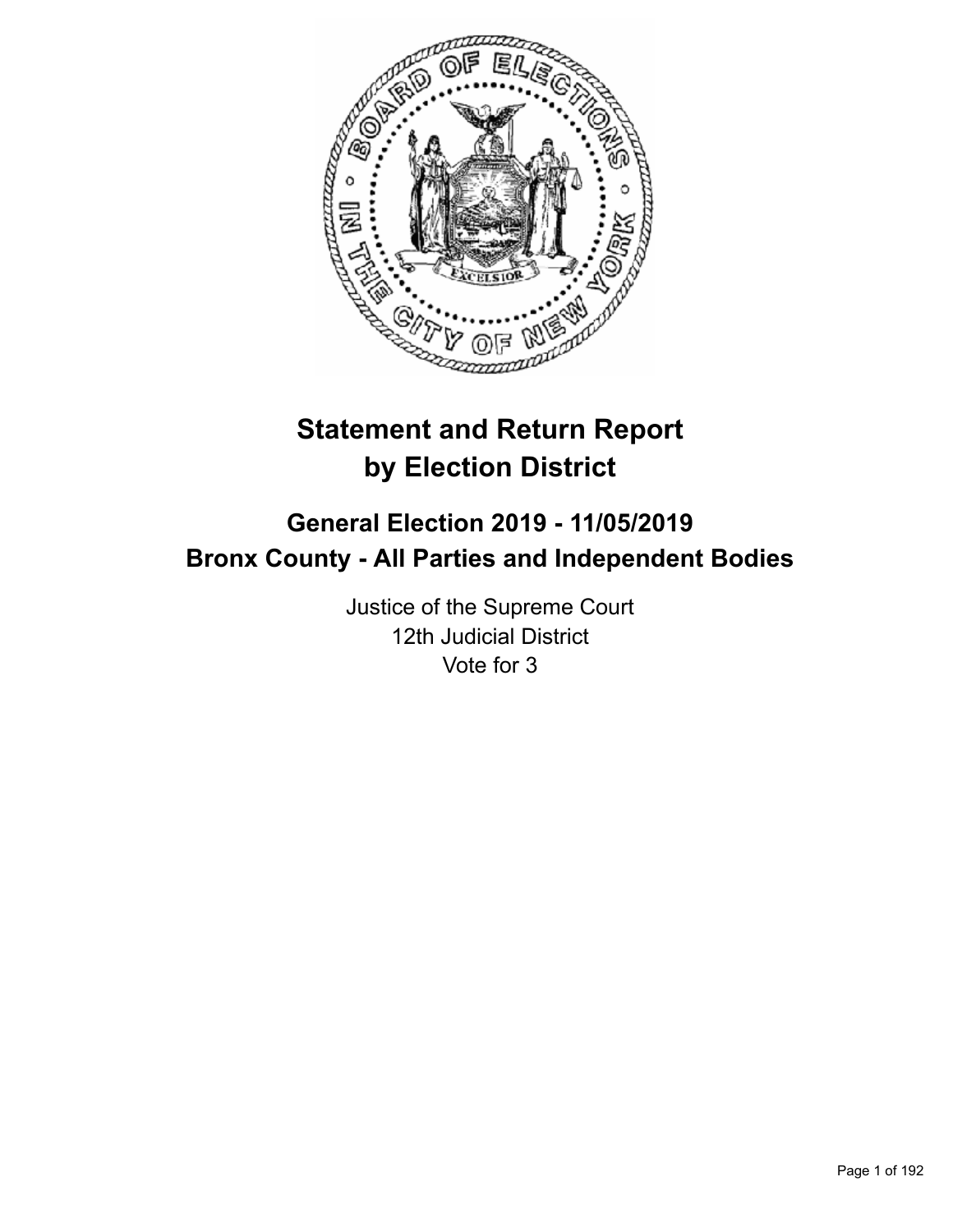

## **001/77 COMBINED into: 011/84**

# **002/77**

| <b>PUBLIC COUNTER</b>                                    | 132 |
|----------------------------------------------------------|-----|
| <b>MANUALLY COUNTED EMERGENCY</b>                        | 0   |
| ABSENTEE / MILITARY                                      | 2   |
| AFFIDAVIT                                                |     |
| <b>Total Ballots</b>                                     | 135 |
| Less - Inapplicable Federal/Special Presidential Ballots | 0   |
| <b>Total Applicable Ballots</b>                          | 135 |
| WILMA GUZMAN (DEMOCRATIC)                                | 112 |
| BAHAATI E. PITT (DEMOCRATIC)                             | 59  |
| JOHN R. HIGGITT (DEMOCRATIC)                             | 63  |
| <b>Total Votes</b>                                       | 234 |
| Unrecorded                                               | 171 |

### **003/77**

| <b>PUBLIC COUNTER</b>                                    | 189            |
|----------------------------------------------------------|----------------|
| <b>MANUALLY COUNTED EMERGENCY</b>                        | 0              |
| ABSENTEE / MILITARY                                      | $\overline{2}$ |
| AFFIDAVIT                                                | 0              |
| <b>Total Ballots</b>                                     | 191            |
| Less - Inapplicable Federal/Special Presidential Ballots | 0              |
| <b>Total Applicable Ballots</b>                          | 191            |
| WILMA GUZMAN (DEMOCRATIC)                                | 158            |
| BAHAATI E. PITT (DEMOCRATIC)                             | 67             |
| JOHN R. HIGGITT (DEMOCRATIC)                             | 72             |
| <b>Total Votes</b>                                       | 297            |
| Unrecorded                                               | 276            |
|                                                          |                |

# **004/77 COMBINED into: 002/77**

| <b>PUBLIC COUNTER</b>                                    | 202            |
|----------------------------------------------------------|----------------|
| <b>MANUALLY COUNTED EMERGENCY</b>                        | 0              |
| ABSENTEE / MILITARY                                      | $\overline{2}$ |
| <b>AFFIDAVIT</b>                                         |                |
| <b>Total Ballots</b>                                     | 205            |
| Less - Inapplicable Federal/Special Presidential Ballots | 0              |
| <b>Total Applicable Ballots</b>                          | 205            |
| <b>WILMA GUZMAN (DEMOCRATIC)</b>                         | 167            |
| BAHAATI E. PITT (DEMOCRATIC)                             | 88             |
| JOHN R. HIGGITT (DEMOCRATIC)                             | 81             |
| <b>Total Votes</b>                                       | 336            |
| Unrecorded                                               | 279            |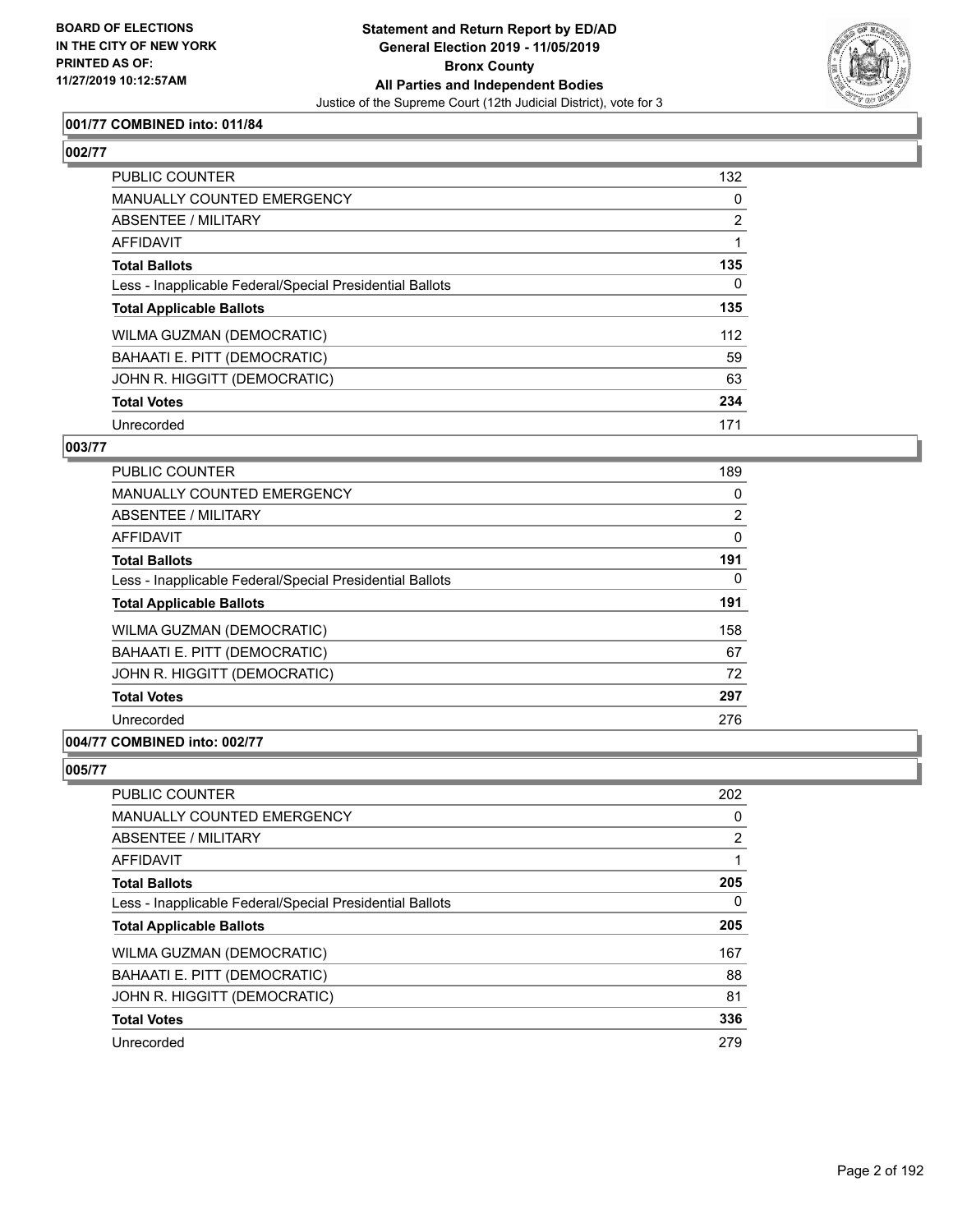

| PUBLIC COUNTER                                           | 139 |
|----------------------------------------------------------|-----|
| MANUALLY COUNTED EMERGENCY                               | 0   |
| ABSENTEE / MILITARY                                      | 1   |
| AFFIDAVIT                                                | 0   |
| <b>Total Ballots</b>                                     | 140 |
| Less - Inapplicable Federal/Special Presidential Ballots | 0   |
| <b>Total Applicable Ballots</b>                          | 140 |
| WILMA GUZMAN (DEMOCRATIC)                                | 113 |
| BAHAATI E. PITT (DEMOCRATIC)                             | 71  |
| JOHN R. HIGGITT (DEMOCRATIC)                             | 67  |
| ARTHUR ROJAS (WRITE-IN)                                  |     |
| <b>JOSEPH FRANCO (WRITE-IN)</b>                          | 1   |
| MANUEL MARTINEZ (WRITE-IN)                               | 1   |
| RAUL MIGUEZ (WRITE-IN)                                   | 1   |
| <b>Total Votes</b>                                       | 255 |
| Unrecorded                                               | 165 |

# **007/77**

| PUBLIC COUNTER                                           | 170      |
|----------------------------------------------------------|----------|
| MANUALLY COUNTED EMERGENCY                               | 0        |
| ABSENTEE / MILITARY                                      | 5        |
| AFFIDAVIT                                                |          |
| <b>Total Ballots</b>                                     | 176      |
| Less - Inapplicable Federal/Special Presidential Ballots | $\Omega$ |
| <b>Total Applicable Ballots</b>                          | 176      |
| WILMA GUZMAN (DEMOCRATIC)                                | 138      |
| BAHAATI E. PITT (DEMOCRATIC)                             | 75       |
| JOHN R. HIGGITT (DEMOCRATIC)                             | 69       |
| DONALD J TRUMP (WRITE-IN)                                |          |
| <b>Total Votes</b>                                       | 283      |
| Unrecorded                                               | 245      |

| <b>PUBLIC COUNTER</b>                                    | 133 |
|----------------------------------------------------------|-----|
| <b>MANUALLY COUNTED EMERGENCY</b>                        | 0   |
| ABSENTEE / MILITARY                                      | 3   |
| AFFIDAVIT                                                | 0   |
| <b>Total Ballots</b>                                     | 136 |
| Less - Inapplicable Federal/Special Presidential Ballots | 0   |
| <b>Total Applicable Ballots</b>                          | 136 |
| WILMA GUZMAN (DEMOCRATIC)                                | 108 |
| BAHAATI E. PITT (DEMOCRATIC)                             | 54  |
| JOHN R. HIGGITT (DEMOCRATIC)                             | 57  |
| UNATTRIBUTABLE WRITE-IN (WRITE-IN)                       | 2   |
| <b>Total Votes</b>                                       | 221 |
| Unrecorded                                               | 187 |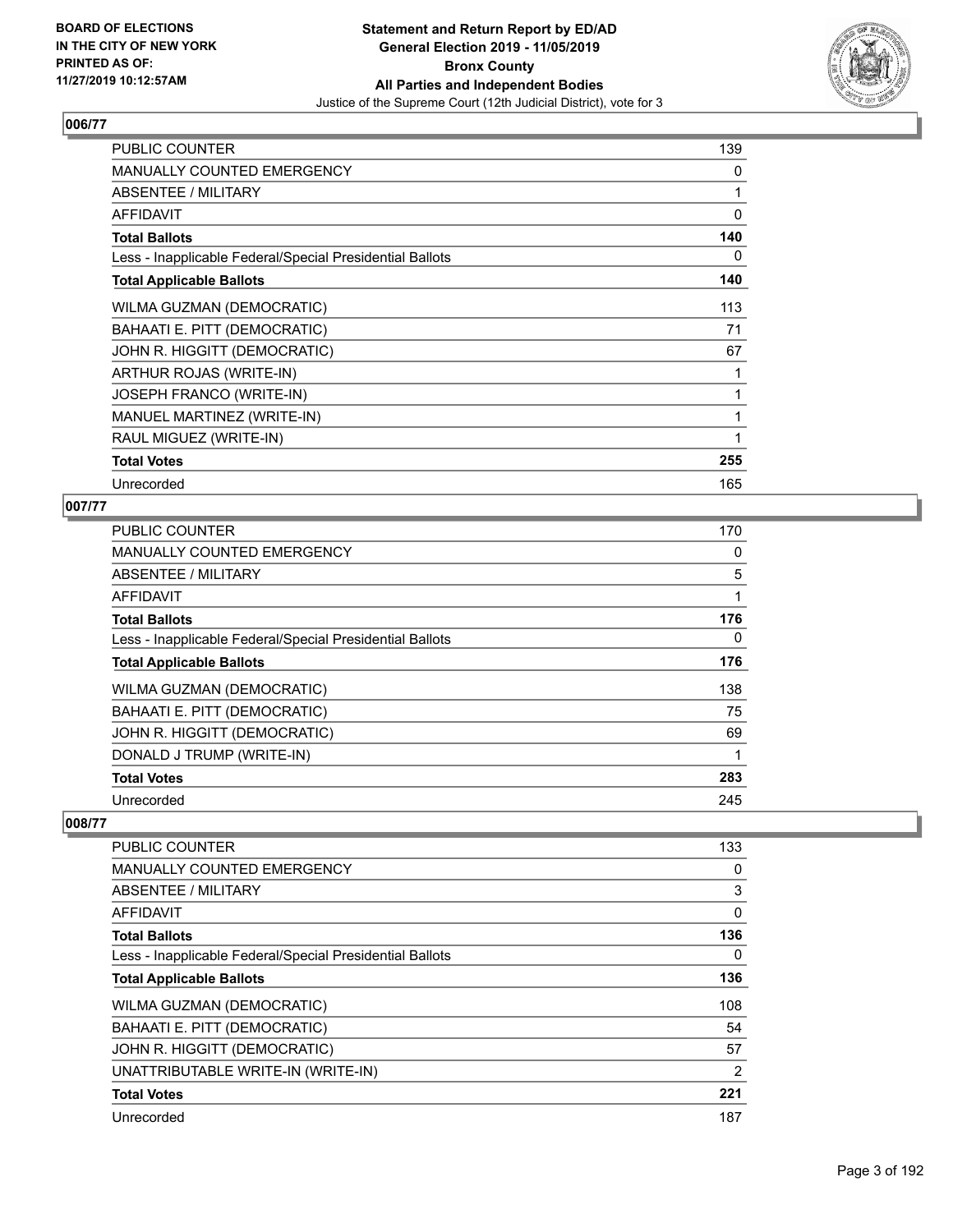

| <b>PUBLIC COUNTER</b>                                    | 111 |
|----------------------------------------------------------|-----|
| <b>MANUALLY COUNTED EMERGENCY</b>                        | 0   |
| ABSENTEE / MILITARY                                      | 3   |
| <b>AFFIDAVIT</b>                                         | 0   |
| <b>Total Ballots</b>                                     | 114 |
| Less - Inapplicable Federal/Special Presidential Ballots | 0   |
| <b>Total Applicable Ballots</b>                          | 114 |
| WILMA GUZMAN (DEMOCRATIC)                                | 88  |
| BAHAATI E. PITT (DEMOCRATIC)                             | 51  |
| JOHN R. HIGGITT (DEMOCRATIC)                             | 50  |
| UNATTRIBUTABLE WRITE-IN (WRITE-IN)                       |     |
| <b>Total Votes</b>                                       | 190 |
| Unrecorded                                               | 152 |

## **010/77**

| <b>PUBLIC COUNTER</b>                                    | 328 |
|----------------------------------------------------------|-----|
| MANUALLY COUNTED EMERGENCY                               | 0   |
| ABSENTEE / MILITARY                                      | 5   |
| AFFIDAVIT                                                | 6   |
| <b>Total Ballots</b>                                     | 339 |
| Less - Inapplicable Federal/Special Presidential Ballots | 0   |
| <b>Total Applicable Ballots</b>                          | 339 |
| WILMA GUZMAN (DEMOCRATIC)                                | 266 |
| BAHAATI E. PITT (DEMOCRATIC)                             | 155 |
| JOHN R. HIGGITT (DEMOCRATIC)                             | 161 |
| UNATTRIBUTABLE WRITE-IN (WRITE-IN)                       |     |
| <b>Total Votes</b>                                       | 583 |
| Unrecorded                                               | 434 |

| PUBLIC COUNTER                                           | 109      |
|----------------------------------------------------------|----------|
| <b>MANUALLY COUNTED EMERGENCY</b>                        | 0        |
| ABSENTEE / MILITARY                                      | 2        |
| AFFIDAVIT                                                | 3        |
| <b>Total Ballots</b>                                     | 114      |
| Less - Inapplicable Federal/Special Presidential Ballots | $\Omega$ |
| <b>Total Applicable Ballots</b>                          | 114      |
| WILMA GUZMAN (DEMOCRATIC)                                | 85       |
| BAHAATI E. PITT (DEMOCRATIC)                             | 54       |
| JOHN R. HIGGITT (DEMOCRATIC)                             | 53       |
| RUDY GIULIANI (WRITE-IN)                                 | 1        |
| <b>Total Votes</b>                                       | 193      |
| Unrecorded                                               | 149      |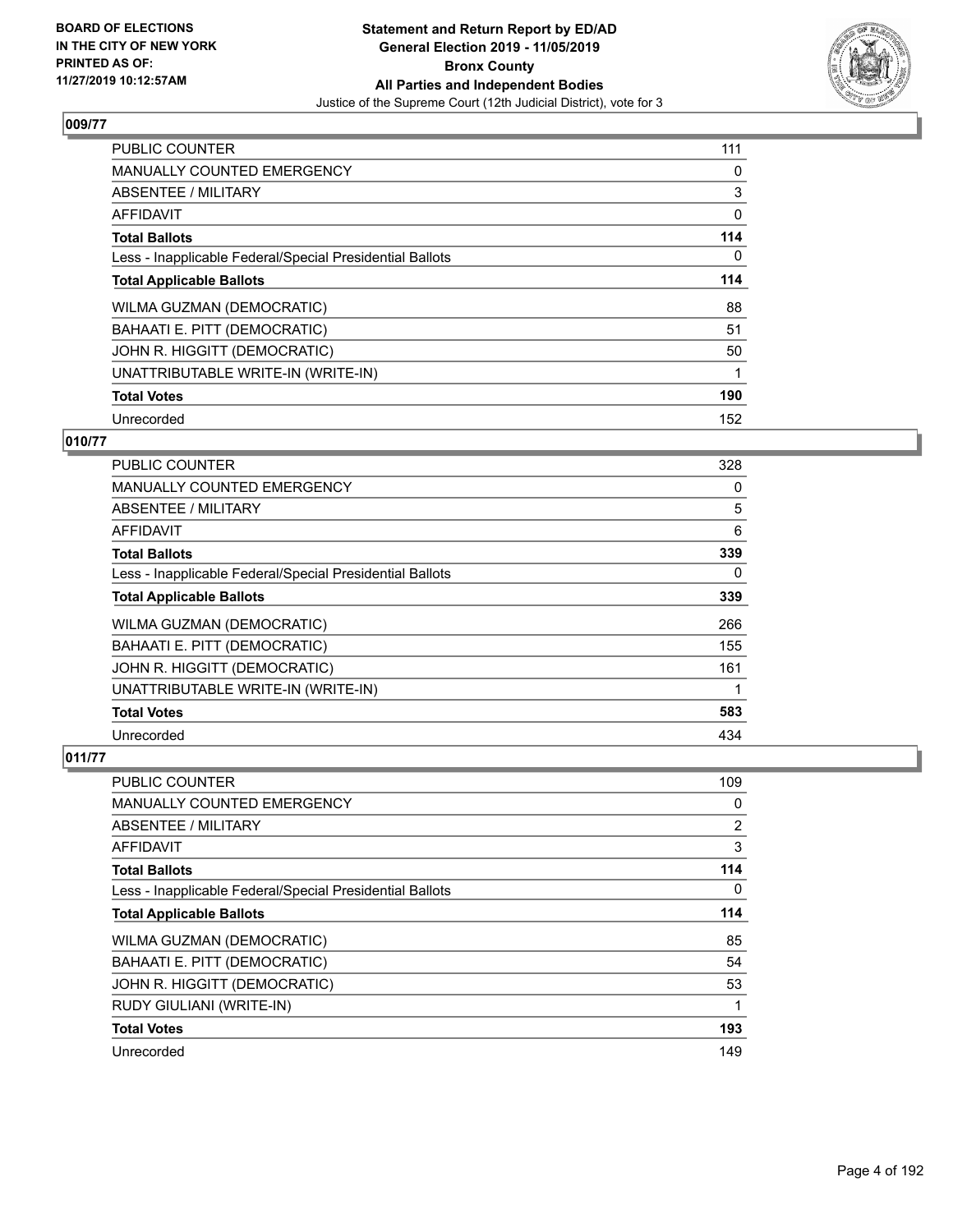

| <b>PUBLIC COUNTER</b>                                    | 176      |
|----------------------------------------------------------|----------|
| <b>MANUALLY COUNTED EMERGENCY</b>                        | $\Omega$ |
| ABSENTEE / MILITARY                                      | 3        |
| AFFIDAVIT                                                | $\Omega$ |
| <b>Total Ballots</b>                                     | 179      |
| Less - Inapplicable Federal/Special Presidential Ballots | $\Omega$ |
| <b>Total Applicable Ballots</b>                          | 179      |
| <b>WILMA GUZMAN (DEMOCRATIC)</b>                         | 141      |
| BAHAATI E. PITT (DEMOCRATIC)                             | 80       |
| JOHN R. HIGGITT (DEMOCRATIC)                             | 61       |
| <b>Total Votes</b>                                       | 282      |
| Unrecorded                                               | 255      |

# **013/77 COMBINED into: 012/77**

#### **014/77**

| <b>PUBLIC COUNTER</b>                                    | 208            |
|----------------------------------------------------------|----------------|
| <b>MANUALLY COUNTED EMERGENCY</b>                        | 0              |
| ABSENTEE / MILITARY                                      | 0              |
| <b>AFFIDAVIT</b>                                         | $\overline{2}$ |
| <b>Total Ballots</b>                                     | 210            |
| Less - Inapplicable Federal/Special Presidential Ballots | 0              |
| <b>Total Applicable Ballots</b>                          | 210            |
| WILMA GUZMAN (DEMOCRATIC)                                | 178            |
| BAHAATI E. PITT (DEMOCRATIC)                             | 81             |
| JOHN R. HIGGITT (DEMOCRATIC)                             | 81             |
| <b>Total Votes</b>                                       | 340            |
| Unrecorded                                               | 290            |
|                                                          |                |

# **015/77 COMBINED into: 014/77**

| <b>PUBLIC COUNTER</b>                                    | 185 |
|----------------------------------------------------------|-----|
| <b>MANUALLY COUNTED EMERGENCY</b>                        | 0   |
| ABSENTEE / MILITARY                                      | 4   |
| AFFIDAVIT                                                | 0   |
| <b>Total Ballots</b>                                     | 189 |
| Less - Inapplicable Federal/Special Presidential Ballots | 0   |
| <b>Total Applicable Ballots</b>                          | 189 |
| WILMA GUZMAN (DEMOCRATIC)                                | 143 |
| BAHAATI E. PITT (DEMOCRATIC)                             | 90  |
| JOHN R. HIGGITT (DEMOCRATIC)                             | 77  |
| UNATTRIBUTABLE WRITE-IN (WRITE-IN)                       | 1   |
| <b>Total Votes</b>                                       | 311 |
| Unrecorded                                               | 256 |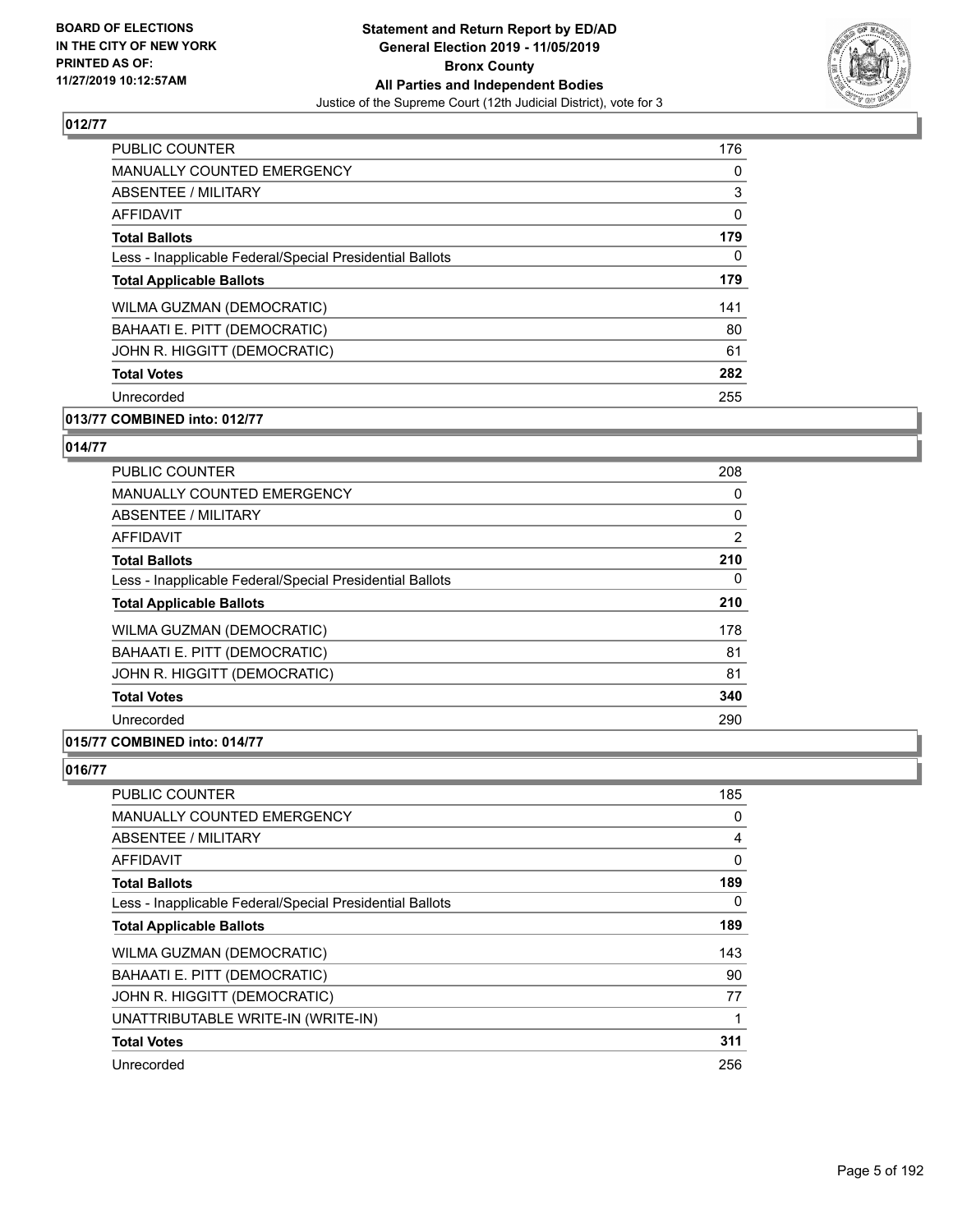

| <b>PUBLIC COUNTER</b>                                    | 170            |
|----------------------------------------------------------|----------------|
| <b>MANUALLY COUNTED EMERGENCY</b>                        | 0              |
| ABSENTEE / MILITARY                                      | 3              |
| <b>AFFIDAVIT</b>                                         | $\overline{2}$ |
| <b>Total Ballots</b>                                     | 175            |
| Less - Inapplicable Federal/Special Presidential Ballots | 0              |
| <b>Total Applicable Ballots</b>                          | 175            |
| WILMA GUZMAN (DEMOCRATIC)                                | 145            |
| BAHAATI E. PITT (DEMOCRATIC)                             | 65             |
| JOHN R. HIGGITT (DEMOCRATIC)                             | 58             |
| UNATTRIBUTABLE WRITE-IN (WRITE-IN)                       | 2              |
| <b>Total Votes</b>                                       | 270            |
| Unrecorded                                               | 255            |

## **018/77**

| <b>PUBLIC COUNTER</b>                                    | 66       |
|----------------------------------------------------------|----------|
| <b>MANUALLY COUNTED EMERGENCY</b>                        | 0        |
| ABSENTEE / MILITARY                                      | 4        |
| AFFIDAVIT                                                |          |
| <b>Total Ballots</b>                                     | 71       |
| Less - Inapplicable Federal/Special Presidential Ballots | $\Omega$ |
| <b>Total Applicable Ballots</b>                          | 71       |
| WILMA GUZMAN (DEMOCRATIC)                                | 52       |
| BAHAATI E. PITT (DEMOCRATIC)                             | 23       |
| JOHN R. HIGGITT (DEMOCRATIC)                             | 19       |
| <b>Total Votes</b>                                       | 94       |
| Unrecorded                                               | 119      |

| <b>PUBLIC COUNTER</b>                                    | 210      |
|----------------------------------------------------------|----------|
| <b>MANUALLY COUNTED EMERGENCY</b>                        | 0        |
| ABSENTEE / MILITARY                                      | 4        |
| <b>AFFIDAVIT</b>                                         | 0        |
| <b>Total Ballots</b>                                     | 214      |
| Less - Inapplicable Federal/Special Presidential Ballots | $\Omega$ |
| <b>Total Applicable Ballots</b>                          | 214      |
| WILMA GUZMAN (DEMOCRATIC)                                | 169      |
| BAHAATI E. PITT (DEMOCRATIC)                             | 72       |
| JOHN R. HIGGITT (DEMOCRATIC)                             | 73       |
| UNATTRIBUTABLE WRITE-IN (WRITE-IN)                       |          |
| <b>Total Votes</b>                                       | 315      |
| Unrecorded                                               | 327      |
| 020/77 COMBINED into: 021/77                             |          |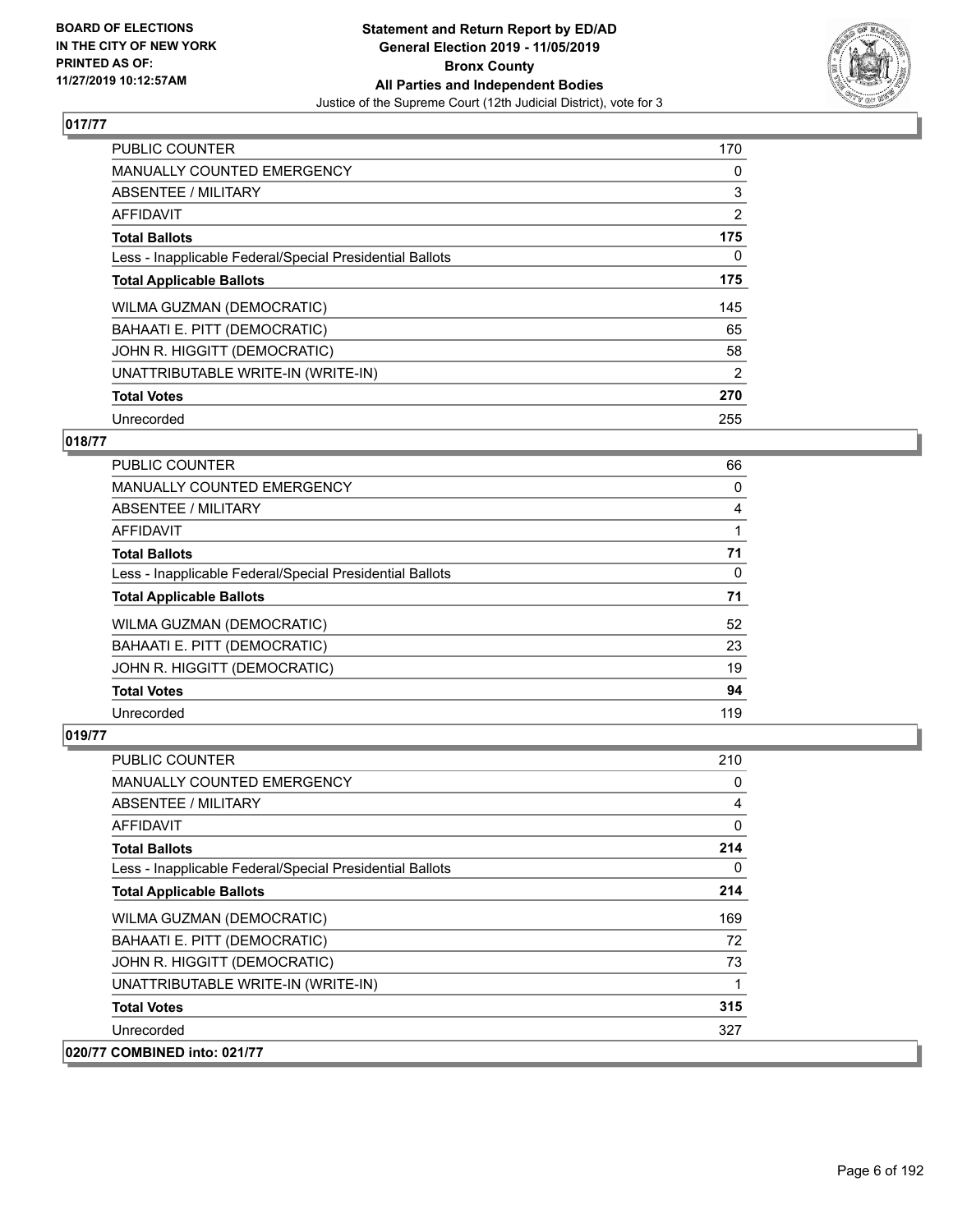

| <b>PUBLIC COUNTER</b>                                    | 175 |
|----------------------------------------------------------|-----|
| <b>MANUALLY COUNTED EMERGENCY</b>                        | 0   |
| ABSENTEE / MILITARY                                      | 4   |
| <b>AFFIDAVIT</b>                                         | 0   |
| <b>Total Ballots</b>                                     | 179 |
| Less - Inapplicable Federal/Special Presidential Ballots | 0   |
| <b>Total Applicable Ballots</b>                          | 179 |
| WILMA GUZMAN (DEMOCRATIC)                                | 153 |
| BAHAATI E. PITT (DEMOCRATIC)                             | 82  |
| JOHN R. HIGGITT (DEMOCRATIC)                             | 85  |
| <b>Total Votes</b>                                       | 320 |
| Unrecorded                                               | 217 |

#### **022/77**

| <b>PUBLIC COUNTER</b>                                    | 186      |
|----------------------------------------------------------|----------|
| <b>MANUALLY COUNTED EMERGENCY</b>                        | 0        |
| ABSENTEE / MILITARY                                      | 8        |
| <b>AFFIDAVIT</b>                                         | 2        |
| <b>Total Ballots</b>                                     | 196      |
| Less - Inapplicable Federal/Special Presidential Ballots | $\Omega$ |
| <b>Total Applicable Ballots</b>                          | 196      |
| WILMA GUZMAN (DEMOCRATIC)                                | 158      |
| BAHAATI E. PITT (DEMOCRATIC)                             | 107      |
| JOHN R. HIGGITT (DEMOCRATIC)                             | 108      |
| <b>Total Votes</b>                                       | 373      |
| Unrecorded                                               | 215      |

| <b>PUBLIC COUNTER</b>                                    | 224      |
|----------------------------------------------------------|----------|
| MANUALLY COUNTED EMERGENCY                               | 0        |
| ABSENTEE / MILITARY                                      | 3        |
| AFFIDAVIT                                                |          |
| <b>Total Ballots</b>                                     | 228      |
| Less - Inapplicable Federal/Special Presidential Ballots | $\Omega$ |
| <b>Total Applicable Ballots</b>                          | 228      |
| WILMA GUZMAN (DEMOCRATIC)                                | 175      |
| BAHAATI E. PITT (DEMOCRATIC)                             | 86       |
| JOHN R. HIGGITT (DEMOCRATIC)                             | 74       |
| <b>Total Votes</b>                                       | 335      |
| Unrecorded                                               | 349      |
| 024/77 COMBINED into: 023/77                             |          |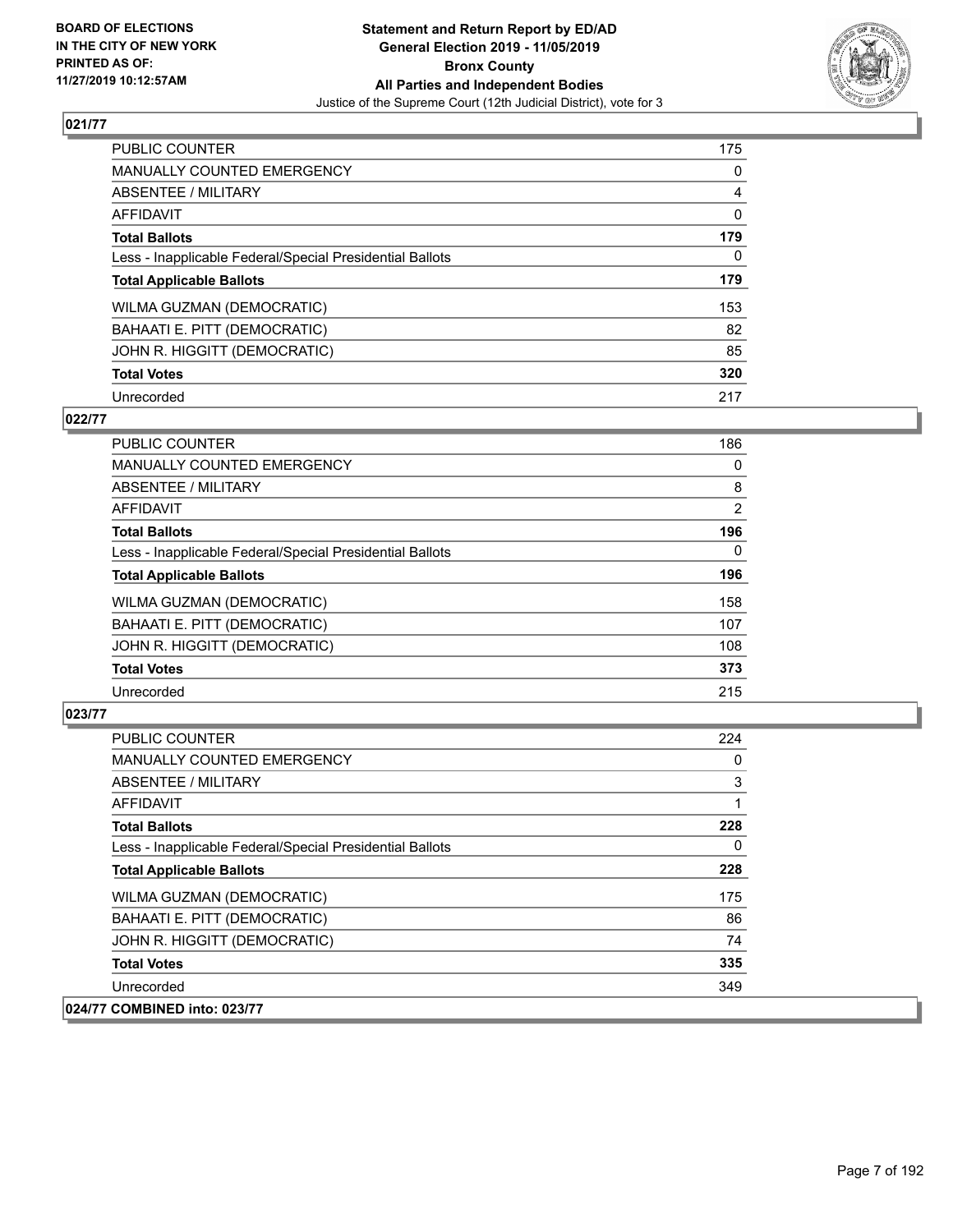

| <b>PUBLIC COUNTER</b>                                    | 194      |
|----------------------------------------------------------|----------|
| MANUALLY COUNTED EMERGENCY                               | 0        |
| ABSENTEE / MILITARY                                      | 3        |
| AFFIDAVIT                                                | $\Omega$ |
| <b>Total Ballots</b>                                     | 197      |
| Less - Inapplicable Federal/Special Presidential Ballots | 0        |
| <b>Total Applicable Ballots</b>                          | 197      |
| WILMA GUZMAN (DEMOCRATIC)                                | 155      |
| BAHAATI E. PITT (DEMOCRATIC)                             | 100      |
| JOHN R. HIGGITT (DEMOCRATIC)                             | 81       |
| UNATTRIBUTABLE WRITE-IN (WRITE-IN)                       | 2        |
| <b>Total Votes</b>                                       | 338      |
| Unrecorded                                               | 253      |
|                                                          |          |

## **026/77 COMBINED into: 022/77**

#### **027/77**

| <b>PUBLIC COUNTER</b>                                    | 134            |
|----------------------------------------------------------|----------------|
| <b>MANUALLY COUNTED EMERGENCY</b>                        | 0              |
| ABSENTEE / MILITARY                                      | 4              |
| AFFIDAVIT                                                | $\overline{2}$ |
| <b>Total Ballots</b>                                     | 140            |
| Less - Inapplicable Federal/Special Presidential Ballots | 0              |
| <b>Total Applicable Ballots</b>                          | 140            |
| WILMA GUZMAN (DEMOCRATIC)                                | 102            |
| BAHAATI E. PITT (DEMOCRATIC)                             | 51             |
| JOHN R. HIGGITT (DEMOCRATIC)                             | 54             |
| <b>Total Votes</b>                                       | 207            |
| Unrecorded                                               | 213            |

#### **028/77**

| <b>PUBLIC COUNTER</b>                                    | 188      |
|----------------------------------------------------------|----------|
| <b>MANUALLY COUNTED EMERGENCY</b>                        | 0        |
| ABSENTEE / MILITARY                                      | 5        |
| AFFIDAVIT                                                | 2        |
| <b>Total Ballots</b>                                     | 195      |
| Less - Inapplicable Federal/Special Presidential Ballots | $\Omega$ |
| <b>Total Applicable Ballots</b>                          | 195      |
| WILMA GUZMAN (DEMOCRATIC)                                | 151      |
| BAHAATI E. PITT (DEMOCRATIC)                             | 72       |
| JOHN R. HIGGITT (DEMOCRATIC)                             | 69       |
| <b>Total Votes</b>                                       | 292      |
| Unrecorded                                               | 293      |
| 029/77 COMBINED into: 028/77                             |          |
|                                                          |          |

#### **030/77 COMBINED into: 025/77**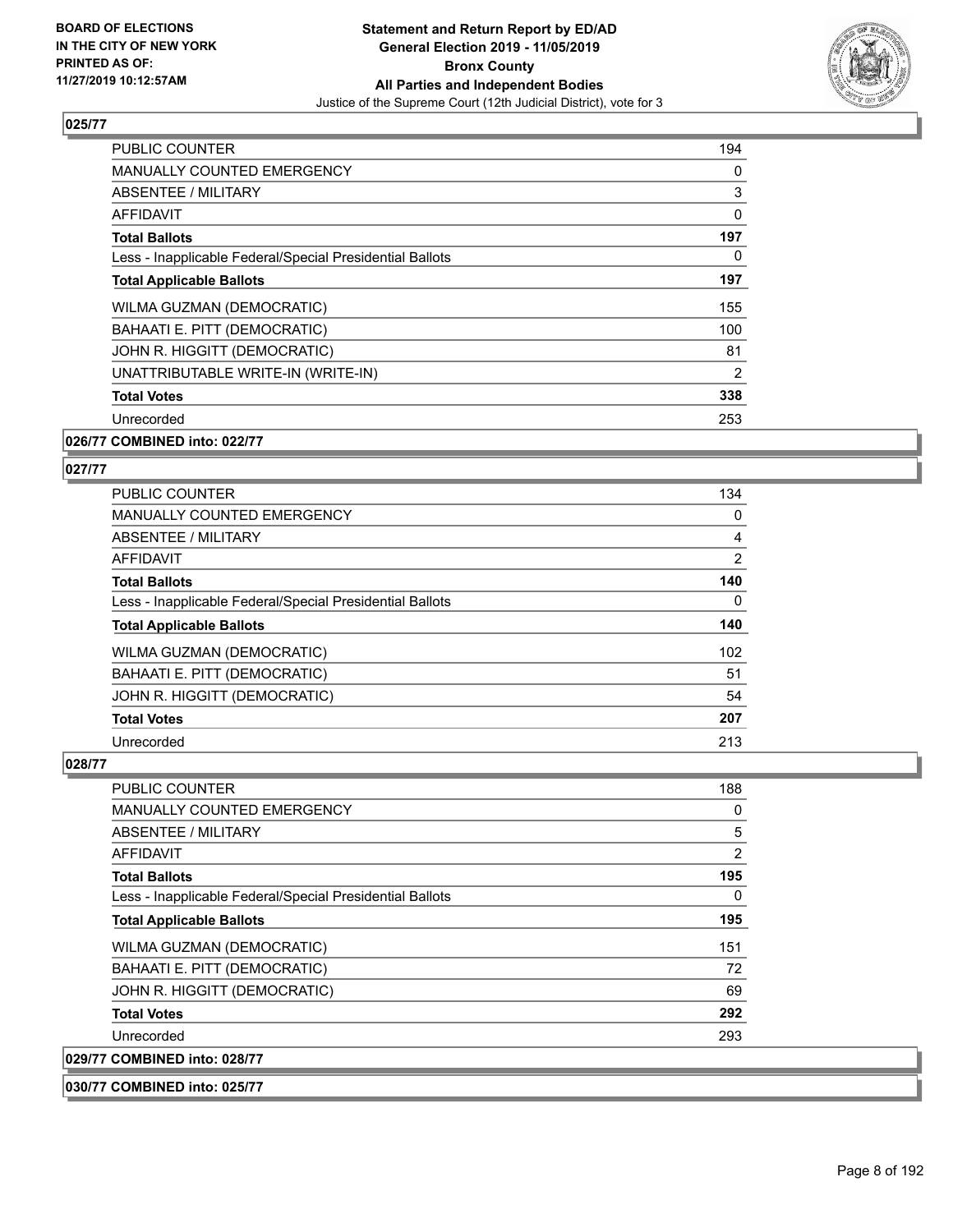

| <b>PUBLIC COUNTER</b>                                    | 127      |
|----------------------------------------------------------|----------|
| <b>MANUALLY COUNTED EMERGENCY</b>                        | 0        |
| ABSENTEE / MILITARY                                      | 0        |
| AFFIDAVIT                                                |          |
| <b>Total Ballots</b>                                     | 128      |
| Less - Inapplicable Federal/Special Presidential Ballots | $\Omega$ |
| <b>Total Applicable Ballots</b>                          | 128      |
| WILMA GUZMAN (DEMOCRATIC)                                | 111      |
| BAHAATI E. PITT (DEMOCRATIC)                             | 65       |
| JOHN R. HIGGITT (DEMOCRATIC)                             | 66       |
| <b>Total Votes</b>                                       | 242      |
| Unrecorded                                               | 142      |

#### **032/77**

| <b>PUBLIC COUNTER</b>                                    | 128      |
|----------------------------------------------------------|----------|
| <b>MANUALLY COUNTED EMERGENCY</b>                        | 0        |
| <b>ABSENTEE / MILITARY</b>                               | 4        |
| <b>AFFIDAVIT</b>                                         | $\Omega$ |
| <b>Total Ballots</b>                                     | 132      |
| Less - Inapplicable Federal/Special Presidential Ballots | 0        |
| <b>Total Applicable Ballots</b>                          | 132      |
| WILMA GUZMAN (DEMOCRATIC)                                | 99       |
| BAHAATI E. PITT (DEMOCRATIC)                             | 32       |
| JOHN R. HIGGITT (DEMOCRATIC)                             | 31       |
| <b>Total Votes</b>                                       | 162      |
| Unrecorded                                               | 234      |
|                                                          |          |

## **033/77 COMBINED into: 032/77**

| <b>PUBLIC COUNTER</b>                                    | 112      |
|----------------------------------------------------------|----------|
| MANUALLY COUNTED EMERGENCY                               | 0        |
| ABSENTEE / MILITARY                                      | 7        |
| AFFIDAVIT                                                | 2        |
| <b>Total Ballots</b>                                     | 121      |
| Less - Inapplicable Federal/Special Presidential Ballots | $\Omega$ |
| <b>Total Applicable Ballots</b>                          | 121      |
| WILMA GUZMAN (DEMOCRATIC)                                | 92       |
| BAHAATI E. PITT (DEMOCRATIC)                             | 43       |
| JOHN R. HIGGITT (DEMOCRATIC)                             | 36       |
| UNATTRIBUTABLE WRITE-IN (WRITE-IN)                       | 2        |
| <b>Total Votes</b>                                       | 173      |
| Unrecorded                                               | 190      |
| 035/77 COMBINED into: 034/77                             |          |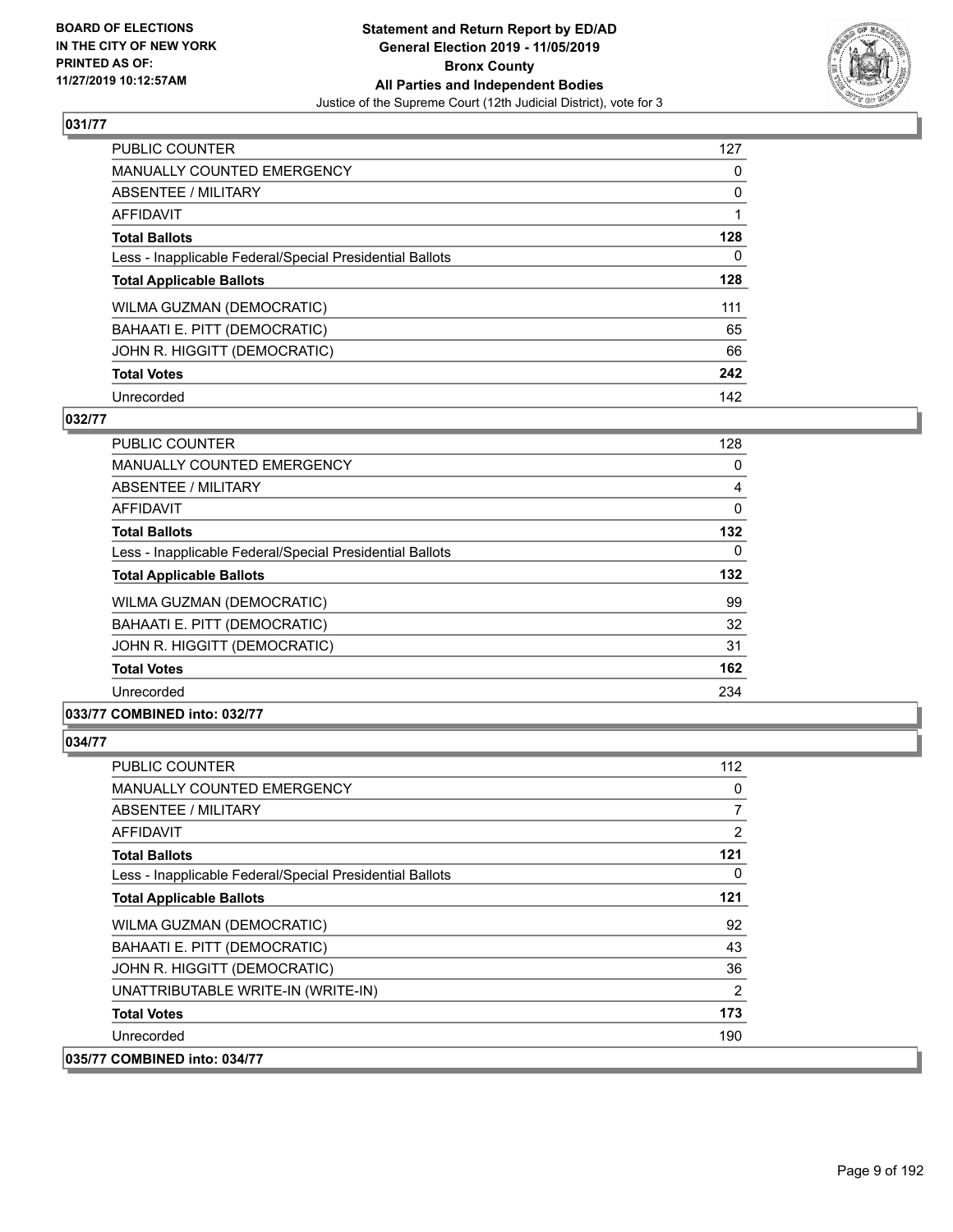

| <b>PUBLIC COUNTER</b>                                    | 129            |
|----------------------------------------------------------|----------------|
| <b>MANUALLY COUNTED EMERGENCY</b>                        | 0              |
| ABSENTEE / MILITARY                                      | 4              |
| <b>AFFIDAVIT</b>                                         | $\overline{2}$ |
| <b>Total Ballots</b>                                     | 135            |
| Less - Inapplicable Federal/Special Presidential Ballots | 0              |
| <b>Total Applicable Ballots</b>                          | 135            |
| WILMA GUZMAN (DEMOCRATIC)                                | 98             |
| BAHAATI E. PITT (DEMOCRATIC)                             | 67             |
| JOHN R. HIGGITT (DEMOCRATIC)                             | 62             |
| UNATTRIBUTABLE WRITE-IN (WRITE-IN)                       |                |
| <b>Total Votes</b>                                       | 228            |
| Unrecorded                                               | 177            |

## **037/77**

| <b>PUBLIC COUNTER</b>                                    | 157      |
|----------------------------------------------------------|----------|
| <b>MANUALLY COUNTED EMERGENCY</b>                        | 0        |
| ABSENTEE / MILITARY                                      | 3        |
| <b>AFFIDAVIT</b>                                         | 5        |
| <b>Total Ballots</b>                                     | 165      |
| Less - Inapplicable Federal/Special Presidential Ballots | $\Omega$ |
| <b>Total Applicable Ballots</b>                          | 165      |
| <b>WILMA GUZMAN (DEMOCRATIC)</b>                         | 134      |
| BAHAATI E. PITT (DEMOCRATIC)                             | 88       |
| JOHN R. HIGGITT (DEMOCRATIC)                             | 88       |
| <b>Total Votes</b>                                       | 310      |
| Unrecorded                                               | 185      |

## **038/77 COMBINED into: 017/77**

| <b>PUBLIC COUNTER</b>                                    | 167 |
|----------------------------------------------------------|-----|
| <b>MANUALLY COUNTED EMERGENCY</b>                        | 0   |
| <b>ABSENTEE / MILITARY</b>                               | 8   |
| AFFIDAVIT                                                | 3   |
| <b>Total Ballots</b>                                     | 178 |
| Less - Inapplicable Federal/Special Presidential Ballots | 0   |
| <b>Total Applicable Ballots</b>                          | 178 |
| WILMA GUZMAN (DEMOCRATIC)                                | 146 |
| BAHAATI E. PITT (DEMOCRATIC)                             | 96  |
| JOHN R. HIGGITT (DEMOCRATIC)                             | 87  |
| UNATTRIBUTABLE WRITE-IN (WRITE-IN)                       | 3   |
| <b>Total Votes</b>                                       | 332 |
| Unrecorded                                               | 202 |
| 040/77 COMBINED into: 039/77                             |     |
| 041/77 COMBINED into: 042/77                             |     |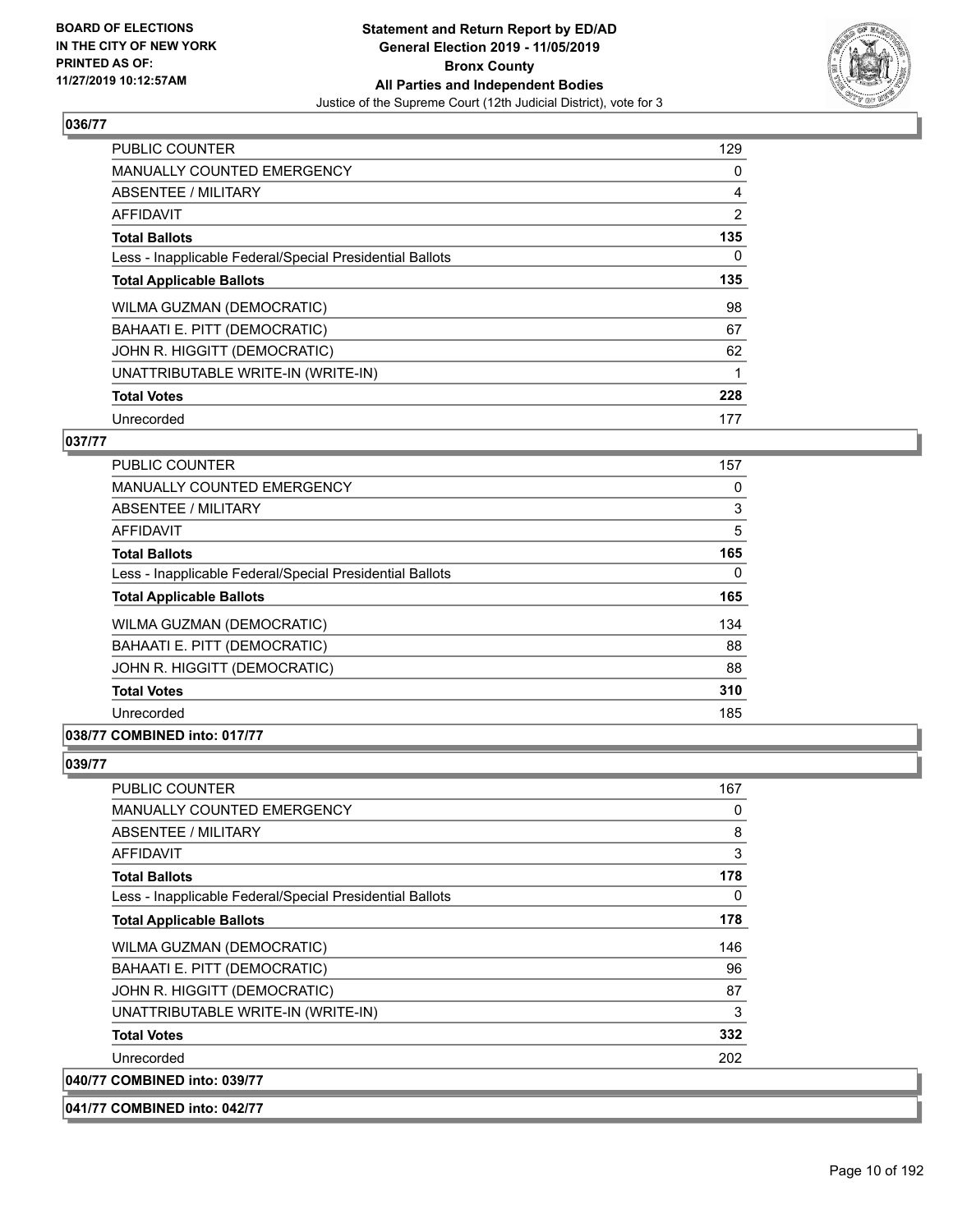

| <b>PUBLIC COUNTER</b>                                    | 199 |
|----------------------------------------------------------|-----|
| <b>MANUALLY COUNTED EMERGENCY</b>                        | 0   |
| ABSENTEE / MILITARY                                      |     |
| AFFIDAVIT                                                | 2   |
| <b>Total Ballots</b>                                     | 202 |
| Less - Inapplicable Federal/Special Presidential Ballots | 0   |
| <b>Total Applicable Ballots</b>                          | 202 |
| WILMA GUZMAN (DEMOCRATIC)                                | 165 |
| BAHAATI E. PITT (DEMOCRATIC)                             | 102 |
| JOHN R. HIGGITT (DEMOCRATIC)                             | 94  |
| ALEX JONES (WRITE-IN)                                    |     |
| UNATTRIBUTABLE WRITE-IN (WRITE-IN)                       | 4   |
| <b>Total Votes</b>                                       | 366 |
| Unrecorded                                               | 240 |

## **043/77**

| PUBLIC COUNTER                                           | 99       |
|----------------------------------------------------------|----------|
| MANUALLY COUNTED EMERGENCY                               | 0        |
| ABSENTEE / MILITARY                                      | 3        |
| AFFIDAVIT                                                | 3        |
| <b>Total Ballots</b>                                     | 105      |
| Less - Inapplicable Federal/Special Presidential Ballots | $\Omega$ |
| <b>Total Applicable Ballots</b>                          | 105      |
| WILMA GUZMAN (DEMOCRATIC)                                | 92       |
| BAHAATI E. PITT (DEMOCRATIC)                             | 62       |
| JOHN R. HIGGITT (DEMOCRATIC)                             | 64       |
| UNATTRIBUTABLE WRITE-IN (WRITE-IN)                       |          |
| <b>Total Votes</b>                                       | 219      |
| Unrecorded                                               | 96       |

| PUBLIC COUNTER                                           | 160      |
|----------------------------------------------------------|----------|
| <b>MANUALLY COUNTED EMERGENCY</b>                        | 0        |
| ABSENTEE / MILITARY                                      | 9        |
| AFFIDAVIT                                                | $\Omega$ |
| <b>Total Ballots</b>                                     | 169      |
| Less - Inapplicable Federal/Special Presidential Ballots | $\Omega$ |
| <b>Total Applicable Ballots</b>                          | 169      |
| <b>WILMA GUZMAN (DEMOCRATIC)</b>                         | 134      |
| BAHAATI E. PITT (DEMOCRATIC)                             | 73       |
| JOHN R. HIGGITT (DEMOCRATIC)                             | 84       |
| <b>Total Votes</b>                                       | 291      |
| Unrecorded                                               | 216      |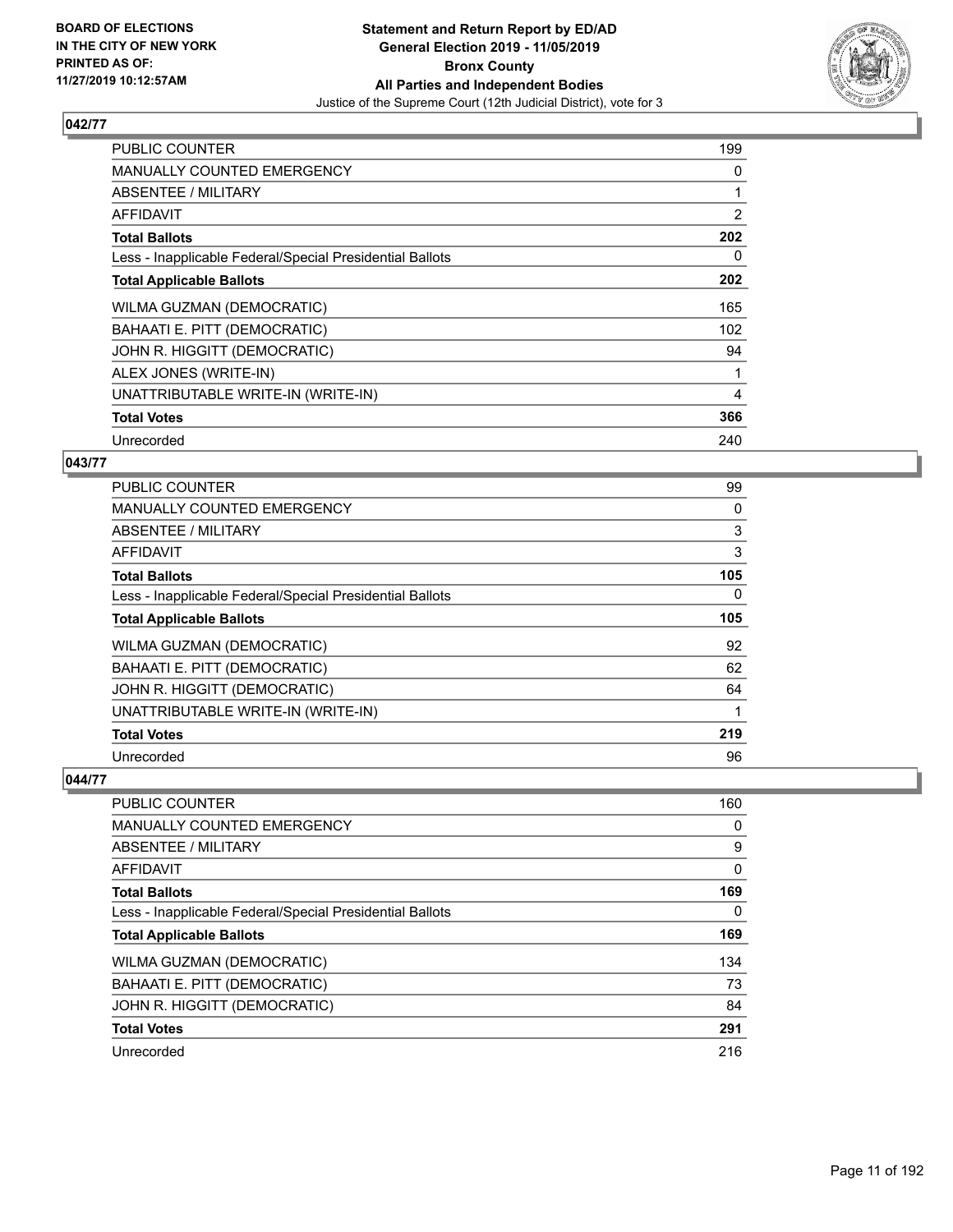

| PUBLIC COUNTER                                           | 156 |
|----------------------------------------------------------|-----|
| MANUALLY COUNTED EMERGENCY                               | 0   |
| ABSENTEE / MILITARY                                      | 4   |
| AFFIDAVIT                                                | 0   |
| <b>Total Ballots</b>                                     | 160 |
| Less - Inapplicable Federal/Special Presidential Ballots | 0   |
| <b>Total Applicable Ballots</b>                          | 160 |
| WILMA GUZMAN (DEMOCRATIC)                                | 126 |
| BAHAATI E. PITT (DEMOCRATIC)                             | 73  |
| JOHN R. HIGGITT (DEMOCRATIC)                             | 60  |
| UNATTRIBUTABLE WRITE-IN (WRITE-IN)                       | 3   |
| <b>Total Votes</b>                                       | 262 |
| Unrecorded                                               | 218 |
| 046/77 COMBINED into: 045/77                             |     |

# **047/77**

| PUBLIC COUNTER                                           | 232      |
|----------------------------------------------------------|----------|
| <b>MANUALLY COUNTED EMERGENCY</b>                        | $\Omega$ |
| ABSENTEE / MILITARY                                      | 40       |
| AFFIDAVIT                                                | 1        |
| <b>Total Ballots</b>                                     | 273      |
| Less - Inapplicable Federal/Special Presidential Ballots | 0        |
| <b>Total Applicable Ballots</b>                          | 273      |
| WILMA GUZMAN (DEMOCRATIC)                                | 222      |
| BAHAATI E. PITT (DEMOCRATIC)                             | 151      |
| JOHN R. HIGGITT (DEMOCRATIC)                             | 153      |
| UNATTRIBUTABLE WRITE-IN (WRITE-IN)                       | 7        |
| <b>Total Votes</b>                                       | 533      |
| Unrecorded                                               | 286      |

| PUBLIC COUNTER                                           | 241 |
|----------------------------------------------------------|-----|
| <b>MANUALLY COUNTED EMERGENCY</b>                        | 0   |
| ABSENTEE / MILITARY                                      | 7   |
| AFFIDAVIT                                                | 1   |
| <b>Total Ballots</b>                                     | 249 |
| Less - Inapplicable Federal/Special Presidential Ballots | 0   |
| <b>Total Applicable Ballots</b>                          | 249 |
| WILMA GUZMAN (DEMOCRATIC)                                | 205 |
| BAHAATI E. PITT (DEMOCRATIC)                             | 131 |
| JOHN R. HIGGITT (DEMOCRATIC)                             | 133 |
| <b>MARK FRASIER (WRITE-IN)</b>                           | 1   |
| UNATTRIBUTABLE WRITE-IN (WRITE-IN)                       | 3   |
| <b>Total Votes</b>                                       | 473 |
| Unrecorded                                               | 274 |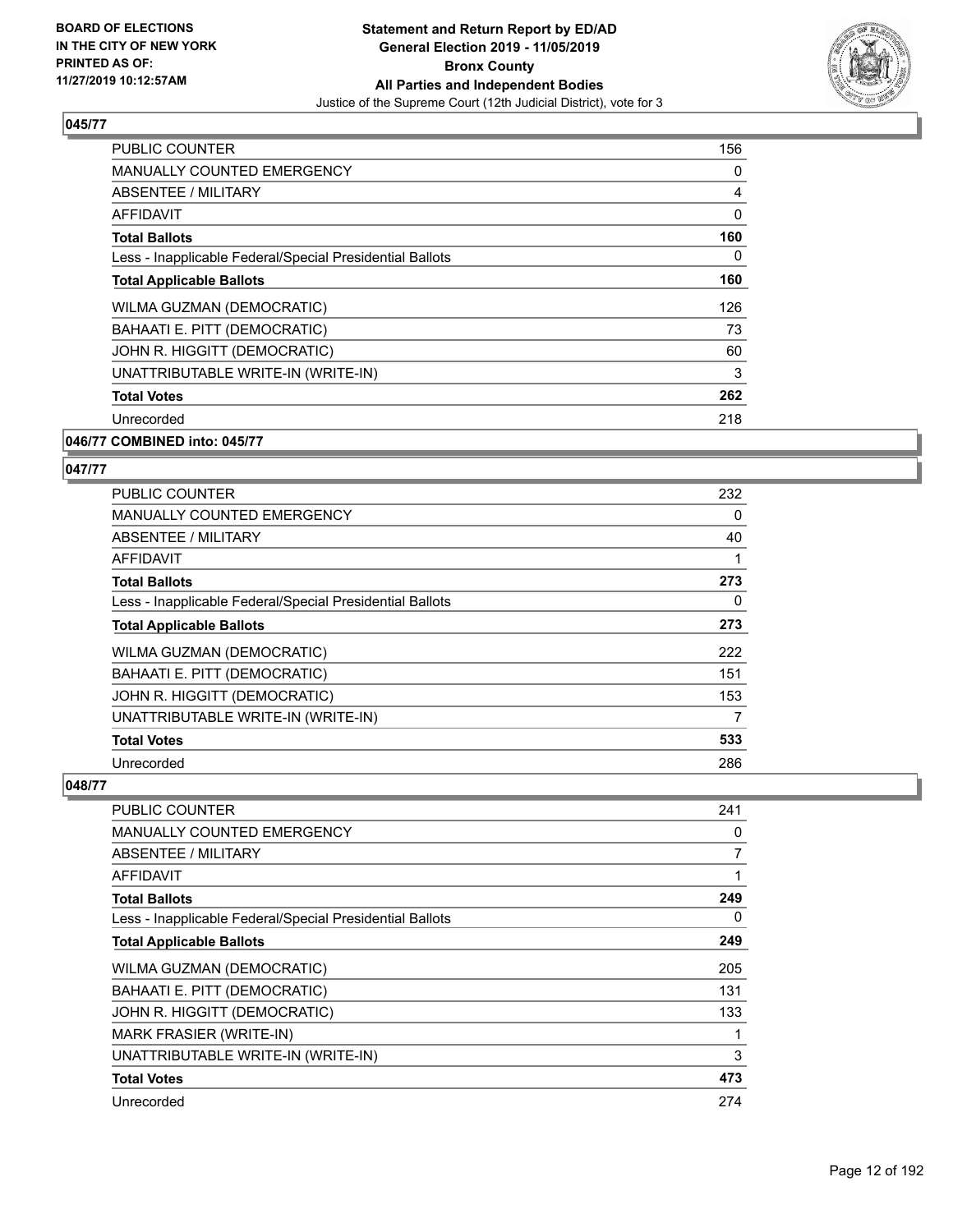

| <b>PUBLIC COUNTER</b>                                    | 287 |
|----------------------------------------------------------|-----|
| <b>MANUALLY COUNTED EMERGENCY</b>                        | 0   |
| ABSENTEE / MILITARY                                      | 5   |
| <b>AFFIDAVIT</b>                                         | 3   |
| <b>Total Ballots</b>                                     | 295 |
| Less - Inapplicable Federal/Special Presidential Ballots | 0   |
| <b>Total Applicable Ballots</b>                          | 295 |
| WILMA GUZMAN (DEMOCRATIC)                                | 238 |
| BAHAATI E. PITT (DEMOCRATIC)                             | 158 |
| JOHN R. HIGGITT (DEMOCRATIC)                             | 144 |
| <b>Total Votes</b>                                       | 540 |
| Unrecorded                                               | 345 |

#### **050/77**

| <b>PUBLIC COUNTER</b>                                    | 224      |
|----------------------------------------------------------|----------|
| <b>MANUALLY COUNTED EMERGENCY</b>                        | 0        |
| ABSENTEE / MILITARY                                      | 4        |
| AFFIDAVIT                                                | $\Omega$ |
| <b>Total Ballots</b>                                     | 228      |
| Less - Inapplicable Federal/Special Presidential Ballots | 0        |
| <b>Total Applicable Ballots</b>                          | 228      |
| WILMA GUZMAN (DEMOCRATIC)                                | 185      |
| BAHAATI E. PITT (DEMOCRATIC)                             | 117      |
| JOHN R. HIGGITT (DEMOCRATIC)                             | 110      |
| <b>Total Votes</b>                                       | 412      |
| Unrecorded                                               | 272      |
|                                                          |          |

## **051/77 COMBINED into: 050/77**

| PUBLIC COUNTER                                           | 35 |
|----------------------------------------------------------|----|
| <b>MANUALLY COUNTED EMERGENCY</b>                        | 0  |
| ABSENTEE / MILITARY                                      | 0  |
| AFFIDAVIT                                                | 0  |
| <b>Total Ballots</b>                                     | 35 |
| Less - Inapplicable Federal/Special Presidential Ballots | 0  |
| <b>Total Applicable Ballots</b>                          | 35 |
| <b>WILMA GUZMAN (DEMOCRATIC)</b>                         | 19 |
| BAHAATI E. PITT (DEMOCRATIC)                             | 15 |
| JOHN R. HIGGITT (DEMOCRATIC)                             | 15 |
| <b>Total Votes</b>                                       | 49 |
| Unrecorded                                               | 56 |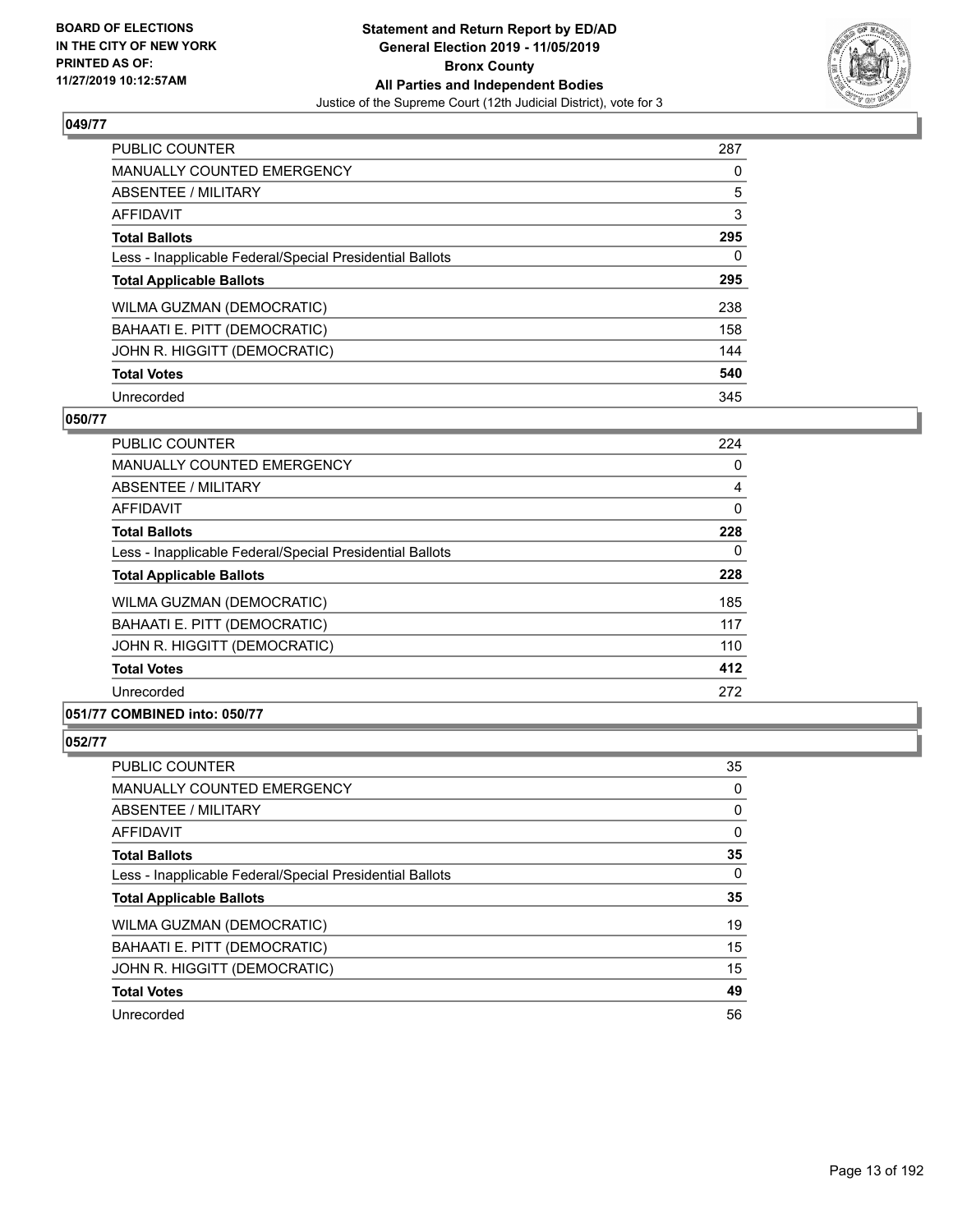

| <b>PUBLIC COUNTER</b>                                    | 179      |
|----------------------------------------------------------|----------|
| <b>MANUALLY COUNTED EMERGENCY</b>                        | $\Omega$ |
| ABSENTEE / MILITARY                                      |          |
| <b>AFFIDAVIT</b>                                         | 3        |
| <b>Total Ballots</b>                                     | 183      |
| Less - Inapplicable Federal/Special Presidential Ballots | 0        |
| <b>Total Applicable Ballots</b>                          | 183      |
| WILMA GUZMAN (DEMOCRATIC)                                | 146      |
| BAHAATI E. PITT (DEMOCRATIC)                             | 113      |
| JOHN R. HIGGITT (DEMOCRATIC)                             | 105      |
| <b>Total Votes</b>                                       | 364      |
| Unrecorded                                               | 185      |

#### **054/77**

| <b>PUBLIC COUNTER</b>                                    | 91             |
|----------------------------------------------------------|----------------|
| MANUALLY COUNTED EMERGENCY                               | 0              |
| ABSENTEE / MILITARY                                      | $\overline{2}$ |
| <b>AFFIDAVIT</b>                                         |                |
| <b>Total Ballots</b>                                     | 94             |
| Less - Inapplicable Federal/Special Presidential Ballots | $\Omega$       |
| <b>Total Applicable Ballots</b>                          | 94             |
| WILMA GUZMAN (DEMOCRATIC)                                | 79             |
| BAHAATI E. PITT (DEMOCRATIC)                             | 35             |
| JOHN R. HIGGITT (DEMOCRATIC)                             | 28             |
| <b>Total Votes</b>                                       | 142            |
| Unrecorded                                               | 140            |

## **055/77**

| PUBLIC COUNTER                                           | 192 |
|----------------------------------------------------------|-----|
| <b>MANUALLY COUNTED EMERGENCY</b>                        | 0   |
| ABSENTEE / MILITARY                                      | 4   |
| <b>AFFIDAVIT</b>                                         | 3   |
| <b>Total Ballots</b>                                     | 199 |
| Less - Inapplicable Federal/Special Presidential Ballots | 0   |
| <b>Total Applicable Ballots</b>                          | 199 |
| WILMA GUZMAN (DEMOCRATIC)                                | 142 |
| BAHAATI E. PITT (DEMOCRATIC)                             | 90  |
| JOHN R. HIGGITT (DEMOCRATIC)                             | 73  |
| <b>Total Votes</b>                                       | 305 |
| Unrecorded                                               | 292 |
| 056/77 COMBINED into: 047/77                             |     |

**057/77 COMBINED into: 058/77**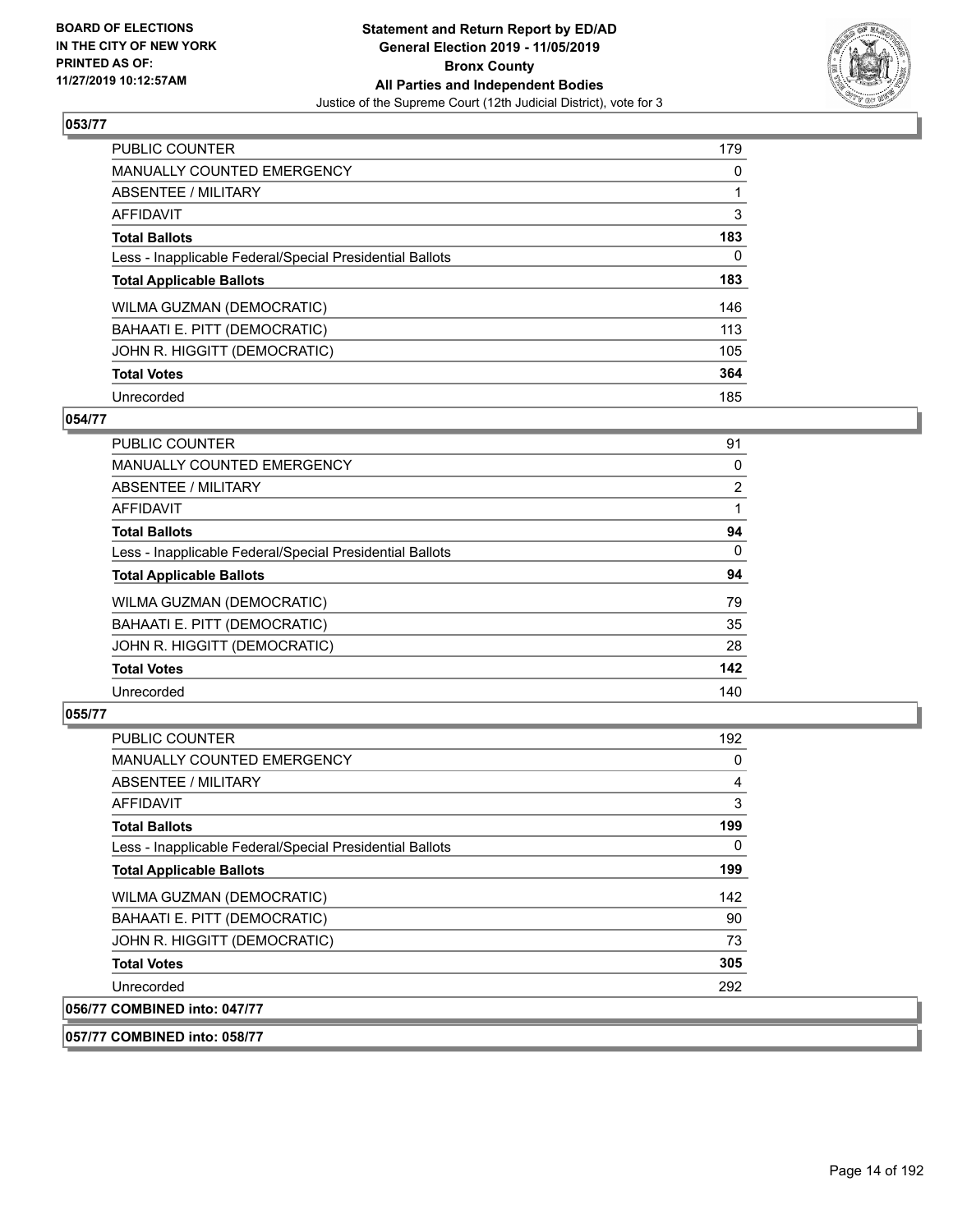

| <b>PUBLIC COUNTER</b>                                    | 356 |
|----------------------------------------------------------|-----|
| <b>MANUALLY COUNTED EMERGENCY</b>                        | 0   |
| <b>ABSENTEE / MILITARY</b>                               | 3   |
| <b>AFFIDAVIT</b>                                         | 4   |
| <b>Total Ballots</b>                                     | 363 |
| Less - Inapplicable Federal/Special Presidential Ballots | 0   |
| <b>Total Applicable Ballots</b>                          | 363 |
| WILMA GUZMAN (DEMOCRATIC)                                | 280 |
| BAHAATI E. PITT (DEMOCRATIC)                             | 199 |
| JOHN R. HIGGITT (DEMOCRATIC)                             | 181 |
| <b>Total Votes</b>                                       | 660 |
| Unrecorded                                               | 429 |

**059/77 COMBINED into: 049/77**

#### **060/77 COMBINED into: 049/77**

#### **061/77**

| <b>PUBLIC COUNTER</b>                                    | 262 |
|----------------------------------------------------------|-----|
| <b>MANUALLY COUNTED EMERGENCY</b>                        | 0   |
| ABSENTEE / MILITARY                                      | 2   |
| <b>AFFIDAVIT</b>                                         | 2   |
| <b>Total Ballots</b>                                     | 266 |
| Less - Inapplicable Federal/Special Presidential Ballots | 0   |
| <b>Total Applicable Ballots</b>                          | 266 |
| WILMA GUZMAN (DEMOCRATIC)                                | 221 |
| BAHAATI E. PITT (DEMOCRATIC)                             | 138 |
| JOHN R. HIGGITT (DEMOCRATIC)                             | 132 |
| <b>FRANCIS WHITE (WRITE-IN)</b>                          | 1   |
| <b>JHOANNA BATISTA (WRITE-IN)</b>                        | 1   |
| STEPHEN PARKER (WRITE-IN)                                | 1   |
| UNATTRIBUTABLE WRITE-IN (WRITE-IN)                       | 3   |
| <b>Total Votes</b>                                       | 497 |
| Unrecorded                                               | 301 |

| <b>PUBLIC COUNTER</b>                                    | 150 |
|----------------------------------------------------------|-----|
| <b>MANUALLY COUNTED EMERGENCY</b>                        | 0   |
| ABSENTEE / MILITARY                                      | 2   |
| AFFIDAVIT                                                |     |
| <b>Total Ballots</b>                                     | 153 |
| Less - Inapplicable Federal/Special Presidential Ballots | 0   |
| <b>Total Applicable Ballots</b>                          | 153 |
| <b>WILMA GUZMAN (DEMOCRATIC)</b>                         | 120 |
| BAHAATI E. PITT (DEMOCRATIC)                             | 64  |
| JOHN R. HIGGITT (DEMOCRATIC)                             | 68  |
| <b>Total Votes</b>                                       | 252 |
| Unrecorded                                               | 207 |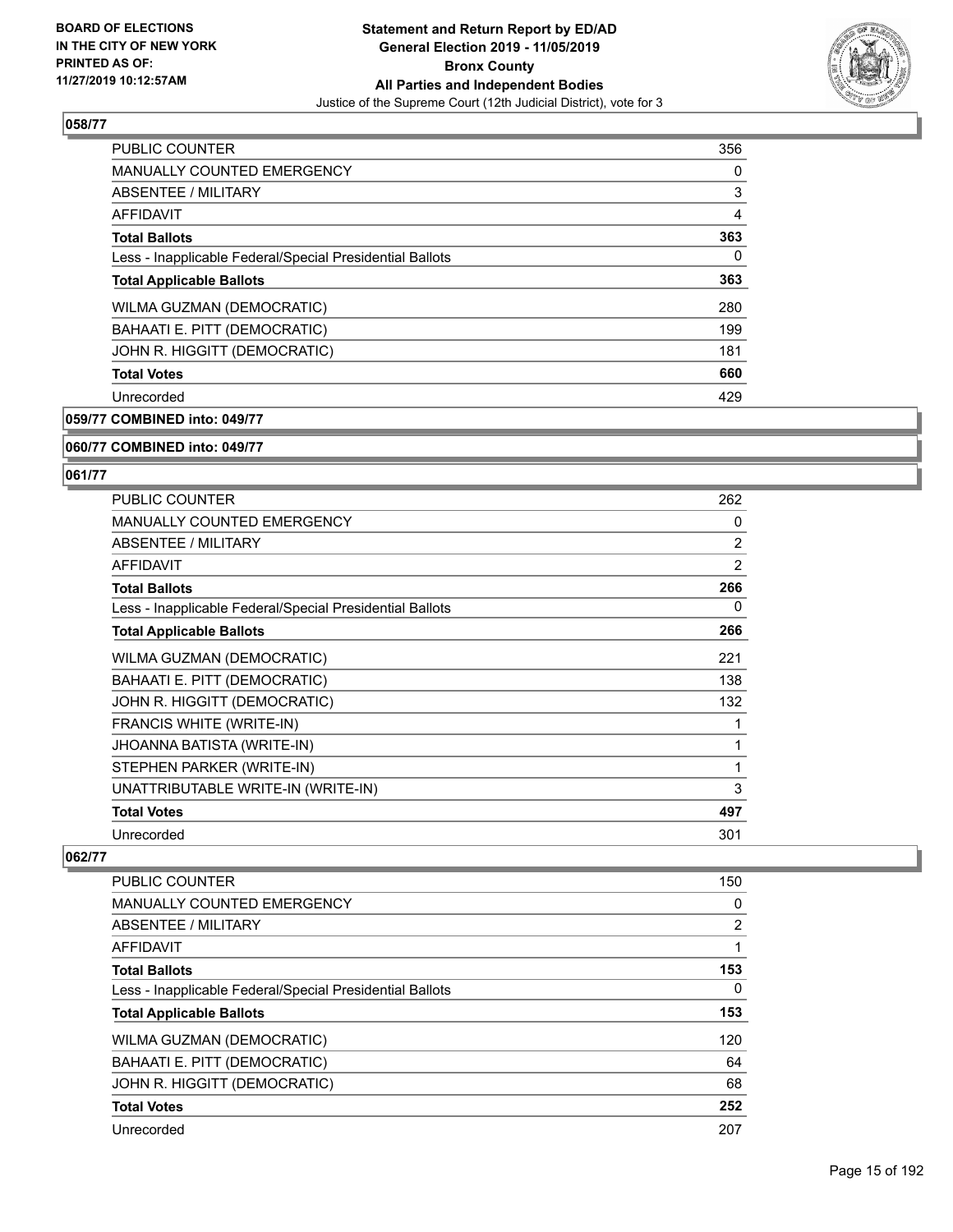

## **063/77 COMBINED into: 055/77**

#### **064/77 COMBINED into: 062/77**

**065/77** 

| PUBLIC COUNTER                                           | 110            |
|----------------------------------------------------------|----------------|
| MANUALLY COUNTED EMERGENCY                               | 0              |
| <b>ABSENTEE / MILITARY</b>                               | 4              |
| AFFIDAVIT                                                | $\overline{2}$ |
| <b>Total Ballots</b>                                     | 116            |
| Less - Inapplicable Federal/Special Presidential Ballots | 0              |
| <b>Total Applicable Ballots</b>                          | 116            |
| WILMA GUZMAN (DEMOCRATIC)                                | 101            |
| BAHAATI E. PITT (DEMOCRATIC)                             | 67             |
| JOHN R. HIGGITT (DEMOCRATIC)                             | 68             |
| <b>Total Votes</b>                                       | 236            |
| Unrecorded                                               | 112            |

#### **066/77**

| <b>PUBLIC COUNTER</b>                                    | 214            |
|----------------------------------------------------------|----------------|
| MANUALLY COUNTED EMERGENCY                               | 0              |
| ABSENTEE / MILITARY                                      | $\overline{2}$ |
| AFFIDAVIT                                                | $\Omega$       |
| <b>Total Ballots</b>                                     | 216            |
| Less - Inapplicable Federal/Special Presidential Ballots | 0              |
| <b>Total Applicable Ballots</b>                          | 216            |
| <b>WILMA GUZMAN (DEMOCRATIC)</b>                         | 173            |
| BAHAATI E. PITT (DEMOCRATIC)                             | 110            |
| JOHN R. HIGGITT (DEMOCRATIC)                             | 108            |
| UNATTRIBUTABLE WRITE-IN (WRITE-IN)                       | $\overline{2}$ |
| <b>Total Votes</b>                                       | 393            |
| Unrecorded                                               | 255            |
| A                                                        |                |

## **067/77 COMBINED into: 016/77**

| <b>PUBLIC COUNTER</b>                                    | 106 |
|----------------------------------------------------------|-----|
| MANUALLY COUNTED EMERGENCY                               | 0   |
| ABSENTEE / MILITARY                                      | 1   |
| AFFIDAVIT                                                | 0   |
| <b>Total Ballots</b>                                     | 107 |
| Less - Inapplicable Federal/Special Presidential Ballots | 0   |
| <b>Total Applicable Ballots</b>                          | 107 |
| WILMA GUZMAN (DEMOCRATIC)                                | 80  |
| BAHAATI E. PITT (DEMOCRATIC)                             | 48  |
| JOHN R. HIGGITT (DEMOCRATIC)                             | 47  |
| JHOANNA BATISTA (WRITE-IN)                               | 1   |
| <b>Total Votes</b>                                       | 176 |
| Unrecorded                                               | 145 |
| 069/77 COMBINED into: 061/77                             |     |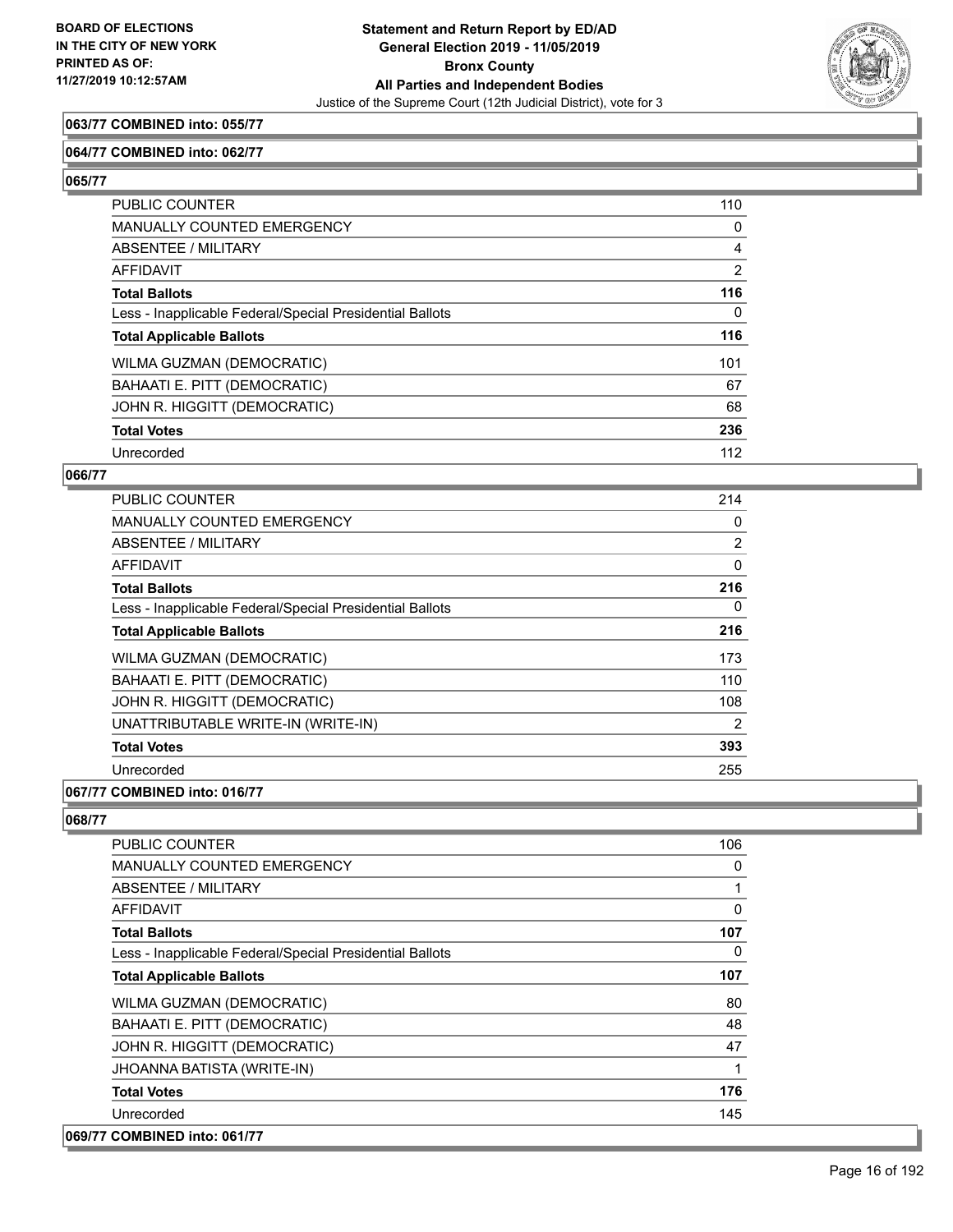

## **070/77 COMBINED into: 044/77**

## **071/77**

| <b>PUBLIC COUNTER</b>                                    | 201 |
|----------------------------------------------------------|-----|
| <b>MANUALLY COUNTED EMERGENCY</b>                        | 0   |
| ABSENTEE / MILITARY                                      | 3   |
| <b>AFFIDAVIT</b>                                         | 3   |
| <b>Total Ballots</b>                                     | 207 |
| Less - Inapplicable Federal/Special Presidential Ballots | 0   |
| <b>Total Applicable Ballots</b>                          | 207 |
| WILMA GUZMAN (DEMOCRATIC)                                | 164 |
| BAHAATI E. PITT (DEMOCRATIC)                             | 104 |
| JOHN R. HIGGITT (DEMOCRATIC)                             | 98  |
| <b>Total Votes</b>                                       | 366 |
| Unrecorded                                               | 255 |

**072/77 COMBINED into: 061/77**

**073/77 COMBINED into: 061/77**

#### **074/77 COMBINED into: 010/77**

#### **075/77 COMBINED into: 071/77**

| <b>PUBLIC COUNTER</b>                                    | 152 |
|----------------------------------------------------------|-----|
| <b>MANUALLY COUNTED EMERGENCY</b>                        | 0   |
| ABSENTEE / MILITARY                                      | 2   |
| AFFIDAVIT                                                |     |
| <b>Total Ballots</b>                                     | 155 |
| Less - Inapplicable Federal/Special Presidential Ballots | 0   |
| <b>Total Applicable Ballots</b>                          | 155 |
| WILMA GUZMAN (DEMOCRATIC)                                | 128 |
| BAHAATI E. PITT (DEMOCRATIC)                             | 45  |
| JOHN R. HIGGITT (DEMOCRATIC)                             | 56  |
| RUBEN DIAZ JR (WRITE-IN)                                 |     |
| UNATTRIBUTABLE WRITE-IN (WRITE-IN)                       | 3   |
| <b>Total Votes</b>                                       | 233 |
| Unrecorded                                               | 232 |
| 077/77 COMBINED into: 003/77                             |     |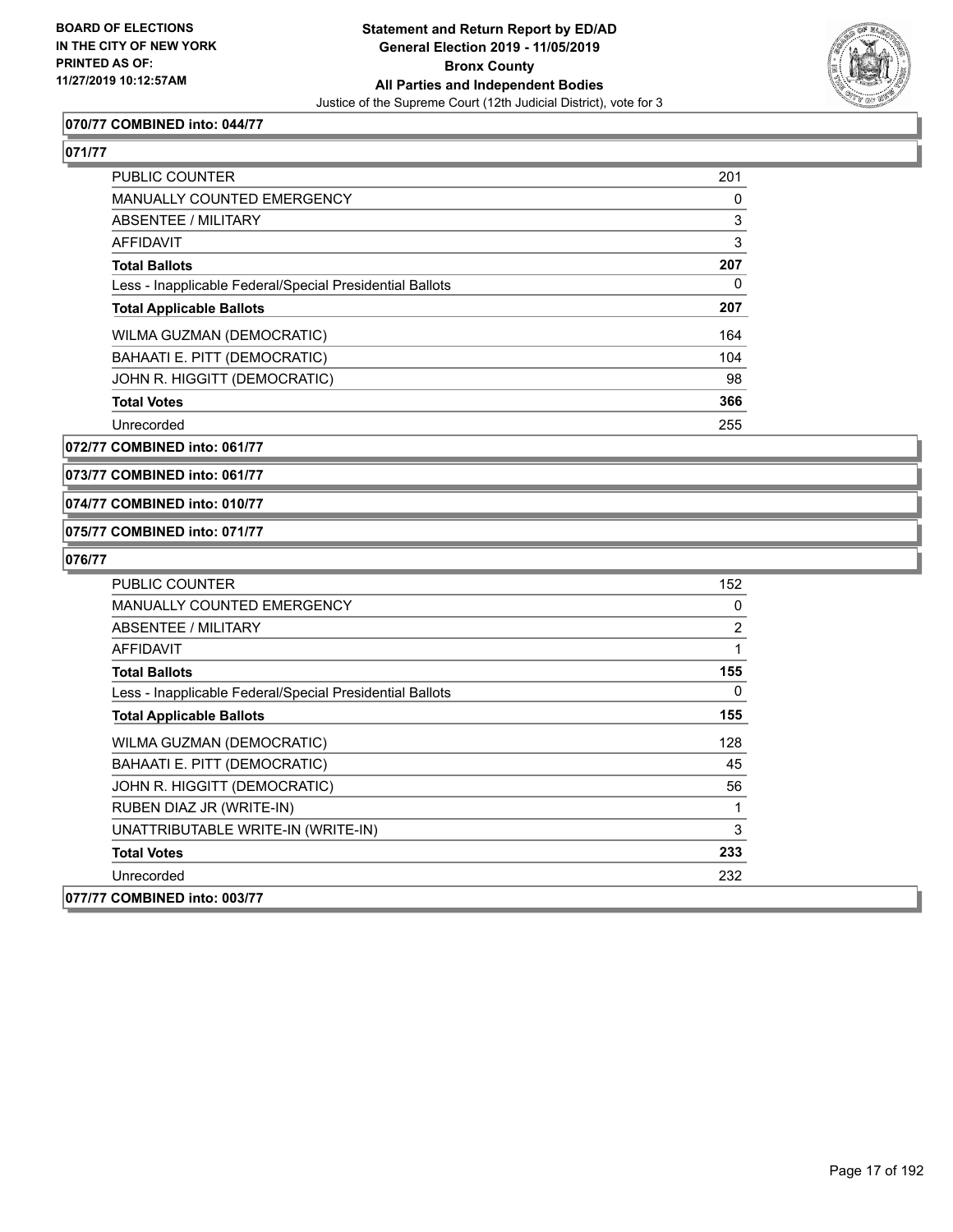

| 081/77 COMBINED into: 019/77                             |     |
|----------------------------------------------------------|-----|
| 080/77 COMBINED into: 044/77                             |     |
| 079/77 COMBINED into: 076/77                             |     |
| Unrecorded                                               | 198 |
| <b>Total Votes</b>                                       | 207 |
| UNATTRIBUTABLE WRITE-IN (WRITE-IN)                       | 2   |
| JOHN R. HIGGITT (DEMOCRATIC)                             | 44  |
| BAHAATI E. PITT (DEMOCRATIC)                             | 55  |
| WILMA GUZMAN (DEMOCRATIC)                                | 106 |
| <b>Total Applicable Ballots</b>                          | 135 |
| Less - Inapplicable Federal/Special Presidential Ballots | 0   |
| <b>Total Ballots</b>                                     | 135 |
| <b>AFFIDAVIT</b>                                         | 0   |
| <b>ABSENTEE / MILITARY</b>                               | 2   |
| <b>MANUALLY COUNTED EMERGENCY</b>                        | 0   |
| <b>PUBLIC COUNTER</b>                                    | 133 |

#### **082/77 COMBINED into: 048/77**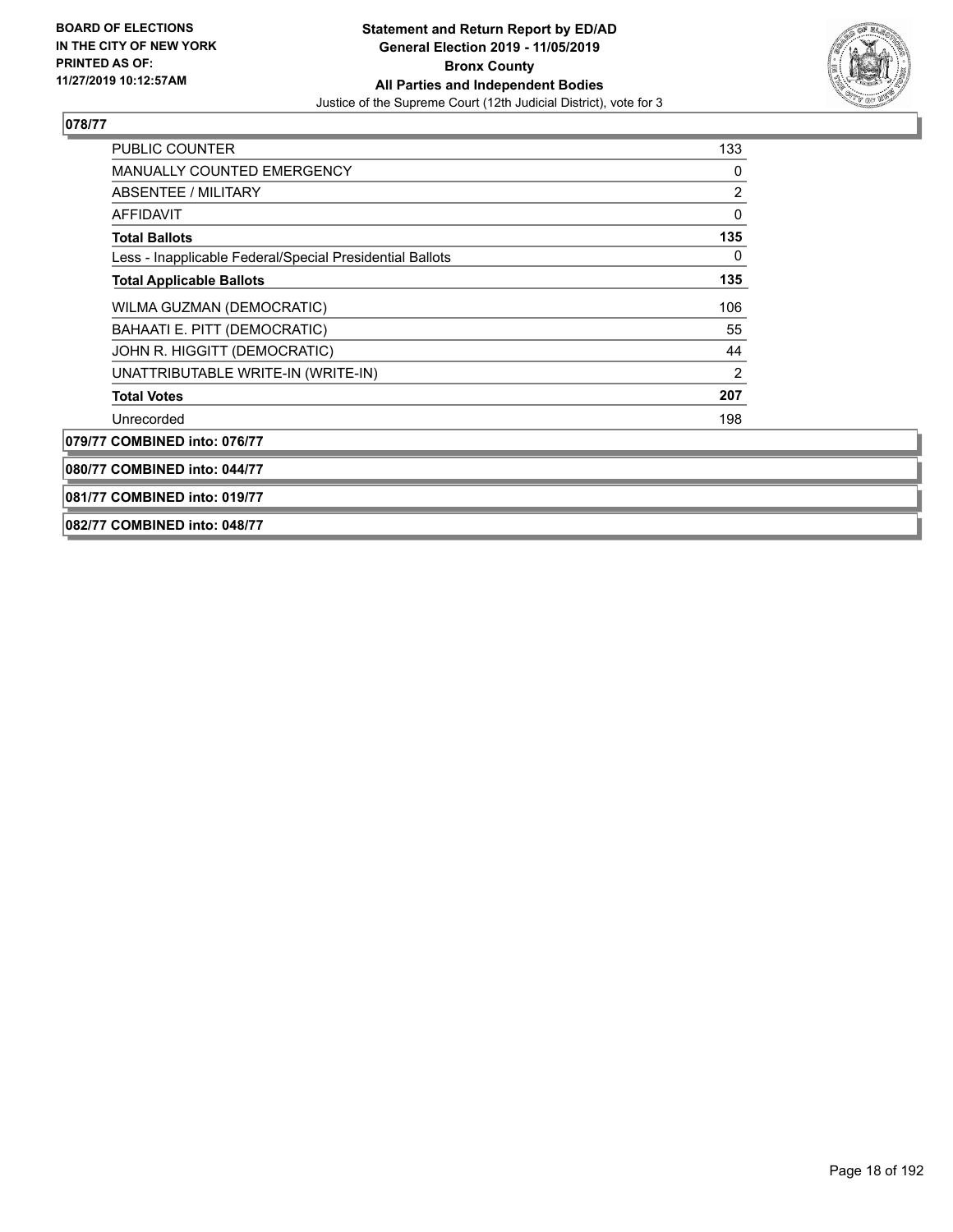

## **001/78 COMBINED into: 003/78**

# **002/78**

| PUBLIC COUNTER                                           | 175 |
|----------------------------------------------------------|-----|
| MANUALLY COUNTED EMERGENCY                               | 0   |
| ABSENTEE / MILITARY                                      | 3   |
| AFFIDAVIT                                                | 2   |
| <b>Total Ballots</b>                                     | 180 |
| Less - Inapplicable Federal/Special Presidential Ballots | 0   |
| <b>Total Applicable Ballots</b>                          | 180 |
| <b>WILMA GUZMAN (DEMOCRATIC)</b>                         | 143 |
| BAHAATI E. PITT (DEMOCRATIC)                             | 77  |
| JOHN R. HIGGITT (DEMOCRATIC)                             | 66  |
| JOE BIDEN (WRITE-IN)                                     |     |
| <b>Total Votes</b>                                       | 287 |
| Unrecorded                                               | 253 |

#### **003/78**

| <b>PUBLIC COUNTER</b>                                    | 210 |
|----------------------------------------------------------|-----|
| MANUALLY COUNTED EMERGENCY                               | 0   |
| ABSENTEE / MILITARY                                      | 3   |
| AFFIDAVIT                                                |     |
| <b>Total Ballots</b>                                     | 214 |
| Less - Inapplicable Federal/Special Presidential Ballots | 0   |
| <b>Total Applicable Ballots</b>                          | 214 |
| <b>WILMA GUZMAN (DEMOCRATIC)</b>                         | 161 |
| BAHAATI E. PITT (DEMOCRATIC)                             | 86  |
| JOHN R. HIGGITT (DEMOCRATIC)                             | 83  |
| <b>Total Votes</b>                                       | 330 |
| Unrecorded                                               | 312 |
|                                                          |     |

## **004/78 COMBINED into: 006/78**

| <b>PUBLIC COUNTER</b>                                    | 200 |
|----------------------------------------------------------|-----|
| <b>MANUALLY COUNTED EMERGENCY</b>                        | 0   |
| ABSENTEE / MILITARY                                      | 7   |
| AFFIDAVIT                                                | 2   |
| <b>Total Ballots</b>                                     | 209 |
| Less - Inapplicable Federal/Special Presidential Ballots | 0   |
| <b>Total Applicable Ballots</b>                          | 209 |
| WILMA GUZMAN (DEMOCRATIC)                                | 153 |
| BAHAATI E. PITT (DEMOCRATIC)                             | 93  |
| JOHN R. HIGGITT (DEMOCRATIC)                             | 86  |
| UNATTRIBUTABLE WRITE-IN (WRITE-IN)                       | 1   |
| <b>Total Votes</b>                                       | 333 |
| Unrecorded                                               | 294 |
|                                                          |     |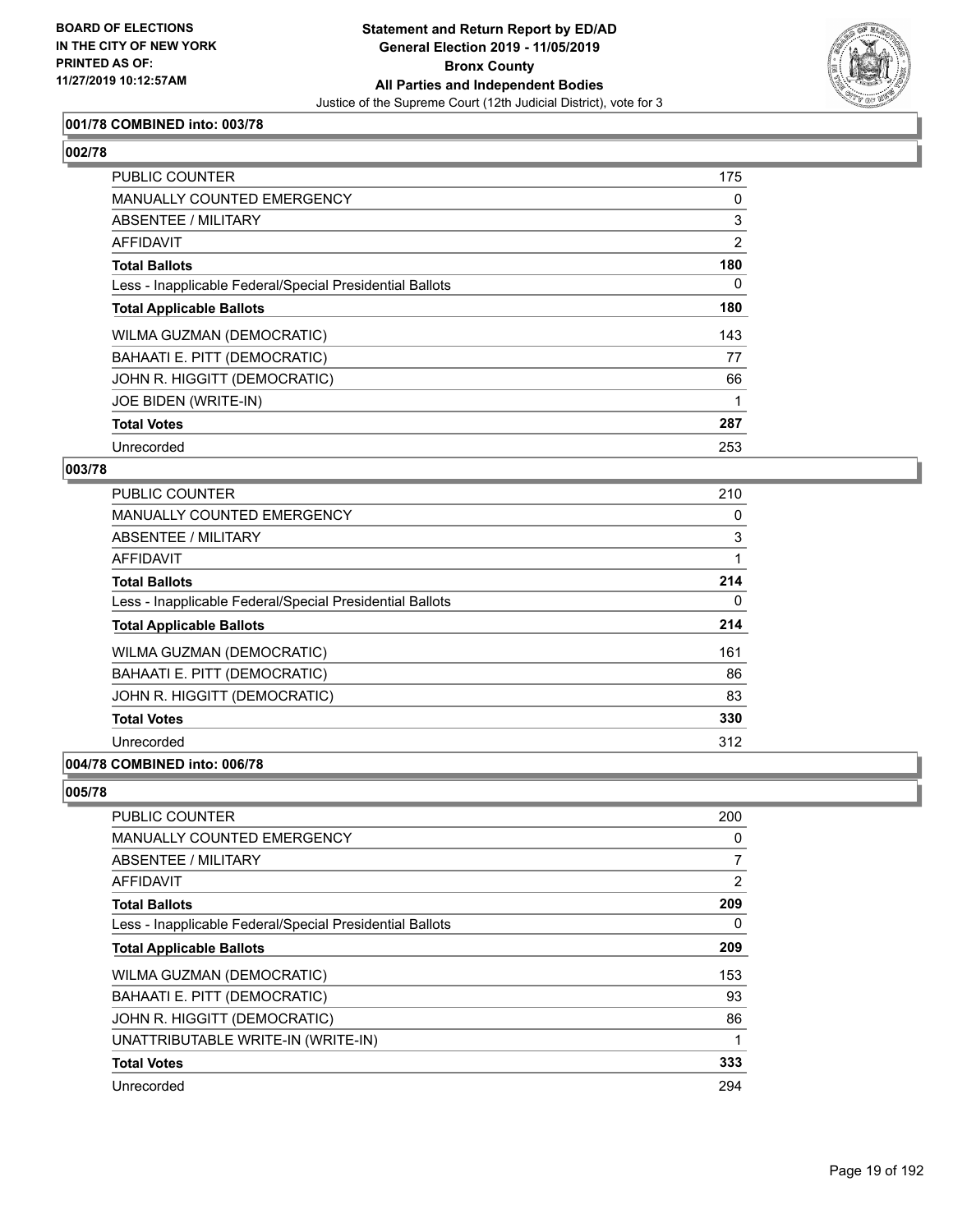

| <b>PUBLIC COUNTER</b>                                    | 212 |
|----------------------------------------------------------|-----|
| MANUALLY COUNTED EMERGENCY                               | 0   |
| <b>ABSENTEE / MILITARY</b>                               | 6   |
| AFFIDAVIT                                                | 17  |
| <b>Total Ballots</b>                                     | 235 |
| Less - Inapplicable Federal/Special Presidential Ballots | 0   |
| <b>Total Applicable Ballots</b>                          | 235 |
| WILMA GUZMAN (DEMOCRATIC)                                | 189 |
| BAHAATI E. PITT (DEMOCRATIC)                             | 99  |
| JOHN R. HIGGITT (DEMOCRATIC)                             | 105 |
| GINO GUADAGENO (WRITE-IN)                                |     |
| UNATTRIBUTABLE WRITE-IN (WRITE-IN)                       | 3   |
| <b>Total Votes</b>                                       | 397 |
| Unrecorded                                               | 308 |

## **007/78**

| <b>PUBLIC COUNTER</b>                                    | 115            |
|----------------------------------------------------------|----------------|
| MANUALLY COUNTED EMERGENCY                               | $\Omega$       |
| ABSENTEE / MILITARY                                      | $\overline{2}$ |
| AFFIDAVIT                                                |                |
| <b>Total Ballots</b>                                     | 118            |
| Less - Inapplicable Federal/Special Presidential Ballots | $\Omega$       |
| <b>Total Applicable Ballots</b>                          | 118            |
| WILMA GUZMAN (DEMOCRATIC)                                | 86             |
| BAHAATI E. PITT (DEMOCRATIC)                             | 47             |
| JOHN R. HIGGITT (DEMOCRATIC)                             | 44             |
| <b>Total Votes</b>                                       | 177            |
| Unrecorded                                               | 177            |

| <b>PUBLIC COUNTER</b>                                    | 182      |
|----------------------------------------------------------|----------|
| <b>MANUALLY COUNTED EMERGENCY</b>                        | 0        |
| ABSENTEE / MILITARY                                      | 6        |
| AFFIDAVIT                                                | 9        |
| <b>Total Ballots</b>                                     | 197      |
| Less - Inapplicable Federal/Special Presidential Ballots | $\Omega$ |
| <b>Total Applicable Ballots</b>                          | 197      |
| WILMA GUZMAN (DEMOCRATIC)                                | 156      |
| BAHAATI E. PITT (DEMOCRATIC)                             | 66       |
| JOHN R. HIGGITT (DEMOCRATIC)                             | 73       |
| UNATTRIBUTABLE WRITE-IN (WRITE-IN)                       | 1        |
| <b>Total Votes</b>                                       | 296      |
| Unrecorded                                               | 295      |
| 009/78 COMBINED into: 007/78                             |          |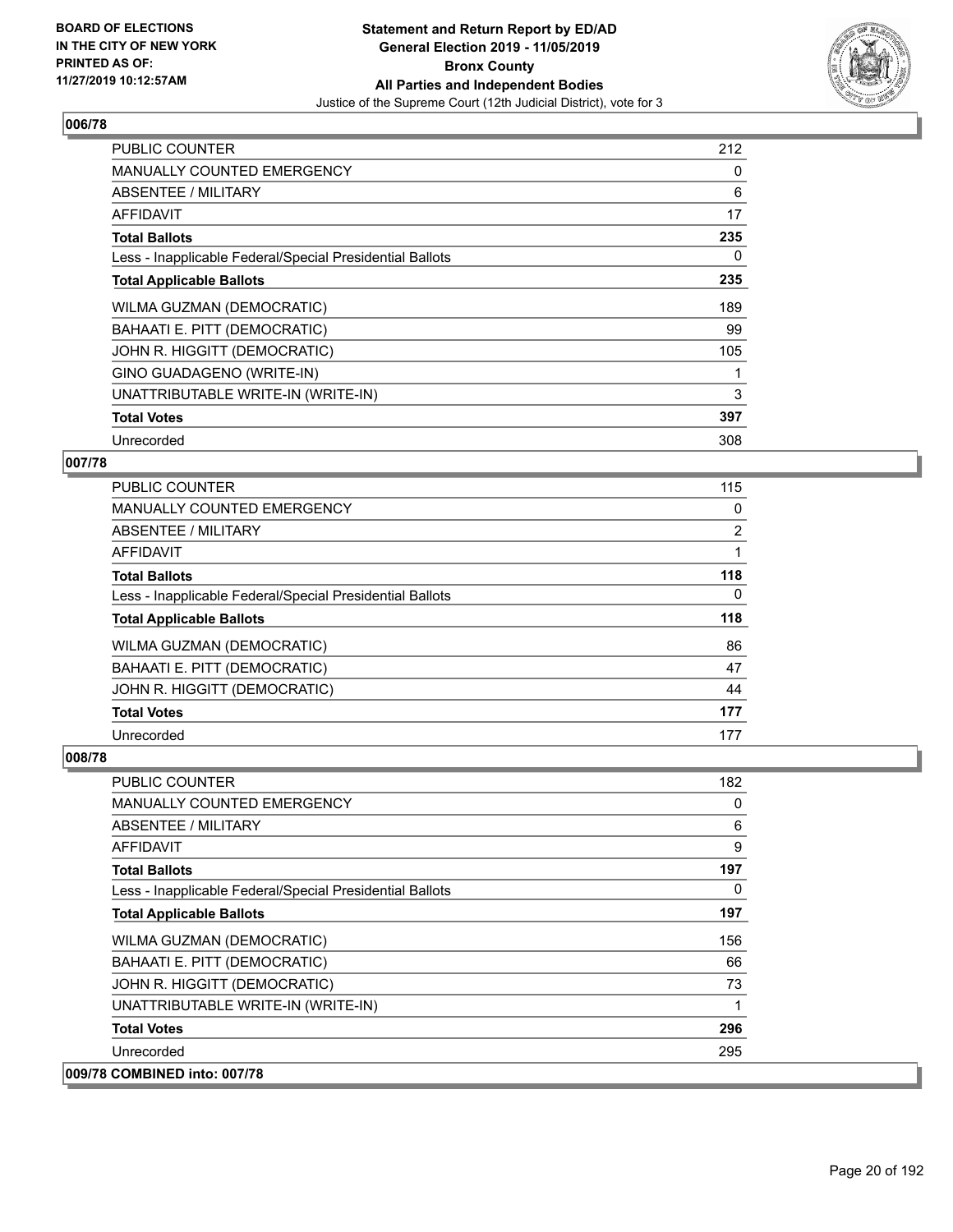

| <b>PUBLIC COUNTER</b>                                    | 168            |
|----------------------------------------------------------|----------------|
| <b>MANUALLY COUNTED EMERGENCY</b>                        | 0              |
| ABSENTEE / MILITARY                                      | 5              |
| AFFIDAVIT                                                | $\overline{4}$ |
| <b>Total Ballots</b>                                     | 177            |
| Less - Inapplicable Federal/Special Presidential Ballots | 0              |
| <b>Total Applicable Ballots</b>                          | 177            |
| WILMA GUZMAN (DEMOCRATIC)                                | 137            |
| BAHAATI E. PITT (DEMOCRATIC)                             | 74             |
| JOHN R. HIGGITT (DEMOCRATIC)                             | 68             |
| <b>Total Votes</b>                                       | 279            |
| Unrecorded                                               | 252            |

# **011/78 COMBINED into: 010/78**

# **012/78**

| <b>PUBLIC COUNTER</b>                                    | 150 |
|----------------------------------------------------------|-----|
| <b>MANUALLY COUNTED EMERGENCY</b>                        | 0   |
| <b>ABSENTEE / MILITARY</b>                               | 7   |
| <b>AFFIDAVIT</b>                                         |     |
| <b>Total Ballots</b>                                     | 158 |
| Less - Inapplicable Federal/Special Presidential Ballots | 0   |
| <b>Total Applicable Ballots</b>                          | 158 |
| WILMA GUZMAN (DEMOCRATIC)                                | 126 |
| BAHAATI E. PITT (DEMOCRATIC)                             | 60  |
| JOHN R. HIGGITT (DEMOCRATIC)                             | 54  |
| MATHEW REENBAUM (WRITE-IN)                               | 1   |
| UNATTRIBUTABLE WRITE-IN (WRITE-IN)                       | 1   |
| <b>Total Votes</b>                                       | 242 |
| Unrecorded                                               | 232 |

| <b>PUBLIC COUNTER</b>                                    | 161            |
|----------------------------------------------------------|----------------|
| MANUALLY COUNTED EMERGENCY                               | 0              |
| <b>ABSENTEE / MILITARY</b>                               |                |
| AFFIDAVIT                                                | $\overline{2}$ |
| <b>Total Ballots</b>                                     | 164            |
| Less - Inapplicable Federal/Special Presidential Ballots | 0              |
| <b>Total Applicable Ballots</b>                          | 164            |
| WILMA GUZMAN (DEMOCRATIC)                                | 123            |
| BAHAATI E. PITT (DEMOCRATIC)                             | 72             |
| JOHN R. HIGGITT (DEMOCRATIC)                             | 64             |
| <b>Total Votes</b>                                       | 259            |
| Unrecorded                                               | 233            |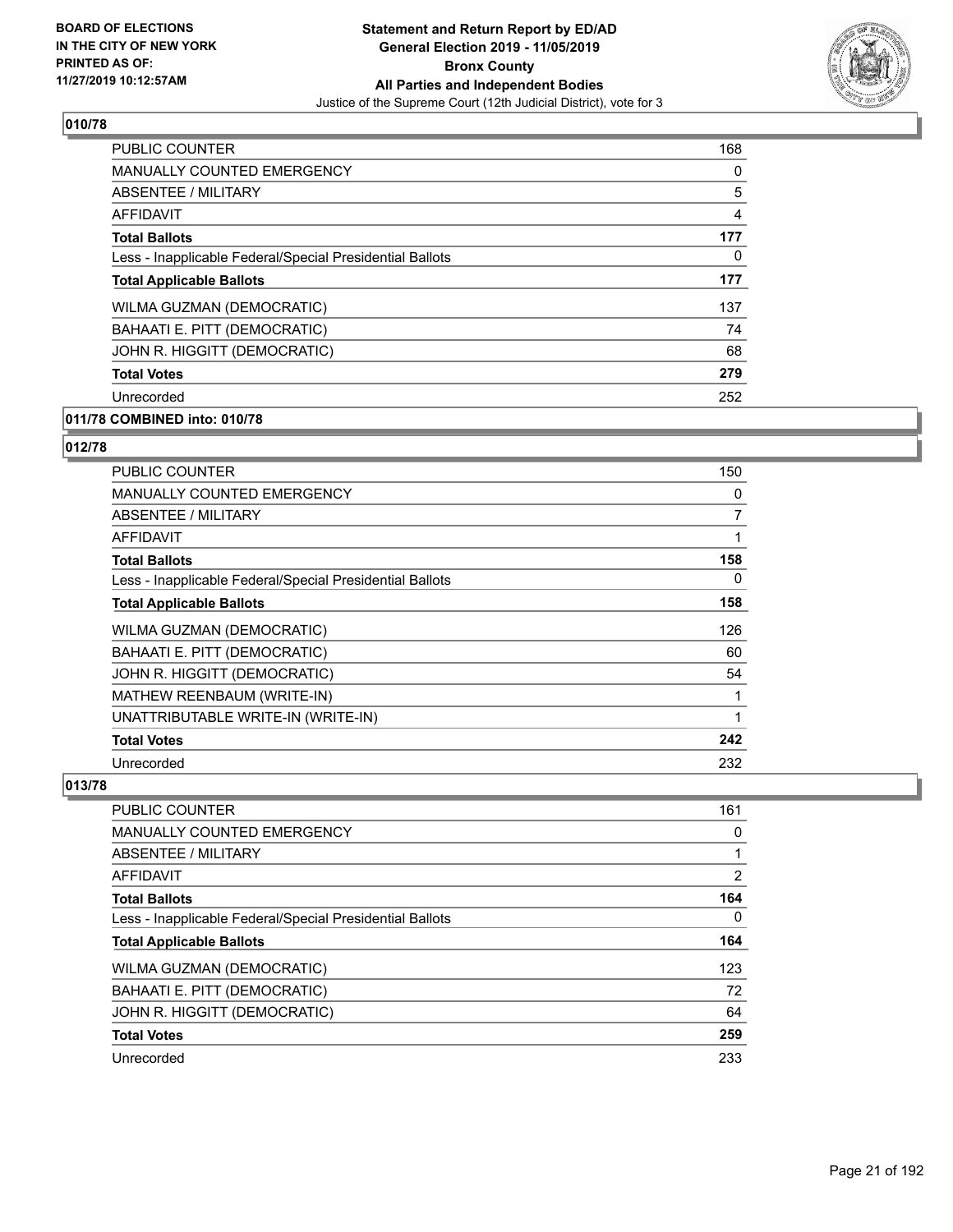

| <b>PUBLIC COUNTER</b>                                    | 134            |
|----------------------------------------------------------|----------------|
| <b>MANUALLY COUNTED EMERGENCY</b>                        | 0              |
| ABSENTEE / MILITARY                                      |                |
| AFFIDAVIT                                                | $\overline{2}$ |
| <b>Total Ballots</b>                                     | 137            |
| Less - Inapplicable Federal/Special Presidential Ballots | 0              |
| <b>Total Applicable Ballots</b>                          | 137            |
| WILMA GUZMAN (DEMOCRATIC)                                | 105            |
| BAHAATI E. PITT (DEMOCRATIC)                             | 60             |
| JOHN R. HIGGITT (DEMOCRATIC)                             | 62             |
| FERNANDO ACOSTA (WRITE-IN)                               | 1              |
| UNATTRIBUTABLE WRITE-IN (WRITE-IN)                       | 2              |
| <b>Total Votes</b>                                       | 230            |
| Unrecorded                                               | 181            |

## **015/78**

| PUBLIC COUNTER                                           | 97       |
|----------------------------------------------------------|----------|
| MANUALLY COUNTED EMERGENCY                               | $\Omega$ |
| ABSENTEE / MILITARY                                      | 5        |
| AFFIDAVIT                                                | 0        |
| <b>Total Ballots</b>                                     | 102      |
| Less - Inapplicable Federal/Special Presidential Ballots | $\Omega$ |
| <b>Total Applicable Ballots</b>                          | 102      |
| <b>WILMA GUZMAN (DEMOCRATIC)</b>                         | 84       |
| BAHAATI E. PITT (DEMOCRATIC)                             | 36       |
| JOHN R. HIGGITT (DEMOCRATIC)                             | 39       |
| <b>Total Votes</b>                                       | 159      |
| Unrecorded                                               | 147      |

| <b>PUBLIC COUNTER</b>                                    | 204 |
|----------------------------------------------------------|-----|
| MANUALLY COUNTED EMERGENCY                               | 0   |
| ABSENTEE / MILITARY                                      | 8   |
| <b>AFFIDAVIT</b>                                         | 6   |
| <b>Total Ballots</b>                                     | 218 |
| Less - Inapplicable Federal/Special Presidential Ballots | 0   |
| <b>Total Applicable Ballots</b>                          | 218 |
| WILMA GUZMAN (DEMOCRATIC)                                | 178 |
| BAHAATI E. PITT (DEMOCRATIC)                             | 93  |
| JOHN R. HIGGITT (DEMOCRATIC)                             | 97  |
| KELLYANNE CONWAY (WRITE-IN)                              | 1   |
| ROSALIE LESLIE (WRITE-IN)                                | 1   |
| SALLIE YOUNG (WRITE-IN)                                  | 2   |
| UNATTRIBUTABLE WRITE-IN (WRITE-IN)                       | 6   |
| <b>Total Votes</b>                                       | 378 |
| Unrecorded                                               | 276 |
| 017/78 COMBINED into: 012/78                             |     |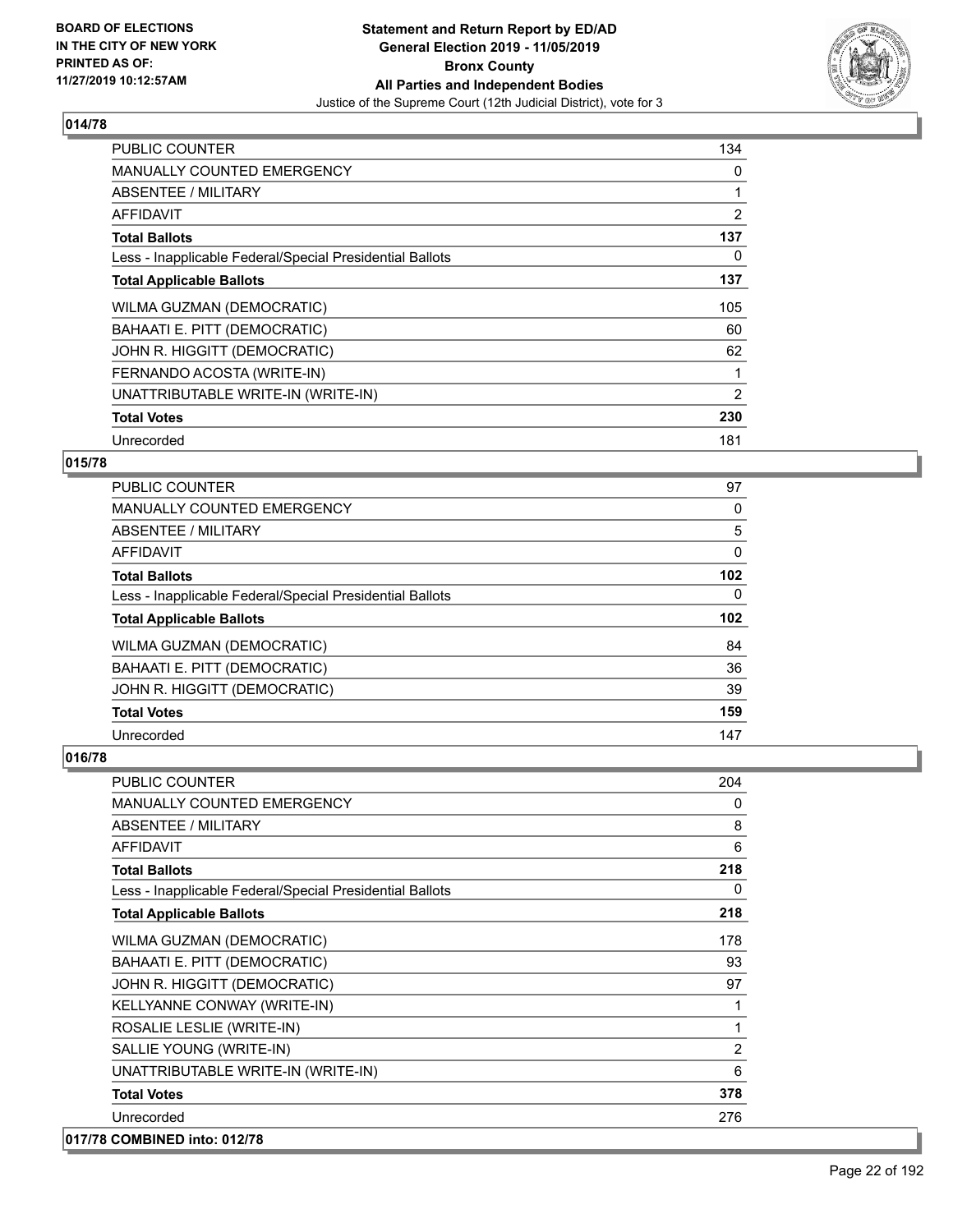

| <b>PUBLIC COUNTER</b>                                    | 155 |
|----------------------------------------------------------|-----|
| <b>MANUALLY COUNTED EMERGENCY</b>                        | 0   |
| ABSENTEE / MILITARY                                      |     |
| AFFIDAVIT                                                | 10  |
| <b>Total Ballots</b>                                     | 166 |
| Less - Inapplicable Federal/Special Presidential Ballots | 0   |
| <b>Total Applicable Ballots</b>                          | 166 |
| WILMA GUZMAN (DEMOCRATIC)                                | 122 |
| BAHAATI E. PITT (DEMOCRATIC)                             | 67  |
| JOHN R. HIGGITT (DEMOCRATIC)                             | 47  |
| <b>Total Votes</b>                                       | 236 |
| Unrecorded                                               | 262 |

#### **019/78**

| <b>PUBLIC COUNTER</b>                                    | 120      |
|----------------------------------------------------------|----------|
| MANUALLY COUNTED EMERGENCY                               | 0        |
| ABSENTEE / MILITARY                                      | 4        |
| <b>AFFIDAVIT</b>                                         | 2        |
| <b>Total Ballots</b>                                     | 126      |
| Less - Inapplicable Federal/Special Presidential Ballots | $\Omega$ |
| <b>Total Applicable Ballots</b>                          | 126      |
| WILMA GUZMAN (DEMOCRATIC)                                | 103      |
| BAHAATI E. PITT (DEMOCRATIC)                             | 65       |
| JOHN R. HIGGITT (DEMOCRATIC)                             | 53       |
| <b>Total Votes</b>                                       | 221      |
| Unrecorded                                               | 157      |

## **020/78**

| <b>PUBLIC COUNTER</b>                                    | 120 |
|----------------------------------------------------------|-----|
| MANUALLY COUNTED EMERGENCY                               | 0   |
| ABSENTEE / MILITARY                                      | 5   |
| <b>AFFIDAVIT</b>                                         | 0   |
| <b>Total Ballots</b>                                     | 125 |
| Less - Inapplicable Federal/Special Presidential Ballots | 0   |
| <b>Total Applicable Ballots</b>                          | 125 |
| <b>WILMA GUZMAN (DEMOCRATIC)</b>                         | 101 |
| BAHAATI E. PITT (DEMOCRATIC)                             | 36  |
| JOHN R. HIGGITT (DEMOCRATIC)                             | 37  |
| <b>Total Votes</b>                                       | 174 |
| Unrecorded                                               | 201 |
| 021/78 COMBINED into: 015/78                             |     |

**022/78 COMBINED into: 013/78**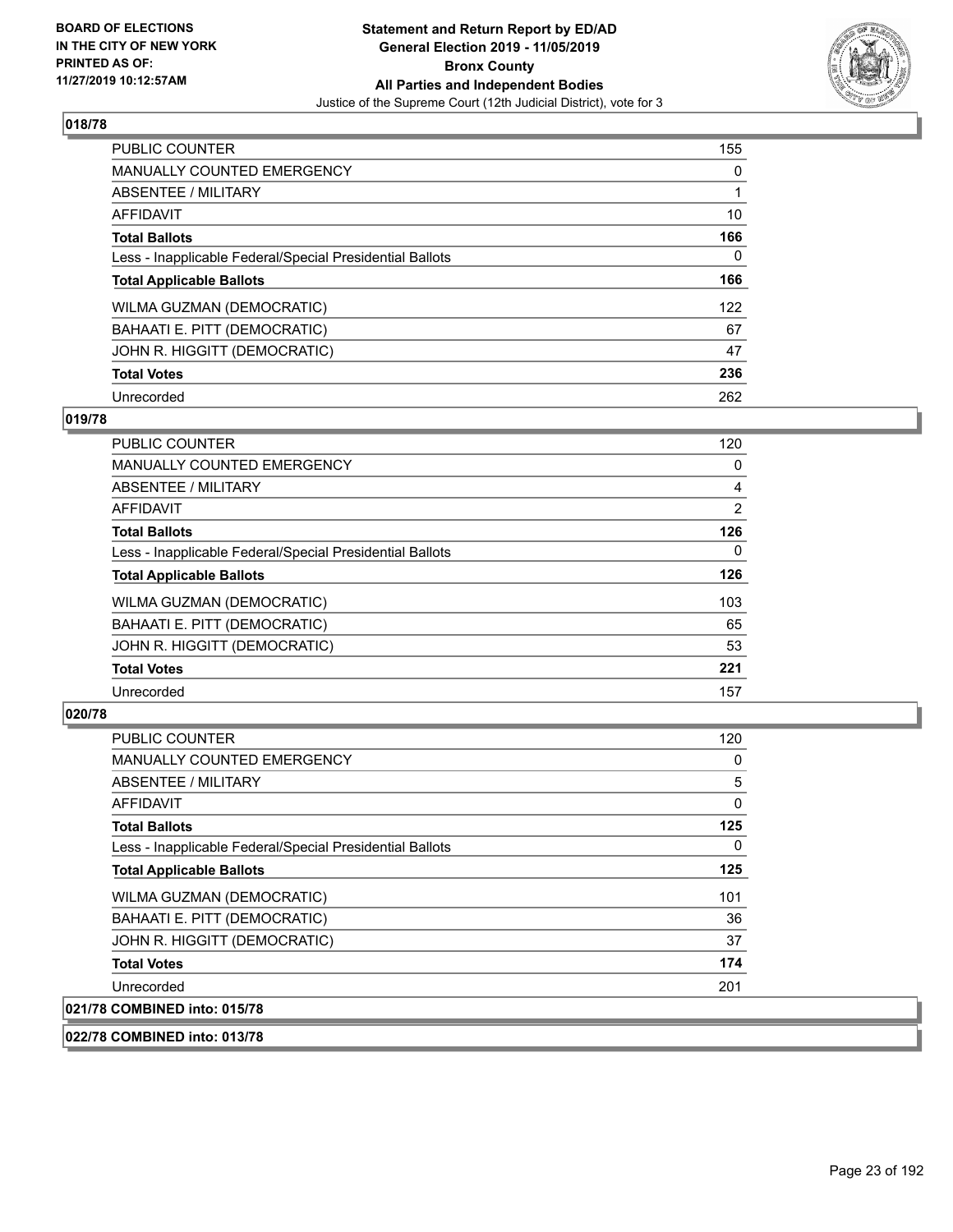

| <b>PUBLIC COUNTER</b>                                    | 94  |
|----------------------------------------------------------|-----|
| <b>MANUALLY COUNTED EMERGENCY</b>                        | 0   |
| ABSENTEE / MILITARY                                      | 3   |
| <b>AFFIDAVIT</b>                                         |     |
| <b>Total Ballots</b>                                     | 98  |
| Less - Inapplicable Federal/Special Presidential Ballots | 0   |
| <b>Total Applicable Ballots</b>                          | 98  |
| WILMA GUZMAN (DEMOCRATIC)                                | 79  |
| BAHAATI E. PITT (DEMOCRATIC)                             | 39  |
| JOHN R. HIGGITT (DEMOCRATIC)                             | 44  |
| UNATTRIBUTABLE WRITE-IN (WRITE-IN)                       |     |
| <b>Total Votes</b>                                       | 163 |
| Unrecorded                                               | 131 |

### **024/78**

| PUBLIC COUNTER                                           | 120 |
|----------------------------------------------------------|-----|
| <b>MANUALLY COUNTED EMERGENCY</b>                        | 0   |
| ABSENTEE / MILITARY                                      | 1   |
| AFFIDAVIT                                                | 1   |
| <b>Total Ballots</b>                                     | 122 |
| Less - Inapplicable Federal/Special Presidential Ballots | 0   |
| <b>Total Applicable Ballots</b>                          | 122 |
| WILMA GUZMAN (DEMOCRATIC)                                | 105 |
| <b>BAHAATI E. PITT (DEMOCRATIC)</b>                      | 55  |
| JOHN R. HIGGITT (DEMOCRATIC)                             | 57  |
| UNATTRIBUTABLE WRITE-IN (WRITE-IN)                       | 3   |
| <b>Total Votes</b>                                       | 220 |
| Unrecorded                                               | 146 |
|                                                          |     |

## **025/78 COMBINED into: 020/78**

#### **026/78 COMBINED into: 027/78**

| <b>PUBLIC COUNTER</b>                                    | 183            |
|----------------------------------------------------------|----------------|
| <b>MANUALLY COUNTED EMERGENCY</b>                        | 0              |
| ABSENTEE / MILITARY                                      | 3              |
| AFFIDAVIT                                                | $\Omega$       |
| <b>Total Ballots</b>                                     | 186            |
| Less - Inapplicable Federal/Special Presidential Ballots | $\Omega$       |
| <b>Total Applicable Ballots</b>                          | 186            |
| WILMA GUZMAN (DEMOCRATIC)                                | 149            |
| BAHAATI E. PITT (DEMOCRATIC)                             | 91             |
| JOHN R. HIGGITT (DEMOCRATIC)                             | 86             |
| UNATTRIBUTABLE WRITE-IN (WRITE-IN)                       | $\overline{2}$ |
| <b>Total Votes</b>                                       | 328            |
| Unrecorded                                               | 230            |
| 028/78 COMBINED into: 016/78                             |                |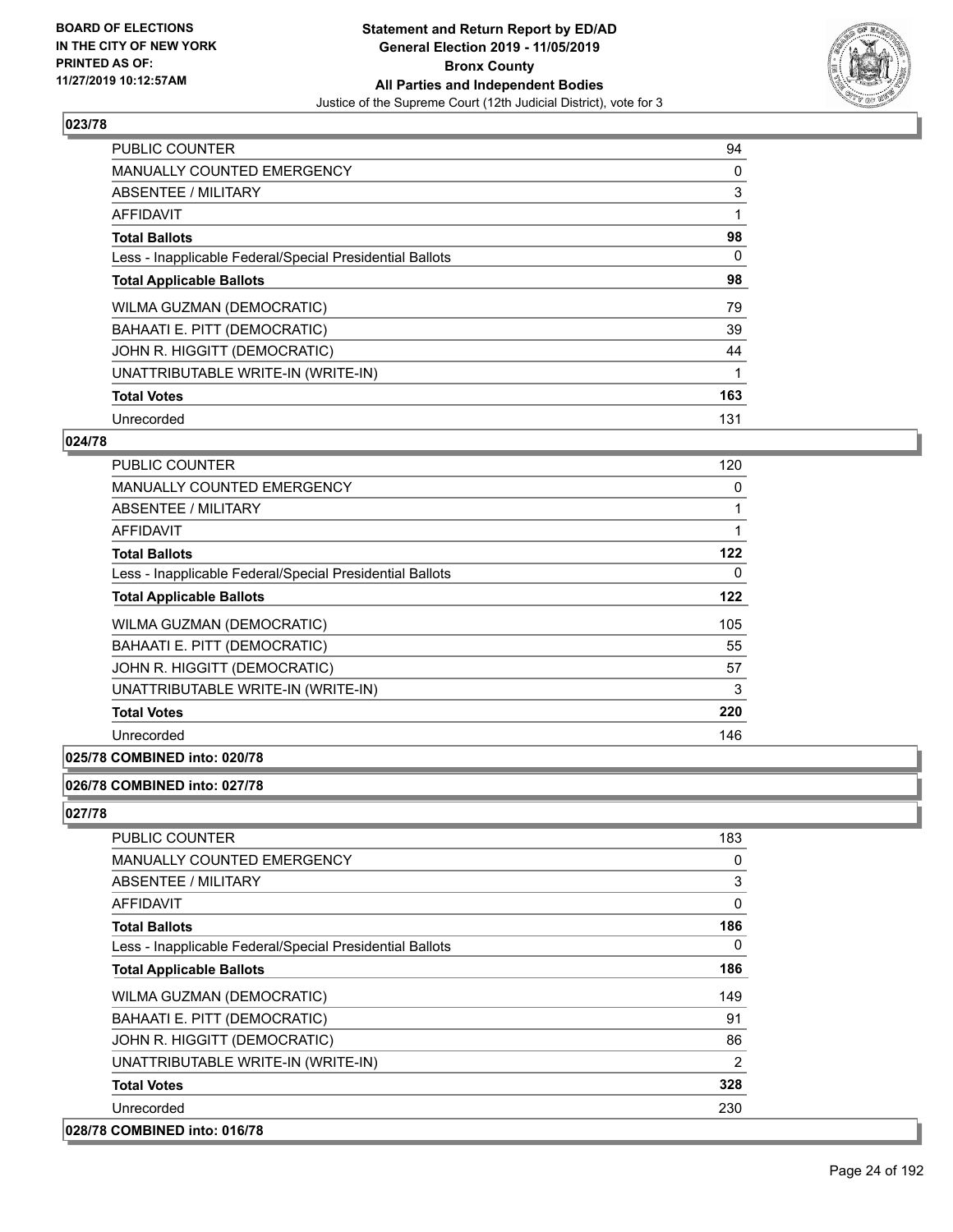

| <b>PUBLIC COUNTER</b>                                    | 151      |
|----------------------------------------------------------|----------|
| <b>MANUALLY COUNTED EMERGENCY</b>                        | 0        |
| ABSENTEE / MILITARY                                      | 4        |
| AFFIDAVIT                                                | 1        |
| <b>Total Ballots</b>                                     | 156      |
| Less - Inapplicable Federal/Special Presidential Ballots | $\Omega$ |
| <b>Total Applicable Ballots</b>                          | 156      |
| WILMA GUZMAN (DEMOCRATIC)                                | 111      |
| BAHAATI E. PITT (DEMOCRATIC)                             | 74       |
| JOHN R. HIGGITT (DEMOCRATIC)                             | 58       |
| UNATTRIBUTABLE WRITE-IN (WRITE-IN)                       | 4        |
| <b>Total Votes</b>                                       | 247      |
| Unrecorded                                               | 221      |
| 030/78 COMBINED into: 029/78                             |          |

# **031/78**

| <b>PUBLIC COUNTER</b>                                    | 210 |
|----------------------------------------------------------|-----|
| <b>MANUALLY COUNTED EMERGENCY</b>                        | 0   |
| ABSENTEE / MILITARY                                      | 4   |
| AFFIDAVIT                                                | 4   |
| <b>Total Ballots</b>                                     | 218 |
| Less - Inapplicable Federal/Special Presidential Ballots | 0   |
| <b>Total Applicable Ballots</b>                          | 218 |
| WILMA GUZMAN (DEMOCRATIC)                                | 181 |
| BAHAATI E. PITT (DEMOCRATIC)                             | 103 |
| JOHN R. HIGGITT (DEMOCRATIC)                             | 107 |
| UNATTRIBUTABLE WRITE-IN (WRITE-IN)                       | 3   |
| <b>Total Votes</b>                                       | 394 |
| Unrecorded                                               | 260 |
|                                                          |     |

#### **032/78 COMBINED into: 031/78**

| <b>PUBLIC COUNTER</b>                                    | 235 |
|----------------------------------------------------------|-----|
| <b>MANUALLY COUNTED EMERGENCY</b>                        | 0   |
| ABSENTEE / MILITARY                                      | 4   |
| AFFIDAVIT                                                | 2   |
| <b>Total Ballots</b>                                     | 241 |
| Less - Inapplicable Federal/Special Presidential Ballots | 0   |
| <b>Total Applicable Ballots</b>                          | 241 |
| WILMA GUZMAN (DEMOCRATIC)                                | 173 |
| BAHAATI E. PITT (DEMOCRATIC)                             | 112 |
| JOHN R. HIGGITT (DEMOCRATIC)                             | 103 |
| UNATTRIBUTABLE WRITE-IN (WRITE-IN)                       | 1   |
| <b>Total Votes</b>                                       | 389 |
| Unrecorded                                               | 334 |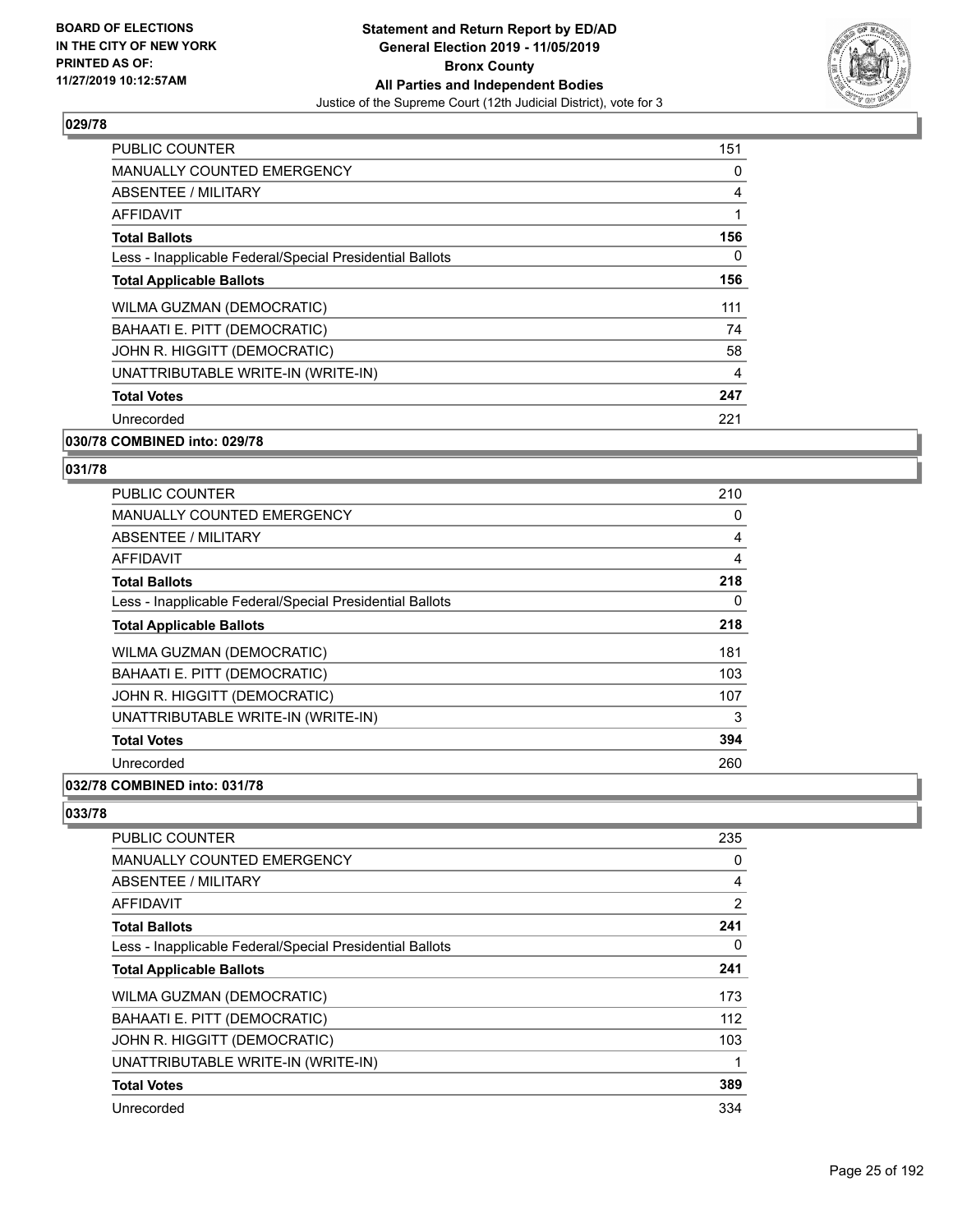

| <b>PUBLIC COUNTER</b>                                    | 180 |
|----------------------------------------------------------|-----|
| <b>MANUALLY COUNTED EMERGENCY</b>                        | 0   |
| ABSENTEE / MILITARY                                      | 8   |
| AFFIDAVIT                                                | 1   |
| <b>Total Ballots</b>                                     | 189 |
| Less - Inapplicable Federal/Special Presidential Ballots | 0   |
| <b>Total Applicable Ballots</b>                          | 189 |
| <b>WILMA GUZMAN (DEMOCRATIC)</b>                         | 139 |
| BAHAATI E. PITT (DEMOCRATIC)                             | 85  |
| JOHN R. HIGGITT (DEMOCRATIC)                             | 86  |
| UNATTRIBUTABLE WRITE-IN (WRITE-IN)                       | 1   |
| <b>Total Votes</b>                                       | 311 |
| Unrecorded                                               | 256 |
|                                                          |     |

## **035/78 COMBINED into: 016/78**

#### **036/78**

| <b>PUBLIC COUNTER</b>                                    | 86  |
|----------------------------------------------------------|-----|
| <b>MANUALLY COUNTED EMERGENCY</b>                        | 0   |
| ABSENTEE / MILITARY                                      | 0   |
| <b>AFFIDAVIT</b>                                         | 4   |
| <b>Total Ballots</b>                                     | 90  |
| Less - Inapplicable Federal/Special Presidential Ballots | 0   |
| <b>Total Applicable Ballots</b>                          | 90  |
| <b>WILMA GUZMAN (DEMOCRATIC)</b>                         | 70  |
| BAHAATI E. PITT (DEMOCRATIC)                             | 45  |
| JOHN R. HIGGITT (DEMOCRATIC)                             | 42  |
| <b>Total Votes</b>                                       | 157 |
| Unrecorded                                               | 113 |

| PUBLIC COUNTER                                           | 140            |
|----------------------------------------------------------|----------------|
| <b>MANUALLY COUNTED EMERGENCY</b>                        | 0              |
| <b>ABSENTEE / MILITARY</b>                               | 9              |
| <b>AFFIDAVIT</b>                                         | 0              |
| <b>Total Ballots</b>                                     | 149            |
| Less - Inapplicable Federal/Special Presidential Ballots | 0              |
| <b>Total Applicable Ballots</b>                          | 149            |
| WILMA GUZMAN (DEMOCRATIC)                                | 114            |
| BAHAATI E. PITT (DEMOCRATIC)                             | 62             |
| JOHN R. HIGGITT (DEMOCRATIC)                             | 65             |
| CEECEE TYSON (WRITE-IN)                                  | 1              |
| JENNIFER SMITH (WRITE-IN)                                | 1              |
| JOHN DENIER (WRITE-IN)                                   | 1              |
| MIKE RENDINO (WRITE-IN)                                  | 1              |
| UNATTRIBUTABLE WRITE-IN (WRITE-IN)                       | $\overline{2}$ |
| <b>Total Votes</b>                                       | 247            |
| Unrecorded                                               | 200            |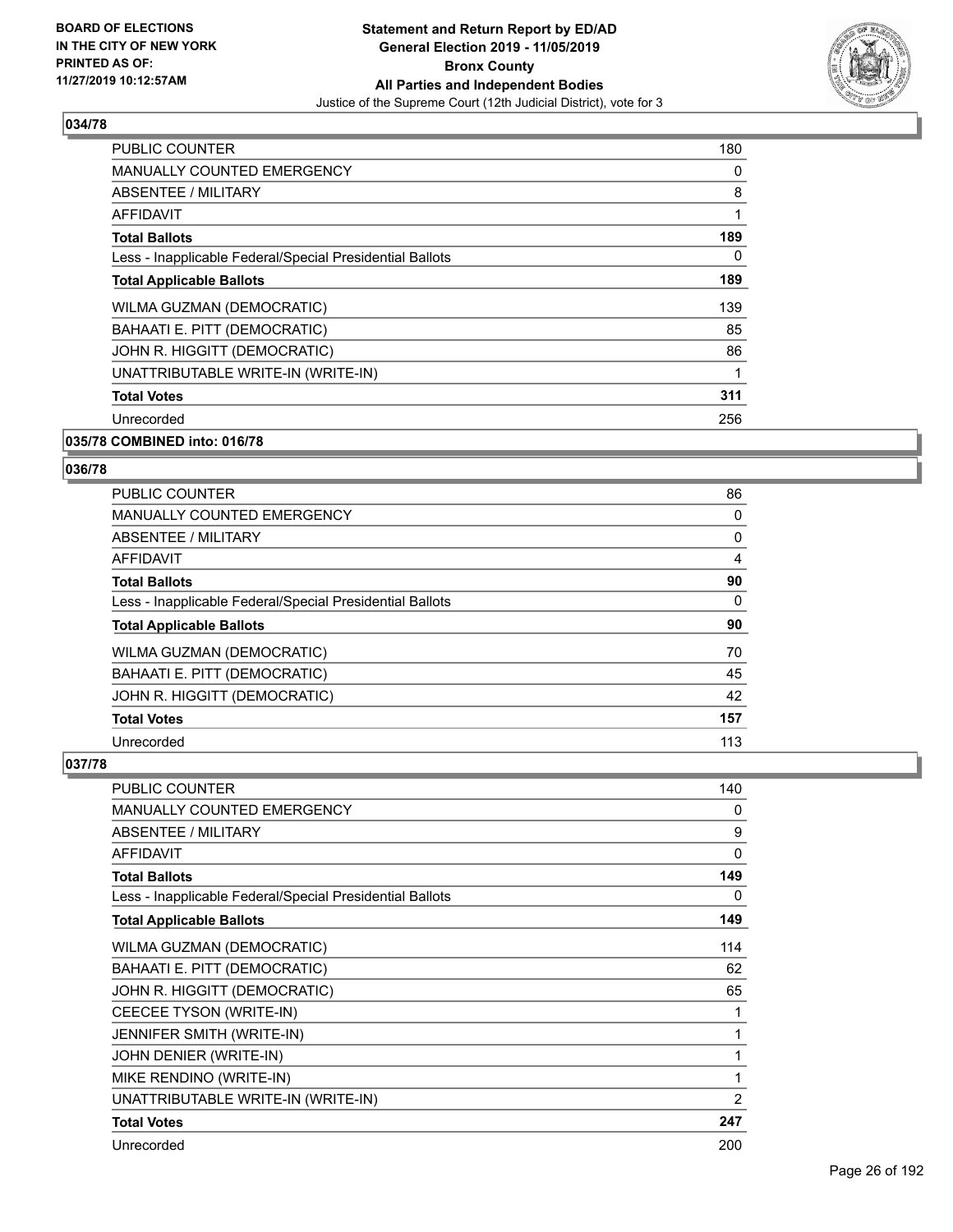

| <b>PUBLIC COUNTER</b>                                    | 132            |
|----------------------------------------------------------|----------------|
| MANUALLY COUNTED EMERGENCY                               | 0              |
| ABSENTEE / MILITARY                                      | 4              |
| AFFIDAVIT                                                | $\overline{2}$ |
| <b>Total Ballots</b>                                     | 138            |
| Less - Inapplicable Federal/Special Presidential Ballots | 0              |
| <b>Total Applicable Ballots</b>                          | 138            |
| WILMA GUZMAN (DEMOCRATIC)                                | 91             |
| BAHAATI E. PITT (DEMOCRATIC)                             | 71             |
| JOHN R. HIGGITT (DEMOCRATIC)                             | 70             |
| MAX AXIAN (WRITE-IN)                                     |                |
| <b>Total Votes</b>                                       | 233            |
| Unrecorded                                               | 181            |
|                                                          |                |

#### **039/78 COMBINED into: 037/78**

#### **040/78**

| <b>PUBLIC COUNTER</b>                                    | 249 |
|----------------------------------------------------------|-----|
| <b>MANUALLY COUNTED EMERGENCY</b>                        | 0   |
| ABSENTEE / MILITARY                                      | 4   |
| <b>AFFIDAVIT</b>                                         | 1   |
| <b>Total Ballots</b>                                     | 254 |
| Less - Inapplicable Federal/Special Presidential Ballots | 0   |
| <b>Total Applicable Ballots</b>                          | 254 |
| WILMA GUZMAN (DEMOCRATIC)                                | 198 |
| BAHAATI E. PITT (DEMOCRATIC)                             | 131 |
| JOHN R. HIGGITT (DEMOCRATIC)                             | 125 |
| UNATTRIBUTABLE WRITE-IN (WRITE-IN)                       | 2   |
| <b>Total Votes</b>                                       | 456 |
| Unrecorded                                               | 306 |

| <b>PUBLIC COUNTER</b>                                    | 183 |
|----------------------------------------------------------|-----|
| <b>MANUALLY COUNTED EMERGENCY</b>                        | 0   |
| <b>ABSENTEE / MILITARY</b>                               | 5   |
| <b>AFFIDAVIT</b>                                         | 1   |
| <b>Total Ballots</b>                                     | 189 |
| Less - Inapplicable Federal/Special Presidential Ballots | 0   |
| <b>Total Applicable Ballots</b>                          | 189 |
| WILMA GUZMAN (DEMOCRATIC)                                | 141 |
| BAHAATI E. PITT (DEMOCRATIC)                             | 87  |
| JOHN R. HIGGITT (DEMOCRATIC)                             | 86  |
| DURRELL BOAHEN (WRITE-IN)                                | 1   |
| MILTON WILLIAMS (WRITE-IN)                               | 1   |
| UNATTRIBUTABLE WRITE-IN (WRITE-IN)                       | 4   |
| <b>Total Votes</b>                                       | 320 |
| Unrecorded                                               | 247 |
| 042/78 COMBINED into: 008/78                             |     |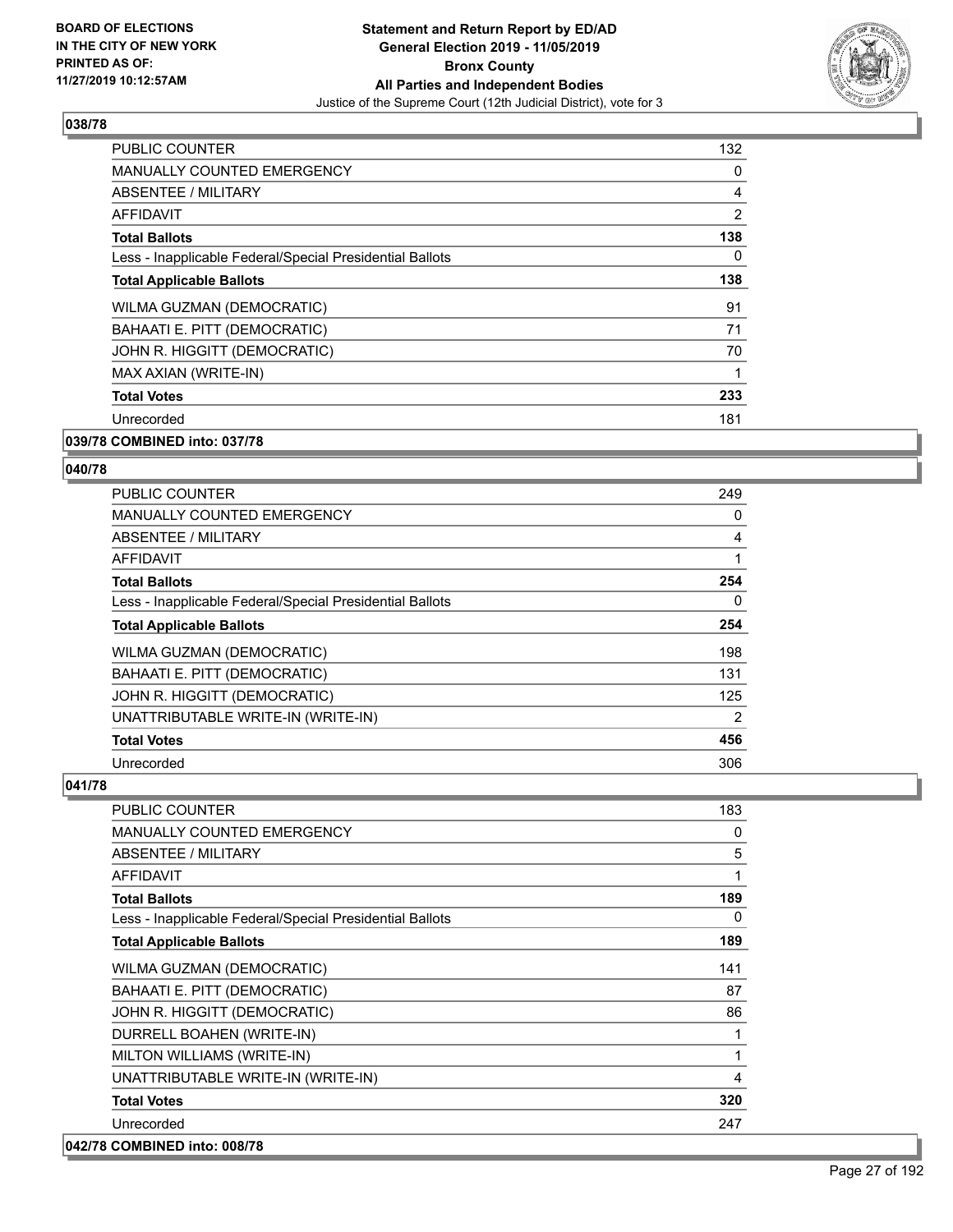

| <b>PUBLIC COUNTER</b>                                    | 173      |
|----------------------------------------------------------|----------|
| <b>MANUALLY COUNTED EMERGENCY</b>                        | 0        |
| ABSENTEE / MILITARY                                      | 2        |
| <b>AFFIDAVIT</b>                                         | 10       |
| <b>Total Ballots</b>                                     | 185      |
| Less - Inapplicable Federal/Special Presidential Ballots | $\Omega$ |
| <b>Total Applicable Ballots</b>                          | 185      |
| WILMA GUZMAN (DEMOCRATIC)                                | 141      |
| BAHAATI E. PITT (DEMOCRATIC)                             | 68       |
| JOHN R. HIGGITT (DEMOCRATIC)                             | 61       |
| CHRISTOPHER CHAVEZ (WRITE-IN)                            |          |
| <b>Total Votes</b>                                       | 271      |
| Unrecorded                                               | 284      |

### **044/78**

| <b>PUBLIC COUNTER</b>                                    | 179 |
|----------------------------------------------------------|-----|
| <b>MANUALLY COUNTED EMERGENCY</b>                        | 0   |
| ABSENTEE / MILITARY                                      | 3   |
| <b>AFFIDAVIT</b>                                         |     |
| <b>Total Ballots</b>                                     | 183 |
| Less - Inapplicable Federal/Special Presidential Ballots | 0   |
| <b>Total Applicable Ballots</b>                          | 183 |
| WILMA GUZMAN (DEMOCRATIC)                                | 156 |
| BAHAATI E. PITT (DEMOCRATIC)                             | 97  |
| JOHN R. HIGGITT (DEMOCRATIC)                             | 89  |
| <b>Total Votes</b>                                       | 342 |
| Unrecorded                                               | 207 |

## **045/78 COMBINED into: 044/78**

#### **046/78 COMBINED into: 043/78**

| <b>PUBLIC COUNTER</b>                                    | 138 |
|----------------------------------------------------------|-----|
| MANUALLY COUNTED EMERGENCY                               | 0   |
| <b>ABSENTEE / MILITARY</b>                               | 5   |
| <b>AFFIDAVIT</b>                                         | 8   |
| <b>Total Ballots</b>                                     | 151 |
| Less - Inapplicable Federal/Special Presidential Ballots | 0   |
| <b>Total Applicable Ballots</b>                          | 151 |
| WILMA GUZMAN (DEMOCRATIC)                                | 117 |
| BAHAATI E. PITT (DEMOCRATIC)                             | 58  |
| JOHN R. HIGGITT (DEMOCRATIC)                             | 46  |
| UNATTRIBUTABLE WRITE-IN (WRITE-IN)                       | 1   |
| <b>Total Votes</b>                                       | 222 |
| Unrecorded                                               | 231 |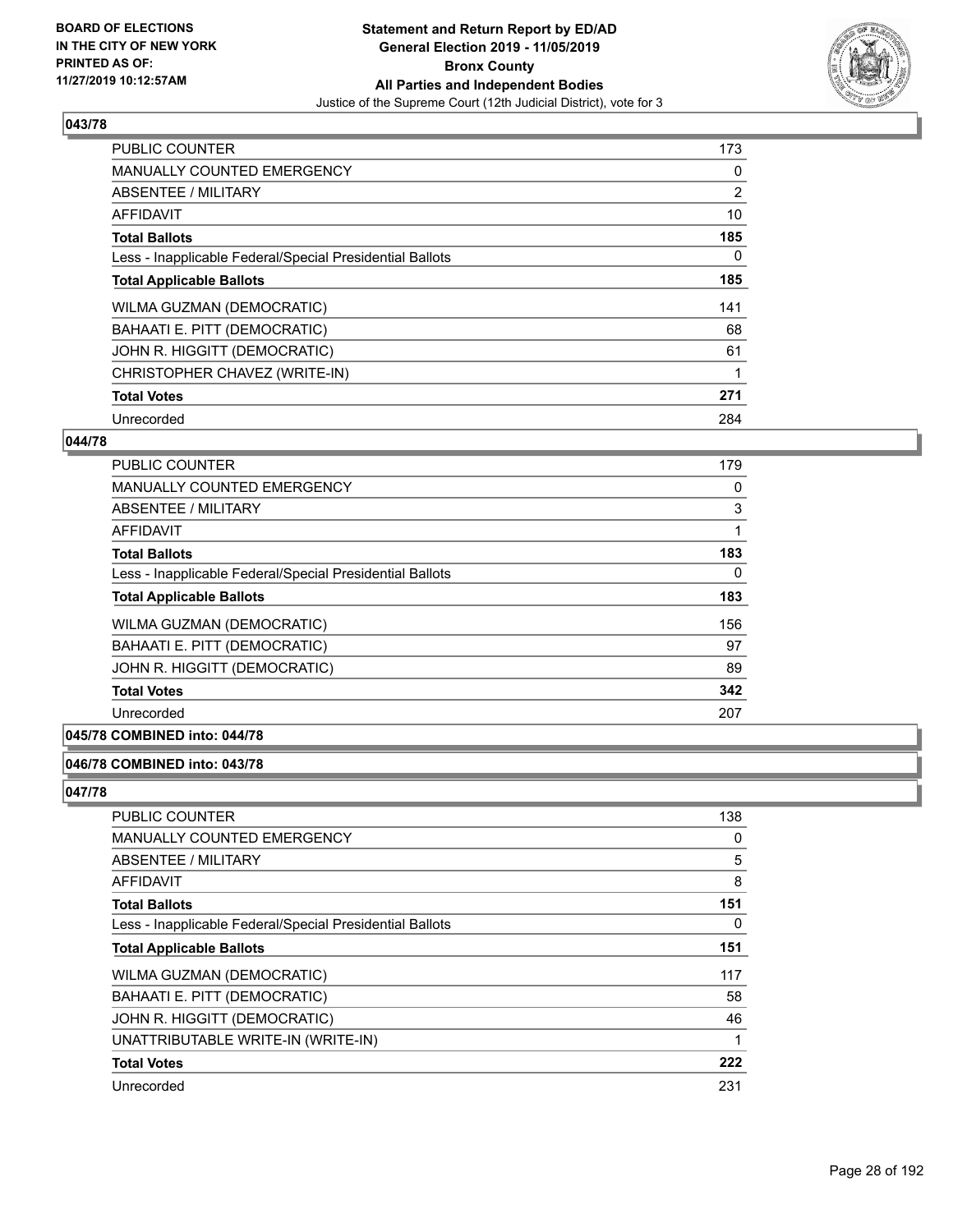

| <b>PUBLIC COUNTER</b>                                    | 434            |
|----------------------------------------------------------|----------------|
| <b>MANUALLY COUNTED EMERGENCY</b>                        | 0              |
| ABSENTEE / MILITARY                                      | 12             |
| AFFIDAVIT                                                | 4              |
| <b>Total Ballots</b>                                     | 450            |
| Less - Inapplicable Federal/Special Presidential Ballots | 0              |
| <b>Total Applicable Ballots</b>                          | 450            |
| WILMA GUZMAN (DEMOCRATIC)                                | 348            |
| BAHAATI E. PITT (DEMOCRATIC)                             | 227            |
| JOHN R. HIGGITT (DEMOCRATIC)                             | 209            |
| UNATTRIBUTABLE WRITE-IN (WRITE-IN)                       | $\overline{2}$ |
| <b>Total Votes</b>                                       | 786            |
| Unrecorded                                               | 564            |
|                                                          |                |

#### **049/78 COMBINED into: 048/78**

#### **050/78**

| <b>PUBLIC COUNTER</b>                                    | 164 |
|----------------------------------------------------------|-----|
| <b>MANUALLY COUNTED EMERGENCY</b>                        | 0   |
| ABSENTEE / MILITARY                                      | 2   |
| <b>AFFIDAVIT</b>                                         | 5   |
| <b>Total Ballots</b>                                     | 171 |
| Less - Inapplicable Federal/Special Presidential Ballots | 0   |
| <b>Total Applicable Ballots</b>                          | 171 |
| WILMA GUZMAN (DEMOCRATIC)                                | 134 |
| BAHAATI E. PITT (DEMOCRATIC)                             | 61  |
| JOHN R. HIGGITT (DEMOCRATIC)                             | 59  |
| <b>Total Votes</b>                                       | 254 |
| Unrecorded                                               | 259 |
|                                                          |     |

# **051/78 COMBINED into: 050/78**

| <b>PUBLIC COUNTER</b>                                    | 147 |
|----------------------------------------------------------|-----|
| <b>MANUALLY COUNTED EMERGENCY</b>                        | 0   |
| ABSENTEE / MILITARY                                      | 5   |
| AFFIDAVIT                                                | 0   |
| <b>Total Ballots</b>                                     | 152 |
| Less - Inapplicable Federal/Special Presidential Ballots | 0   |
| <b>Total Applicable Ballots</b>                          | 152 |
| WILMA GUZMAN (DEMOCRATIC)                                | 124 |
| BAHAATI E. PITT (DEMOCRATIC)                             | 56  |
| JOHN R. HIGGITT (DEMOCRATIC)                             | 56  |
| DEVIN BALKIND (WRITE-IN)                                 | 1   |
| UNATTRIBUTABLE WRITE-IN (WRITE-IN)                       | 2   |
| <b>Total Votes</b>                                       | 239 |
| Unrecorded                                               | 217 |
|                                                          |     |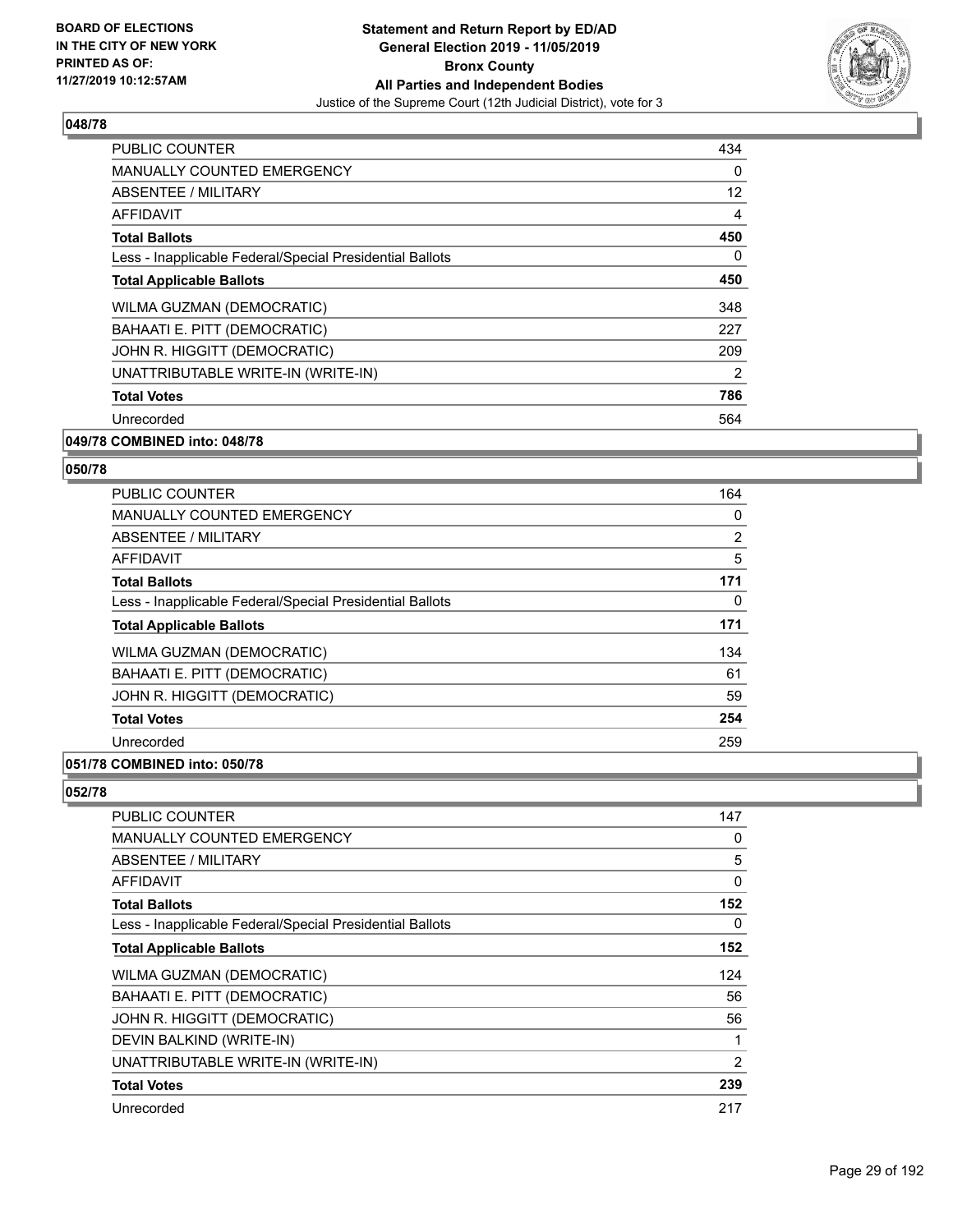

| <b>PUBLIC COUNTER</b>                                    | 97       |
|----------------------------------------------------------|----------|
| <b>MANUALLY COUNTED EMERGENCY</b>                        | $\Omega$ |
| ABSENTEE / MILITARY                                      |          |
| <b>AFFIDAVIT</b>                                         |          |
| <b>Total Ballots</b>                                     | 105      |
| Less - Inapplicable Federal/Special Presidential Ballots | $\Omega$ |
| <b>Total Applicable Ballots</b>                          | 105      |
| WILMA GUZMAN (DEMOCRATIC)                                | 89       |
| BAHAATI E. PITT (DEMOCRATIC)                             | 39       |
| JOHN R. HIGGITT (DEMOCRATIC)                             | 33       |
| <b>Total Votes</b>                                       | 161      |
| Unrecorded                                               | 154      |

**054/78 COMBINED into: 052/78**

**055/78 COMBINED into: 037/78**

**056/78 COMBINED into: 037/78**

**057/78 COMBINED into: 012/78**

#### **058/78 COMBINED into: 037/78**

| <b>PUBLIC COUNTER</b>                                    | 185 |
|----------------------------------------------------------|-----|
| <b>MANUALLY COUNTED EMERGENCY</b>                        | 0   |
| ABSENTEE / MILITARY                                      | 75  |
| <b>AFFIDAVIT</b>                                         | 4   |
| <b>Total Ballots</b>                                     | 264 |
| Less - Inapplicable Federal/Special Presidential Ballots | 0   |
| <b>Total Applicable Ballots</b>                          | 264 |
| WILMA GUZMAN (DEMOCRATIC)                                | 230 |
| BAHAATI E. PITT (DEMOCRATIC)                             | 158 |
| JOHN R. HIGGITT (DEMOCRATIC)                             | 163 |
| <b>Total Votes</b>                                       | 551 |
| Unrecorded                                               | 241 |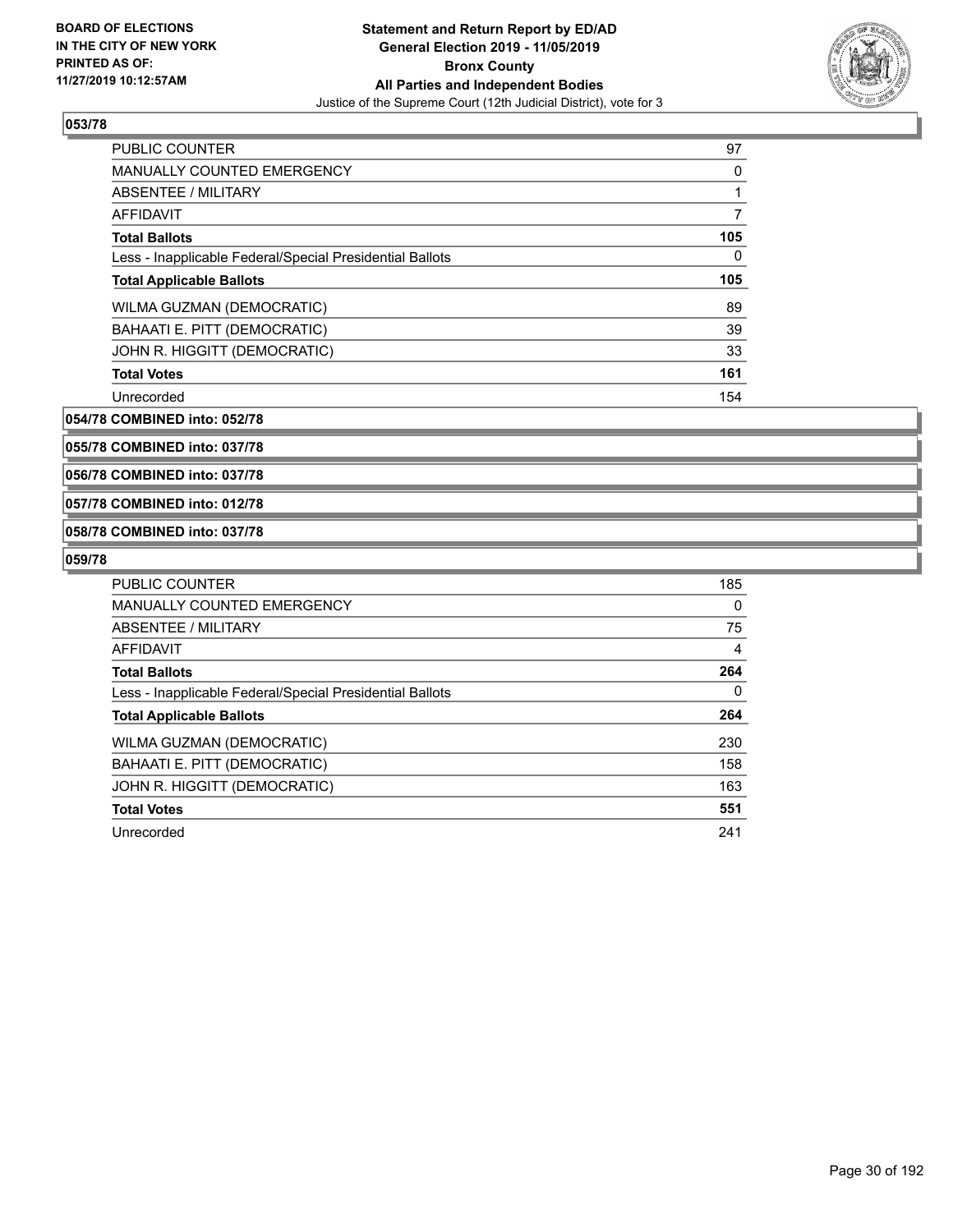

| <b>PUBLIC COUNTER</b>                                    | 186 |
|----------------------------------------------------------|-----|
| <b>MANUALLY COUNTED EMERGENCY</b>                        | 0   |
| <b>ABSENTEE / MILITARY</b>                               | 4   |
| <b>AFFIDAVIT</b>                                         | 13  |
| <b>Total Ballots</b>                                     | 203 |
| Less - Inapplicable Federal/Special Presidential Ballots | 0   |
| <b>Total Applicable Ballots</b>                          | 203 |
| WILMA GUZMAN (DEMOCRATIC)                                | 159 |
| BAHAATI E. PITT (DEMOCRATIC)                             | 91  |
| JOHN R. HIGGITT (DEMOCRATIC)                             | 88  |
| KYREL ZANTONAVITCH (WRITE-IN)                            |     |
| UNATTRIBUTABLE WRITE-IN (WRITE-IN)                       |     |
| <b>Total Votes</b>                                       | 340 |
| Unrecorded                                               | 269 |

## **061/78**

| <b>PUBLIC COUNTER</b>                                    | 229            |
|----------------------------------------------------------|----------------|
| <b>MANUALLY COUNTED EMERGENCY</b>                        | $\mathbf{0}$   |
| <b>ABSENTEE / MILITARY</b>                               | $\overline{7}$ |
| <b>AFFIDAVIT</b>                                         | 6              |
| <b>Total Ballots</b>                                     | 242            |
| Less - Inapplicable Federal/Special Presidential Ballots | $\Omega$       |
| <b>Total Applicable Ballots</b>                          | 242            |
| WILMA GUZMAN (DEMOCRATIC)                                | 188            |
| BAHAATI E. PITT (DEMOCRATIC)                             | 132            |
| JOHN R. HIGGITT (DEMOCRATIC)                             | 129            |
| ALBERT KALAYDJIAN (WRITE-IN)                             |                |
| ALEX HENRIQUEZ (WRITE-IN)                                | 1              |
| CHRIS SLATTERY (WRITE-IN)                                | 1              |
| MARK FROEBA (WRITE-IN)                                   | 1              |
| MARY DESKOVICH (WRITE-IN)                                | 1              |
| PAUL KALAYDJIAN (WRITE-IN)                               | 1              |
| UNATTRIBUTABLE WRITE-IN (WRITE-IN)                       | 3              |
| <b>Total Votes</b>                                       | 458            |
| Unrecorded                                               | 268            |
| 062/78 COMBINED into: 037/78                             |                |

**063/78 COMBINED into: 012/78**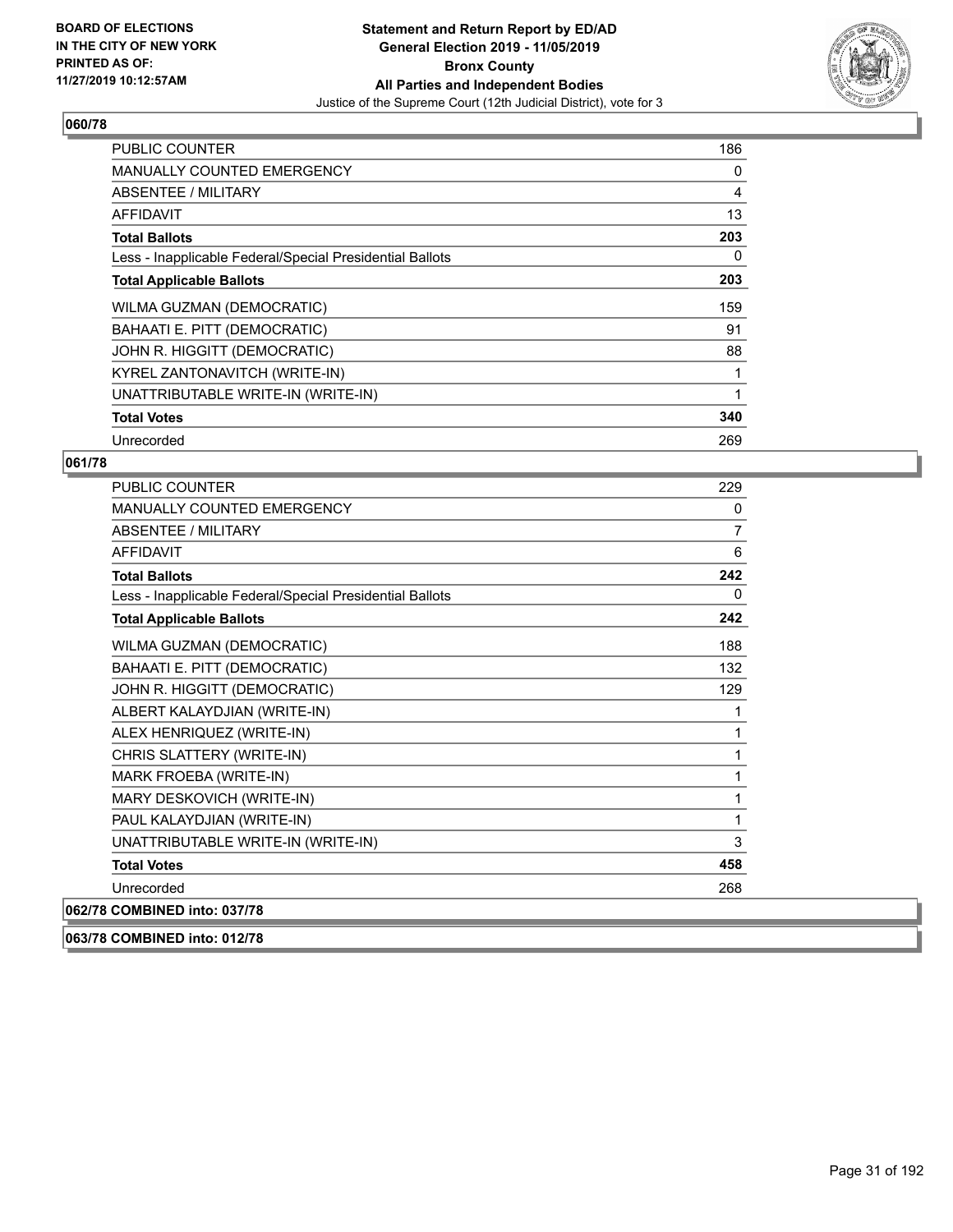

| <b>PUBLIC COUNTER</b>                                    | 123 |
|----------------------------------------------------------|-----|
| <b>MANUALLY COUNTED EMERGENCY</b>                        | 0   |
| ABSENTEE / MILITARY                                      | 0   |
| AFFIDAVIT                                                | 8   |
| <b>Total Ballots</b>                                     | 131 |
| Less - Inapplicable Federal/Special Presidential Ballots | 0   |
| <b>Total Applicable Ballots</b>                          | 131 |
| WILMA GUZMAN (DEMOCRATIC)                                | 111 |
| BAHAATI E. PITT (DEMOCRATIC)                             | 53  |
| JOHN R. HIGGITT (DEMOCRATIC)                             | 44  |
| UNATTRIBUTABLE WRITE-IN (WRITE-IN)                       |     |
| <b>Total Votes</b>                                       | 209 |
| Unrecorded                                               | 184 |

#### **065/78**

| <b>PUBLIC COUNTER</b>                                    | 124 |
|----------------------------------------------------------|-----|
| <b>MANUALLY COUNTED EMERGENCY</b>                        | 0   |
| ABSENTEE / MILITARY                                      | 12  |
| <b>AFFIDAVIT</b>                                         | 2   |
| <b>Total Ballots</b>                                     | 138 |
| Less - Inapplicable Federal/Special Presidential Ballots | 0   |
| <b>Total Applicable Ballots</b>                          | 138 |
| WILMA GUZMAN (DEMOCRATIC)                                | 112 |
| BAHAATI E. PITT (DEMOCRATIC)                             | 46  |
| JOHN R. HIGGITT (DEMOCRATIC)                             | 52  |
| PATRICK METELLUS (WRITE-IN)                              | 1   |
| UNATTRIBUTABLE WRITE-IN (WRITE-IN)                       | 1   |
| <b>Total Votes</b>                                       | 212 |
| Unrecorded                                               | 202 |

**066/78 COMBINED into: 053/78**

**067/78 COMBINED into: 061/78**

**068/78 COMBINED into: 052/78**

**069/78 COMBINED into: 005/78**

**070/78 COMBINED into: 008/78**

**071/78 COMBINED into: 065/78**

**072/78 COMBINED into: 024/78**

**073/78 COMBINED into: 034/78**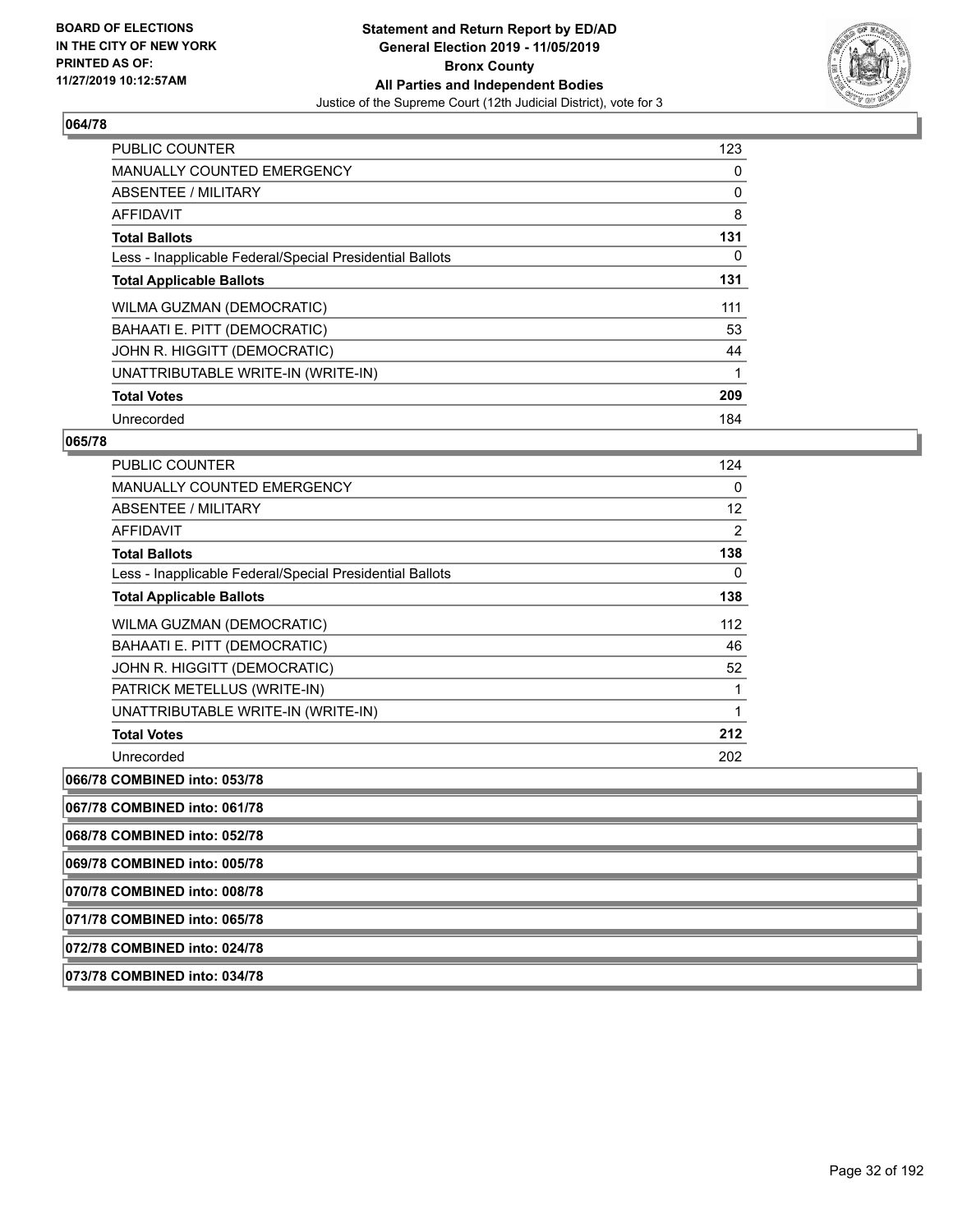

| <b>PUBLIC COUNTER</b>                                    | 126            |
|----------------------------------------------------------|----------------|
| <b>MANUALLY COUNTED EMERGENCY</b>                        | 0              |
| ABSENTEE / MILITARY                                      | $\overline{2}$ |
| AFFIDAVIT                                                | 2              |
| <b>Total Ballots</b>                                     | 130            |
| Less - Inapplicable Federal/Special Presidential Ballots | 0              |
| <b>Total Applicable Ballots</b>                          | 130            |
| WILMA GUZMAN (DEMOCRATIC)                                | 107            |
| BAHAATI E. PITT (DEMOCRATIC)                             | 57             |
| JOHN R. HIGGITT (DEMOCRATIC)                             | 50             |
| DONALD J TRUMP (WRITE-IN)                                |                |
| UNATTRIBUTABLE WRITE-IN (WRITE-IN)                       | 2              |
| <b>Total Votes</b>                                       | 217            |
| Unrecorded                                               | 173            |
| 002/79 COMBINED into: 002/78                             |                |

**003/79** 

| <b>PUBLIC COUNTER</b>                                    | 118            |
|----------------------------------------------------------|----------------|
| MANUALLY COUNTED EMERGENCY                               | 0              |
| ABSENTEE / MILITARY                                      | $\overline{2}$ |
| <b>AFFIDAVIT</b>                                         |                |
| <b>Total Ballots</b>                                     | 121            |
| Less - Inapplicable Federal/Special Presidential Ballots | 0              |
| <b>Total Applicable Ballots</b>                          | 121            |
| WILMA GUZMAN (DEMOCRATIC)                                | 96             |
| BAHAATI E. PITT (DEMOCRATIC)                             | 56             |
| JOHN R. HIGGITT (DEMOCRATIC)                             | 45             |
| <b>Total Votes</b>                                       | 197            |
| Unrecorded                                               | 166            |

| PUBLIC COUNTER                                           | 193            |
|----------------------------------------------------------|----------------|
| <b>MANUALLY COUNTED EMERGENCY</b>                        | 0              |
| <b>ABSENTEE / MILITARY</b>                               | 10             |
| <b>AFFIDAVIT</b>                                         | $\overline{2}$ |
| <b>Total Ballots</b>                                     | 205            |
| Less - Inapplicable Federal/Special Presidential Ballots | $\Omega$       |
| <b>Total Applicable Ballots</b>                          | 205            |
| WILMA GUZMAN (DEMOCRATIC)                                | 153            |
| BAHAATI E. PITT (DEMOCRATIC)                             | 100            |
| JOHN R. HIGGITT (DEMOCRATIC)                             | 74             |
| UNATTRIBUTABLE WRITE-IN (WRITE-IN)                       | 1              |
| <b>Total Votes</b>                                       | 328            |
| Unrecorded                                               | 287            |
| 005/79 COMBINED into: 004/79                             |                |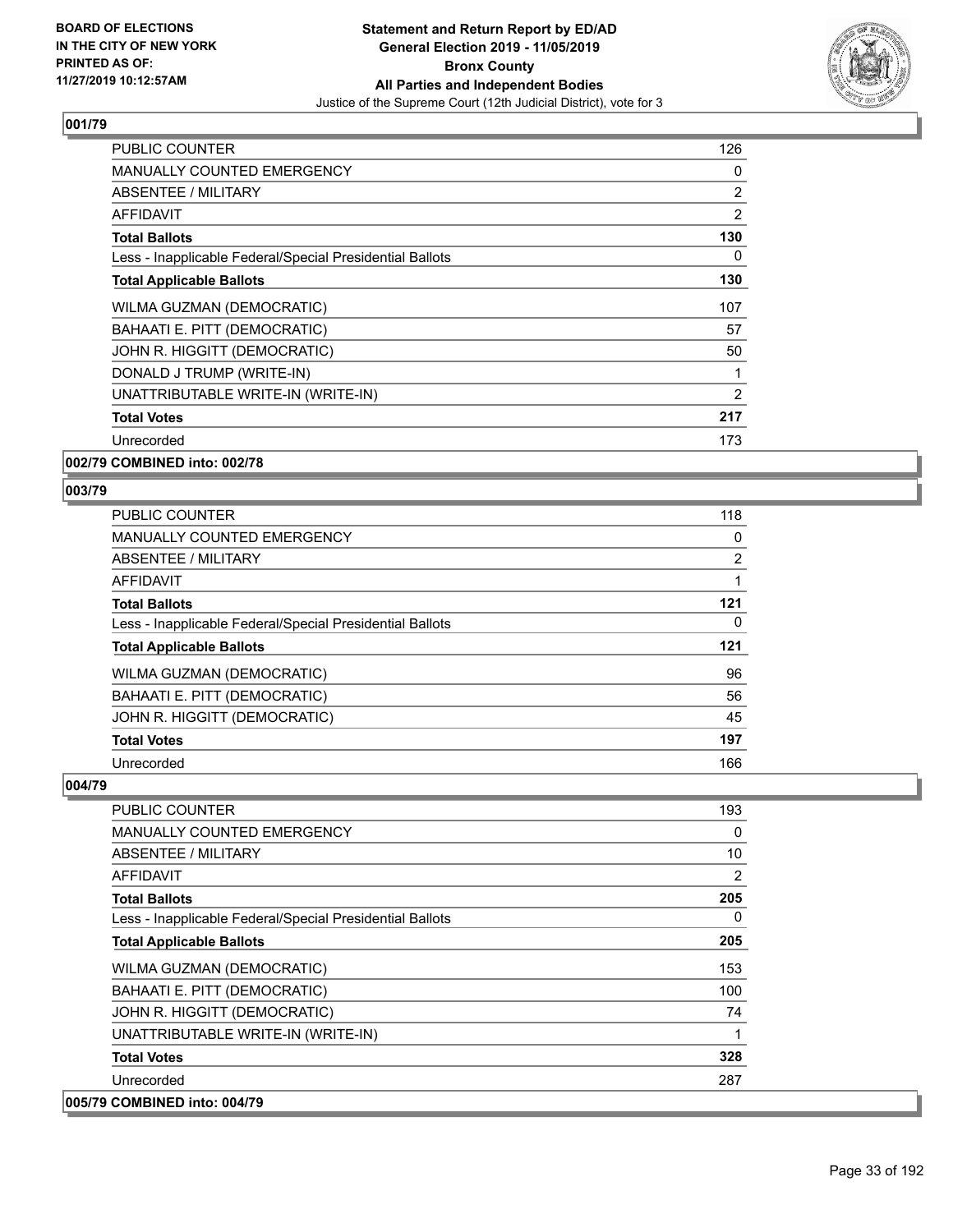

| <b>PUBLIC COUNTER</b>                                    | 88             |
|----------------------------------------------------------|----------------|
| MANUALLY COUNTED EMERGENCY                               | 0              |
| ABSENTEE / MILITARY                                      | $\overline{4}$ |
| <b>AFFIDAVIT</b>                                         | $\Omega$       |
| <b>Total Ballots</b>                                     | 92             |
| Less - Inapplicable Federal/Special Presidential Ballots | $\Omega$       |
| <b>Total Applicable Ballots</b>                          | 92             |
| WILMA GUZMAN (DEMOCRATIC)                                | 79             |
| BAHAATI E. PITT (DEMOCRATIC)                             | 45             |
| JOHN R. HIGGITT (DEMOCRATIC)                             | 43             |
| <b>Total Votes</b>                                       | 167            |
| Unrecorded                                               | 109            |

#### **007/79**

| <b>PUBLIC COUNTER</b>                                    | 158      |
|----------------------------------------------------------|----------|
| MANUALLY COUNTED EMERGENCY                               | 0        |
| ABSENTEE / MILITARY                                      | 6        |
| <b>AFFIDAVIT</b>                                         | $\Omega$ |
| <b>Total Ballots</b>                                     | 164      |
| Less - Inapplicable Federal/Special Presidential Ballots | $\Omega$ |
| <b>Total Applicable Ballots</b>                          | 164      |
| WILMA GUZMAN (DEMOCRATIC)                                | 130      |
| BAHAATI E. PITT (DEMOCRATIC)                             | 75       |
| JOHN R. HIGGITT (DEMOCRATIC)                             | 66       |
| <b>Total Votes</b>                                       | 271      |
| Unrecorded                                               | 221      |

| <b>PUBLIC COUNTER</b>                                    | 166      |
|----------------------------------------------------------|----------|
| <b>MANUALLY COUNTED EMERGENCY</b>                        | 0        |
| ABSENTEE / MILITARY                                      | 3        |
| <b>AFFIDAVIT</b>                                         | 0        |
| <b>Total Ballots</b>                                     | 169      |
| Less - Inapplicable Federal/Special Presidential Ballots | $\Omega$ |
| <b>Total Applicable Ballots</b>                          | 169      |
| WILMA GUZMAN (DEMOCRATIC)                                | 133      |
| BAHAATI E. PITT (DEMOCRATIC)                             | 68       |
| JOHN R. HIGGITT (DEMOCRATIC)                             | 57       |
| CAROL ROBINSON (WRITE-IN)                                |          |
| UNATTRIBUTABLE WRITE-IN (WRITE-IN)                       | 1        |
| <b>Total Votes</b>                                       | 260      |
| Unrecorded                                               | 247      |
| 009/79 COMBINED into: 008/79                             |          |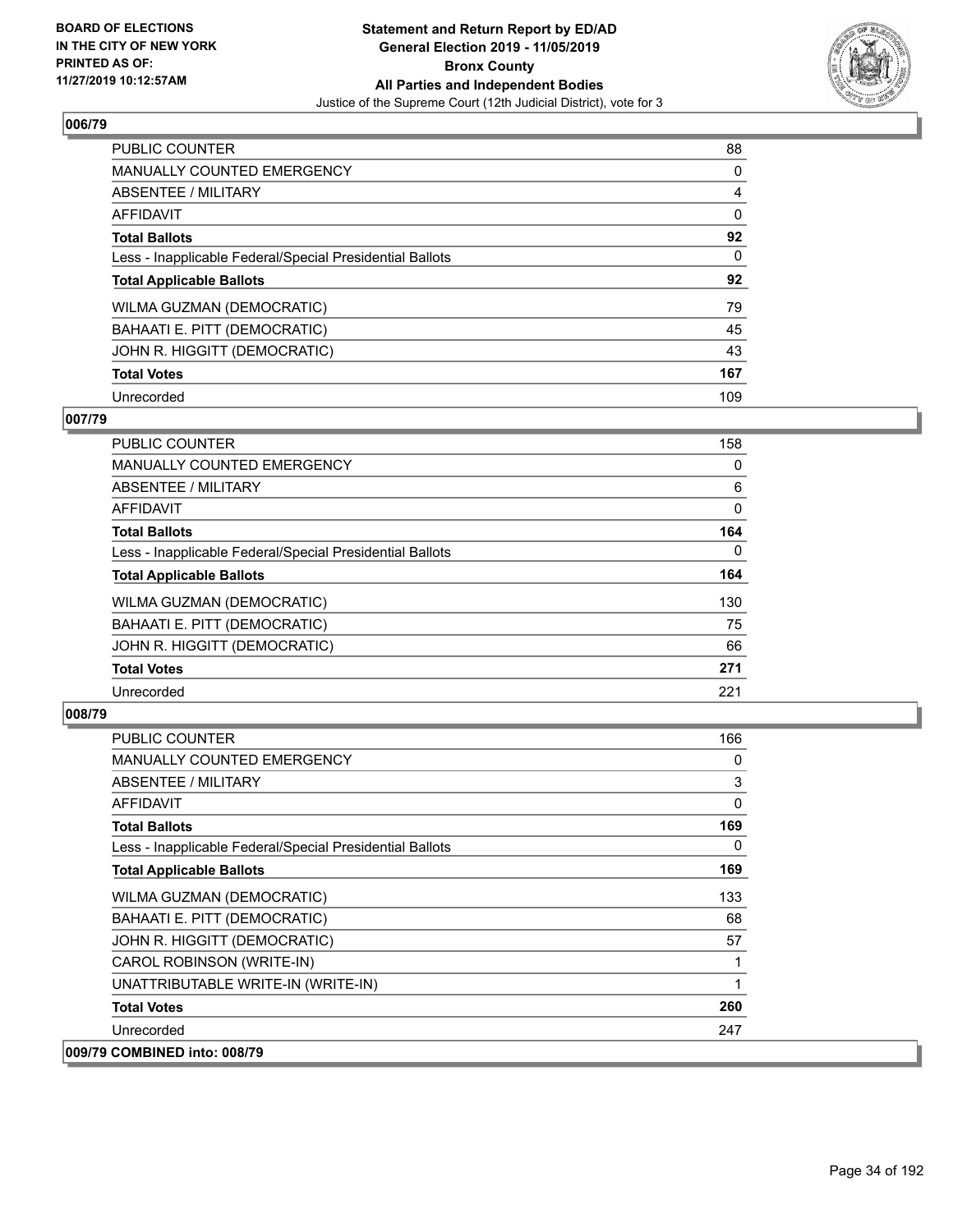

| <b>PUBLIC COUNTER</b>                                    | 95  |
|----------------------------------------------------------|-----|
| <b>MANUALLY COUNTED EMERGENCY</b>                        | 0   |
| <b>ABSENTEE / MILITARY</b>                               | 3   |
| <b>AFFIDAVIT</b>                                         | 3   |
| <b>Total Ballots</b>                                     | 101 |
| Less - Inapplicable Federal/Special Presidential Ballots | 0   |
| <b>Total Applicable Ballots</b>                          | 101 |
| WILMA GUZMAN (DEMOCRATIC)                                | 86  |
| BAHAATI E. PITT (DEMOCRATIC)                             | 39  |
| JOHN R. HIGGITT (DEMOCRATIC)                             | 36  |
| <b>Total Votes</b>                                       | 161 |
| Unrecorded                                               | 142 |

**011/79 COMBINED into: 006/79**

**012/79 COMBINED into: 007/79**

#### **013/79**

| <b>PUBLIC COUNTER</b>                                    | 204 |
|----------------------------------------------------------|-----|
| <b>MANUALLY COUNTED EMERGENCY</b>                        | 0   |
| <b>ABSENTEE / MILITARY</b>                               | 3   |
| AFFIDAVIT                                                | 1   |
| <b>Total Ballots</b>                                     | 208 |
| Less - Inapplicable Federal/Special Presidential Ballots | 0   |
| <b>Total Applicable Ballots</b>                          | 208 |
| WILMA GUZMAN (DEMOCRATIC)                                | 160 |
| BAHAATI E. PITT (DEMOCRATIC)                             | 75  |
| JOHN R. HIGGITT (DEMOCRATIC)                             | 73  |
| UNATTRIBUTABLE WRITE-IN (WRITE-IN)                       | 1   |
| <b>Total Votes</b>                                       | 309 |
| Unrecorded                                               | 315 |
| $\bullet$ $\bullet$ $\bullet$ $\bullet$                  |     |

#### **014/79 COMBINED into: 015/79**

| <b>PUBLIC COUNTER</b>                                    | 119      |
|----------------------------------------------------------|----------|
| MANUALLY COUNTED EMERGENCY                               | 0        |
| <b>ABSENTEE / MILITARY</b>                               | 6        |
| AFFIDAVIT                                                | $\Omega$ |
| <b>Total Ballots</b>                                     | 125      |
| Less - Inapplicable Federal/Special Presidential Ballots | 0        |
| <b>Total Applicable Ballots</b>                          | 125      |
| <b>WILMA GUZMAN (DEMOCRATIC)</b>                         | 107      |
| BAHAATI E. PITT (DEMOCRATIC)                             | 65       |
| JOHN R. HIGGITT (DEMOCRATIC)                             | 54       |
| <b>Total Votes</b>                                       | 226      |
| Unrecorded                                               | 149      |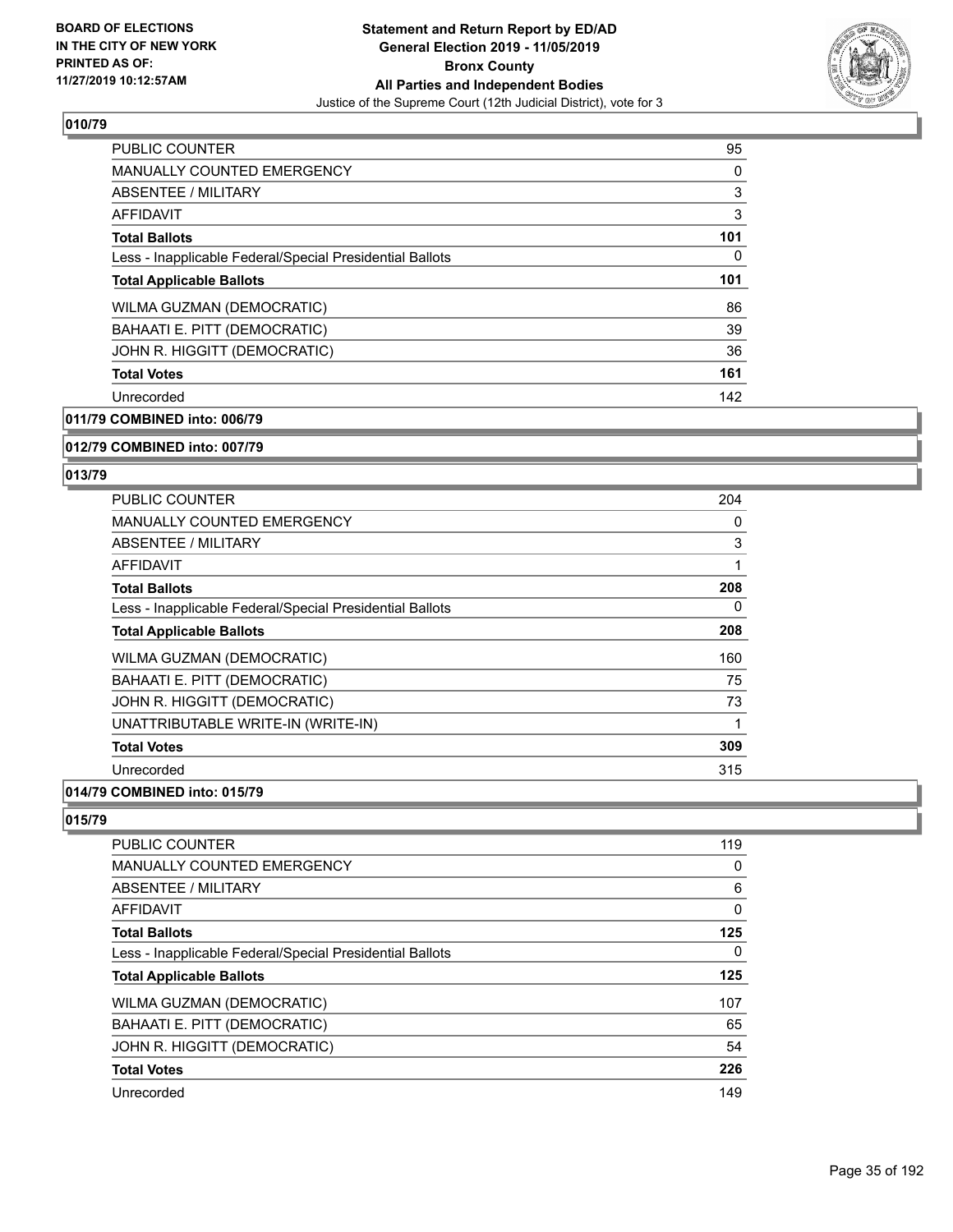

| <b>PUBLIC COUNTER</b>                                    | 157 |
|----------------------------------------------------------|-----|
| <b>MANUALLY COUNTED EMERGENCY</b>                        | 0   |
| <b>ABSENTEE / MILITARY</b>                               | 8   |
| <b>AFFIDAVIT</b>                                         |     |
| <b>Total Ballots</b>                                     | 166 |
| Less - Inapplicable Federal/Special Presidential Ballots | 0   |
| <b>Total Applicable Ballots</b>                          | 166 |
| WILMA GUZMAN (DEMOCRATIC)                                | 136 |
| BAHAATI E. PITT (DEMOCRATIC)                             | 69  |
| JOHN R. HIGGITT (DEMOCRATIC)                             | 68  |
|                                                          |     |
| <b>Total Votes</b>                                       | 273 |

#### **017/79**

| <b>PUBLIC COUNTER</b>                                    | 197 |
|----------------------------------------------------------|-----|
| <b>MANUALLY COUNTED EMERGENCY</b>                        | 0   |
| ABSENTEE / MILITARY                                      | 3   |
| AFFIDAVIT                                                | 7   |
| <b>Total Ballots</b>                                     | 207 |
| Less - Inapplicable Federal/Special Presidential Ballots | 0   |
| <b>Total Applicable Ballots</b>                          | 207 |
| WILMA GUZMAN (DEMOCRATIC)                                | 150 |
| BAHAATI E. PITT (DEMOCRATIC)                             | 91  |
| JOHN R. HIGGITT (DEMOCRATIC)                             | 76  |
| <b>Total Votes</b>                                       | 317 |
| Unrecorded                                               | 304 |

#### **018/79 COMBINED into: 016/79**

## **019/79 COMBINED into: 013/79**

| PUBLIC COUNTER                                           | 148 |
|----------------------------------------------------------|-----|
| <b>MANUALLY COUNTED EMERGENCY</b>                        | 0   |
| ABSENTEE / MILITARY                                      | 0   |
| AFFIDAVIT                                                | 2   |
| <b>Total Ballots</b>                                     | 150 |
| Less - Inapplicable Federal/Special Presidential Ballots | 0   |
| <b>Total Applicable Ballots</b>                          | 150 |
| WILMA GUZMAN (DEMOCRATIC)                                | 110 |
| BAHAATI E. PITT (DEMOCRATIC)                             | 67  |
| JOHN R. HIGGITT (DEMOCRATIC)                             | 62  |
| <b>Total Votes</b>                                       | 239 |
| Unrecorded                                               | 211 |
| 021/79 COMBINED into: 020/79                             |     |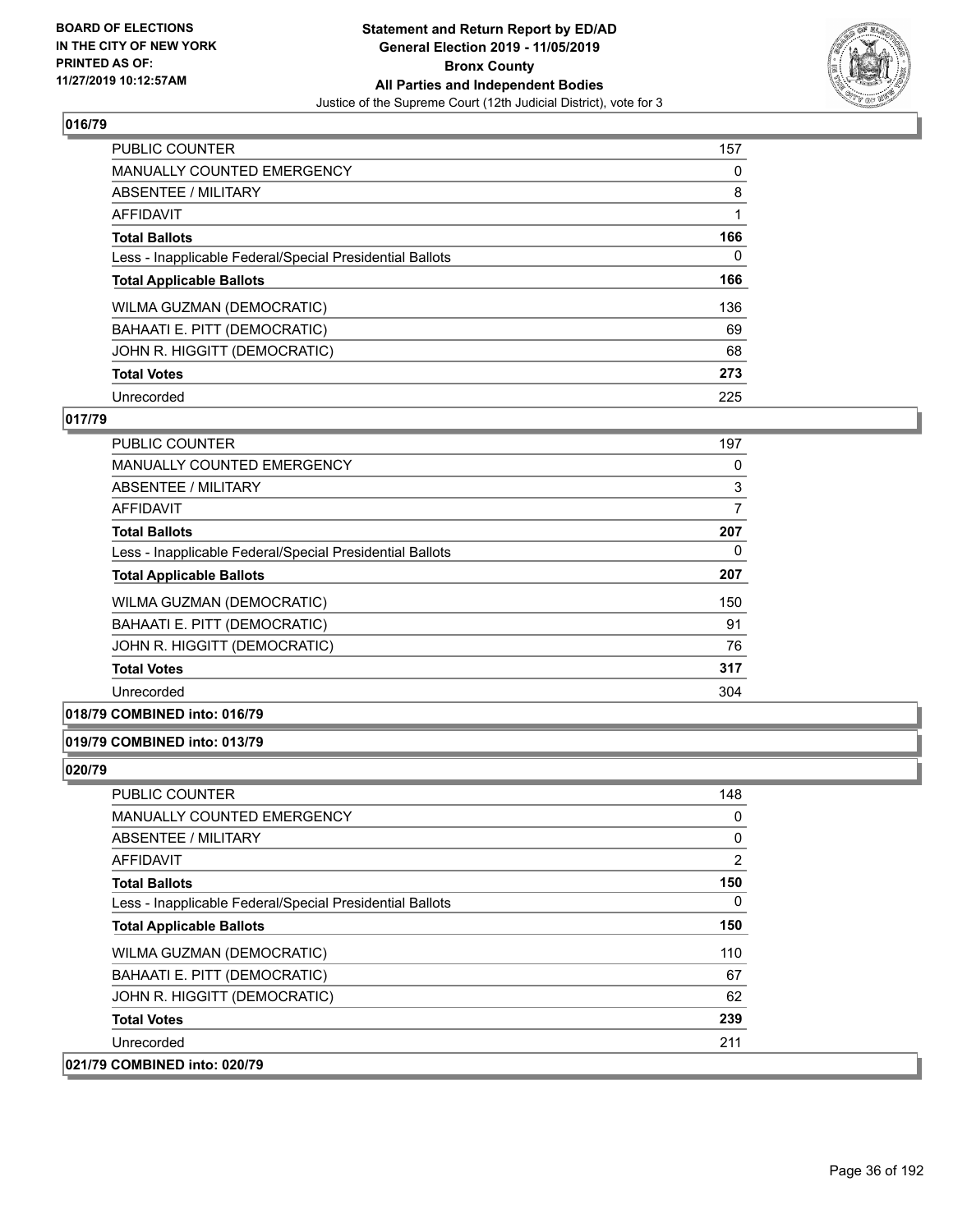

| <b>PUBLIC COUNTER</b>                                    | 206            |
|----------------------------------------------------------|----------------|
| <b>MANUALLY COUNTED EMERGENCY</b>                        | $\Omega$       |
| ABSENTEE / MILITARY                                      | $\overline{2}$ |
| AFFIDAVIT                                                | 0              |
| <b>Total Ballots</b>                                     | 208            |
| Less - Inapplicable Federal/Special Presidential Ballots | 0              |
| <b>Total Applicable Ballots</b>                          | 208            |
| WILMA GUZMAN (DEMOCRATIC)                                | 150            |
| BAHAATI E. PITT (DEMOCRATIC)                             | 78             |
| JOHN R. HIGGITT (DEMOCRATIC)                             | 68             |
| <b>Total Votes</b>                                       | 296            |
| Unrecorded                                               | 328            |

#### **023/79**

| <b>PUBLIC COUNTER</b>                                                                                                                                                                                                                                                                                                                                                                                                  | 189 |
|------------------------------------------------------------------------------------------------------------------------------------------------------------------------------------------------------------------------------------------------------------------------------------------------------------------------------------------------------------------------------------------------------------------------|-----|
| <b>MANUALLY COUNTED EMERGENCY</b>                                                                                                                                                                                                                                                                                                                                                                                      | 0   |
| ABSENTEE / MILITARY                                                                                                                                                                                                                                                                                                                                                                                                    | 0   |
| AFFIDAVIT                                                                                                                                                                                                                                                                                                                                                                                                              |     |
| <b>Total Ballots</b>                                                                                                                                                                                                                                                                                                                                                                                                   | 190 |
| Less - Inapplicable Federal/Special Presidential Ballots                                                                                                                                                                                                                                                                                                                                                               | 0   |
| <b>Total Applicable Ballots</b>                                                                                                                                                                                                                                                                                                                                                                                        | 190 |
| WILMA GUZMAN (DEMOCRATIC)                                                                                                                                                                                                                                                                                                                                                                                              | 139 |
| BAHAATI E. PITT (DEMOCRATIC)                                                                                                                                                                                                                                                                                                                                                                                           | 83  |
| JOHN R. HIGGITT (DEMOCRATIC)                                                                                                                                                                                                                                                                                                                                                                                           | 59  |
| <b>Total Votes</b>                                                                                                                                                                                                                                                                                                                                                                                                     | 281 |
| Unrecorded                                                                                                                                                                                                                                                                                                                                                                                                             | 289 |
| $\mathbf{A} \mathbf{A} \mathbf{B} \mathbf{B} \mathbf{B} \mathbf{B} \mathbf{A} \mathbf{B} \mathbf{A} \mathbf{A} \mathbf{B} \mathbf{A} \mathbf{B} \mathbf{A} \mathbf{B} \mathbf{A} \mathbf{B} \mathbf{A} \mathbf{B} \mathbf{A} \mathbf{B} \mathbf{A} \mathbf{B} \mathbf{A} \mathbf{B} \mathbf{A} \mathbf{B} \mathbf{A} \mathbf{B} \mathbf{A} \mathbf{B} \mathbf{A} \mathbf{B} \mathbf{A} \mathbf{B} \mathbf{A} \mathbf{$ |     |

# **024/79 COMBINED into: 022/79**

| <b>PUBLIC COUNTER</b>                                    | 124      |
|----------------------------------------------------------|----------|
| <b>MANUALLY COUNTED EMERGENCY</b>                        | $\Omega$ |
| ABSENTEE / MILITARY                                      |          |
| AFFIDAVIT                                                | 0        |
| <b>Total Ballots</b>                                     | 125      |
| Less - Inapplicable Federal/Special Presidential Ballots | $\Omega$ |
| <b>Total Applicable Ballots</b>                          | 125      |
| WILMA GUZMAN (DEMOCRATIC)                                | 94       |
| BAHAATI E. PITT (DEMOCRATIC)                             | 60       |
| JOHN R. HIGGITT (DEMOCRATIC)                             | 60       |
| <b>Total Votes</b>                                       | 214      |
| Unrecorded                                               | 161      |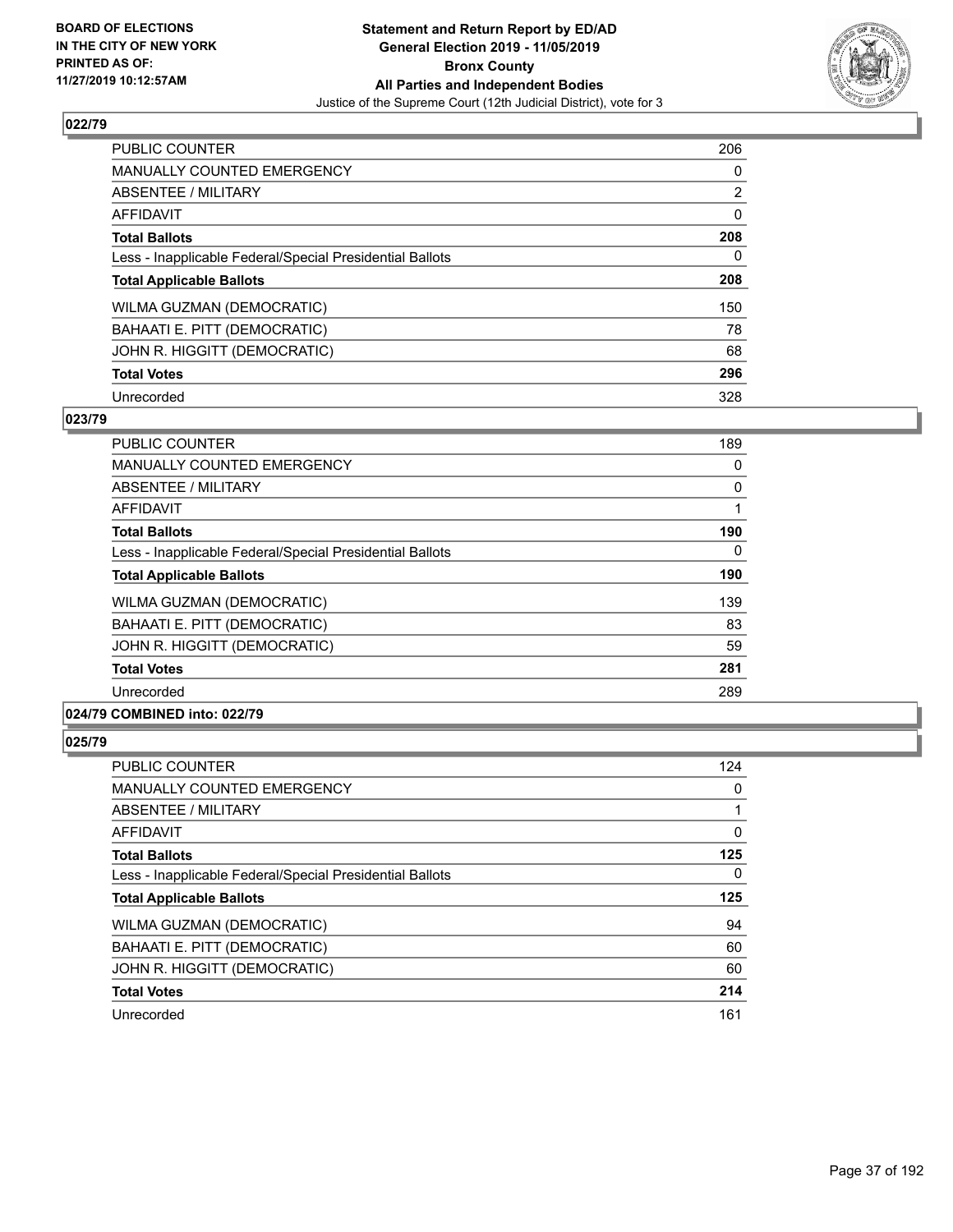

| <b>PUBLIC COUNTER</b>                                    | 122            |
|----------------------------------------------------------|----------------|
| <b>MANUALLY COUNTED EMERGENCY</b>                        | $\Omega$       |
| ABSENTEE / MILITARY                                      | $\overline{2}$ |
| <b>AFFIDAVIT</b>                                         | 0              |
| <b>Total Ballots</b>                                     | 124            |
| Less - Inapplicable Federal/Special Presidential Ballots | 0              |
| <b>Total Applicable Ballots</b>                          | 124            |
|                                                          |                |
| WILMA GUZMAN (DEMOCRATIC)                                | 96             |
| BAHAATI E. PITT (DEMOCRATIC)                             | 54             |
| JOHN R. HIGGITT (DEMOCRATIC)                             | 46             |
| <b>Total Votes</b>                                       | 196            |

#### **027/79**

| <b>PUBLIC COUNTER</b>                                    | 141            |
|----------------------------------------------------------|----------------|
| <b>MANUALLY COUNTED EMERGENCY</b>                        | 0              |
| ABSENTEE / MILITARY                                      |                |
| <b>AFFIDAVIT</b>                                         | $\overline{2}$ |
| <b>Total Ballots</b>                                     | 144            |
| Less - Inapplicable Federal/Special Presidential Ballots | $\Omega$       |
| <b>Total Applicable Ballots</b>                          | 144            |
| WILMA GUZMAN (DEMOCRATIC)                                | 115            |
| BAHAATI E. PITT (DEMOCRATIC)                             | 66             |
| JOHN R. HIGGITT (DEMOCRATIC)                             | 62             |
| <b>Total Votes</b>                                       | 243            |
| Unrecorded                                               | 189            |

| <b>PUBLIC COUNTER</b>                                    | 112            |
|----------------------------------------------------------|----------------|
| <b>MANUALLY COUNTED EMERGENCY</b>                        | 0              |
| ABSENTEE / MILITARY                                      | 2              |
| AFFIDAVIT                                                | 0              |
| <b>Total Ballots</b>                                     | 114            |
| Less - Inapplicable Federal/Special Presidential Ballots | 0              |
| <b>Total Applicable Ballots</b>                          | 114            |
| WILMA GUZMAN (DEMOCRATIC)                                | 94             |
| BAHAATI E. PITT (DEMOCRATIC)                             | 50             |
| JOHN R. HIGGITT (DEMOCRATIC)                             | 52             |
| UNATTRIBUTABLE WRITE-IN (WRITE-IN)                       | $\overline{2}$ |
| <b>Total Votes</b>                                       | 198            |
| Unrecorded                                               | 144            |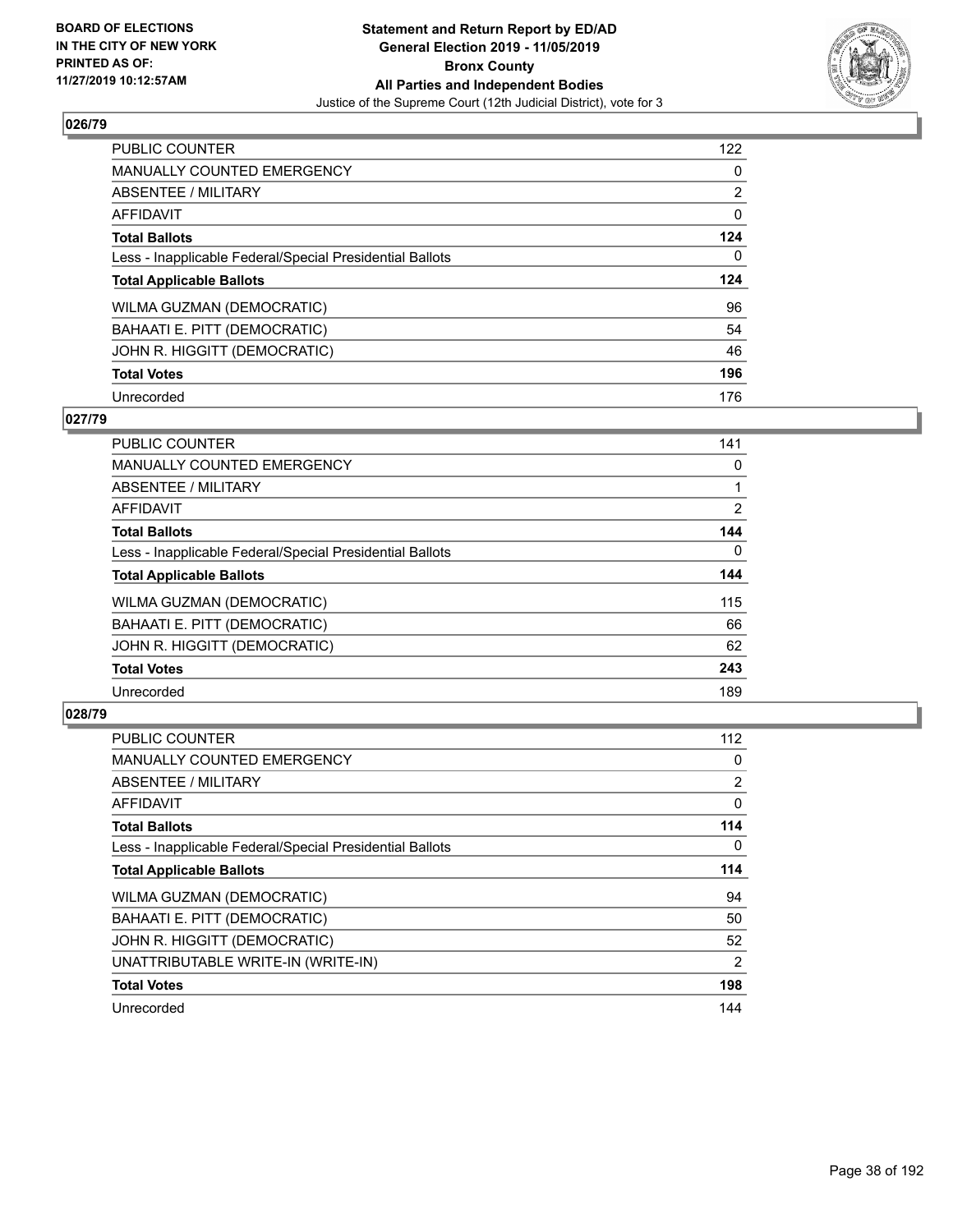

| <b>PUBLIC COUNTER</b>                                    | 64  |
|----------------------------------------------------------|-----|
| <b>MANUALLY COUNTED EMERGENCY</b>                        | 0   |
| ABSENTEE / MILITARY                                      | 0   |
| <b>AFFIDAVIT</b>                                         | 0   |
| <b>Total Ballots</b>                                     | 64  |
| Less - Inapplicable Federal/Special Presidential Ballots | 0   |
| <b>Total Applicable Ballots</b>                          | 64  |
| WILMA GUZMAN (DEMOCRATIC)                                | 51  |
| BAHAATI E. PITT (DEMOCRATIC)                             | 33  |
| JOHN R. HIGGITT (DEMOCRATIC)                             | 33  |
| <b>Total Votes</b>                                       | 117 |
| Unrecorded                                               | 75  |

#### **030/79**

| PUBLIC COUNTER                                           | 221      |
|----------------------------------------------------------|----------|
| <b>MANUALLY COUNTED EMERGENCY</b>                        | 0        |
| ABSENTEE / MILITARY                                      | 9        |
| <b>AFFIDAVIT</b>                                         | $\Omega$ |
| <b>Total Ballots</b>                                     | 230      |
| Less - Inapplicable Federal/Special Presidential Ballots | 0        |
| <b>Total Applicable Ballots</b>                          | 230      |
| <b>WILMA GUZMAN (DEMOCRATIC)</b>                         | 182      |
| BAHAATI E. PITT (DEMOCRATIC)                             | 94       |
| JOHN R. HIGGITT (DEMOCRATIC)                             | 78       |
| <b>Total Votes</b>                                       | 354      |
| Unrecorded                                               | 336      |
|                                                          |          |

## **031/79 COMBINED into: 033/79**

#### **032/79 COMBINED into: 035/79**

| PUBLIC COUNTER                                           | 180 |
|----------------------------------------------------------|-----|
| <b>MANUALLY COUNTED EMERGENCY</b>                        | 0   |
| ABSENTEE / MILITARY                                      | 5   |
| AFFIDAVIT                                                | 0   |
| <b>Total Ballots</b>                                     | 185 |
| Less - Inapplicable Federal/Special Presidential Ballots | 0   |
| <b>Total Applicable Ballots</b>                          | 185 |
| WILMA GUZMAN (DEMOCRATIC)                                | 147 |
| BAHAATI E. PITT (DEMOCRATIC)                             | 93  |
| JOHN R. HIGGITT (DEMOCRATIC)                             | 87  |
| <b>Total Votes</b>                                       | 327 |
| Unrecorded                                               | 228 |
| 034/79 COMBINED into: 040/79                             |     |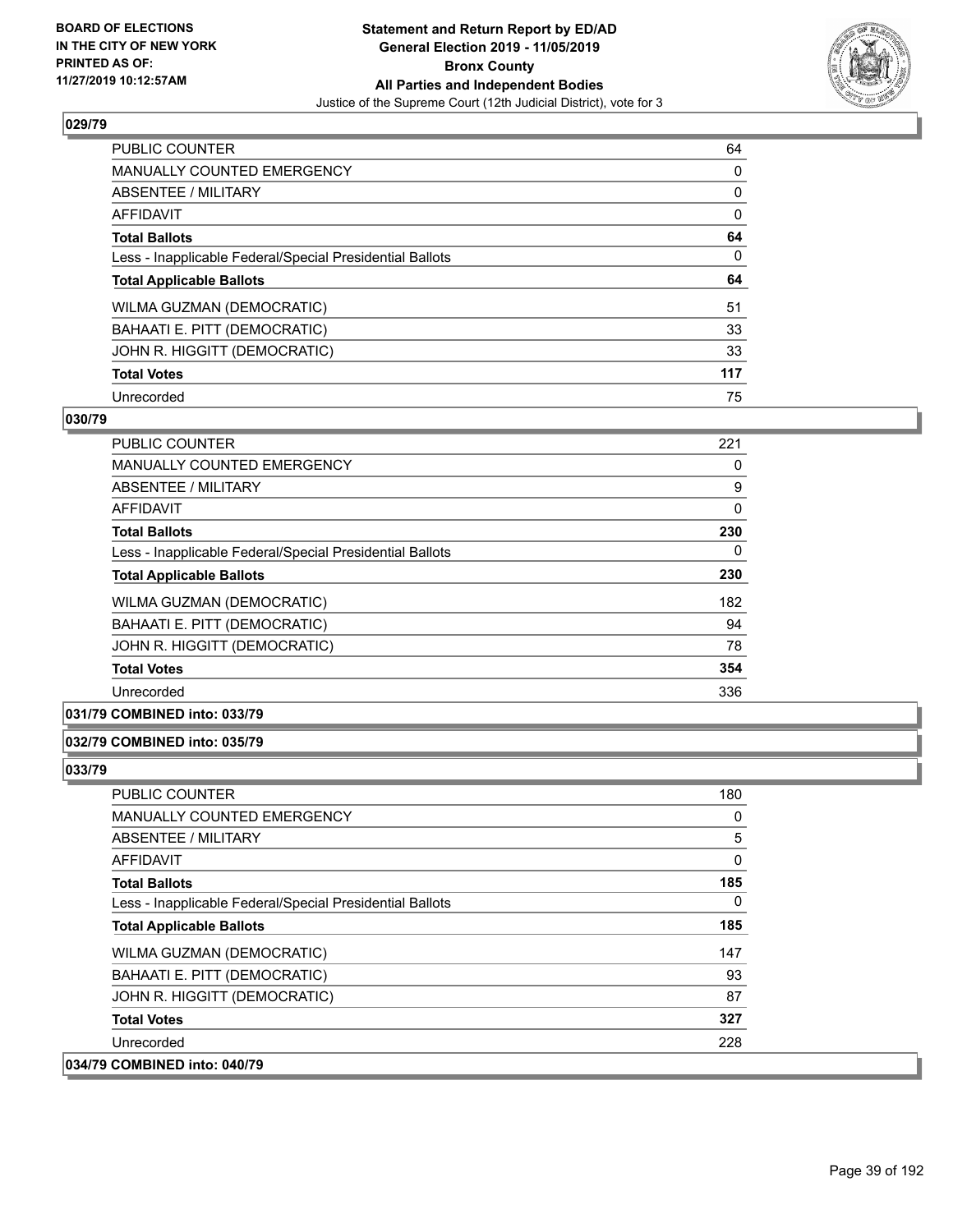

| <b>PUBLIC COUNTER</b>                                    | 198            |
|----------------------------------------------------------|----------------|
| <b>MANUALLY COUNTED EMERGENCY</b>                        | 0              |
| ABSENTEE / MILITARY                                      | 8              |
| <b>AFFIDAVIT</b>                                         | $\overline{2}$ |
| <b>Total Ballots</b>                                     | 208            |
| Less - Inapplicable Federal/Special Presidential Ballots | 0              |
| <b>Total Applicable Ballots</b>                          | 208            |
| WILMA GUZMAN (DEMOCRATIC)                                | 161            |
| BAHAATI E. PITT (DEMOCRATIC)                             | 96             |
| JOHN R. HIGGITT (DEMOCRATIC)                             | 85             |
| UNATTRIBUTABLE WRITE-IN (WRITE-IN)                       | 2              |
| <b>Total Votes</b>                                       | 344            |
| Unrecorded                                               | 280            |

#### **036/79**

| PUBLIC COUNTER                                           | 225      |
|----------------------------------------------------------|----------|
| <b>MANUALLY COUNTED EMERGENCY</b>                        | $\Omega$ |
| ABSENTEE / MILITARY                                      | 2        |
| <b>AFFIDAVIT</b>                                         | 0        |
| <b>Total Ballots</b>                                     | 227      |
| Less - Inapplicable Federal/Special Presidential Ballots | 0        |
| <b>Total Applicable Ballots</b>                          | 227      |
| WILMA GUZMAN (DEMOCRATIC)                                | 188      |
| BAHAATI E. PITT (DEMOCRATIC)                             | 109      |
| JOHN R. HIGGITT (DEMOCRATIC)                             | 104      |
| <b>Total Votes</b>                                       | 401      |
| Unrecorded                                               | 280      |

## **037/79 COMBINED into: 036/79**

| <b>PUBLIC COUNTER</b>                                    | 94  |
|----------------------------------------------------------|-----|
| <b>MANUALLY COUNTED EMERGENCY</b>                        | 0   |
| <b>ABSENTEE / MILITARY</b>                               | 6   |
| AFFIDAVIT                                                | 0   |
| <b>Total Ballots</b>                                     | 100 |
| Less - Inapplicable Federal/Special Presidential Ballots | 0   |
|                                                          |     |
| <b>Total Applicable Ballots</b>                          | 100 |
| WILMA GUZMAN (DEMOCRATIC)                                | 70  |
| BAHAATI E. PITT (DEMOCRATIC)                             | 47  |
| JOHN R. HIGGITT (DEMOCRATIC)                             | 41  |
| <b>Total Votes</b>                                       | 158 |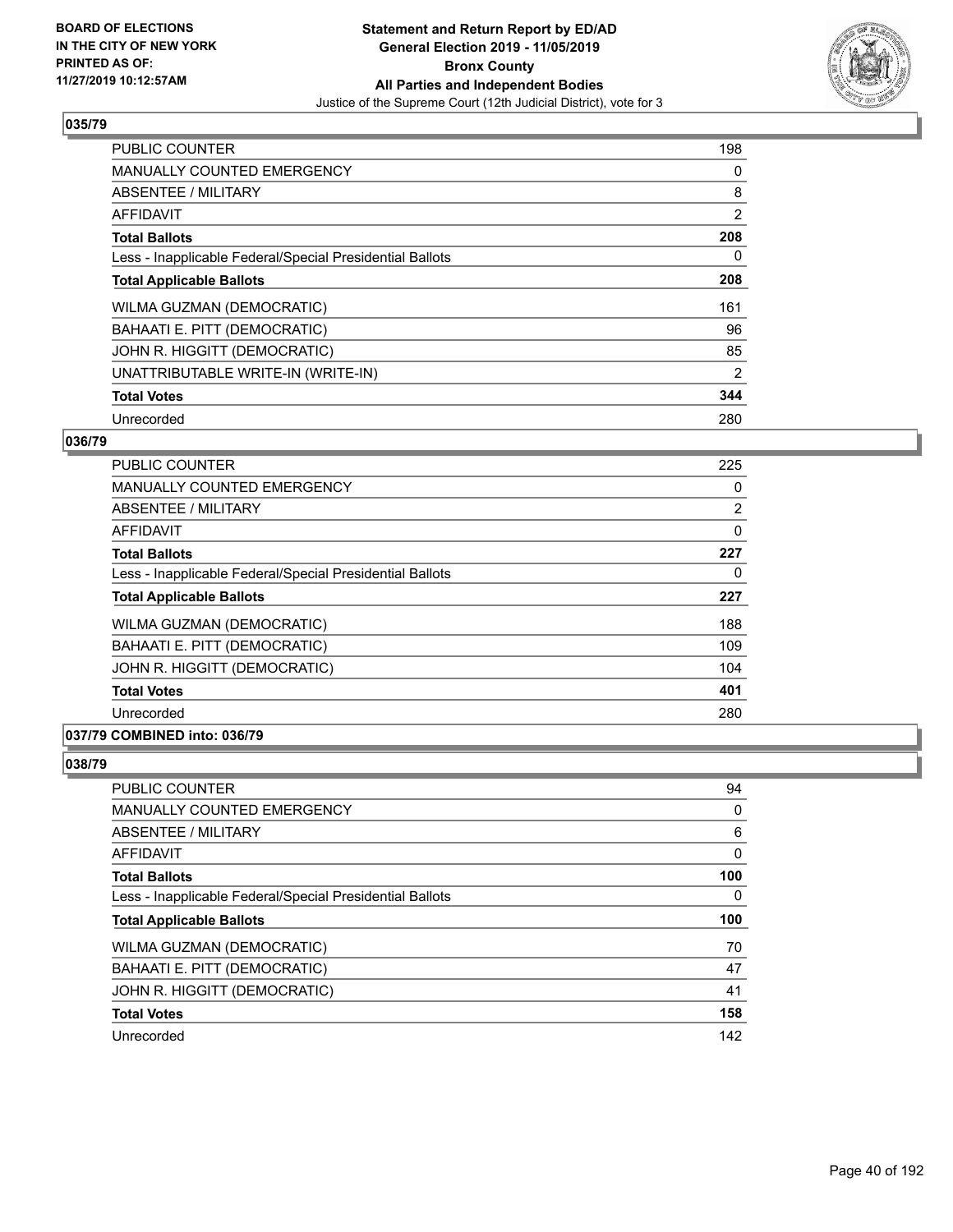

| <b>PUBLIC COUNTER</b>                                    | 128      |
|----------------------------------------------------------|----------|
| <b>MANUALLY COUNTED EMERGENCY</b>                        | $\Omega$ |
| ABSENTEE / MILITARY                                      | 33       |
| <b>AFFIDAVIT</b>                                         | 2        |
| <b>Total Ballots</b>                                     | 163      |
| Less - Inapplicable Federal/Special Presidential Ballots | 0        |
| <b>Total Applicable Ballots</b>                          | 163      |
| WILMA GUZMAN (DEMOCRATIC)                                | 124      |
| BAHAATI E. PITT (DEMOCRATIC)                             | 85       |
| JOHN R. HIGGITT (DEMOCRATIC)                             | 73       |
| <b>Total Votes</b>                                       | 282      |
| Unrecorded                                               | 207      |

#### **040/79**

| PUBLIC COUNTER                                           | 254      |
|----------------------------------------------------------|----------|
| <b>MANUALLY COUNTED EMERGENCY</b>                        | $\Omega$ |
| <b>ABSENTEE / MILITARY</b>                               | 3        |
| <b>AFFIDAVIT</b>                                         | 2        |
| <b>Total Ballots</b>                                     | 259      |
| Less - Inapplicable Federal/Special Presidential Ballots | $\Omega$ |
| <b>Total Applicable Ballots</b>                          | 259      |
| WILMA GUZMAN (DEMOCRATIC)                                | 222      |
| BAHAATI E. PITT (DEMOCRATIC)                             | 114      |
| JOHN R. HIGGITT (DEMOCRATIC)                             | 114      |
| UNATTRIBUTABLE WRITE-IN (WRITE-IN)                       |          |
| <b>Total Votes</b>                                       | 451      |
| Unrecorded                                               | 326      |

| PUBLIC COUNTER                                           | 115      |
|----------------------------------------------------------|----------|
| <b>MANUALLY COUNTED EMERGENCY</b>                        | $\Omega$ |
| ABSENTEE / MILITARY                                      | 6        |
| AFFIDAVIT                                                | 2        |
| <b>Total Ballots</b>                                     | 123      |
| Less - Inapplicable Federal/Special Presidential Ballots | 0        |
| <b>Total Applicable Ballots</b>                          | 123      |
| WILMA GUZMAN (DEMOCRATIC)                                | 100      |
| BAHAATI E. PITT (DEMOCRATIC)                             | 56       |
| JOHN R. HIGGITT (DEMOCRATIC)                             | 44       |
| <b>Total Votes</b>                                       | 200      |
| Unrecorded                                               | 169      |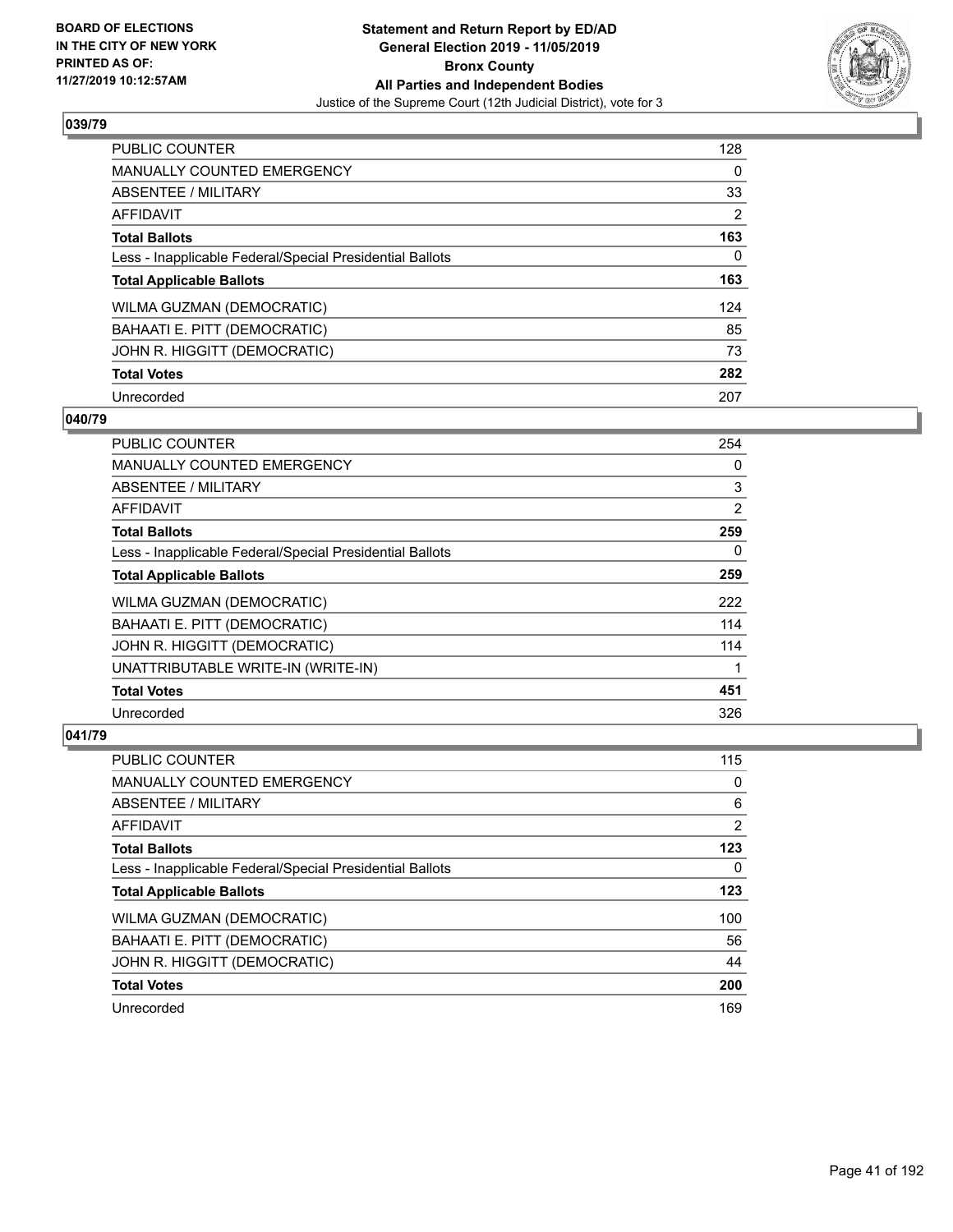

| <b>PUBLIC COUNTER</b>                                    | 198            |
|----------------------------------------------------------|----------------|
| <b>MANUALLY COUNTED EMERGENCY</b>                        | $\Omega$       |
| ABSENTEE / MILITARY                                      | $\overline{2}$ |
| <b>AFFIDAVIT</b>                                         | $\overline{2}$ |
| <b>Total Ballots</b>                                     | 202            |
| Less - Inapplicable Federal/Special Presidential Ballots | 0              |
| <b>Total Applicable Ballots</b>                          | 202            |
| WILMA GUZMAN (DEMOCRATIC)                                | 157            |
| BAHAATI E. PITT (DEMOCRATIC)                             | 107            |
| JOHN R. HIGGITT (DEMOCRATIC)                             | 89             |
| <b>Total Votes</b>                                       | 353            |
| Unrecorded                                               | 253            |

#### **043/79**

| <b>PUBLIC COUNTER</b>                                    | 98       |
|----------------------------------------------------------|----------|
| <b>MANUALLY COUNTED EMERGENCY</b>                        | 0        |
| ABSENTEE / MILITARY                                      | 2        |
| <b>AFFIDAVIT</b>                                         |          |
| <b>Total Ballots</b>                                     | 101      |
| Less - Inapplicable Federal/Special Presidential Ballots | $\Omega$ |
| <b>Total Applicable Ballots</b>                          | 101      |
| WILMA GUZMAN (DEMOCRATIC)                                | 85       |
| BAHAATI E. PITT (DEMOCRATIC)                             | 46       |
| JOHN R. HIGGITT (DEMOCRATIC)                             | 48       |
| <b>Total Votes</b>                                       | 179      |
| Unrecorded                                               | 124      |

| <b>PUBLIC COUNTER</b>                                    | 109 |
|----------------------------------------------------------|-----|
| <b>MANUALLY COUNTED EMERGENCY</b>                        | 0   |
| <b>ABSENTEE / MILITARY</b>                               | 1   |
| AFFIDAVIT                                                |     |
| <b>Total Ballots</b>                                     | 111 |
| Less - Inapplicable Federal/Special Presidential Ballots | 0   |
| <b>Total Applicable Ballots</b>                          | 111 |
| WILMA GUZMAN (DEMOCRATIC)                                | 80  |
| BAHAATI E. PITT (DEMOCRATIC)                             | 44  |
| JOHN R. HIGGITT (DEMOCRATIC)                             | 42  |
| <b>FRANCIS JAMES (WRITE-IN)</b>                          |     |
| UNATTRIBUTABLE WRITE-IN (WRITE-IN)                       | 4   |
| <b>Total Votes</b>                                       | 171 |
| Unrecorded                                               | 162 |
| 045/79 COMBINED into: 057/79                             |     |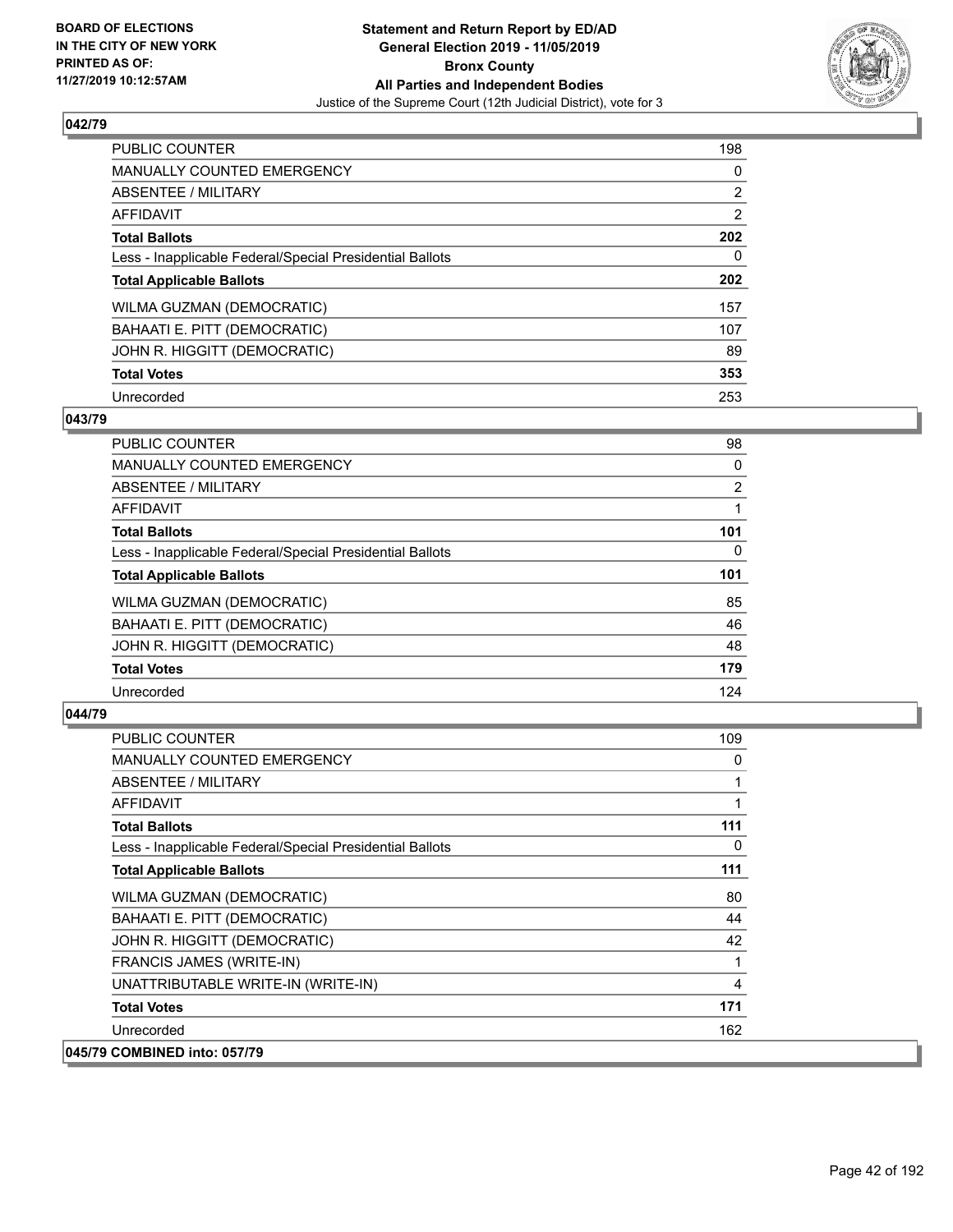

| <b>PUBLIC COUNTER</b>                                    | 218            |
|----------------------------------------------------------|----------------|
| <b>MANUALLY COUNTED EMERGENCY</b>                        | 0              |
| ABSENTEE / MILITARY                                      | 1              |
| AFFIDAVIT                                                | $\overline{2}$ |
| <b>Total Ballots</b>                                     | 221            |
| Less - Inapplicable Federal/Special Presidential Ballots | 0              |
| <b>Total Applicable Ballots</b>                          | 221            |
| WILMA GUZMAN (DEMOCRATIC)                                | 171            |
| BAHAATI E. PITT (DEMOCRATIC)                             | 100            |
| JOHN R. HIGGITT (DEMOCRATIC)                             | 101            |
| UNATTRIBUTABLE WRITE-IN (WRITE-IN)                       | 1              |
| <b>Total Votes</b>                                       | 373            |
| Unrecorded                                               | 290            |
|                                                          |                |

## **047/79 COMBINED into: 046/79**

#### **048/79**

| <b>PUBLIC COUNTER</b>                                    | 92  |
|----------------------------------------------------------|-----|
| <b>MANUALLY COUNTED EMERGENCY</b>                        | 0   |
| ABSENTEE / MILITARY                                      | 3   |
| <b>AFFIDAVIT</b>                                         | 5   |
| <b>Total Ballots</b>                                     | 100 |
| Less - Inapplicable Federal/Special Presidential Ballots | 0   |
| <b>Total Applicable Ballots</b>                          | 100 |
| <b>WILMA GUZMAN (DEMOCRATIC)</b>                         | 83  |
|                                                          |     |
| BAHAATI E. PITT (DEMOCRATIC)                             | 52  |
| JOHN R. HIGGITT (DEMOCRATIC)                             | 46  |
| <b>Total Votes</b>                                       | 181 |

| PUBLIC COUNTER                                           | 148            |
|----------------------------------------------------------|----------------|
| <b>MANUALLY COUNTED EMERGENCY</b>                        | 0              |
| ABSENTEE / MILITARY                                      | $\overline{2}$ |
| AFFIDAVIT                                                | $\overline{2}$ |
| <b>Total Ballots</b>                                     | 152            |
| Less - Inapplicable Federal/Special Presidential Ballots | 0              |
| <b>Total Applicable Ballots</b>                          | 152            |
| <b>WILMA GUZMAN (DEMOCRATIC)</b>                         | 120            |
| BAHAATI E. PITT (DEMOCRATIC)                             | 70             |
| JOHN R. HIGGITT (DEMOCRATIC)                             | 64             |
| <b>Total Votes</b>                                       | 254            |
| Unrecorded                                               | 202            |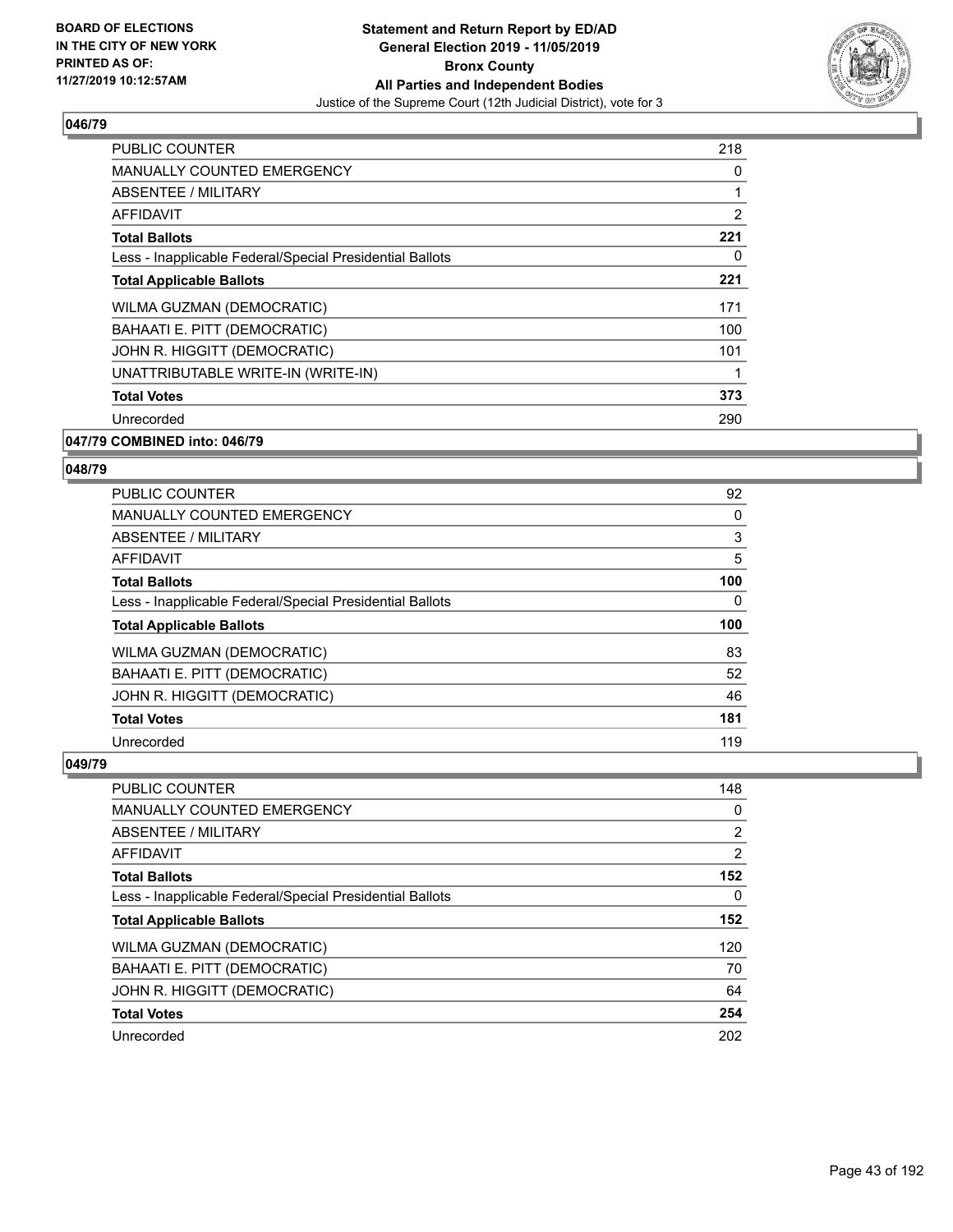

| <b>PUBLIC COUNTER</b>                                    | 172 |
|----------------------------------------------------------|-----|
| <b>MANUALLY COUNTED EMERGENCY</b>                        | 0   |
| ABSENTEE / MILITARY                                      | 3   |
| <b>AFFIDAVIT</b>                                         | 0   |
| <b>Total Ballots</b>                                     | 175 |
| Less - Inapplicable Federal/Special Presidential Ballots | 0   |
| <b>Total Applicable Ballots</b>                          | 175 |
| WILMA GUZMAN (DEMOCRATIC)                                | 137 |
| BAHAATI E. PITT (DEMOCRATIC)                             | 79  |
| JOHN R. HIGGITT (DEMOCRATIC)                             | 75  |
| <b>Total Votes</b>                                       | 291 |
| Unrecorded                                               | 234 |

**051/79 COMBINED into: 053/79**

#### **052/79 COMBINED into: 050/79**

#### **053/79**

| <b>PUBLIC COUNTER</b>                                    | 237      |
|----------------------------------------------------------|----------|
| <b>MANUALLY COUNTED EMERGENCY</b>                        | 0        |
| ABSENTEE / MILITARY                                      | 5        |
| AFFIDAVIT                                                | $\Omega$ |
| <b>Total Ballots</b>                                     | 242      |
| Less - Inapplicable Federal/Special Presidential Ballots | 0        |
| <b>Total Applicable Ballots</b>                          | 242      |
| WILMA GUZMAN (DEMOCRATIC)                                | 171      |
| BAHAATI E. PITT (DEMOCRATIC)                             | 100      |
| JOHN R. HIGGITT (DEMOCRATIC)                             | 94       |
| UNATTRIBUTABLE WRITE-IN (WRITE-IN)                       | 1        |
| <b>Total Votes</b>                                       | 366      |
| Unrecorded                                               | 360      |
|                                                          |          |

| <b>PUBLIC COUNTER</b>                                    | 90       |
|----------------------------------------------------------|----------|
| <b>MANUALLY COUNTED EMERGENCY</b>                        | 0        |
| ABSENTEE / MILITARY                                      | 2        |
| AFFIDAVIT                                                | $\Omega$ |
| <b>Total Ballots</b>                                     | 92       |
| Less - Inapplicable Federal/Special Presidential Ballots | 0        |
| <b>Total Applicable Ballots</b>                          | 92       |
| WILMA GUZMAN (DEMOCRATIC)                                | 66       |
| BAHAATI E. PITT (DEMOCRATIC)                             | 30       |
| JOHN R. HIGGITT (DEMOCRATIC)                             | 27       |
| <b>Total Votes</b>                                       | 123      |
| Unrecorded                                               | 153      |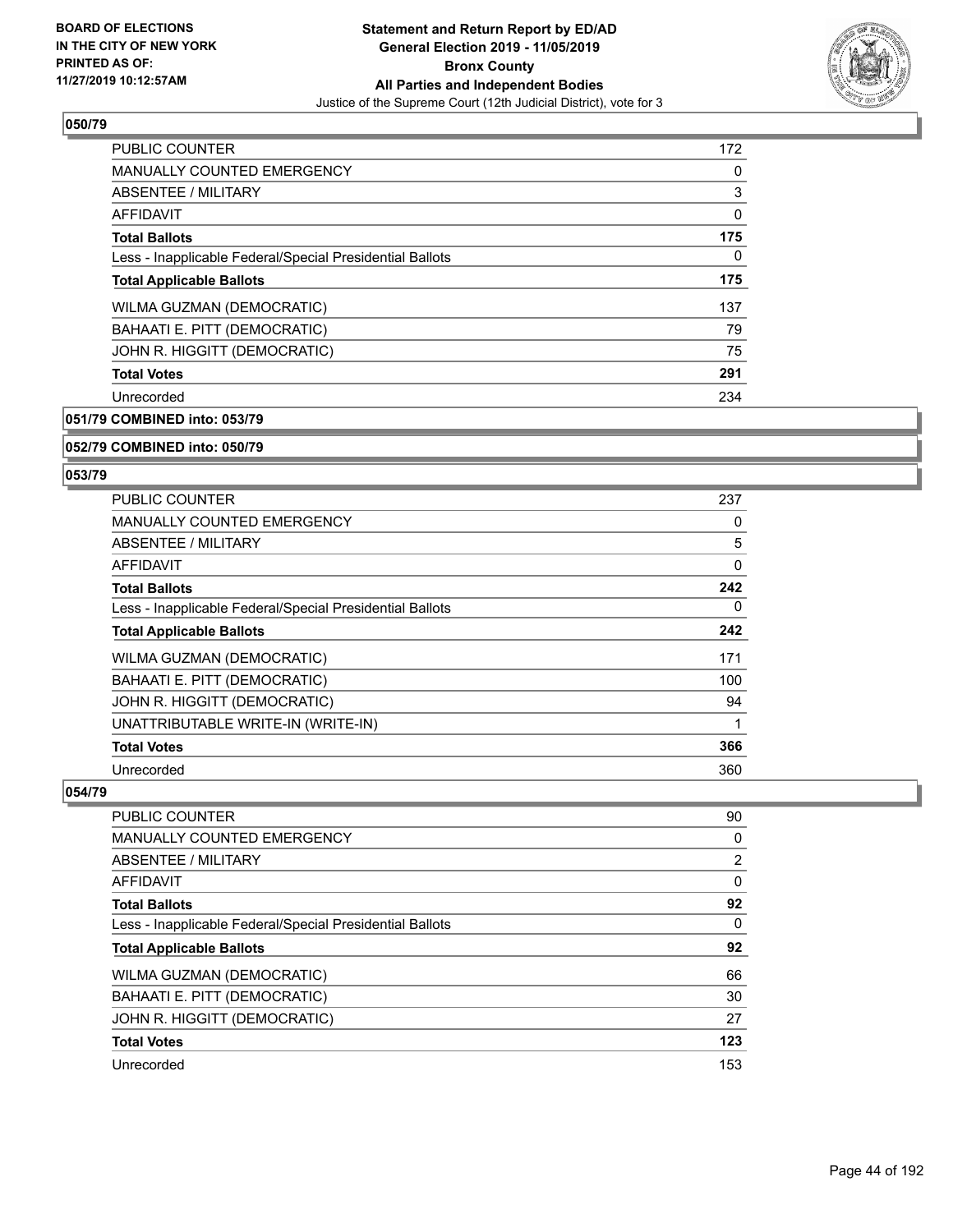

| <b>PUBLIC COUNTER</b>                                    | 114      |
|----------------------------------------------------------|----------|
| <b>MANUALLY COUNTED EMERGENCY</b>                        | $\Omega$ |
| ABSENTEE / MILITARY                                      |          |
| <b>AFFIDAVIT</b>                                         | 0        |
| <b>Total Ballots</b>                                     | 115      |
| Less - Inapplicable Federal/Special Presidential Ballots | $\Omega$ |
| <b>Total Applicable Ballots</b>                          | 115      |
| WILMA GUZMAN (DEMOCRATIC)                                | 92       |
| BAHAATI E. PITT (DEMOCRATIC)                             | 56       |
| JOHN R. HIGGITT (DEMOCRATIC)                             | 53       |
| <b>Total Votes</b>                                       |          |
|                                                          | 201      |

## **056/79**

| <b>PUBLIC COUNTER</b>                                    | 212      |
|----------------------------------------------------------|----------|
| <b>MANUALLY COUNTED EMERGENCY</b>                        | 0        |
| ABSENTEE / MILITARY                                      | 8        |
| <b>AFFIDAVIT</b>                                         | $\Omega$ |
| <b>Total Ballots</b>                                     | 220      |
| Less - Inapplicable Federal/Special Presidential Ballots | $\Omega$ |
| <b>Total Applicable Ballots</b>                          | 220      |
| WILMA GUZMAN (DEMOCRATIC)                                | 178      |
| BAHAATI E. PITT (DEMOCRATIC)                             | 76       |
| JOHN R. HIGGITT (DEMOCRATIC)                             | 84       |
| <b>Total Votes</b>                                       | 338      |
| Unrecorded                                               | 322      |

| <b>PUBLIC COUNTER</b>                                    | 200      |
|----------------------------------------------------------|----------|
| <b>MANUALLY COUNTED EMERGENCY</b>                        | $\Omega$ |
| ABSENTEE / MILITARY                                      |          |
| AFFIDAVIT                                                | 0        |
| <b>Total Ballots</b>                                     | 207      |
| Less - Inapplicable Federal/Special Presidential Ballots | 0        |
| <b>Total Applicable Ballots</b>                          | 207      |
| WILMA GUZMAN (DEMOCRATIC)                                | 153      |
| BAHAATI E. PITT (DEMOCRATIC)                             | 87       |
| JOHN R. HIGGITT (DEMOCRATIC)                             | 74       |
| <b>Total Votes</b>                                       | 314      |
| Unrecorded                                               | 307      |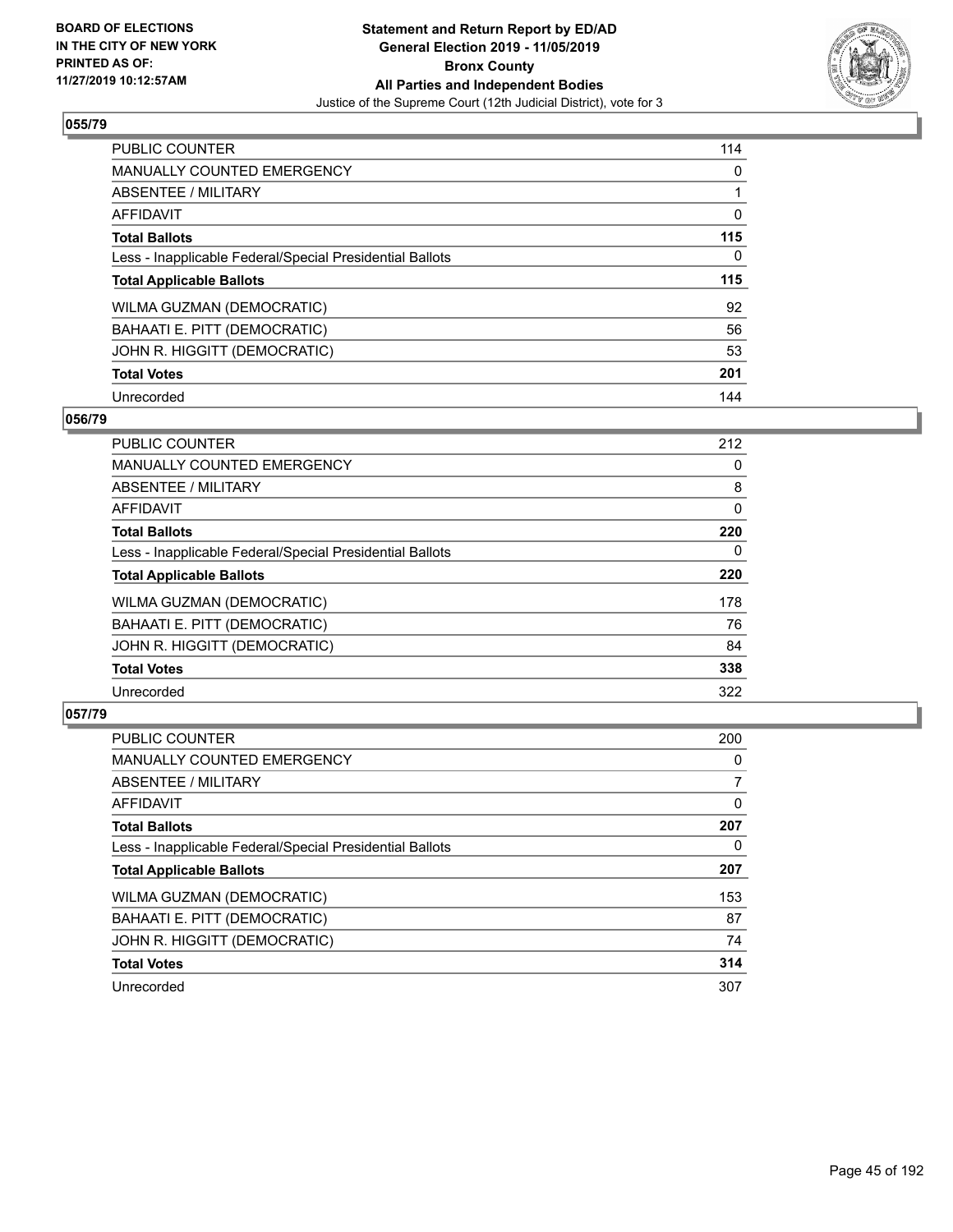

| <b>PUBLIC COUNTER</b>                                    | 91  |
|----------------------------------------------------------|-----|
| <b>MANUALLY COUNTED EMERGENCY</b>                        | 0   |
| ABSENTEE / MILITARY                                      | 3   |
| AFFIDAVIT                                                | 19  |
| <b>Total Ballots</b>                                     | 113 |
| Less - Inapplicable Federal/Special Presidential Ballots | 0   |
| <b>Total Applicable Ballots</b>                          | 113 |
| WILMA GUZMAN (DEMOCRATIC)                                | 97  |
| BAHAATI E. PITT (DEMOCRATIC)                             | 52  |
| JOHN R. HIGGITT (DEMOCRATIC)                             | 45  |
| UNATTRIBUTABLE WRITE-IN (WRITE-IN)                       | 1   |
| <b>Total Votes</b>                                       | 195 |
| Unrecorded                                               | 144 |
|                                                          |     |

**059/79 COMBINED into: 058/79**

#### **060/79 COMBINED into: 061/79**

#### **061/79**

| <b>PUBLIC COUNTER</b>                                    | 160 |
|----------------------------------------------------------|-----|
| <b>MANUALLY COUNTED EMERGENCY</b>                        | 0   |
| ABSENTEE / MILITARY                                      | 2   |
| AFFIDAVIT                                                | 1   |
| <b>Total Ballots</b>                                     | 163 |
| Less - Inapplicable Federal/Special Presidential Ballots | 0   |
| <b>Total Applicable Ballots</b>                          | 163 |
| WILMA GUZMAN (DEMOCRATIC)                                | 130 |
| BAHAATI E. PITT (DEMOCRATIC)                             | 79  |
| JOHN R. HIGGITT (DEMOCRATIC)                             | 76  |
| <b>Total Votes</b>                                       | 285 |
| Unrecorded                                               | 204 |

| <b>PUBLIC COUNTER</b>                                    | 113      |
|----------------------------------------------------------|----------|
| <b>MANUALLY COUNTED EMERGENCY</b>                        | 0        |
| ABSENTEE / MILITARY                                      | 8        |
| <b>AFFIDAVIT</b>                                         | $\Omega$ |
| <b>Total Ballots</b>                                     | 121      |
| Less - Inapplicable Federal/Special Presidential Ballots | 0        |
| <b>Total Applicable Ballots</b>                          | 121      |
| <b>WILMA GUZMAN (DEMOCRATIC)</b>                         | 93       |
| BAHAATI E. PITT (DEMOCRATIC)                             | 59       |
| JOHN R. HIGGITT (DEMOCRATIC)                             | 50       |
| <b>Total Votes</b>                                       | 202      |
| Unrecorded                                               | 161      |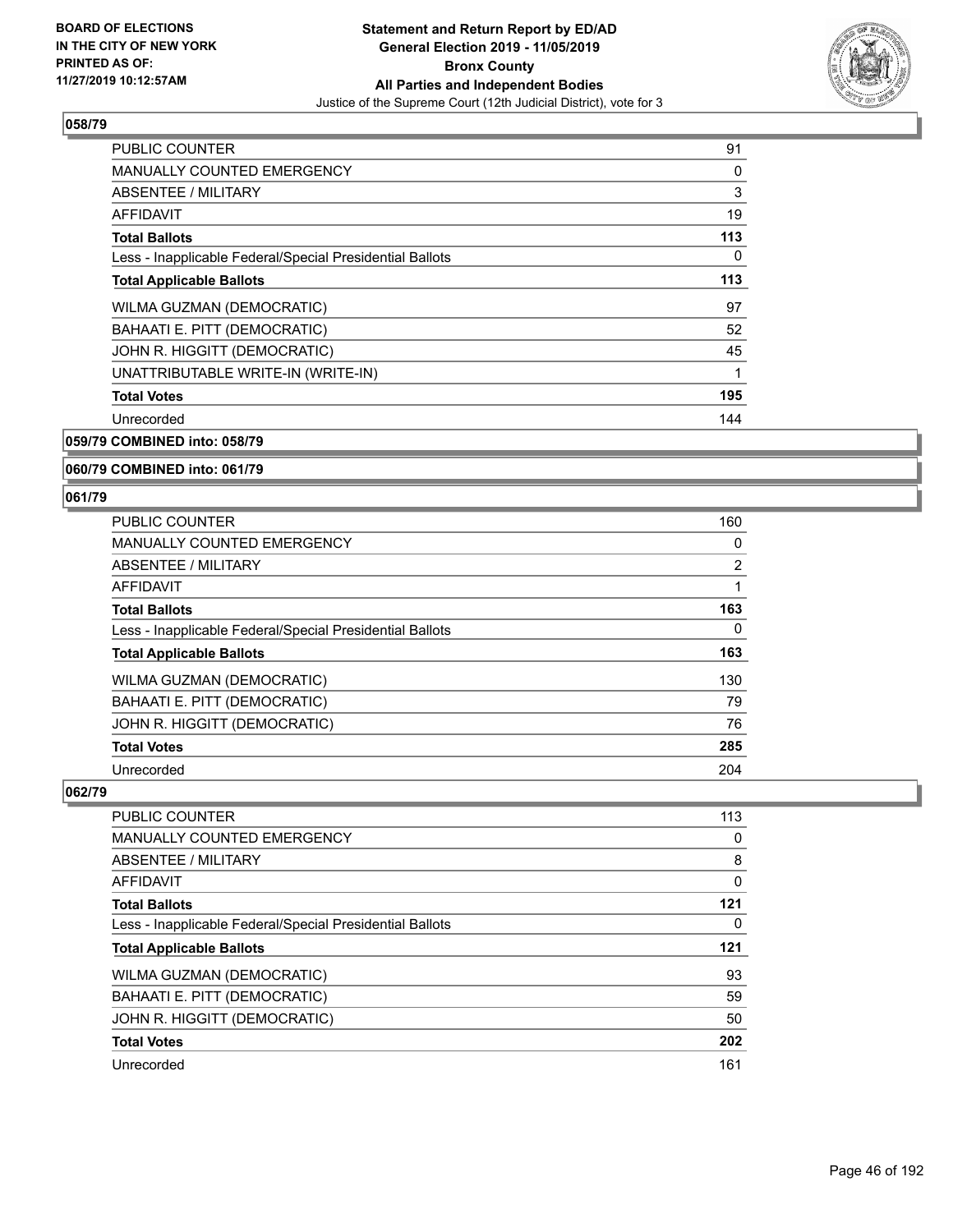

| <b>PUBLIC COUNTER</b>                                    | 82  |
|----------------------------------------------------------|-----|
| <b>MANUALLY COUNTED EMERGENCY</b>                        | 0   |
| ABSENTEE / MILITARY                                      |     |
| AFFIDAVIT                                                |     |
| <b>Total Ballots</b>                                     | 84  |
| Less - Inapplicable Federal/Special Presidential Ballots | 0   |
| <b>Total Applicable Ballots</b>                          | 84  |
| WILMA GUZMAN (DEMOCRATIC)                                | 71  |
| BAHAATI E. PITT (DEMOCRATIC)                             | 23  |
| JOHN R. HIGGITT (DEMOCRATIC)                             | 20  |
| AMY BARRET (WRITE-IN)                                    |     |
| <b>Total Votes</b>                                       | 115 |
| Unrecorded                                               | 137 |

### **064/79**

| <b>PUBLIC COUNTER</b>                                    | 94       |
|----------------------------------------------------------|----------|
| <b>MANUALLY COUNTED EMERGENCY</b>                        | 0        |
| ABSENTEE / MILITARY                                      | 0        |
| <b>AFFIDAVIT</b>                                         | 2        |
| <b>Total Ballots</b>                                     | 96       |
| Less - Inapplicable Federal/Special Presidential Ballots | $\Omega$ |
| <b>Total Applicable Ballots</b>                          | 96       |
| WILMA GUZMAN (DEMOCRATIC)                                | 81       |
| BAHAATI E. PITT (DEMOCRATIC)                             | 43       |
| JOHN R. HIGGITT (DEMOCRATIC)                             | 46       |
| <b>Total Votes</b>                                       | 170      |
| Unrecorded                                               | 118      |

## **065/79 COMBINED into: 055/79**

| <b>PUBLIC COUNTER</b>                                    | 147 |
|----------------------------------------------------------|-----|
| <b>MANUALLY COUNTED EMERGENCY</b>                        | 0   |
| ABSENTEE / MILITARY                                      |     |
| AFFIDAVIT                                                | 0   |
| <b>Total Ballots</b>                                     | 148 |
| Less - Inapplicable Federal/Special Presidential Ballots | 0   |
| <b>Total Applicable Ballots</b>                          | 148 |
| WILMA GUZMAN (DEMOCRATIC)                                | 120 |
| BAHAATI E. PITT (DEMOCRATIC)                             | 78  |
| JOHN R. HIGGITT (DEMOCRATIC)                             | 73  |
| <b>Total Votes</b>                                       | 271 |
| Unrecorded                                               | 173 |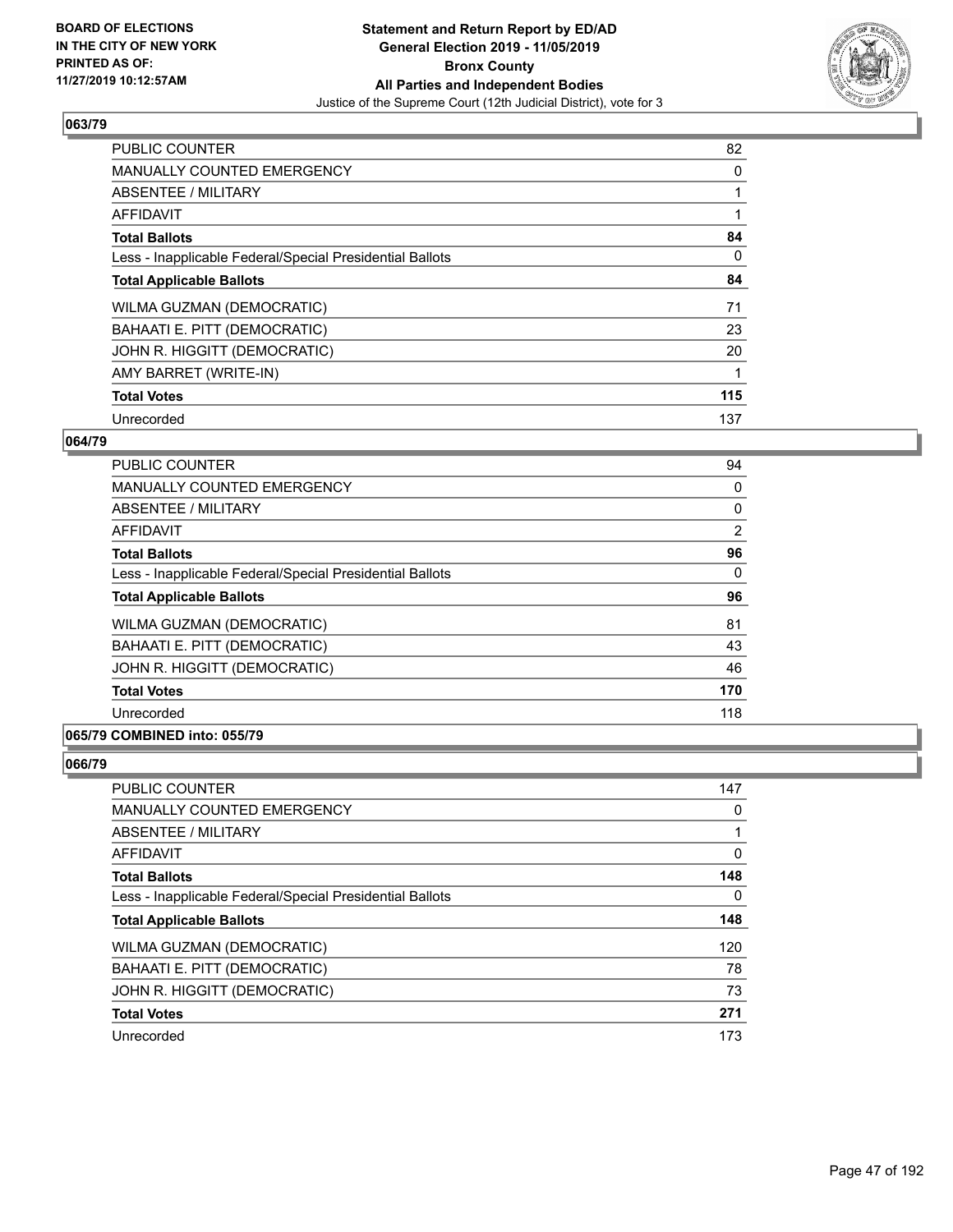

| <b>PUBLIC COUNTER</b>                                    | 145            |
|----------------------------------------------------------|----------------|
| <b>MANUALLY COUNTED EMERGENCY</b>                        | $\Omega$       |
| ABSENTEE / MILITARY                                      | $\overline{2}$ |
| <b>AFFIDAVIT</b>                                         | $\overline{2}$ |
| <b>Total Ballots</b>                                     | 149            |
| Less - Inapplicable Federal/Special Presidential Ballots | 0              |
| <b>Total Applicable Ballots</b>                          | 149            |
| WILMA GUZMAN (DEMOCRATIC)                                | 125            |
| BAHAATI E. PITT (DEMOCRATIC)                             | 61             |
| JOHN R. HIGGITT (DEMOCRATIC)                             | 56             |
| <b>Total Votes</b>                                       | 242            |
| Unrecorded                                               | 205            |

## **068/79**

| <b>PUBLIC COUNTER</b>                                    | 267 |
|----------------------------------------------------------|-----|
| <b>MANUALLY COUNTED EMERGENCY</b>                        | 0   |
| ABSENTEE / MILITARY                                      |     |
| <b>AFFIDAVIT</b>                                         | 3   |
| <b>Total Ballots</b>                                     | 271 |
| Less - Inapplicable Federal/Special Presidential Ballots | 0   |
| <b>Total Applicable Ballots</b>                          | 271 |
| WILMA GUZMAN (DEMOCRATIC)                                | 203 |
| BAHAATI E. PITT (DEMOCRATIC)                             | 154 |
| JOHN R. HIGGITT (DEMOCRATIC)                             | 129 |
| <b>Total Votes</b>                                       | 486 |
| Unrecorded                                               | 327 |

| <b>PUBLIC COUNTER</b>                                    | 572      |
|----------------------------------------------------------|----------|
| MANUALLY COUNTED EMERGENCY                               | 0        |
| ABSENTEE / MILITARY                                      | 11       |
| AFFIDAVIT                                                | 3        |
| <b>Total Ballots</b>                                     | 586      |
| Less - Inapplicable Federal/Special Presidential Ballots | $\Omega$ |
| <b>Total Applicable Ballots</b>                          | 586      |
| WILMA GUZMAN (DEMOCRATIC)                                | 430      |
| BAHAATI E. PITT (DEMOCRATIC)                             | 301      |
| JOHN R. HIGGITT (DEMOCRATIC)                             | 256      |
| <b>Total Votes</b>                                       | 987      |
| Unrecorded                                               | 771      |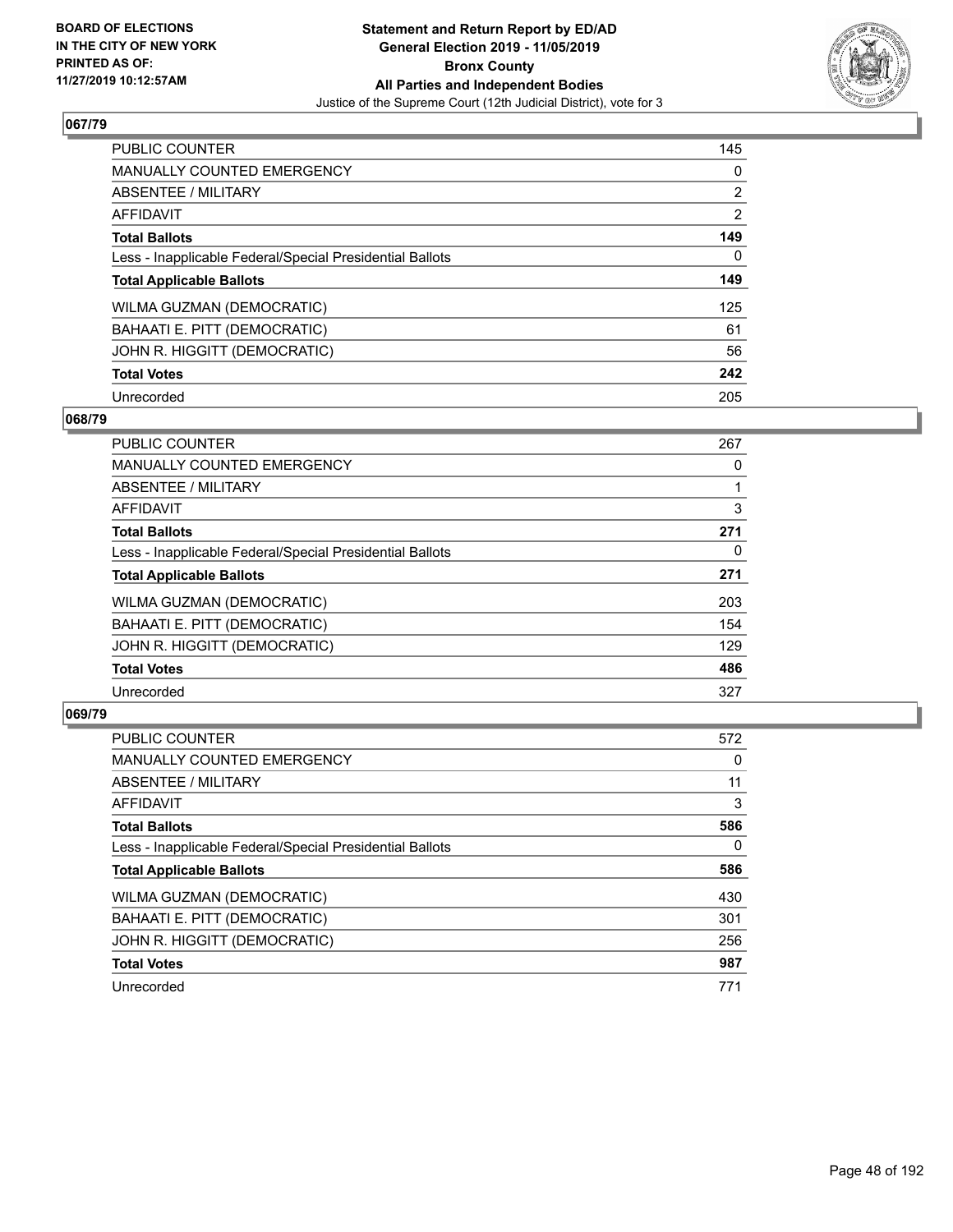

| <b>PUBLIC COUNTER</b>                                    | 178      |
|----------------------------------------------------------|----------|
| <b>MANUALLY COUNTED EMERGENCY</b>                        | $\Omega$ |
| ABSENTEE / MILITARY                                      | 5        |
| AFFIDAVIT                                                | 2        |
| <b>Total Ballots</b>                                     | 185      |
| Less - Inapplicable Federal/Special Presidential Ballots | $\Omega$ |
| <b>Total Applicable Ballots</b>                          | 185      |
| WILMA GUZMAN (DEMOCRATIC)                                | 140      |
| BAHAATI E. PITT (DEMOCRATIC)                             | 69       |
| JOHN R. HIGGITT (DEMOCRATIC)                             | 52       |
| <b>Total Votes</b>                                       | 261      |
| Unrecorded                                               | 294      |

# **071/79 COMBINED into: 070/79**

#### **072/79**

| <b>PUBLIC COUNTER</b>                                    | 225 |
|----------------------------------------------------------|-----|
| <b>MANUALLY COUNTED EMERGENCY</b>                        | 0   |
| ABSENTEE / MILITARY                                      |     |
| <b>AFFIDAVIT</b>                                         | 5   |
| <b>Total Ballots</b>                                     | 231 |
| Less - Inapplicable Federal/Special Presidential Ballots | 0   |
| <b>Total Applicable Ballots</b>                          | 231 |
| WILMA GUZMAN (DEMOCRATIC)                                | 177 |
| BAHAATI E. PITT (DEMOCRATIC)                             | 84  |
| JOHN R. HIGGITT (DEMOCRATIC)                             | 69  |
| <b>Total Votes</b>                                       | 330 |
| Unrecorded                                               | 363 |
|                                                          |     |

## **073/79 COMBINED into: 072/79**

#### **074/79 COMBINED into: 029/79**

**075/79** 

| <b>PUBLIC COUNTER</b>                                    | 117      |
|----------------------------------------------------------|----------|
| <b>MANUALLY COUNTED EMERGENCY</b>                        | 0        |
| ABSENTEE / MILITARY                                      | 2        |
| AFFIDAVIT                                                | $\Omega$ |
| <b>Total Ballots</b>                                     | 119      |
| Less - Inapplicable Federal/Special Presidential Ballots | 0        |
| <b>Total Applicable Ballots</b>                          | 119      |
| WILMA GUZMAN (DEMOCRATIC)                                | 98       |
| BAHAATI E. PITT (DEMOCRATIC)                             | 55       |
| JOHN R. HIGGITT (DEMOCRATIC)                             | 41       |
| SHERWIN GARCIA (WRITE-IN)                                | 1        |
| <b>Total Votes</b>                                       | 195      |
| Unrecorded                                               | 162      |
| 076/79 COMBINED into: 023/79                             |          |

#### **077/79 COMBINED into: 029/79**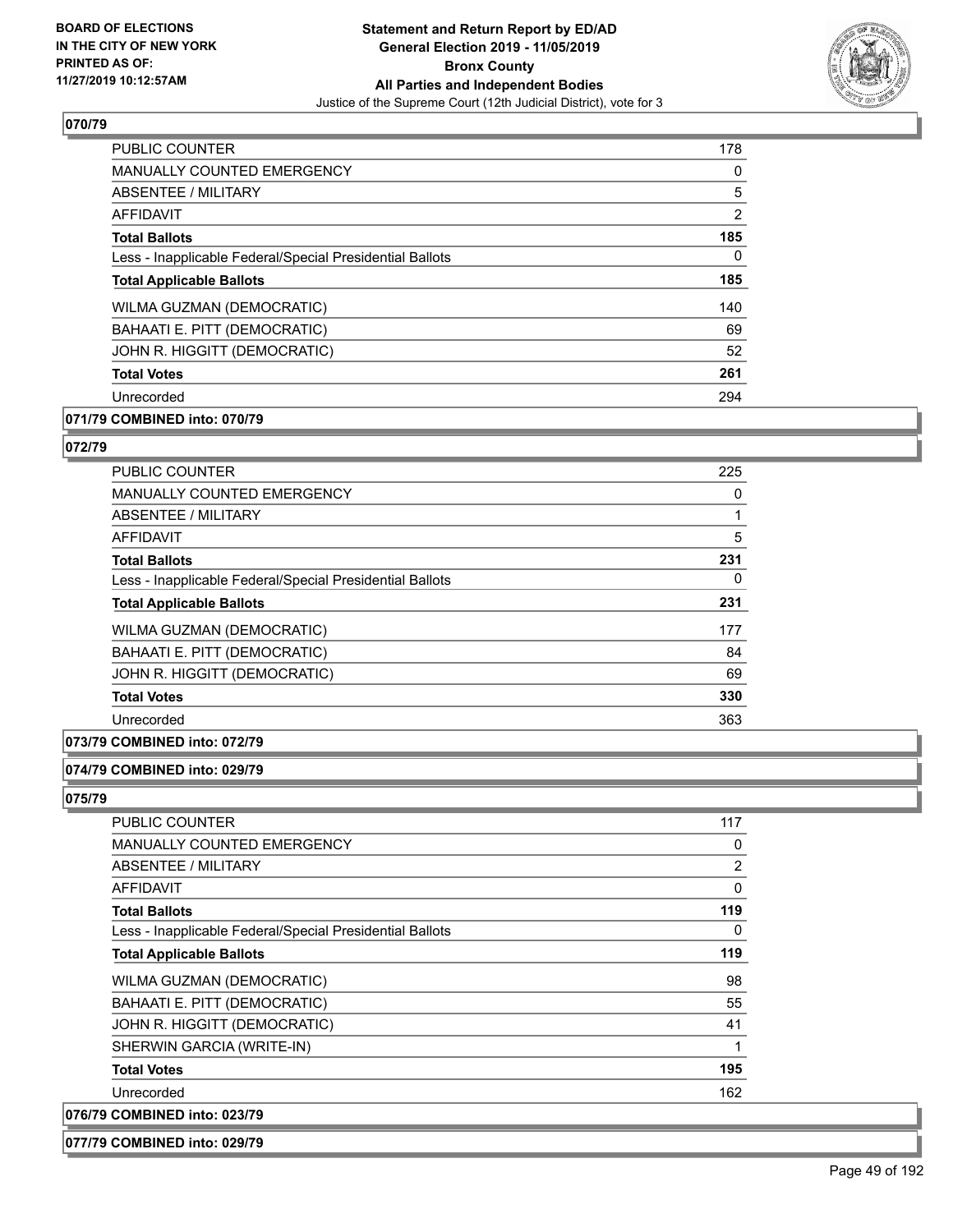

#### **078/79 COMBINED into: 049/79**

**079/79 COMBINED into: 070/79**

**080/79 COMBINED into: 049/79**

**081/79 COMBINED into: 049/79**

**082/79 COMBINED into: 086/79**

**083/79 COMBINED into: 030/79**

#### **084/79**

| <b>PUBLIC COUNTER</b>                                    | 210 |
|----------------------------------------------------------|-----|
| MANUALLY COUNTED EMERGENCY                               | 0   |
| ABSENTEE / MILITARY                                      | 9   |
| AFFIDAVIT                                                | 0   |
| <b>Total Ballots</b>                                     | 219 |
| Less - Inapplicable Federal/Special Presidential Ballots | 0   |
| <b>Total Applicable Ballots</b>                          | 219 |
| WILMA GUZMAN (DEMOCRATIC)                                | 178 |
| BAHAATI E. PITT (DEMOCRATIC)                             | 101 |
| JOHN R. HIGGITT (DEMOCRATIC)                             | 93  |
| JUNIOR MUNOZ (WRITE-IN)                                  |     |
| <b>Total Votes</b>                                       | 373 |
| Unrecorded                                               | 284 |

## **085/79 COMBINED into: 042/79**

#### **086/79**

| <b>PUBLIC COUNTER</b>                                    | 170 |
|----------------------------------------------------------|-----|
| <b>MANUALLY COUNTED EMERGENCY</b>                        | 0   |
| ABSENTEE / MILITARY                                      | 3   |
| <b>AFFIDAVIT</b>                                         | 2   |
| <b>Total Ballots</b>                                     | 175 |
| Less - Inapplicable Federal/Special Presidential Ballots | 0   |
| <b>Total Applicable Ballots</b>                          | 175 |
| WILMA GUZMAN (DEMOCRATIC)                                | 139 |
| BAHAATI E. PITT (DEMOCRATIC)                             | 91  |
| JOHN R. HIGGITT (DEMOCRATIC)                             | 84  |
| <b>Total Votes</b>                                       | 314 |
| Unrecorded                                               | 211 |
| 087/79 COMBINED into: 001/79                             |     |

**088/79 COMBINED into: 013/79**

**089/79 COMBINED into: 084/79**

**090/79 COMBINED into: 069/79**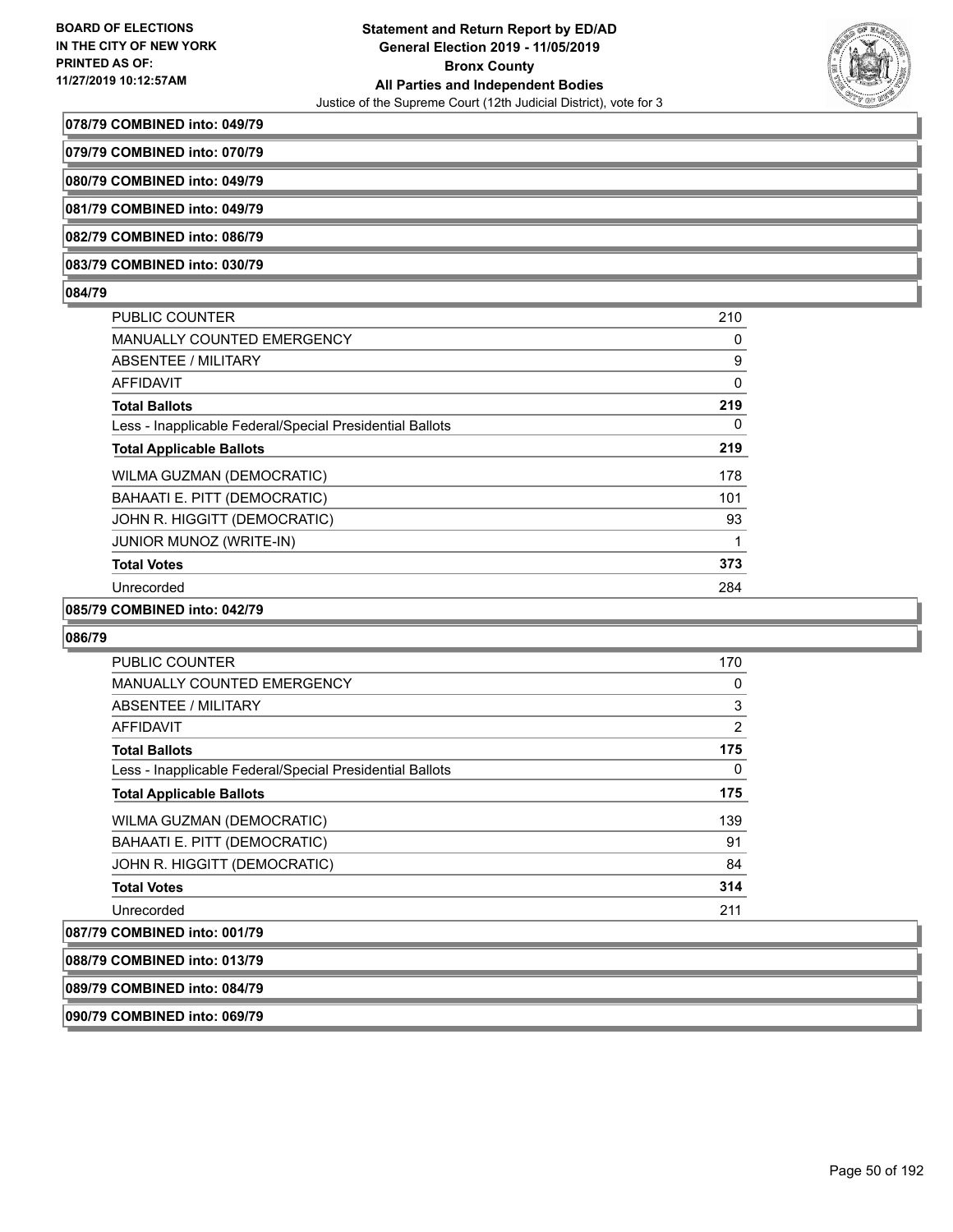

| <b>PUBLIC COUNTER</b>                                    | 297            |
|----------------------------------------------------------|----------------|
| <b>MANUALLY COUNTED EMERGENCY</b>                        | 0              |
| ABSENTEE / MILITARY                                      | 13             |
| <b>AFFIDAVIT</b>                                         | $\Omega$       |
| <b>Total Ballots</b>                                     | 310            |
| Less - Inapplicable Federal/Special Presidential Ballots | 0              |
| <b>Total Applicable Ballots</b>                          | 310            |
| WILMA GUZMAN (DEMOCRATIC)                                | 175            |
| BAHAATI E. PITT (DEMOCRATIC)                             | 126            |
| JOHN R. HIGGITT (DEMOCRATIC)                             | 142            |
| GINO MARMORATO (WRITE-IN)                                | 1              |
| <b>ISRAEL LOPEZ (WRITE-IN)</b>                           | 1              |
| <b>JAMES GISANDI (WRITE-IN)</b>                          | 1              |
| ROBERT DIPANA (WRITE-IN)                                 | 1              |
| UNATTRIBUTABLE WRITE-IN (WRITE-IN)                       | $\overline{2}$ |
| <b>VINCENT RICCI (WRITE-IN)</b>                          | 1              |
| <b>Total Votes</b>                                       | 450            |
| Unrecorded                                               | 480            |

# **002/80 COMBINED into: 001/80**

#### **003/80 COMBINED into: 001/80**

| <b>PUBLIC COUNTER</b>                                    | 124 |
|----------------------------------------------------------|-----|
| <b>MANUALLY COUNTED EMERGENCY</b>                        | 0   |
| ABSENTEE / MILITARY                                      | 2   |
| AFFIDAVIT                                                | 0   |
| <b>Total Ballots</b>                                     | 126 |
| Less - Inapplicable Federal/Special Presidential Ballots | 0   |
| <b>Total Applicable Ballots</b>                          | 126 |
| <b>WILMA GUZMAN (DEMOCRATIC)</b>                         | 64  |
| BAHAATI E. PITT (DEMOCRATIC)                             | 58  |
| JOHN R. HIGGITT (DEMOCRATIC)                             | 63  |
| <b>Total Votes</b>                                       | 185 |
| Unrecorded                                               | 193 |
| 005/80 COMBINED into: 004/80                             |     |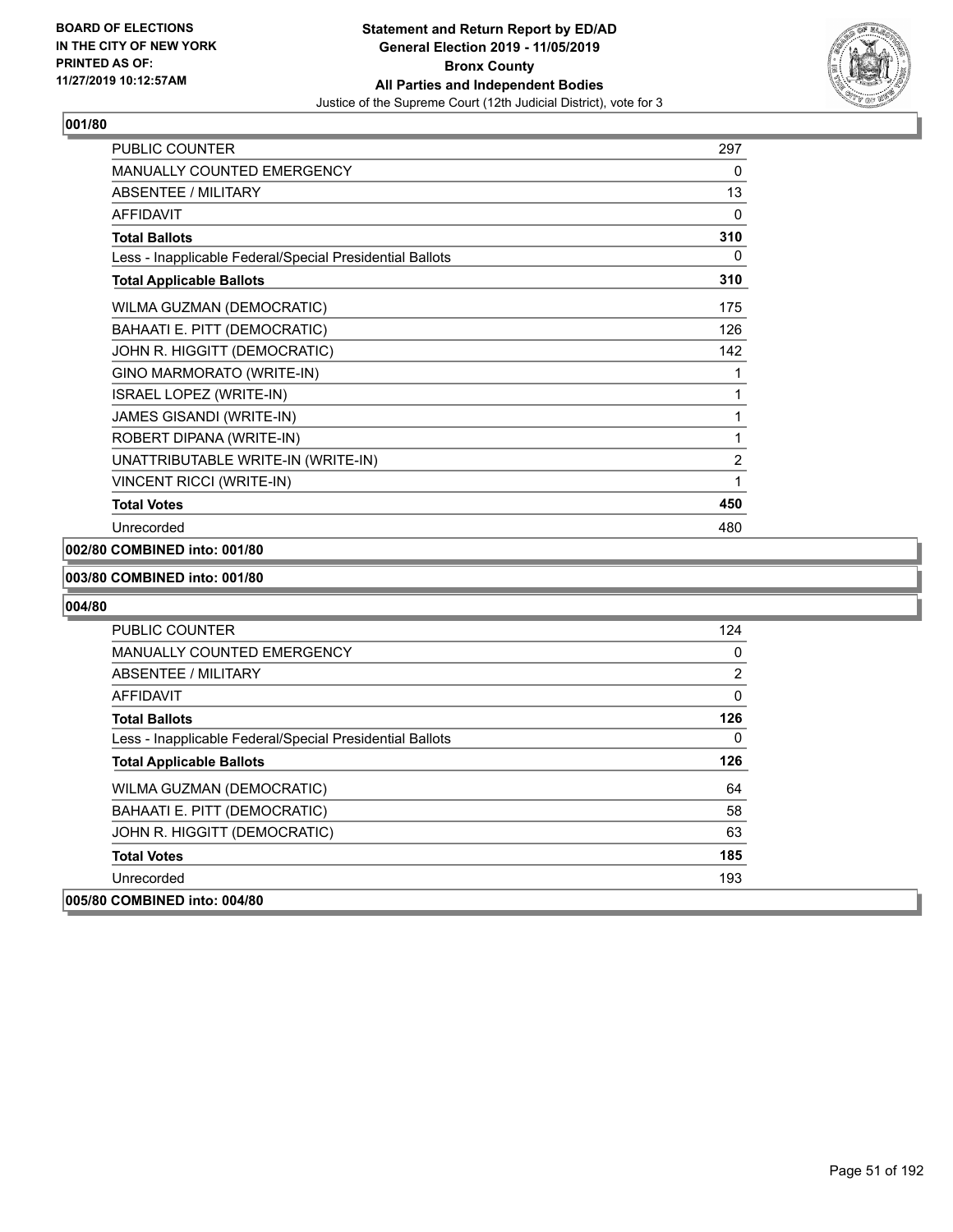

| <b>PUBLIC COUNTER</b>                                    | 236 |
|----------------------------------------------------------|-----|
| <b>MANUALLY COUNTED EMERGENCY</b>                        | 0   |
| <b>ABSENTEE / MILITARY</b>                               | 1   |
| <b>AFFIDAVIT</b>                                         | 0   |
| <b>Total Ballots</b>                                     | 237 |
| Less - Inapplicable Federal/Special Presidential Ballots | 0   |
| <b>Total Applicable Ballots</b>                          | 237 |
| WILMA GUZMAN (DEMOCRATIC)                                | 164 |
| BAHAATI E. PITT (DEMOCRATIC)                             | 109 |
| JOHN R. HIGGITT (DEMOCRATIC)                             | 112 |
| JEANINE PIRRO (WRITE-IN)                                 | 2   |
| <b>JVONNE HERRERA (WRITE-IN)</b>                         | 1   |
| UNATTRIBUTABLE WRITE-IN (WRITE-IN)                       | 4   |
| <b>Total Votes</b>                                       | 392 |
| Unrecorded                                               | 319 |

**007/80 COMBINED into: 006/80**

#### **008/80 COMBINED into: 006/80**

| <b>PUBLIC COUNTER</b>                                    | 186      |
|----------------------------------------------------------|----------|
| MANUALLY COUNTED EMERGENCY                               | 0        |
| ABSENTEE / MILITARY                                      | 1        |
| <b>AFFIDAVIT</b>                                         | $\Omega$ |
| <b>Total Ballots</b>                                     | 187      |
| Less - Inapplicable Federal/Special Presidential Ballots | 0        |
| <b>Total Applicable Ballots</b>                          | 187      |
| WILMA GUZMAN (DEMOCRATIC)                                | 138      |
| BAHAATI E. PITT (DEMOCRATIC)                             | 74       |
| JOHN R. HIGGITT (DEMOCRATIC)                             | 73       |
| JOHN A FRATTA (WRITE-IN)                                 | 1        |
| UNATTRIBUTABLE WRITE-IN (WRITE-IN)                       | 6        |
| <b>Total Votes</b>                                       | 292      |
| Unrecorded                                               | 269      |
| 010/80 COMBINED into: 009/80                             |          |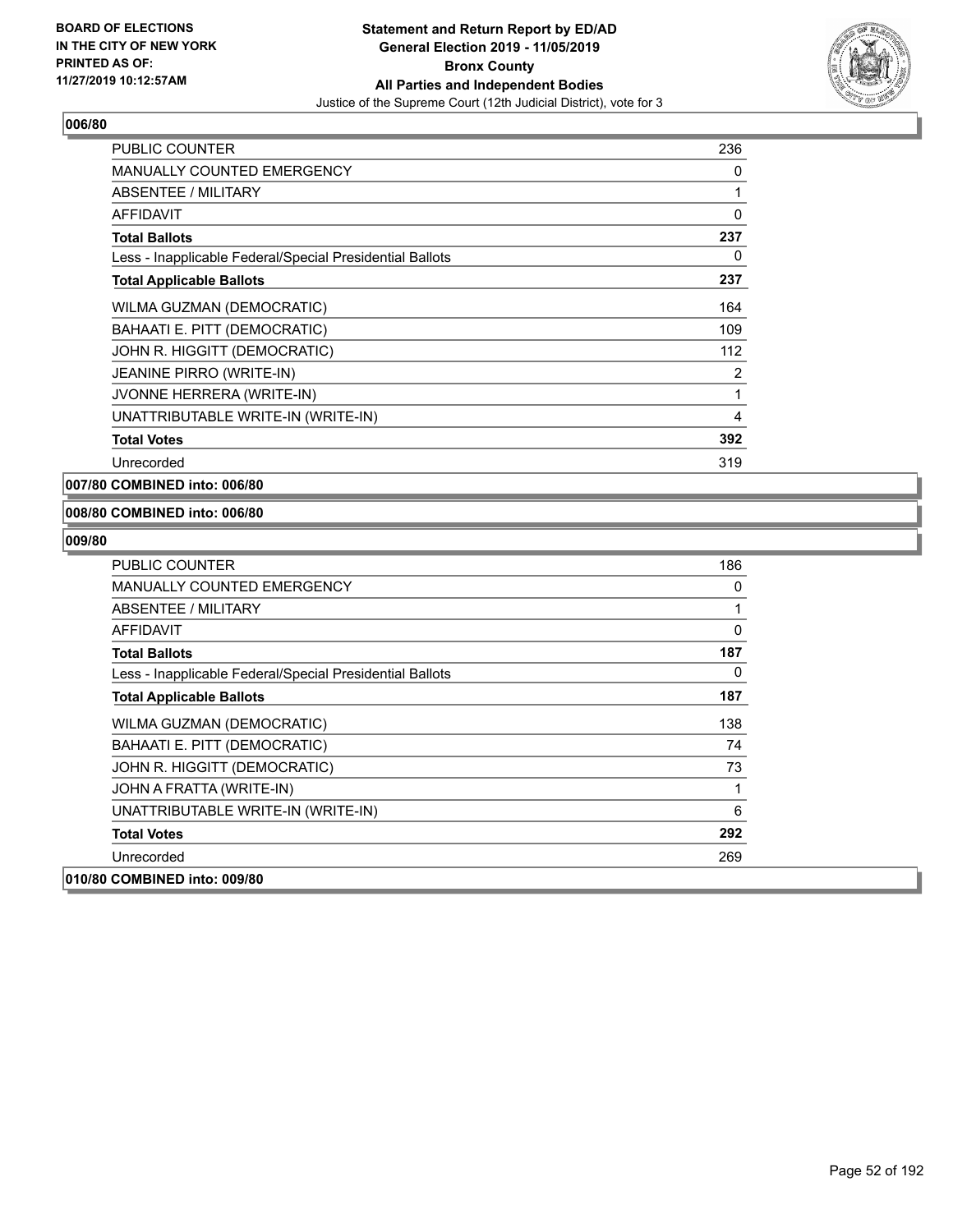

| <b>PUBLIC COUNTER</b>                                    | 174            |
|----------------------------------------------------------|----------------|
| <b>MANUALLY COUNTED EMERGENCY</b>                        | 0              |
| <b>ABSENTEE / MILITARY</b>                               | 5              |
| <b>AFFIDAVIT</b>                                         | 1              |
| <b>Total Ballots</b>                                     | 180            |
| Less - Inapplicable Federal/Special Presidential Ballots | 0              |
| <b>Total Applicable Ballots</b>                          | 180            |
| WILMA GUZMAN (DEMOCRATIC)                                | 93             |
| BAHAATI E. PITT (DEMOCRATIC)                             | 64             |
| JOHN R. HIGGITT (DEMOCRATIC)                             | 87             |
| ISAAC AMBROSE MOORE (WRITE-IN)                           |                |
| MARK MURNYA (WRITE-IN)                                   | 1              |
| UNATTRIBUTABLE WRITE-IN (WRITE-IN)                       | $\overline{2}$ |
| <b>Total Votes</b>                                       | 248            |
| Unrecorded                                               | 292            |

**012/80 COMBINED into: 009/80**

## **013/80**

| <b>PUBLIC COUNTER</b>                                    | 199 |
|----------------------------------------------------------|-----|
| <b>MANUALLY COUNTED EMERGENCY</b>                        | 0   |
| ABSENTEE / MILITARY                                      | 3   |
| AFFIDAVIT                                                | 2   |
| <b>Total Ballots</b>                                     | 204 |
| Less - Inapplicable Federal/Special Presidential Ballots | 0   |
| <b>Total Applicable Ballots</b>                          | 204 |
| WILMA GUZMAN (DEMOCRATIC)                                | 159 |
| BAHAATI E. PITT (DEMOCRATIC)                             | 90  |
| JOHN R. HIGGITT (DEMOCRATIC)                             | 84  |
| <b>Total Votes</b>                                       | 333 |
| Unrecorded                                               | 279 |

| <b>PUBLIC COUNTER</b>                                    | 183      |
|----------------------------------------------------------|----------|
| <b>MANUALLY COUNTED EMERGENCY</b>                        | 0        |
| ABSENTEE / MILITARY                                      | 4        |
| AFFIDAVIT                                                | 3        |
| <b>Total Ballots</b>                                     | 190      |
| Less - Inapplicable Federal/Special Presidential Ballots | $\Omega$ |
| <b>Total Applicable Ballots</b>                          | 190      |
| WILMA GUZMAN (DEMOCRATIC)                                | 149      |
| BAHAATI E. PITT (DEMOCRATIC)                             | 89       |
| JOHN R. HIGGITT (DEMOCRATIC)                             | 80       |
| UNATTRIBUTABLE WRITE-IN (WRITE-IN)                       | 3        |
| <b>Total Votes</b>                                       | 321      |
| Unrecorded                                               | 249      |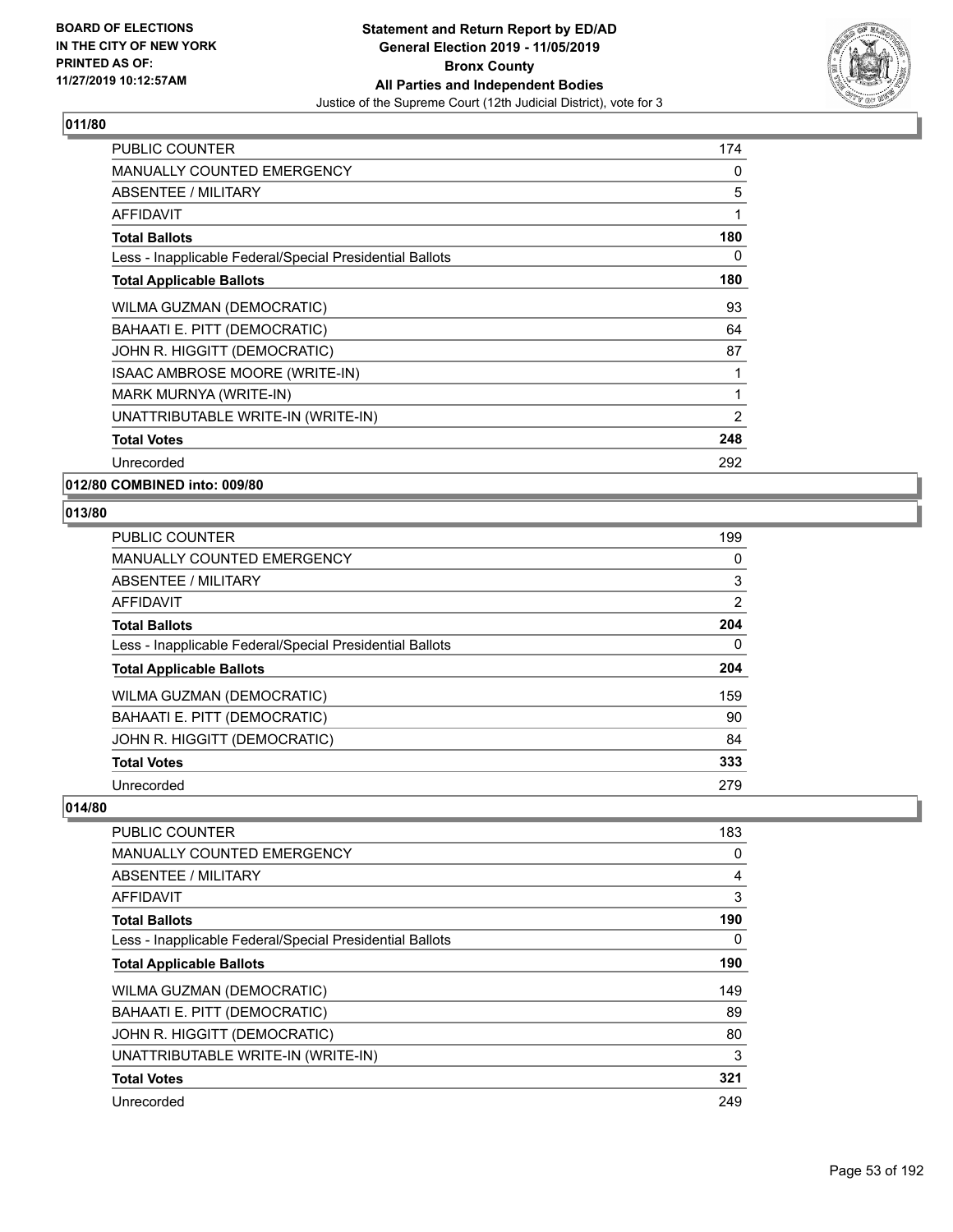

| <b>PUBLIC COUNTER</b>                                    | 242 |
|----------------------------------------------------------|-----|
| <b>MANUALLY COUNTED EMERGENCY</b>                        | 0   |
| ABSENTEE / MILITARY                                      | 4   |
| <b>AFFIDAVIT</b>                                         | 2   |
| <b>Total Ballots</b>                                     | 248 |
| Less - Inapplicable Federal/Special Presidential Ballots | 0   |
| <b>Total Applicable Ballots</b>                          | 248 |
| WILMA GUZMAN (DEMOCRATIC)                                | 194 |
| BAHAATI E. PITT (DEMOCRATIC)                             | 139 |
| JOHN R. HIGGITT (DEMOCRATIC)                             | 131 |
| BRETT KAVANAUGH (WRITE-IN)                               | 1   |
| UNATTRIBUTABLE WRITE-IN (WRITE-IN)                       | 3   |
| <b>Total Votes</b>                                       | 468 |
| Unrecorded                                               | 276 |
|                                                          |     |

**016/80 COMBINED into: 015/80**

#### **017/80**

| <b>PUBLIC COUNTER</b>                                    | 221            |
|----------------------------------------------------------|----------------|
| <b>MANUALLY COUNTED EMERGENCY</b>                        | 0              |
| ABSENTEE / MILITARY                                      | 5              |
| AFFIDAVIT                                                | $\overline{2}$ |
| <b>Total Ballots</b>                                     | 228            |
| Less - Inapplicable Federal/Special Presidential Ballots | 0              |
| <b>Total Applicable Ballots</b>                          | 228            |
| WILMA GUZMAN (DEMOCRATIC)                                | 186            |
| BAHAATI E. PITT (DEMOCRATIC)                             | 106            |
| JOHN R. HIGGITT (DEMOCRATIC)                             | 106            |
| UNATTRIBUTABLE WRITE-IN (WRITE-IN)                       | 2              |
| <b>Total Votes</b>                                       | 400            |
| Unrecorded                                               | 284            |
| 018/80 COMBINED into: 011/80                             |                |
|                                                          |                |

**019/80 COMBINED into: 011/80**

**020/80 COMBINED into: 021/80**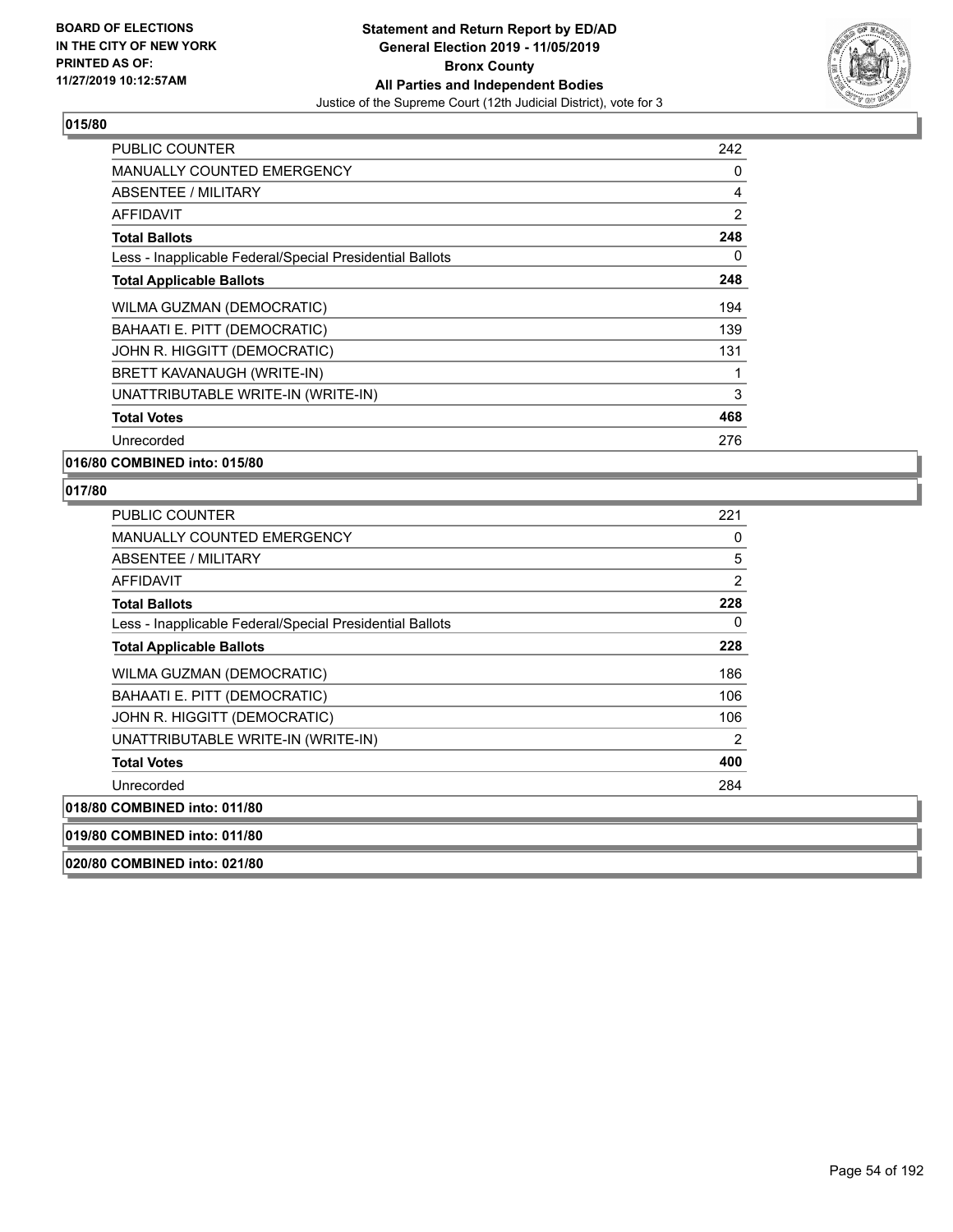

| <b>PUBLIC COUNTER</b>                                    | 230            |
|----------------------------------------------------------|----------------|
| <b>MANUALLY COUNTED EMERGENCY</b>                        | $\Omega$       |
| ABSENTEE / MILITARY                                      | $\overline{2}$ |
| AFFIDAVIT                                                | 2              |
| <b>Total Ballots</b>                                     | 234            |
| Less - Inapplicable Federal/Special Presidential Ballots | $\Omega$       |
| <b>Total Applicable Ballots</b>                          | 234            |
| WILMA GUZMAN (DEMOCRATIC)                                | 187            |
| BAHAATI E. PITT (DEMOCRATIC)                             | 112            |
| JOHN R. HIGGITT (DEMOCRATIC)                             | 112            |
| UNATTRIBUTABLE WRITE-IN (WRITE-IN)                       |                |
| <b>Total Votes</b>                                       | 412            |
| Unrecorded                                               | 290            |
| 022/80 COMBINED into: 017/80                             |                |

# **023/80**

| PUBLIC COUNTER                                           | 236            |
|----------------------------------------------------------|----------------|
| <b>MANUALLY COUNTED EMERGENCY</b>                        | 0              |
| ABSENTEE / MILITARY                                      | $\overline{7}$ |
| <b>AFFIDAVIT</b>                                         |                |
| <b>Total Ballots</b>                                     | 244            |
| Less - Inapplicable Federal/Special Presidential Ballots | 0              |
| <b>Total Applicable Ballots</b>                          | 244            |
| WILMA GUZMAN (DEMOCRATIC)                                | 192            |
| BAHAATI E. PITT (DEMOCRATIC)                             | 113            |
| JOHN R. HIGGITT (DEMOCRATIC)                             | 119            |
| JOSEPH C BORELLI (WRITE-IN)                              |                |
| <b>Total Votes</b>                                       | 425            |
| Unrecorded                                               | 307            |
|                                                          |                |

#### **024/80 COMBINED into: 023/80**

| <b>PUBLIC COUNTER</b>                                    | 224            |
|----------------------------------------------------------|----------------|
| <b>MANUALLY COUNTED EMERGENCY</b>                        | 0              |
| <b>ABSENTEE / MILITARY</b>                               | $\Omega$       |
| AFFIDAVIT                                                | $\overline{2}$ |
| <b>Total Ballots</b>                                     | 226            |
| Less - Inapplicable Federal/Special Presidential Ballots | 0              |
| <b>Total Applicable Ballots</b>                          | 226            |
| WILMA GUZMAN (DEMOCRATIC)                                | 182            |
| BAHAATI E. PITT (DEMOCRATIC)                             | 112            |
| JOHN R. HIGGITT (DEMOCRATIC)                             | 104            |
| DIO PENA (WRITE-IN)                                      |                |
| JULIE HERNANDEZ (WRITE-IN)                               |                |
| WILL CRUZ (WRITE-IN)                                     |                |
| <b>Total Votes</b>                                       | 401            |
| Unrecorded                                               | 277            |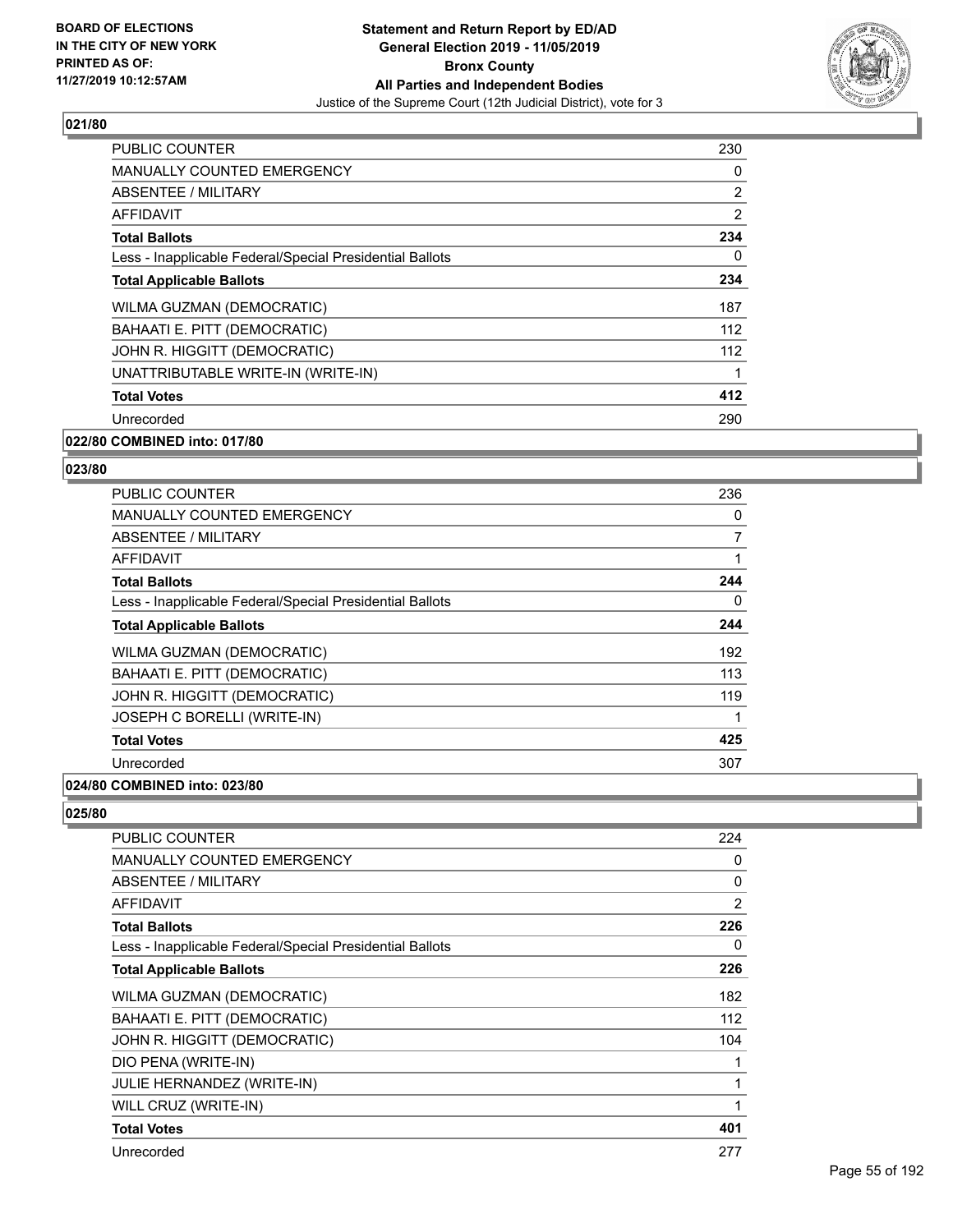

| <b>PUBLIC COUNTER</b>                                    | 289 |
|----------------------------------------------------------|-----|
| <b>MANUALLY COUNTED EMERGENCY</b>                        | 0   |
| ABSENTEE / MILITARY                                      | 34  |
| AFFIDAVIT                                                | 0   |
| <b>Total Ballots</b>                                     | 323 |
| Less - Inapplicable Federal/Special Presidential Ballots | 0   |
| <b>Total Applicable Ballots</b>                          | 323 |
| WILMA GUZMAN (DEMOCRATIC)                                | 245 |
| BAHAATI E. PITT (DEMOCRATIC)                             | 133 |
| JOHN R. HIGGITT (DEMOCRATIC)                             | 143 |
| MARTIN L POPOVIC (WRITE-IN)                              | 1   |
| <b>Total Votes</b>                                       | 522 |
| Unrecorded                                               | 447 |
|                                                          |     |

**027/80 COMBINED into: 026/80**

**028/80 COMBINED into: 026/80**

**029/80 COMBINED into: 004/80**

| <b>PUBLIC COUNTER</b>                                    | 217 |
|----------------------------------------------------------|-----|
| <b>MANUALLY COUNTED EMERGENCY</b>                        | 0   |
| <b>ABSENTEE / MILITARY</b>                               | 7   |
| <b>AFFIDAVIT</b>                                         | 5   |
| <b>Total Ballots</b>                                     | 229 |
| Less - Inapplicable Federal/Special Presidential Ballots | 0   |
| <b>Total Applicable Ballots</b>                          | 229 |
| WILMA GUZMAN (DEMOCRATIC)                                | 110 |
| BAHAATI E. PITT (DEMOCRATIC)                             | 80  |
| JOHN R. HIGGITT (DEMOCRATIC)                             | 91  |
| DEMOSTHEOS LORENTZOS (WRITE-IN)                          | 1   |
| <b>JULIE KILLIAN (WRITE-IN)</b>                          | 1   |
| NICHOLAS DICARLO (WRITE-IN)                              | 1   |
| NIGEL FAVAGE (WRITE-IN)                                  | 1   |
| PANAGIOTIS ANTES (WRITE-IN)                              | 1   |
| UNATTRIBUTABLE WRITE-IN (WRITE-IN)                       | 8   |
| <b>Total Votes</b>                                       | 294 |
| Unrecorded                                               | 393 |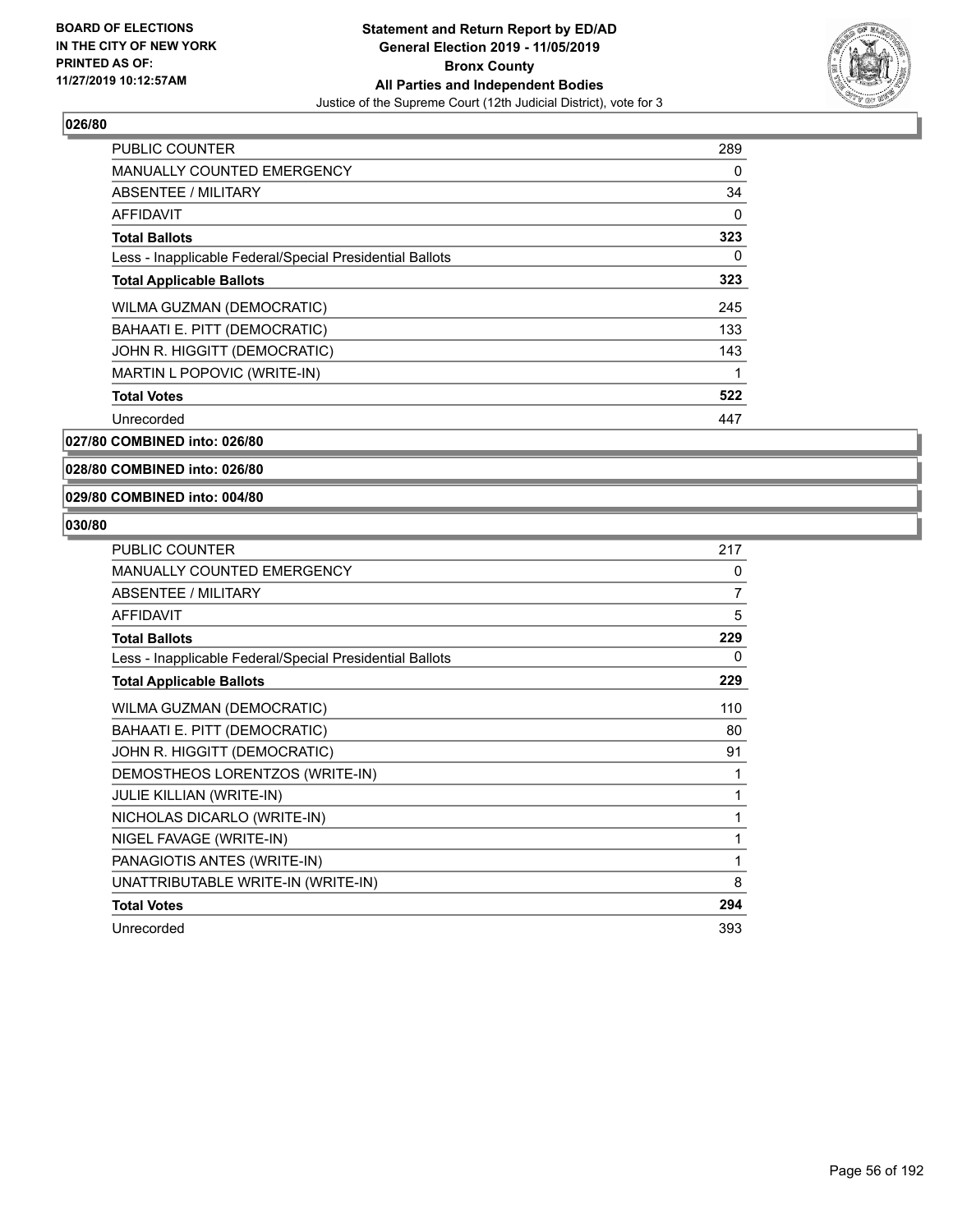

| <b>PUBLIC COUNTER</b>                                    | 232 |
|----------------------------------------------------------|-----|
| <b>MANUALLY COUNTED EMERGENCY</b>                        | 0   |
| <b>ABSENTEE / MILITARY</b>                               | 5   |
| <b>AFFIDAVIT</b>                                         | 0   |
| <b>Total Ballots</b>                                     | 237 |
| Less - Inapplicable Federal/Special Presidential Ballots | 0   |
| <b>Total Applicable Ballots</b>                          | 237 |
| WILMA GUZMAN (DEMOCRATIC)                                | 158 |
| BAHAATI E. PITT (DEMOCRATIC)                             | 103 |
| JOHN R. HIGGITT (DEMOCRATIC)                             | 100 |
| ANTHONY CINTULATI (WRITE-IN)                             | 1   |
| ANTHONY VERRELLI (WRITE-IN)                              | 1   |
| EFRAM ALVARADO (WRITE-IN)                                | 1   |
| JOSEPH C BORELLI (WRITE-IN)                              | 1   |
| JULIUS C DIFIORE (WRITE-IN)                              | 1   |
| LOUIS LAPIETRA (WRITE-IN)                                | 1   |
| NEWT GINGRICH (WRITE-IN)                                 | 1   |
| UNATTRIBUTABLE WRITE-IN (WRITE-IN)                       | 5   |
| VINCENT CINTULATI (WRITE-IN)                             | 1   |
| <b>Total Votes</b>                                       | 374 |
| Unrecorded                                               | 337 |

#### **032/80 COMBINED into: 031/80**

#### **033/80**

| <b>PUBLIC COUNTER</b>                                    | 122      |
|----------------------------------------------------------|----------|
| <b>MANUALLY COUNTED EMERGENCY</b>                        | $\Omega$ |
| <b>ABSENTEE / MILITARY</b>                               | 127      |
| AFFIDAVIT                                                |          |
| <b>Total Ballots</b>                                     | 250      |
| Less - Inapplicable Federal/Special Presidential Ballots | $\Omega$ |
| <b>Total Applicable Ballots</b>                          | 250      |
| <b>WILMA GUZMAN (DEMOCRATIC)</b>                         | 155      |
| BAHAATI E. PITT (DEMOCRATIC)                             | 121      |
| JOHN R. HIGGITT (DEMOCRATIC)                             | 129      |
| <b>Total Votes</b>                                       | 405      |
| Unrecorded                                               | 345      |
| 034/80 COMBINED into: 033/80                             |          |

## **035/80 COMBINED into: 071/80**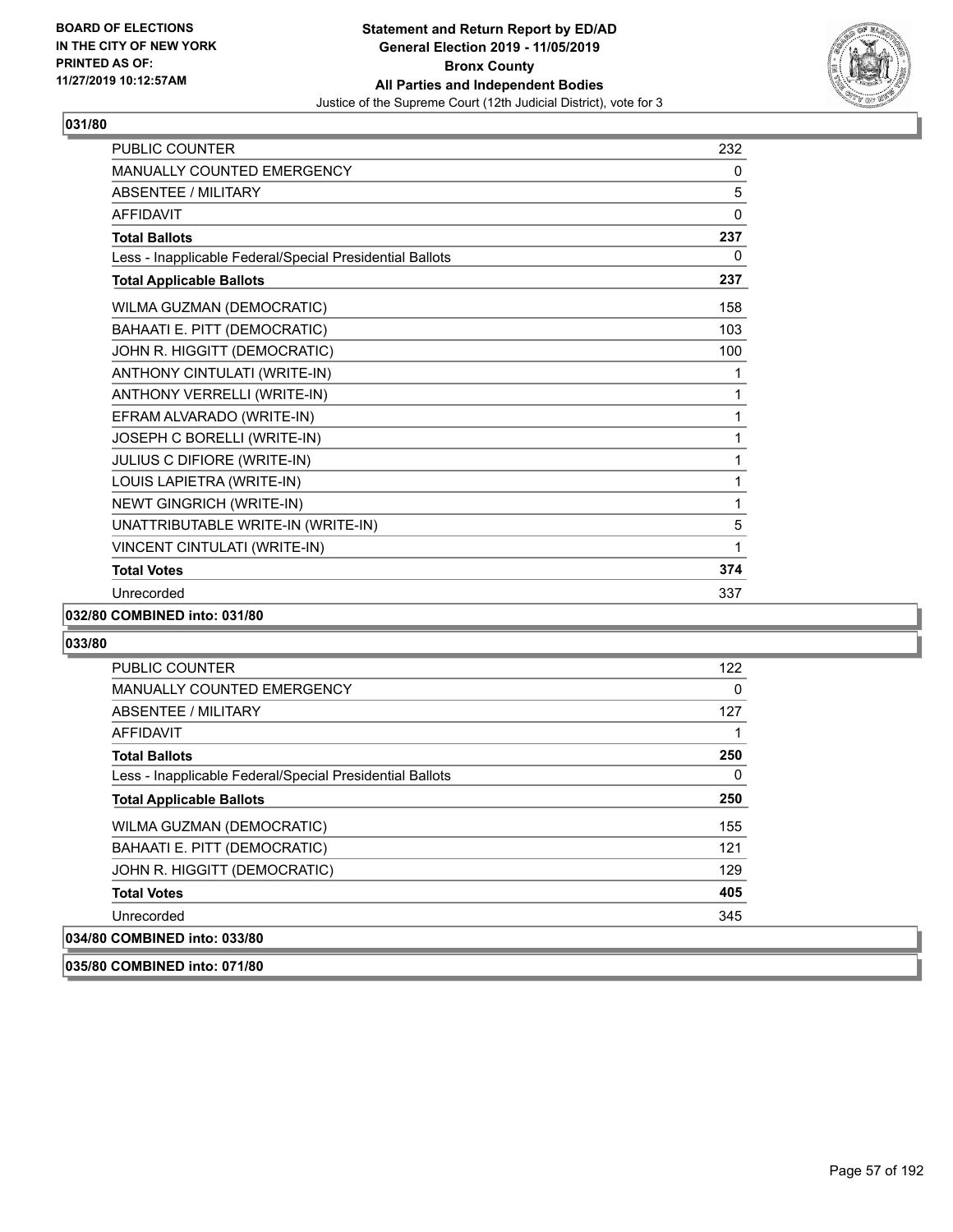

| <b>PUBLIC COUNTER</b>                                    | 183          |
|----------------------------------------------------------|--------------|
| <b>MANUALLY COUNTED EMERGENCY</b>                        | 0            |
| ABSENTEE / MILITARY                                      | 4            |
| <b>AFFIDAVIT</b>                                         | 4            |
| <b>Total Ballots</b>                                     | 191          |
| Less - Inapplicable Federal/Special Presidential Ballots | 0            |
| <b>Total Applicable Ballots</b>                          | 191          |
| WILMA GUZMAN (DEMOCRATIC)                                | 135          |
| BAHAATI E. PITT (DEMOCRATIC)                             | 95           |
| JOHN R. HIGGITT (DEMOCRATIC)                             | 94           |
| <b>JOSE ROSARIO (WRITE-IN)</b>                           |              |
| NICHOLAS PALOS (WRITE-IN)                                | $\mathbf{1}$ |
| UNATTRIBUTABLE WRITE-IN (WRITE-IN)                       | 6            |
| WALTER MERCADO (WRITE-IN)                                | 1            |
| <b>Total Votes</b>                                       | 333          |
| Unrecorded                                               | 240          |

## **037/80**

| <b>PUBLIC COUNTER</b>                                    | 137 |
|----------------------------------------------------------|-----|
| <b>MANUALLY COUNTED EMERGENCY</b>                        | 0   |
| ABSENTEE / MILITARY                                      | 8   |
| AFFIDAVIT                                                | 0   |
| <b>Total Ballots</b>                                     | 145 |
| Less - Inapplicable Federal/Special Presidential Ballots | 0   |
| <b>Total Applicable Ballots</b>                          | 145 |
| WILMA GUZMAN (DEMOCRATIC)                                | 101 |
| BAHAATI E. PITT (DEMOCRATIC)                             | 67  |
| JOHN R. HIGGITT (DEMOCRATIC)                             | 72  |
| <b>Total Votes</b>                                       | 240 |
| Unrecorded                                               | 195 |

| PUBLIC COUNTER                                           | 238      |
|----------------------------------------------------------|----------|
| <b>MANUALLY COUNTED EMERGENCY</b>                        |          |
| ABSENTEE / MILITARY                                      | 55       |
| <b>AFFIDAVIT</b>                                         | 1        |
| <b>Total Ballots</b>                                     | 295      |
| Less - Inapplicable Federal/Special Presidential Ballots | $\Omega$ |
| <b>Total Applicable Ballots</b>                          | 295      |
| <b>WILMA GUZMAN (DEMOCRATIC)</b>                         | 200      |
| BAHAATI E. PITT (DEMOCRATIC)                             | 119      |
| JOHN R. HIGGITT (DEMOCRATIC)                             | 131      |
| <b>Total Votes</b>                                       | 450      |
| Unrecorded                                               | 435      |
| 039/80 COMBINED into: 038/80                             |          |
| 040/80 COMBINED into: 037/80                             |          |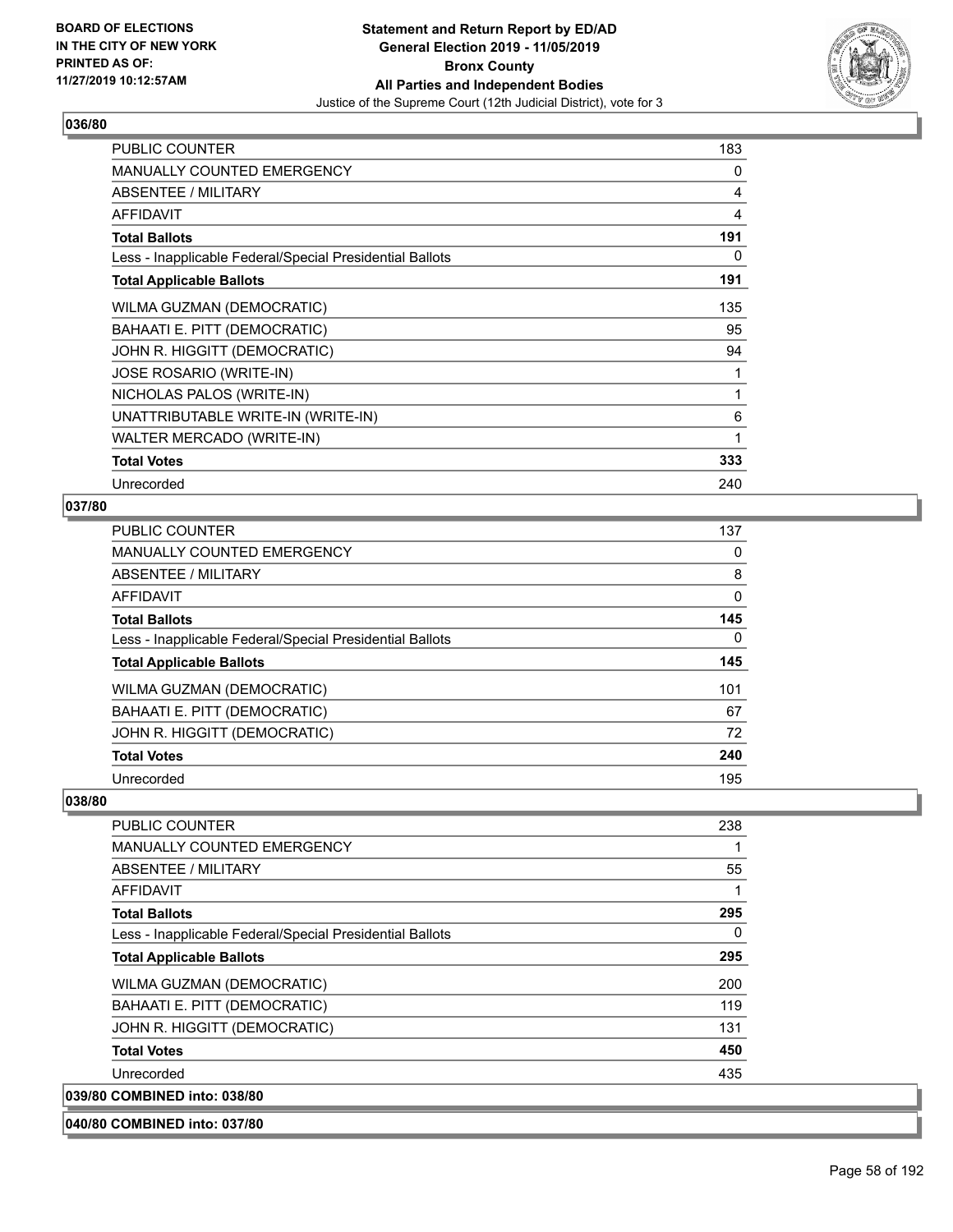

| <b>PUBLIC COUNTER</b>                                    | 135            |
|----------------------------------------------------------|----------------|
| <b>MANUALLY COUNTED EMERGENCY</b>                        | $\Omega$       |
| <b>ABSENTEE / MILITARY</b>                               |                |
| <b>AFFIDAVIT</b>                                         | $\overline{2}$ |
| <b>Total Ballots</b>                                     | 138            |
| Less - Inapplicable Federal/Special Presidential Ballots | 0              |
| <b>Total Applicable Ballots</b>                          | 138            |
| WILMA GUZMAN (DEMOCRATIC)                                | 110            |
| BAHAATI E. PITT (DEMOCRATIC)                             | 57             |
| JOHN R. HIGGITT (DEMOCRATIC)                             | 52             |
| <b>Total Votes</b>                                       | 219            |
| Unrecorded                                               | 195            |

#### **042/80**

| <b>PUBLIC COUNTER</b>                                    | 113      |
|----------------------------------------------------------|----------|
| <b>MANUALLY COUNTED EMERGENCY</b>                        | 0        |
| ABSENTEE / MILITARY                                      |          |
| AFFIDAVIT                                                |          |
| <b>Total Ballots</b>                                     | 115      |
| Less - Inapplicable Federal/Special Presidential Ballots | $\Omega$ |
| <b>Total Applicable Ballots</b>                          | 115      |
| WILMA GUZMAN (DEMOCRATIC)                                | 84       |
| BAHAATI E. PITT (DEMOCRATIC)                             | 49       |
| JOHN R. HIGGITT (DEMOCRATIC)                             | 42       |
| UNATTRIBUTABLE WRITE-IN (WRITE-IN)                       | 1        |
| <b>Total Votes</b>                                       | 176      |
| Unrecorded                                               | 169      |

| <b>PUBLIC COUNTER</b>                                    | 147      |
|----------------------------------------------------------|----------|
| <b>MANUALLY COUNTED EMERGENCY</b>                        | 0        |
| ABSENTEE / MILITARY                                      | 8        |
| <b>AFFIDAVIT</b>                                         | 0        |
| <b>Total Ballots</b>                                     | 155      |
| Less - Inapplicable Federal/Special Presidential Ballots | $\Omega$ |
| <b>Total Applicable Ballots</b>                          | 155      |
| WILMA GUZMAN (DEMOCRATIC)                                | 117      |
| <b>BAHAATI E. PITT (DEMOCRATIC)</b>                      | 60       |
| JOHN R. HIGGITT (DEMOCRATIC)                             | 62       |
| UNATTRIBUTABLE WRITE-IN (WRITE-IN)                       | 2        |
| <b>Total Votes</b>                                       | 241      |
| Unrecorded                                               | 224      |
| 044/80 COMBINED into: 043/80                             |          |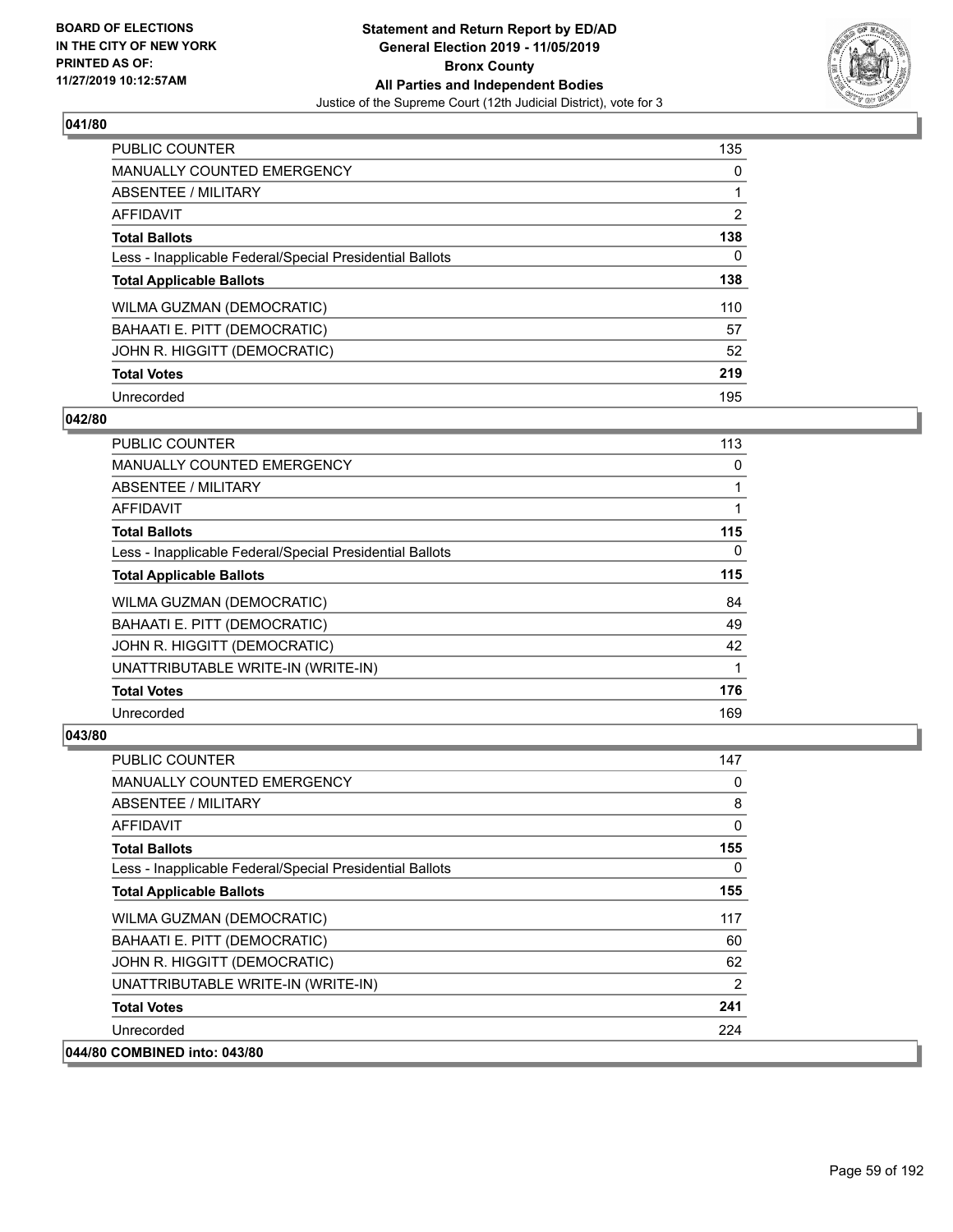

| <b>PUBLIC COUNTER</b>                                    | 116            |
|----------------------------------------------------------|----------------|
| <b>MANUALLY COUNTED EMERGENCY</b>                        | 0              |
| ABSENTEE / MILITARY                                      | $\overline{2}$ |
| AFFIDAVIT                                                | 1              |
| <b>Total Ballots</b>                                     | 119            |
| Less - Inapplicable Federal/Special Presidential Ballots | 0              |
| <b>Total Applicable Ballots</b>                          | 119            |
| WILMA GUZMAN (DEMOCRATIC)                                | 87             |
| BAHAATI E. PITT (DEMOCRATIC)                             | 63             |
| JOHN R. HIGGITT (DEMOCRATIC)                             | 62             |
| <b>JESUS FLORES (WRITE-IN)</b>                           | 1              |
| JESUS JONES (WRITE-IN)                                   | 1              |
| UNATTRIBUTABLE WRITE-IN (WRITE-IN)                       | 3              |
| <b>Total Votes</b>                                       | 217            |
| Unrecorded                                               | 140            |

### **046/80**

| <b>PUBLIC COUNTER</b>                                    | 134      |
|----------------------------------------------------------|----------|
| <b>MANUALLY COUNTED EMERGENCY</b>                        | $\Omega$ |
| ABSENTEE / MILITARY                                      | 27       |
| AFFIDAVIT                                                | 0        |
| <b>Total Ballots</b>                                     | 161      |
| Less - Inapplicable Federal/Special Presidential Ballots | 0        |
| <b>Total Applicable Ballots</b>                          | 161      |
| WILMA GUZMAN (DEMOCRATIC)                                | 124      |
| BAHAATI E. PITT (DEMOCRATIC)                             | 89       |
| JOHN R. HIGGITT (DEMOCRATIC)                             | 85       |
| CHRISTIAN SANDOVAL (WRITE-IN)                            | 1        |
| DEVIN MILLBOWER (WRITE-IN)                               | 1        |
| <b>Total Votes</b>                                       | 300      |
| Unrecorded                                               | 183      |
| A                                                        |          |

# **047/80 COMBINED into: 040/78**

| <b>PUBLIC COUNTER</b>                                    | 222      |
|----------------------------------------------------------|----------|
| <b>MANUALLY COUNTED EMERGENCY</b>                        | 0        |
| ABSENTEE / MILITARY                                      | 6        |
| AFFIDAVIT                                                | 4        |
| <b>Total Ballots</b>                                     | 232      |
| Less - Inapplicable Federal/Special Presidential Ballots | $\Omega$ |
| <b>Total Applicable Ballots</b>                          | 232      |
| WILMA GUZMAN (DEMOCRATIC)                                | 173      |
| BAHAATI E. PITT (DEMOCRATIC)                             | 101      |
| JOHN R. HIGGITT (DEMOCRATIC)                             | 92       |
| ROBERT SIANO (WRITE-IN)                                  | 1        |
| <b>Total Votes</b>                                       | 367      |
| Unrecorded                                               | 329      |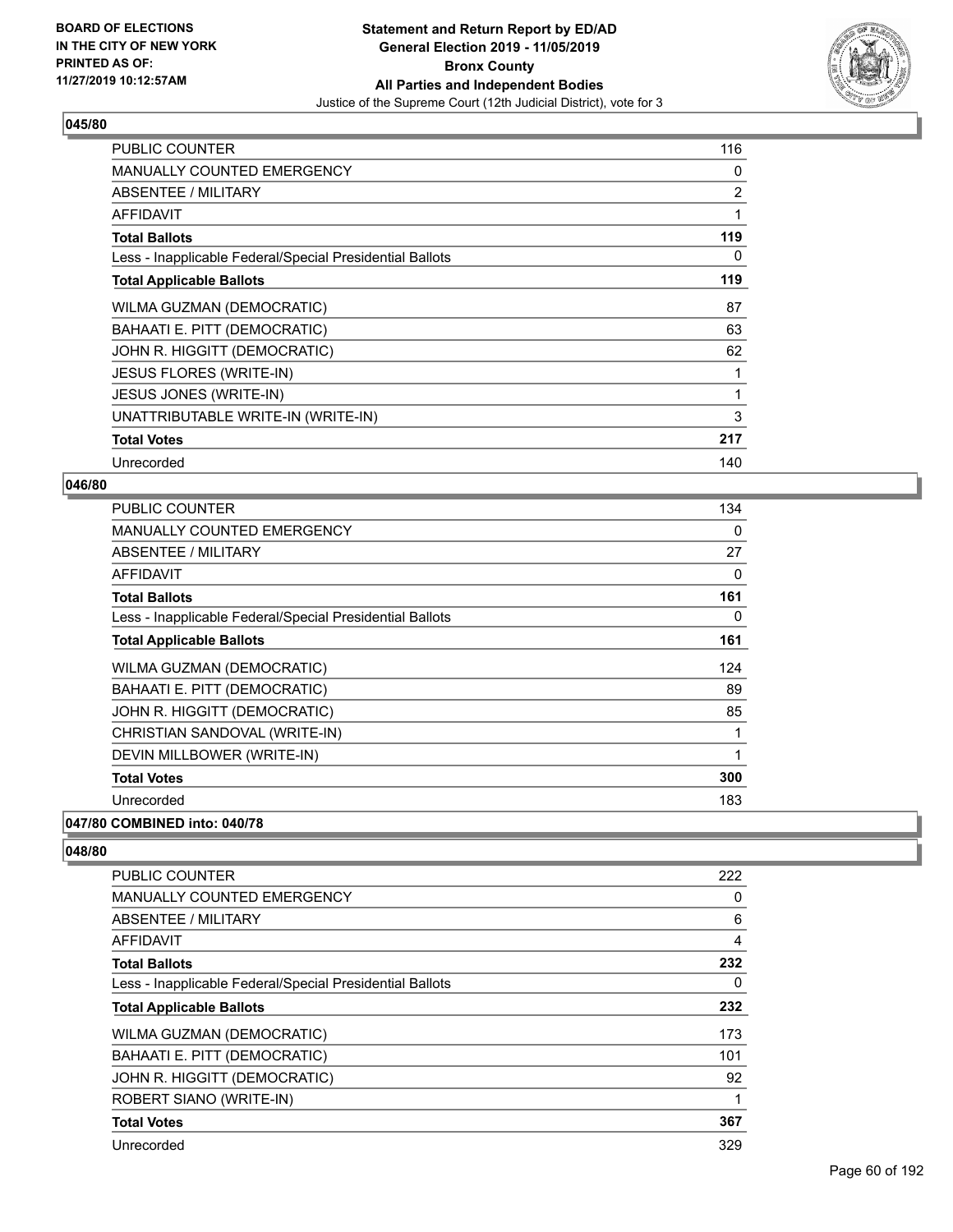

## **049/80 COMBINED into: 046/80**

#### **050/80 COMBINED into: 048/80**

#### **051/80 COMBINED into: 046/80**

#### **052/80**

| <b>PUBLIC COUNTER</b>                                    | 164 |
|----------------------------------------------------------|-----|
| <b>MANUALLY COUNTED EMERGENCY</b>                        | 0   |
| ABSENTEE / MILITARY                                      | 1   |
| <b>AFFIDAVIT</b>                                         | 0   |
| <b>Total Ballots</b>                                     | 165 |
| Less - Inapplicable Federal/Special Presidential Ballots | 0   |
| <b>Total Applicable Ballots</b>                          | 165 |
| WILMA GUZMAN (DEMOCRATIC)                                | 116 |
| BAHAATI E. PITT (DEMOCRATIC)                             | 69  |
| JOHN R. HIGGITT (DEMOCRATIC)                             | 59  |
| AGYEI DUGGAN (WRITE-IN)                                  | 1   |
| TIFFANY MARTINEZ (WRITE-IN)                              | 1   |
| UNATTRIBUTABLE WRITE-IN (WRITE-IN)                       | 4   |
| <b>Total Votes</b>                                       | 250 |
| Unrecorded                                               | 245 |

# **053/80 COMBINED into: 052/80**

#### **054/80 COMBINED into: 033/78**

| <b>PUBLIC COUNTER</b>                                    | 141            |
|----------------------------------------------------------|----------------|
| <b>MANUALLY COUNTED EMERGENCY</b>                        | 0              |
| ABSENTEE / MILITARY                                      |                |
| <b>AFFIDAVIT</b>                                         | $\overline{2}$ |
| <b>Total Ballots</b>                                     | 144            |
| Less - Inapplicable Federal/Special Presidential Ballots | $\Omega$       |
| <b>Total Applicable Ballots</b>                          | 144            |
| WILMA GUZMAN (DEMOCRATIC)                                | 107            |
| BAHAATI E. PITT (DEMOCRATIC)                             | 51             |
| JOHN R. HIGGITT (DEMOCRATIC)                             | 51             |
| <b>Total Votes</b>                                       | 209            |
| Unrecorded                                               | 223            |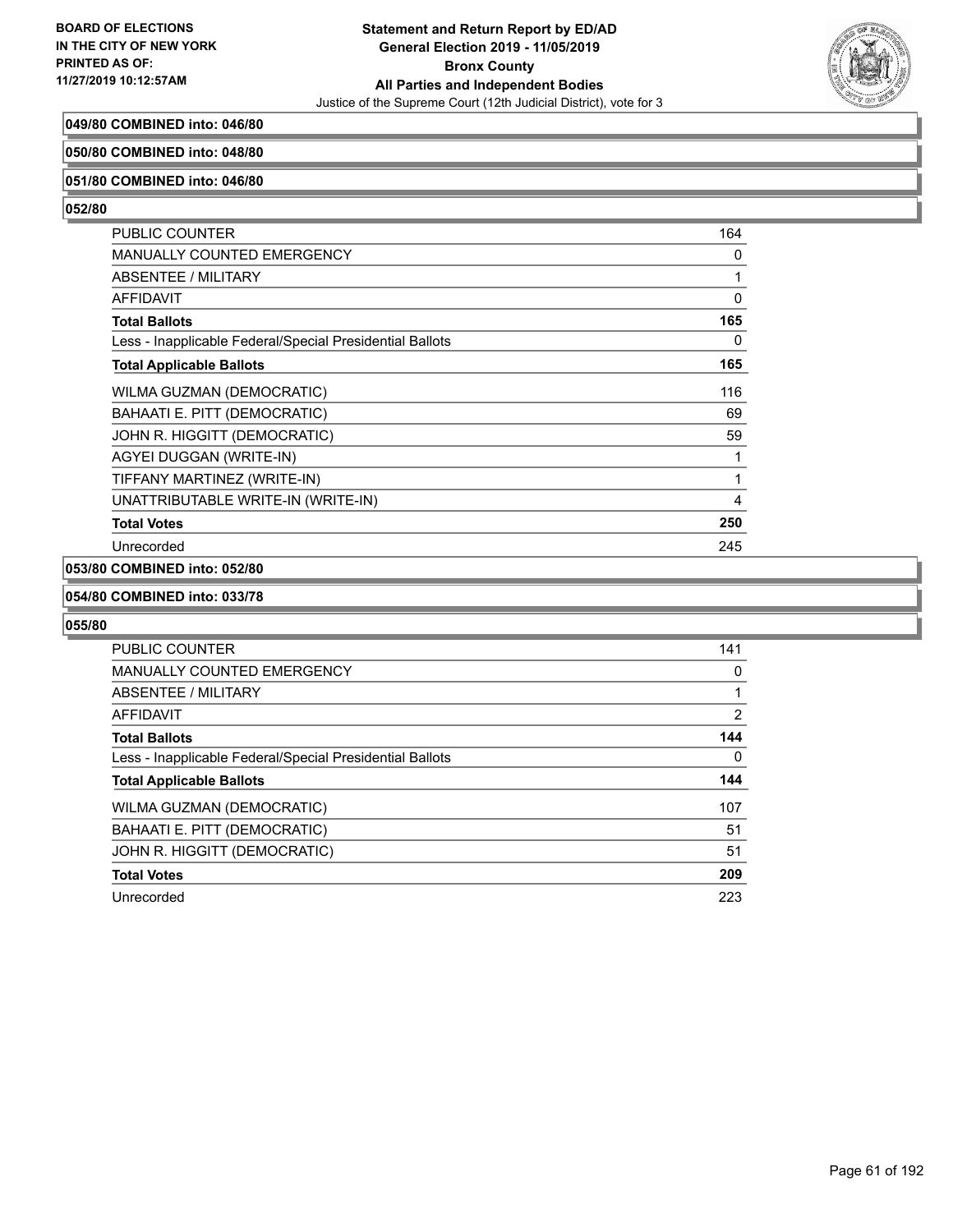

| <b>PUBLIC COUNTER</b>                                    | 103      |
|----------------------------------------------------------|----------|
| <b>MANUALLY COUNTED EMERGENCY</b>                        | 0        |
| <b>ABSENTEE / MILITARY</b>                               | 3        |
| <b>AFFIDAVIT</b>                                         | 16       |
| <b>Total Ballots</b>                                     | 122      |
| Less - Inapplicable Federal/Special Presidential Ballots | $\Omega$ |
| <b>Total Applicable Ballots</b>                          | 122      |
| WILMA GUZMAN (DEMOCRATIC)                                | 86       |
| BAHAATI E. PITT (DEMOCRATIC)                             | 51       |
| JOHN R. HIGGITT (DEMOCRATIC)                             | 46       |
| <b>Total Votes</b>                                       | 183      |
| Unrecorded                                               | 183      |

## **057/80 COMBINED into: 055/80**

## **058/80**

| <b>PUBLIC COUNTER</b>                                    | 114            |
|----------------------------------------------------------|----------------|
| <b>MANUALLY COUNTED EMERGENCY</b>                        | 0              |
| ABSENTEE / MILITARY                                      | $\overline{2}$ |
| <b>AFFIDAVIT</b>                                         |                |
| <b>Total Ballots</b>                                     | 117            |
| Less - Inapplicable Federal/Special Presidential Ballots | 0              |
| <b>Total Applicable Ballots</b>                          | 117            |
| WILMA GUZMAN (DEMOCRATIC)                                | 87             |
| BAHAATI E. PITT (DEMOCRATIC)                             | 47             |
| JOHN R. HIGGITT (DEMOCRATIC)                             | 44             |
| <b>Total Votes</b>                                       | 178            |
| Unrecorded                                               | 173            |
|                                                          |                |

#### **059/80 COMBINED into: 038/80**

| <b>PUBLIC COUNTER</b>                                    | 141            |
|----------------------------------------------------------|----------------|
| <b>MANUALLY COUNTED EMERGENCY</b>                        | 0              |
| <b>ABSENTEE / MILITARY</b>                               | $\overline{4}$ |
| <b>AFFIDAVIT</b>                                         | 0              |
| <b>Total Ballots</b>                                     | 145            |
| Less - Inapplicable Federal/Special Presidential Ballots | 0              |
| <b>Total Applicable Ballots</b>                          | 145            |
| WILMA GUZMAN (DEMOCRATIC)                                | 114            |
| BAHAATI E. PITT (DEMOCRATIC)                             | 77             |
| JOHN R. HIGGITT (DEMOCRATIC)                             | 81             |
| <b>Total Votes</b>                                       | 272            |
| Unrecorded                                               | 163            |
| 061/80 COMBINED into: 060/80                             |                |
| 062/80 COMBINED into: 014/80                             |                |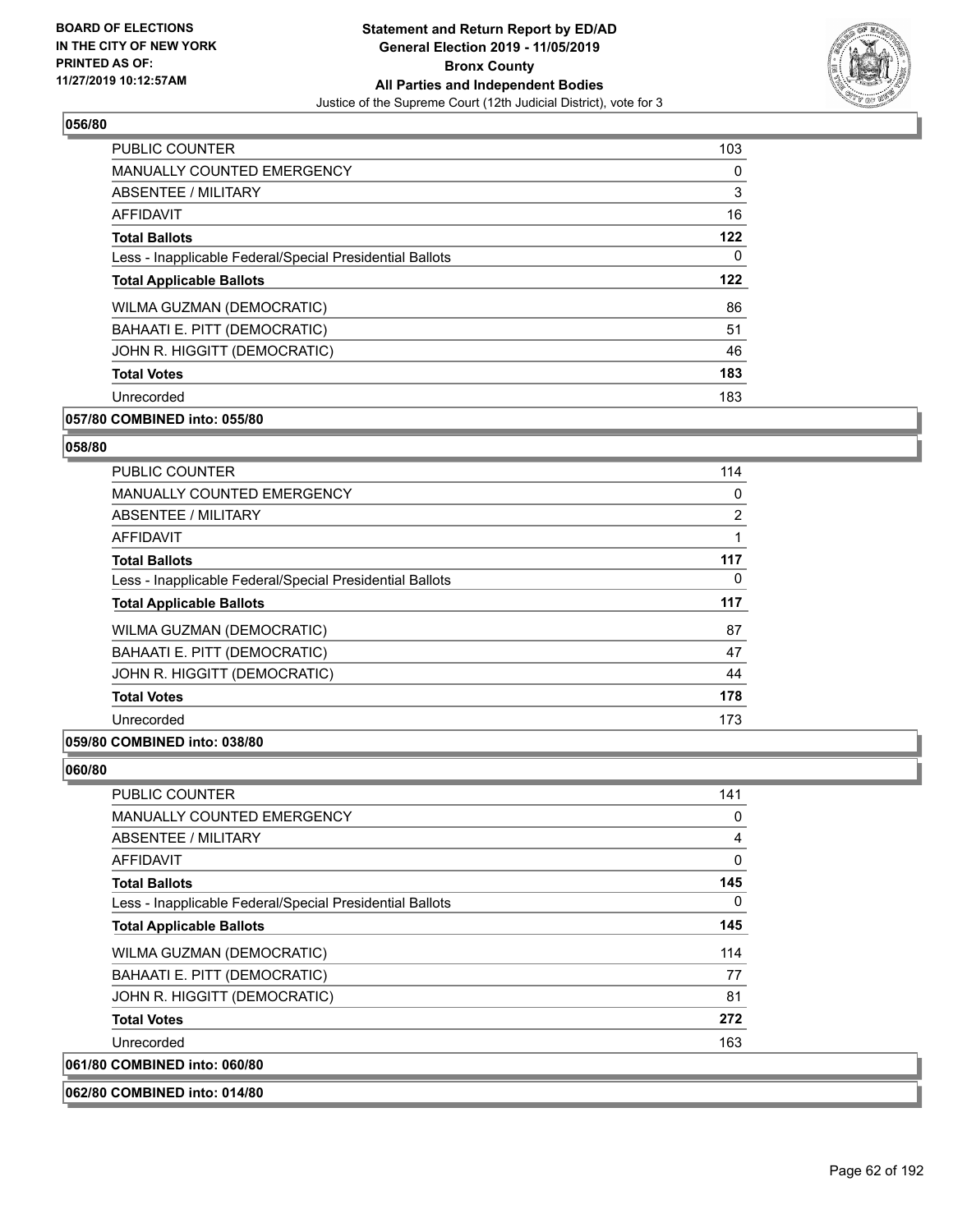

| <b>PUBLIC COUNTER</b>                                    | 259      |
|----------------------------------------------------------|----------|
| <b>MANUALLY COUNTED EMERGENCY</b>                        | $\Omega$ |
| ABSENTEE / MILITARY                                      | 13       |
| AFFIDAVIT                                                |          |
| <b>Total Ballots</b>                                     | 273      |
| Less - Inapplicable Federal/Special Presidential Ballots | 0        |
| <b>Total Applicable Ballots</b>                          | 273      |
| WILMA GUZMAN (DEMOCRATIC)                                | 226      |
| BAHAATI E. PITT (DEMOCRATIC)                             | 142      |
| JOHN R. HIGGITT (DEMOCRATIC)                             | 136      |
| <b>Total Votes</b>                                       | 504      |
| Unrecorded                                               | 315      |

## **064/80 COMBINED into: 063/80**

#### **065/80**

| <b>PUBLIC COUNTER</b>                                    | 181 |
|----------------------------------------------------------|-----|
| <b>MANUALLY COUNTED EMERGENCY</b>                        | 0   |
| ABSENTEE / MILITARY                                      | 2   |
| AFFIDAVIT                                                | 13  |
| <b>Total Ballots</b>                                     | 196 |
| Less - Inapplicable Federal/Special Presidential Ballots | 0   |
| <b>Total Applicable Ballots</b>                          | 196 |
| <b>WILMA GUZMAN (DEMOCRATIC)</b>                         | 150 |
| BAHAATI E. PITT (DEMOCRATIC)                             | 80  |
| JOHN R. HIGGITT (DEMOCRATIC)                             | 86  |
| UNATTRIBUTABLE WRITE-IN (WRITE-IN)                       | 2   |
| <b>Total Votes</b>                                       | 318 |
| Unrecorded                                               | 270 |
| $- - - - -$                                              |     |

# **066/80 COMBINED into: 033/80**

**067/80** 

| <b>PUBLIC COUNTER</b>                                    | 244      |
|----------------------------------------------------------|----------|
| MANUALLY COUNTED EMERGENCY                               | 0        |
| <b>ABSENTEE / MILITARY</b>                               | 3        |
| AFFIDAVIT                                                |          |
| <b>Total Ballots</b>                                     | 248      |
| Less - Inapplicable Federal/Special Presidential Ballots | $\Omega$ |
| <b>Total Applicable Ballots</b>                          | 248      |
| WILMA GUZMAN (DEMOCRATIC)                                | 189      |
| BAHAATI E. PITT (DEMOCRATIC)                             | 125      |
| JOHN R. HIGGITT (DEMOCRATIC)                             | 121      |
| DEVIN BALKIND (WRITE-IN)                                 |          |
| <b>Total Votes</b>                                       | 436      |
| Unrecorded                                               | 308      |
| 068/80 COMBINED into: 067/80                             |          |

#### **069/80 COMBINED into: 067/80**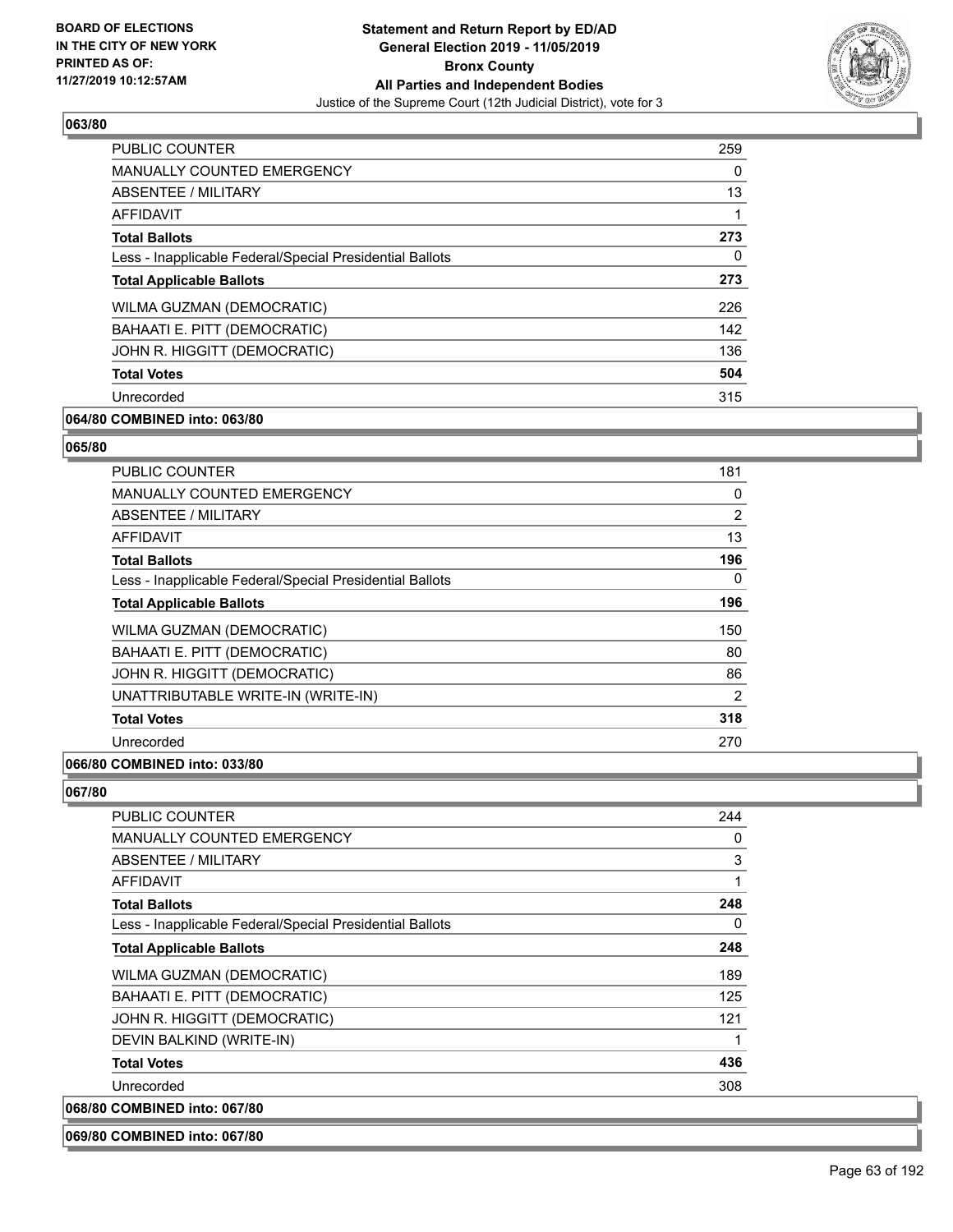

## **070/80 COMBINED into: 036/80**

| <b>PUBLIC COUNTER</b>                                    | 228 |
|----------------------------------------------------------|-----|
| <b>MANUALLY COUNTED EMERGENCY</b>                        | 0   |
| <b>ABSENTEE / MILITARY</b>                               | 22  |
| <b>AFFIDAVIT</b>                                         | 1   |
| <b>Total Ballots</b>                                     | 251 |
| Less - Inapplicable Federal/Special Presidential Ballots | 0   |
| <b>Total Applicable Ballots</b>                          | 251 |
| WILMA GUZMAN (DEMOCRATIC)                                | 173 |
| BAHAATI E. PITT (DEMOCRATIC)                             | 127 |
| JOHN R. HIGGITT (DEMOCRATIC)                             | 121 |
| ALEXANDRA RACHEILE (WRITE-IN)                            | 1   |
| BERNADETTE RACHIELE (WRITE-IN)                           | 1   |
| CAROL LENNON (WRITE-IN)                                  | 1   |
| CERANADO HERNANDEZ (WRITE-IN)                            | 1   |
| CHRIS LENNON (WRITE-IN)                                  | 1   |
| PHIL FOGLIA (WRITE-IN)                                   | 1   |
| UNATTRIBUTABLE WRITE-IN (WRITE-IN)                       | 8   |
| <b>Total Votes</b>                                       | 435 |
| Unrecorded                                               | 318 |
|                                                          |     |

## **072/80 COMBINED into: 071/80**

#### **073/80 COMBINED into: 071/80**

| <b>PUBLIC COUNTER</b>                                    | 138          |
|----------------------------------------------------------|--------------|
| MANUALLY COUNTED EMERGENCY                               | 0            |
| ABSENTEE / MILITARY                                      | 3            |
| <b>AFFIDAVIT</b>                                         | 3            |
| <b>Total Ballots</b>                                     | 144          |
| Less - Inapplicable Federal/Special Presidential Ballots | $\mathbf{0}$ |
| <b>Total Applicable Ballots</b>                          | 144          |
| <b>WILMA GUZMAN (DEMOCRATIC)</b>                         | 123          |
| BAHAATI E. PITT (DEMOCRATIC)                             | 42           |
| JOHN R. HIGGITT (DEMOCRATIC)                             | 41           |
| <b>Total Votes</b>                                       | 206          |
| Unrecorded                                               | 226          |
| 075/80 COMBINED into: 078/80                             |              |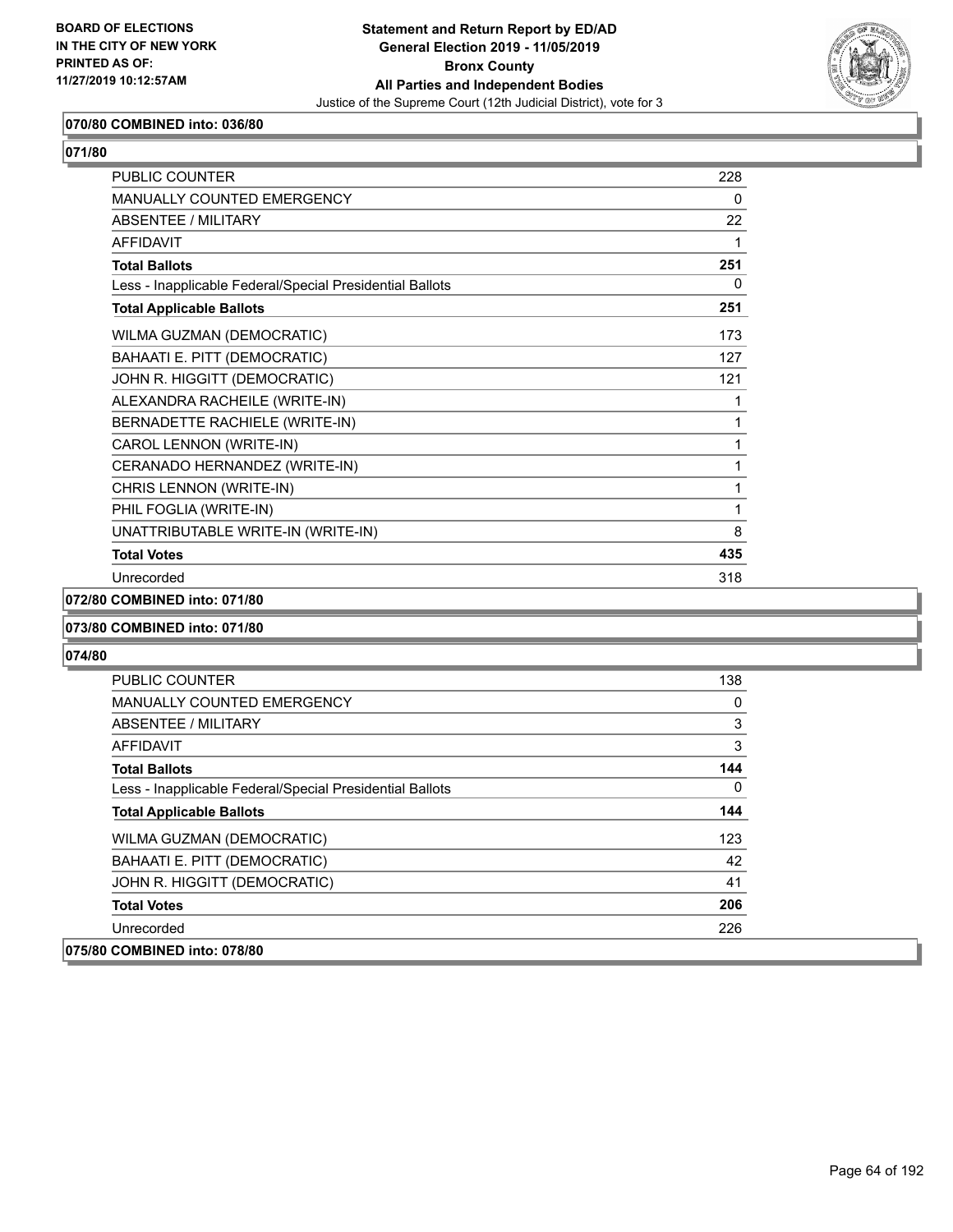

| <b>PUBLIC COUNTER</b>                                    | 82       |
|----------------------------------------------------------|----------|
| <b>MANUALLY COUNTED EMERGENCY</b>                        | 0        |
| ABSENTEE / MILITARY                                      | 1        |
| AFFIDAVIT                                                | 0        |
| <b>Total Ballots</b>                                     | 83       |
| Less - Inapplicable Federal/Special Presidential Ballots | $\Omega$ |
| <b>Total Applicable Ballots</b>                          | 83       |
| WILMA GUZMAN (DEMOCRATIC)                                | 62       |
| BAHAATI E. PITT (DEMOCRATIC)                             | 38       |
| JOHN R. HIGGITT (DEMOCRATIC)                             | 44       |
| ROBERT NEIL FRIEDMAN (WRITE-IN)                          |          |
| UNATTRIBUTABLE WRITE-IN (WRITE-IN)                       | 1        |
| <b>Total Votes</b>                                       | 146      |
| Unrecorded                                               | 103      |
| 077/80 COMBINED into: 078/80                             |          |

| <b>PUBLIC COUNTER</b>                                    | 253            |
|----------------------------------------------------------|----------------|
| <b>MANUALLY COUNTED EMERGENCY</b>                        | $\mathbf{0}$   |
| <b>ABSENTEE / MILITARY</b>                               | 4              |
| <b>AFFIDAVIT</b>                                         | $\overline{7}$ |
| <b>Total Ballots</b>                                     | 264            |
| Less - Inapplicable Federal/Special Presidential Ballots | $\mathbf{0}$   |
| <b>Total Applicable Ballots</b>                          | 264            |
| WILMA GUZMAN (DEMOCRATIC)                                | 211            |
| BAHAATI E. PITT (DEMOCRATIC)                             | 109            |
| JOHN R. HIGGITT (DEMOCRATIC)                             | 105            |
| ANDREW NAPOLITANO (WRITE-IN)                             | 2              |
| JACK MARTH (WRITE-IN)                                    | 1              |
| JAY SEKULOW (WRITE-IN)                                   | $\overline{2}$ |
| PAT LYNCH (WRITE-IN)                                     | 1              |
| TREY GOWDY (WRITE-IN)                                    | $\overline{2}$ |
| UNATTRIBUTABLE WRITE-IN (WRITE-IN)                       | 3              |
| <b>Total Votes</b>                                       | 436            |
| Unrecorded                                               | 356            |
| 079/80 COMBINED into: 081/80                             |                |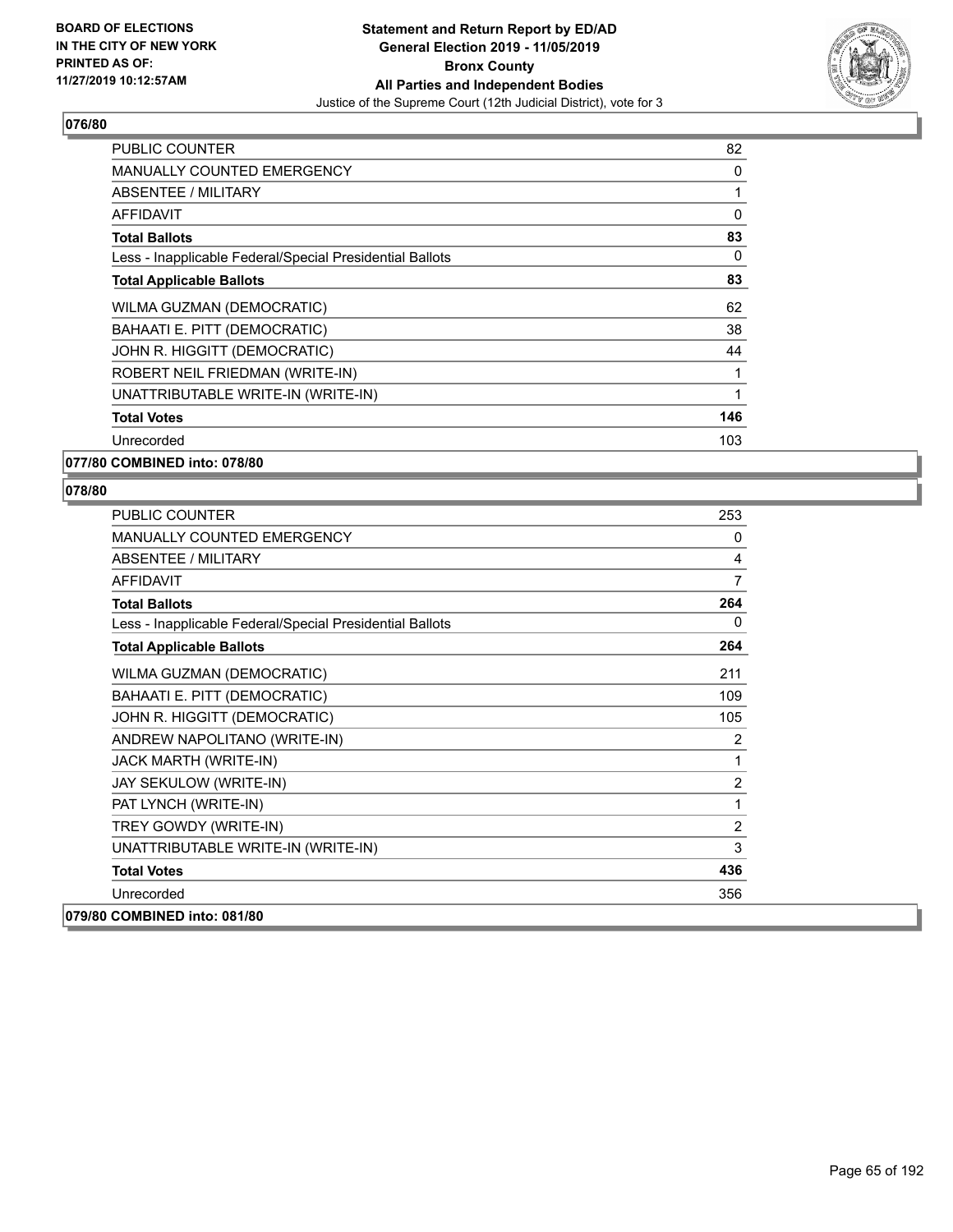

| PUBLIC COUNTER                                           | 139            |
|----------------------------------------------------------|----------------|
| MANUALLY COUNTED EMERGENCY                               | 0              |
| ABSENTEE / MILITARY                                      | $\overline{2}$ |
| AFFIDAVIT                                                | 0              |
| <b>Total Ballots</b>                                     | 141            |
| Less - Inapplicable Federal/Special Presidential Ballots | 0              |
| <b>Total Applicable Ballots</b>                          | 141            |
| WILMA GUZMAN (DEMOCRATIC)                                | 104            |
| BAHAATI E. PITT (DEMOCRATIC)                             | 69             |
| JOHN R. HIGGITT (DEMOCRATIC)                             | 72             |
| <b>JOSEPH MURRAY (WRITE-IN)</b>                          | 1              |
| JOY FERNANDEZ (WRITE-IN)                                 | 1              |
| MONTGOMERY DELANCY (WRITE-IN)                            | 1              |
| UNATTRIBUTABLE WRITE-IN (WRITE-IN)                       | 3              |
| <b>Total Votes</b>                                       | 251            |
| Unrecorded                                               | 172            |

## **081/80**

| <b>PUBLIC COUNTER</b>                                    | 188      |
|----------------------------------------------------------|----------|
| <b>MANUALLY COUNTED EMERGENCY</b>                        | 0        |
| ABSENTEE / MILITARY                                      | 5        |
| AFFIDAVIT                                                | 0        |
| <b>Total Ballots</b>                                     | 193      |
| Less - Inapplicable Federal/Special Presidential Ballots | $\Omega$ |
| <b>Total Applicable Ballots</b>                          | 193      |
| <b>WILMA GUZMAN (DEMOCRATIC)</b>                         | 158      |
| BAHAATI E. PITT (DEMOCRATIC)                             | 102      |
| JOHN R. HIGGITT (DEMOCRATIC)                             | 103      |
| <b>Total Votes</b>                                       | 363      |
| Unrecorded                                               | 216      |
| 082/80 COMBINED into: 061/78                             |          |

| <b>PUBLIC COUNTER</b>                                    | 249 |
|----------------------------------------------------------|-----|
| <b>MANUALLY COUNTED EMERGENCY</b>                        | 0   |
| ABSENTEE / MILITARY                                      | 9   |
| <b>AFFIDAVIT</b>                                         | 1   |
| <b>Total Ballots</b>                                     | 259 |
| Less - Inapplicable Federal/Special Presidential Ballots | 0   |
| <b>Total Applicable Ballots</b>                          | 259 |
| WILMA GUZMAN (DEMOCRATIC)                                | 203 |
| BAHAATI E. PITT (DEMOCRATIC)                             | 80  |
| JOHN R. HIGGITT (DEMOCRATIC)                             | 91  |
| UNATTRIBUTABLE WRITE-IN (WRITE-IN)                       | 2   |
| <b>Total Votes</b>                                       | 376 |
| Unrecorded                                               | 401 |
| 084/80 COMBINED into: 083/80                             |     |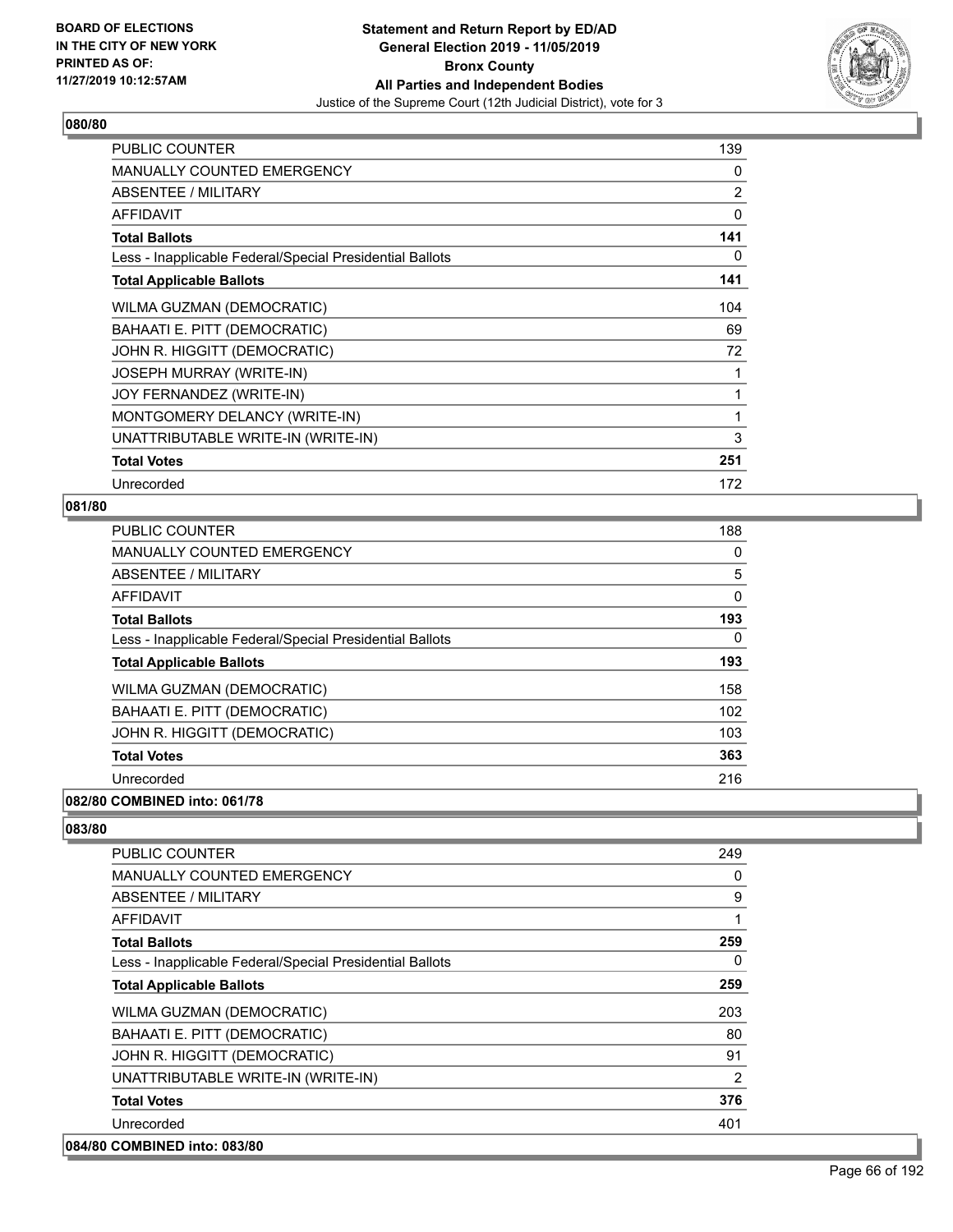

| <b>PUBLIC COUNTER</b>                                    | 199            |
|----------------------------------------------------------|----------------|
| <b>MANUALLY COUNTED EMERGENCY</b>                        | 0              |
| ABSENTEE / MILITARY                                      | 2              |
| <b>AFFIDAVIT</b>                                         | $\overline{2}$ |
| <b>Total Ballots</b>                                     | 203            |
| Less - Inapplicable Federal/Special Presidential Ballots | 0              |
| <b>Total Applicable Ballots</b>                          | 203            |
| WILMA GUZMAN (DEMOCRATIC)                                | 178            |
| BAHAATI E. PITT (DEMOCRATIC)                             | 102            |
| JOHN R. HIGGITT (DEMOCRATIC)                             | 98             |
| UNATTRIBUTABLE WRITE-IN (WRITE-IN)                       | 1              |
| <b>Total Votes</b>                                       | 379            |
| Unrecorded                                               | 230            |

**086/80 COMBINED into: 085/80**

**087/80 COMBINED into: 065/80**

**088/80 COMBINED into: 030/80**

# **089/80 COMBINED into: 043/80**

**090/80 COMBINED into: 071/80**

#### **091/80 COMBINED into: 081/80**

**092/80 COMBINED into: 027/83**

## **093/80 COMBINED into: 025/80**

| PUBLIC COUNTER                                           | 148 |
|----------------------------------------------------------|-----|
| <b>MANUALLY COUNTED EMERGENCY</b>                        | 0   |
| ABSENTEE / MILITARY                                      | 2   |
| AFFIDAVIT                                                |     |
| <b>Total Ballots</b>                                     | 151 |
| Less - Inapplicable Federal/Special Presidential Ballots | 0   |
| <b>Total Applicable Ballots</b>                          | 151 |
| WILMA GUZMAN (DEMOCRATIC)                                | 114 |
| BAHAATI E. PITT (DEMOCRATIC)                             | 69  |
| JOHN R. HIGGITT (DEMOCRATIC)                             | 73  |
|                                                          |     |
| <b>Total Votes</b>                                       | 256 |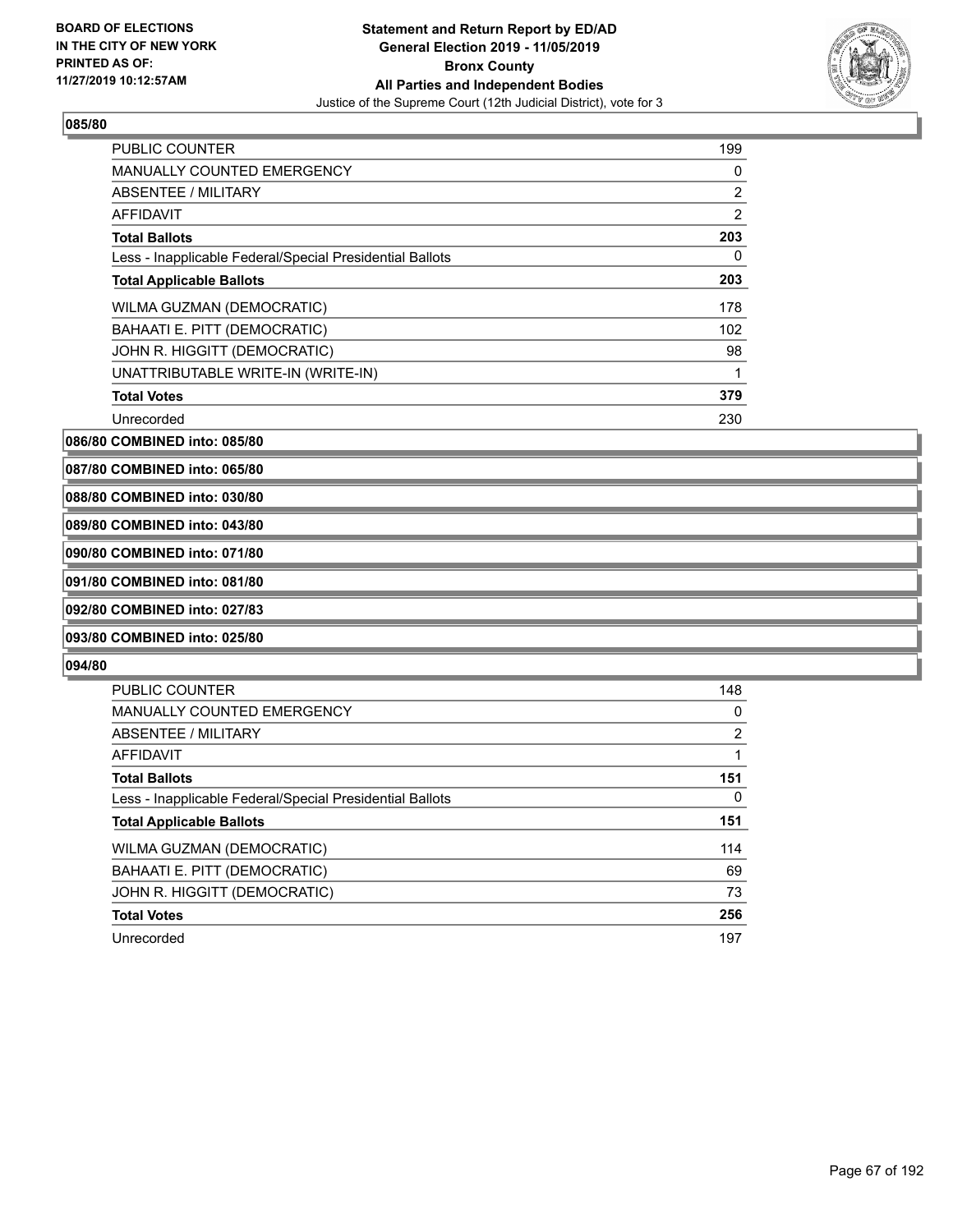

| <b>PUBLIC COUNTER</b>                                    | 106 |
|----------------------------------------------------------|-----|
| <b>MANUALLY COUNTED EMERGENCY</b>                        | 0   |
| ABSENTEE / MILITARY                                      | 3   |
| AFFIDAVIT                                                | 2   |
| <b>Total Ballots</b>                                     | 111 |
| Less - Inapplicable Federal/Special Presidential Ballots | 0   |
| <b>Total Applicable Ballots</b>                          | 111 |
|                                                          |     |
| WILMA GUZMAN (DEMOCRATIC)                                | 95  |
| BAHAATI E. PITT (DEMOCRATIC)                             | 43  |
| JOHN R. HIGGITT (DEMOCRATIC)                             | 44  |
| <b>Total Votes</b>                                       | 182 |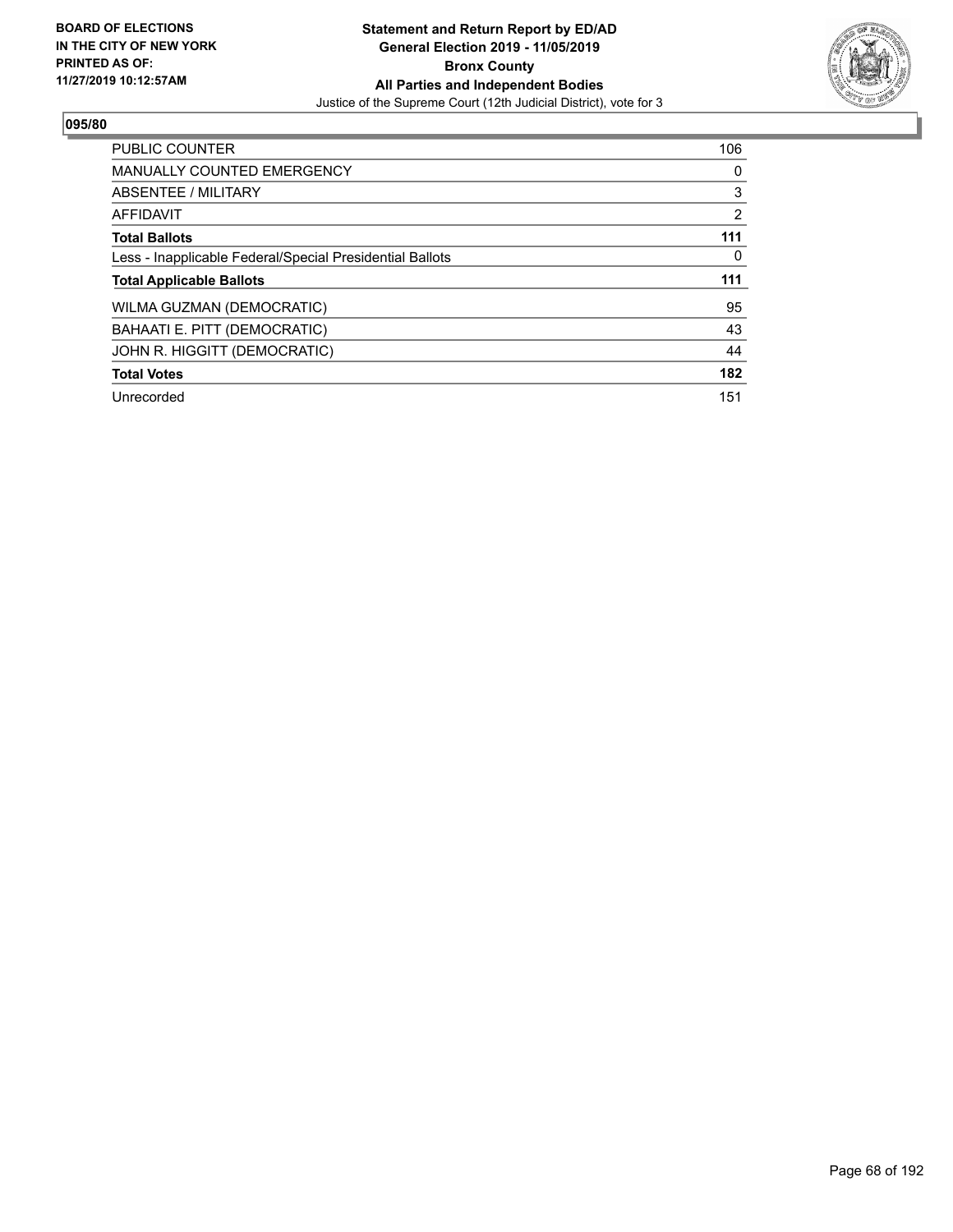

## **001/81 COMBINED into: 059/78**

# **002/81**

| PUBLIC COUNTER                                           | 242      |
|----------------------------------------------------------|----------|
| <b>MANUALLY COUNTED EMERGENCY</b>                        | 0        |
| ABSENTEE / MILITARY                                      | 4        |
| AFFIDAVIT                                                | 0        |
| <b>Total Ballots</b>                                     | 246      |
| Less - Inapplicable Federal/Special Presidential Ballots | $\Omega$ |
| <b>Total Applicable Ballots</b>                          | 246      |
| WILMA GUZMAN (DEMOCRATIC)                                | 201      |
| BAHAATI E. PITT (DEMOCRATIC)                             | 112      |
| JOHN R. HIGGITT (DEMOCRATIC)                             | 116      |
| RUDY GIULIANI (WRITE-IN)                                 |          |
| <b>Total Votes</b>                                       | 430      |
| Unrecorded                                               | 308      |

#### **003/81**

| <b>PUBLIC COUNTER</b>                                    | 164 |
|----------------------------------------------------------|-----|
| <b>MANUALLY COUNTED EMERGENCY</b>                        | 0   |
| ABSENTEE / MILITARY                                      |     |
| AFFIDAVIT                                                | 2   |
| <b>Total Ballots</b>                                     | 167 |
| Less - Inapplicable Federal/Special Presidential Ballots | 0   |
| <b>Total Applicable Ballots</b>                          | 167 |
| WILMA GUZMAN (DEMOCRATIC)                                | 128 |
| BAHAATI E. PITT (DEMOCRATIC)                             | 72  |
| JOHN R. HIGGITT (DEMOCRATIC)                             | 75  |
| UNATTRIBUTABLE WRITE-IN (WRITE-IN)                       | 2   |
| <b>Total Votes</b>                                       | 277 |
| Unrecorded                                               | 224 |
|                                                          |     |

# **004/81 COMBINED into: 003/81**

## **005/81 COMBINED into: 002/81**

| <b>PUBLIC COUNTER</b>                                    | 142 |
|----------------------------------------------------------|-----|
| <b>MANUALLY COUNTED EMERGENCY</b>                        | 0   |
| ABSENTEE / MILITARY                                      |     |
| AFFIDAVIT                                                | 2   |
| <b>Total Ballots</b>                                     | 145 |
| Less - Inapplicable Federal/Special Presidential Ballots | 0   |
| <b>Total Applicable Ballots</b>                          | 145 |
| WILMA GUZMAN (DEMOCRATIC)                                | 112 |
| BAHAATI E. PITT (DEMOCRATIC)                             | 60  |
| JOHN R. HIGGITT (DEMOCRATIC)                             | 56  |
| UNATTRIBUTABLE WRITE-IN (WRITE-IN)                       |     |
| <b>Total Votes</b>                                       | 229 |
| Unrecorded                                               | 206 |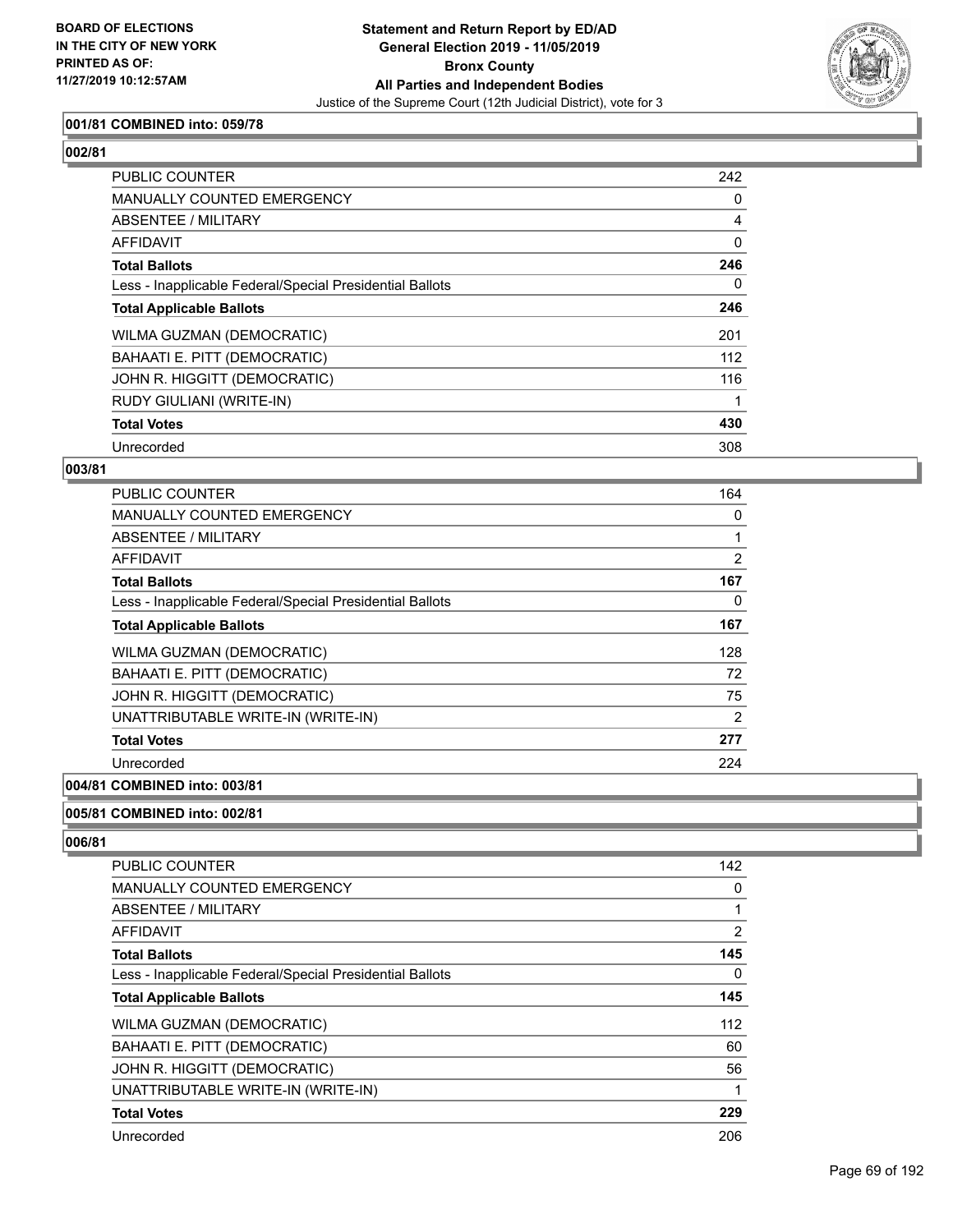

| <b>PUBLIC COUNTER</b>                                    | 91  |
|----------------------------------------------------------|-----|
| <b>MANUALLY COUNTED EMERGENCY</b>                        | 0   |
| ABSENTEE / MILITARY                                      | 2   |
| <b>AFFIDAVIT</b>                                         |     |
| <b>Total Ballots</b>                                     | 94  |
| Less - Inapplicable Federal/Special Presidential Ballots | 0   |
| <b>Total Applicable Ballots</b>                          | 94  |
| WILMA GUZMAN (DEMOCRATIC)                                | 79  |
| BAHAATI E. PITT (DEMOCRATIC)                             | 40  |
| JOHN R. HIGGITT (DEMOCRATIC)                             | 33  |
| UNATTRIBUTABLE WRITE-IN (WRITE-IN)                       | 6   |
| <b>Total Votes</b>                                       | 158 |
| Unrecorded                                               | 124 |

### **008/81**

| <b>PUBLIC COUNTER</b>                                    | 126 |
|----------------------------------------------------------|-----|
| <b>MANUALLY COUNTED EMERGENCY</b>                        | 0   |
| ABSENTEE / MILITARY                                      | 1   |
| AFFIDAVIT                                                | 3   |
| <b>Total Ballots</b>                                     | 130 |
| Less - Inapplicable Federal/Special Presidential Ballots | 0   |
| <b>Total Applicable Ballots</b>                          | 130 |
| WILMA GUZMAN (DEMOCRATIC)                                | 94  |
| BAHAATI E. PITT (DEMOCRATIC)                             | 51  |
| JOHN R. HIGGITT (DEMOCRATIC)                             | 47  |
| UNATTRIBUTABLE WRITE-IN (WRITE-IN)                       | 3   |
| <b>Total Votes</b>                                       | 195 |
| Unrecorded                                               | 195 |
| 009/81 COMBINED into: 008/81                             |     |
| $0.40104$ COMPINIED $1.44$ , $0.27104$                   |     |

**010/81 COMBINED into: 037/81**

**011/81 COMBINED into: 019/81**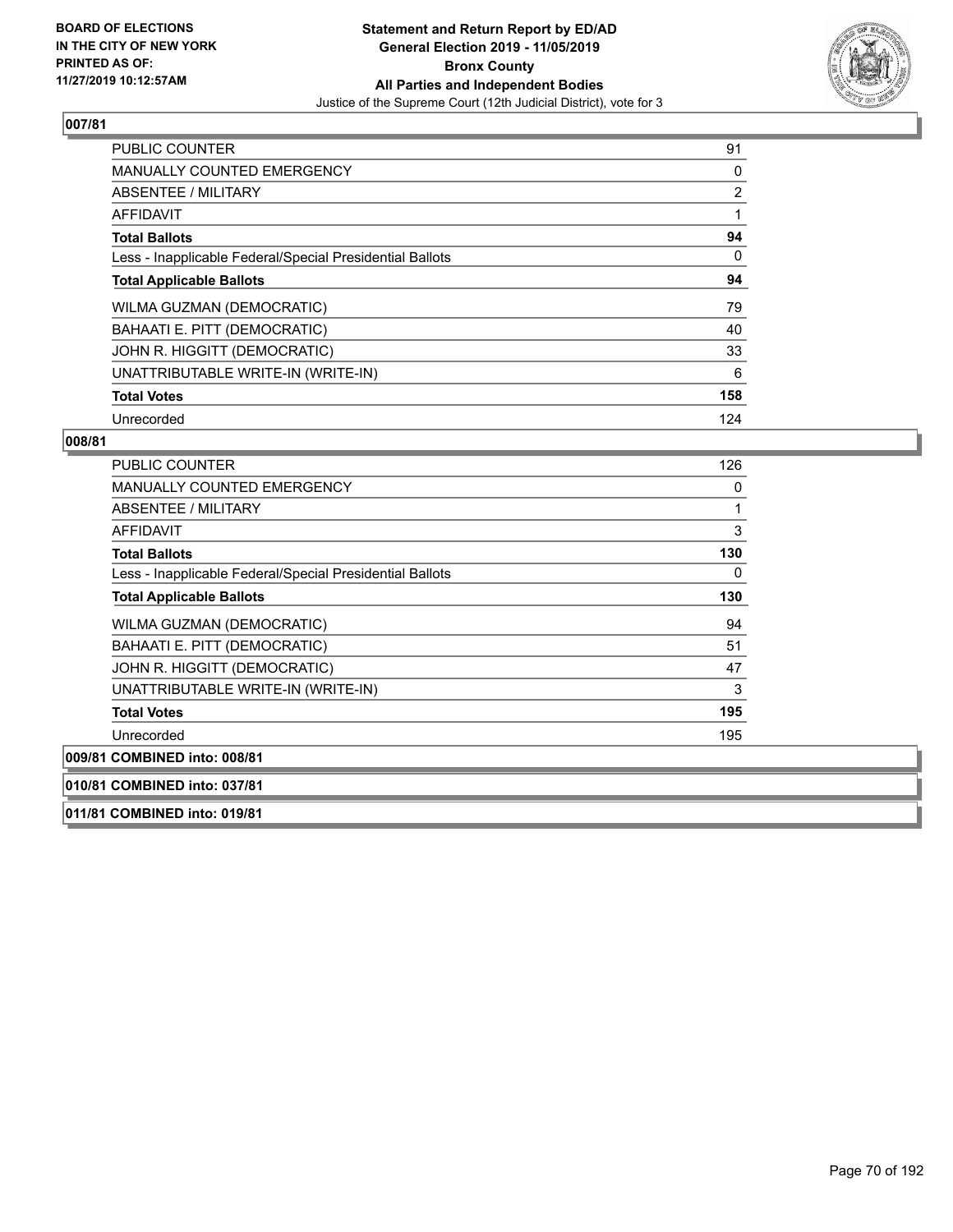

| <b>PUBLIC COUNTER</b>                                    | 250      |
|----------------------------------------------------------|----------|
| <b>MANUALLY COUNTED EMERGENCY</b>                        | 0        |
| <b>ABSENTEE / MILITARY</b>                               | 3        |
| AFFIDAVIT                                                | 2        |
| <b>Total Ballots</b>                                     | 255      |
| Less - Inapplicable Federal/Special Presidential Ballots | $\Omega$ |
| <b>Total Applicable Ballots</b>                          | 255      |
| WILMA GUZMAN (DEMOCRATIC)                                | 201      |
| BAHAATI E. PITT (DEMOCRATIC)                             | 107      |
| JOHN R. HIGGITT (DEMOCRATIC)                             | 113      |
| DAN PADERNACHT (WRITE-IN)                                |          |
| UNATTRIBUTABLE WRITE-IN (WRITE-IN)                       | 1        |
| <b>Total Votes</b>                                       | 423      |
| Unrecorded                                               | 342      |
| 013/81 COMBINED into: 012/81                             |          |

| <b>PUBLIC COUNTER</b>                                    | 328 |
|----------------------------------------------------------|-----|
| MANUALLY COUNTED EMERGENCY                               | 0   |
| ABSENTEE / MILITARY                                      | 32  |
| <b>AFFIDAVIT</b>                                         | 1   |
| <b>Total Ballots</b>                                     | 361 |
| Less - Inapplicable Federal/Special Presidential Ballots | 0   |
| <b>Total Applicable Ballots</b>                          | 361 |
| WILMA GUZMAN (DEMOCRATIC)                                | 275 |
| BAHAATI E. PITT (DEMOCRATIC)                             | 199 |
| JOHN R. HIGGITT (DEMOCRATIC)                             | 192 |
| ROY BEAN (WRITE-IN)                                      | 1   |
| UNATTRIBUTABLE WRITE-IN (WRITE-IN)                       | 10  |
| <b>Total Votes</b>                                       | 677 |
| Unrecorded                                               | 406 |
| 015/81 COMBINED into: 014/81                             |     |
| 016/81 COMBINED into: 037/81                             |     |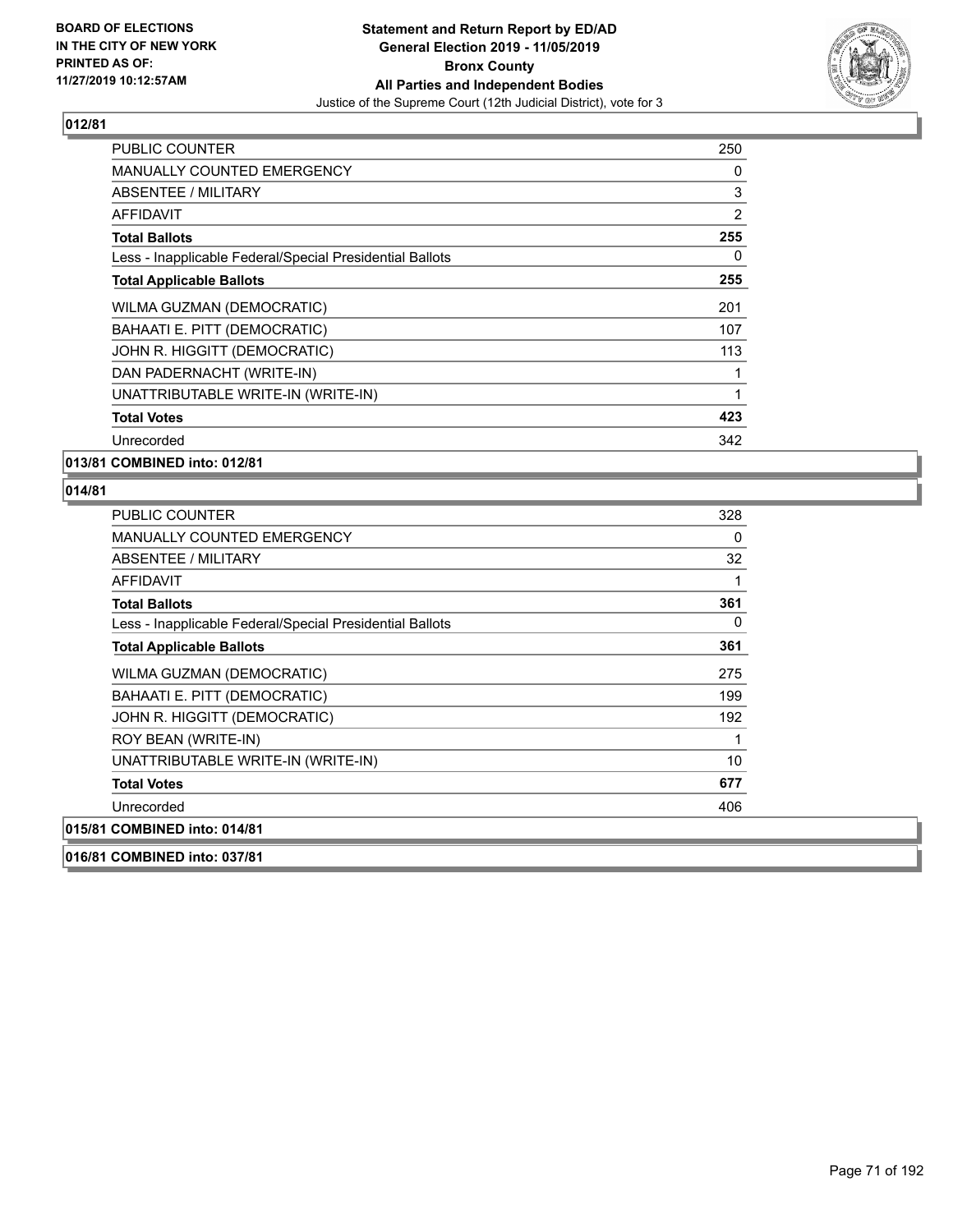

| <b>PUBLIC COUNTER</b>                                    | 223 |
|----------------------------------------------------------|-----|
| <b>MANUALLY COUNTED EMERGENCY</b>                        | 0   |
| ABSENTEE / MILITARY                                      | 4   |
| AFFIDAVIT                                                | 1   |
| <b>Total Ballots</b>                                     | 228 |
| Less - Inapplicable Federal/Special Presidential Ballots | 0   |
| <b>Total Applicable Ballots</b>                          | 228 |
| WILMA GUZMAN (DEMOCRATIC)                                | 175 |
| BAHAATI E. PITT (DEMOCRATIC)                             | 120 |
| JOHN R. HIGGITT (DEMOCRATIC)                             | 103 |
| UNATTRIBUTABLE WRITE-IN (WRITE-IN)                       | 1   |
| <b>Total Votes</b>                                       | 399 |
| Unrecorded                                               | 285 |
|                                                          |     |

## **018/81 COMBINED into: 017/81**

#### **019/81**

| <b>PUBLIC COUNTER</b>                                    | 179 |
|----------------------------------------------------------|-----|
| <b>MANUALLY COUNTED EMERGENCY</b>                        | 0   |
| ABSENTEE / MILITARY                                      | 8   |
| <b>AFFIDAVIT</b>                                         | 17  |
| <b>Total Ballots</b>                                     | 204 |
| Less - Inapplicable Federal/Special Presidential Ballots | 0   |
| <b>Total Applicable Ballots</b>                          | 204 |
| WILMA GUZMAN (DEMOCRATIC)                                | 157 |
| BAHAATI E. PITT (DEMOCRATIC)                             | 108 |
| JOHN R. HIGGITT (DEMOCRATIC)                             | 100 |
| UNATTRIBUTABLE WRITE-IN (WRITE-IN)                       |     |
| <b>Total Votes</b>                                       | 366 |
| Unrecorded                                               | 246 |

| <b>PUBLIC COUNTER</b>                                    | 122            |
|----------------------------------------------------------|----------------|
| <b>MANUALLY COUNTED EMERGENCY</b>                        | 0              |
| ABSENTEE / MILITARY                                      | 3              |
| AFFIDAVIT                                                | $\overline{2}$ |
| <b>Total Ballots</b>                                     | 127            |
| Less - Inapplicable Federal/Special Presidential Ballots | 0              |
| <b>Total Applicable Ballots</b>                          | 127            |
| WILMA GUZMAN (DEMOCRATIC)                                | 100            |
| BAHAATI E. PITT (DEMOCRATIC)                             | 62             |
| JOHN R. HIGGITT (DEMOCRATIC)                             | 54             |
| <b>Total Votes</b>                                       | 216            |
| Unrecorded                                               | 165            |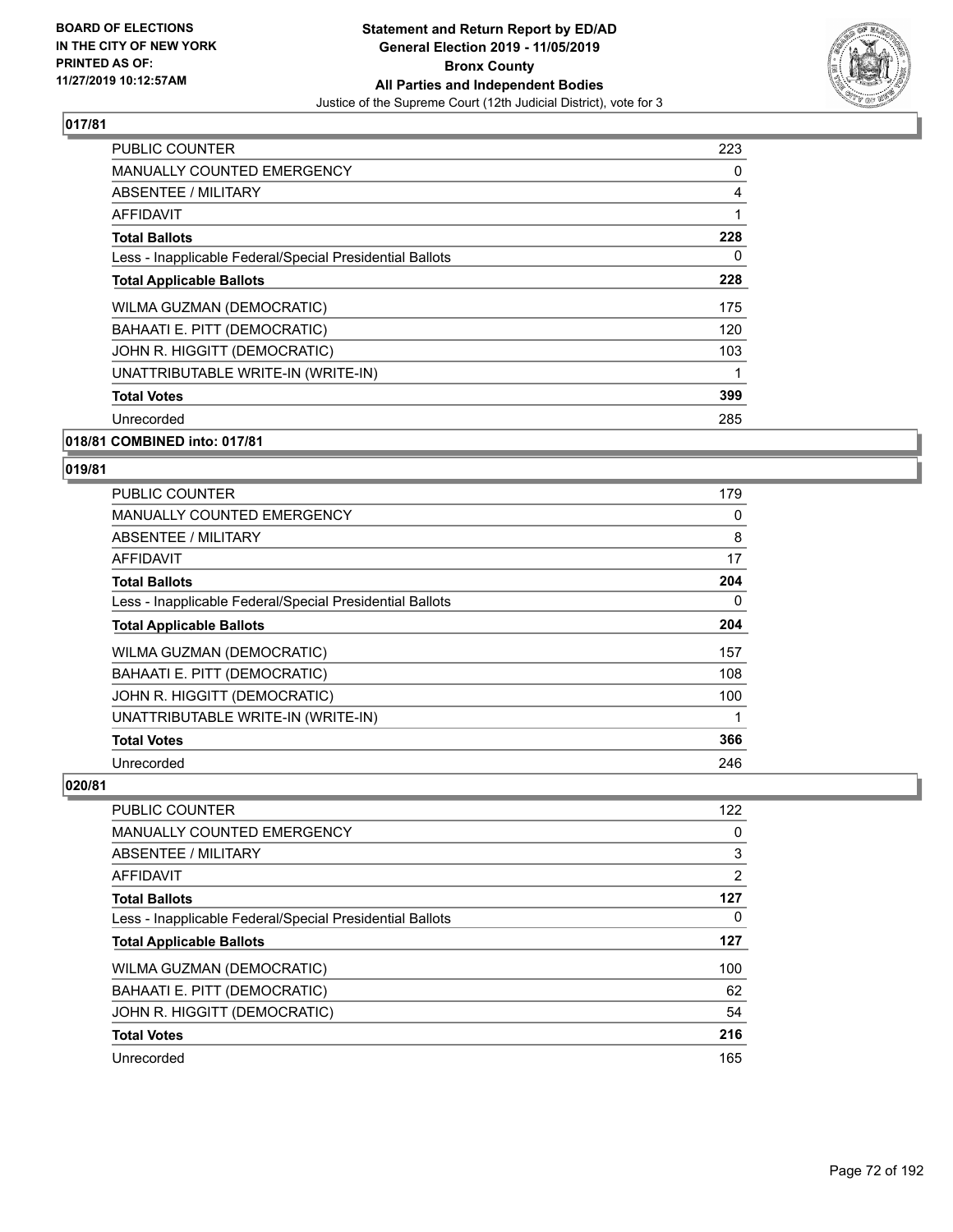

| <b>PUBLIC COUNTER</b>                                    | 232 |
|----------------------------------------------------------|-----|
| <b>MANUALLY COUNTED EMERGENCY</b>                        | 0   |
| ABSENTEE / MILITARY                                      | 6   |
| AFFIDAVIT                                                |     |
| <b>Total Ballots</b>                                     | 239 |
| Less - Inapplicable Federal/Special Presidential Ballots | 0   |
| <b>Total Applicable Ballots</b>                          | 239 |
| WILMA GUZMAN (DEMOCRATIC)                                | 192 |
| BAHAATI E. PITT (DEMOCRATIC)                             | 137 |
| JOHN R. HIGGITT (DEMOCRATIC)                             | 131 |
| ROBERT RIZZUTO (WRITE-IN)                                |     |
| UNATTRIBUTABLE WRITE-IN (WRITE-IN)                       | 2   |
| <b>Total Votes</b>                                       | 463 |
| Unrecorded                                               | 254 |
| 022/81 COMBINED into: 021/81                             |     |

| <b>PUBLIC COUNTER</b>                                    | 290            |
|----------------------------------------------------------|----------------|
| <b>MANUALLY COUNTED EMERGENCY</b>                        | 0              |
| <b>ABSENTEE / MILITARY</b>                               | $\overline{7}$ |
| <b>AFFIDAVIT</b>                                         | 2              |
| <b>Total Ballots</b>                                     | 299            |
| Less - Inapplicable Federal/Special Presidential Ballots | 0              |
| <b>Total Applicable Ballots</b>                          | 299            |
| WILMA GUZMAN (DEMOCRATIC)                                | 237            |
| BAHAATI E. PITT (DEMOCRATIC)                             | 162            |
| JOHN R. HIGGITT (DEMOCRATIC)                             | 142            |
| DAVID DINKINS (WRITE-IN)                                 | 1              |
| DENNIS PRAGER (WRITE-IN)                                 | 1              |
| KAREN BEST (WRITE-IN)                                    | 1              |
| RONALD RANUS (WRITE-IN)                                  | 1              |
| RUDY GIULIANI (WRITE-IN)                                 | 1              |
| UNATTRIBUTABLE WRITE-IN (WRITE-IN)                       | $\overline{2}$ |
| <b>Total Votes</b>                                       | 548            |
| Unrecorded                                               | 349            |
| 024/81 COMBINED into: 023/81                             |                |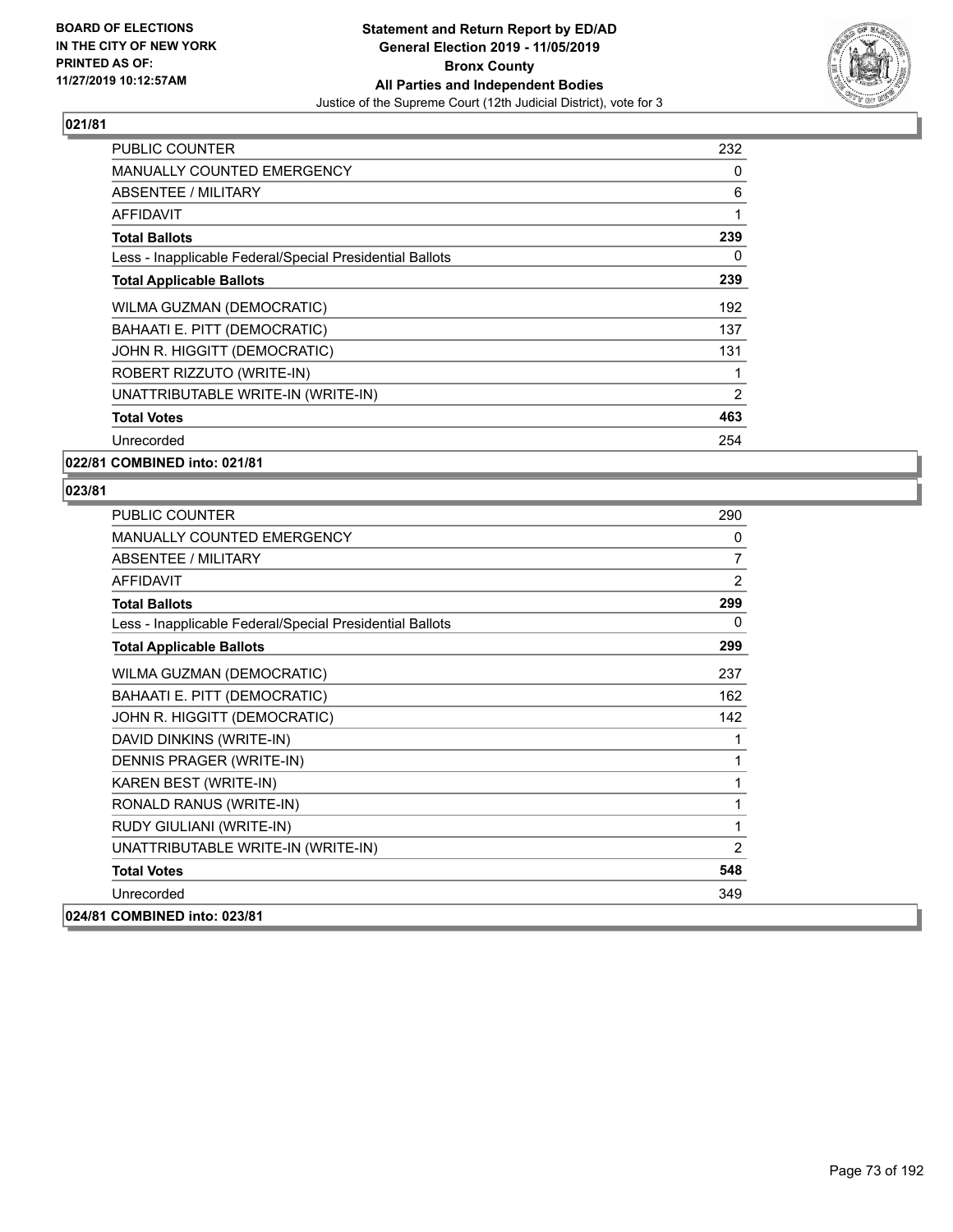

| <b>PUBLIC COUNTER</b>                                    | 371            |
|----------------------------------------------------------|----------------|
| <b>MANUALLY COUNTED EMERGENCY</b>                        | 0              |
| <b>ABSENTEE / MILITARY</b>                               | 8              |
| <b>AFFIDAVIT</b>                                         | $\overline{2}$ |
| <b>Total Ballots</b>                                     | 381            |
| Less - Inapplicable Federal/Special Presidential Ballots | 0              |
| <b>Total Applicable Ballots</b>                          | 381            |
| WILMA GUZMAN (DEMOCRATIC)                                | 208            |
| BAHAATI E. PITT (DEMOCRATIC)                             | 170            |
| JOHN R. HIGGITT (DEMOCRATIC)                             | 197            |
| ARTHUR L GALLAGHER (WRITE-IN)                            | 3              |
| BILL DEBLASIO (WRITE-IN)                                 | 1              |
| CHRISTINE SOSIEWICZ (WRITE-IN)                           | $\overline{c}$ |
| COLE KARSHBUND (WRITE-IN)                                | 1              |
| HALINA SOSIEWICZ (WRITE-IN)                              | 1              |
| IAN ALANS (WRITE-IN)                                     | 1              |
| JAMES MCCHESNEY (WRITE-IN)                               | $\mathbf{1}$   |
| JIM GRIMES (WRITE-IN)                                    | 1              |
| JIM KEANS (WRITE-IN)                                     | 1              |
| LAURA BUSH (WRITE-IN)                                    | 1              |
| LOU DOBBS (WRITE-IN)                                     | 1              |
| MARK LAVINE (WRITE-IN)                                   | 1              |
| PAT FOOTE (WRITE-IN)                                     | 1              |
| RUSH LIMBAUGH (WRITE-IN)                                 | 1              |
| SEAN HANNITY (WRITE-IN)                                  | 1              |
| SEAN MCCHESNEY (WRITE-IN)                                | 1              |
| SOPHIA TEWA (WRITE-IN)                                   | 1              |
| STUART VARNEY (WRITE-IN)                                 | 1              |
| TUCKER CARLSON (WRITE-IN)                                | 1              |
| UNATTRIBUTABLE WRITE-IN (WRITE-IN)                       | 18             |
| <b>Total Votes</b>                                       | 615            |
| Unrecorded                                               | 528            |
| 026/81 COMBINED into: 025/81                             |                |
| 027/81 COMBINED into: 025/81                             |                |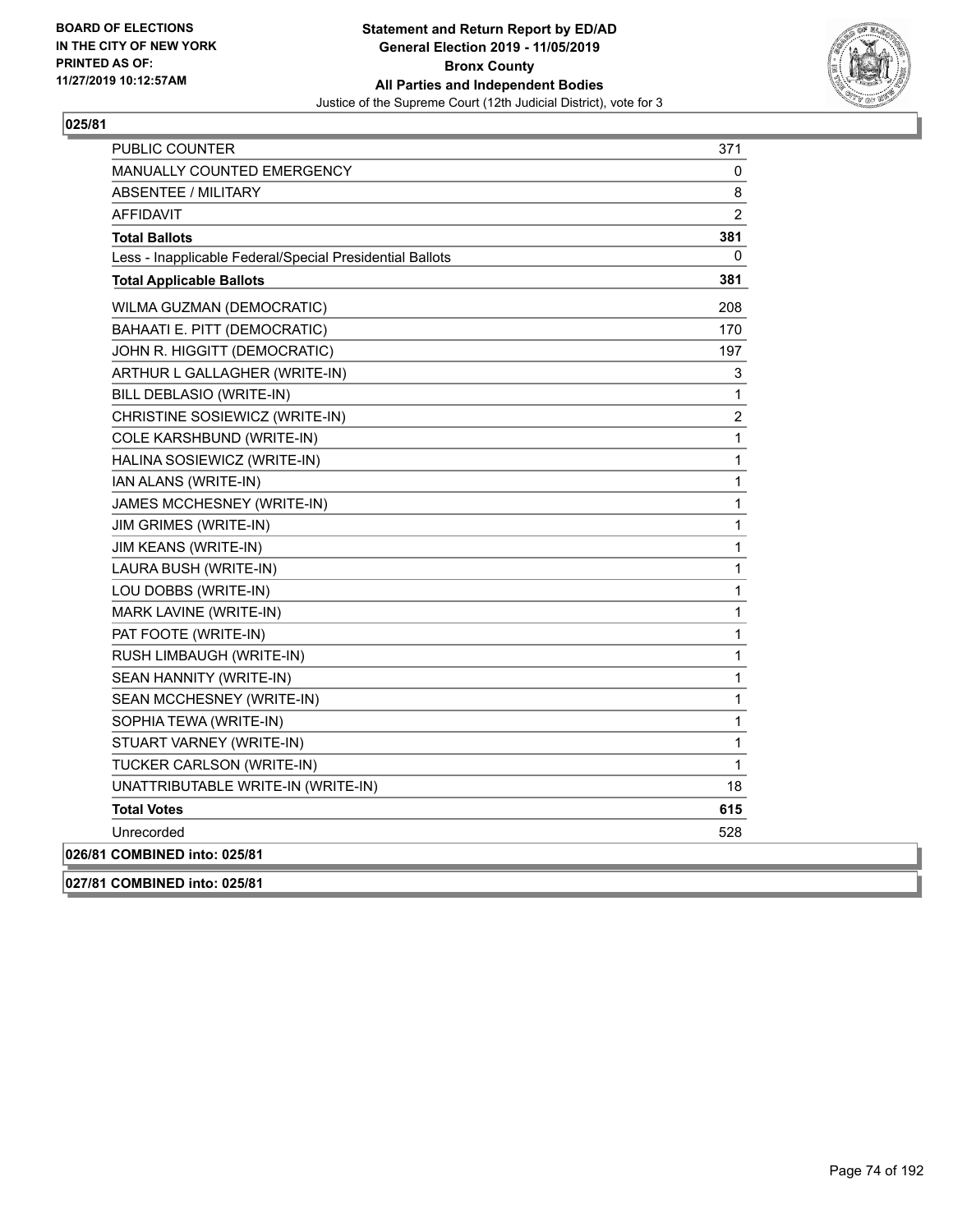

| PUBLIC COUNTER                                           | 126 |
|----------------------------------------------------------|-----|
| <b>MANUALLY COUNTED EMERGENCY</b>                        | 0   |
| ABSENTEE / MILITARY                                      |     |
| AFFIDAVIT                                                |     |
| <b>Total Ballots</b>                                     | 128 |
| Less - Inapplicable Federal/Special Presidential Ballots | 0   |
| <b>Total Applicable Ballots</b>                          | 128 |
| <b>WILMA GUZMAN (DEMOCRATIC)</b>                         | 72  |
| <b>BAHAATI E. PITT (DEMOCRATIC)</b>                      | 63  |
| JOHN R. HIGGITT (DEMOCRATIC)                             | 77  |
| <b>Total Votes</b>                                       | 212 |
| Unrecorded                                               | 172 |

# **029/81 COMBINED into: 025/81**

# **030/81**

| <b>PUBLIC COUNTER</b>                                    | 356      |
|----------------------------------------------------------|----------|
| MANUALLY COUNTED EMERGENCY                               | 0        |
| ABSENTEE / MILITARY                                      | 3        |
| <b>AFFIDAVIT</b>                                         | 3        |
| <b>Total Ballots</b>                                     | 362      |
| Less - Inapplicable Federal/Special Presidential Ballots | $\Omega$ |
| <b>Total Applicable Ballots</b>                          | 362      |
| WILMA GUZMAN (DEMOCRATIC)                                | 182      |
| BAHAATI E. PITT (DEMOCRATIC)                             | 159      |
| JOHN R. HIGGITT (DEMOCRATIC)                             | 187      |
| CONOR BRADY (WRITE-IN)                                   | 1        |
| CYNTHIA VELLA (WRITE-IN)                                 | 1        |
| JAMES T BRENNAN (WRITE-IN)                               | 1        |
| JANAE HUNTE (WRITE-IN)                                   | 1        |
| JEFFREY GLUKSMAN (WRITE-IN)                              | 1        |
| KENNETH NUGENT (WRITE-IN)                                | 1        |
| KIERA OCONNOR (WRITE-IN)                                 | 1        |
| KRISTEN CHAMBERS (WRITE-IN)                              | 1        |
| LESLIE OBEHOFER (WRITE-IN)                               | 1        |
| NELIDA VELEZ (WRITE-IN)                                  | 1        |
| UNATTRIBUTABLE WRITE-IN (WRITE-IN)                       | 9        |
| <b>Total Votes</b>                                       | 547      |
| Unrecorded                                               | 539      |
| 031/81 COMBINED into: 030/81                             |          |

**032/81 COMBINED into: 030/81**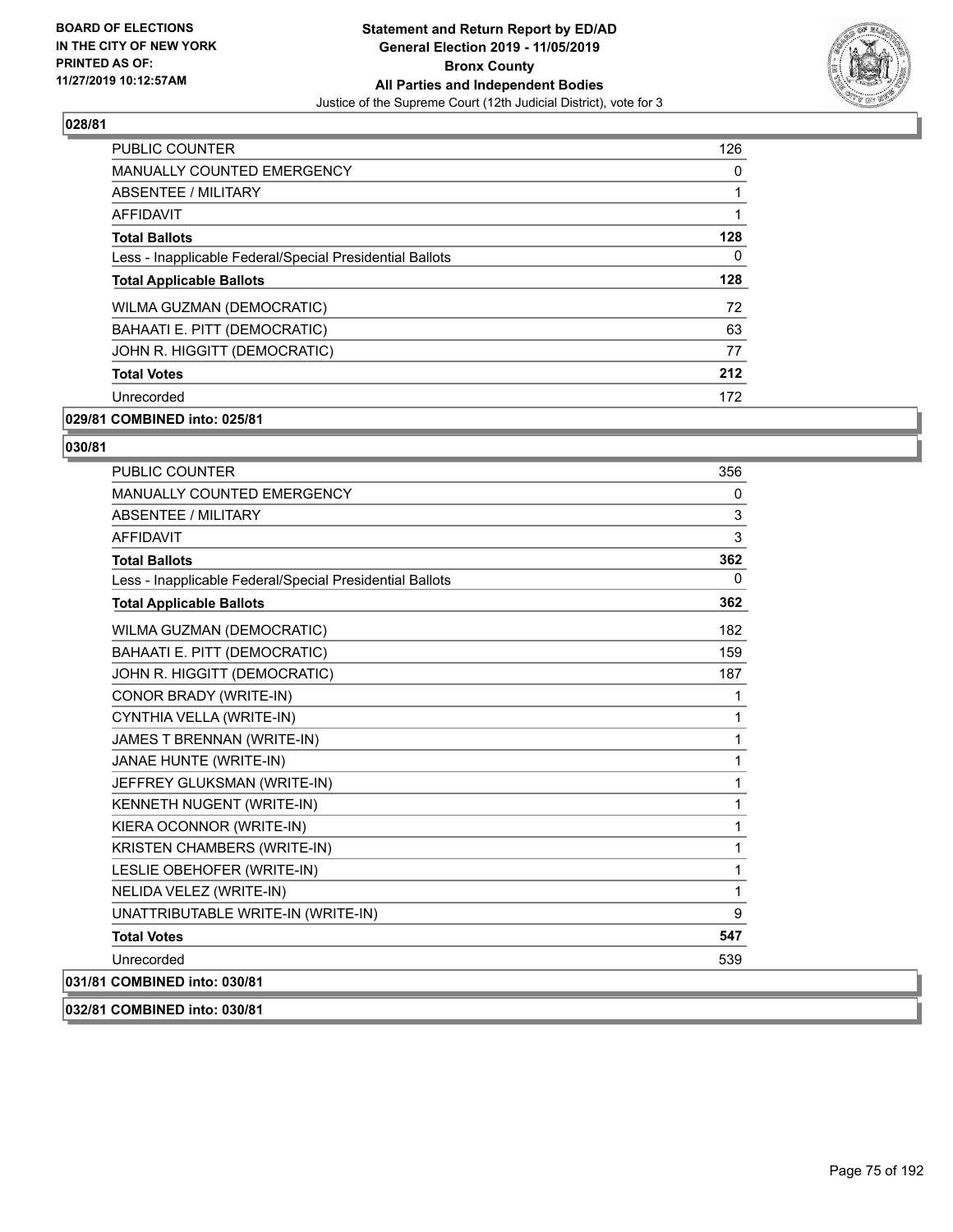

| <b>PUBLIC COUNTER</b>                                    | 355 |
|----------------------------------------------------------|-----|
| <b>MANUALLY COUNTED EMERGENCY</b>                        | 0   |
| ABSENTEE / MILITARY                                      | 2   |
| <b>AFFIDAVIT</b>                                         | 9   |
| <b>Total Ballots</b>                                     | 366 |
| Less - Inapplicable Federal/Special Presidential Ballots | 0   |
| <b>Total Applicable Ballots</b>                          | 366 |
| <b>WILMA GUZMAN (DEMOCRATIC)</b>                         | 284 |
| BAHAATI E. PITT (DEMOCRATIC)                             | 178 |
| JOHN R. HIGGITT (DEMOCRATIC)                             | 184 |
| ANDREW KIMMERLING (WRITE-IN)                             |     |
| HOWARD KAMIEL (WRITE-IN)                                 | 1   |
| <b>Total Votes</b>                                       | 648 |
| Unrecorded                                               | 450 |
|                                                          |     |

**034/81 COMBINED into: 033/81**

#### **035/81**

| <b>PUBLIC COUNTER</b>                                    | 288            |
|----------------------------------------------------------|----------------|
| <b>MANUALLY COUNTED EMERGENCY</b>                        | 0              |
| ABSENTEE / MILITARY                                      | 8              |
| AFFIDAVIT                                                | $\overline{2}$ |
| <b>Total Ballots</b>                                     | 298            |
| Less - Inapplicable Federal/Special Presidential Ballots | 0              |
| <b>Total Applicable Ballots</b>                          | 298            |
| WILMA GUZMAN (DEMOCRATIC)                                | 230            |
| <b>BAHAATI E. PITT (DEMOCRATIC)</b>                      | 149            |
| JOHN R. HIGGITT (DEMOCRATIC)                             | 144            |
| UNATTRIBUTABLE WRITE-IN (WRITE-IN)                       | 1              |
| <b>Total Votes</b>                                       | 524            |
| Unrecorded                                               | 370            |
|                                                          |                |

#### **036/81 COMBINED into: 035/81**

| <b>PUBLIC COUNTER</b>                                    | 150 |
|----------------------------------------------------------|-----|
| <b>MANUALLY COUNTED EMERGENCY</b>                        | 0   |
| ABSENTEE / MILITARY                                      | 10  |
| AFFIDAVIT                                                | 4   |
| <b>Total Ballots</b>                                     | 164 |
| Less - Inapplicable Federal/Special Presidential Ballots | 0   |
| <b>Total Applicable Ballots</b>                          | 164 |
| WILMA GUZMAN (DEMOCRATIC)                                | 120 |
| BAHAATI E. PITT (DEMOCRATIC)                             | 77  |
| JOHN R. HIGGITT (DEMOCRATIC)                             | 85  |
| UNATTRIBUTABLE WRITE-IN (WRITE-IN)                       | 3   |
| <b>Total Votes</b>                                       | 285 |
| Unrecorded                                               | 207 |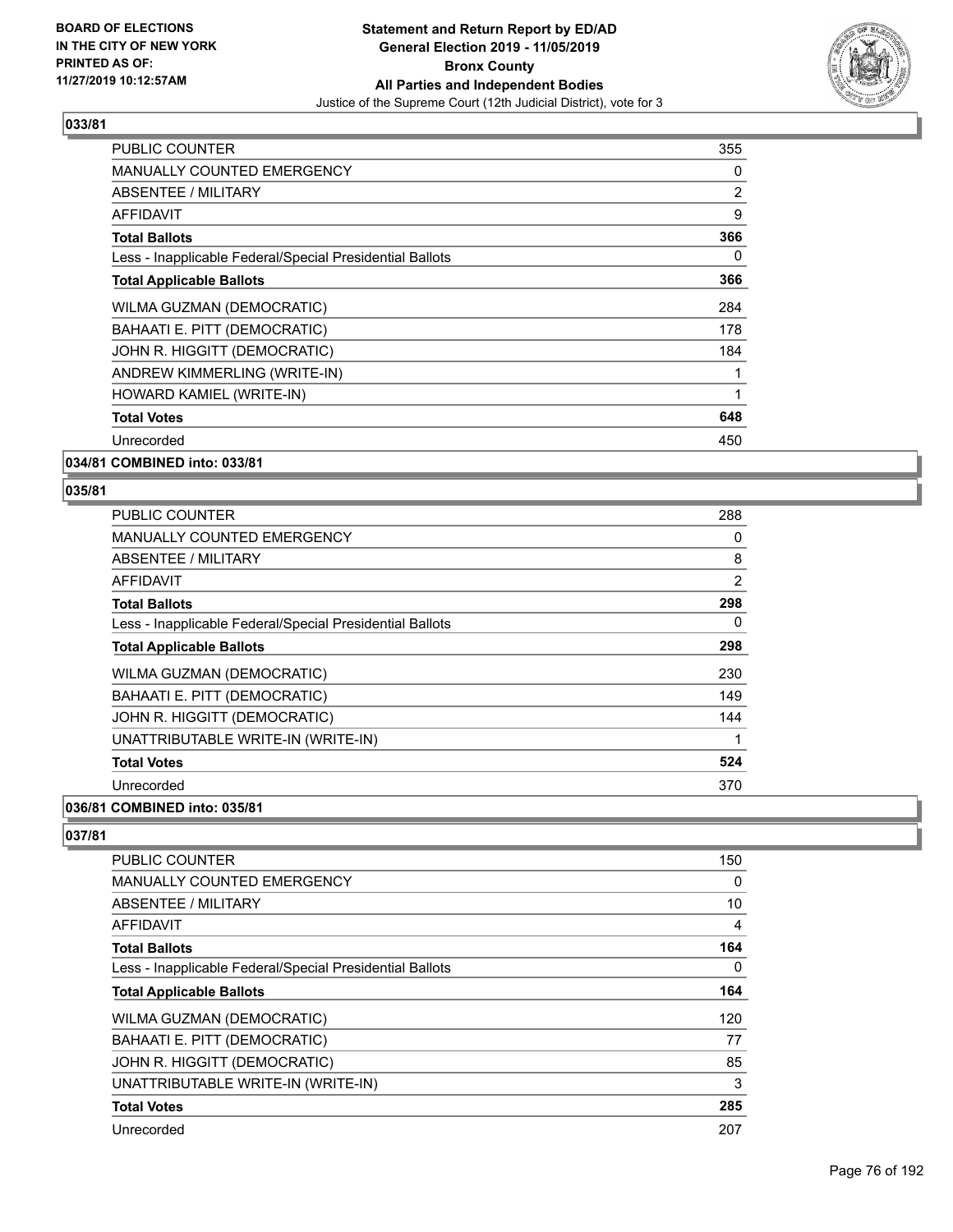

| <b>PUBLIC COUNTER</b>                                    | 171            |
|----------------------------------------------------------|----------------|
| <b>MANUALLY COUNTED EMERGENCY</b>                        | 0              |
| ABSENTEE / MILITARY                                      | $\overline{2}$ |
| AFFIDAVIT                                                |                |
| <b>Total Ballots</b>                                     | 174            |
| Less - Inapplicable Federal/Special Presidential Ballots | $\Omega$       |
| <b>Total Applicable Ballots</b>                          | 174            |
| WILMA GUZMAN (DEMOCRATIC)                                | 137            |
| BAHAATI E. PITT (DEMOCRATIC)                             | 74             |
| JOHN R. HIGGITT (DEMOCRATIC)                             | 62             |
| UNATTRIBUTABLE WRITE-IN (WRITE-IN)                       |                |
| <b>Total Votes</b>                                       | 274            |
| Unrecorded                                               | 248            |
| 039/81 COMBINED into: 040/81                             |                |

| <b>PUBLIC COUNTER</b>                                    | 221            |
|----------------------------------------------------------|----------------|
| <b>MANUALLY COUNTED EMERGENCY</b>                        | 0              |
| ABSENTEE / MILITARY                                      | 4              |
| <b>AFFIDAVIT</b>                                         | 2              |
| <b>Total Ballots</b>                                     | 227            |
| Less - Inapplicable Federal/Special Presidential Ballots | 0              |
| <b>Total Applicable Ballots</b>                          | 227            |
| WILMA GUZMAN (DEMOCRATIC)                                | 182            |
| BAHAATI E. PITT (DEMOCRATIC)                             | 82             |
| JOHN R. HIGGITT (DEMOCRATIC)                             | 81             |
| EDWARD JOHNSON (WRITE-IN)                                |                |
| <b>JESSICA BARBON (WRITE-IN)</b>                         | 1              |
| LUIS MEDINA (WRITE-IN)                                   | 1              |
| UNATTRIBUTABLE WRITE-IN (WRITE-IN)                       | $\overline{2}$ |
| <b>Total Votes</b>                                       | 350            |
| Unrecorded                                               | 331            |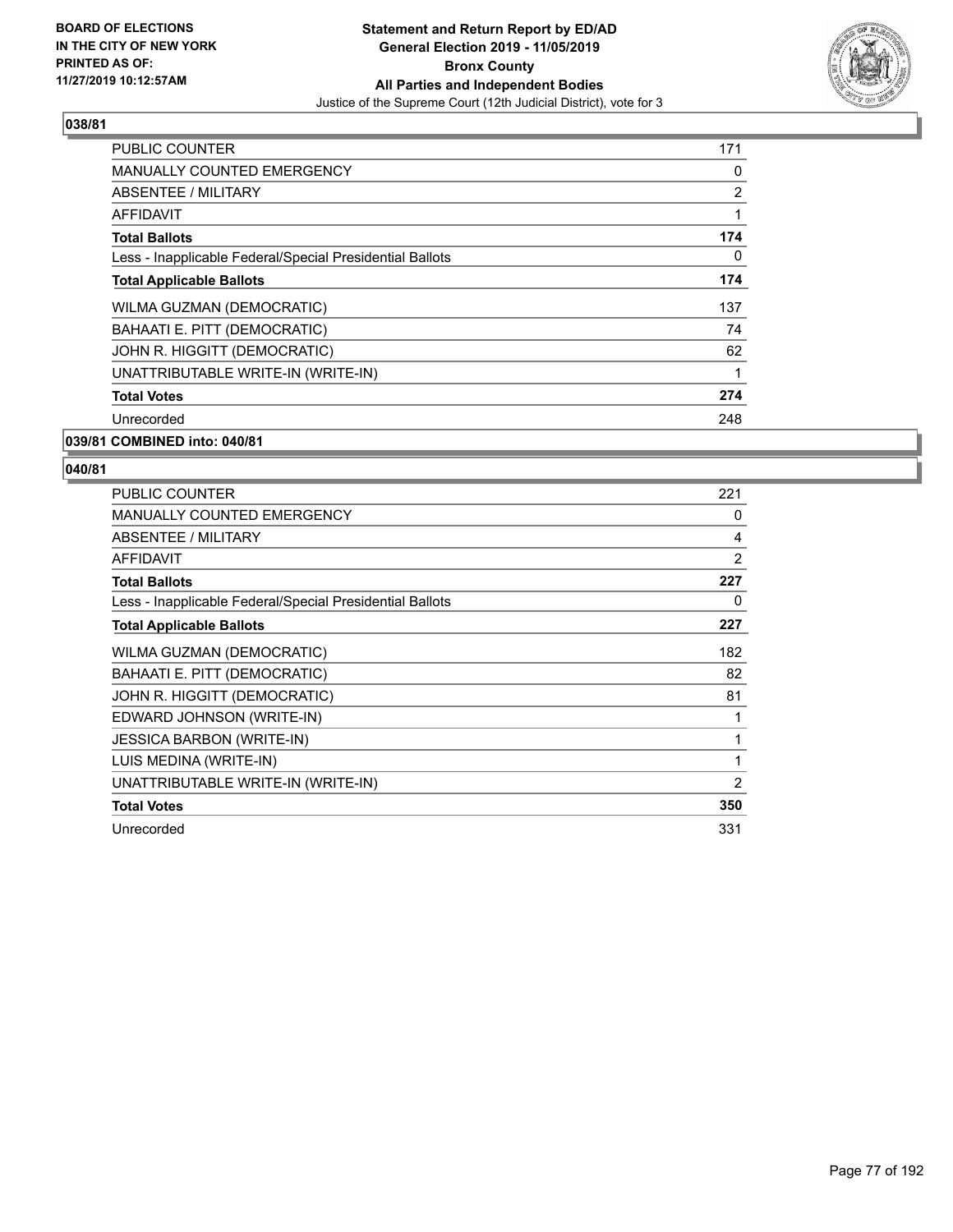

| <b>PUBLIC COUNTER</b>                                    | 217      |
|----------------------------------------------------------|----------|
| <b>MANUALLY COUNTED EMERGENCY</b>                        | 0        |
| <b>ABSENTEE / MILITARY</b>                               | 9        |
| AFFIDAVIT                                                | 0        |
| <b>Total Ballots</b>                                     | 226      |
| Less - Inapplicable Federal/Special Presidential Ballots | $\Omega$ |
| <b>Total Applicable Ballots</b>                          | 226      |
| WILMA GUZMAN (DEMOCRATIC)                                | 165      |
| BAHAATI E. PITT (DEMOCRATIC)                             | 118      |
| JOHN R. HIGGITT (DEMOCRATIC)                             | 113      |
| GINO MAMARATO (WRITE-IN)                                 |          |
| UNATTRIBUTABLE WRITE-IN (WRITE-IN)                       | 4        |
| <b>Total Votes</b>                                       | 401      |
| Unrecorded                                               | 277      |
| 042/81 COMBINED into: 041/81                             |          |

# **043/81**

| <b>PUBLIC COUNTER</b>                                                                                                                                                                                                                                                                                                                                                                | 260 |
|--------------------------------------------------------------------------------------------------------------------------------------------------------------------------------------------------------------------------------------------------------------------------------------------------------------------------------------------------------------------------------------|-----|
| <b>MANUALLY COUNTED EMERGENCY</b>                                                                                                                                                                                                                                                                                                                                                    | 0   |
| ABSENTEE / MILITARY                                                                                                                                                                                                                                                                                                                                                                  | 35  |
| <b>AFFIDAVIT</b>                                                                                                                                                                                                                                                                                                                                                                     | 4   |
| <b>Total Ballots</b>                                                                                                                                                                                                                                                                                                                                                                 | 299 |
| Less - Inapplicable Federal/Special Presidential Ballots                                                                                                                                                                                                                                                                                                                             | 0   |
| <b>Total Applicable Ballots</b>                                                                                                                                                                                                                                                                                                                                                      | 299 |
| WILMA GUZMAN (DEMOCRATIC)                                                                                                                                                                                                                                                                                                                                                            | 222 |
| BAHAATI E. PITT (DEMOCRATIC)                                                                                                                                                                                                                                                                                                                                                         | 143 |
| JOHN R. HIGGITT (DEMOCRATIC)                                                                                                                                                                                                                                                                                                                                                         | 156 |
| <b>Total Votes</b>                                                                                                                                                                                                                                                                                                                                                                   | 521 |
| Unrecorded                                                                                                                                                                                                                                                                                                                                                                           | 376 |
| 1 COMBINED into: 043/81                                                                                                                                                                                                                                                                                                                                                              |     |
| $\overline{1}$ $\overline{0}$ $\overline{0}$ $\overline{1}$ $\overline{1}$ $\overline{1}$ $\overline{1}$ $\overline{1}$ $\overline{1}$ $\overline{1}$ $\overline{1}$ $\overline{1}$ $\overline{1}$ $\overline{1}$ $\overline{1}$ $\overline{1}$ $\overline{1}$ $\overline{1}$ $\overline{1}$ $\overline{1}$ $\overline{1}$ $\overline{1}$ $\overline{1}$ $\overline{1}$ $\overline{$ |     |

 $|044/8^{\cdot}$ 

**045/81 COMBINED into: 043/81**

**046/81 COMBINED into: 043/81**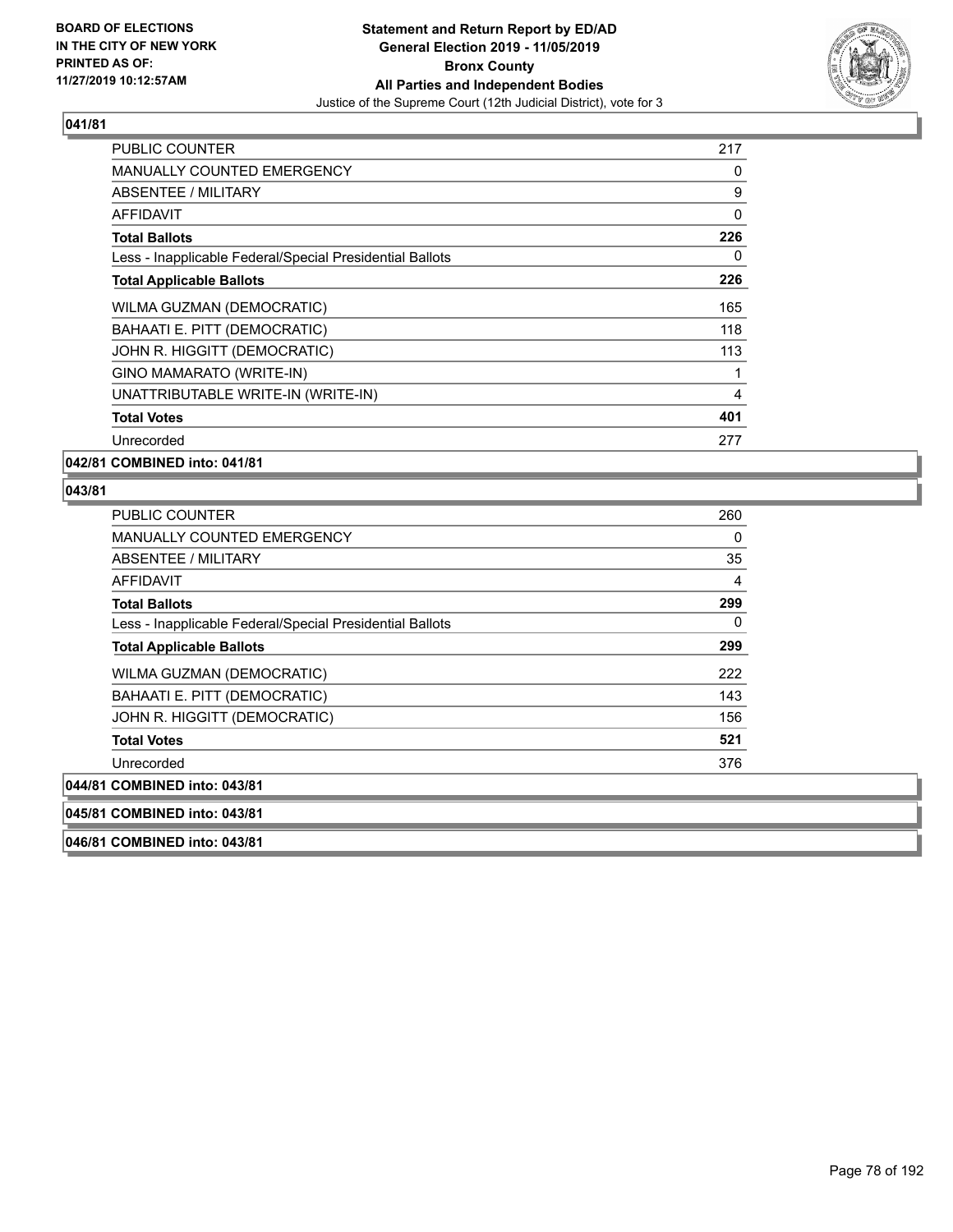

| <b>PUBLIC COUNTER</b>                                    | 379 |
|----------------------------------------------------------|-----|
| <b>MANUALLY COUNTED EMERGENCY</b>                        | 0   |
| ABSENTEE / MILITARY                                      | 20  |
| <b>AFFIDAVIT</b>                                         | 1   |
| <b>Total Ballots</b>                                     | 400 |
| Less - Inapplicable Federal/Special Presidential Ballots | 0   |
| <b>Total Applicable Ballots</b>                          | 400 |
| WILMA GUZMAN (DEMOCRATIC)                                | 300 |
| BAHAATI E. PITT (DEMOCRATIC)                             | 257 |
| JOHN R. HIGGITT (DEMOCRATIC)                             | 264 |
| <b>GARY LANDIS (WRITE-IN)</b>                            |     |
| <b>JEANINE PIRRO (WRITE-IN)</b>                          | 1   |
| MARIAN MILLIAN (WRITE-IN)                                | 1   |
| RUDY GIULIANI (WRITE-IN)                                 | 1   |
| <b>Total Votes</b>                                       | 825 |
| Unrecorded                                               | 375 |

| <b>PUBLIC COUNTER</b>                                    | 255 |
|----------------------------------------------------------|-----|
| <b>MANUALLY COUNTED EMERGENCY</b>                        | 0   |
| ABSENTEE / MILITARY                                      | 10  |
| AFFIDAVIT                                                | 6   |
| <b>Total Ballots</b>                                     | 271 |
| Less - Inapplicable Federal/Special Presidential Ballots | 0   |
| <b>Total Applicable Ballots</b>                          | 271 |
| WILMA GUZMAN (DEMOCRATIC)                                | 208 |
| BAHAATI E. PITT (DEMOCRATIC)                             | 184 |
| JOHN R. HIGGITT (DEMOCRATIC)                             | 188 |
| BEN WOLFSON (WRITE-IN)                                   | 1   |
| JOHN KATZAMITIDES (WRITE-IN)                             | 1   |
| <b>JULIE BUBMAN (WRITE-IN)</b>                           | 1   |
| LEN DUBENTO (WRITE-IN)                                   | 1   |
| UNATTRIBUTABLE WRITE-IN (WRITE-IN)                       | 1   |
| <b>Total Votes</b>                                       | 585 |
| Unrecorded                                               | 228 |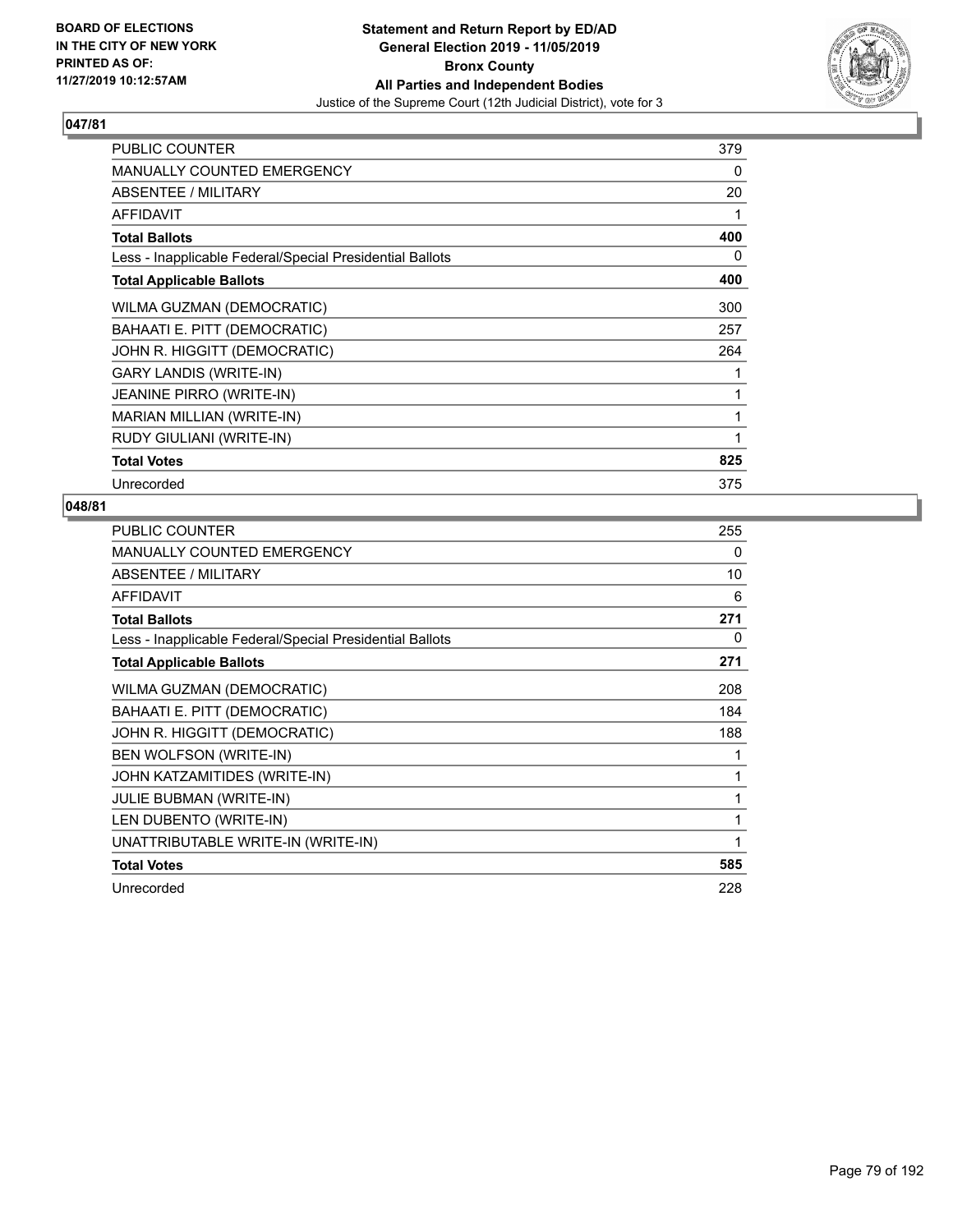

| PUBLIC COUNTER                                           | 358            |
|----------------------------------------------------------|----------------|
| <b>MANUALLY COUNTED EMERGENCY</b>                        | 0              |
| ABSENTEE / MILITARY                                      | 15             |
| <b>AFFIDAVIT</b>                                         | $\overline{2}$ |
| <b>Total Ballots</b>                                     | 375            |
| Less - Inapplicable Federal/Special Presidential Ballots | 0              |
| <b>Total Applicable Ballots</b>                          | 375            |
| WILMA GUZMAN (DEMOCRATIC)                                | 274            |
| BAHAATI E. PITT (DEMOCRATIC)                             | 225            |
| JOHN R. HIGGITT (DEMOCRATIC)                             | 229            |
| CARMELO CONDE (WRITE-IN)                                 | 1              |
| <b>GEORGE HW BUSH (WRITE-IN)</b>                         | 1              |
| <b>GEORGE W BUSH (WRITE-IN)</b>                          | 1              |
| PAT KHOURI (WRITE-IN)                                    | 1              |
| UNATTRIBUTABLE WRITE-IN (WRITE-IN)                       | 1              |
| <b>Total Votes</b>                                       | 733            |
| Unrecorded                                               | 392            |

#### **050/81 COMBINED into: 049/81**

# **051/81 COMBINED into: 048/81**

#### **052/81 COMBINED into: 049/81**

| PUBLIC COUNTER                                           | 245      |
|----------------------------------------------------------|----------|
| <b>MANUALLY COUNTED EMERGENCY</b>                        | $\Omega$ |
| ABSENTEE / MILITARY                                      | 9        |
| AFFIDAVIT                                                | 1        |
| <b>Total Ballots</b>                                     | 255      |
| Less - Inapplicable Federal/Special Presidential Ballots | $\Omega$ |
| <b>Total Applicable Ballots</b>                          | 255      |
| WILMA GUZMAN (DEMOCRATIC)                                | 183      |
| BAHAATI E. PITT (DEMOCRATIC)                             | 149      |
| JOHN R. HIGGITT (DEMOCRATIC)                             | 159      |
| JOHN I ROONEY (WRITE-IN)                                 |          |
| <b>Total Votes</b>                                       | 492      |
| Unrecorded                                               | 273      |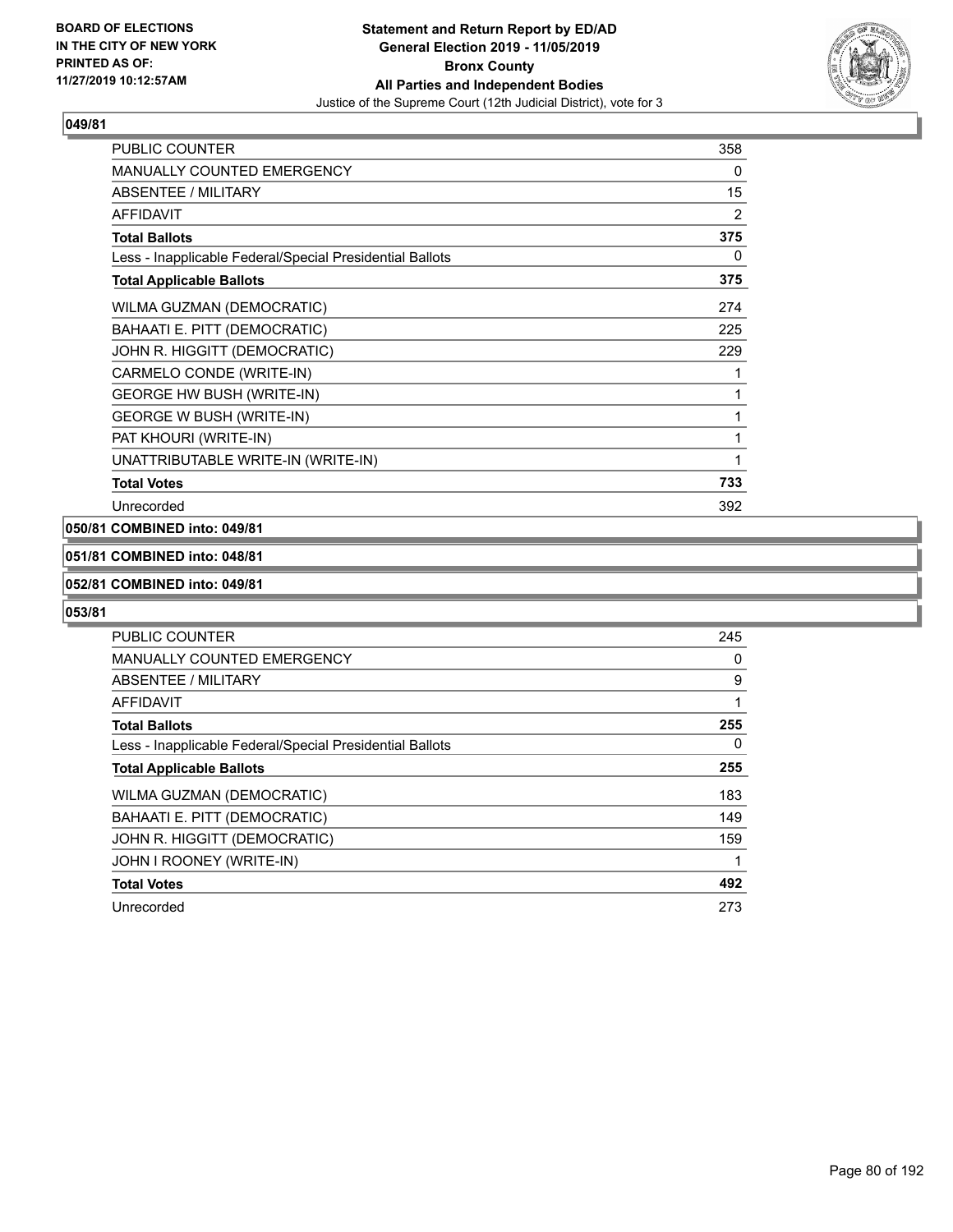

| <b>PUBLIC COUNTER</b>                                    | 153      |
|----------------------------------------------------------|----------|
| <b>MANUALLY COUNTED EMERGENCY</b>                        | 0        |
| ABSENTEE / MILITARY                                      | 5        |
| AFFIDAVIT                                                | $\Omega$ |
| <b>Total Ballots</b>                                     | 158      |
| Less - Inapplicable Federal/Special Presidential Ballots | 0        |
| <b>Total Applicable Ballots</b>                          | 158      |
| WILMA GUZMAN (DEMOCRATIC)                                | 117      |
| BAHAATI E. PITT (DEMOCRATIC)                             | 87       |
| JOHN R. HIGGITT (DEMOCRATIC)                             | 84       |
| UNATTRIBUTABLE WRITE-IN (WRITE-IN)                       | 6        |
| <b>Total Votes</b>                                       | 294      |
| Unrecorded                                               | 180      |
|                                                          |          |

#### **055/81 COMBINED into: 053/81**

| <b>PUBLIC COUNTER</b>                                    | 279          |
|----------------------------------------------------------|--------------|
| <b>MANUALLY COUNTED EMERGENCY</b>                        | 0            |
| ABSENTEE / MILITARY                                      | 7            |
| <b>AFFIDAVIT</b>                                         | $\mathbf{0}$ |
| <b>Total Ballots</b>                                     | 286          |
| Less - Inapplicable Federal/Special Presidential Ballots | 0            |
| <b>Total Applicable Ballots</b>                          | 286          |
| WILMA GUZMAN (DEMOCRATIC)                                | 177          |
| BAHAATI E. PITT (DEMOCRATIC)                             | 150          |
| JOHN R. HIGGITT (DEMOCRATIC)                             | 150          |
| DONALD J TRUMP (WRITE-IN)                                | 1            |
| DONALD TRUMP JR (WRITE-IN)                               | 1            |
| FRANCES WANG (WRITE-IN)                                  | 1            |
| UNATTRIBUTABLE WRITE-IN (WRITE-IN)                       | 9            |
| ZACHARY FARKAS (WRITE-IN)                                | 1            |
| <b>Total Votes</b>                                       | 490          |
| Unrecorded                                               | 368          |
| 057/81 COMBINED into: 056/81                             |              |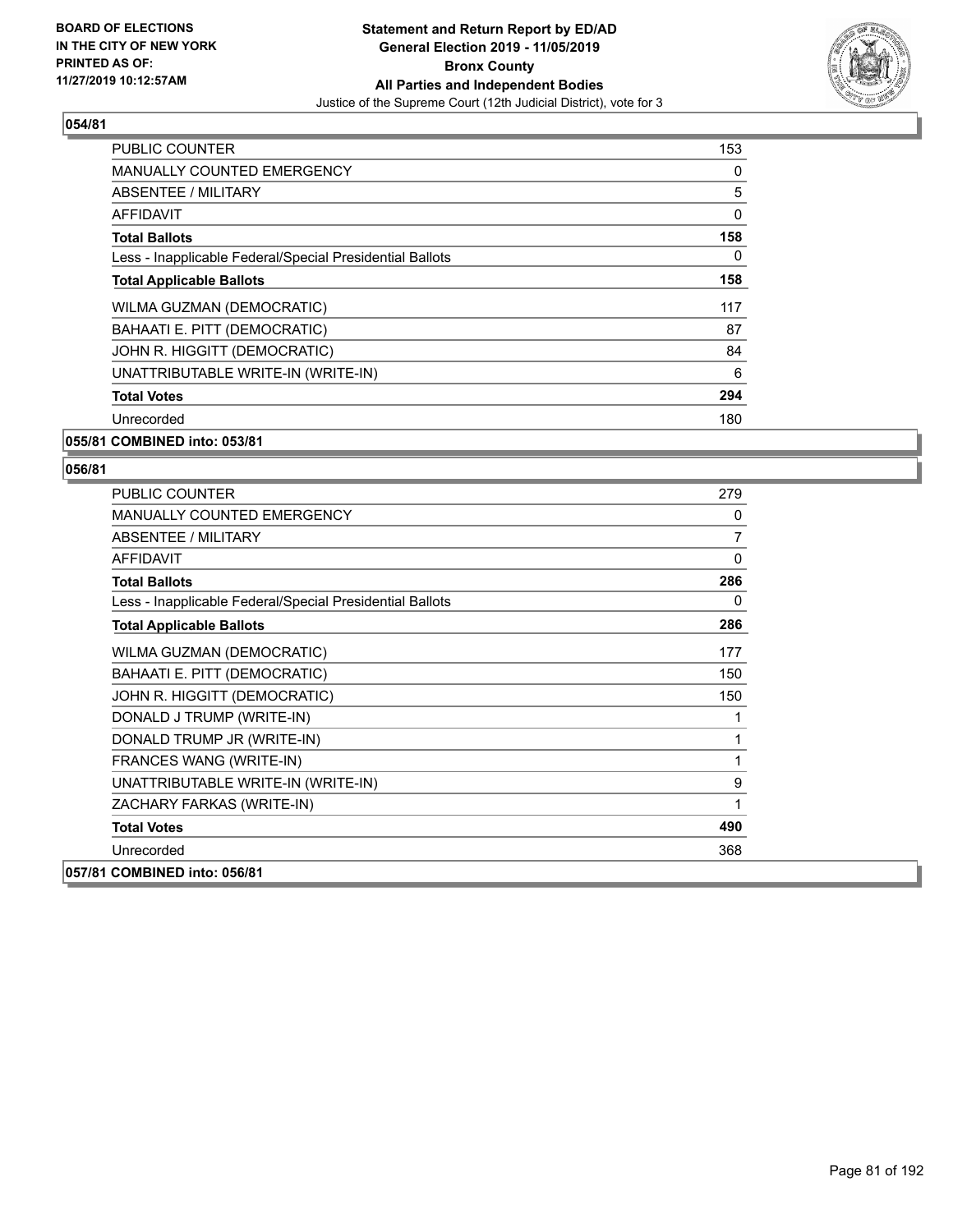

| PUBLIC COUNTER                                           | 243 |
|----------------------------------------------------------|-----|
| <b>MANUALLY COUNTED EMERGENCY</b>                        | 0   |
| <b>ABSENTEE / MILITARY</b>                               | 22  |
| <b>AFFIDAVIT</b>                                         | 1   |
| <b>Total Ballots</b>                                     | 266 |
| Less - Inapplicable Federal/Special Presidential Ballots | 0   |
| <b>Total Applicable Ballots</b>                          | 266 |
| WILMA GUZMAN (DEMOCRATIC)                                | 189 |
| BAHAATI E. PITT (DEMOCRATIC)                             | 152 |
| JOHN R. HIGGITT (DEMOCRATIC)                             | 154 |
| ARIELA MIGDAL (WRITE-IN)                                 | 1   |
| CORNEL WEST (WRITE-IN)                                   | 1   |
| DAVID GOLOVNER (WRITE-IN)                                | 1   |
| DEVIN BALKIND (WRITE-IN)                                 | 1   |
| HOWARD KIESMAN (WRITE-IN)                                | 1   |
| LORRAINE KOPPELL (WRITE-IN)                              | 1   |
| NOAH BEANS (WRITE-IN)                                    | 1   |
| SUE ELLEN DODELL (WRITE-IN)                              | 1   |
| UNATTRIBUTABLE WRITE-IN (WRITE-IN)                       | 1   |
| YALE LEVY (WRITE-IN)                                     | 1   |
| <b>Total Votes</b>                                       | 505 |
| Unrecorded                                               | 293 |

# **059/81 COMBINED into: 058/81**

#### **060/81**

| PUBLIC COUNTER                                           | 390            |
|----------------------------------------------------------|----------------|
| MANUALLY COUNTED EMERGENCY                               | 0              |
| ABSENTEE / MILITARY                                      | 35             |
| <b>AFFIDAVIT</b>                                         | $\overline{2}$ |
| <b>Total Ballots</b>                                     | 427            |
| Less - Inapplicable Federal/Special Presidential Ballots | 0              |
| <b>Total Applicable Ballots</b>                          | 427            |
| WILMA GUZMAN (DEMOCRATIC)                                | 295            |
| BAHAATI E. PITT (DEMOCRATIC)                             | 241            |
| JOHN R. HIGGITT (DEMOCRATIC)                             | 244            |
| <b>JESSICA KIRBY (WRITE-IN)</b>                          | 1              |
| MICHAEL REILLY (WRITE-IN)                                | 1              |
| OLGA ROBERTELLO (WRITE-IN)                               | 1              |
| RUTH HURD (WRITE-IN)                                     | 1              |
| UNATTRIBUTABLE WRITE-IN (WRITE-IN)                       | 6              |
| <b>Total Votes</b>                                       | 790            |
| Unrecorded                                               | 491            |
| 061/81 COMBINED into: 060/81                             |                |
|                                                          |                |

**062/81 COMBINED into: 064/81**

**063/81 COMBINED into: 060/81**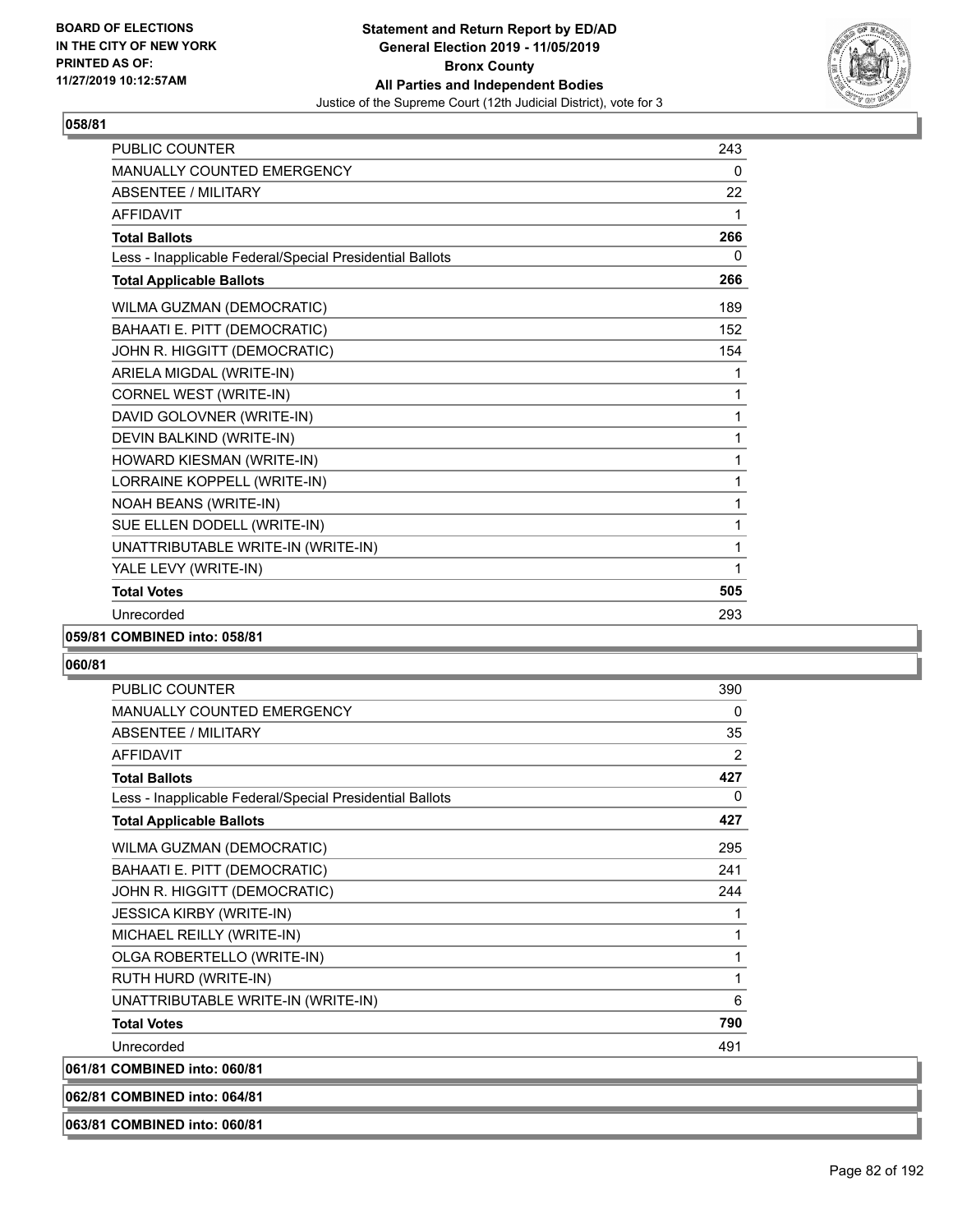

| <b>PUBLIC COUNTER</b>                                    | 440            |
|----------------------------------------------------------|----------------|
| <b>MANUALLY COUNTED EMERGENCY</b>                        | 0              |
| <b>ABSENTEE / MILITARY</b>                               | 20             |
| <b>AFFIDAVIT</b>                                         | 4              |
| <b>Total Ballots</b>                                     | 464            |
| Less - Inapplicable Federal/Special Presidential Ballots | 0              |
| <b>Total Applicable Ballots</b>                          | 464            |
| WILMA GUZMAN (DEMOCRATIC)                                | 372            |
| BAHAATI E. PITT (DEMOCRATIC)                             | 293            |
| JOHN R. HIGGITT (DEMOCRATIC)                             | 300            |
| JEANINE PIRRO (WRITE-IN)                                 | 1              |
| <b>JUDY SHEINDLIN (WRITE-IN)</b>                         | 1              |
| <b>KERRY MCKEOWN (WRITE-IN)</b>                          | 1              |
| MURIEL J. CAMPBELL (WRITE-IN)                            | 1              |
| UNATTRIBUTABLE WRITE-IN (WRITE-IN)                       | $\overline{4}$ |
| <b>Total Votes</b>                                       | 973            |
| Unrecorded                                               | 419            |

# **065/81**

| <b>PUBLIC COUNTER</b>                                    | 396          |
|----------------------------------------------------------|--------------|
| <b>MANUALLY COUNTED EMERGENCY</b>                        | $\mathbf{0}$ |
| ABSENTEE / MILITARY                                      | 15           |
| <b>AFFIDAVIT</b>                                         | 4            |
| <b>Total Ballots</b>                                     | 415          |
| Less - Inapplicable Federal/Special Presidential Ballots | 0            |
| <b>Total Applicable Ballots</b>                          | 415          |
| WILMA GUZMAN (DEMOCRATIC)                                | 295          |
| BAHAATI E. PITT (DEMOCRATIC)                             | 260          |
| JOHN R. HIGGITT (DEMOCRATIC)                             | 268          |
| ARTHUR L MONHEIT (WRITE-IN)                              | 1            |
| BARRY WEINER (WRITE-IN)                                  | 1            |
| BRETT R HUPART (WRITE-IN)                                | 1            |
| CARLOS VELASQUEZ (WRITE-IN)                              | 1            |
| DONALD J TRUMP (WRITE-IN)                                | 1            |
| JEFFREY MONHEIT (WRITE-IN)                               | 1            |
| UNATTRIBUTABLE WRITE-IN (WRITE-IN)                       | 6            |
| <b>Total Votes</b>                                       | 835          |
| Unrecorded                                               | 410          |
| 066/81 COMBINED into: 065/81                             |              |

**067/81 COMBINED into: 065/81**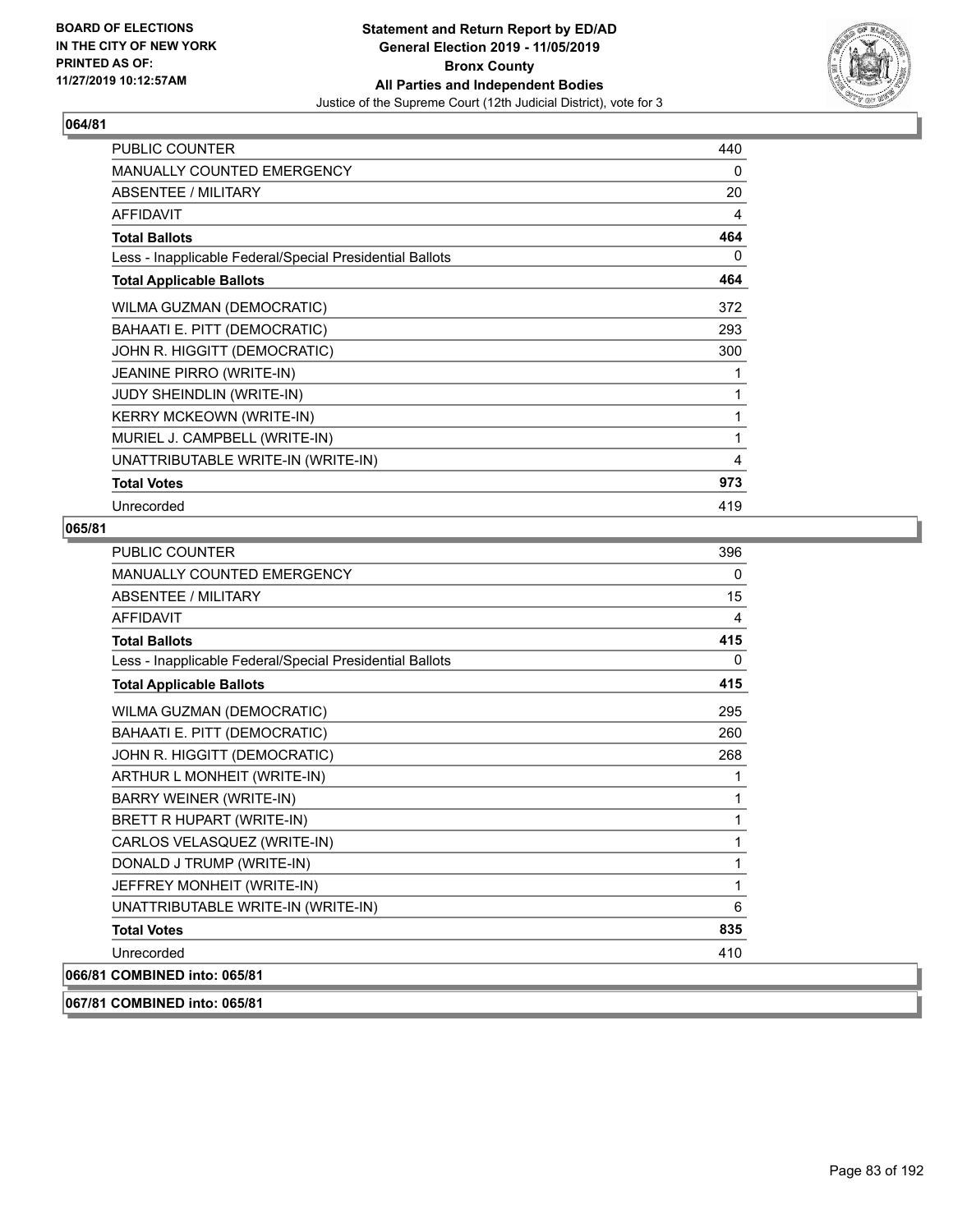

| <b>PUBLIC COUNTER</b>                                    | 445            |
|----------------------------------------------------------|----------------|
| <b>MANUALLY COUNTED EMERGENCY</b>                        | 0              |
| ABSENTEE / MILITARY                                      | 23             |
| AFFIDAVIT                                                | $\overline{2}$ |
| <b>Total Ballots</b>                                     | 470            |
| Less - Inapplicable Federal/Special Presidential Ballots | 0              |
| <b>Total Applicable Ballots</b>                          | 470            |
| WILMA GUZMAN (DEMOCRATIC)                                | 356            |
| BAHAATI E. PITT (DEMOCRATIC)                             | 328            |
| JOHN R. HIGGITT (DEMOCRATIC)                             | 328            |
| UNATTRIBUTABLE WRITE-IN (WRITE-IN)                       | 4              |
| <b>Total Votes</b>                                       | 1,016          |
| Unrecorded                                               | 394            |

**069/81 COMBINED into: 068/81**

#### **070/81 COMBINED into: 068/81**

| PUBLIC COUNTER                                           | 350            |
|----------------------------------------------------------|----------------|
| <b>MANUALLY COUNTED EMERGENCY</b>                        | 0              |
| ABSENTEE / MILITARY                                      | 13             |
| AFFIDAVIT                                                | 1              |
| <b>Total Ballots</b>                                     | 364            |
| Less - Inapplicable Federal/Special Presidential Ballots | 0              |
| <b>Total Applicable Ballots</b>                          | 364            |
| WILMA GUZMAN (DEMOCRATIC)                                | 282            |
| BAHAATI E. PITT (DEMOCRATIC)                             | 244            |
| JOHN R. HIGGITT (DEMOCRATIC)                             | 251            |
| EFRAIM HERSTIE (WRITE-IN)                                | 1              |
| UNATTRIBUTABLE WRITE-IN (WRITE-IN)                       | $\overline{2}$ |
| <b>Total Votes</b>                                       | 780            |
| Unrecorded                                               | 312            |
| 072/81 COMBINED into: 071/81                             |                |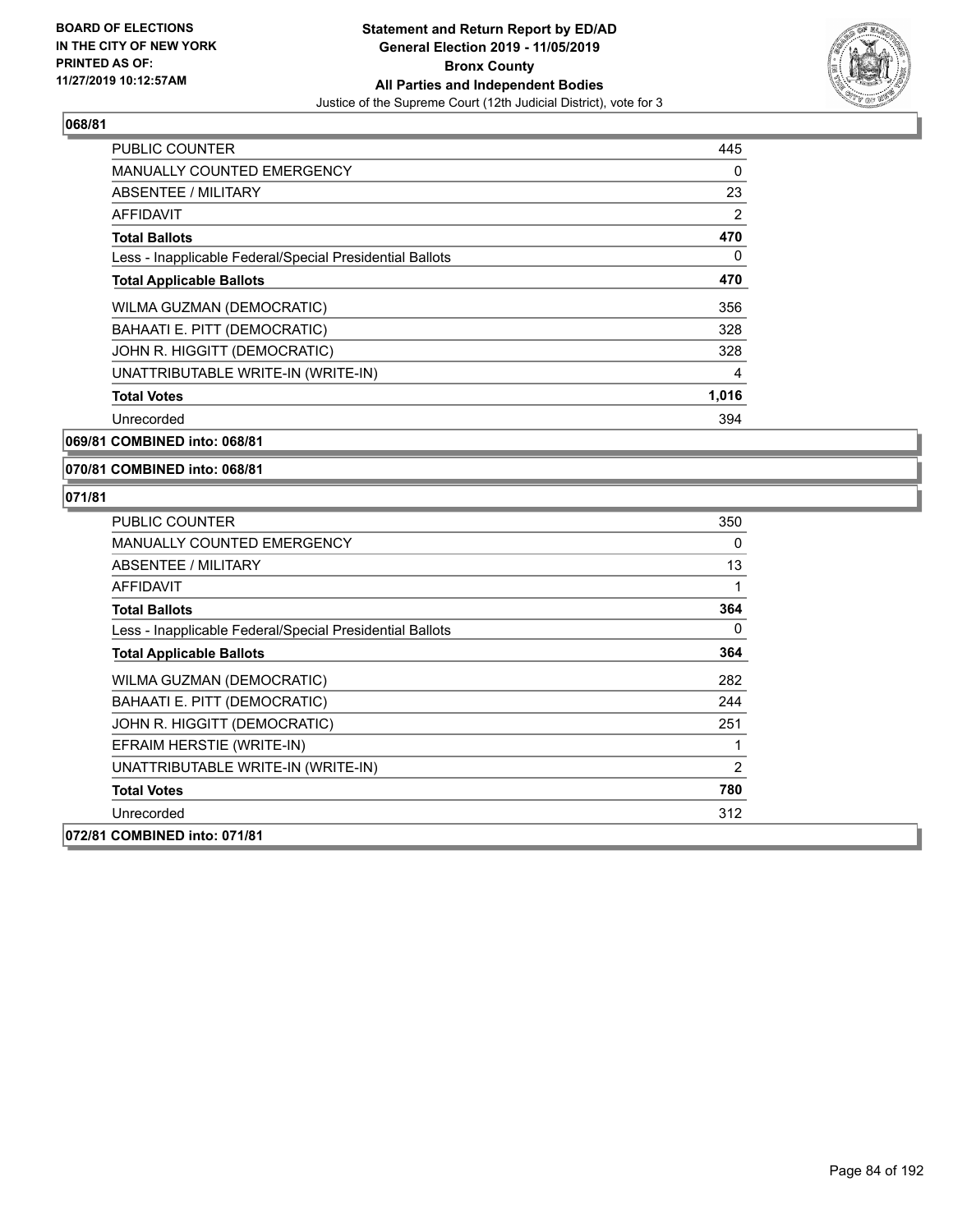

| <b>PUBLIC COUNTER</b>                                    | 466      |
|----------------------------------------------------------|----------|
| <b>MANUALLY COUNTED EMERGENCY</b>                        | 0        |
| <b>ABSENTEE / MILITARY</b>                               | 14       |
| <b>AFFIDAVIT</b>                                         | 4        |
| <b>Total Ballots</b>                                     | 484      |
| Less - Inapplicable Federal/Special Presidential Ballots | $\Omega$ |
| <b>Total Applicable Ballots</b>                          | 484      |
| WILMA GUZMAN (DEMOCRATIC)                                | 356      |
| BAHAATI E. PITT (DEMOCRATIC)                             | 302      |
| JOHN R. HIGGITT (DEMOCRATIC)                             | 301      |
| ANDREW COHEN (WRITE-IN)                                  | 1        |
| <b>GUS HALL (WRITE-IN)</b>                               | 1        |
| JEREMY FEIT (WRITE-IN)                                   | 1        |
| JOSEPH C BORELLI (WRITE-IN)                              | 1        |
| JYLL TOWNS (WRITE-IN)                                    | 1        |
| KHALIEF BROWDER (WRITE-IN)                               | 1        |
| LARRY SCHACTER (WRITE-IN)                                | 1        |
| PAUL ELLIS (WRITE-IN)                                    | 1        |
| POLINA BRANDLER (WRITE-IN)                               | 1        |
| RACHEL LEVINE FALKENSTINE (WRITE-IN)                     | 1        |
| UNATTRIBUTABLE WRITE-IN (WRITE-IN)                       | 12       |
| <b>Total Votes</b>                                       | 981      |
| Unrecorded                                               | 471      |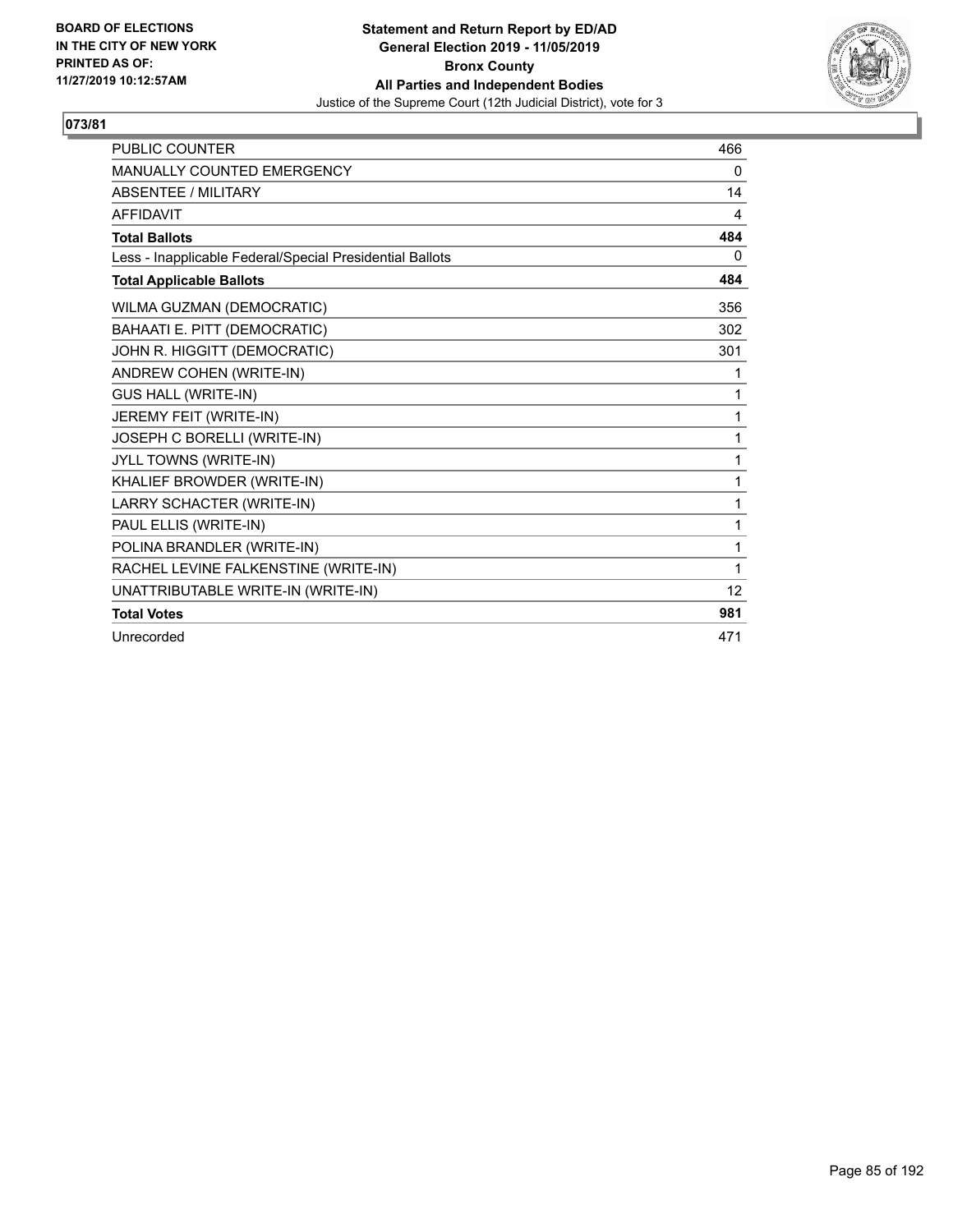

| <b>PUBLIC COUNTER</b>                                    | 364          |
|----------------------------------------------------------|--------------|
| MANUALLY COUNTED EMERGENCY                               | 0            |
| <b>ABSENTEE / MILITARY</b>                               | 13           |
| <b>AFFIDAVIT</b>                                         | 1            |
| <b>Total Ballots</b>                                     | 378          |
| Less - Inapplicable Federal/Special Presidential Ballots | $\mathbf{0}$ |
| <b>Total Applicable Ballots</b>                          | 378          |
| WILMA GUZMAN (DEMOCRATIC)                                | 271          |
| BAHAATI E. PITT (DEMOCRATIC)                             | 238          |
| JOHN R. HIGGITT (DEMOCRATIC)                             | 233          |
| BEVERLY LIPINS (WRITE-IN)                                | 1            |
| CHARLES BARBUTI (WRITE-IN)                               | 1            |
| DENIS BOYLE (WRITE-IN)                                   | $\mathbf{1}$ |
| DIANA ZAUALA (WRITE-IN)                                  | 1            |
| FRANK ALBERTS (WRITE-IN)                                 | 1            |
| JAMES B GWYNNE (WRITE-IN)                                | 1            |
| JEFFREY MOSCZYC (WRITE-IN)                               | 1            |
| LARRY TOWERS (WRITE-IN)                                  | 1            |
| LAURA SUGARMAN (WRITE-IN)                                | 1            |
| LAWRENCE HASSAN (WRITE-IN)                               | 1            |
| MARK POPORSLEY (WRITE-IN)                                | 1            |
| STUART GARTNER (WRITE-IN)                                | 1            |
| THOMAS COMERFORD (WRITE-IN)                              | 1            |
| UNATTRIBUTABLE WRITE-IN (WRITE-IN)                       | 10           |
| <b>Total Votes</b>                                       | 765          |
| Unrecorded                                               | 369          |
| 075/81 COMBINED into: 074/81                             |              |

**076/81 COMBINED into: 047/81**

**077/81 COMBINED into: 047/81**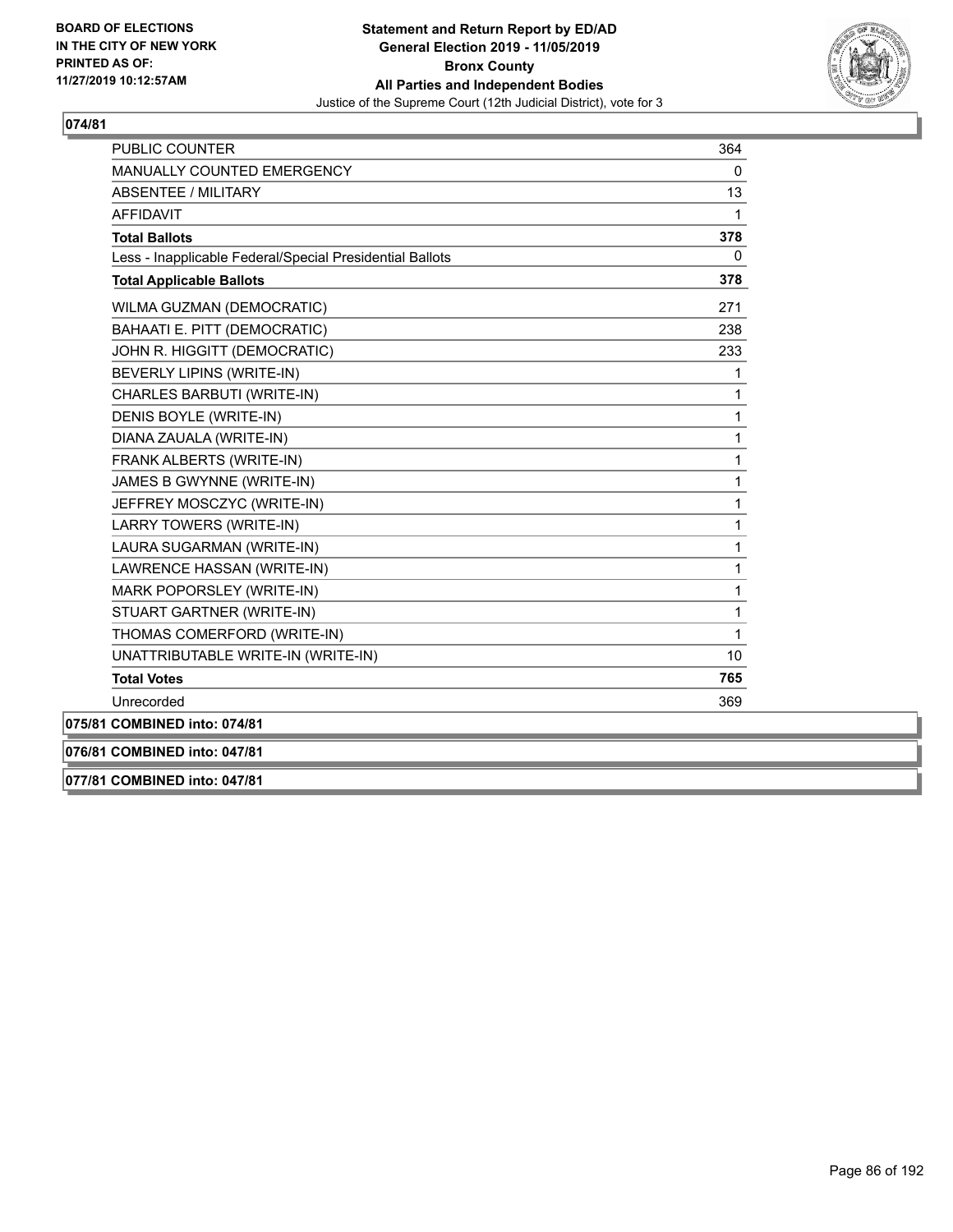

| <b>PUBLIC COUNTER</b>                                    | 256 |
|----------------------------------------------------------|-----|
| <b>MANUALLY COUNTED EMERGENCY</b>                        | 0   |
| <b>ABSENTEE / MILITARY</b>                               | 7   |
| <b>AFFIDAVIT</b>                                         | 4   |
| <b>Total Ballots</b>                                     | 267 |
| Less - Inapplicable Federal/Special Presidential Ballots | 0   |
| <b>Total Applicable Ballots</b>                          | 267 |
| WILMA GUZMAN (DEMOCRATIC)                                | 204 |
| BAHAATI E. PITT (DEMOCRATIC)                             | 161 |
| JOHN R. HIGGITT (DEMOCRATIC)                             | 151 |
| ALEX M DIAMOND (WRITE-IN)                                | 1   |
| ANDREW COHEN (WRITE-IN)                                  | 1   |
| BENJAMIN C DIAMOND (WRITE-IN)                            | 1   |
| JEANINE PIRRO (WRITE-IN)                                 | 1   |
| JOSHUA R DIAMOND (WRITE-IN)                              | 1   |
| <b>NED KLEIN (WRITE-IN)</b>                              | 1   |
| UNATTRIBUTABLE WRITE-IN (WRITE-IN)                       | 1   |
| <b>Total Votes</b>                                       | 523 |
| Unrecorded                                               | 278 |

#### **079/81 COMBINED into: 073/81**

| <b>PUBLIC COUNTER</b>                                    | 197 |
|----------------------------------------------------------|-----|
| <b>MANUALLY COUNTED EMERGENCY</b>                        | 0   |
| ABSENTEE / MILITARY                                      | 12  |
| <b>AFFIDAVIT</b>                                         | 3   |
| <b>Total Ballots</b>                                     | 212 |
| Less - Inapplicable Federal/Special Presidential Ballots | 0   |
| <b>Total Applicable Ballots</b>                          | 212 |
| WILMA GUZMAN (DEMOCRATIC)                                | 161 |
| BAHAATI E. PITT (DEMOCRATIC)                             | 154 |
| JOHN R. HIGGITT (DEMOCRATIC)                             | 150 |
| <b>JOSHUA ZAKHAROV (WRITE-IN)</b>                        | 3   |
| STANLEY SCHLEIN (WRITE-IN)                               | 1   |
| UNATTRIBUTABLE WRITE-IN (WRITE-IN)                       | 2   |
| YALE LEVY (WRITE-IN)                                     | 1   |
| <b>Total Votes</b>                                       | 472 |
| Unrecorded                                               | 164 |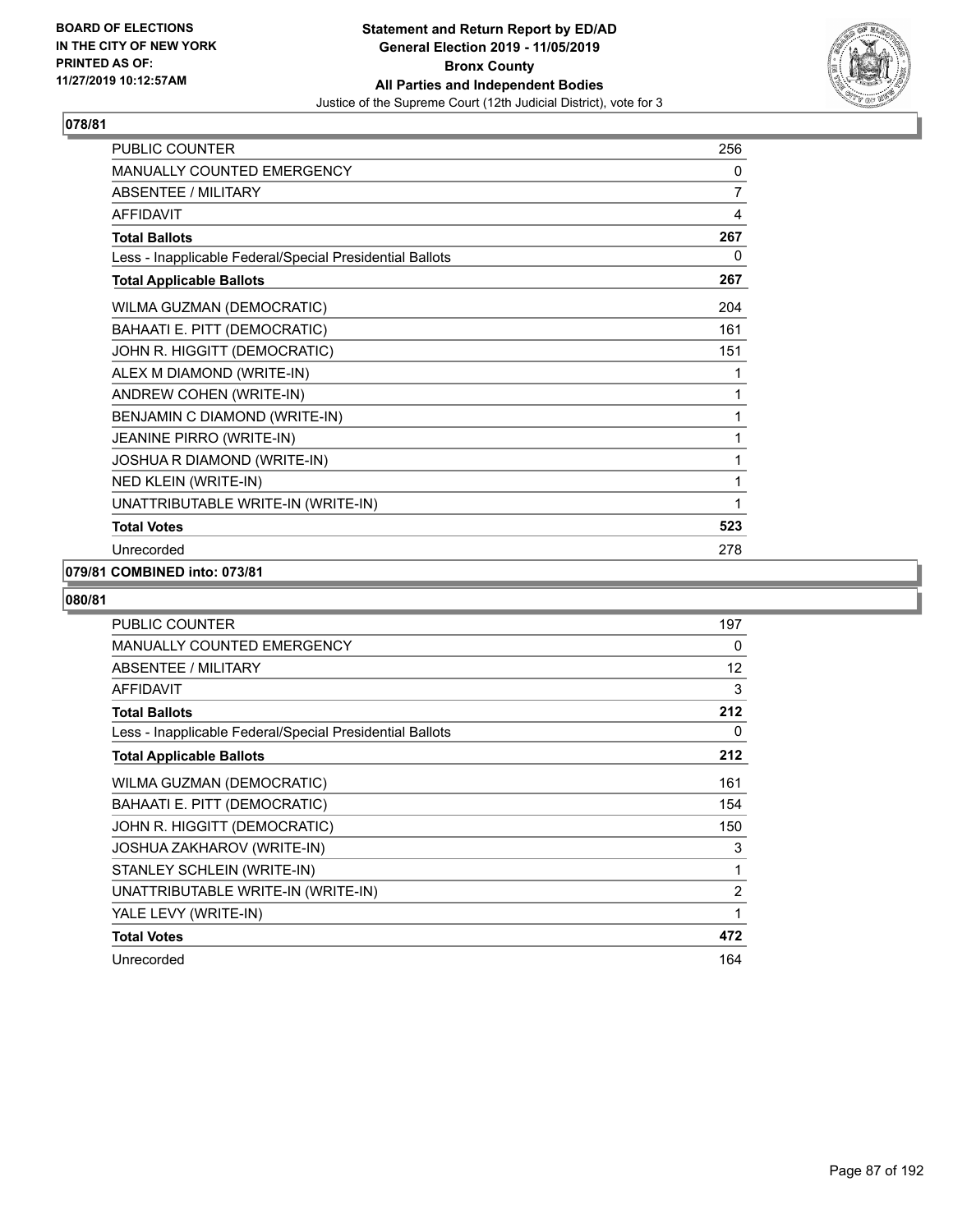

| PUBLIC COUNTER                                           | 325      |
|----------------------------------------------------------|----------|
| <b>MANUALLY COUNTED EMERGENCY</b>                        | $\Omega$ |
| ABSENTEE / MILITARY                                      | 15       |
| AFFIDAVIT                                                | 3        |
| <b>Total Ballots</b>                                     | 343      |
| Less - Inapplicable Federal/Special Presidential Ballots | $\Omega$ |
| <b>Total Applicable Ballots</b>                          | 343      |
| WILMA GUZMAN (DEMOCRATIC)                                | 269      |
| BAHAATI E. PITT (DEMOCRATIC)                             | 224      |
| JOHN R. HIGGITT (DEMOCRATIC)                             | 226      |
| <b>Total Votes</b>                                       | 719      |
| Unrecorded                                               | 310      |

# **082/81 COMBINED into: 081/81**

| <b>PUBLIC COUNTER</b>                                    | 380 |
|----------------------------------------------------------|-----|
| <b>MANUALLY COUNTED EMERGENCY</b>                        | 0   |
| ABSENTEE / MILITARY                                      | 61  |
| AFFIDAVIT                                                | 6   |
| <b>Total Ballots</b>                                     | 447 |
| Less - Inapplicable Federal/Special Presidential Ballots | 0   |
| <b>Total Applicable Ballots</b>                          | 447 |
| WILMA GUZMAN (DEMOCRATIC)                                | 311 |
| <b>BAHAATI E. PITT (DEMOCRATIC)</b>                      | 269 |
| JOHN R. HIGGITT (DEMOCRATIC)                             | 273 |
| RHONDA HUGHES (WRITE-IN)                                 | 1   |
| <b>Total Votes</b>                                       | 854 |
| Unrecorded                                               | 487 |
| 084/81 COMBINED into: 083/81                             |     |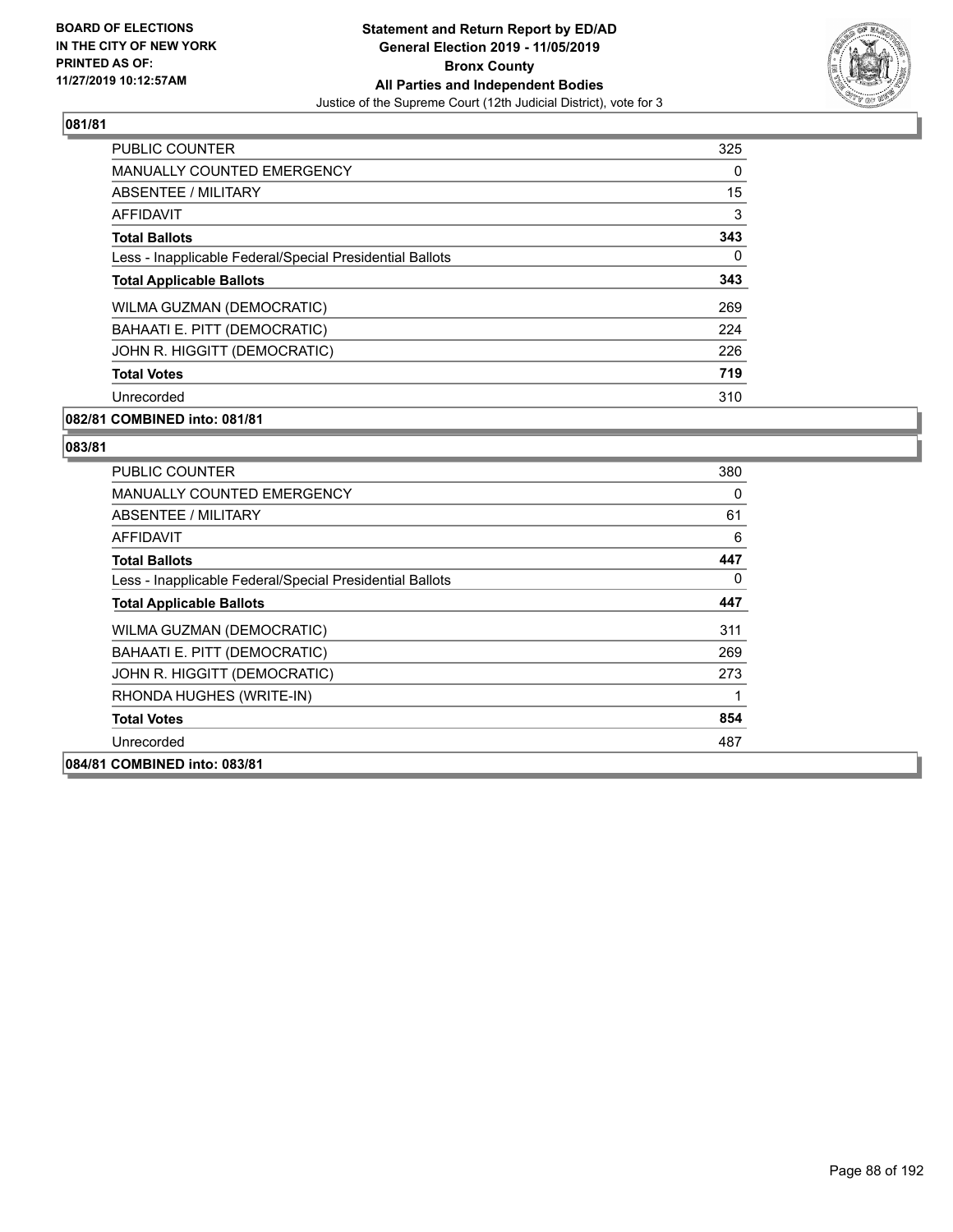

| <b>PUBLIC COUNTER</b>                                    | 481            |
|----------------------------------------------------------|----------------|
| <b>MANUALLY COUNTED EMERGENCY</b>                        | 0              |
| <b>ABSENTEE / MILITARY</b>                               | 12             |
| <b>AFFIDAVIT</b>                                         | 4              |
| <b>Total Ballots</b>                                     | 497            |
| Less - Inapplicable Federal/Special Presidential Ballots | $\mathbf{0}$   |
| <b>Total Applicable Ballots</b>                          | 497            |
| WILMA GUZMAN (DEMOCRATIC)                                | 337            |
| BAHAATI E. PITT (DEMOCRATIC)                             | 297            |
| JOHN R. HIGGITT (DEMOCRATIC)                             | 310            |
| ALLEGRA MANUCCI (WRITE-IN)                               | 1              |
| BILL DONOVAN (WRITE-IN)                                  | 1              |
| DANTE MANUCCI (WRITE-IN)                                 | 1              |
| DONALD J TRUMP (WRITE-IN)                                | 1              |
| LAUREN SHUMAN (WRITE-IN)                                 | 1              |
| MARK OBERMAN (WRITE-IN)                                  | 1              |
| NED BERTULFO (WRITE-IN)                                  | 1              |
| ROBIN KATZ (WRITE-IN)                                    | 1              |
| ROMY MANUCCI (WRITE-IN)                                  | 1              |
| STEPHANIE SHUMAN (WRITE-IN)                              | 1              |
| UNATTRIBUTABLE WRITE-IN (WRITE-IN)                       | $\overline{2}$ |
| <b>Total Votes</b>                                       | 956            |
| Unrecorded                                               | 535            |
|                                                          |                |

# **086/81 COMBINED into: 085/81**

# **087/81**

| <b>PUBLIC COUNTER</b>                                    | 488          |
|----------------------------------------------------------|--------------|
| <b>MANUALLY COUNTED EMERGENCY</b>                        | $\mathbf{0}$ |
| <b>ABSENTEE / MILITARY</b>                               | 10           |
| <b>AFFIDAVIT</b>                                         | 1            |
| <b>Total Ballots</b>                                     | 499          |
| Less - Inapplicable Federal/Special Presidential Ballots | $\Omega$     |
| <b>Total Applicable Ballots</b>                          | 499          |
| WILMA GUZMAN (DEMOCRATIC)                                | 386          |
| BAHAATI E. PITT (DEMOCRATIC)                             | 320          |
| JOHN R. HIGGITT (DEMOCRATIC)                             | 317          |
| JOSEPH C BORELLI (WRITE-IN)                              | 1            |
| RICHARD GOLDSTEIN (WRITE-IN)                             | 1            |
| STEPHANIE GARCIA-COLACE (WRITE-IN)                       | 1            |
| TED CRUZ (WRITE-IN)                                      | 1            |
| TULSI GABBARD (WRITE-IN)                                 | 1            |
| UNATTRIBUTABLE WRITE-IN (WRITE-IN)                       | 8            |
| <b>Total Votes</b>                                       | 1,036        |
| Unrecorded                                               | 461          |
| 088/81 COMBINED into: 085/81                             |              |

# **089/81 COMBINED into: 087/81**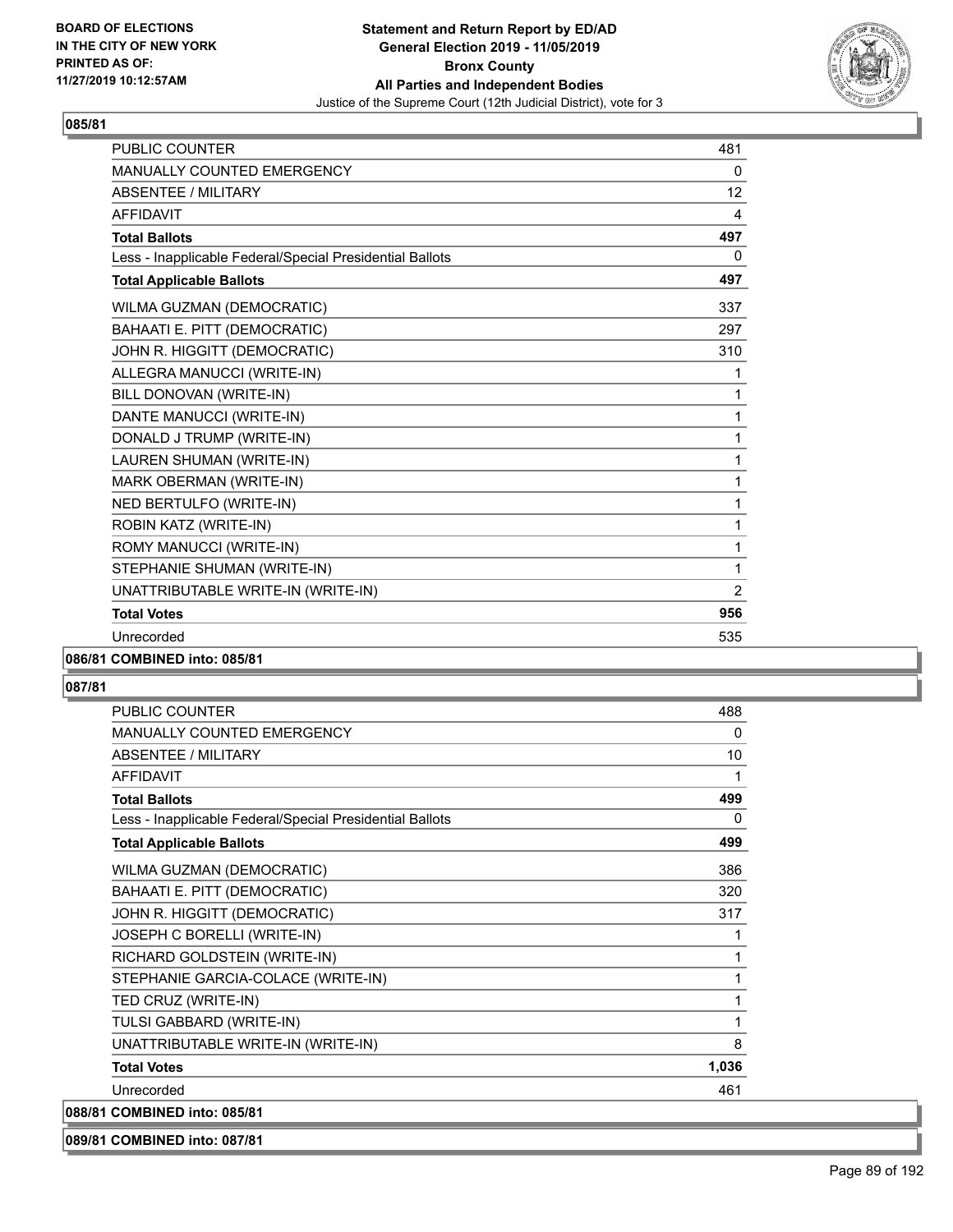

# **090/81 COMBINED into: 087/81**

# **091/81**

| <b>PUBLIC COUNTER</b>                                    | 149 |
|----------------------------------------------------------|-----|
| <b>MANUALLY COUNTED EMERGENCY</b>                        | 0   |
| ABSENTEE / MILITARY                                      | 8   |
| AFFIDAVIT                                                | 13  |
| <b>Total Ballots</b>                                     | 170 |
| Less - Inapplicable Federal/Special Presidential Ballots | 0   |
| <b>Total Applicable Ballots</b>                          | 170 |
| <b>WILMA GUZMAN (DEMOCRATIC)</b>                         | 145 |
| BAHAATI E. PITT (DEMOCRATIC)                             | 128 |
| JOHN R. HIGGITT (DEMOCRATIC)                             | 125 |
| <b>Total Votes</b>                                       | 398 |
| Unrecorded                                               | 112 |

#### **092/81**

| <b>PUBLIC COUNTER</b>                                    | 165 |
|----------------------------------------------------------|-----|
| <b>MANUALLY COUNTED EMERGENCY</b>                        | 0   |
| ABSENTEE / MILITARY                                      | 3   |
| <b>AFFIDAVIT</b>                                         | 3   |
| <b>Total Ballots</b>                                     | 171 |
| Less - Inapplicable Federal/Special Presidential Ballots | 0   |
| <b>Total Applicable Ballots</b>                          | 171 |
| WILMA GUZMAN (DEMOCRATIC)                                | 140 |
| BAHAATI E. PITT (DEMOCRATIC)                             | 68  |
| JOHN R. HIGGITT (DEMOCRATIC)                             | 69  |
| <b>GORDON LIU (WRITE-IN)</b>                             |     |
| <b>Total Votes</b>                                       | 278 |
| Unrecorded                                               | 235 |
| 093/81 COMBINED into: 092/81                             |     |

# **094/81**

| PUBLIC COUNTER                                           | 176 |
|----------------------------------------------------------|-----|
| MANUALLY COUNTED EMERGENCY                               | 0   |
| ABSENTEE / MILITARY                                      | 23  |
| AFFIDAVIT                                                | 1   |
| <b>Total Ballots</b>                                     | 200 |
| Less - Inapplicable Federal/Special Presidential Ballots | 0   |
| <b>Total Applicable Ballots</b>                          | 200 |
| WILMA GUZMAN (DEMOCRATIC)                                | 151 |
| BAHAATI E. PITT (DEMOCRATIC)                             | 101 |
| JOHN R. HIGGITT (DEMOCRATIC)                             | 91  |
| UNATTRIBUTABLE WRITE-IN (WRITE-IN)                       | 1   |
| <b>Total Votes</b>                                       | 344 |
| Unrecorded                                               | 256 |
| 095/81 COMBINED into: 033/78                             |     |

#### **096/81 COMBINED into: 094/81**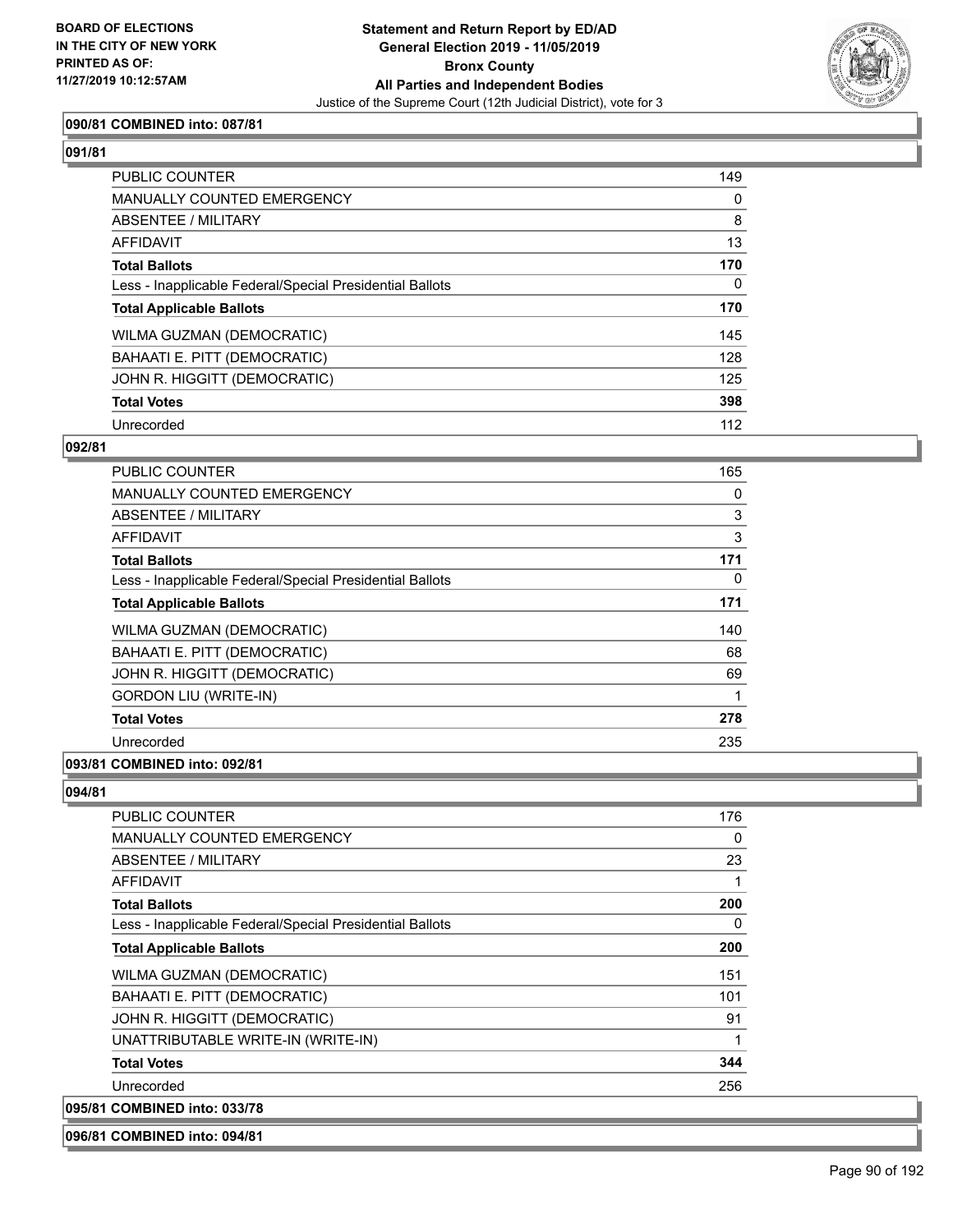

| <b>PUBLIC COUNTER</b>                                    | 262 |
|----------------------------------------------------------|-----|
| MANUALLY COUNTED EMERGENCY                               | 0   |
| ABSENTEE / MILITARY                                      | 4   |
| <b>AFFIDAVIT</b>                                         | 1   |
| <b>Total Ballots</b>                                     | 267 |
| Less - Inapplicable Federal/Special Presidential Ballots | 0   |
| <b>Total Applicable Ballots</b>                          | 267 |
| WILMA GUZMAN (DEMOCRATIC)                                | 218 |
| BAHAATI E. PITT (DEMOCRATIC)                             | 133 |
| JOHN R. HIGGITT (DEMOCRATIC)                             | 130 |
| ALTON MADDOX (WRITE-IN)                                  | 1   |
| <b>Total Votes</b>                                       | 482 |
| Unrecorded                                               | 319 |
| 098/81 COMBINED into: 097/81                             |     |

# **099/81**

| <b>PUBLIC COUNTER</b>                                    | 105      |
|----------------------------------------------------------|----------|
| <b>MANUALLY COUNTED EMERGENCY</b>                        | 0        |
| ABSENTEE / MILITARY                                      | 3        |
| AFFIDAVIT                                                | 2        |
| <b>Total Ballots</b>                                     | 110      |
| Less - Inapplicable Federal/Special Presidential Ballots | $\Omega$ |
| <b>Total Applicable Ballots</b>                          | 110      |
| WILMA GUZMAN (DEMOCRATIC)                                | 88       |
| BAHAATI E. PITT (DEMOCRATIC)                             | 55       |
| JOHN R. HIGGITT (DEMOCRATIC)                             | 56       |
| UNATTRIBUTABLE WRITE-IN (WRITE-IN)                       | 6        |
| <b>Total Votes</b>                                       | 205      |
| Unrecorded                                               | 125      |

#### **100/81**

| <b>PUBLIC COUNTER</b>                                    | 109 |
|----------------------------------------------------------|-----|
| <b>MANUALLY COUNTED EMERGENCY</b>                        | 0   |
| ABSENTEE / MILITARY                                      | 5   |
| AFFIDAVIT                                                | 3   |
| <b>Total Ballots</b>                                     | 117 |
| Less - Inapplicable Federal/Special Presidential Ballots | 0   |
| <b>Total Applicable Ballots</b>                          | 117 |
| WILMA GUZMAN (DEMOCRATIC)                                | 95  |
| BAHAATI E. PITT (DEMOCRATIC)                             | 42  |
| JOHN R. HIGGITT (DEMOCRATIC)                             | 36  |
| <b>Total Votes</b>                                       | 173 |
| Unrecorded                                               | 178 |
| 101/81 COMBINED into: 100/81                             |     |

#### **102/81 COMBINED into: 037/81**

**103/81 COMBINED into: 037/81**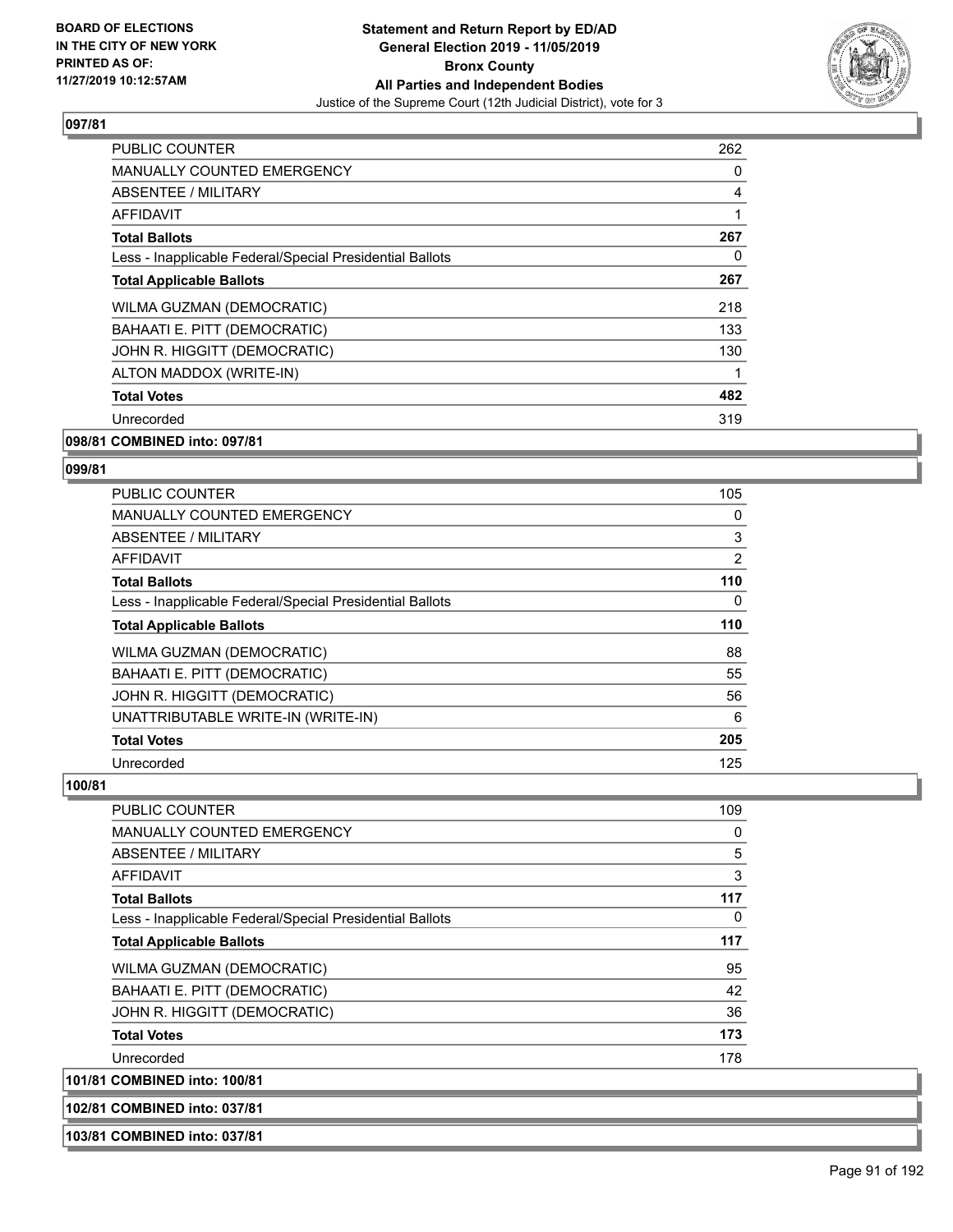

**104/81 COMBINED into: 100/81**

**105/81 COMBINED into: 047/83**

**106/81 COMBINED into: 073/81**

**107/81 COMBINED into: 100/81**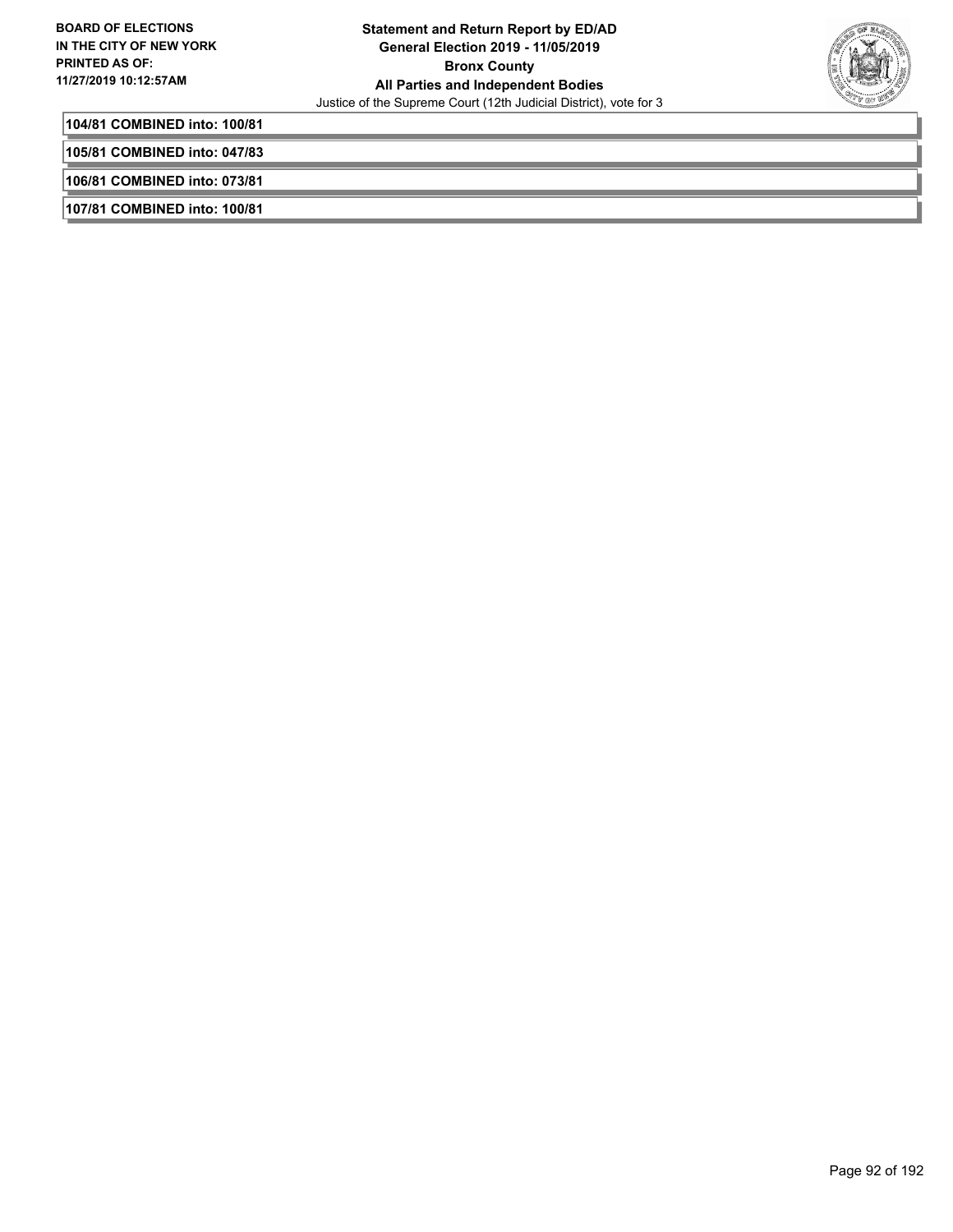

| <b>PUBLIC COUNTER</b>                                    | 364            |
|----------------------------------------------------------|----------------|
| MANUALLY COUNTED EMERGENCY                               | 0              |
| <b>ABSENTEE / MILITARY</b>                               | 14             |
| <b>AFFIDAVIT</b>                                         | 2              |
| <b>Total Ballots</b>                                     | 380            |
| Less - Inapplicable Federal/Special Presidential Ballots | 0              |
| <b>Total Applicable Ballots</b>                          | 380            |
| WILMA GUZMAN (DEMOCRATIC)                                | 160            |
| BAHAATI E. PITT (DEMOCRATIC)                             | 123            |
| JOHN R. HIGGITT (DEMOCRATIC)                             | 187            |
| <b>BOB KURZ (WRITE-IN)</b>                               | $\overline{2}$ |
| JOHN TYRELL (WRITE-IN)                                   | 1              |
| JOSEPH C BORELLI (WRITE-IN)                              | 1              |
| KEVIN MALONEY (WRITE-IN)                                 | 1              |
| MARTIN MALHER (WRITE-IN)                                 | $\overline{2}$ |
| MARTIN MULMREN (WRITE-IN)                                | 1              |
| MARTIN TIGHT (WRITE-IN)                                  | 1              |
| RON STOGERS (WRITE-IN)                                   | 1              |
| UNATTRIBUTABLE WRITE-IN (WRITE-IN)                       | 13             |
| <b>Total Votes</b>                                       | 493            |
| Unrecorded                                               | 647            |

#### **002/82 COMBINED into: 001/82**

| <b>PUBLIC COUNTER</b>                                    | 94           |
|----------------------------------------------------------|--------------|
| MANUALLY COUNTED EMERGENCY                               | $\mathbf{0}$ |
| ABSENTEE / MILITARY                                      | 4            |
| <b>AFFIDAVIT</b>                                         | 1            |
| <b>Total Ballots</b>                                     | 99           |
| Less - Inapplicable Federal/Special Presidential Ballots | 0            |
| <b>Total Applicable Ballots</b>                          | 99           |
| WILMA GUZMAN (DEMOCRATIC)                                | 40           |
| BAHAATI E. PITT (DEMOCRATIC)                             | 27           |
| JOHN R. HIGGITT (DEMOCRATIC)                             | 36           |
| ANNA GUIDO (WRITE-IN)                                    | 1            |
| MIKE GUIDO (WRITE-IN)                                    | 1            |
| ROSA GUIDO (WRITE-IN)                                    | 1            |
| THOMAS LAVIN (WRITE-IN)                                  | 1            |
| UNATTRIBUTABLE WRITE-IN (WRITE-IN)                       | 3            |
| <b>Total Votes</b>                                       | 110          |
| Unrecorded                                               | 187          |
| 004/82 COMBINED into: 005/82                             |              |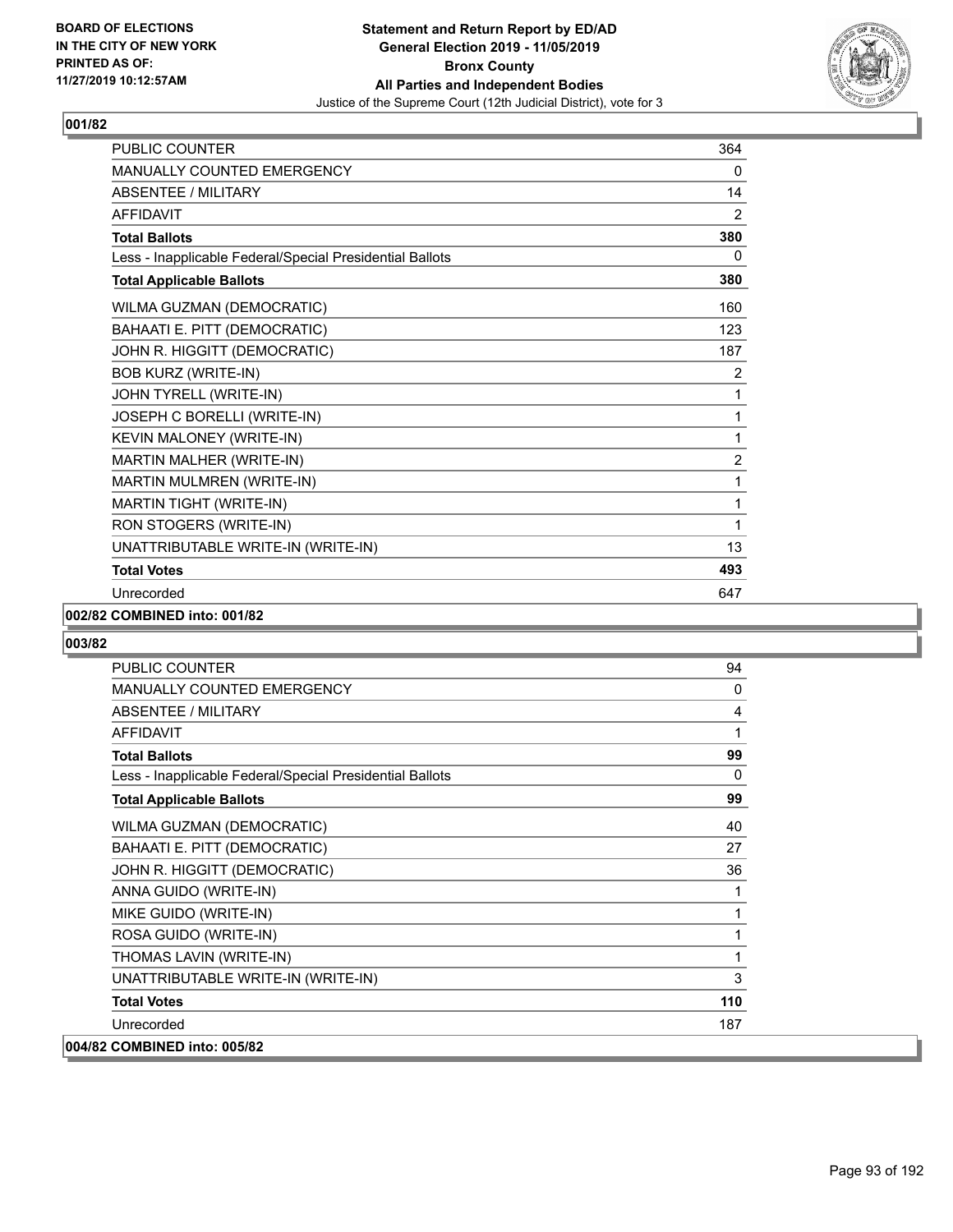

| <b>PUBLIC COUNTER</b>                                    | 334 |
|----------------------------------------------------------|-----|
| <b>MANUALLY COUNTED EMERGENCY</b>                        | 0   |
| ABSENTEE / MILITARY                                      | 4   |
| <b>AFFIDAVIT</b>                                         | 1   |
| <b>Total Ballots</b>                                     | 339 |
| Less - Inapplicable Federal/Special Presidential Ballots | 0   |
| <b>Total Applicable Ballots</b>                          | 339 |
| WILMA GUZMAN (DEMOCRATIC)                                | 153 |
| BAHAATI E. PITT (DEMOCRATIC)                             | 97  |
| JOHN R. HIGGITT (DEMOCRATIC)                             | 140 |
| CATHERINE BEHRINGER (WRITE-IN)                           |     |
| EDWARD C BEHRINGER (WRITE-IN)                            | 1   |
| JOHN C CUMMINGS (WRITE-IN)                               | 1   |
| PETER SIMONOVIC JR (WRITE-IN)                            |     |
| <b>Total Votes</b>                                       | 394 |
| Unrecorded                                               | 623 |

| <b>PUBLIC COUNTER</b>                                    | 252 |
|----------------------------------------------------------|-----|
| <b>MANUALLY COUNTED EMERGENCY</b>                        | 0   |
| ABSENTEE / MILITARY                                      | 2   |
| AFFIDAVIT                                                | 5   |
| <b>Total Ballots</b>                                     | 259 |
| Less - Inapplicable Federal/Special Presidential Ballots | 0   |
| <b>Total Applicable Ballots</b>                          | 259 |
| WILMA GUZMAN (DEMOCRATIC)                                | 164 |
| BAHAATI E. PITT (DEMOCRATIC)                             | 105 |
| JOHN R. HIGGITT (DEMOCRATIC)                             | 125 |
| KATHERIN BUCHANAN (WRITE-IN)                             |     |
| RAFAEL PINERO (WRITE-IN)                                 | 1   |
| <b>Total Votes</b>                                       | 396 |
| Unrecorded                                               | 381 |
| 007/82 COMBINED into: 006/82                             |     |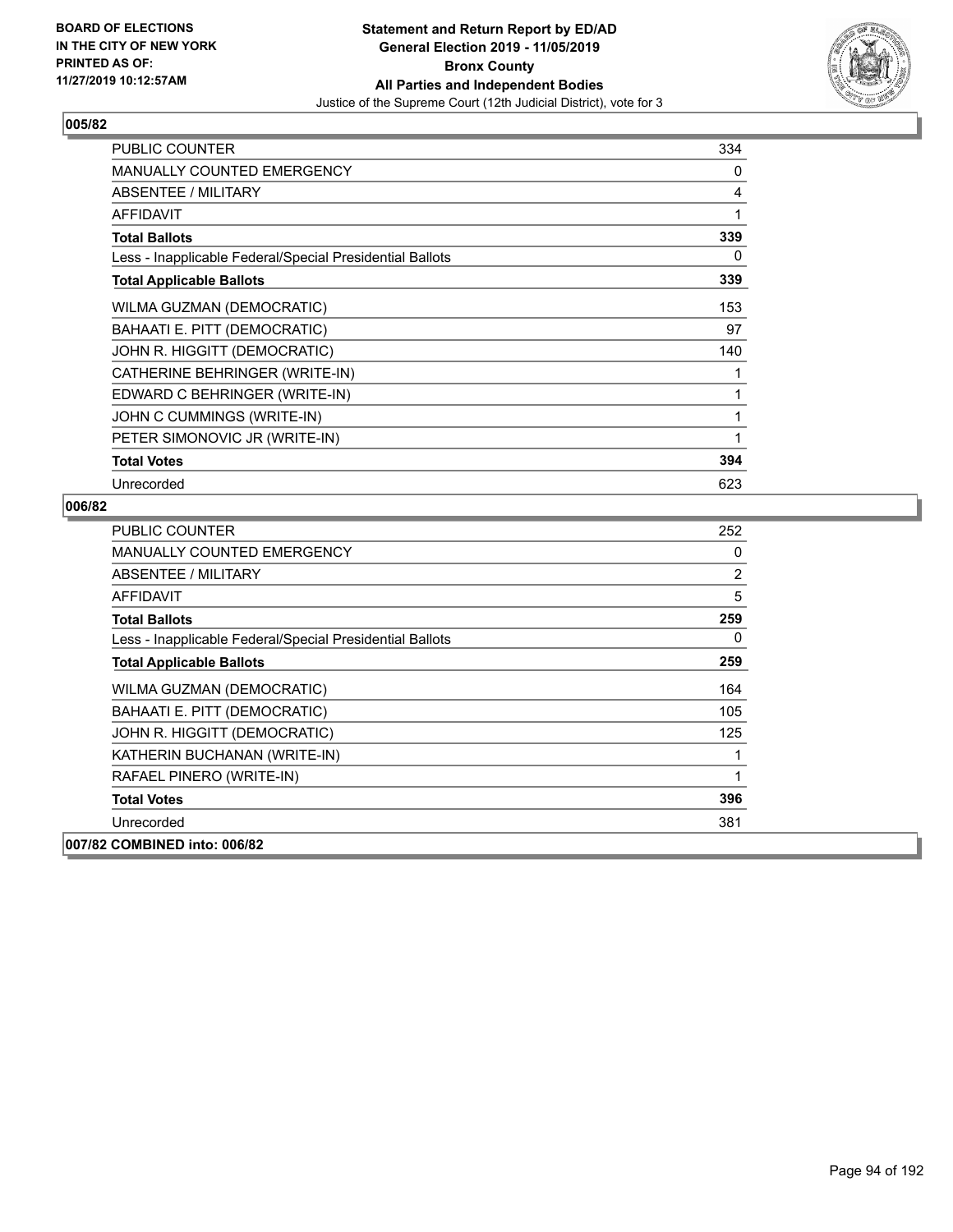

| <b>PUBLIC COUNTER</b>                                    | 151 |
|----------------------------------------------------------|-----|
| <b>MANUALLY COUNTED EMERGENCY</b>                        | 0   |
| <b>ABSENTEE / MILITARY</b>                               | 3   |
| <b>AFFIDAVIT</b>                                         | 1   |
| <b>Total Ballots</b>                                     | 155 |
| Less - Inapplicable Federal/Special Presidential Ballots | 0   |
| <b>Total Applicable Ballots</b>                          | 155 |
| WILMA GUZMAN (DEMOCRATIC)                                | 117 |
| BAHAATI E. PITT (DEMOCRATIC)                             | 77  |
| JOHN R. HIGGITT (DEMOCRATIC)                             | 79  |
| BERNARD REILLY (WRITE-IN)                                |     |
| JANET BITHER (WRITE-IN)                                  | 1   |
| THOMAS DERIVAN (WRITE-IN)                                | 1   |
| <b>Total Votes</b>                                       | 276 |
| Unrecorded                                               | 189 |

| PUBLIC COUNTER                                           | 276         |
|----------------------------------------------------------|-------------|
| MANUALLY COUNTED EMERGENCY                               | 0           |
| ABSENTEE / MILITARY                                      | 5           |
| <b>AFFIDAVIT</b>                                         | 1           |
| <b>Total Ballots</b>                                     | 282         |
| Less - Inapplicable Federal/Special Presidential Ballots | 0           |
| <b>Total Applicable Ballots</b>                          | 282         |
| WILMA GUZMAN (DEMOCRATIC)                                | 188         |
| BAHAATI E. PITT (DEMOCRATIC)                             | 113         |
| JOHN R. HIGGITT (DEMOCRATIC)                             | 122         |
| BERNARD GANNON (WRITE-IN)                                | 1           |
| EDWARD DELATORE SR (WRITE-IN)                            | $\mathbf 1$ |
| MARY DELATORE (WRITE-IN)                                 | 1           |
| UNATTRIBUTABLE WRITE-IN (WRITE-IN)                       | 6           |
| <b>Total Votes</b>                                       | 432         |
| Unrecorded                                               | 414         |
| 010/82 COMBINED into: 009/82                             |             |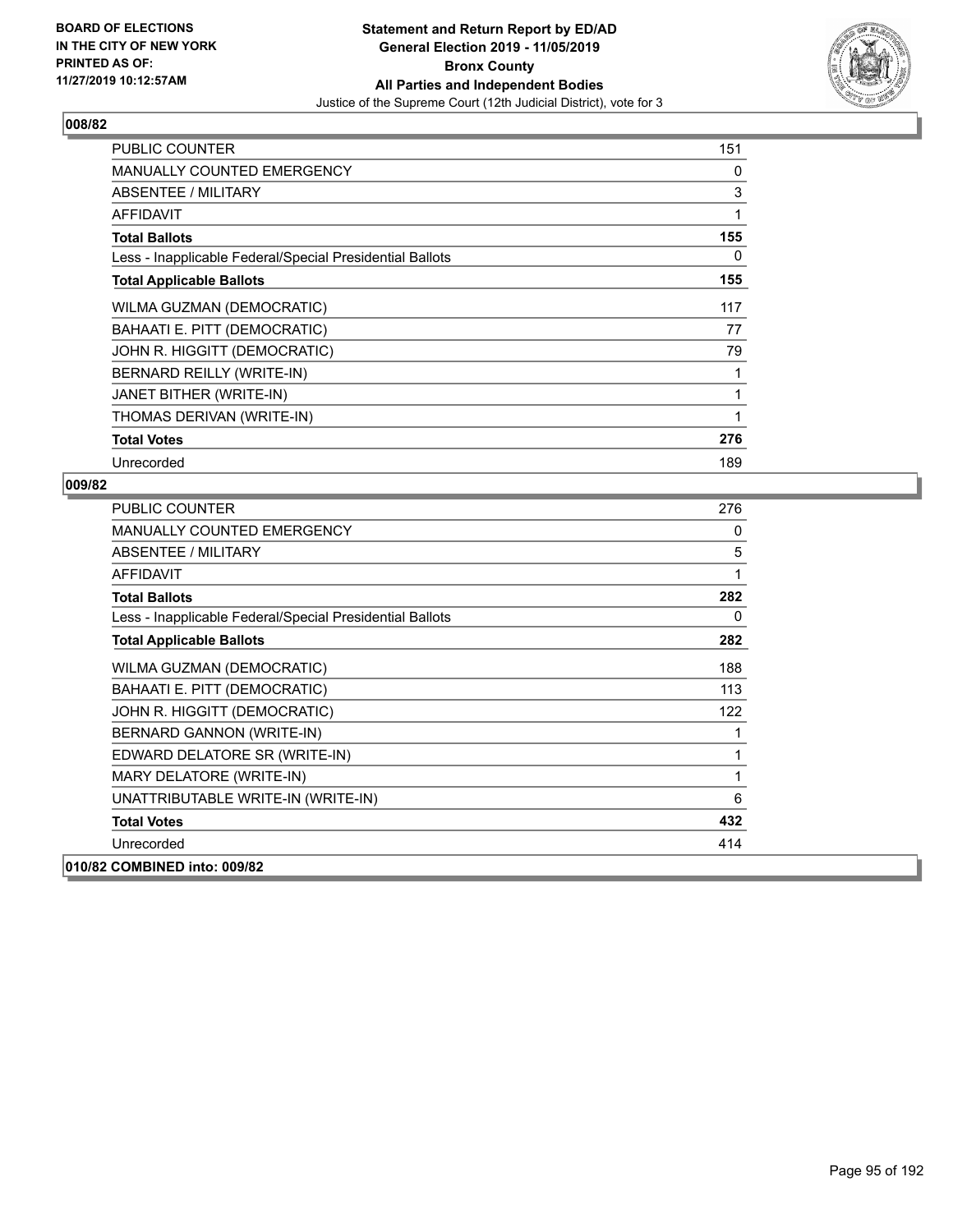

| <b>PUBLIC COUNTER</b>                                    | 100      |
|----------------------------------------------------------|----------|
| <b>MANUALLY COUNTED EMERGENCY</b>                        | $\Omega$ |
| ABSENTEE / MILITARY                                      | 5        |
| <b>AFFIDAVIT</b>                                         | 2        |
| <b>Total Ballots</b>                                     | 107      |
| Less - Inapplicable Federal/Special Presidential Ballots | 0        |
| <b>Total Applicable Ballots</b>                          | 107      |
| WILMA GUZMAN (DEMOCRATIC)                                | 65       |
| BAHAATI E. PITT (DEMOCRATIC)                             | 34       |
| JOHN R. HIGGITT (DEMOCRATIC)                             | 35       |
| <b>Total Votes</b>                                       | 134      |
| Unrecorded                                               | 187      |

#### **012/82**

| <b>PUBLIC COUNTER</b>                                    | 105      |
|----------------------------------------------------------|----------|
| <b>MANUALLY COUNTED EMERGENCY</b>                        | 0        |
| ABSENTEE / MILITARY                                      | 3        |
| <b>AFFIDAVIT</b>                                         | 0        |
| <b>Total Ballots</b>                                     | 108      |
| Less - Inapplicable Federal/Special Presidential Ballots | $\Omega$ |
| <b>Total Applicable Ballots</b>                          | 108      |
| WILMA GUZMAN (DEMOCRATIC)                                | 81       |
| BAHAATI E. PITT (DEMOCRATIC)                             | 38       |
| JOHN R. HIGGITT (DEMOCRATIC)                             | 30       |
| <b>Total Votes</b>                                       | 149      |
| Unrecorded                                               | 175      |

# **013/82**

| <b>PUBLIC COUNTER</b>                                    | 232      |
|----------------------------------------------------------|----------|
| <b>MANUALLY COUNTED EMERGENCY</b>                        | 0        |
| ABSENTEE / MILITARY                                      | 5        |
| <b>AFFIDAVIT</b>                                         |          |
| <b>Total Ballots</b>                                     | 238      |
| Less - Inapplicable Federal/Special Presidential Ballots | $\Omega$ |
| <b>Total Applicable Ballots</b>                          | 238      |
| WILMA GUZMAN (DEMOCRATIC)                                | 188      |
| <b>BAHAATI E. PITT (DEMOCRATIC)</b>                      | 101      |
| JOHN R. HIGGITT (DEMOCRATIC)                             | 99       |
| <b>Total Votes</b>                                       | 388      |
| Unrecorded                                               | 326      |
| 014/82 COMBINED into: 012/82                             |          |

# **015/82 COMBINED into: 013/82**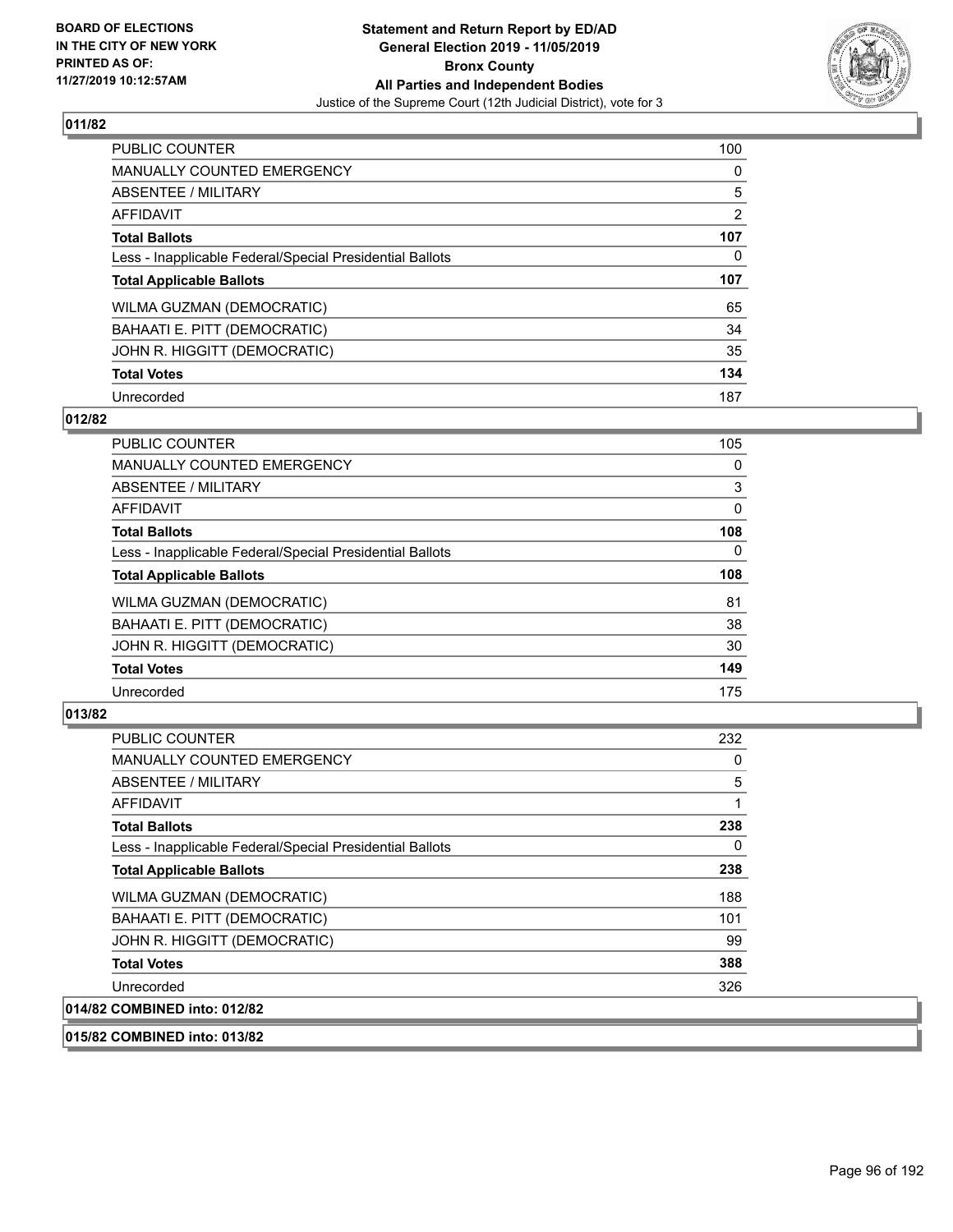

| PUBLIC COUNTER                                           | 218      |
|----------------------------------------------------------|----------|
| <b>MANUALLY COUNTED EMERGENCY</b>                        | $\Omega$ |
| ABSENTEE / MILITARY                                      | 9        |
| AFFIDAVIT                                                | 3        |
| <b>Total Ballots</b>                                     | 230      |
| Less - Inapplicable Federal/Special Presidential Ballots | $\Omega$ |
| <b>Total Applicable Ballots</b>                          | 230      |
| WILMA GUZMAN (DEMOCRATIC)                                | 172      |
| BAHAATI E. PITT (DEMOCRATIC)                             | 107      |
| JOHN R. HIGGITT (DEMOCRATIC)                             | 115      |
| <b>Total Votes</b>                                       | 394      |
| Unrecorded                                               | 296      |

# **017/82 COMBINED into: 016/82**

| PUBLIC COUNTER                                           | 129      |
|----------------------------------------------------------|----------|
| <b>MANUALLY COUNTED EMERGENCY</b>                        | 0        |
| ABSENTEE / MILITARY                                      | 4        |
| <b>AFFIDAVIT</b>                                         | $\Omega$ |
| <b>Total Ballots</b>                                     | 133      |
| Less - Inapplicable Federal/Special Presidential Ballots | 0        |
| <b>Total Applicable Ballots</b>                          | 133      |
| WILMA GUZMAN (DEMOCRATIC)                                | 81       |
| BAHAATI E. PITT (DEMOCRATIC)                             | 37       |
| JOHN R. HIGGITT (DEMOCRATIC)                             | 43       |
| CHRISTOPHER C GARITEE (WRITE-IN)                         | 1        |
| JEANINE PIRRO (WRITE-IN)                                 | 1        |
| JOSEPH C BORELLI (WRITE-IN)                              | 1        |
| LYNN PERRY (WRITE-IN)                                    | 1        |
| MARK W SMITH (WRITE-IN)                                  | 1        |
| UNATTRIBUTABLE WRITE-IN (WRITE-IN)                       | 5        |
| <b>Total Votes</b>                                       | 171      |
| Unrecorded                                               | 228      |
| 019/82 COMBINED into: 018/82                             |          |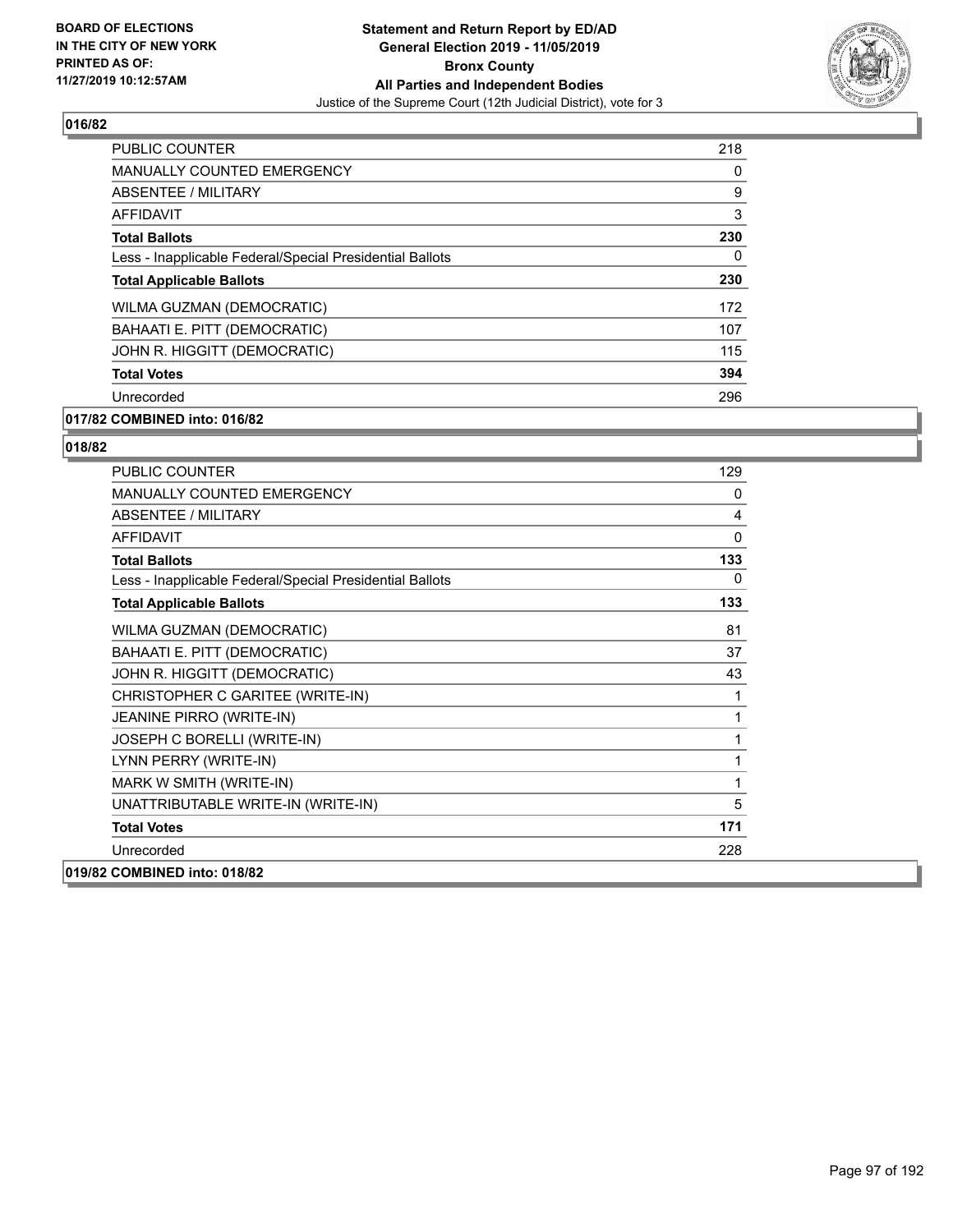

| <b>PUBLIC COUNTER</b>                                    | 191 |
|----------------------------------------------------------|-----|
| <b>MANUALLY COUNTED EMERGENCY</b>                        | 0   |
| ABSENTEE / MILITARY                                      | 10  |
| <b>AFFIDAVIT</b>                                         | 3   |
| <b>Total Ballots</b>                                     | 204 |
| Less - Inapplicable Federal/Special Presidential Ballots | 0   |
| <b>Total Applicable Ballots</b>                          | 204 |
| WILMA GUZMAN (DEMOCRATIC)                                | 104 |
| BAHAATI E. PITT (DEMOCRATIC)                             | 71  |
| JOHN R. HIGGITT (DEMOCRATIC)                             | 82  |
| UNATTRIBUTABLE WRITE-IN (WRITE-IN)                       |     |
| <b>Total Votes</b>                                       | 258 |
| Unrecorded                                               | 354 |

# **021/82**

| <b>PUBLIC COUNTER</b>                                    | 200            |
|----------------------------------------------------------|----------------|
| MANUALLY COUNTED EMERGENCY                               | 0              |
| ABSENTEE / MILITARY                                      | $\overline{2}$ |
| AFFIDAVIT                                                | 0              |
| <b>Total Ballots</b>                                     | 202            |
| Less - Inapplicable Federal/Special Presidential Ballots | $\Omega$       |
| <b>Total Applicable Ballots</b>                          | 202            |
| WILMA GUZMAN (DEMOCRATIC)                                | 136            |
| BAHAATI E. PITT (DEMOCRATIC)                             | 69             |
| JOHN R. HIGGITT (DEMOCRATIC)                             | 74             |
| RUDY GIULIANI (WRITE-IN)                                 |                |
| <b>Total Votes</b>                                       | 280            |
| Unrecorded                                               | 326            |
| 022/82 COMBINED into: 021/82                             |                |

| PUBLIC COUNTER                                           | 181      |
|----------------------------------------------------------|----------|
| <b>MANUALLY COUNTED EMERGENCY</b>                        | 0        |
| ABSENTEE / MILITARY                                      |          |
| AFFIDAVIT                                                | 0        |
| <b>Total Ballots</b>                                     | 182      |
| Less - Inapplicable Federal/Special Presidential Ballots | $\Omega$ |
| <b>Total Applicable Ballots</b>                          | 182      |
| WILMA GUZMAN (DEMOCRATIC)                                | 139      |
| BAHAATI E. PITT (DEMOCRATIC)                             | 90       |
| JOHN R. HIGGITT (DEMOCRATIC)                             | 80       |
| ADAM ALGARIN (WRITE-IN)                                  | 1        |
| <b>Total Votes</b>                                       | 310      |
| Unrecorded                                               | 236      |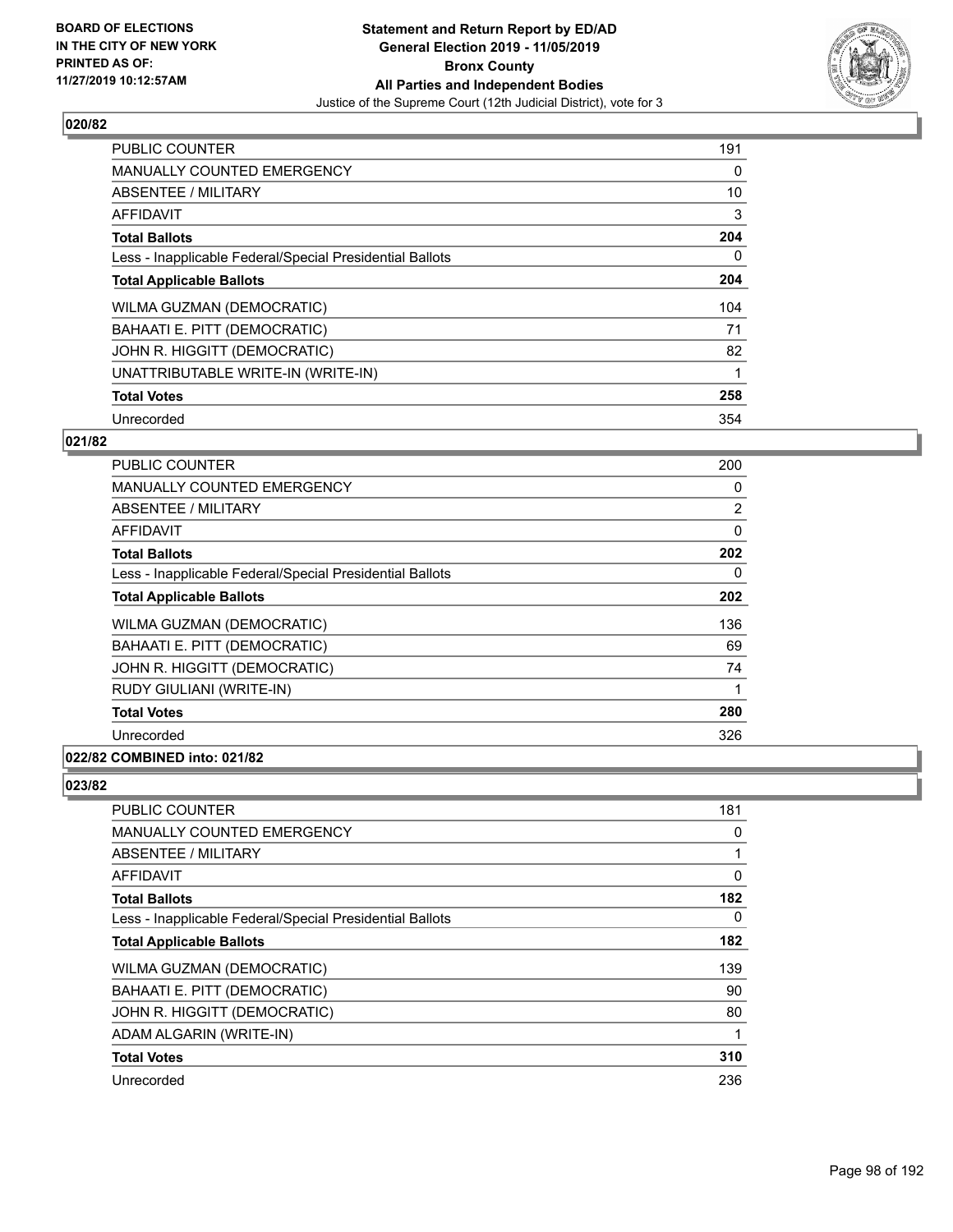

| PUBLIC COUNTER                                           | 96  |
|----------------------------------------------------------|-----|
| MANUALLY COUNTED EMERGENCY                               | 0   |
| ABSENTEE / MILITARY                                      | 1   |
| <b>AFFIDAVIT</b>                                         | 0   |
| <b>Total Ballots</b>                                     | 97  |
| Less - Inapplicable Federal/Special Presidential Ballots | 0   |
| <b>Total Applicable Ballots</b>                          | 97  |
| WILMA GUZMAN (DEMOCRATIC)                                | 70  |
| BAHAATI E. PITT (DEMOCRATIC)                             | 47  |
| JOHN R. HIGGITT (DEMOCRATIC)                             | 45  |
| JESSICA CONNELL (WRITE-IN)                               | 1   |
| LEWIS BLACK (WRITE-IN)                                   | 1   |
| YANNICK V DALEY (WRITE-IN)                               | 1   |
| <b>Total Votes</b>                                       | 165 |
| Unrecorded                                               | 126 |

**025/82 COMBINED into: 020/82**

# **026/82 COMBINED into: 069/83**

#### **027/82 COMBINED into: 023/82**

| <b>PUBLIC COUNTER</b>                                    | 123          |
|----------------------------------------------------------|--------------|
| <b>MANUALLY COUNTED EMERGENCY</b>                        | $\Omega$     |
| ABSENTEE / MILITARY                                      | 6            |
| AFFIDAVIT                                                | 1            |
| <b>Total Ballots</b>                                     | 130          |
| Less - Inapplicable Federal/Special Presidential Ballots | $\mathbf{0}$ |
| <b>Total Applicable Ballots</b>                          | 130          |
| WILMA GUZMAN (DEMOCRATIC)                                | 107          |
| BAHAATI E. PITT (DEMOCRATIC)                             | 60           |
| JOHN R. HIGGITT (DEMOCRATIC)                             | 50           |
| <b>Total Votes</b>                                       | 217          |
| Unrecorded                                               | 173          |
| 029/82 COMBINED into: 028/82                             |              |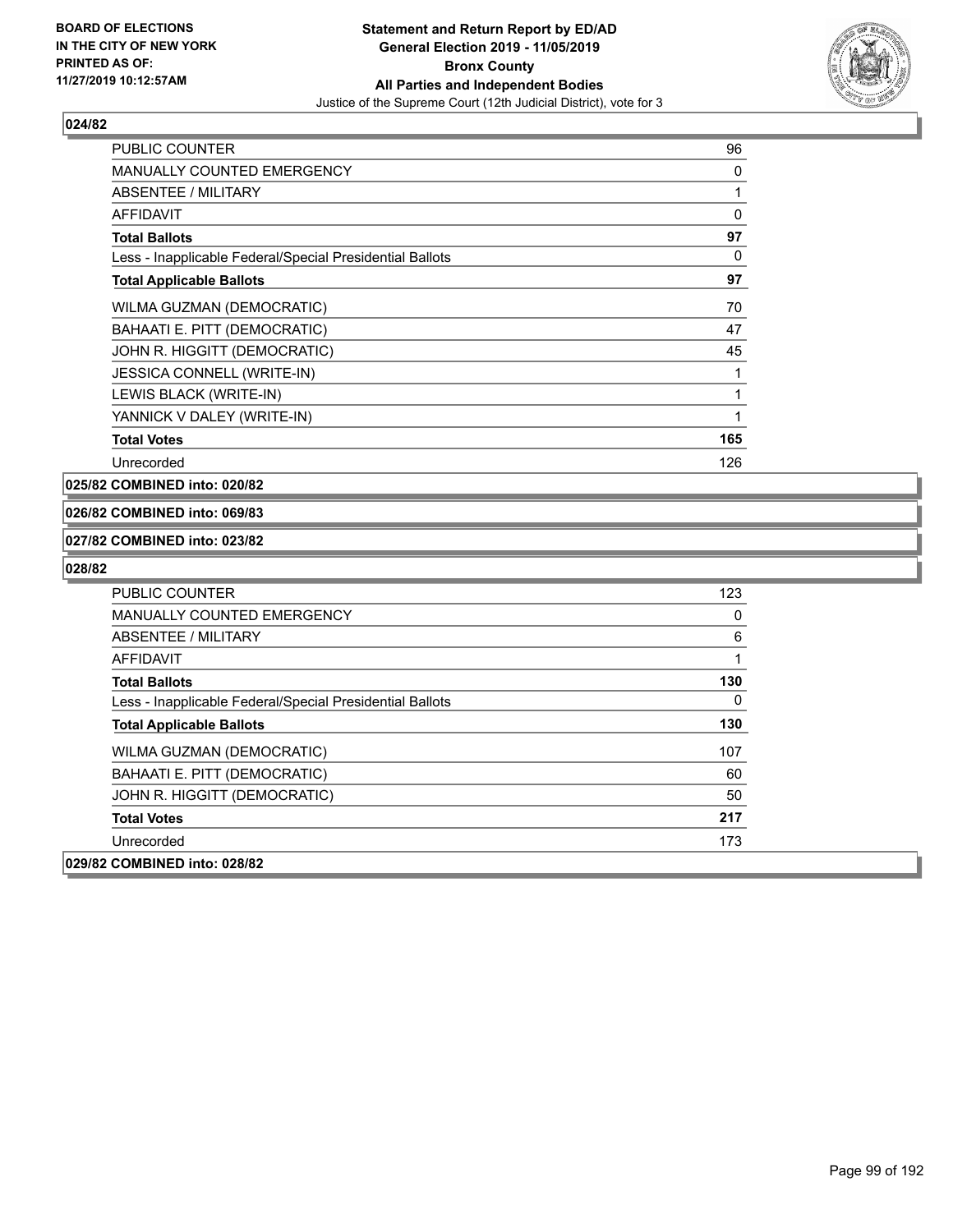

| PUBLIC COUNTER                                           | 273 |
|----------------------------------------------------------|-----|
| <b>MANUALLY COUNTED EMERGENCY</b>                        | 0   |
| ABSENTEE / MILITARY                                      | 2   |
| AFFIDAVIT                                                | 5   |
| <b>Total Ballots</b>                                     | 280 |
| Less - Inapplicable Federal/Special Presidential Ballots | 0   |
| <b>Total Applicable Ballots</b>                          | 280 |
| WILMA GUZMAN (DEMOCRATIC)                                | 218 |
| BAHAATI E. PITT (DEMOCRATIC)                             | 132 |
| JOHN R. HIGGITT (DEMOCRATIC)                             | 128 |
| <b>Total Votes</b>                                       | 478 |
| Unrecorded                                               | 362 |

# **031/82 COMBINED into: 030/82**

# **032/82**

| 226 |
|-----|
| 0   |
| 9   |
| 1   |
| 236 |
| 0   |
| 236 |
| 147 |
| 88  |
| 104 |
| 1   |
| 1   |
| 5   |
| 346 |
| 362 |
|     |
|     |

**034/82 COMBINED into: 035/82**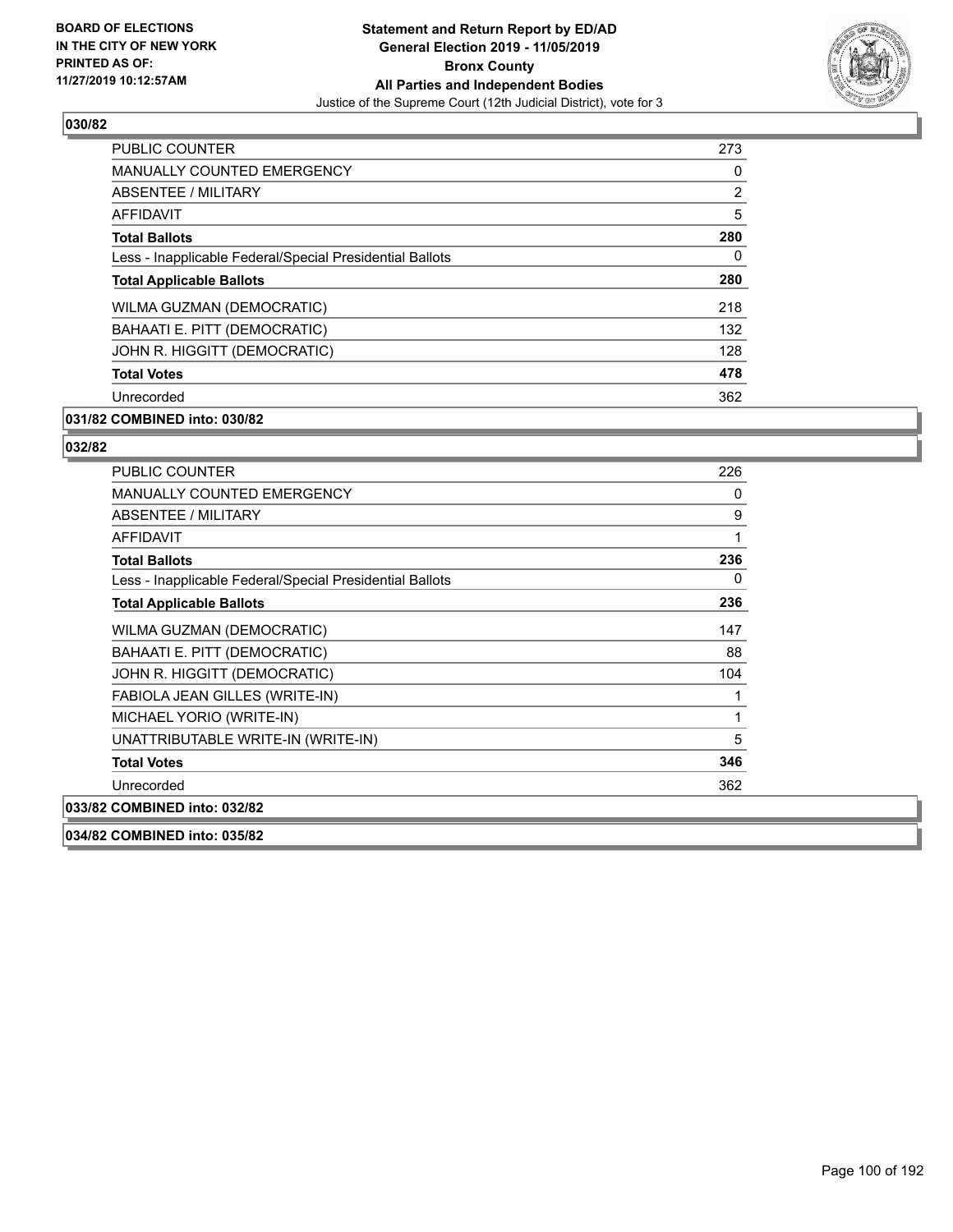

| <b>PUBLIC COUNTER</b>                                    | 236 |
|----------------------------------------------------------|-----|
| <b>MANUALLY COUNTED EMERGENCY</b>                        | 0   |
| ABSENTEE / MILITARY                                      | 4   |
| AFFIDAVIT                                                | 1   |
| <b>Total Ballots</b>                                     | 241 |
| Less - Inapplicable Federal/Special Presidential Ballots | 0   |
| <b>Total Applicable Ballots</b>                          | 241 |
| WILMA GUZMAN (DEMOCRATIC)                                | 150 |
| BAHAATI E. PITT (DEMOCRATIC)                             | 98  |
| JOHN R. HIGGITT (DEMOCRATIC)                             | 107 |
| <b>JESSE MCCORMACK (WRITE-IN)</b>                        |     |
| UNATTRIBUTABLE WRITE-IN (WRITE-IN)                       | 6   |
| <b>Total Votes</b>                                       | 362 |
| Unrecorded                                               | 361 |

# **036/82**

| <b>PUBLIC COUNTER</b>                                    | 162            |
|----------------------------------------------------------|----------------|
| <b>MANUALLY COUNTED EMERGENCY</b>                        | 0              |
| ABSENTEE / MILITARY                                      | $\overline{7}$ |
| <b>AFFIDAVIT</b>                                         |                |
| <b>Total Ballots</b>                                     | 170            |
| Less - Inapplicable Federal/Special Presidential Ballots | $\Omega$       |
| <b>Total Applicable Ballots</b>                          | 170            |
| WILMA GUZMAN (DEMOCRATIC)                                | 100            |
| BAHAATI E. PITT (DEMOCRATIC)                             | 49             |
| JOHN R. HIGGITT (DEMOCRATIC)                             | 48             |
| <b>JASON DODD (WRITE-IN)</b>                             |                |
| <b>Total Votes</b>                                       | 198            |
| Unrecorded                                               | 312            |

| PUBLIC COUNTER                                           | 136 |
|----------------------------------------------------------|-----|
| <b>MANUALLY COUNTED EMERGENCY</b>                        | 0   |
| ABSENTEE / MILITARY                                      | 3   |
| AFFIDAVIT                                                | 3   |
| <b>Total Ballots</b>                                     | 142 |
| Less - Inapplicable Federal/Special Presidential Ballots | 0   |
| <b>Total Applicable Ballots</b>                          | 142 |
| WILMA GUZMAN (DEMOCRATIC)                                | 103 |
| BAHAATI E. PITT (DEMOCRATIC)                             | 59  |
| JOHN R. HIGGITT (DEMOCRATIC)                             | 61  |
| RON PAUL (WRITE-IN)                                      |     |
| <b>Total Votes</b>                                       | 224 |
| Unrecorded                                               | 202 |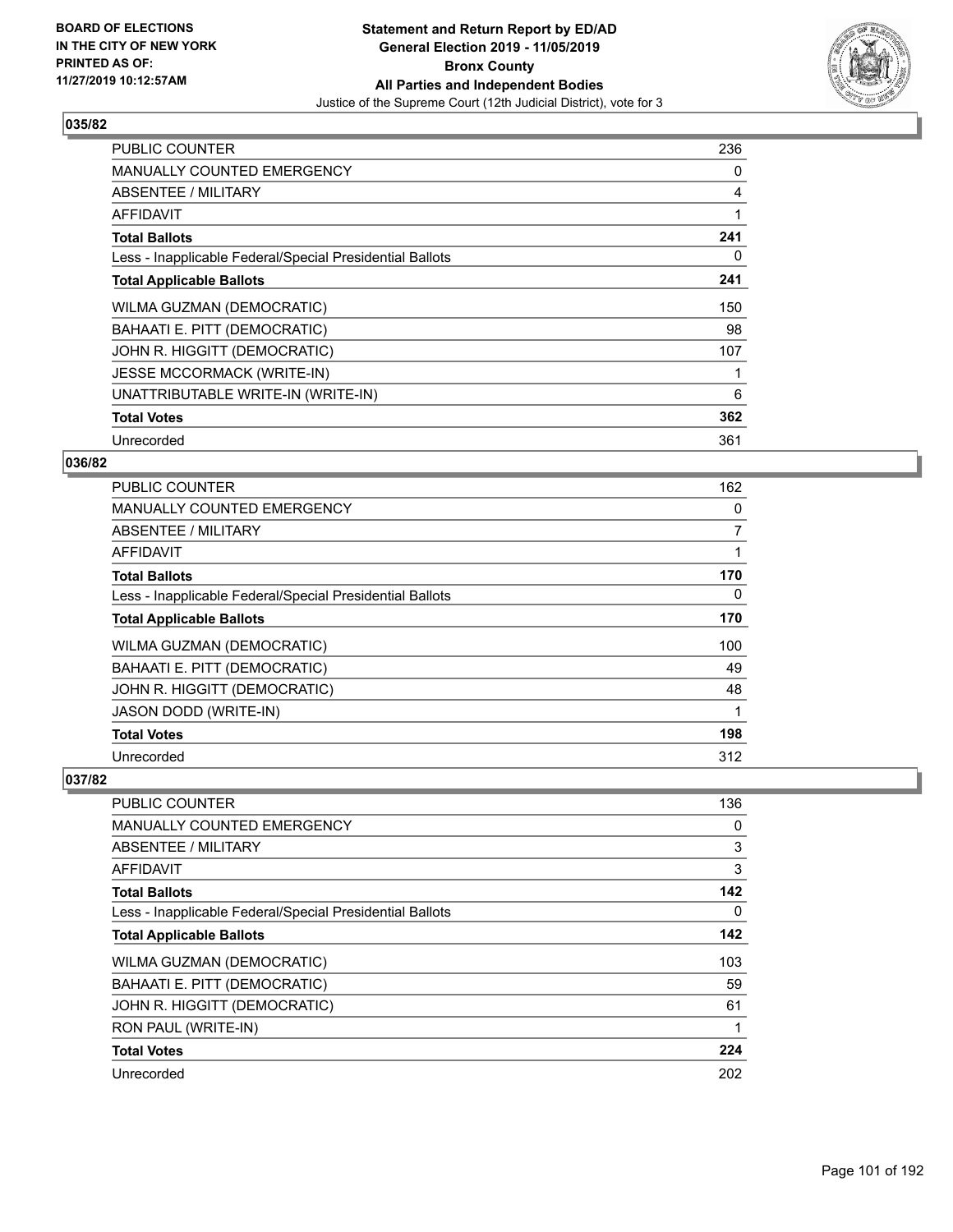

| <b>PUBLIC COUNTER</b>                                    | 252 |
|----------------------------------------------------------|-----|
| MANUALLY COUNTED EMERGENCY                               | 0   |
| <b>ABSENTEE / MILITARY</b>                               | 5   |
| <b>AFFIDAVIT</b>                                         | 0   |
| <b>Total Ballots</b>                                     | 257 |
| Less - Inapplicable Federal/Special Presidential Ballots | 0   |
| <b>Total Applicable Ballots</b>                          | 257 |
| WILMA GUZMAN (DEMOCRATIC)                                | 185 |
| BAHAATI E. PITT (DEMOCRATIC)                             | 119 |
| JOHN R. HIGGITT (DEMOCRATIC)                             | 123 |
| JOSE ANTONIO GONZALEZ JR (WRITE-IN)                      | 1   |
| PAT PAULSON (WRITE-IN)                                   | 1   |
| PRENTICE COLLAZO (WRITE-IN)                              | 1   |
| RUDY GIULIANI (WRITE-IN)                                 | 1   |
| UNATTRIBUTABLE WRITE-IN (WRITE-IN)                       | 3   |
| <b>Total Votes</b>                                       | 434 |
| Unrecorded                                               | 337 |

# **039/82 COMBINED into: 038/82**

| <b>PUBLIC COUNTER</b>                                    | 186            |
|----------------------------------------------------------|----------------|
| <b>MANUALLY COUNTED EMERGENCY</b>                        | 0              |
| ABSENTEE / MILITARY                                      | 1              |
| <b>AFFIDAVIT</b>                                         | $\overline{2}$ |
| <b>Total Ballots</b>                                     | 189            |
| Less - Inapplicable Federal/Special Presidential Ballots | 0              |
| <b>Total Applicable Ballots</b>                          | 189            |
| WILMA GUZMAN (DEMOCRATIC)                                | 94             |
| BAHAATI E. PITT (DEMOCRATIC)                             | 57             |
| JOHN R. HIGGITT (DEMOCRATIC)                             | 79             |
| DAVID SZALKIEWICZ (WRITE-IN)                             | 1              |
| JAMES VACCA (WRITE-IN)                                   | 1              |
| JOE CROWLEY (WRITE-IN)                                   | 1              |
| JOHN VASCIO (WRITE-IN)                                   | 1              |
| MONTGOMERY DELANCY (WRITE-IN)                            | 1              |
| STEPHEN A KNOPF (WRITE-IN)                               | 1              |
| UNATTRIBUTABLE WRITE-IN (WRITE-IN)                       | 7              |
| <b>Total Votes</b>                                       | 243            |
| Unrecorded                                               | 324            |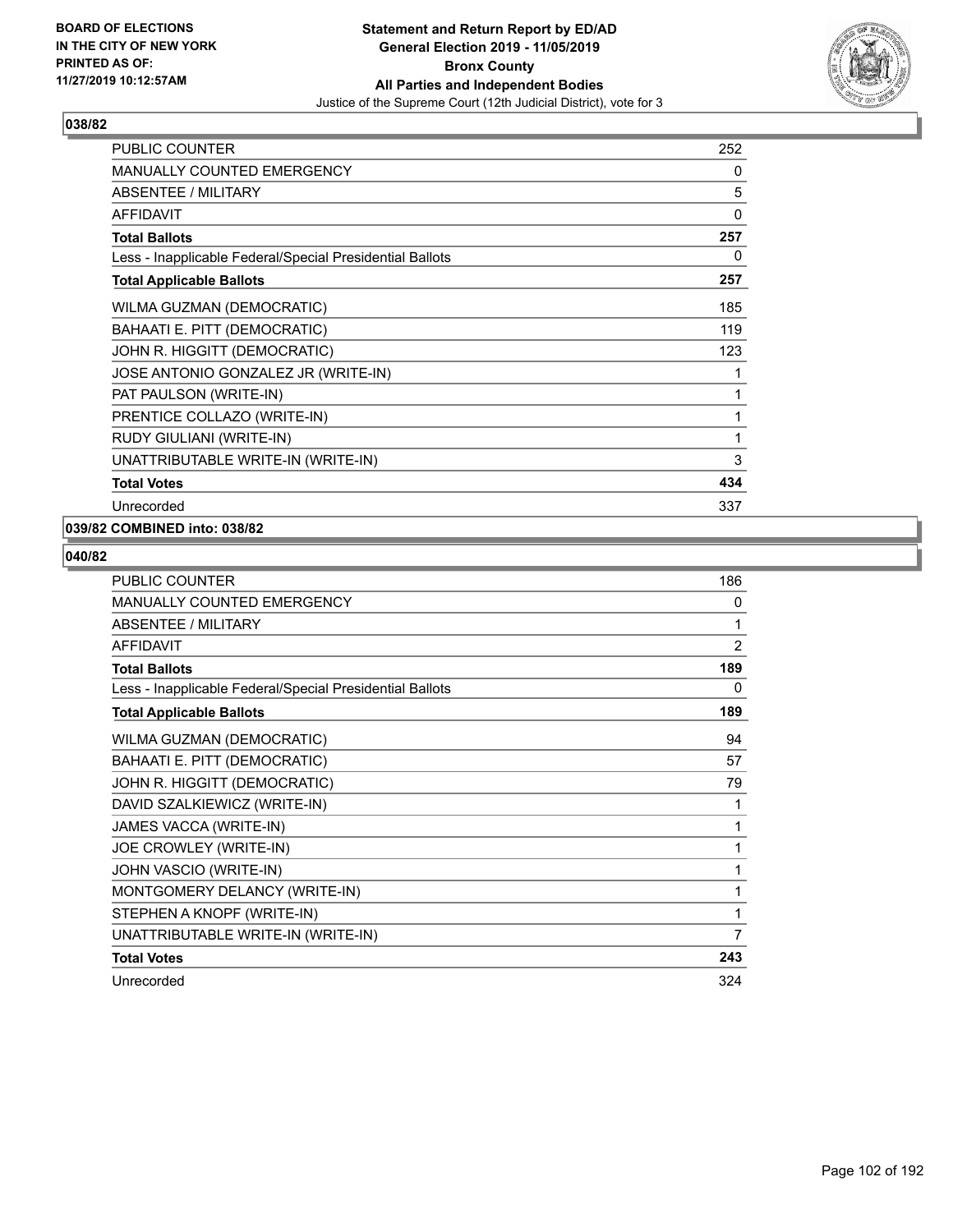

| <b>PUBLIC COUNTER</b>                                    | 268 |
|----------------------------------------------------------|-----|
| <b>MANUALLY COUNTED EMERGENCY</b>                        | 0   |
| <b>ABSENTEE / MILITARY</b>                               | 5   |
| AFFIDAVIT                                                | 6   |
| <b>Total Ballots</b>                                     | 279 |
| Less - Inapplicable Federal/Special Presidential Ballots | 0   |
| <b>Total Applicable Ballots</b>                          | 279 |
| WILMA GUZMAN (DEMOCRATIC)                                | 132 |
| BAHAATI E. PITT (DEMOCRATIC)                             | 82  |
| JOHN R. HIGGITT (DEMOCRATIC)                             | 95  |
| RICHARD GALLO (WRITE-IN)                                 | 1   |
| UNATTRIBUTABLE WRITE-IN (WRITE-IN)                       | 2   |
| <b>Total Votes</b>                                       | 312 |
| Unrecorded                                               | 525 |

# **042/82**

| <b>PUBLIC COUNTER</b>                                    | 302            |
|----------------------------------------------------------|----------------|
| <b>MANUALLY COUNTED EMERGENCY</b>                        | 0              |
| ABSENTEE / MILITARY                                      | 8              |
| <b>AFFIDAVIT</b>                                         | 6              |
| <b>Total Ballots</b>                                     | 316            |
| Less - Inapplicable Federal/Special Presidential Ballots | 0              |
| <b>Total Applicable Ballots</b>                          | 316            |
| WILMA GUZMAN (DEMOCRATIC)                                | 128            |
| BAHAATI E. PITT (DEMOCRATIC)                             | 98             |
| JOHN R. HIGGITT (DEMOCRATIC)                             | 131            |
| CHRIS MCSWIGIN (WRITE-IN)                                | 1              |
| DONALD J TRUMP (WRITE-IN)                                | $\overline{2}$ |
| IRENE GRUBER (WRITE-IN)                                  | 1              |
| LARRY BLOSS (WRITE-IN)                                   | 1              |
| RUDY GIULIANI (WRITE-IN)                                 | $\overline{2}$ |
| STEPHEN B KAUFMAN (WRITE-IN)                             | 1              |
| STEVE GALLO (WRITE-IN)                                   | 1              |
| UNATTRIBUTABLE WRITE-IN (WRITE-IN)                       | 12             |
| <b>Total Votes</b>                                       | 378            |
| Unrecorded                                               | 570            |
|                                                          |                |

# **043/82 COMBINED into: 040/82 044/82 COMBINED into: 041/82 045/82 COMBINED into: 042/82 046/82 COMBINED into: 042/82**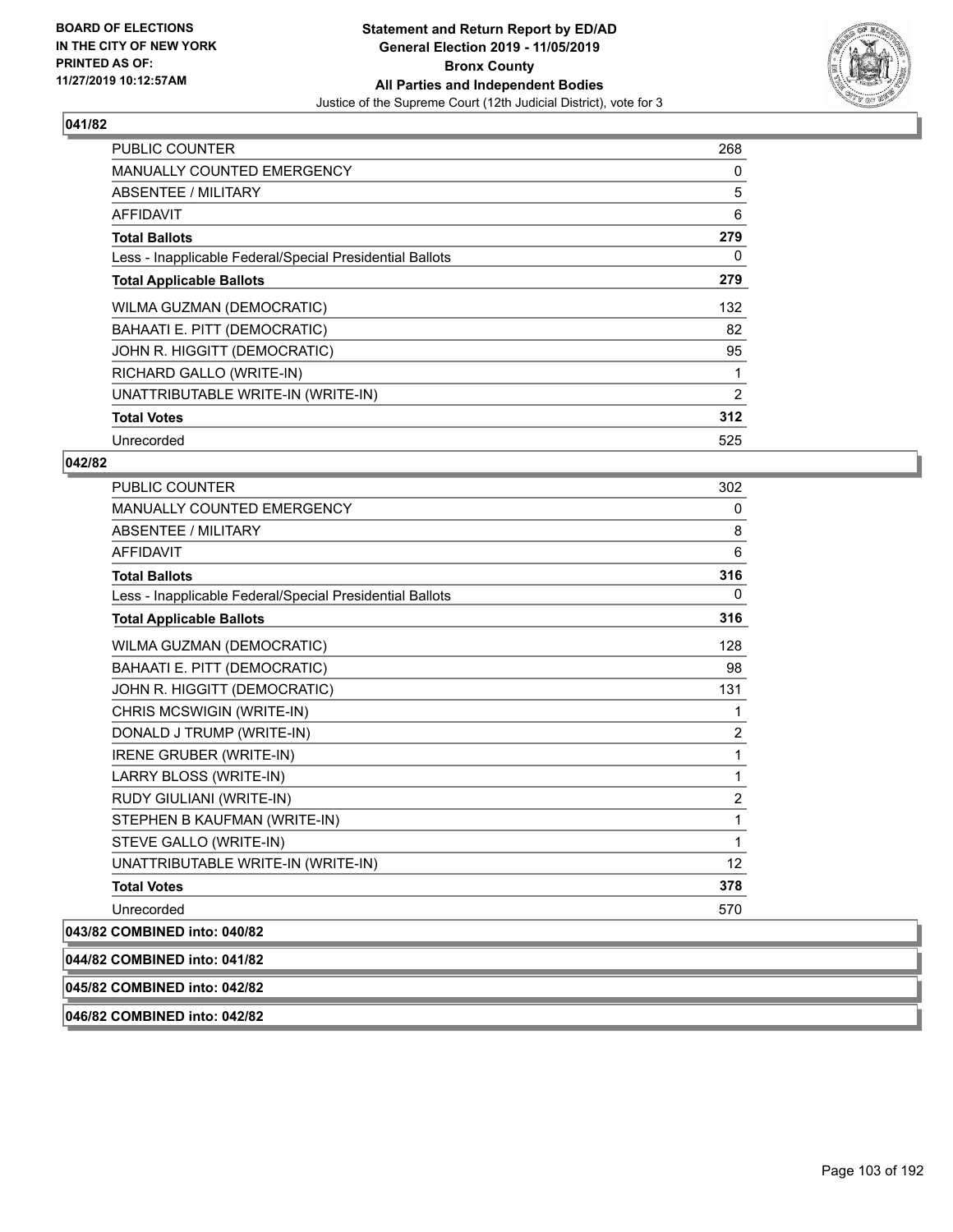

| PUBLIC COUNTER                                           | 246 |
|----------------------------------------------------------|-----|
| MANUALLY COUNTED EMERGENCY                               | 0   |
| ABSENTEE / MILITARY                                      | 2   |
| <b>AFFIDAVIT</b>                                         | 4   |
| <b>Total Ballots</b>                                     | 252 |
| Less - Inapplicable Federal/Special Presidential Ballots | 0   |
| <b>Total Applicable Ballots</b>                          | 252 |
| WILMA GUZMAN (DEMOCRATIC)                                | 111 |
| BAHAATI E. PITT (DEMOCRATIC)                             | 81  |
| JOHN R. HIGGITT (DEMOCRATIC)                             | 91  |
| EDUARDO CASTELL (WRITE-IN)                               | 1   |
| MATHEW GOFF (WRITE-IN)                                   | 1   |
| ONIDA COWARD MAYS (WRITE-IN)                             | 1   |
| RICHARD RIZZO (WRITE-IN)                                 | 1   |
| UNATTRIBUTABLE WRITE-IN (WRITE-IN)                       | 5   |
| <b>Total Votes</b>                                       | 292 |
| Unrecorded                                               | 464 |

# **048/82 COMBINED into: 047/82**

| PUBLIC COUNTER                                           | 174 |
|----------------------------------------------------------|-----|
| <b>MANUALLY COUNTED EMERGENCY</b>                        | 0   |
| ABSENTEE / MILITARY                                      | 5   |
| AFFIDAVIT                                                |     |
| <b>Total Ballots</b>                                     | 180 |
| Less - Inapplicable Federal/Special Presidential Ballots | 0   |
| <b>Total Applicable Ballots</b>                          | 180 |
| WILMA GUZMAN (DEMOCRATIC)                                | 71  |
| BAHAATI E. PITT (DEMOCRATIC)                             | 56  |
| JOHN R. HIGGITT (DEMOCRATIC)                             | 72  |
| GINA MARMORATO (WRITE-IN)                                |     |
| UNATTRIBUTABLE WRITE-IN (WRITE-IN)                       |     |
| <b>Total Votes</b>                                       | 201 |
| Unrecorded                                               | 339 |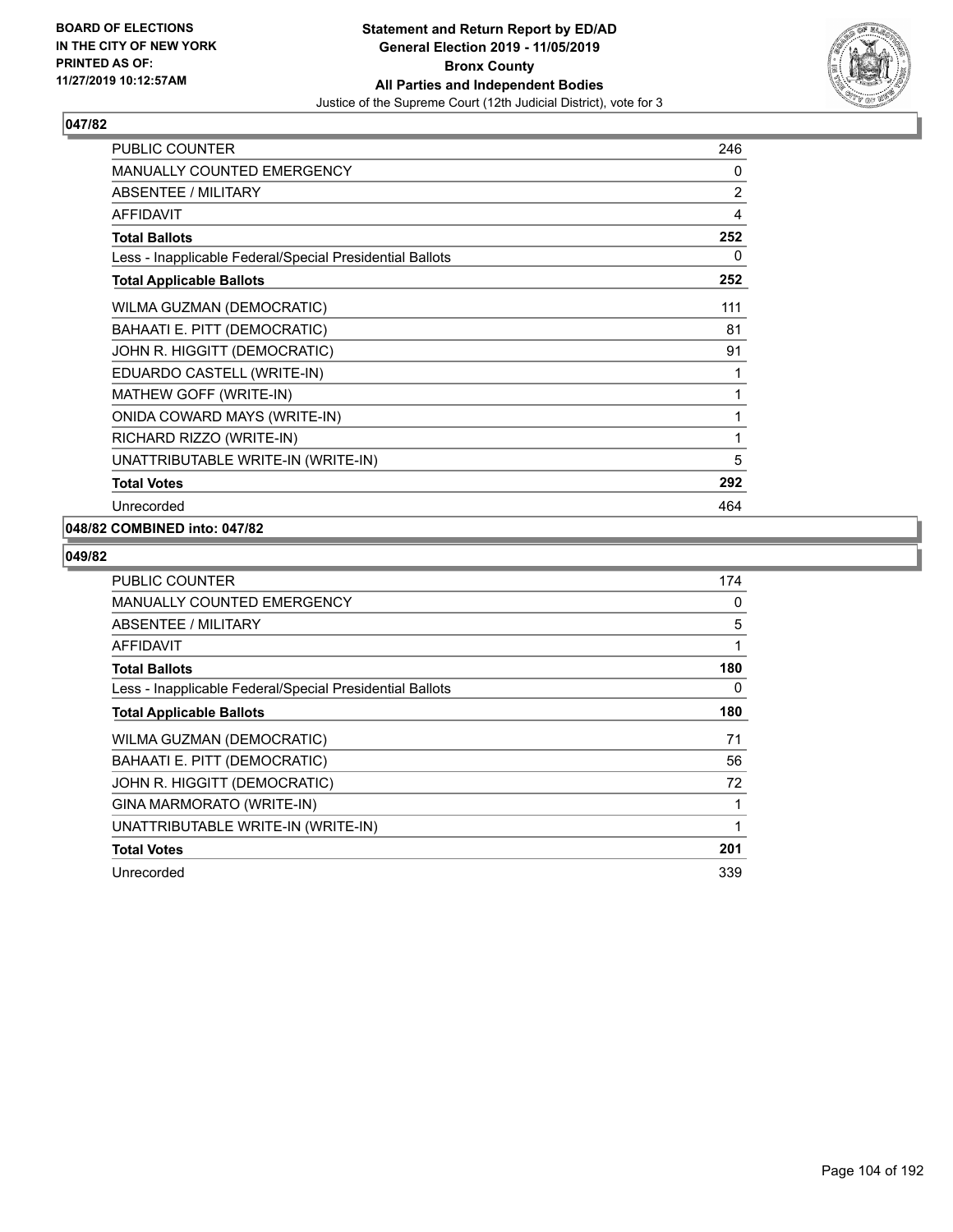

| PUBLIC COUNTER                                           | 93  |
|----------------------------------------------------------|-----|
| <b>MANUALLY COUNTED EMERGENCY</b>                        | 0   |
| <b>ABSENTEE / MILITARY</b>                               | 4   |
| <b>AFFIDAVIT</b>                                         | 1   |
| <b>Total Ballots</b>                                     | 98  |
| Less - Inapplicable Federal/Special Presidential Ballots | 0   |
| <b>Total Applicable Ballots</b>                          | 98  |
| WILMA GUZMAN (DEMOCRATIC)                                | 60  |
| BAHAATI E. PITT (DEMOCRATIC)                             | 38  |
| JOHN R. HIGGITT (DEMOCRATIC)                             | 41  |
| RANDY LEVINE (WRITE-IN)                                  |     |
| ROBERT JOHNSON (WRITE-IN)                                |     |
| RUDY GIULIANI (WRITE-IN)                                 | 1   |
| <b>Total Votes</b>                                       | 142 |
| Unrecorded                                               | 152 |

| PUBLIC COUNTER                                           | 218            |
|----------------------------------------------------------|----------------|
| <b>MANUALLY COUNTED EMERGENCY</b>                        | 0              |
| ABSENTEE / MILITARY                                      | 4              |
| <b>AFFIDAVIT</b>                                         | $\overline{2}$ |
| <b>Total Ballots</b>                                     | 224            |
| Less - Inapplicable Federal/Special Presidential Ballots | 0              |
| <b>Total Applicable Ballots</b>                          | 224            |
| WILMA GUZMAN (DEMOCRATIC)                                | 145            |
| BAHAATI E. PITT (DEMOCRATIC)                             | 93             |
| JOHN R. HIGGITT (DEMOCRATIC)                             | 93             |
| ANDREW NAPOLITANO (WRITE-IN)                             | 1              |
| ANTONIA BRUNO (WRITE-IN)                                 | 3              |
| JORGE VILLEGAS (WRITE-IN)                                | 1              |
| JULIUS C DIFIORE (WRITE-IN)                              | 4              |
| LYDIA RACHMARINOV JONEZ (WRITE-IN)                       | 1              |
| RICHARD SOTO (WRITE-IN)                                  | 1              |
| UNATTRIBUTABLE WRITE-IN (WRITE-IN)                       | 5              |
| <b>Total Votes</b>                                       | 347            |
| Unrecorded                                               | 325            |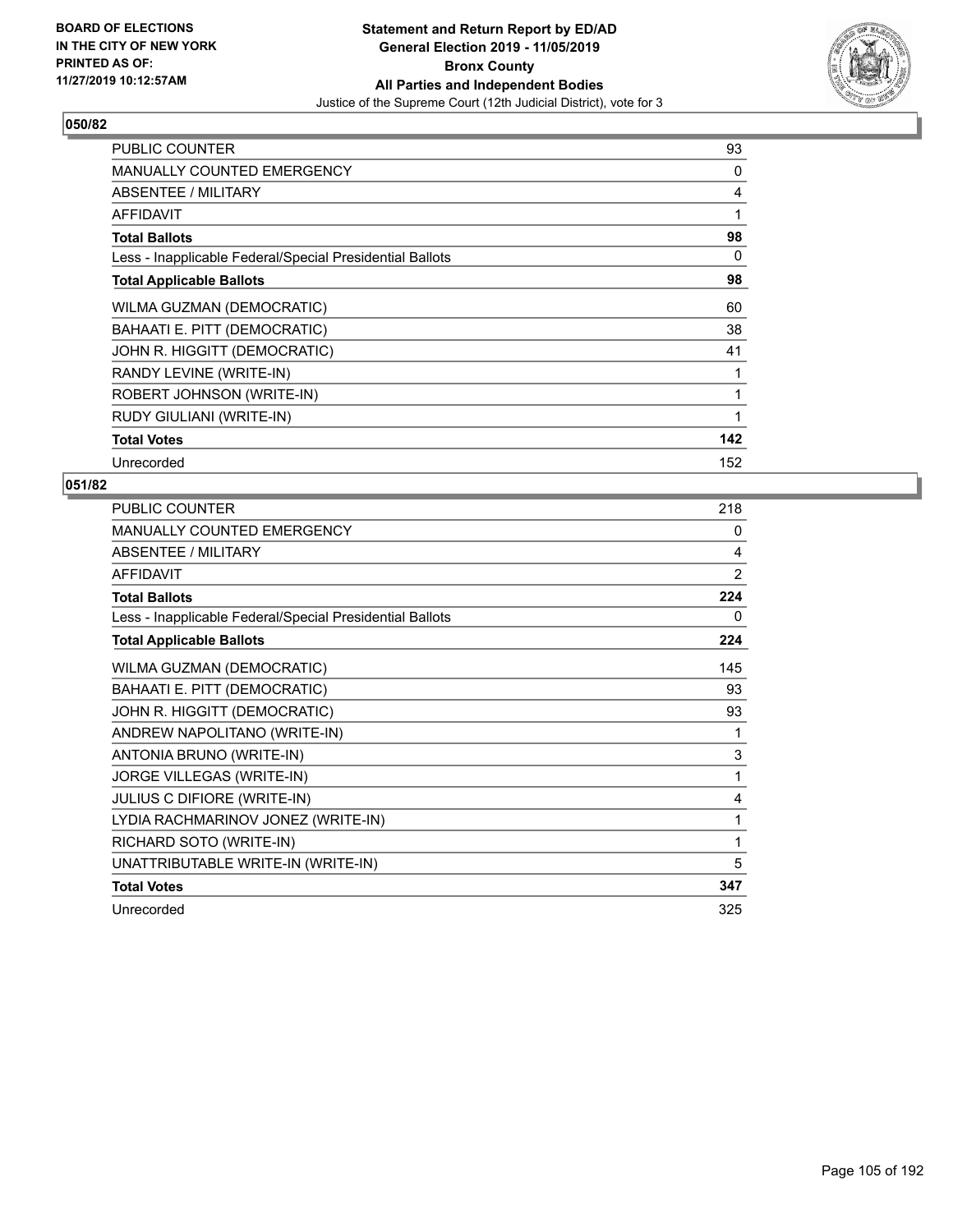

| <b>PUBLIC COUNTER</b>                                    | 274          |
|----------------------------------------------------------|--------------|
| <b>MANUALLY COUNTED EMERGENCY</b>                        | 0            |
| <b>ABSENTEE / MILITARY</b>                               | 3            |
| <b>AFFIDAVIT</b>                                         | $\mathbf{0}$ |
| <b>Total Ballots</b>                                     | 277          |
| Less - Inapplicable Federal/Special Presidential Ballots | 0            |
| <b>Total Applicable Ballots</b>                          | 277          |
| WILMA GUZMAN (DEMOCRATIC)                                | 167          |
| BAHAATI E. PITT (DEMOCRATIC)                             | 97           |
| JOHN R. HIGGITT (DEMOCRATIC)                             | 105          |
| ALFREDO KUILAN (WRITE-IN)                                | 1            |
| <b>BEN SHAPIRO (WRITE-IN)</b>                            | 1            |
| <b>GABRIELLE IAROCCI (WRITE-IN)</b>                      | 1            |
| JAY GOLDBERG (WRITE-IN)                                  | 1            |
| JOSEPH IAROCCI (WRITE-IN)                                | 1            |
| MICHAEL ROAM (WRITE-IN)                                  | 1            |
| ROBERT GRIPPO (WRITE-IN)                                 | 1            |
| ROBERT SARAH (WRITE-IN)                                  | 1            |
| SIMONAS ZMOIDZINAS (WRITE-IN)                            | 1            |
| THOMAS DERIVAN (WRITE-IN)                                | 1            |
| UNATTRIBUTABLE WRITE-IN (WRITE-IN)                       | 9            |
| <b>Total Votes</b>                                       | 388          |
| Unrecorded                                               | 443          |
|                                                          |              |

# **053/82 COMBINED into: 051/82**

**054/82 COMBINED into: 067/80**

# **055/82 COMBINED into: 052/82**

| <b>PUBLIC COUNTER</b>                                    | 77  |
|----------------------------------------------------------|-----|
| MANUALLY COUNTED EMERGENCY                               | 0   |
| ABSENTEE / MILITARY                                      | 7   |
| AFFIDAVIT                                                | 0   |
| <b>Total Ballots</b>                                     | 84  |
| Less - Inapplicable Federal/Special Presidential Ballots | 0   |
| <b>Total Applicable Ballots</b>                          | 84  |
| WILMA GUZMAN (DEMOCRATIC)                                | 50  |
| BAHAATI E. PITT (DEMOCRATIC)                             | 37  |
| JOHN R. HIGGITT (DEMOCRATIC)                             | 40  |
| <b>Total Votes</b>                                       | 127 |
| Unrecorded                                               | 125 |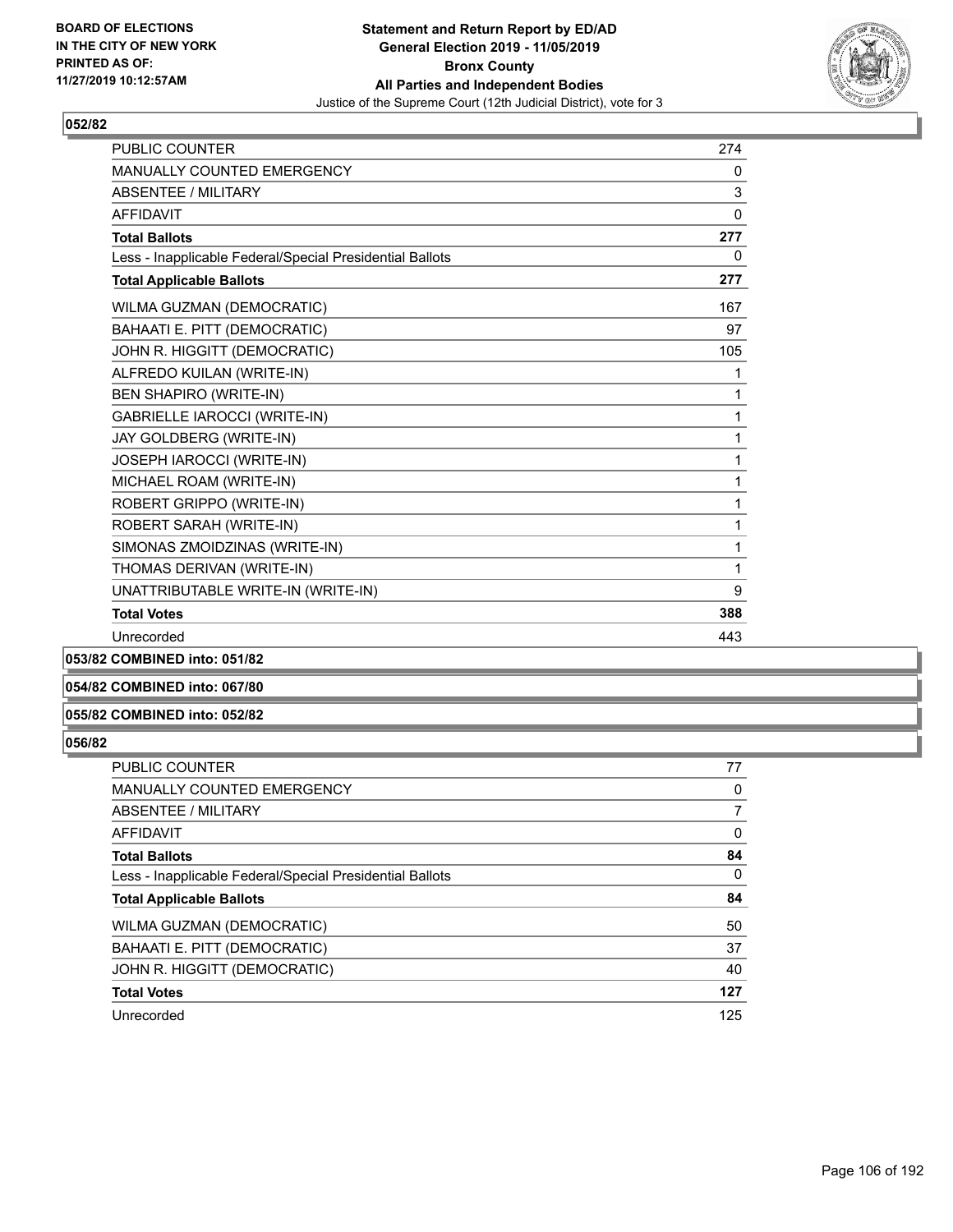

| <b>PUBLIC COUNTER</b>                                    | 182 |
|----------------------------------------------------------|-----|
| <b>MANUALLY COUNTED EMERGENCY</b>                        | 0   |
| ABSENTEE / MILITARY                                      | 6   |
| AFFIDAVIT                                                | 5   |
| <b>Total Ballots</b>                                     | 193 |
| Less - Inapplicable Federal/Special Presidential Ballots | 0   |
| <b>Total Applicable Ballots</b>                          | 193 |
| WILMA GUZMAN (DEMOCRATIC)                                | 96  |
| BAHAATI E. PITT (DEMOCRATIC)                             | 72  |
| JOHN R. HIGGITT (DEMOCRATIC)                             | 86  |
| DAVID SHIFREN (WRITE-IN)                                 | 1   |
| UNATTRIBUTABLE WRITE-IN (WRITE-IN)                       | 3   |
| <b>Total Votes</b>                                       | 258 |
| Unrecorded                                               | 321 |
|                                                          |     |

**058/82 COMBINED into: 030/80**

| <b>PUBLIC COUNTER</b>                                    | 27       |
|----------------------------------------------------------|----------|
| <b>MANUALLY COUNTED EMERGENCY</b>                        | 0        |
| ABSENTEE / MILITARY                                      |          |
| AFFIDAVIT                                                | $\Omega$ |
| <b>Total Ballots</b>                                     | 28       |
| Less - Inapplicable Federal/Special Presidential Ballots | 0        |
| <b>Total Applicable Ballots</b>                          | 28       |
| WILMA GUZMAN (DEMOCRATIC)                                | 22       |
| BAHAATI E. PITT (DEMOCRATIC)                             | 13       |
| JOHN R. HIGGITT (DEMOCRATIC)                             | 14       |
| <b>Total Votes</b>                                       | 49       |
| Unrecorded                                               | 35       |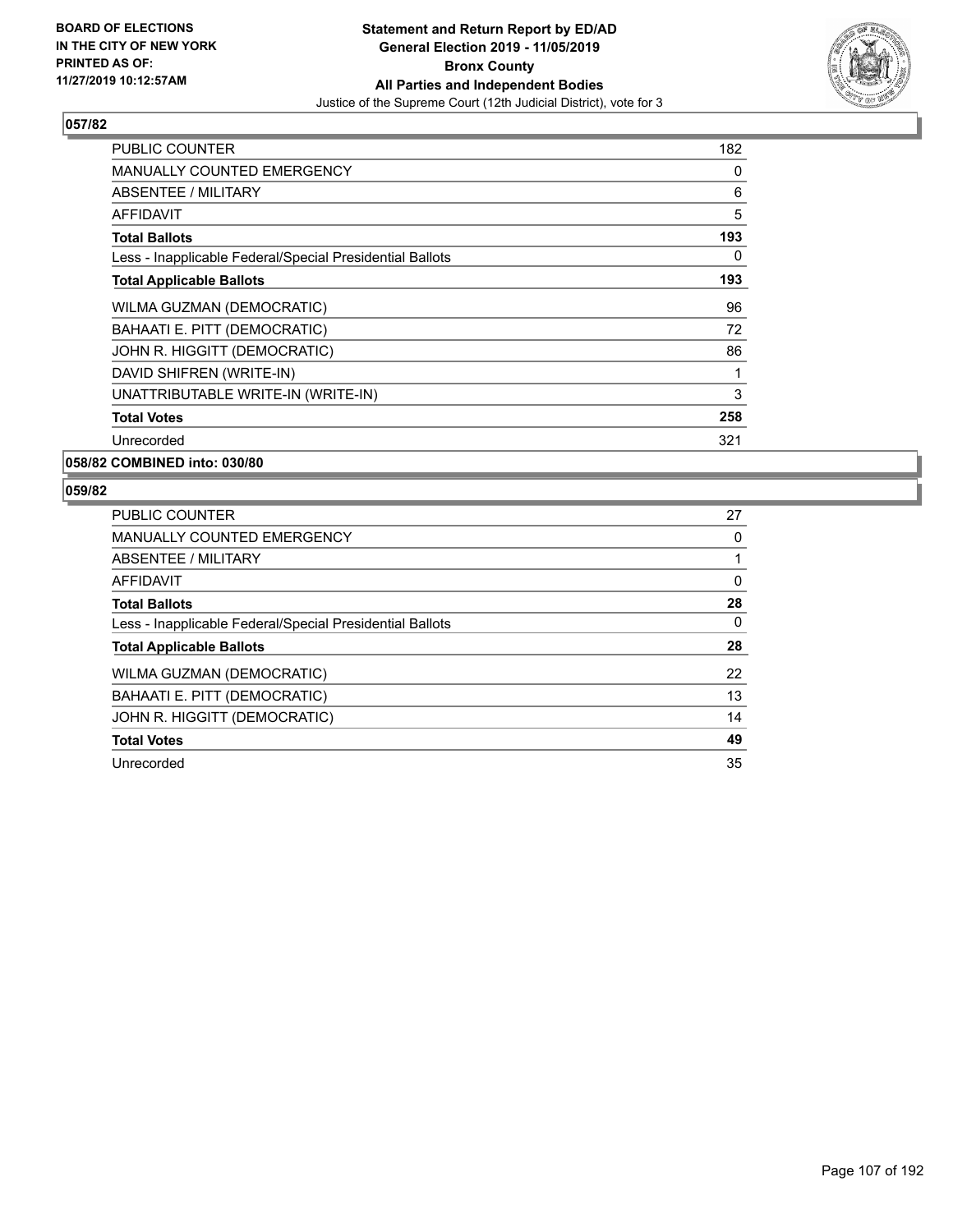

| <b>PUBLIC COUNTER</b>                                    | 411            |
|----------------------------------------------------------|----------------|
| <b>MANUALLY COUNTED EMERGENCY</b>                        | 0              |
| ABSENTEE / MILITARY                                      | 9              |
| <b>AFFIDAVIT</b>                                         | $\overline{2}$ |
| <b>Total Ballots</b>                                     | 422            |
| Less - Inapplicable Federal/Special Presidential Ballots | 0              |
| <b>Total Applicable Ballots</b>                          | 422            |
| WILMA GUZMAN (DEMOCRATIC)                                | 253            |
| BAHAATI E. PITT (DEMOCRATIC)                             | 201            |
| JOHN R. HIGGITT (DEMOCRATIC)                             | 229            |
| CAROL FRAGOLA (WRITE-IN)                                 | 1              |
| CATHLEEN CEBEK (WRITE-IN)                                | 1              |
| CATHLEEN SWEET (WRITE-IN)                                | 1              |
| CHRIS SHROIN (WRITE-IN)                                  | 1              |
| JOHN KUBASKE (WRITE-IN)                                  | 1              |
| UNATTRIBUTABLE WRITE-IN (WRITE-IN)                       | 14             |
| <b>Total Votes</b>                                       | 702            |
| Unrecorded                                               | 564            |

# **061/82 COMBINED into: 060/82**

| <b>PUBLIC COUNTER</b>                                    | 312            |
|----------------------------------------------------------|----------------|
| <b>MANUALLY COUNTED EMERGENCY</b>                        | 0              |
| <b>ABSENTEE / MILITARY</b>                               | 8              |
| <b>AFFIDAVIT</b>                                         | $\overline{2}$ |
| <b>Total Ballots</b>                                     | 322            |
| Less - Inapplicable Federal/Special Presidential Ballots | $\Omega$       |
| <b>Total Applicable Ballots</b>                          | 322            |
| WILMA GUZMAN (DEMOCRATIC)                                | 180            |
| BAHAATI E. PITT (DEMOCRATIC)                             | 156            |
| JOHN R. HIGGITT (DEMOCRATIC)                             | 168            |
| DONALD TRUMP JR (WRITE-IN)                               | 2              |
| ERIC TRUMP (WRITE-IN)                                    | 1              |
| IVANKA TRUMP (WRITE-IN)                                  | 1              |
| MAURA DENNELLY (WRITE-IN)                                | 1              |
| UNATTRIBUTABLE WRITE-IN (WRITE-IN)                       | 6              |
| VALERIE GREY (WRITE-IN)                                  | 1              |
| <b>Total Votes</b>                                       | 516            |
| Unrecorded                                               | 450            |
| 063/82 COMBINED into: 062/82                             |                |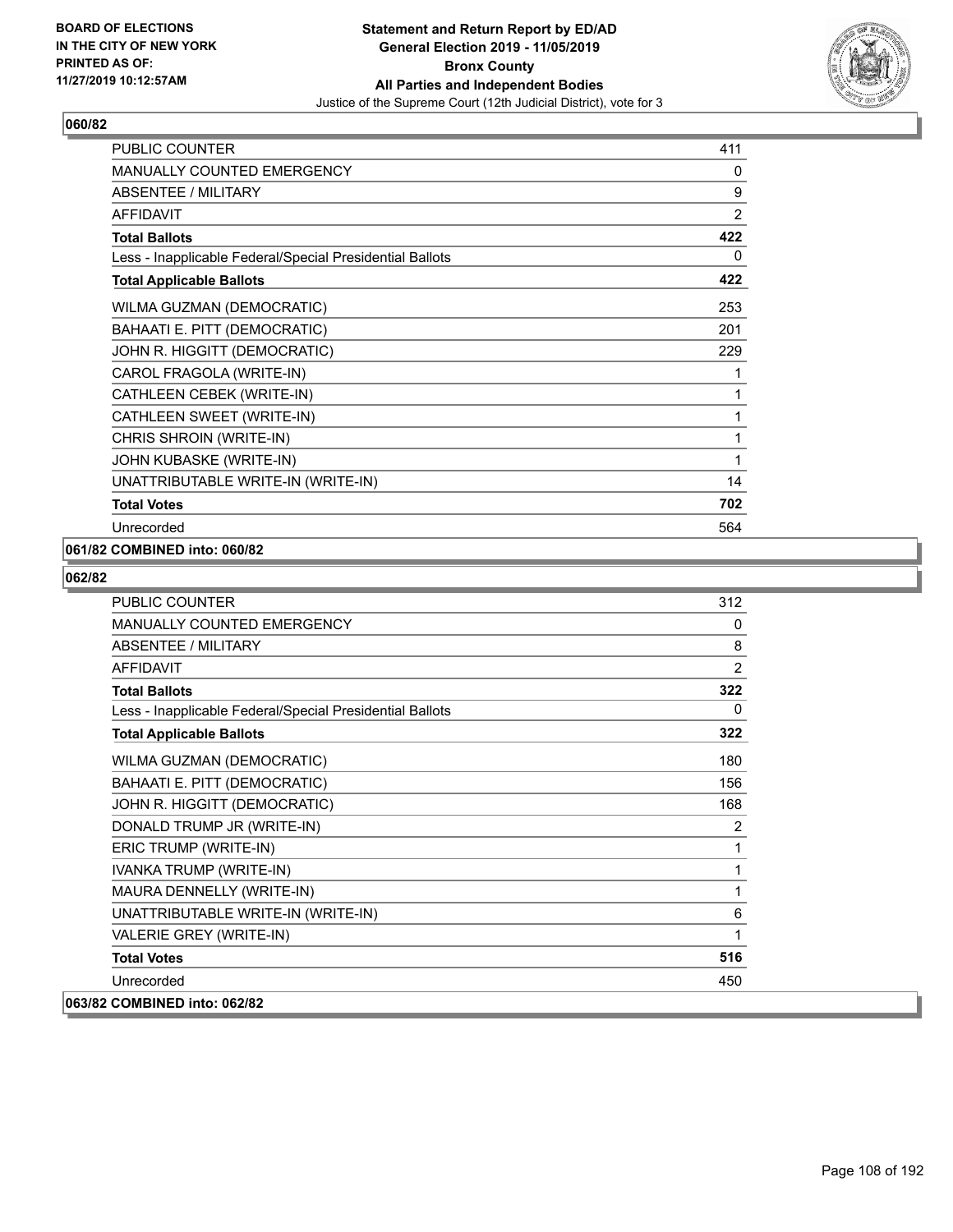

| <b>PUBLIC COUNTER</b>                                    | 163 |
|----------------------------------------------------------|-----|
| <b>MANUALLY COUNTED EMERGENCY</b>                        | 0   |
| ABSENTEE / MILITARY                                      | 2   |
| <b>AFFIDAVIT</b>                                         | 3   |
| <b>Total Ballots</b>                                     | 168 |
| Less - Inapplicable Federal/Special Presidential Ballots | 0   |
| <b>Total Applicable Ballots</b>                          | 168 |
| WILMA GUZMAN (DEMOCRATIC)                                | 138 |
| BAHAATI E. PITT (DEMOCRATIC)                             | 85  |
| JOHN R. HIGGITT (DEMOCRATIC)                             | 83  |
| JOSEPH KASPER (WRITE-IN)                                 |     |
| <b>Total Votes</b>                                       | 307 |
| Unrecorded                                               | 197 |

## **065/82**

| PUBLIC COUNTER                                           | 467 |
|----------------------------------------------------------|-----|
| <b>MANUALLY COUNTED EMERGENCY</b>                        | 0   |
| ABSENTEE / MILITARY                                      | 13  |
| <b>AFFIDAVIT</b>                                         | 1   |
| <b>Total Ballots</b>                                     | 481 |
| Less - Inapplicable Federal/Special Presidential Ballots | 0   |
| <b>Total Applicable Ballots</b>                          | 481 |
| WILMA GUZMAN (DEMOCRATIC)                                | 361 |
| BAHAATI E. PITT (DEMOCRATIC)                             | 251 |
| JOHN R. HIGGITT (DEMOCRATIC)                             | 225 |
| HILARY RODHAM CLINTON (WRITE-IN)                         | 1   |
| JAMAL BAILY (WRITE-IN)                                   | 1   |
| <b>Total Votes</b>                                       | 839 |
| Unrecorded                                               | 604 |

| PUBLIC COUNTER                                           | 440 |
|----------------------------------------------------------|-----|
| MANUALLY COUNTED EMERGENCY                               | 0   |
| ABSENTEE / MILITARY                                      | 6   |
| <b>AFFIDAVIT</b>                                         | 3   |
| <b>Total Ballots</b>                                     | 449 |
| Less - Inapplicable Federal/Special Presidential Ballots | 0   |
| <b>Total Applicable Ballots</b>                          | 449 |
| WILMA GUZMAN (DEMOCRATIC)                                | 348 |
| BAHAATI E. PITT (DEMOCRATIC)                             | 236 |
| JOHN R. HIGGITT (DEMOCRATIC)                             | 215 |
| <b>Total Votes</b>                                       | 799 |
| Unrecorded                                               | 548 |
| 067/82 COMBINED into: 066/82                             |     |
| 068/82 COMBINED into: 066/82                             |     |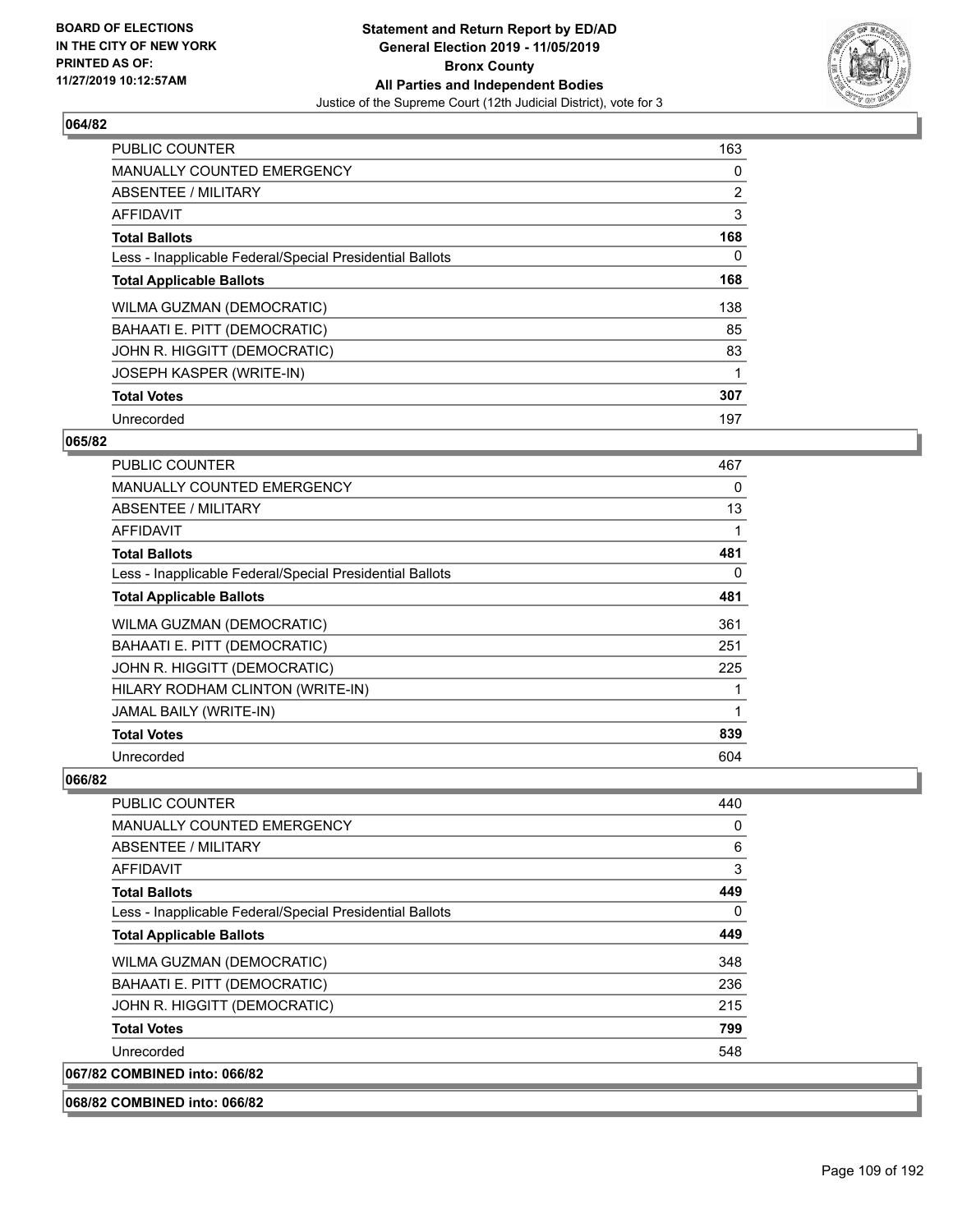

| <b>PUBLIC COUNTER</b>                                    | 451      |
|----------------------------------------------------------|----------|
| <b>MANUALLY COUNTED EMERGENCY</b>                        | $\Omega$ |
| ABSENTEE / MILITARY                                      | 10       |
| AFFIDAVIT                                                | 2        |
| <b>Total Ballots</b>                                     | 463      |
| Less - Inapplicable Federal/Special Presidential Ballots | $\Omega$ |
| <b>Total Applicable Ballots</b>                          | 463      |
| WILMA GUZMAN (DEMOCRATIC)                                | 354      |
| BAHAATI E. PITT (DEMOCRATIC)                             | 258      |
| JOHN R. HIGGITT (DEMOCRATIC)                             | 227      |
| CRISTINA GOMEZ (WRITE-IN)                                |          |
| UNATTRIBUTABLE WRITE-IN (WRITE-IN)                       | 1        |
| <b>Total Votes</b>                                       | 841      |
| Unrecorded                                               | 548      |
| 070/82 COMBINED into: 069/82                             |          |

## **071/82**

| <b>PUBLIC COUNTER</b>                                    | 463 |
|----------------------------------------------------------|-----|
| <b>MANUALLY COUNTED EMERGENCY</b>                        | 0   |
| ABSENTEE / MILITARY                                      | 9   |
| AFFIDAVIT                                                |     |
| <b>Total Ballots</b>                                     | 473 |
| Less - Inapplicable Federal/Special Presidential Ballots | 0   |
| <b>Total Applicable Ballots</b>                          | 473 |
| WILMA GUZMAN (DEMOCRATIC)                                | 371 |
| BAHAATI E. PITT (DEMOCRATIC)                             | 247 |
| JOHN R. HIGGITT (DEMOCRATIC)                             | 214 |
| <b>Total Votes</b>                                       | 832 |
| Unrecorded                                               | 587 |
|                                                          |     |

# **072/82 COMBINED into: 071/82**

#### **073/82 COMBINED into: 071/82**

| PUBLIC COUNTER                                           | 399      |
|----------------------------------------------------------|----------|
| <b>MANUALLY COUNTED EMERGENCY</b>                        | $\Omega$ |
| ABSENTEE / MILITARY                                      | 4        |
| AFFIDAVIT                                                | 1        |
| <b>Total Ballots</b>                                     | 404      |
| Less - Inapplicable Federal/Special Presidential Ballots | $\Omega$ |
| <b>Total Applicable Ballots</b>                          | 404      |
| <b>WILMA GUZMAN (DEMOCRATIC)</b>                         | 303      |
| BAHAATI E. PITT (DEMOCRATIC)                             | 194      |
| JOHN R. HIGGITT (DEMOCRATIC)                             | 188      |
| <b>Total Votes</b>                                       | 685      |
| Unrecorded                                               | 527      |
| 075/82 COMBINED into: 074/82                             |          |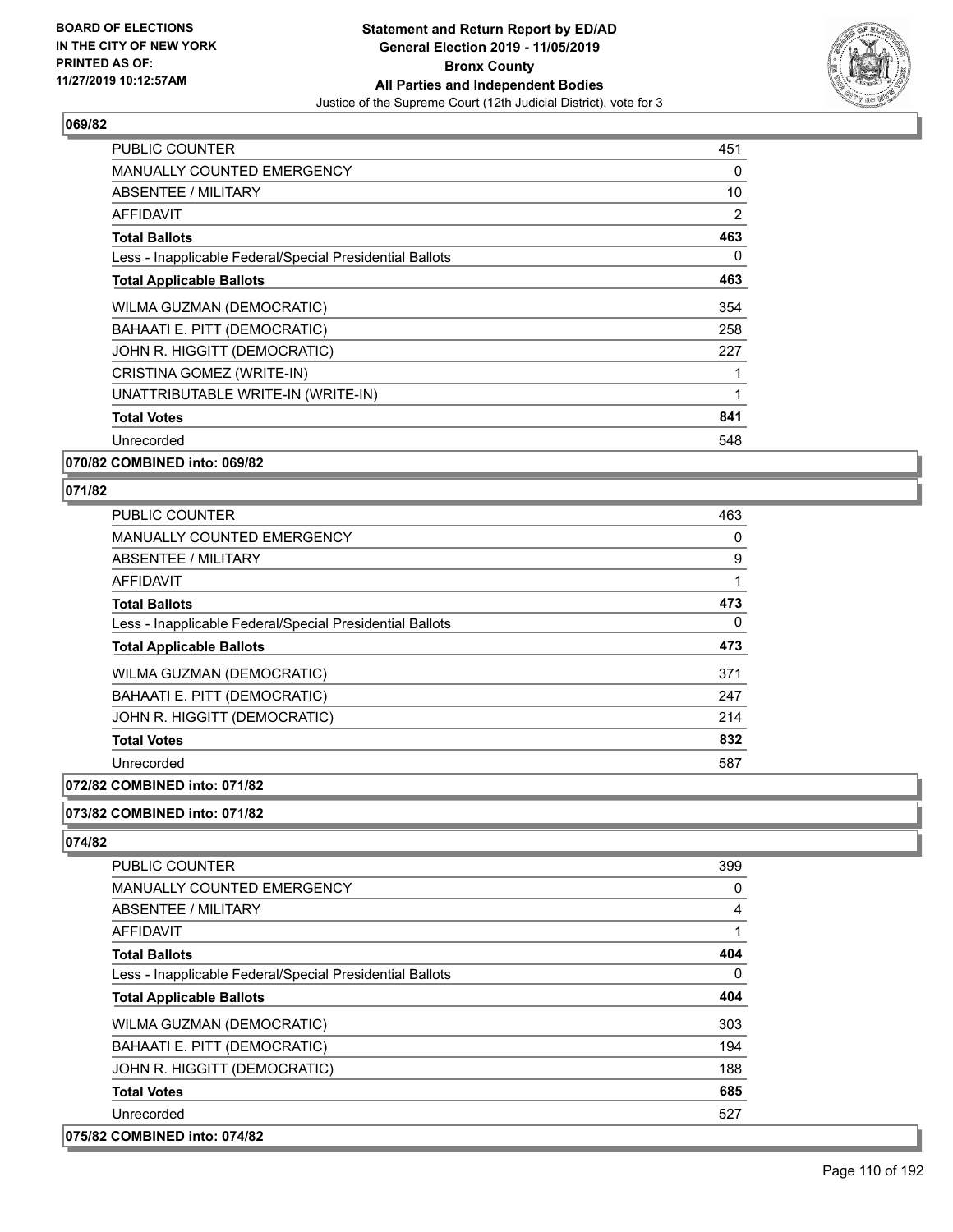

## **076/82 COMBINED into: 074/82**

**077/82 COMBINED into: 069/82**

#### **078/82 COMBINED into: 065/82**

#### **079/82 COMBINED into: 065/82**

#### **080/82**

| <b>PUBLIC COUNTER</b>                                    | 279 |
|----------------------------------------------------------|-----|
| <b>MANUALLY COUNTED EMERGENCY</b>                        | 0   |
| ABSENTEE / MILITARY                                      | 11  |
| AFFIDAVIT                                                | 3   |
| <b>Total Ballots</b>                                     | 293 |
| Less - Inapplicable Federal/Special Presidential Ballots | 0   |
| <b>Total Applicable Ballots</b>                          | 293 |
| <b>WILMA GUZMAN (DEMOCRATIC)</b>                         | 219 |
| BAHAATI E. PITT (DEMOCRATIC)                             | 165 |
| JOHN R. HIGGITT (DEMOCRATIC)                             | 152 |
| <b>Total Votes</b>                                       | 536 |
| Unrecorded                                               | 343 |
|                                                          |     |

# **081/82 COMBINED into: 080/82**

| PUBLIC COUNTER                                           | 305 |
|----------------------------------------------------------|-----|
| <b>MANUALLY COUNTED EMERGENCY</b>                        | 0   |
| ABSENTEE / MILITARY                                      | 9   |
| AFFIDAVIT                                                | 3   |
| <b>Total Ballots</b>                                     | 317 |
| Less - Inapplicable Federal/Special Presidential Ballots | 0   |
| <b>Total Applicable Ballots</b>                          | 317 |
| WILMA GUZMAN (DEMOCRATIC)                                | 256 |
| BAHAATI E. PITT (DEMOCRATIC)                             | 169 |
| JOHN R. HIGGITT (DEMOCRATIC)                             | 164 |
| <b>Total Votes</b>                                       | 589 |
| Unrecorded                                               | 362 |
| 083/82 COMBINED into: 082/82                             |     |
| 084/82 COMBINED into: 082/82                             |     |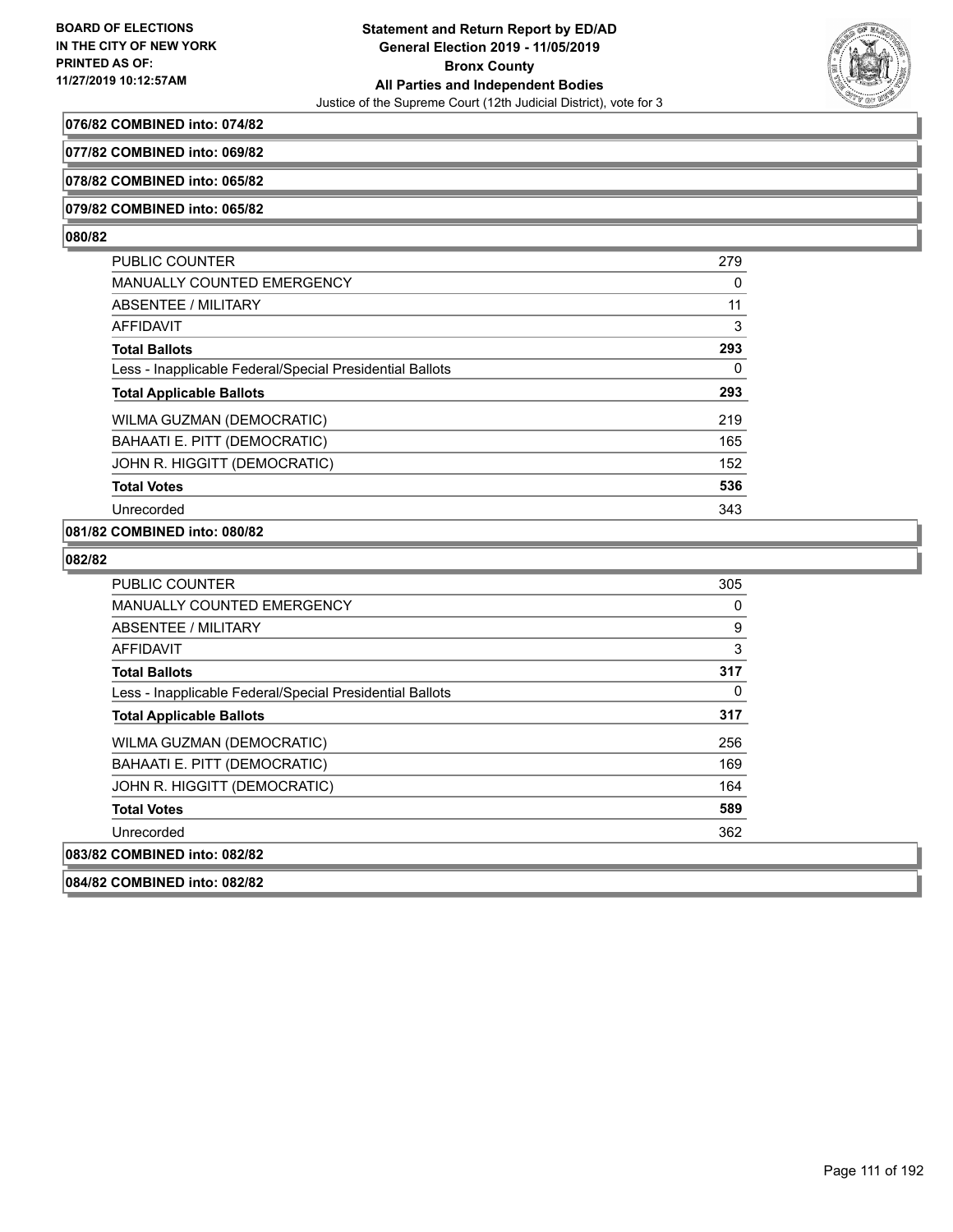

| <b>PUBLIC COUNTER</b>                                    | 368 |
|----------------------------------------------------------|-----|
| <b>MANUALLY COUNTED EMERGENCY</b>                        | 0   |
| ABSENTEE / MILITARY                                      | 18  |
| AFFIDAVIT                                                | 3   |
| <b>Total Ballots</b>                                     | 389 |
| Less - Inapplicable Federal/Special Presidential Ballots | 0   |
| <b>Total Applicable Ballots</b>                          | 389 |
| WILMA GUZMAN (DEMOCRATIC)                                | 291 |
| BAHAATI E. PITT (DEMOCRATIC)                             | 212 |
| JOHN R. HIGGITT (DEMOCRATIC)                             | 189 |
| UNATTRIBUTABLE WRITE-IN (WRITE-IN)                       | 6   |
| <b>Total Votes</b>                                       | 698 |
| Unrecorded                                               | 469 |
|                                                          |     |

**086/82 COMBINED into: 085/82**

#### **087/82 COMBINED into: 085/82**

#### **088/82**

| 352 |
|-----|
| 0   |
| 5   |
| 3   |
| 360 |
| 0   |
| 360 |
| 280 |
| 175 |
| 161 |
| 616 |
| 464 |
|     |

| PUBLIC COUNTER                                           | 428      |
|----------------------------------------------------------|----------|
| <b>MANUALLY COUNTED EMERGENCY</b>                        | $\Omega$ |
| ABSENTEE / MILITARY                                      | 16       |
| <b>AFFIDAVIT</b>                                         | 0        |
| <b>Total Ballots</b>                                     | 444      |
| Less - Inapplicable Federal/Special Presidential Ballots | $\Omega$ |
| <b>Total Applicable Ballots</b>                          | 444      |
| WILMA GUZMAN (DEMOCRATIC)                                | 342      |
| BAHAATI E. PITT (DEMOCRATIC)                             | 220      |
| JOHN R. HIGGITT (DEMOCRATIC)                             | 304      |
| UNATTRIBUTABLE WRITE-IN (WRITE-IN)                       |          |
| <b>Total Votes</b>                                       | 867      |
| Unrecorded                                               | 465      |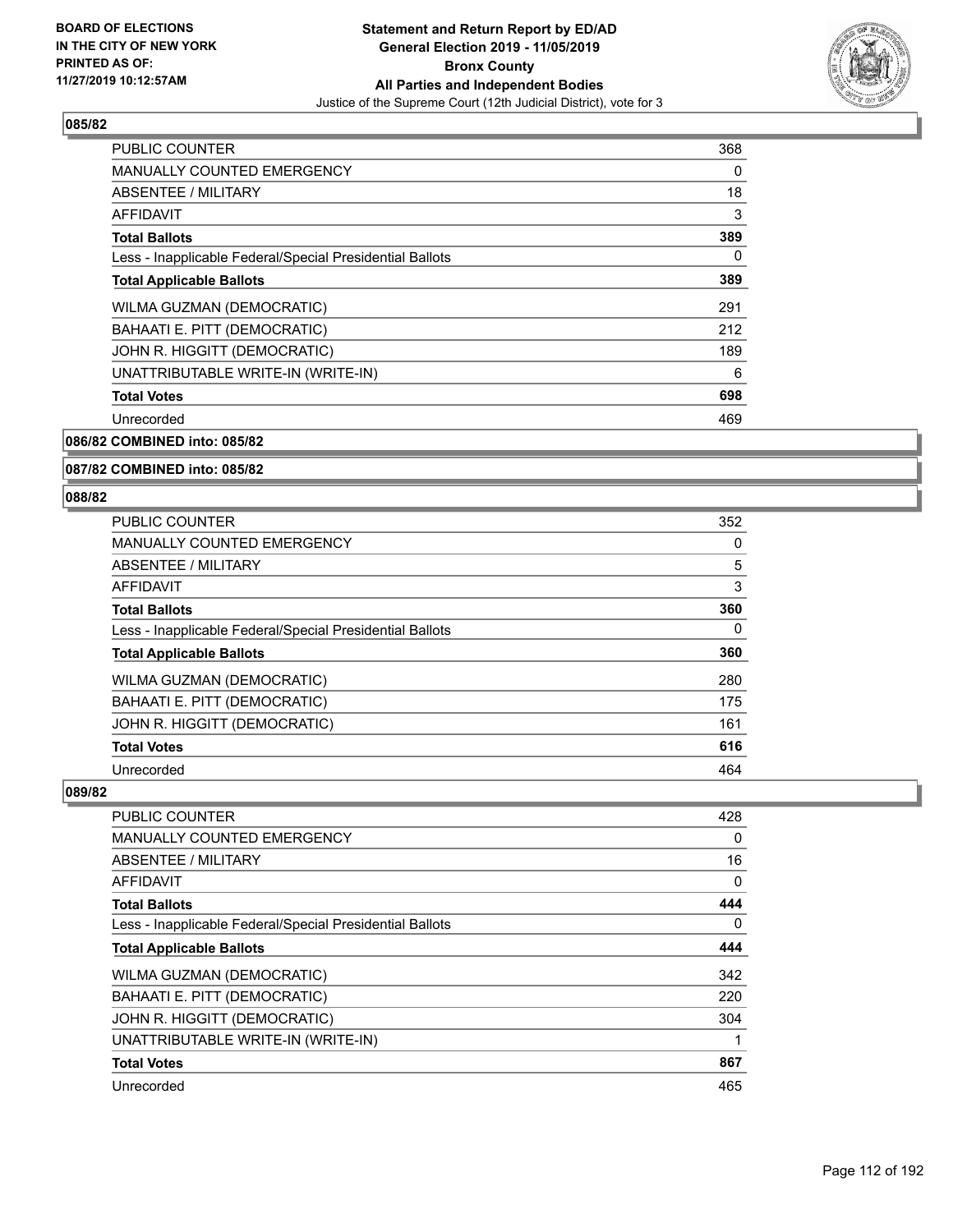

| <b>PUBLIC COUNTER</b>                                    | 298            |
|----------------------------------------------------------|----------------|
| <b>MANUALLY COUNTED EMERGENCY</b>                        | 0              |
| ABSENTEE / MILITARY                                      | $\overline{7}$ |
| AFFIDAVIT                                                | 0              |
| <b>Total Ballots</b>                                     | 305            |
| Less - Inapplicable Federal/Special Presidential Ballots | $\Omega$       |
| <b>Total Applicable Ballots</b>                          | 305            |
| WILMA GUZMAN (DEMOCRATIC)                                | 236            |
| BAHAATI E. PITT (DEMOCRATIC)                             | 158            |
| JOHN R. HIGGITT (DEMOCRATIC)                             | 145            |
| UNATTRIBUTABLE WRITE-IN (WRITE-IN)                       | $\overline{2}$ |
| <b>Total Votes</b>                                       | 541            |
| Unrecorded                                               | 374            |
| 091/82 COMBINED into: 088/82                             |                |

## **092/82**

| PUBLIC COUNTER                                           | 378 |
|----------------------------------------------------------|-----|
| <b>MANUALLY COUNTED EMERGENCY</b>                        | 0   |
| ABSENTEE / MILITARY                                      | 8   |
| <b>AFFIDAVIT</b>                                         | 3   |
| <b>Total Ballots</b>                                     | 389 |
| Less - Inapplicable Federal/Special Presidential Ballots | 0   |
| <b>Total Applicable Ballots</b>                          | 389 |
| WILMA GUZMAN (DEMOCRATIC)                                | 292 |
| BAHAATI E. PITT (DEMOCRATIC)                             | 198 |
| JOHN R. HIGGITT (DEMOCRATIC)                             | 186 |
| MICHELLE OBAMA (WRITE-IN)                                | 1   |
| <b>Total Votes</b>                                       | 677 |
| Unrecorded                                               | 490 |

#### **093/82**

| <b>PUBLIC COUNTER</b>                                    | 296            |
|----------------------------------------------------------|----------------|
| <b>MANUALLY COUNTED EMERGENCY</b>                        | 0              |
| ABSENTEE / MILITARY                                      | $\overline{7}$ |
| AFFIDAVIT                                                | 0              |
| <b>Total Ballots</b>                                     | 303            |
| Less - Inapplicable Federal/Special Presidential Ballots | $\Omega$       |
| <b>Total Applicable Ballots</b>                          | 303            |
| WILMA GUZMAN (DEMOCRATIC)                                | 232            |
| BAHAATI E. PITT (DEMOCRATIC)                             | 175            |
| JOHN R. HIGGITT (DEMOCRATIC)                             | 158            |
| <b>Total Votes</b>                                       | 565            |
| Unrecorded                                               | 344            |
| 094/82 COMBINED into: 093/82                             |                |

**095/82 COMBINED into: 092/82**

**096/82 COMBINED into: 088/82**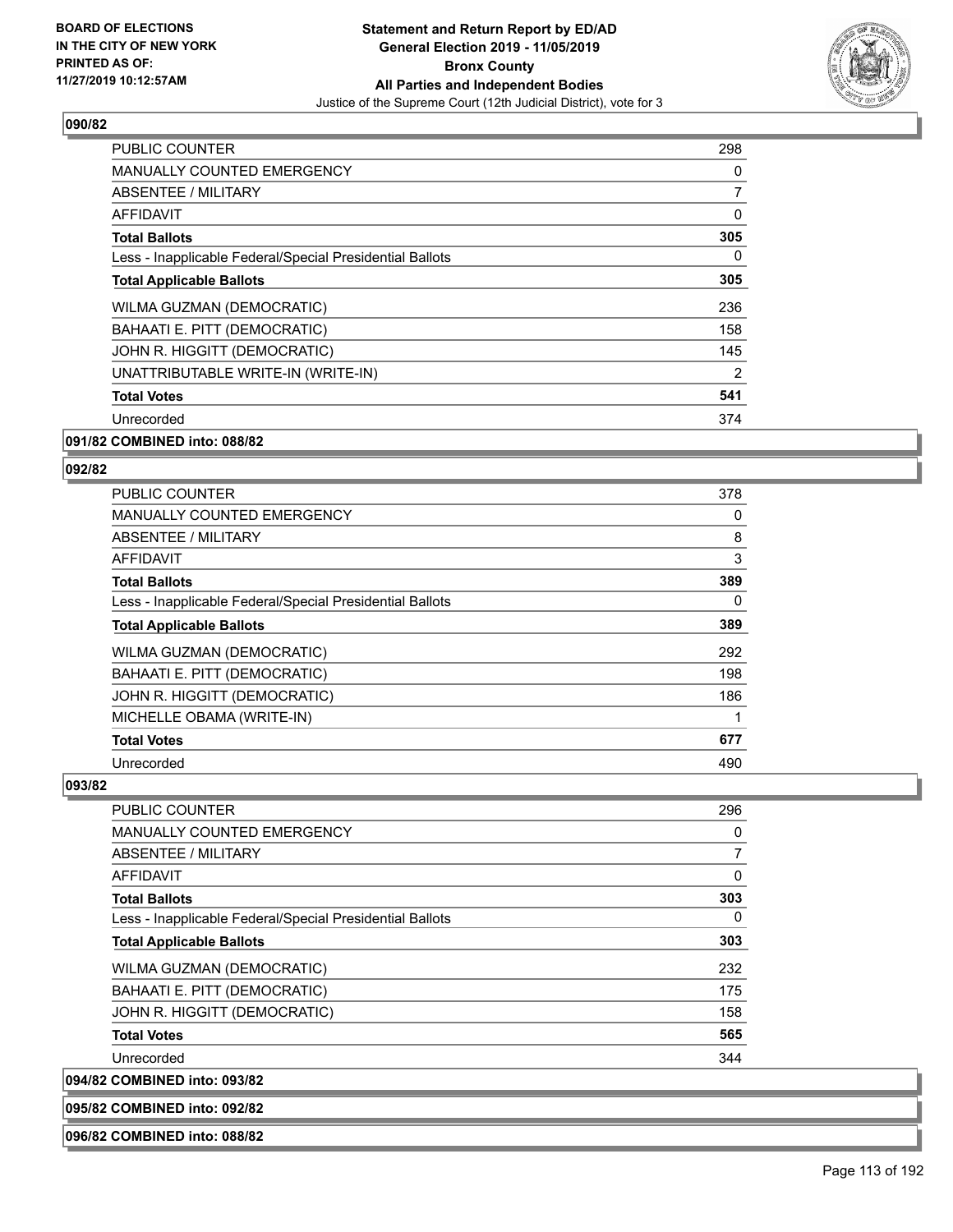

#### **097/82 COMBINED into: 090/82**

| <b>PUBLIC COUNTER</b>                                    | 377      |
|----------------------------------------------------------|----------|
| <b>MANUALLY COUNTED EMERGENCY</b>                        | 0        |
| ABSENTEE / MILITARY                                      | 3        |
| <b>AFFIDAVIT</b>                                         | $\Omega$ |
| <b>Total Ballots</b>                                     | 380      |
| Less - Inapplicable Federal/Special Presidential Ballots | 0        |
| <b>Total Applicable Ballots</b>                          | 380      |
| WILMA GUZMAN (DEMOCRATIC)                                | 301      |
| BAHAATI E. PITT (DEMOCRATIC)                             | 197      |
| JOHN R. HIGGITT (DEMOCRATIC)                             | 196      |
| <b>BRUCE SCHANBERG (WRITE-IN)</b>                        | 1        |
| <b>Total Votes</b>                                       | 695      |
| Unrecorded                                               | 445      |

**099/82 COMBINED into: 089/82**

**100/82 COMBINED into: 098/82**

#### **101/82 COMBINED into: 089/82**

| PUBLIC COUNTER                                           | 454 |
|----------------------------------------------------------|-----|
| <b>MANUALLY COUNTED EMERGENCY</b>                        | 0   |
| ABSENTEE / MILITARY                                      | 6   |
| AFFIDAVIT                                                | 1   |
| <b>Total Ballots</b>                                     | 461 |
| Less - Inapplicable Federal/Special Presidential Ballots | 0   |
| <b>Total Applicable Ballots</b>                          | 461 |
| WILMA GUZMAN (DEMOCRATIC)                                | 348 |
| BAHAATI E. PITT (DEMOCRATIC)                             | 250 |
| JOHN R. HIGGITT (DEMOCRATIC)                             | 241 |
| <b>Total Votes</b>                                       | 839 |
| Unrecorded                                               | 544 |
| 103/82 COMBINED into: 102/82                             |     |
| 104/82 COMBINED into: 102/82                             |     |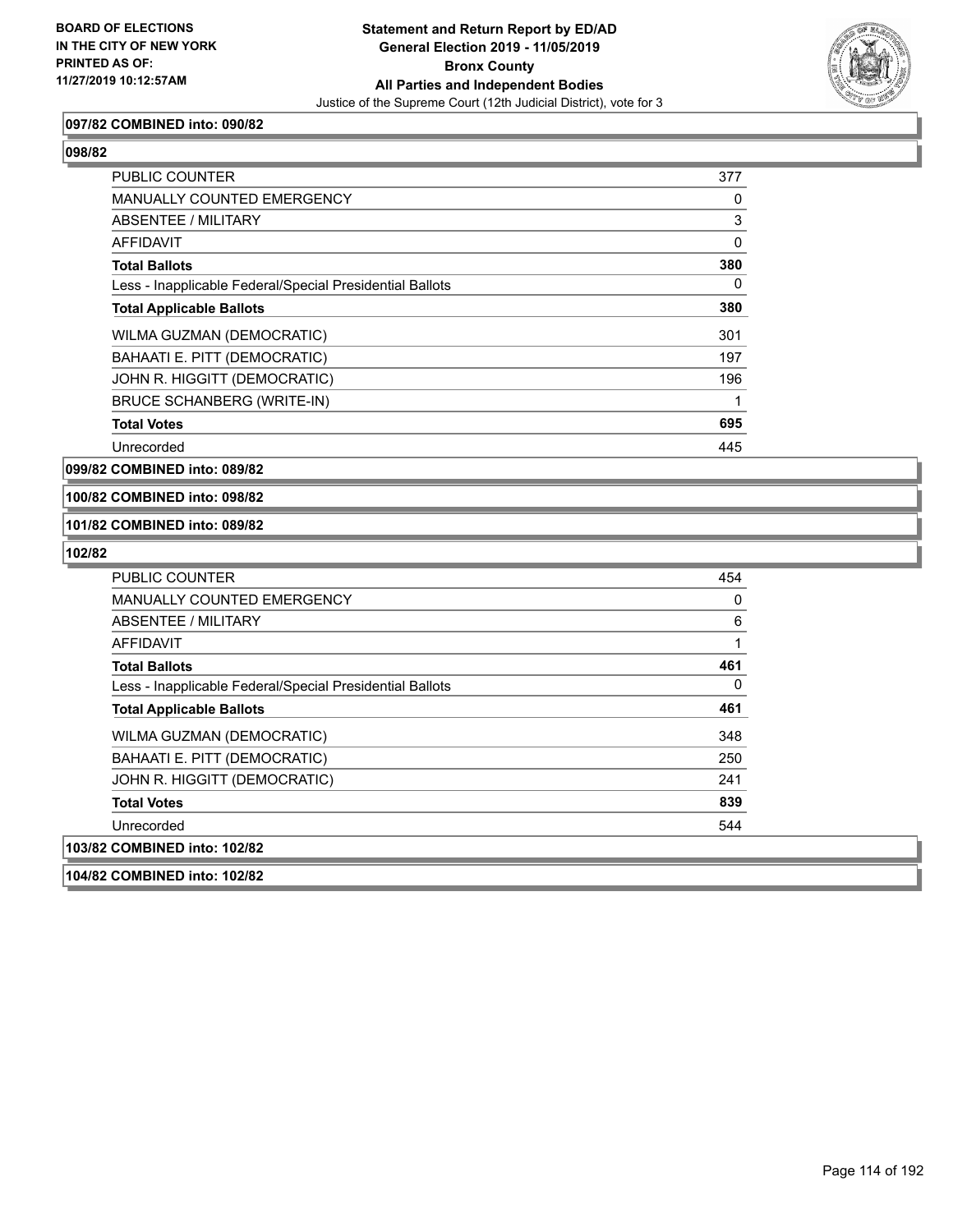**118/82 COMBINED into: 069/83**

**119/82 COMBINED into: 057/82**



| <b>PUBLIC COUNTER</b>                                    | 258          |  |
|----------------------------------------------------------|--------------|--|
| <b>MANUALLY COUNTED EMERGENCY</b>                        | 0            |  |
| ABSENTEE / MILITARY                                      | 18           |  |
| <b>AFFIDAVIT</b>                                         | 3            |  |
| <b>Total Ballots</b>                                     | 279          |  |
| Less - Inapplicable Federal/Special Presidential Ballots | $\mathbf{0}$ |  |
| <b>Total Applicable Ballots</b>                          | 279          |  |
| WILMA GUZMAN (DEMOCRATIC)                                | 225          |  |
| BAHAATI E. PITT (DEMOCRATIC)                             | 146          |  |
| JOHN R. HIGGITT (DEMOCRATIC)                             | 144          |  |
| <b>Total Votes</b>                                       | 515          |  |
| Unrecorded                                               | 322          |  |
| 106/82 COMBINED into: 105/82                             |              |  |
| 107/82 COMBINED into: 069/83                             |              |  |
| 108/82 COMBINED into: 069/82                             |              |  |
| 109/82 COMBINED into: 105/82                             |              |  |
| 110/82 COMBINED into: 067/80                             |              |  |
| 111/82 COMBINED into: 069/82                             |              |  |
| 112/82 COMBINED into: 069/83                             |              |  |
| 113/82 COMBINED into: 069/82                             |              |  |
| 114/82 COMBINED into: 069/83                             |              |  |
| 115/82 COMBINED into: 074/82                             |              |  |
| 116/82 COMBINED into: 069/82                             |              |  |
| 117/82 COMBINED into: 069/83                             |              |  |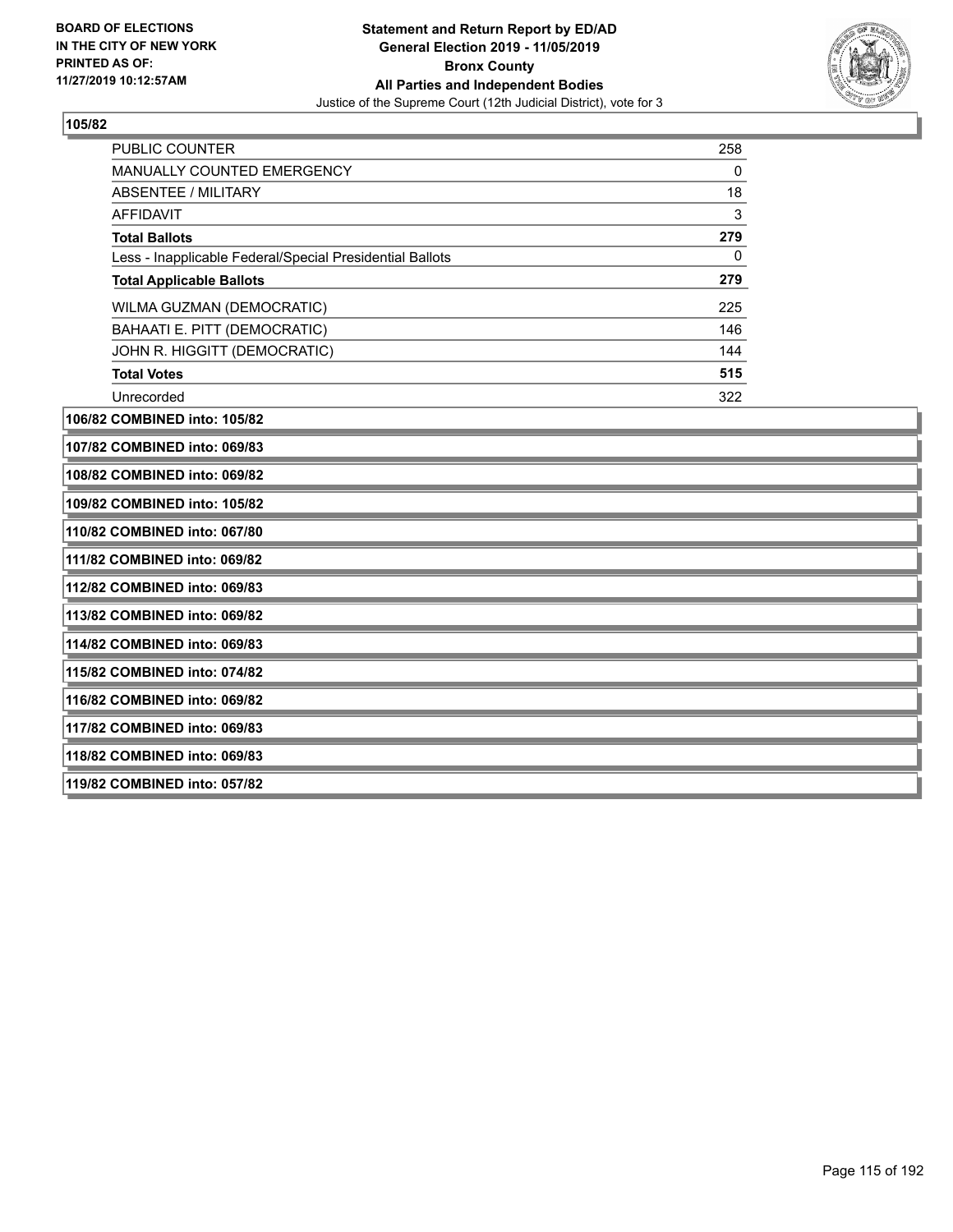

| <b>PUBLIC COUNTER</b>                                    | 310      |
|----------------------------------------------------------|----------|
| <b>MANUALLY COUNTED EMERGENCY</b>                        | 0        |
| ABSENTEE / MILITARY                                      |          |
| <b>AFFIDAVIT</b>                                         | 2        |
| <b>Total Ballots</b>                                     | 319      |
| Less - Inapplicable Federal/Special Presidential Ballots | $\Omega$ |
| <b>Total Applicable Ballots</b>                          | 319      |
| WILMA GUZMAN (DEMOCRATIC)                                | 248      |
| BAHAATI E. PITT (DEMOCRATIC)                             | 144      |
| JOHN R. HIGGITT (DEMOCRATIC)                             | 119      |
| <b>Total Votes</b>                                       | 511      |
| Unrecorded                                               | 446      |

**002/83 COMBINED into: 001/83**

#### **003/83 COMBINED into: 001/83**

#### **004/83**

| <b>PUBLIC COUNTER</b>                                    | 241 |
|----------------------------------------------------------|-----|
| <b>MANUALLY COUNTED EMERGENCY</b>                        | 0   |
| ABSENTEE / MILITARY                                      | 8   |
| AFFIDAVIT                                                | 2   |
| <b>Total Ballots</b>                                     | 251 |
| Less - Inapplicable Federal/Special Presidential Ballots | 0   |
| <b>Total Applicable Ballots</b>                          | 251 |
| WILMA GUZMAN (DEMOCRATIC)                                | 188 |
| BAHAATI E. PITT (DEMOCRATIC)                             | 129 |
| JOHN R. HIGGITT (DEMOCRATIC)                             | 101 |
| <b>Total Votes</b>                                       | 418 |
| Unrecorded                                               | 335 |
|                                                          |     |

# **005/83 COMBINED into: 004/83**

| <b>PUBLIC COUNTER</b>                                    | 239            |
|----------------------------------------------------------|----------------|
| <b>MANUALLY COUNTED EMERGENCY</b>                        | 0              |
| ABSENTEE / MILITARY                                      | 9              |
| AFFIDAVIT                                                | $\overline{2}$ |
| <b>Total Ballots</b>                                     | 250            |
| Less - Inapplicable Federal/Special Presidential Ballots | 0              |
| <b>Total Applicable Ballots</b>                          | 250            |
| <b>WILMA GUZMAN (DEMOCRATIC)</b>                         | 206            |
| BAHAATI E. PITT (DEMOCRATIC)                             | 171            |
| JOHN R. HIGGITT (DEMOCRATIC)                             | 167            |
| <b>Total Votes</b>                                       | 544            |
| Unrecorded                                               | 206            |
| 007/83 COMBINED into: 004/83                             |                |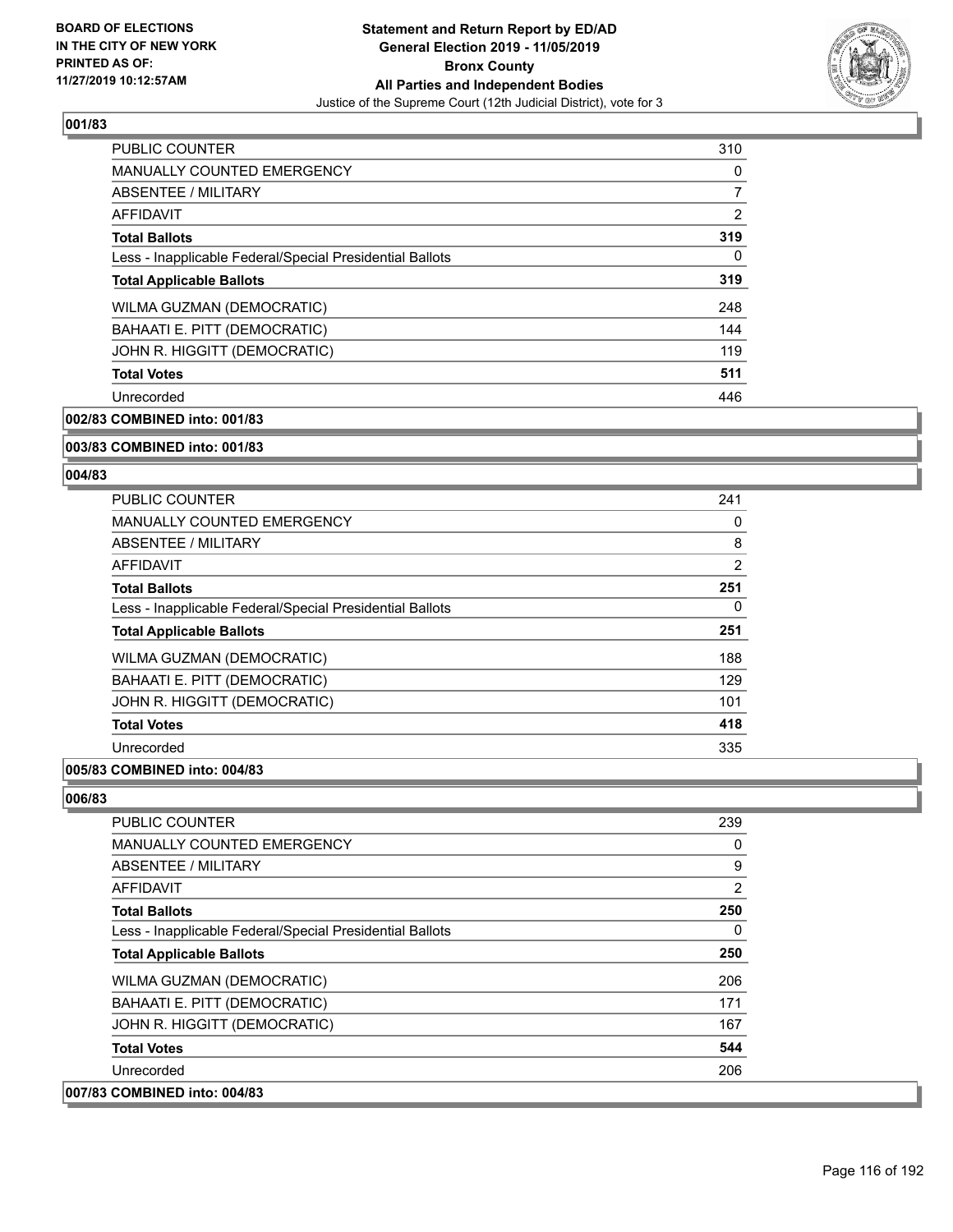

| PUBLIC COUNTER                                           | 310      |
|----------------------------------------------------------|----------|
| <b>MANUALLY COUNTED EMERGENCY</b>                        | $\Omega$ |
| ABSENTEE / MILITARY                                      | 74       |
| AFFIDAVIT                                                | 7        |
| <b>Total Ballots</b>                                     | 391      |
| Less - Inapplicable Federal/Special Presidential Ballots | 0        |
| <b>Total Applicable Ballots</b>                          | 391      |
| WILMA GUZMAN (DEMOCRATIC)                                | 331      |
| BAHAATI E. PITT (DEMOCRATIC)                             | 235      |
| JOHN R. HIGGITT (DEMOCRATIC)                             | 224      |
| <b>Total Votes</b>                                       | 790      |
| Unrecorded                                               | 383      |

# **009/83 COMBINED into: 010/83**

# **010/83**

| <b>PUBLIC COUNTER</b>                                    | 317 |
|----------------------------------------------------------|-----|
| <b>MANUALLY COUNTED EMERGENCY</b>                        | 0   |
| ABSENTEE / MILITARY                                      | 5   |
| <b>AFFIDAVIT</b>                                         | 4   |
| <b>Total Ballots</b>                                     | 326 |
| Less - Inapplicable Federal/Special Presidential Ballots | 0   |
| <b>Total Applicable Ballots</b>                          | 326 |
| <b>WILMA GUZMAN (DEMOCRATIC)</b>                         | 273 |
| BAHAATI E. PITT (DEMOCRATIC)                             | 199 |
| JOHN R. HIGGITT (DEMOCRATIC)                             | 185 |
| UNATTRIBUTABLE WRITE-IN (WRITE-IN)                       |     |
| <b>Total Votes</b>                                       | 658 |
| Unrecorded                                               | 320 |

| <b>PUBLIC COUNTER</b>                                    | 259            |
|----------------------------------------------------------|----------------|
| <b>MANUALLY COUNTED EMERGENCY</b>                        | 0              |
| ABSENTEE / MILITARY                                      | $\overline{7}$ |
| <b>AFFIDAVIT</b>                                         | 0              |
| <b>Total Ballots</b>                                     | 266            |
| Less - Inapplicable Federal/Special Presidential Ballots | $\Omega$       |
| <b>Total Applicable Ballots</b>                          | 266            |
| WILMA GUZMAN (DEMOCRATIC)                                | 230            |
| BAHAATI E. PITT (DEMOCRATIC)                             | 186            |
| JOHN R. HIGGITT (DEMOCRATIC)                             | 165            |
| <b>Total Votes</b>                                       | 581            |
| Unrecorded                                               | 217            |
| 012/83 COMBINED into: 010/83                             |                |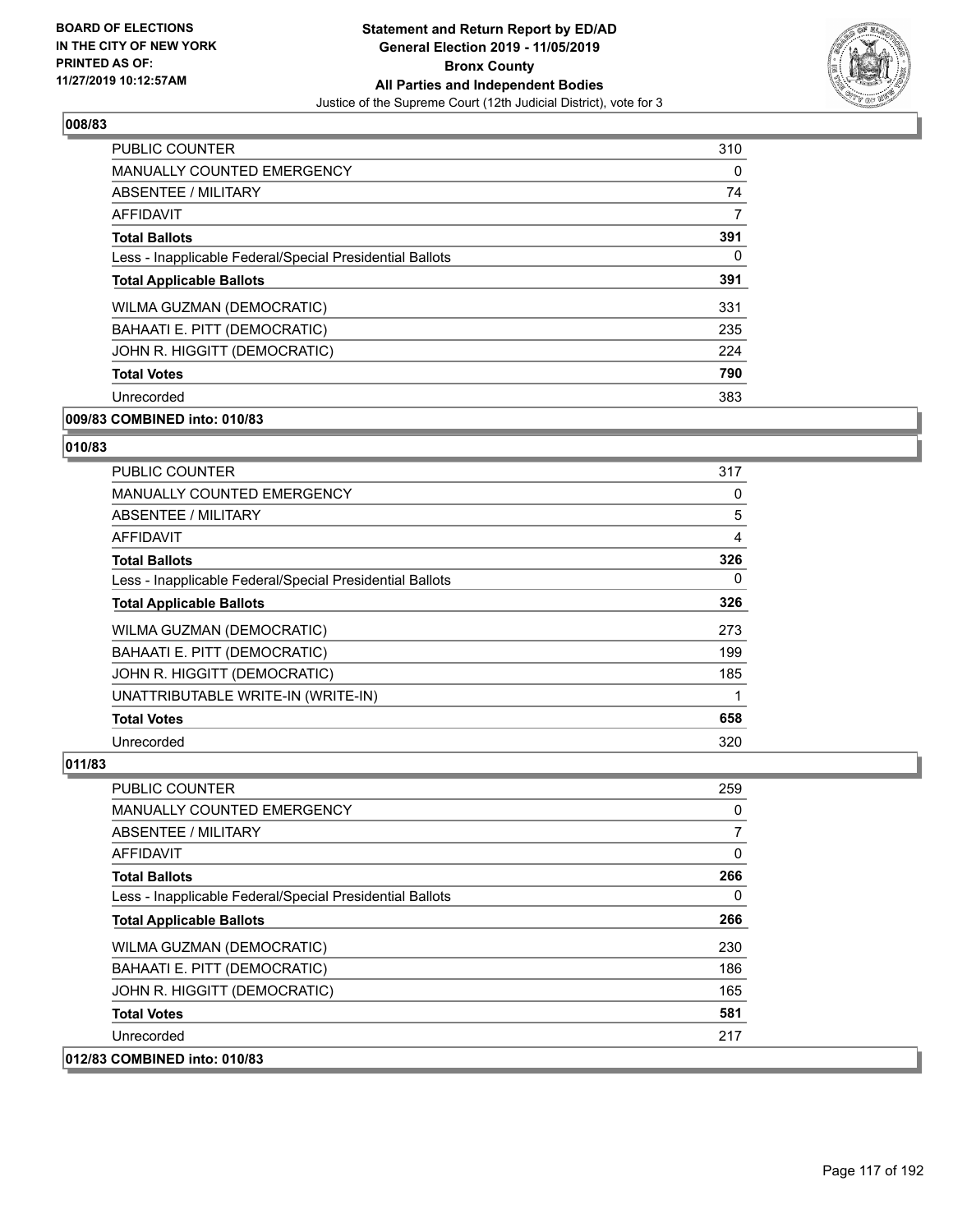

| <b>PUBLIC COUNTER</b>                                    | 211      |
|----------------------------------------------------------|----------|
| <b>MANUALLY COUNTED EMERGENCY</b>                        | 0        |
| <b>ABSENTEE / MILITARY</b>                               | 8        |
| <b>AFFIDAVIT</b>                                         | $\Omega$ |
| <b>Total Ballots</b>                                     | 219      |
| Less - Inapplicable Federal/Special Presidential Ballots | 0        |
| <b>Total Applicable Ballots</b>                          | 219      |
| WILMA GUZMAN (DEMOCRATIC)                                | 162      |
| BAHAATI E. PITT (DEMOCRATIC)                             | 125      |
| JOHN R. HIGGITT (DEMOCRATIC)                             | 106      |
| <b>Total Votes</b>                                       | 393      |
| Unrecorded                                               | 264      |

**014/83 COMBINED into: 008/83**

#### **015/83 COMBINED into: 006/83**

#### **016/83**

| <b>PUBLIC COUNTER</b>                                    | 270 |
|----------------------------------------------------------|-----|
| <b>MANUALLY COUNTED EMERGENCY</b>                        | 0   |
| ABSENTEE / MILITARY                                      | 4   |
| AFFIDAVIT                                                |     |
| <b>Total Ballots</b>                                     | 275 |
| Less - Inapplicable Federal/Special Presidential Ballots | 0   |
| <b>Total Applicable Ballots</b>                          | 275 |
| WILMA GUZMAN (DEMOCRATIC)                                | 219 |
| BAHAATI E. PITT (DEMOCRATIC)                             | 167 |
| JOHN R. HIGGITT (DEMOCRATIC)                             | 144 |
| UNATTRIBUTABLE WRITE-IN (WRITE-IN)                       |     |
| <b>Total Votes</b>                                       | 531 |
| Unrecorded                                               | 294 |

## **017/83**

| <b>PUBLIC COUNTER</b>                                    | 296            |
|----------------------------------------------------------|----------------|
| <b>MANUALLY COUNTED EMERGENCY</b>                        | 0              |
| ABSENTEE / MILITARY                                      | $\overline{7}$ |
| AFFIDAVIT                                                | $\overline{2}$ |
| <b>Total Ballots</b>                                     | 305            |
| Less - Inapplicable Federal/Special Presidential Ballots | $\Omega$       |
| <b>Total Applicable Ballots</b>                          | 305            |
| WILMA GUZMAN (DEMOCRATIC)                                | 259            |
| BAHAATI E. PITT (DEMOCRATIC)                             | 197            |
| JOHN R. HIGGITT (DEMOCRATIC)                             | 185            |
| <b>Total Votes</b>                                       | 641            |
| Unrecorded                                               | 274            |
| 018/83 COMBINED into: 017/83                             |                |

**019/83 COMBINED into: 011/83**

#### **020/83 COMBINED into: 013/83**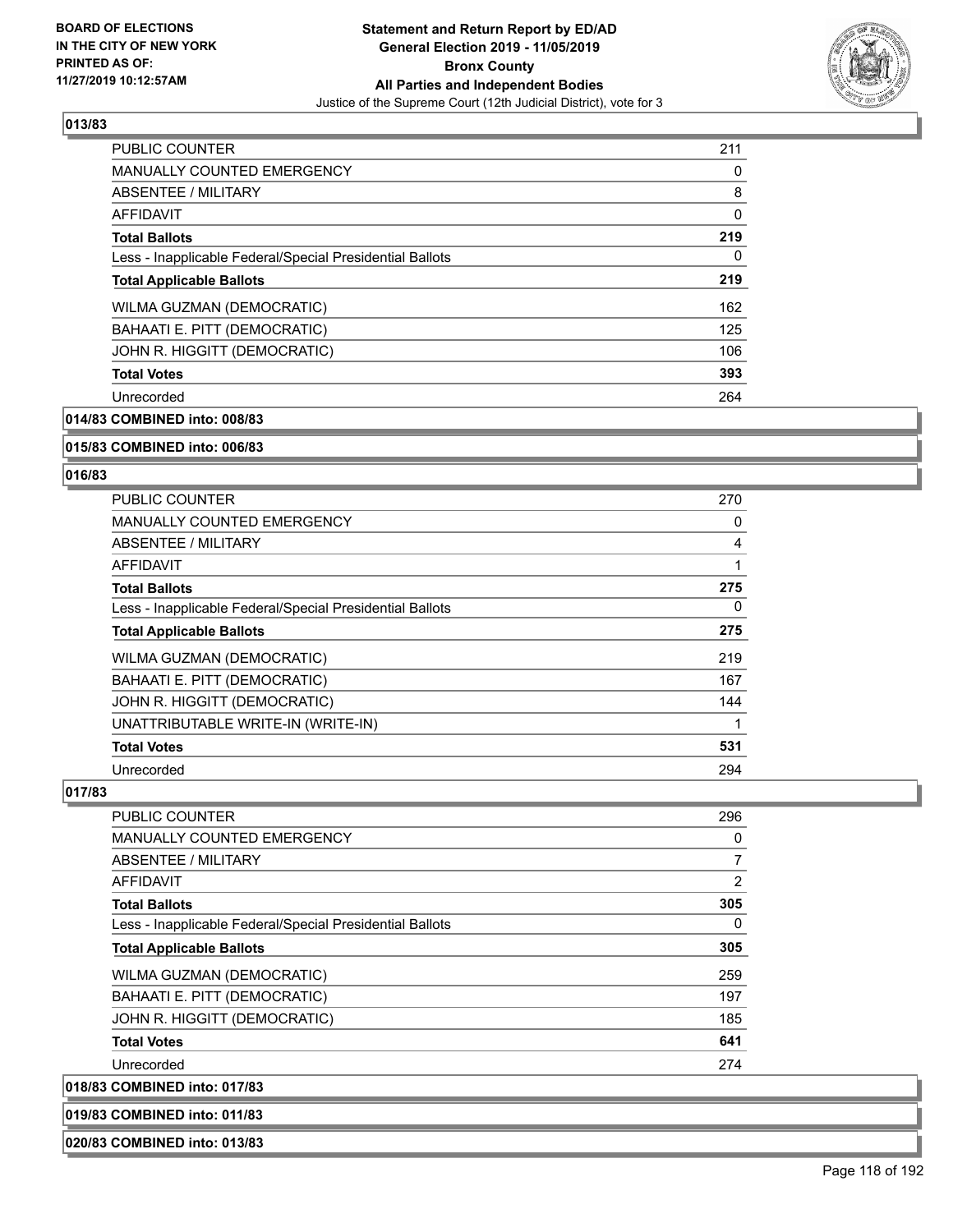

| <b>PUBLIC COUNTER</b>                                    | 222 |
|----------------------------------------------------------|-----|
| <b>MANUALLY COUNTED EMERGENCY</b>                        | 0   |
| ABSENTEE / MILITARY                                      | 4   |
| AFFIDAVIT                                                |     |
| <b>Total Ballots</b>                                     | 227 |
| Less - Inapplicable Federal/Special Presidential Ballots | 0   |
| <b>Total Applicable Ballots</b>                          | 227 |
| WILMA GUZMAN (DEMOCRATIC)                                | 182 |
| BAHAATI E. PITT (DEMOCRATIC)                             | 142 |
| JOHN R. HIGGITT (DEMOCRATIC)                             | 141 |
| UNATTRIBUTABLE WRITE-IN (WRITE-IN)                       | 2   |
| <b>Total Votes</b>                                       | 467 |
| Unrecorded                                               | 214 |
| 022/83 COMBINED into: 021/83                             |     |

# **023/83**

| <b>PUBLIC COUNTER</b>                                    | 149 |
|----------------------------------------------------------|-----|
| <b>MANUALLY COUNTED EMERGENCY</b>                        | 0   |
| ABSENTEE / MILITARY                                      | 3   |
| <b>AFFIDAVIT</b>                                         |     |
| <b>Total Ballots</b>                                     | 153 |
| Less - Inapplicable Federal/Special Presidential Ballots | 0   |
| <b>Total Applicable Ballots</b>                          | 153 |
| WILMA GUZMAN (DEMOCRATIC)                                | 114 |
| BAHAATI E. PITT (DEMOCRATIC)                             | 72  |
| JOHN R. HIGGITT (DEMOCRATIC)                             | 78  |
| <b>Total Votes</b>                                       | 264 |
| Unrecorded                                               | 195 |
|                                                          |     |

## **024/83 COMBINED into: 023/83**

| <b>PUBLIC COUNTER</b>                                    | 218      |
|----------------------------------------------------------|----------|
| <b>MANUALLY COUNTED EMERGENCY</b>                        | 0        |
| ABSENTEE / MILITARY                                      | 5        |
| <b>AFFIDAVIT</b>                                         | $\Omega$ |
| <b>Total Ballots</b>                                     | 223      |
| Less - Inapplicable Federal/Special Presidential Ballots | $\Omega$ |
| <b>Total Applicable Ballots</b>                          | 223      |
| WILMA GUZMAN (DEMOCRATIC)                                | 166      |
| BAHAATI E. PITT (DEMOCRATIC)                             | 118      |
| JOHN R. HIGGITT (DEMOCRATIC)                             | 113      |
| <b>Total Votes</b>                                       | 397      |
| Unrecorded                                               | 272      |
| 026/83 COMBINED into: 027/83                             |          |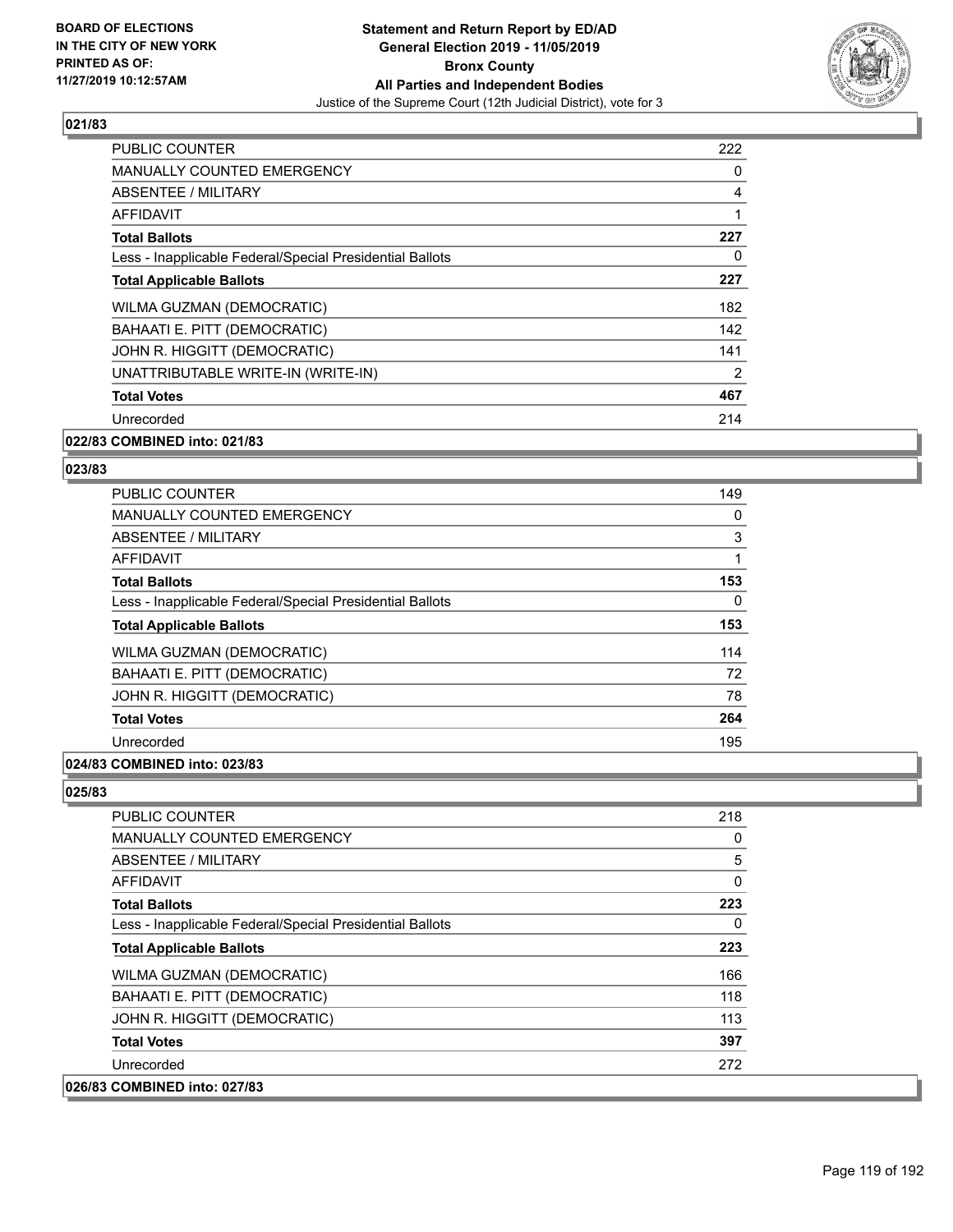

| <b>PUBLIC COUNTER</b>                                    | 237 |
|----------------------------------------------------------|-----|
| <b>MANUALLY COUNTED EMERGENCY</b>                        | 0   |
| ABSENTEE / MILITARY                                      | 3   |
| <b>AFFIDAVIT</b>                                         | 3   |
| <b>Total Ballots</b>                                     | 243 |
| Less - Inapplicable Federal/Special Presidential Ballots | 0   |
| <b>Total Applicable Ballots</b>                          | 243 |
| WILMA GUZMAN (DEMOCRATIC)                                | 175 |
| BAHAATI E. PITT (DEMOCRATIC)                             | 130 |
| JOHN R. HIGGITT (DEMOCRATIC)                             | 107 |
| UNATTRIBUTABLE WRITE-IN (WRITE-IN)                       |     |
| <b>Total Votes</b>                                       | 413 |
| Unrecorded                                               | 316 |

## **028/83**

| <b>PUBLIC COUNTER</b>                                    | 181 |
|----------------------------------------------------------|-----|
| <b>MANUALLY COUNTED EMERGENCY</b>                        | 0   |
| ABSENTEE / MILITARY                                      |     |
| <b>AFFIDAVIT</b>                                         | 6   |
| <b>Total Ballots</b>                                     | 188 |
| Less - Inapplicable Federal/Special Presidential Ballots | 0   |
| <b>Total Applicable Ballots</b>                          | 188 |
| WILMA GUZMAN (DEMOCRATIC)                                | 145 |
| BAHAATI E. PITT (DEMOCRATIC)                             | 83  |
| JOHN R. HIGGITT (DEMOCRATIC)                             | 76  |
| UNATTRIBUTABLE WRITE-IN (WRITE-IN)                       | 4   |
| <b>Total Votes</b>                                       | 308 |
| Unrecorded                                               | 256 |

| <b>PUBLIC COUNTER</b>                                    | 206      |
|----------------------------------------------------------|----------|
| <b>MANUALLY COUNTED EMERGENCY</b>                        | $\Omega$ |
| ABSENTEE / MILITARY                                      | 37       |
| <b>AFFIDAVIT</b>                                         | 3        |
| <b>Total Ballots</b>                                     | 246      |
| Less - Inapplicable Federal/Special Presidential Ballots | $\Omega$ |
| <b>Total Applicable Ballots</b>                          | 246      |
| <b>WILMA GUZMAN (DEMOCRATIC)</b>                         | 204      |
| BAHAATI E. PITT (DEMOCRATIC)                             | 152      |
| JOHN R. HIGGITT (DEMOCRATIC)                             | 144      |
| <b>Total Votes</b>                                       | 500      |
| Unrecorded                                               | 238      |
| 030/83 COMBINED into: 029/83                             |          |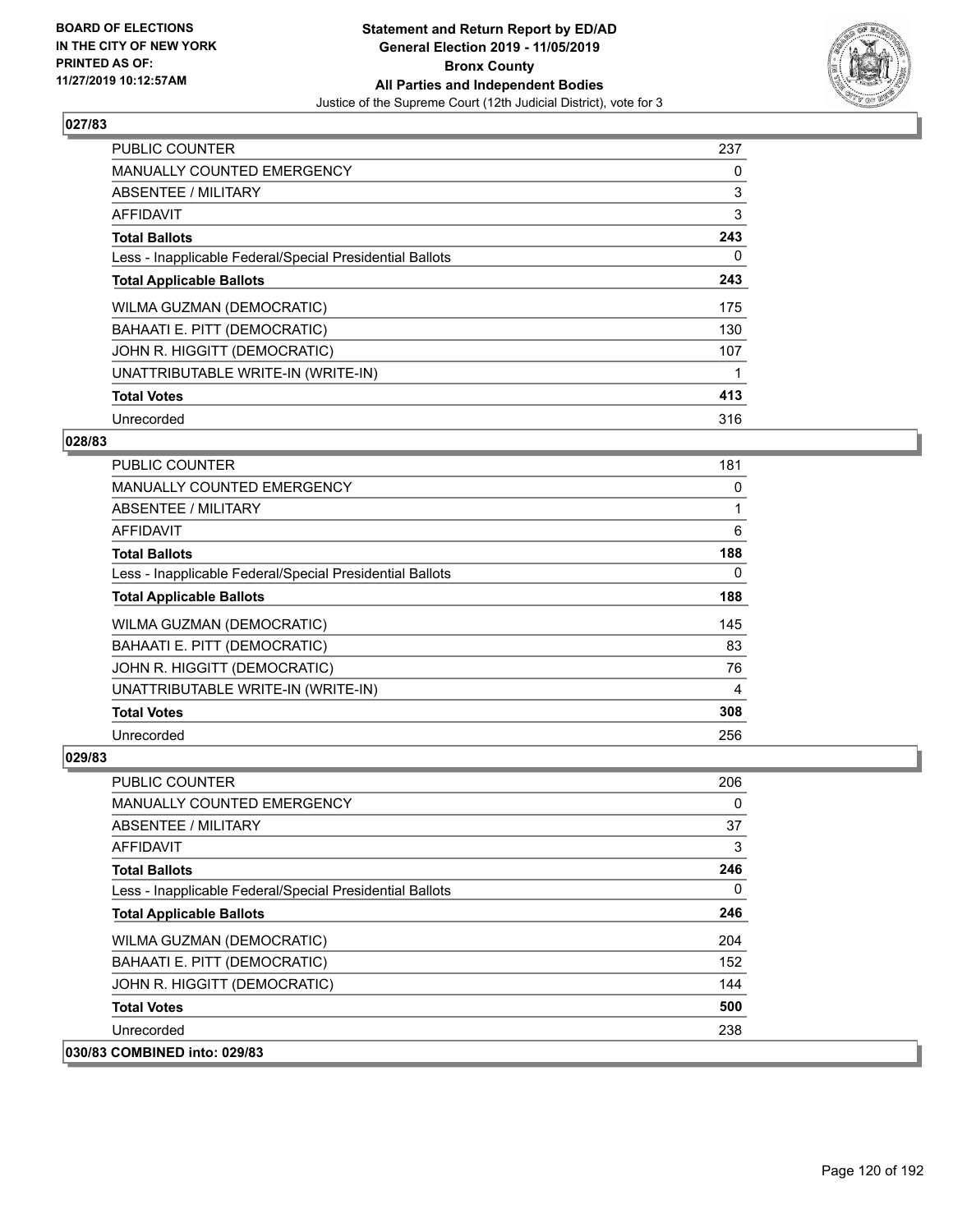

| <b>PUBLIC COUNTER</b>                                    | 170            |
|----------------------------------------------------------|----------------|
| <b>MANUALLY COUNTED EMERGENCY</b>                        | $\Omega$       |
| ABSENTEE / MILITARY                                      | $\overline{2}$ |
| <b>AFFIDAVIT</b>                                         | 0              |
| <b>Total Ballots</b>                                     | 172            |
| Less - Inapplicable Federal/Special Presidential Ballots | $\Omega$       |
| <b>Total Applicable Ballots</b>                          | 172            |
| WILMA GUZMAN (DEMOCRATIC)                                | 129            |
| BAHAATI E. PITT (DEMOCRATIC)                             | 98             |
| JOHN R. HIGGITT (DEMOCRATIC)                             | 82             |
| <b>Total Votes</b>                                       | 309            |
| Unrecorded                                               | 207            |

#### **032/83**

| PUBLIC COUNTER                                           | 210      |
|----------------------------------------------------------|----------|
| <b>MANUALLY COUNTED EMERGENCY</b>                        | 0        |
| ABSENTEE / MILITARY                                      | 5        |
| AFFIDAVIT                                                | 5        |
| <b>Total Ballots</b>                                     | 220      |
| Less - Inapplicable Federal/Special Presidential Ballots | $\Omega$ |
| <b>Total Applicable Ballots</b>                          | 220      |
| WILMA GUZMAN (DEMOCRATIC)                                | 169      |
| BAHAATI E. PITT (DEMOCRATIC)                             | 121      |
| JOHN R. HIGGITT (DEMOCRATIC)                             | 94       |
| <b>Total Votes</b>                                       | 384      |
| Unrecorded                                               | 276      |

| <b>PUBLIC COUNTER</b>                                    | 347      |
|----------------------------------------------------------|----------|
| MANUALLY COUNTED EMERGENCY                               | 0        |
| ABSENTEE / MILITARY                                      | 6        |
| AFFIDAVIT                                                | 2        |
| <b>Total Ballots</b>                                     | 355      |
| Less - Inapplicable Federal/Special Presidential Ballots | $\Omega$ |
| <b>Total Applicable Ballots</b>                          | 355      |
| <b>WILMA GUZMAN (DEMOCRATIC)</b>                         | 276      |
| BAHAATI E. PITT (DEMOCRATIC)                             | 212      |
| JOHN R. HIGGITT (DEMOCRATIC)                             | 191      |
| <b>Total Votes</b>                                       | 679      |
| Unrecorded                                               | 386      |
| 034/83 COMBINED into: 033/83                             |          |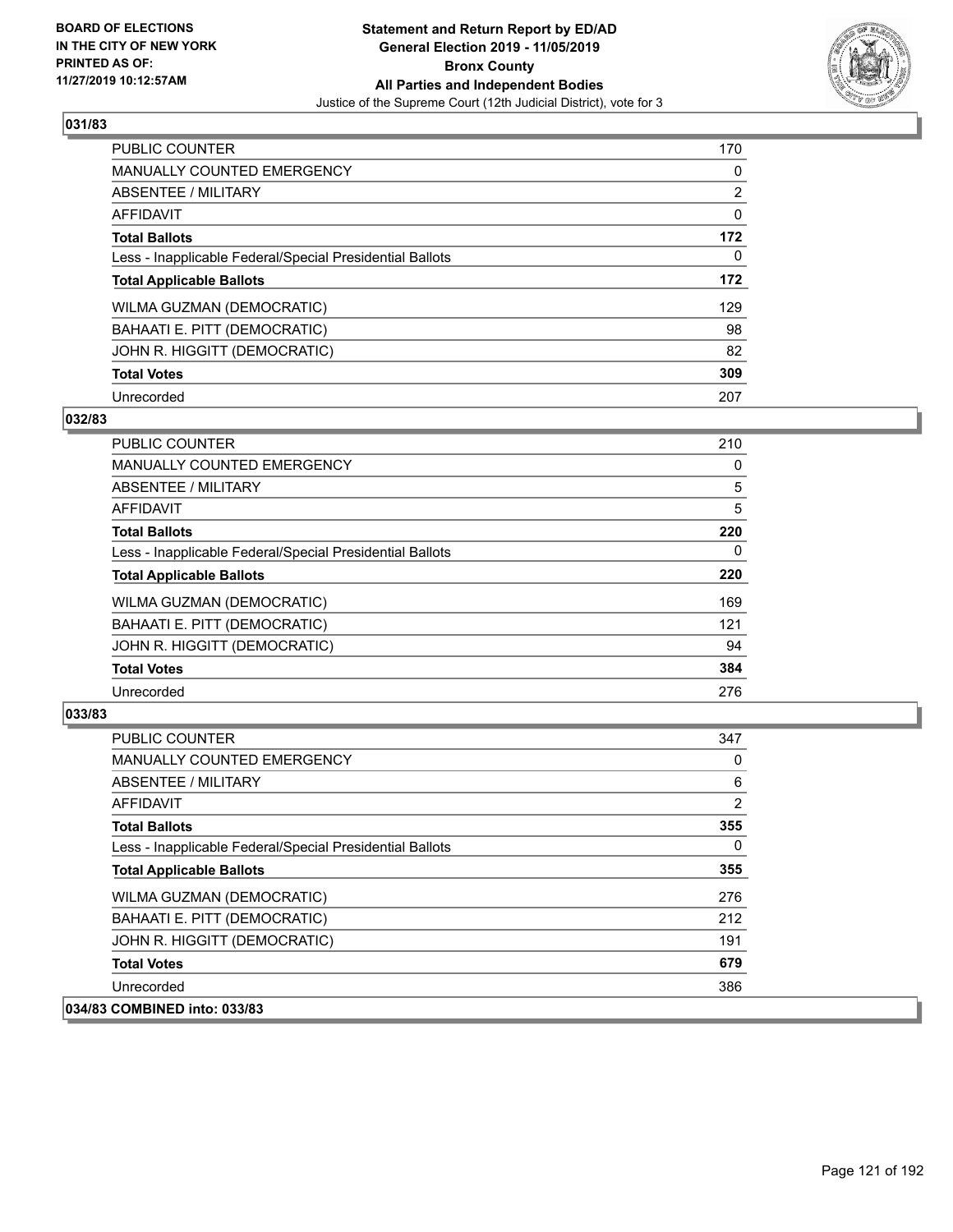

| <b>PUBLIC COUNTER</b>                                    | 163            |
|----------------------------------------------------------|----------------|
| MANUALLY COUNTED EMERGENCY                               | 0              |
| ABSENTEE / MILITARY                                      | $\overline{2}$ |
| <b>AFFIDAVIT</b>                                         | 3              |
| <b>Total Ballots</b>                                     | 168            |
| Less - Inapplicable Federal/Special Presidential Ballots | 0              |
| <b>Total Applicable Ballots</b>                          | 168            |
| <b>WILMA GUZMAN (DEMOCRATIC)</b>                         | 142            |
| BAHAATI E. PITT (DEMOCRATIC)                             | 100            |
| JOHN R. HIGGITT (DEMOCRATIC)                             | 85             |
| <b>Total Votes</b>                                       | 327            |
| Unrecorded                                               | 177            |

**036/83 COMBINED into: 035/83**

#### **037/83 COMBINED into: 032/83**

#### **038/83**

| PUBLIC COUNTER                                           | 106 |
|----------------------------------------------------------|-----|
| <b>MANUALLY COUNTED EMERGENCY</b>                        | 0   |
| ABSENTEE / MILITARY                                      | 1   |
| <b>AFFIDAVIT</b>                                         | 7   |
| <b>Total Ballots</b>                                     | 114 |
| Less - Inapplicable Federal/Special Presidential Ballots | 0   |
| <b>Total Applicable Ballots</b>                          | 114 |
| WILMA GUZMAN (DEMOCRATIC)                                | 86  |
| BAHAATI E. PITT (DEMOCRATIC)                             | 57  |
| JOHN R. HIGGITT (DEMOCRATIC)                             | 49  |
| <b>Total Votes</b>                                       | 192 |
| Unrecorded                                               | 150 |

| PUBLIC COUNTER                                           | 236 |
|----------------------------------------------------------|-----|
| <b>MANUALLY COUNTED EMERGENCY</b>                        | 0   |
| ABSENTEE / MILITARY                                      | 4   |
| AFFIDAVIT                                                | 2   |
| <b>Total Ballots</b>                                     | 242 |
| Less - Inapplicable Federal/Special Presidential Ballots | 0   |
| <b>Total Applicable Ballots</b>                          | 242 |
| WILMA GUZMAN (DEMOCRATIC)                                | 191 |
| BAHAATI E. PITT (DEMOCRATIC)                             | 158 |
| JOHN R. HIGGITT (DEMOCRATIC)                             | 142 |
| <b>Total Votes</b>                                       | 491 |
| Unrecorded                                               | 235 |
| 040/83 COMBINED into: 039/83                             |     |
| 041/83 COMBINED into: 016/83                             |     |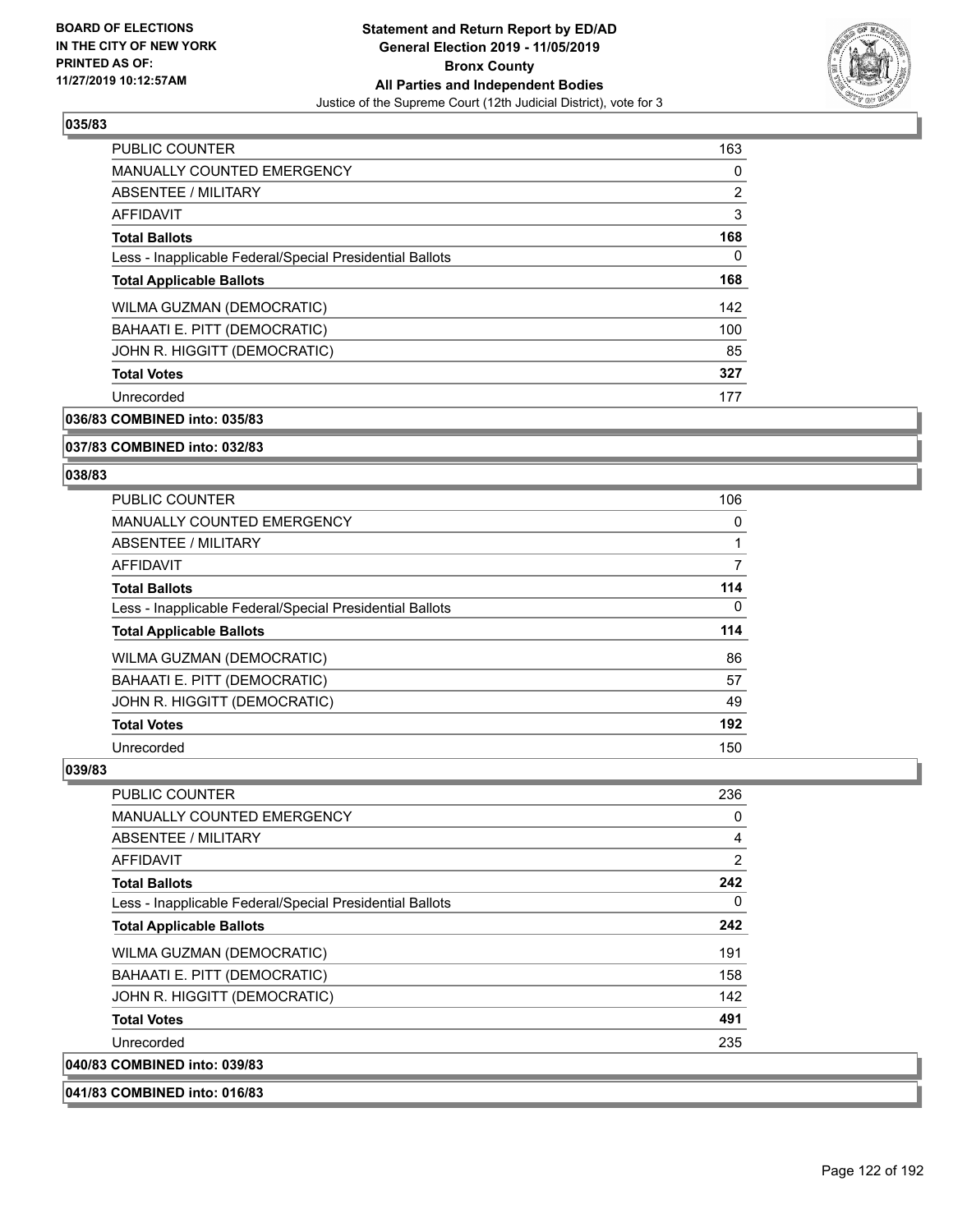

| <b>PUBLIC COUNTER</b>                                    | 201          |
|----------------------------------------------------------|--------------|
| <b>MANUALLY COUNTED EMERGENCY</b>                        | 0            |
| ABSENTEE / MILITARY                                      | 3            |
| AFFIDAVIT                                                | $\mathbf{0}$ |
| <b>Total Ballots</b>                                     | 204          |
| Less - Inapplicable Federal/Special Presidential Ballots | 0            |
| <b>Total Applicable Ballots</b>                          | 204          |
| WILMA GUZMAN (DEMOCRATIC)                                | 156          |
| BAHAATI E. PITT (DEMOCRATIC)                             | 122          |
| JOHN R. HIGGITT (DEMOCRATIC)                             | 111          |
| <b>Total Votes</b>                                       | 389          |
| Unrecorded                                               | 223          |

# **043/83 COMBINED into: 042/83**

#### **044/83**

| <b>PUBLIC COUNTER</b>                                    | 218      |
|----------------------------------------------------------|----------|
| <b>MANUALLY COUNTED EMERGENCY</b>                        | 0        |
| ABSENTEE / MILITARY                                      | 4        |
| <b>AFFIDAVIT</b>                                         | 4        |
| <b>Total Ballots</b>                                     | 226      |
| Less - Inapplicable Federal/Special Presidential Ballots | $\Omega$ |
| <b>Total Applicable Ballots</b>                          | 226      |
| WILMA GUZMAN (DEMOCRATIC)                                | 181      |
| BAHAATI E. PITT (DEMOCRATIC)                             | 143      |
| JOHN R. HIGGITT (DEMOCRATIC)                             | 129      |
| <b>Total Votes</b>                                       | 453      |
| Unrecorded                                               | 225      |

| <b>PUBLIC COUNTER</b>                                    | 245      |
|----------------------------------------------------------|----------|
| <b>MANUALLY COUNTED EMERGENCY</b>                        | $\Omega$ |
| ABSENTEE / MILITARY                                      | 10       |
| <b>AFFIDAVIT</b>                                         | 8        |
| <b>Total Ballots</b>                                     | 263      |
| Less - Inapplicable Federal/Special Presidential Ballots | 0        |
| <b>Total Applicable Ballots</b>                          | 263      |
| WILMA GUZMAN (DEMOCRATIC)                                | 203      |
| BAHAATI E. PITT (DEMOCRATIC)                             | 143      |
| JOHN R. HIGGITT (DEMOCRATIC)                             | 145      |
| <b>Total Votes</b>                                       | 491      |
| Unrecorded                                               | 298      |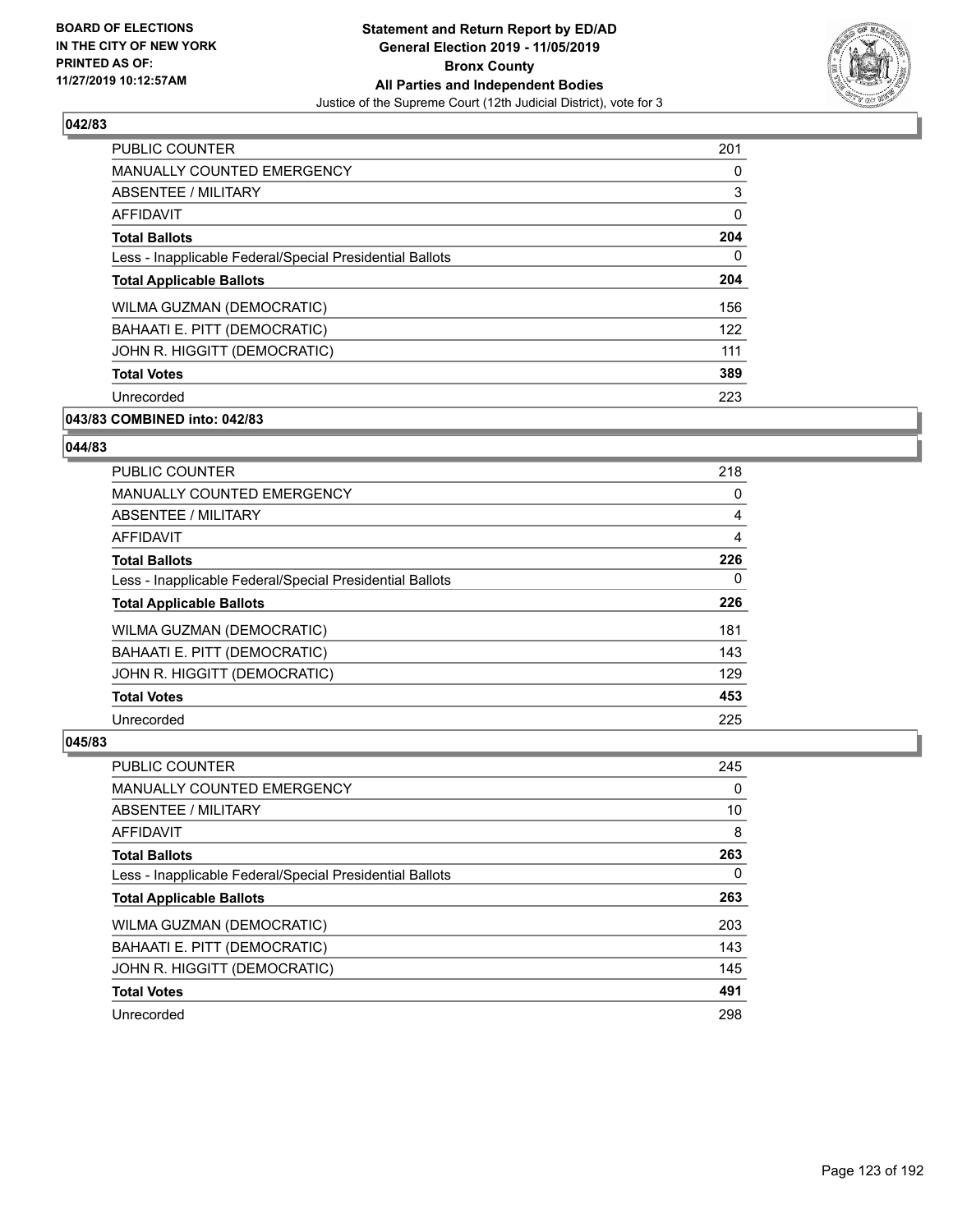

| <b>PUBLIC COUNTER</b>                                    | 162      |
|----------------------------------------------------------|----------|
| <b>MANUALLY COUNTED EMERGENCY</b>                        | $\Omega$ |
| ABSENTEE / MILITARY                                      |          |
| <b>AFFIDAVIT</b>                                         | 0        |
| <b>Total Ballots</b>                                     | 169      |
| Less - Inapplicable Federal/Special Presidential Ballots | 0        |
| <b>Total Applicable Ballots</b>                          | 169      |
| WILMA GUZMAN (DEMOCRATIC)                                | 130      |
| BAHAATI E. PITT (DEMOCRATIC)                             | 102      |
| JOHN R. HIGGITT (DEMOCRATIC)                             | 98       |
| <b>Total Votes</b>                                       | 330      |
| Unrecorded                                               | 177      |

#### **047/83**

| PUBLIC COUNTER                                           | 179      |
|----------------------------------------------------------|----------|
| <b>MANUALLY COUNTED EMERGENCY</b>                        | 0        |
| ABSENTEE / MILITARY                                      | 9        |
| AFFIDAVIT                                                | 2        |
| <b>Total Ballots</b>                                     | 190      |
| Less - Inapplicable Federal/Special Presidential Ballots | $\Omega$ |
| <b>Total Applicable Ballots</b>                          | 190      |
| WILMA GUZMAN (DEMOCRATIC)                                | 147      |
| BAHAATI E. PITT (DEMOCRATIC)                             | 109      |
| JOHN R. HIGGITT (DEMOCRATIC)                             | 110      |
| UNATTRIBUTABLE WRITE-IN (WRITE-IN)                       |          |
| <b>Total Votes</b>                                       | 367      |
| Unrecorded                                               | 203      |

# **048/83 COMBINED into: 047/83**

#### **049/83 COMBINED into: 045/83**

| PUBLIC COUNTER                                           | 224 |
|----------------------------------------------------------|-----|
| <b>MANUALLY COUNTED EMERGENCY</b>                        | 0   |
| <b>ABSENTEE / MILITARY</b>                               | 2   |
| <b>AFFIDAVIT</b>                                         | 1   |
| <b>Total Ballots</b>                                     | 227 |
| Less - Inapplicable Federal/Special Presidential Ballots | 0   |
| <b>Total Applicable Ballots</b>                          | 227 |
| WILMA GUZMAN (DEMOCRATIC)                                | 172 |
| BAHAATI E. PITT (DEMOCRATIC)                             | 118 |
| JOHN R. HIGGITT (DEMOCRATIC)                             | 112 |
| JAMIL C. MCARTHUR (WRITE-IN)                             | 1   |
| <b>Total Votes</b>                                       | 403 |
| Unrecorded                                               | 278 |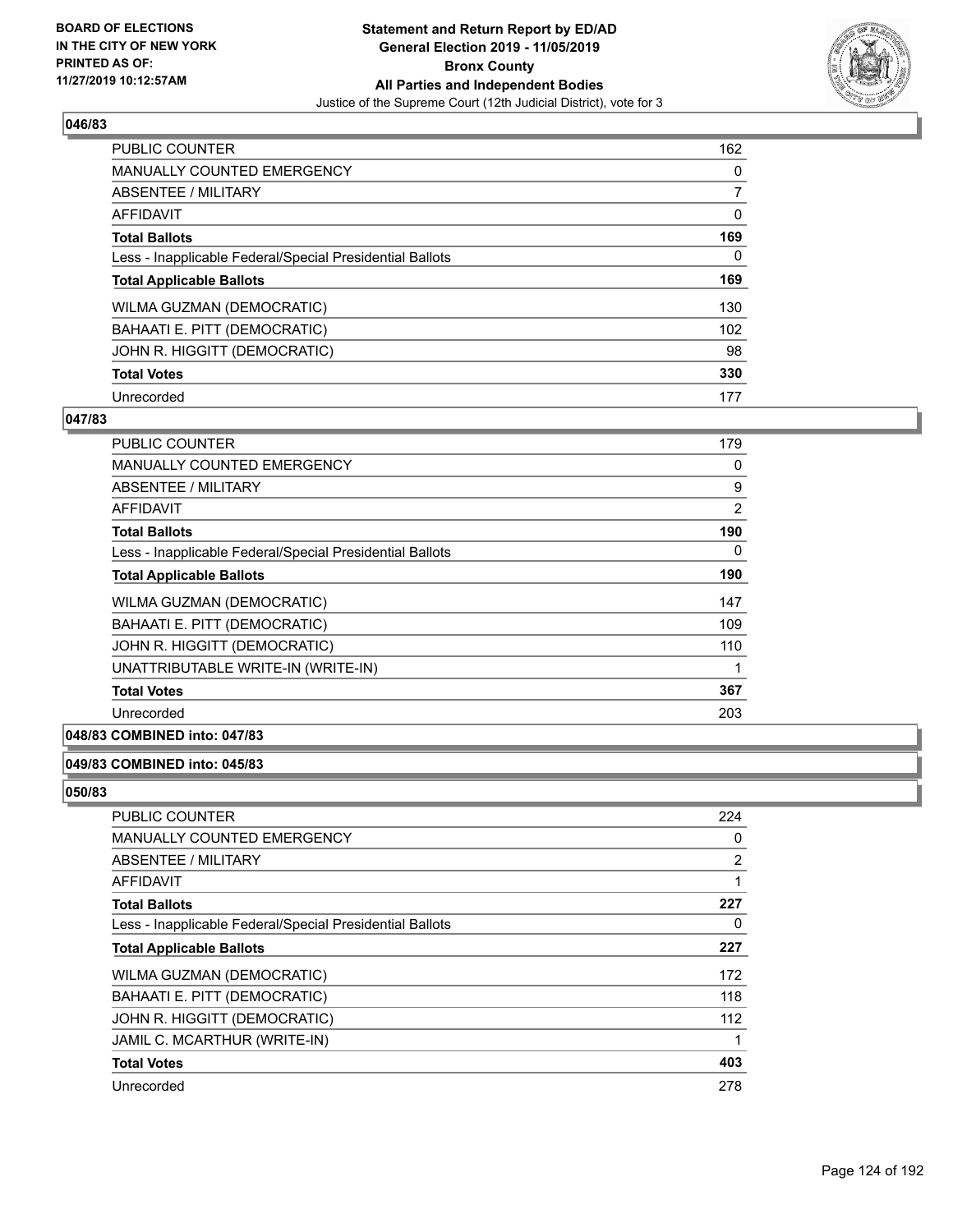

| PUBLIC COUNTER                                           | 131 |
|----------------------------------------------------------|-----|
| MANUALLY COUNTED EMERGENCY                               | 0   |
| ABSENTEE / MILITARY                                      | 1   |
| <b>AFFIDAVIT</b>                                         | 1   |
| <b>Total Ballots</b>                                     | 133 |
| Less - Inapplicable Federal/Special Presidential Ballots | 0   |
| <b>Total Applicable Ballots</b>                          | 133 |
| WILMA GUZMAN (DEMOCRATIC)                                | 100 |
| BAHAATI E. PITT (DEMOCRATIC)                             | 70  |
| JOHN R. HIGGITT (DEMOCRATIC)                             | 66  |
| <b>Total Votes</b>                                       | 236 |
| Unrecorded                                               | 163 |

**052/83 COMBINED into: 050/83**

## **053/83 COMBINED into: 044/83**

**054/83 COMBINED into: 019/81**

#### **055/83**

| <b>PUBLIC COUNTER</b>                                    | 210 |
|----------------------------------------------------------|-----|
| <b>MANUALLY COUNTED EMERGENCY</b>                        | 0   |
| ABSENTEE / MILITARY                                      | 10  |
| AFFIDAVIT                                                | 3   |
| <b>Total Ballots</b>                                     | 223 |
| Less - Inapplicable Federal/Special Presidential Ballots | 0   |
| <b>Total Applicable Ballots</b>                          | 223 |
| WILMA GUZMAN (DEMOCRATIC)                                | 193 |
| BAHAATI E. PITT (DEMOCRATIC)                             | 153 |
| JOHN R. HIGGITT (DEMOCRATIC)                             | 145 |
| <b>Total Votes</b>                                       | 491 |
| Unrecorded                                               | 178 |
|                                                          |     |

## **056/83 COMBINED into: 055/83**

| PUBLIC COUNTER                                           | 263 |
|----------------------------------------------------------|-----|
| <b>MANUALLY COUNTED EMERGENCY</b>                        | 0   |
| ABSENTEE / MILITARY                                      | 10  |
| <b>AFFIDAVIT</b>                                         | 4   |
| <b>Total Ballots</b>                                     | 277 |
| Less - Inapplicable Federal/Special Presidential Ballots | 0   |
| <b>Total Applicable Ballots</b>                          | 277 |
| WILMA GUZMAN (DEMOCRATIC)                                | 212 |
| BAHAATI E. PITT (DEMOCRATIC)                             | 162 |
| JOHN R. HIGGITT (DEMOCRATIC)                             | 140 |
| <b>Total Votes</b>                                       | 514 |
| Unrecorded                                               | 317 |
|                                                          |     |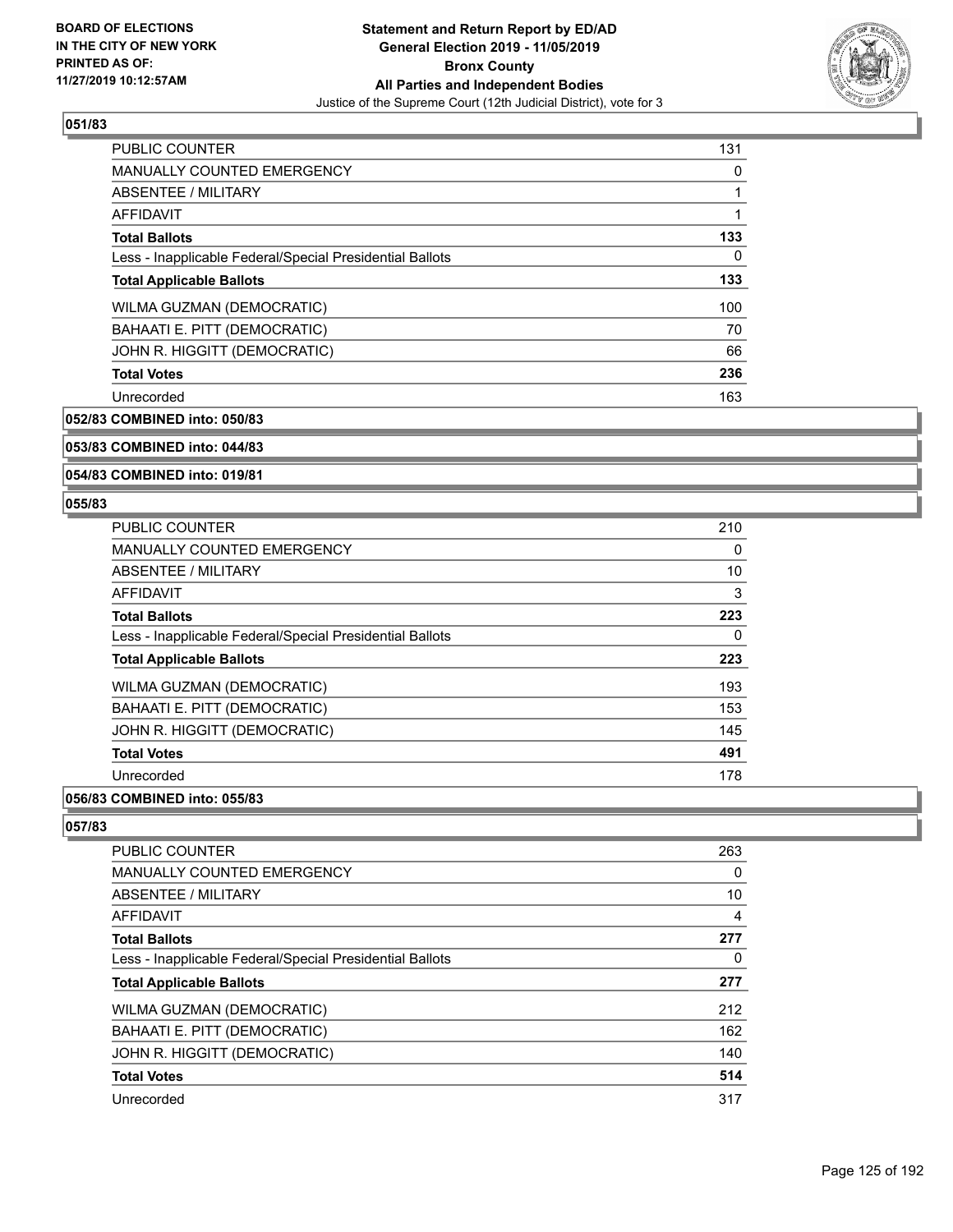

| <b>PUBLIC COUNTER</b>                                    | 173      |
|----------------------------------------------------------|----------|
| <b>MANUALLY COUNTED EMERGENCY</b>                        | $\Omega$ |
| ABSENTEE / MILITARY                                      | 3        |
| <b>AFFIDAVIT</b>                                         | 0        |
| <b>Total Ballots</b>                                     | 176      |
| Less - Inapplicable Federal/Special Presidential Ballots | $\Omega$ |
| <b>Total Applicable Ballots</b>                          | 176      |
| WILMA GUZMAN (DEMOCRATIC)                                | 133      |
| BAHAATI E. PITT (DEMOCRATIC)                             | 55       |
| JOHN R. HIGGITT (DEMOCRATIC)                             | 55       |
| <b>Total Votes</b>                                       | 243      |
| Unrecorded                                               | 285      |

#### **059/83**

| <b>PUBLIC COUNTER</b>                                    | 122 |
|----------------------------------------------------------|-----|
| <b>MANUALLY COUNTED EMERGENCY</b>                        | 0   |
| ABSENTEE / MILITARY                                      | 2   |
| AFFIDAVIT                                                | 1   |
| <b>Total Ballots</b>                                     | 125 |
| Less - Inapplicable Federal/Special Presidential Ballots | 0   |
| <b>Total Applicable Ballots</b>                          | 125 |
| WILMA GUZMAN (DEMOCRATIC)                                | 90  |
| BAHAATI E. PITT (DEMOCRATIC)                             | 41  |
| JOHN R. HIGGITT (DEMOCRATIC)                             | 40  |
| UNATTRIBUTABLE WRITE-IN (WRITE-IN)                       | 1   |
| <b>Total Votes</b>                                       | 172 |
| Unrecorded                                               | 203 |

# **060/83 COMBINED into: 058/83**

## **061/83 COMBINED into: 057/83**

#### **062/83 COMBINED into: 058/83**

| PUBLIC COUNTER                                           | 147            |
|----------------------------------------------------------|----------------|
| <b>MANUALLY COUNTED EMERGENCY</b>                        | 0              |
| ABSENTEE / MILITARY                                      | 4              |
| <b>AFFIDAVIT</b>                                         | $\overline{2}$ |
| <b>Total Ballots</b>                                     | 153            |
| Less - Inapplicable Federal/Special Presidential Ballots | 0              |
| <b>Total Applicable Ballots</b>                          | 153            |
| WILMA GUZMAN (DEMOCRATIC)                                | 125            |
| BAHAATI E. PITT (DEMOCRATIC)                             | 78             |
| JOHN R. HIGGITT (DEMOCRATIC)                             | 68             |
| <b>Total Votes</b>                                       | 271            |
| Unrecorded                                               | 188            |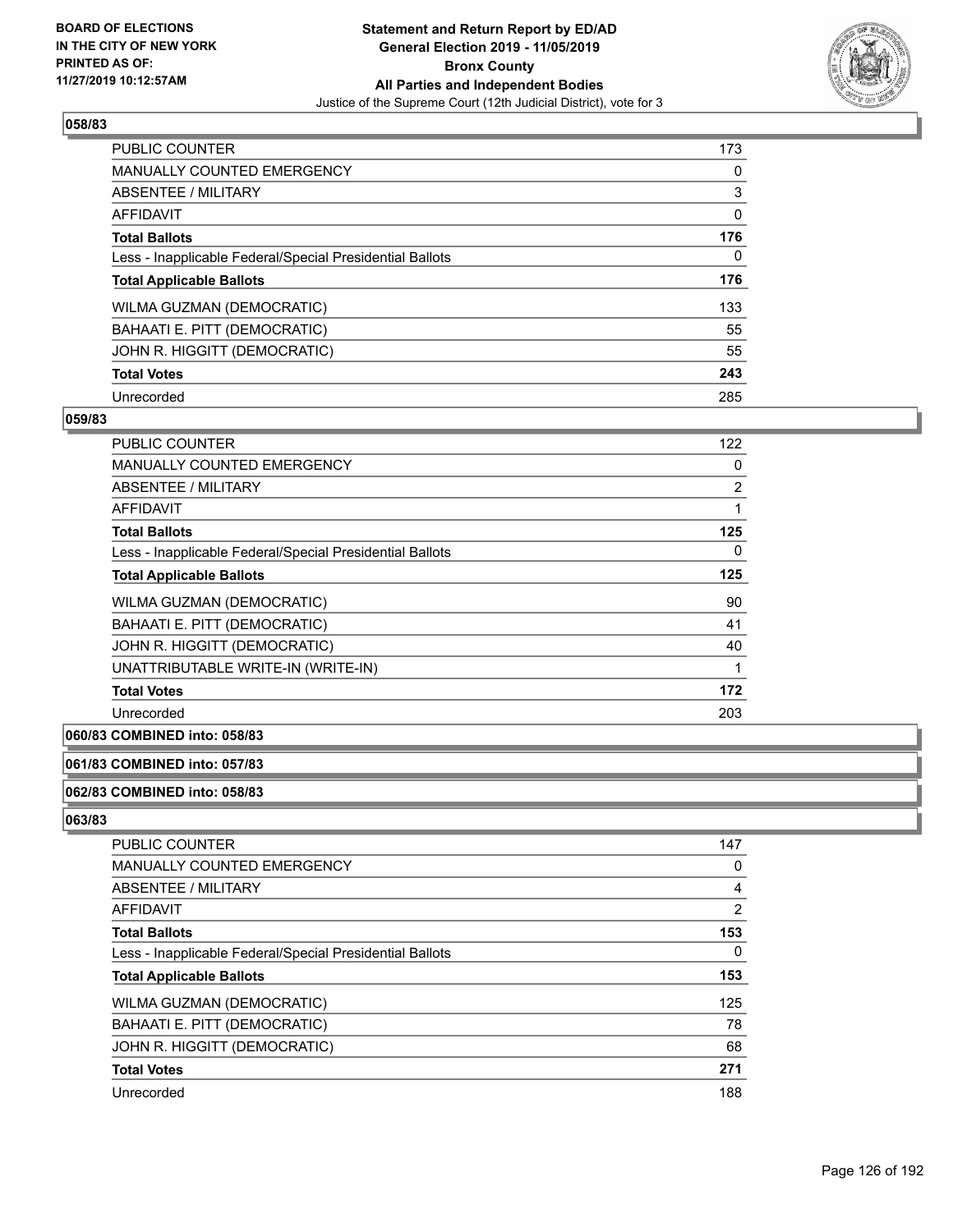

| <b>PUBLIC COUNTER</b>                                    | 240      |
|----------------------------------------------------------|----------|
| <b>MANUALLY COUNTED EMERGENCY</b>                        | $\Omega$ |
| <b>ABSENTEE / MILITARY</b>                               | 10       |
| AFFIDAVIT                                                |          |
| <b>Total Ballots</b>                                     | 251      |
| Less - Inapplicable Federal/Special Presidential Ballots | 0        |
| <b>Total Applicable Ballots</b>                          | 251      |
| WILMA GUZMAN (DEMOCRATIC)                                | 204      |
| BAHAATI E. PITT (DEMOCRATIC)                             | 148      |
| JOHN R. HIGGITT (DEMOCRATIC)                             | 134      |
| <b>Total Votes</b>                                       | 486      |
| Unrecorded                                               | 267      |

# **065/83 COMBINED into: 063/83**

#### **066/83**

| <b>PUBLIC COUNTER</b>                                    | 291 |
|----------------------------------------------------------|-----|
| <b>MANUALLY COUNTED EMERGENCY</b>                        | 0   |
| ABSENTEE / MILITARY                                      | 6   |
| AFFIDAVIT                                                | 0   |
| <b>Total Ballots</b>                                     | 297 |
| Less - Inapplicable Federal/Special Presidential Ballots | 0   |
| <b>Total Applicable Ballots</b>                          | 297 |
| <b>WILMA GUZMAN (DEMOCRATIC)</b>                         | 238 |
| BAHAATI E. PITT (DEMOCRATIC)                             | 177 |
| JOHN R. HIGGITT (DEMOCRATIC)                             | 155 |
| PRAISE NJOKU (WRITE-IN)                                  |     |
| <b>Total Votes</b>                                       | 571 |
| Unrecorded                                               | 320 |

| PUBLIC COUNTER                                           | 199      |
|----------------------------------------------------------|----------|
| MANUALLY COUNTED EMERGENCY                               | 0        |
| <b>ABSENTEE / MILITARY</b>                               | 3        |
| <b>AFFIDAVIT</b>                                         | 3        |
| <b>Total Ballots</b>                                     | 205      |
| Less - Inapplicable Federal/Special Presidential Ballots | $\Omega$ |
| <b>Total Applicable Ballots</b>                          | 205      |
| WILMA GUZMAN (DEMOCRATIC)                                | 168      |
| BAHAATI E. PITT (DEMOCRATIC)                             | 109      |
| JOHN R. HIGGITT (DEMOCRATIC)                             | 93       |
| JAMES GILMAR (WRITE-IN)                                  | 1        |
| <b>Total Votes</b>                                       | 371      |
| Unrecorded                                               | 244      |
| 068/83 COMBINED into: 067/83                             |          |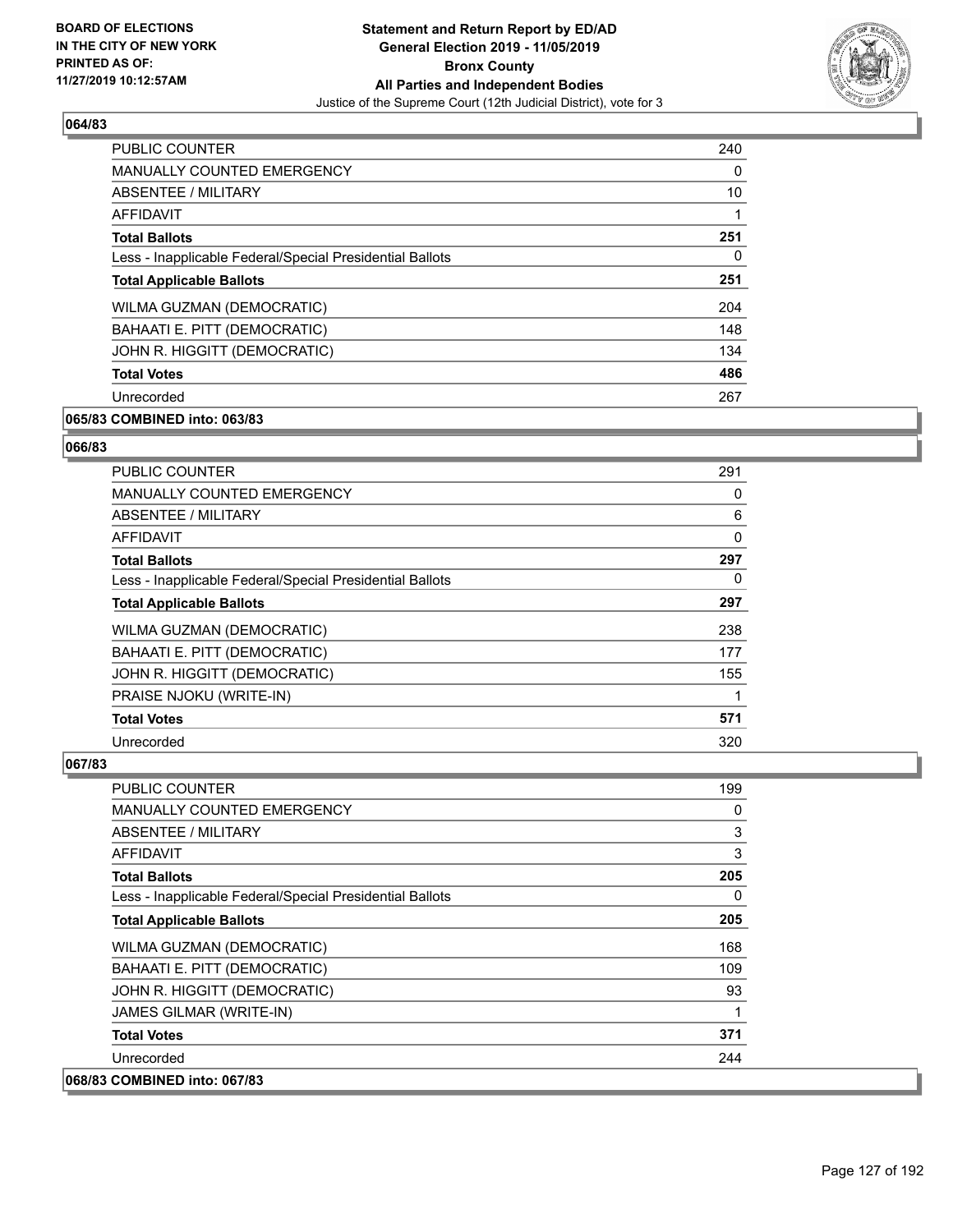

| PUBLIC COUNTER                                           | 235            |
|----------------------------------------------------------|----------------|
| <b>MANUALLY COUNTED EMERGENCY</b>                        | 0              |
| ABSENTEE / MILITARY                                      | $\overline{2}$ |
| <b>AFFIDAVIT</b>                                         |                |
| <b>Total Ballots</b>                                     | 238            |
| Less - Inapplicable Federal/Special Presidential Ballots | 0              |
| <b>Total Applicable Ballots</b>                          | 238            |
| WILMA GUZMAN (DEMOCRATIC)                                | 193            |
| BAHAATI E. PITT (DEMOCRATIC)                             | 152            |
| JOHN R. HIGGITT (DEMOCRATIC)                             | 145            |
| FELICIA M. CRISPINO (WRITE-IN)                           |                |
| <b>Total Votes</b>                                       | 491            |
| Unrecorded                                               | 223            |

## **070/83**

| <b>PUBLIC COUNTER</b>                                    | 175      |
|----------------------------------------------------------|----------|
| <b>MANUALLY COUNTED EMERGENCY</b>                        | $\Omega$ |
| <b>ABSENTEE / MILITARY</b>                               | 5        |
| <b>AFFIDAVIT</b>                                         | 2        |
| <b>Total Ballots</b>                                     | 182      |
| Less - Inapplicable Federal/Special Presidential Ballots | $\Omega$ |
| <b>Total Applicable Ballots</b>                          | 182      |
| WILMA GUZMAN (DEMOCRATIC)                                | 145      |
| BAHAATI E. PITT (DEMOCRATIC)                             | 107      |
| JOHN R. HIGGITT (DEMOCRATIC)                             | 108      |
| <b>Total Votes</b>                                       | 360      |
| Unrecorded                                               | 186      |

## **071/83 COMBINED into: 066/83**

| <b>PUBLIC COUNTER</b>                                    | 220      |
|----------------------------------------------------------|----------|
| <b>MANUALLY COUNTED EMERGENCY</b>                        | $\Omega$ |
| ABSENTEE / MILITARY                                      |          |
| AFFIDAVIT                                                |          |
| <b>Total Ballots</b>                                     | 222      |
| Less - Inapplicable Federal/Special Presidential Ballots | 0        |
| <b>Total Applicable Ballots</b>                          | 222      |
| WILMA GUZMAN (DEMOCRATIC)                                | 160      |
| BAHAATI E. PITT (DEMOCRATIC)                             | 134      |
| JOHN R. HIGGITT (DEMOCRATIC)                             | 125      |
| <b>Total Votes</b>                                       | 419      |
| Unrecorded                                               | 247      |
| 073/83 COMBINED into: 072/83                             |          |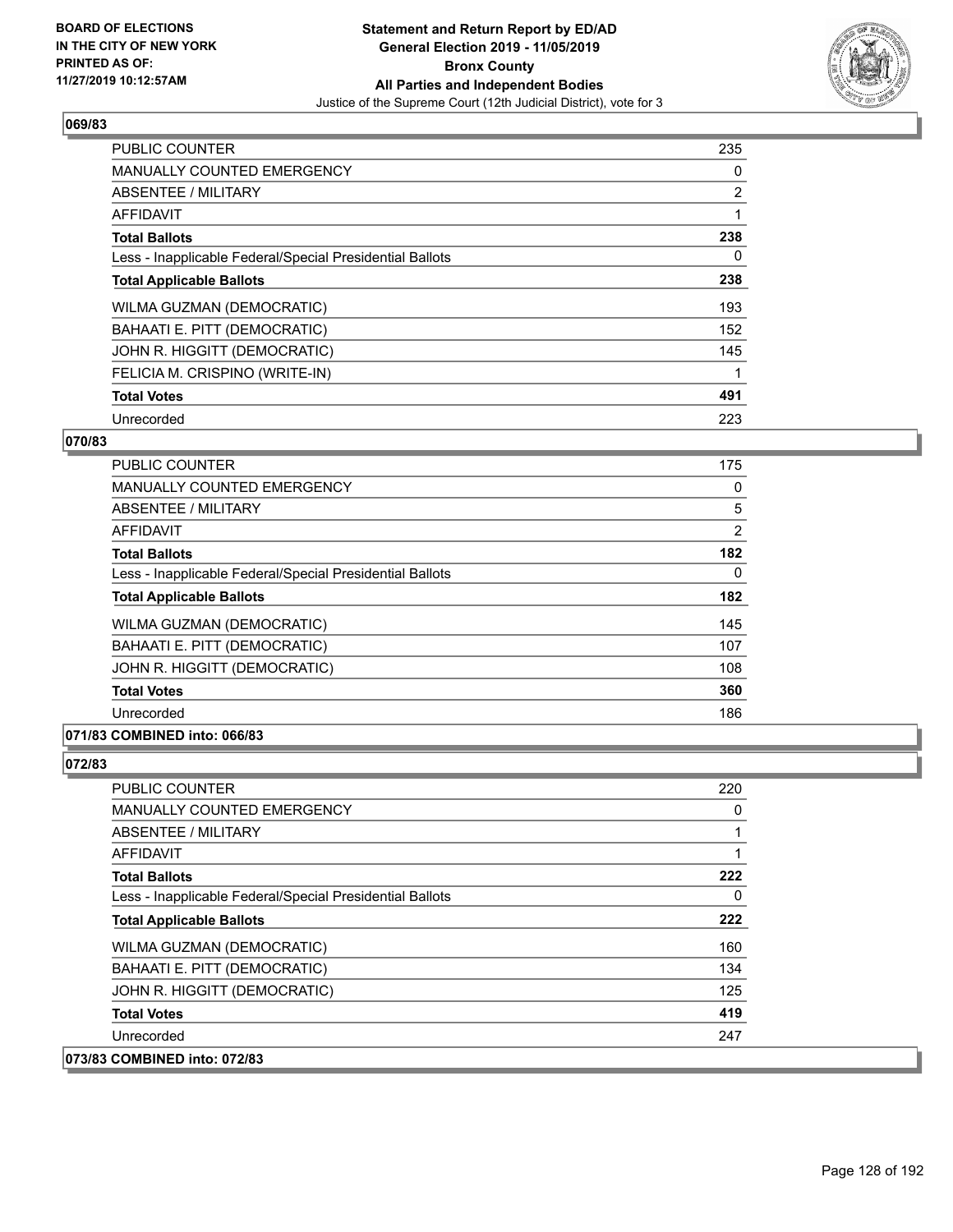

| <b>PUBLIC COUNTER</b>                                    | 293 |
|----------------------------------------------------------|-----|
| <b>MANUALLY COUNTED EMERGENCY</b>                        | 0   |
| <b>ABSENTEE / MILITARY</b>                               | 6   |
| <b>AFFIDAVIT</b>                                         | 5   |
| <b>Total Ballots</b>                                     | 304 |
| Less - Inapplicable Federal/Special Presidential Ballots | 0   |
| <b>Total Applicable Ballots</b>                          | 304 |
| WILMA GUZMAN (DEMOCRATIC)                                | 235 |
| BAHAATI E. PITT (DEMOCRATIC)                             | 154 |
| JOHN R. HIGGITT (DEMOCRATIC)                             | 140 |
| PATSY GOULDBORNE (WRITE-IN)                              | 1   |
| UNATTRIBUTABLE WRITE-IN (WRITE-IN)                       | 1   |
| <b>Total Votes</b>                                       | 531 |
| Unrecorded                                               | 381 |
|                                                          |     |

**075/83 COMBINED into: 064/83**

**076/83 COMBINED into: 074/83**

#### **077/83**

| <b>PUBLIC COUNTER</b>                                    | 282 |
|----------------------------------------------------------|-----|
| <b>MANUALLY COUNTED EMERGENCY</b>                        | 0   |
| ABSENTEE / MILITARY                                      | 9   |
| AFFIDAVIT                                                | 3   |
| <b>Total Ballots</b>                                     | 294 |
| Less - Inapplicable Federal/Special Presidential Ballots | 0   |
| <b>Total Applicable Ballots</b>                          | 294 |
| WILMA GUZMAN (DEMOCRATIC)                                | 232 |
| BAHAATI E. PITT (DEMOCRATIC)                             | 188 |
| JOHN R. HIGGITT (DEMOCRATIC)                             | 168 |
| <b>Total Votes</b>                                       | 588 |
| Unrecorded                                               | 294 |

| PUBLIC COUNTER                                           | 197 |
|----------------------------------------------------------|-----|
| <b>MANUALLY COUNTED EMERGENCY</b>                        | 0   |
| ABSENTEE / MILITARY                                      | 6   |
| AFFIDAVIT                                                | 4   |
| <b>Total Ballots</b>                                     | 207 |
| Less - Inapplicable Federal/Special Presidential Ballots | 0   |
| <b>Total Applicable Ballots</b>                          | 207 |
| WILMA GUZMAN (DEMOCRATIC)                                | 177 |
| BAHAATI E. PITT (DEMOCRATIC)                             | 124 |
| JOHN R. HIGGITT (DEMOCRATIC)                             | 112 |
| <b>Total Votes</b>                                       | 413 |
| Unrecorded                                               | 208 |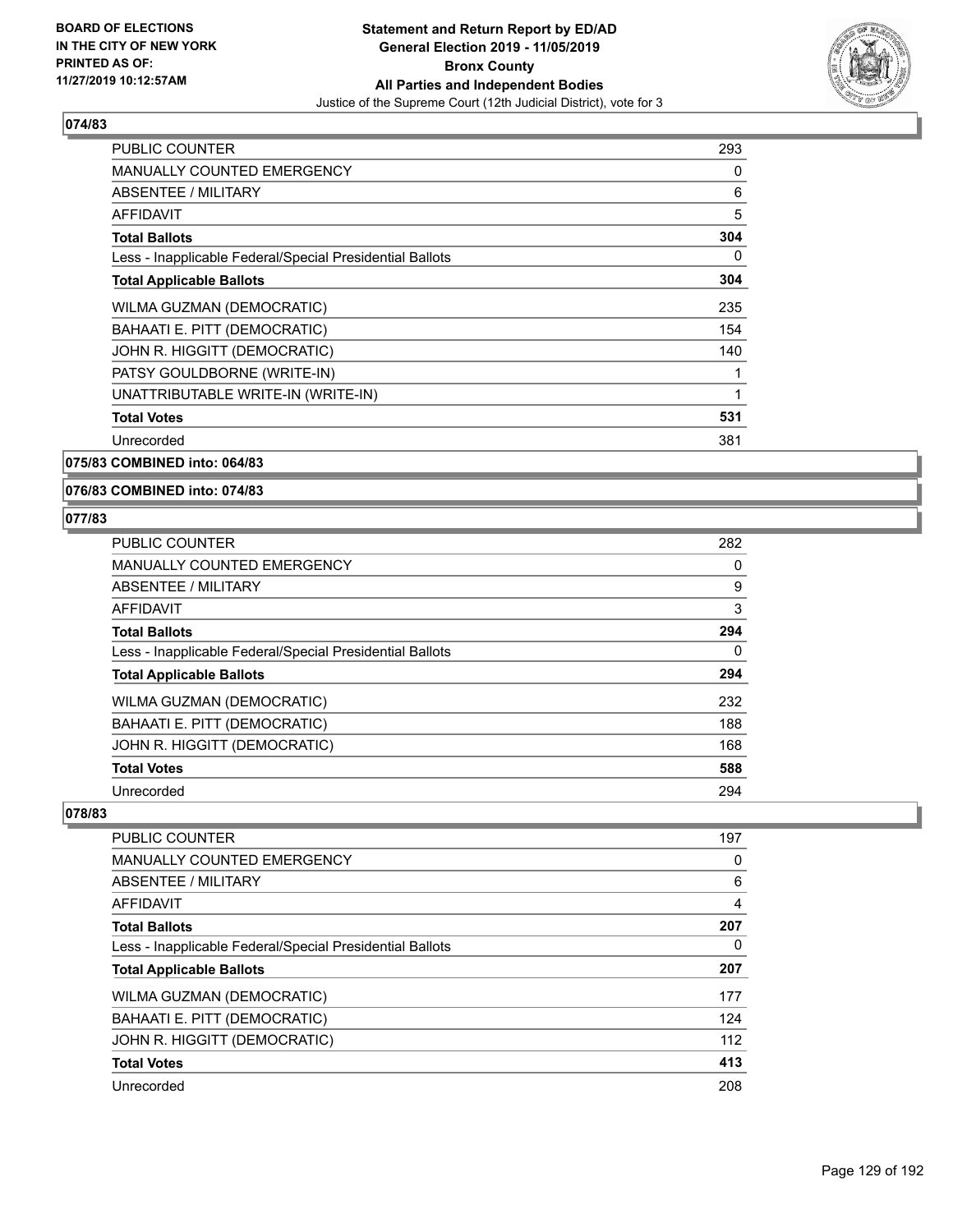

| <b>PUBLIC COUNTER</b>                                    | 160 |
|----------------------------------------------------------|-----|
| <b>MANUALLY COUNTED EMERGENCY</b>                        | 0   |
| ABSENTEE / MILITARY                                      | 3   |
| AFFIDAVIT                                                | 0   |
| <b>Total Ballots</b>                                     | 163 |
| Less - Inapplicable Federal/Special Presidential Ballots | 0   |
| <b>Total Applicable Ballots</b>                          | 163 |
| WILMA GUZMAN (DEMOCRATIC)                                | 126 |
| BAHAATI E. PITT (DEMOCRATIC)                             | 99  |
| JOHN R. HIGGITT (DEMOCRATIC)                             | 83  |
| UNATTRIBUTABLE WRITE-IN (WRITE-IN)                       |     |
| <b>Total Votes</b>                                       | 309 |
| Unrecorded                                               | 180 |
|                                                          |     |

**080/83 COMBINED into: 078/83**

#### **081/83 COMBINED into: 077/83**

#### **082/83**

| PUBLIC COUNTER                                           | 222 |
|----------------------------------------------------------|-----|
| <b>MANUALLY COUNTED EMERGENCY</b>                        | 0   |
| ABSENTEE / MILITARY                                      | 4   |
| AFFIDAVIT                                                | 2   |
| <b>Total Ballots</b>                                     | 228 |
| Less - Inapplicable Federal/Special Presidential Ballots | 0   |
| <b>Total Applicable Ballots</b>                          | 228 |
| WILMA GUZMAN (DEMOCRATIC)                                | 176 |
| BAHAATI E. PITT (DEMOCRATIC)                             | 143 |
| JOHN R. HIGGITT (DEMOCRATIC)                             | 132 |
| <b>Total Votes</b>                                       | 451 |
| Unrecorded                                               | 233 |
|                                                          |     |

## **083/83 COMBINED into: 082/83**

**084/83** 

| <b>PUBLIC COUNTER</b>                                    | 28       |
|----------------------------------------------------------|----------|
| <b>MANUALLY COUNTED EMERGENCY</b>                        | 0        |
| ABSENTEE / MILITARY                                      | 0        |
| AFFIDAVIT                                                | $\Omega$ |
| <b>Total Ballots</b>                                     | 28       |
| Less - Inapplicable Federal/Special Presidential Ballots | 0        |
| <b>Total Applicable Ballots</b>                          | 28       |
| WILMA GUZMAN (DEMOCRATIC)                                | 22       |
| BAHAATI E. PITT (DEMOCRATIC)                             | 8        |
| JOHN R. HIGGITT (DEMOCRATIC)                             | 11       |
| <b>Total Votes</b>                                       | 41       |
| Unrecorded                                               | 43       |
| 085/83 COMBINED into: 025/83                             |          |

## **086/83 COMBINED into: 025/83**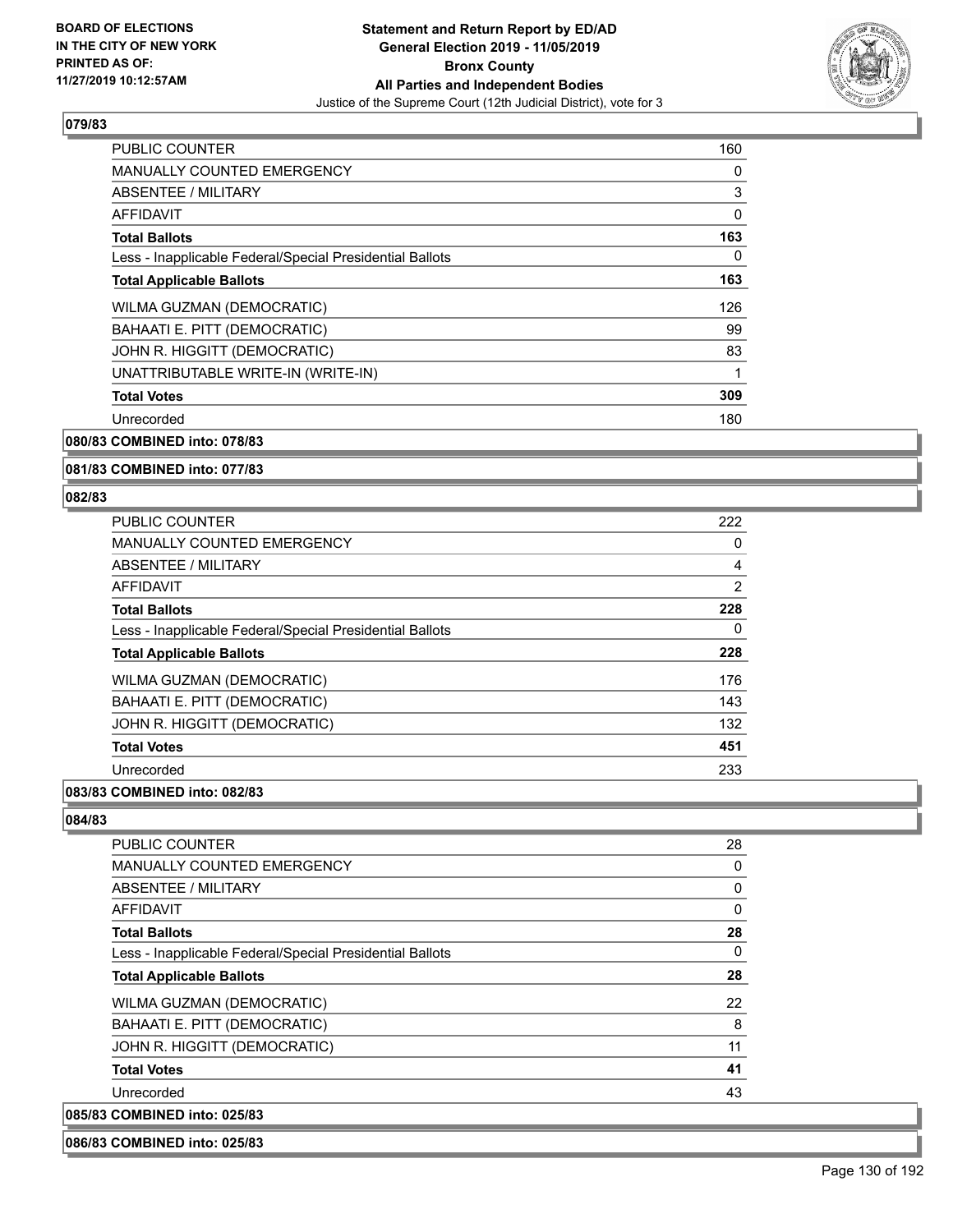

**087/83 COMBINED into: 067/83**

**088/83 COMBINED into: 067/83**

**089/83 COMBINED into: 028/83**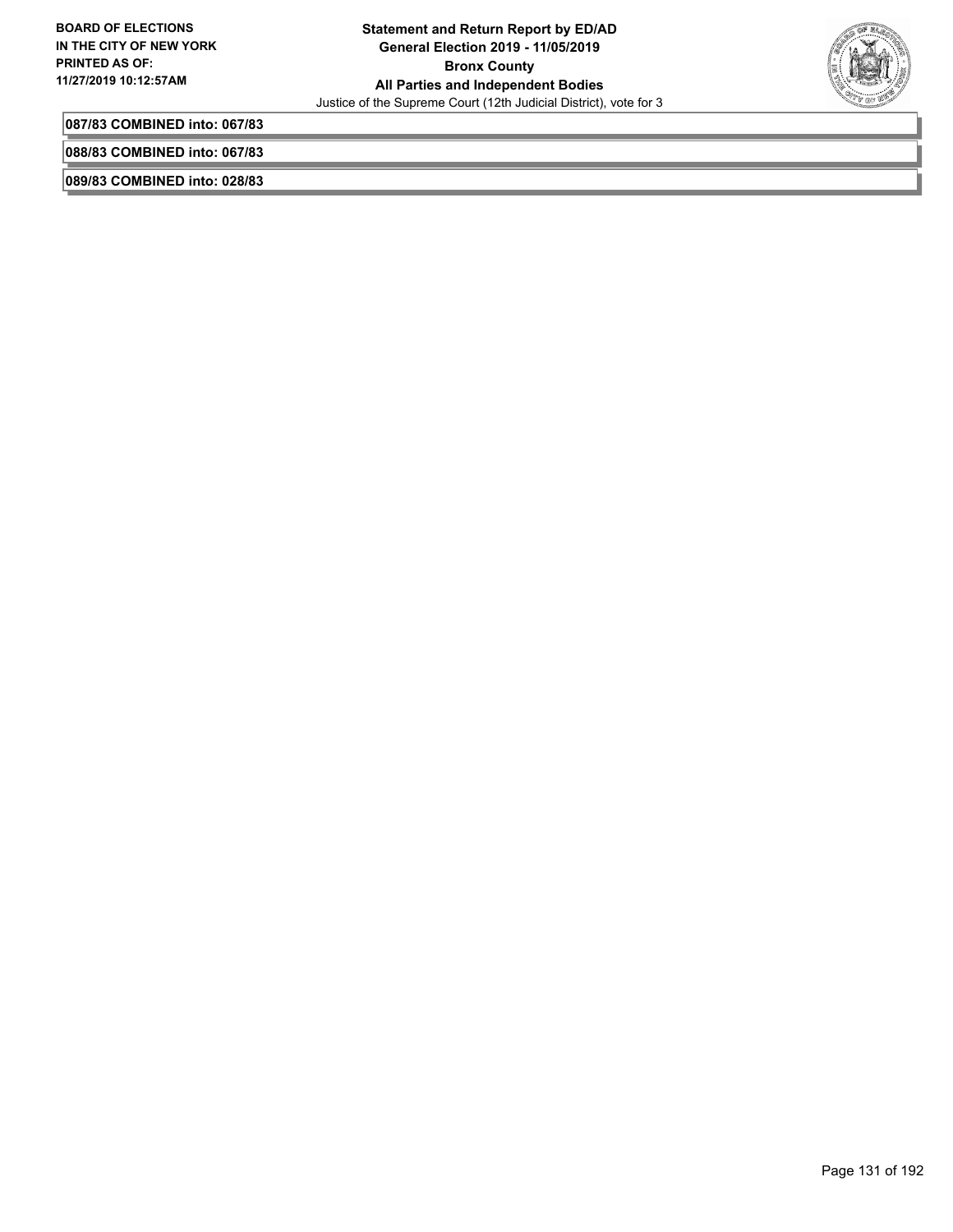

| <b>PUBLIC COUNTER</b>                                    | 73             |
|----------------------------------------------------------|----------------|
| <b>MANUALLY COUNTED EMERGENCY</b>                        | $\Omega$       |
| <b>ABSENTEE / MILITARY</b>                               |                |
| <b>AFFIDAVIT</b>                                         | $\overline{2}$ |
| <b>Total Ballots</b>                                     | 76             |
| Less - Inapplicable Federal/Special Presidential Ballots | 0              |
| <b>Total Applicable Ballots</b>                          | 76             |
| WILMA GUZMAN (DEMOCRATIC)                                | 59             |
| BAHAATI E. PITT (DEMOCRATIC)                             | 32             |
| JOHN R. HIGGITT (DEMOCRATIC)                             | 38             |
| <b>Total Votes</b>                                       | 129            |
| Unrecorded                                               | 99             |

## **002/84**

| PUBLIC COUNTER                                           | 198            |
|----------------------------------------------------------|----------------|
| <b>MANUALLY COUNTED EMERGENCY</b>                        | $\Omega$       |
| ABSENTEE / MILITARY                                      | $\overline{2}$ |
| AFFIDAVIT                                                | 0              |
| <b>Total Ballots</b>                                     | 200            |
| Less - Inapplicable Federal/Special Presidential Ballots | $\Omega$       |
| <b>Total Applicable Ballots</b>                          | 200            |
| WILMA GUZMAN (DEMOCRATIC)                                | 169            |
| BAHAATI E. PITT (DEMOCRATIC)                             | 106            |
| JOHN R. HIGGITT (DEMOCRATIC)                             | 99             |
| UNATTRIBUTABLE WRITE-IN (WRITE-IN)                       | $\overline{2}$ |
| <b>Total Votes</b>                                       | 376            |
| Unrecorded                                               | 224            |

| PUBLIC COUNTER                                           | 96       |
|----------------------------------------------------------|----------|
| <b>MANUALLY COUNTED EMERGENCY</b>                        | 0        |
| ABSENTEE / MILITARY                                      | 1        |
| AFFIDAVIT                                                | 0        |
| <b>Total Ballots</b>                                     | 97       |
| Less - Inapplicable Federal/Special Presidential Ballots | $\Omega$ |
| <b>Total Applicable Ballots</b>                          | 97       |
| WILMA GUZMAN (DEMOCRATIC)                                | 86       |
| BAHAATI E. PITT (DEMOCRATIC)                             | 51       |
| JOHN R. HIGGITT (DEMOCRATIC)                             | 48       |
| UNATTRIBUTABLE WRITE-IN (WRITE-IN)                       | 1        |
| <b>Total Votes</b>                                       | 186      |
| Unrecorded                                               | 105      |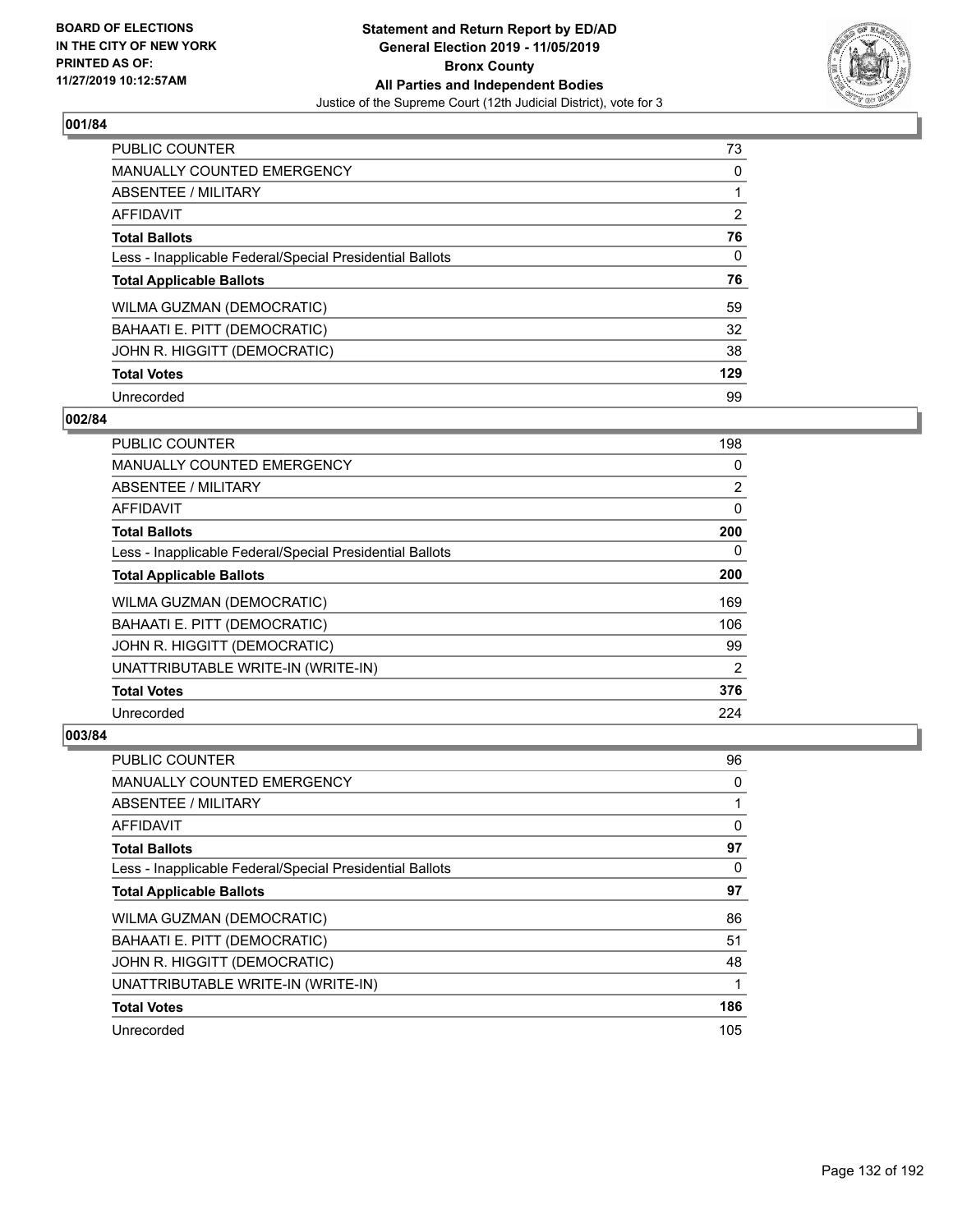

| <b>PUBLIC COUNTER</b>                                    | 173      |
|----------------------------------------------------------|----------|
| <b>MANUALLY COUNTED EMERGENCY</b>                        | $\Omega$ |
| ABSENTEE / MILITARY                                      | 0        |
| AFFIDAVIT                                                | 1        |
| <b>Total Ballots</b>                                     | 174      |
| Less - Inapplicable Federal/Special Presidential Ballots | 0        |
| <b>Total Applicable Ballots</b>                          | 174      |
| WILMA GUZMAN (DEMOCRATIC)                                | 147      |
| BAHAATI E. PITT (DEMOCRATIC)                             | 88       |
| JOHN R. HIGGITT (DEMOCRATIC)                             | 86       |
| <b>Total Votes</b>                                       | 321      |
| Unrecorded                                               | 201      |

# **005/84 COMBINED into: 004/84**

#### **006/84**

| PUBLIC COUNTER                                           | 219      |
|----------------------------------------------------------|----------|
| <b>MANUALLY COUNTED EMERGENCY</b>                        | 0        |
| ABSENTEE / MILITARY                                      |          |
| <b>AFFIDAVIT</b>                                         | $\Omega$ |
| <b>Total Ballots</b>                                     | 220      |
| Less - Inapplicable Federal/Special Presidential Ballots | 0        |
| <b>Total Applicable Ballots</b>                          | 220      |
| WILMA GUZMAN (DEMOCRATIC)                                | 186      |
| BAHAATI E. PITT (DEMOCRATIC)                             | 92       |
| JOHN R. HIGGITT (DEMOCRATIC)                             | 93       |
| <b>Total Votes</b>                                       | 371      |
| Unrecorded                                               | 289      |

| <b>PUBLIC COUNTER</b>                                    | 118 |
|----------------------------------------------------------|-----|
| <b>MANUALLY COUNTED EMERGENCY</b>                        | 0   |
| ABSENTEE / MILITARY                                      | 3   |
| <b>AFFIDAVIT</b>                                         | 1   |
| <b>Total Ballots</b>                                     | 122 |
| Less - Inapplicable Federal/Special Presidential Ballots | 0   |
| <b>Total Applicable Ballots</b>                          | 122 |
| WILMA GUZMAN (DEMOCRATIC)                                | 101 |
| <b>BAHAATI E. PITT (DEMOCRATIC)</b>                      | 61  |
| JOHN R. HIGGITT (DEMOCRATIC)                             | 56  |
| <b>Total Votes</b>                                       | 218 |
| Unrecorded                                               | 148 |
| 008/84 COMBINED into: 048/77                             |     |
| 009/84 COMBINED into: 061/77                             |     |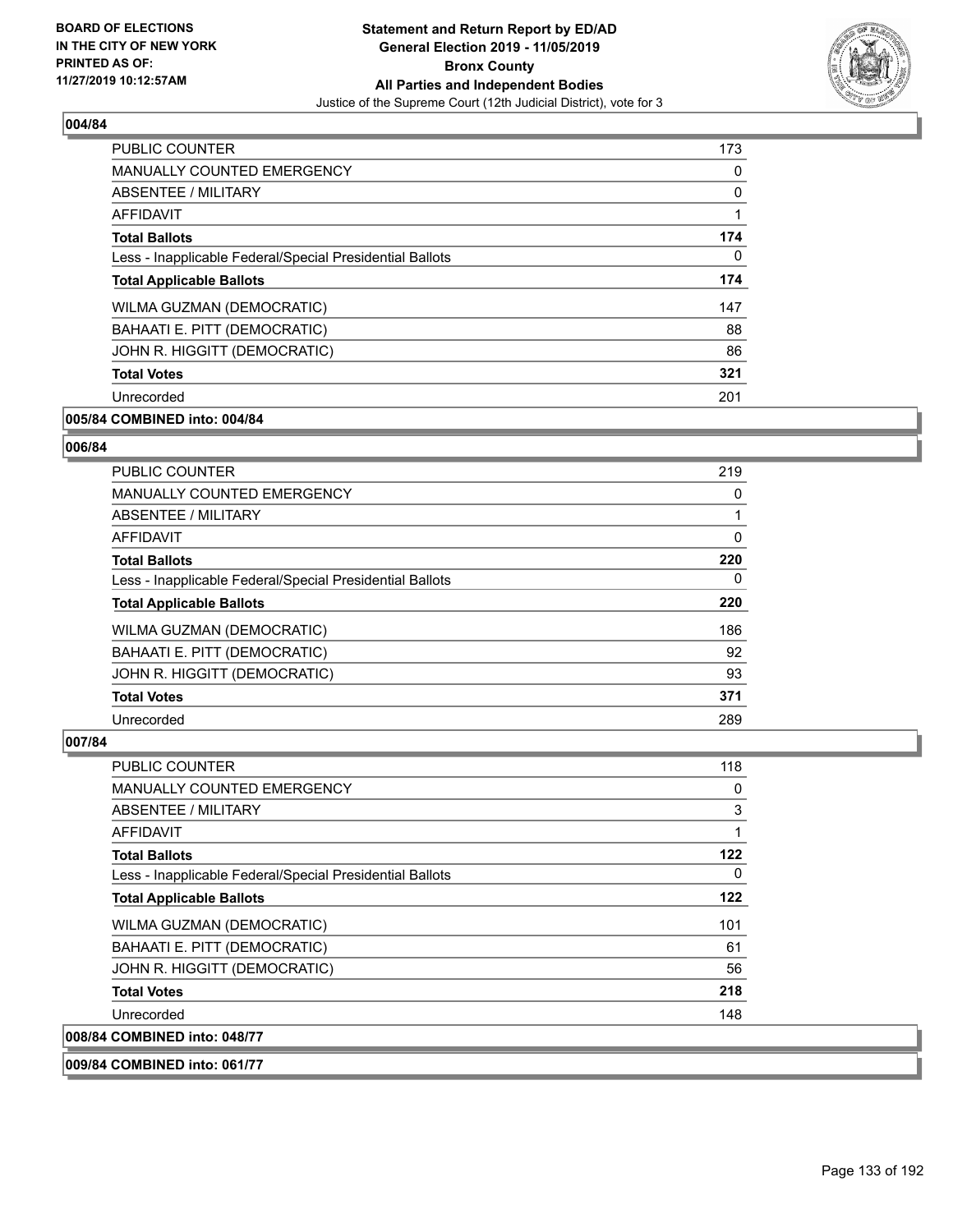

| <b>PUBLIC COUNTER</b>                                    | 242 |
|----------------------------------------------------------|-----|
| <b>MANUALLY COUNTED EMERGENCY</b>                        | 0   |
| <b>ABSENTEE / MILITARY</b>                               | 6   |
| <b>AFFIDAVIT</b>                                         | 2   |
| <b>Total Ballots</b>                                     | 250 |
| Less - Inapplicable Federal/Special Presidential Ballots | 0   |
| <b>Total Applicable Ballots</b>                          | 250 |
| WILMA GUZMAN (DEMOCRATIC)                                | 202 |
| BAHAATI E. PITT (DEMOCRATIC)                             | 122 |
| JOHN R. HIGGITT (DEMOCRATIC)                             | 108 |
| ABE CINTRON (WRITE-IN)                                   |     |
| BARACK OBAMA (WRITE-IN)                                  | 1   |
| BILL CLINTON (WRITE-IN)                                  | 1   |
| <b>Total Votes</b>                                       | 435 |
| Unrecorded                                               | 315 |

| PUBLIC COUNTER                                           | 164            |
|----------------------------------------------------------|----------------|
| <b>MANUALLY COUNTED EMERGENCY</b>                        | 0              |
| ABSENTEE / MILITARY                                      | 3              |
| AFFIDAVIT                                                | 1              |
| <b>Total Ballots</b>                                     | 168            |
| Less - Inapplicable Federal/Special Presidential Ballots | 0              |
| <b>Total Applicable Ballots</b>                          | 168            |
| WILMA GUZMAN (DEMOCRATIC)                                | 123            |
| BAHAATI E. PITT (DEMOCRATIC)                             | 64             |
| JOHN R. HIGGITT (DEMOCRATIC)                             | 62             |
| MELISSA MARK VIVERITO (WRITE-IN)                         | 1              |
| UNATTRIBUTABLE WRITE-IN (WRITE-IN)                       | $\overline{2}$ |
| <b>Total Votes</b>                                       | 252            |
| Unrecorded                                               | 252            |
| 012/84 COMBINED into: 005/77                             |                |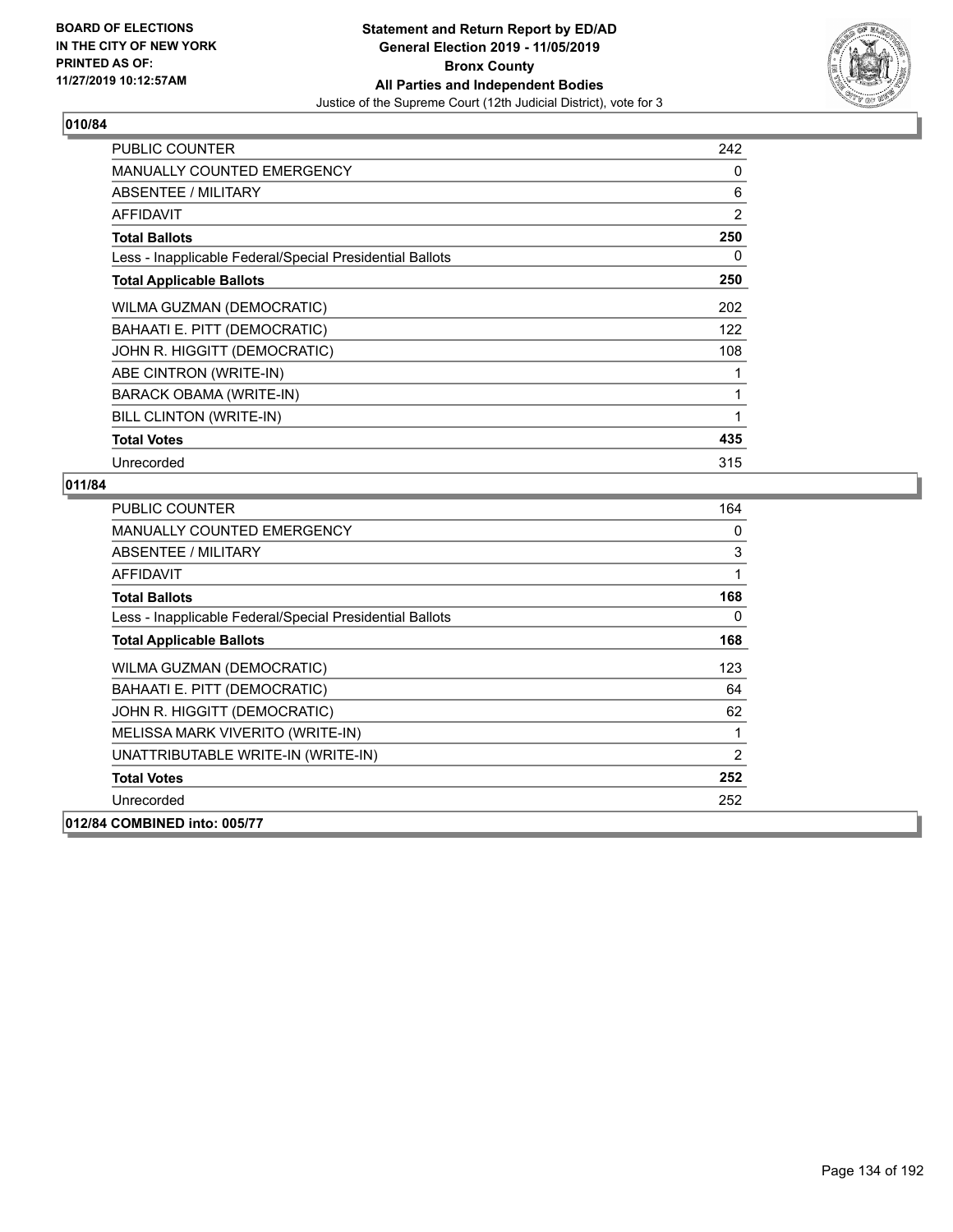

| <b>PUBLIC COUNTER</b>                                    | 83       |
|----------------------------------------------------------|----------|
| <b>MANUALLY COUNTED EMERGENCY</b>                        | 0        |
| ABSENTEE / MILITARY                                      | 35       |
| AFFIDAVIT                                                | 0        |
| <b>Total Ballots</b>                                     | 118      |
| Less - Inapplicable Federal/Special Presidential Ballots | $\Omega$ |
| <b>Total Applicable Ballots</b>                          | 118      |
| WILMA GUZMAN (DEMOCRATIC)                                | 83       |
| BAHAATI E. PITT (DEMOCRATIC)                             | 55       |
| JOHN R. HIGGITT (DEMOCRATIC)                             | 46       |
| SHERRI FLUDD (WRITE-IN)                                  |          |
| UNATTRIBUTABLE WRITE-IN (WRITE-IN)                       | 1        |
| <b>Total Votes</b>                                       | 186      |
| Unrecorded                                               | 168      |
|                                                          |          |

**014/84 COMBINED into: 010/84**

## **015/84**

| <b>PUBLIC COUNTER</b>                                    | 257 |
|----------------------------------------------------------|-----|
| <b>MANUALLY COUNTED EMERGENCY</b>                        | 0   |
| ABSENTEE / MILITARY                                      | 5   |
| AFFIDAVIT                                                | 2   |
| <b>Total Ballots</b>                                     | 264 |
| Less - Inapplicable Federal/Special Presidential Ballots | 0   |
| <b>Total Applicable Ballots</b>                          | 264 |
| WILMA GUZMAN (DEMOCRATIC)                                | 213 |
| BAHAATI E. PITT (DEMOCRATIC)                             | 140 |
| JOHN R. HIGGITT (DEMOCRATIC)                             | 138 |
| <b>Total Votes</b>                                       | 491 |
| Unrecorded                                               | 301 |
|                                                          |     |

# **016/84 COMBINED into: 066/77**

# **017/84 COMBINED into: 066/77**

| <b>PUBLIC COUNTER</b>                                    | 155            |
|----------------------------------------------------------|----------------|
| MANUALLY COUNTED EMERGENCY                               | 0              |
| ABSENTEE / MILITARY                                      | $\overline{2}$ |
| AFFIDAVIT                                                | 4              |
| <b>Total Ballots</b>                                     | 161            |
| Less - Inapplicable Federal/Special Presidential Ballots | 0              |
| <b>Total Applicable Ballots</b>                          | 161            |
| WILMA GUZMAN (DEMOCRATIC)                                | 130            |
| BAHAATI E. PITT (DEMOCRATIC)                             | 81             |
| JOHN R. HIGGITT (DEMOCRATIC)                             | 75             |
| <b>Total Votes</b>                                       | 286            |
| Unrecorded                                               | 197            |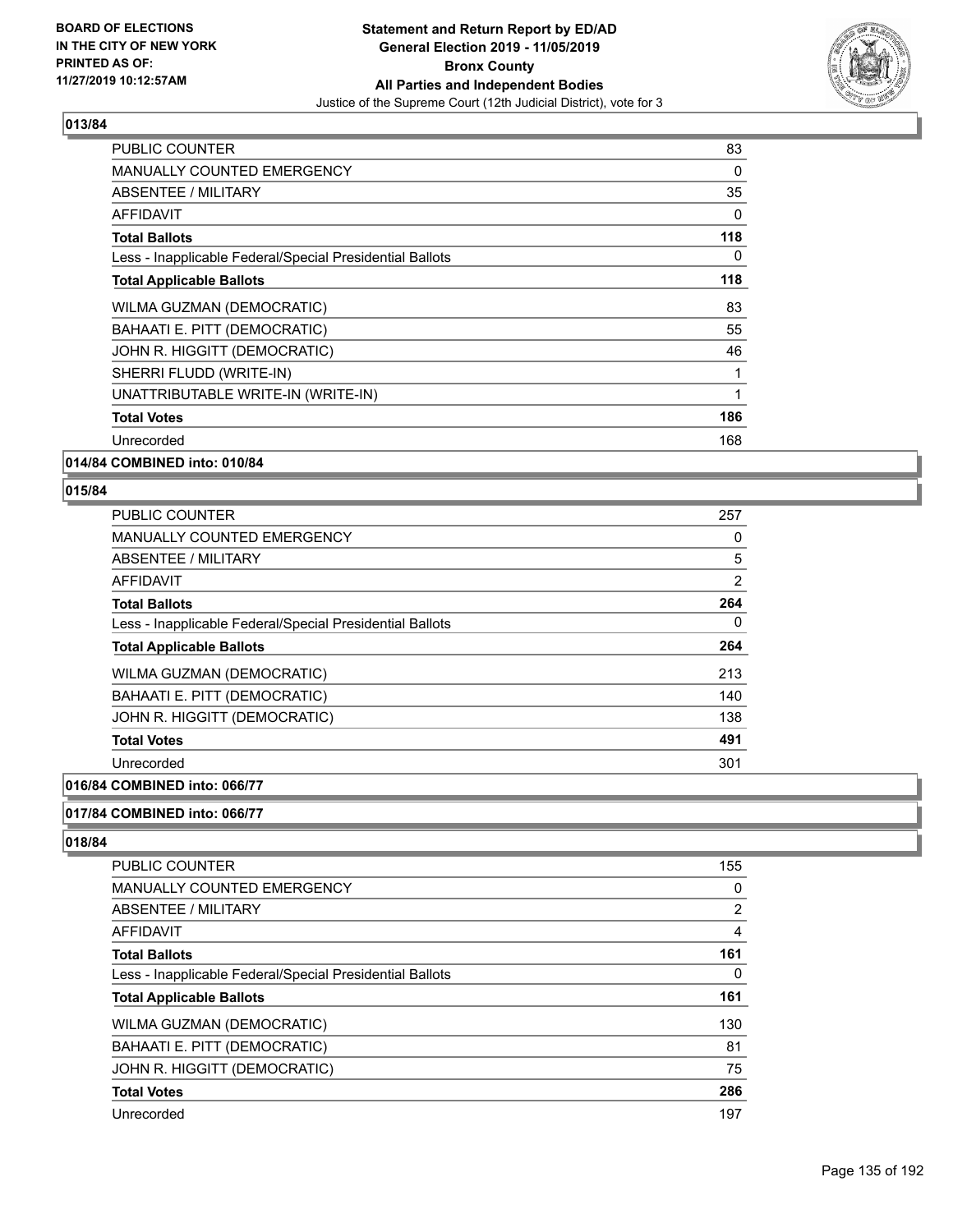

| PUBLIC COUNTER                                           | 243            |
|----------------------------------------------------------|----------------|
| MANUALLY COUNTED EMERGENCY                               | 0              |
| ABSENTEE / MILITARY                                      | 6              |
| <b>AFFIDAVIT</b>                                         | 5              |
| <b>Total Ballots</b>                                     | 254            |
| Less - Inapplicable Federal/Special Presidential Ballots | 0              |
| <b>Total Applicable Ballots</b>                          | 254            |
| WILMA GUZMAN (DEMOCRATIC)                                | 216            |
| BAHAATI E. PITT (DEMOCRATIC)                             | 134            |
| JOHN R. HIGGITT (DEMOCRATIC)                             | 134            |
| AMY STARRECHSKI (WRITE-IN)                               | 1              |
| LIBERTAD GUERRA (WRITE-IN)                               | 1              |
| MICHAEL JOHNSON (WRITE-IN)                               | $\overline{c}$ |
| MONRO LOPEZ (WRITE-IN)                                   | 1              |
| ROBERTO PEREZ (WRITE-IN)                                 | 1              |
| UNATTRIBUTABLE WRITE-IN (WRITE-IN)                       | $\overline{2}$ |
| <b>Total Votes</b>                                       | 492            |
| Unrecorded                                               | 270            |

# **020/84 COMBINED into: 019/84**

#### **021/84 COMBINED into: 023/84**

#### **022/84 COMBINED into: 064/84**

| <b>PUBLIC COUNTER</b>                                    | 196 |
|----------------------------------------------------------|-----|
| <b>MANUALLY COUNTED EMERGENCY</b>                        | 0   |
| <b>ABSENTEE / MILITARY</b>                               | 1   |
| <b>AFFIDAVIT</b>                                         | 4   |
| <b>Total Ballots</b>                                     | 201 |
| Less - Inapplicable Federal/Special Presidential Ballots | 0   |
| <b>Total Applicable Ballots</b>                          | 201 |
| WILMA GUZMAN (DEMOCRATIC)                                | 147 |
| BAHAATI E. PITT (DEMOCRATIC)                             | 106 |
| JOHN R. HIGGITT (DEMOCRATIC)                             | 97  |
| <b>CORRINE KOHUT (WRITE-IN)</b>                          | 1   |
| UNATTRIBUTABLE WRITE-IN (WRITE-IN)                       | 7   |
| <b>Total Votes</b>                                       | 358 |
| Unrecorded                                               | 245 |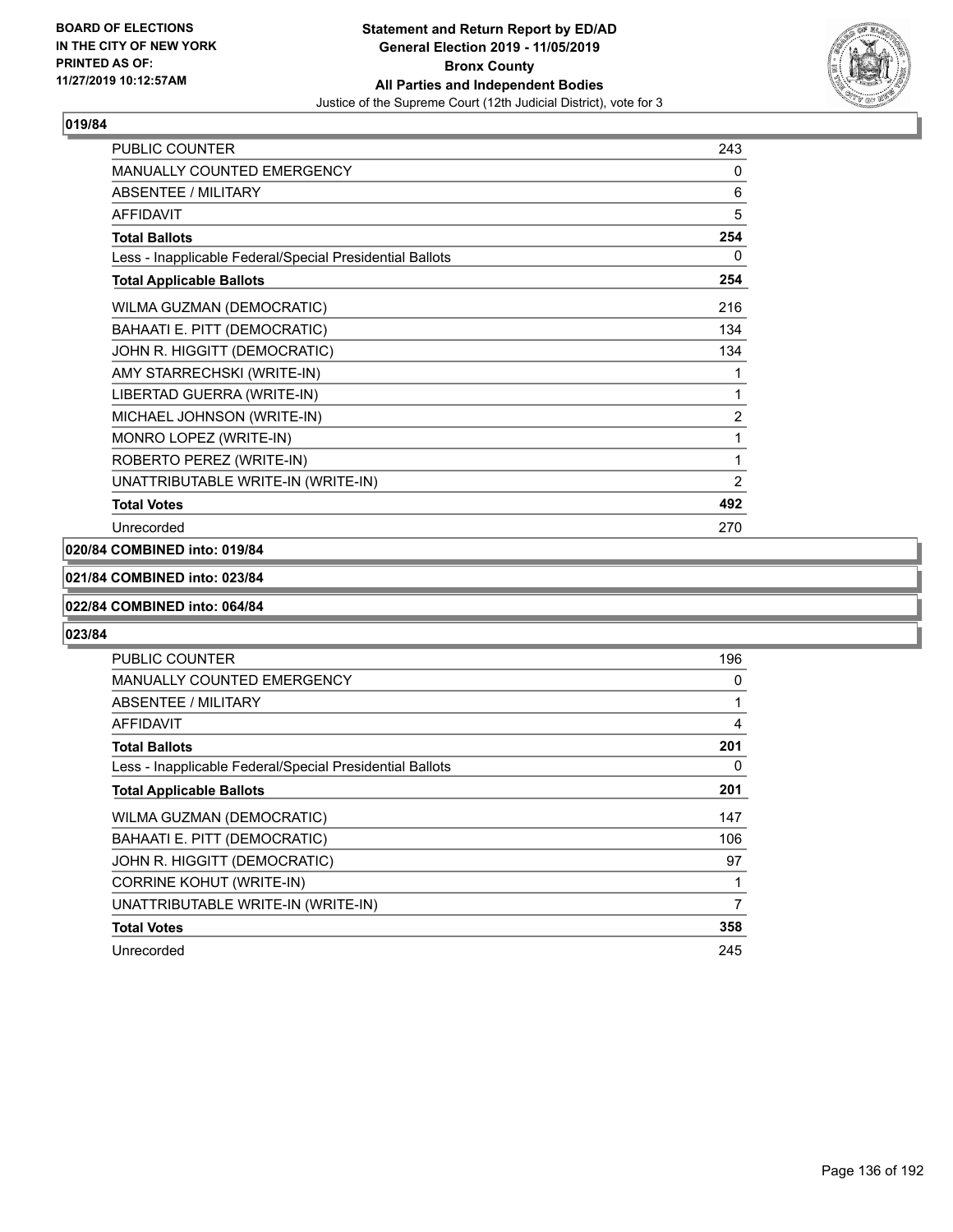

| <b>PUBLIC COUNTER</b>                                    | 212 |
|----------------------------------------------------------|-----|
| <b>MANUALLY COUNTED EMERGENCY</b>                        | 0   |
| ABSENTEE / MILITARY                                      | 2   |
| <b>AFFIDAVIT</b>                                         | 2   |
| <b>Total Ballots</b>                                     | 216 |
| Less - Inapplicable Federal/Special Presidential Ballots | 0   |
| <b>Total Applicable Ballots</b>                          | 216 |
| WILMA GUZMAN (DEMOCRATIC)                                | 167 |
| BAHAATI E. PITT (DEMOCRATIC)                             | 77  |
| JOHN R. HIGGITT (DEMOCRATIC)                             | 82  |
| <b>CORRINE KOHUT (WRITE-IN)</b>                          | 1   |
| DONALD DUNN (WRITE-IN)                                   | 1   |
| SOPHIE WHITE (WRITE-IN)                                  | 1   |
| <b>Total Votes</b>                                       | 329 |
| Unrecorded                                               | 319 |

**025/84 COMBINED into: 024/84**

#### **026/84 COMBINED into: 023/84**

| PUBLIC COUNTER                                           | 199            |
|----------------------------------------------------------|----------------|
| MANUALLY COUNTED EMERGENCY                               | 0              |
| ABSENTEE / MILITARY                                      | $\overline{2}$ |
| AFFIDAVIT                                                | $\mathbf{0}$   |
| <b>Total Ballots</b>                                     | 201            |
| Less - Inapplicable Federal/Special Presidential Ballots | 0              |
| <b>Total Applicable Ballots</b>                          | 201            |
| WILMA GUZMAN (DEMOCRATIC)                                | 150            |
| BAHAATI E. PITT (DEMOCRATIC)                             | 68             |
| JOHN R. HIGGITT (DEMOCRATIC)                             | 62             |
| UNATTRIBUTABLE WRITE-IN (WRITE-IN)                       | 1              |
| <b>Total Votes</b>                                       | 281            |
| Unrecorded                                               | 322            |
| 028/84 COMBINED into: 027/84                             |                |
| 029/84 COMBINED into: 018/84                             |                |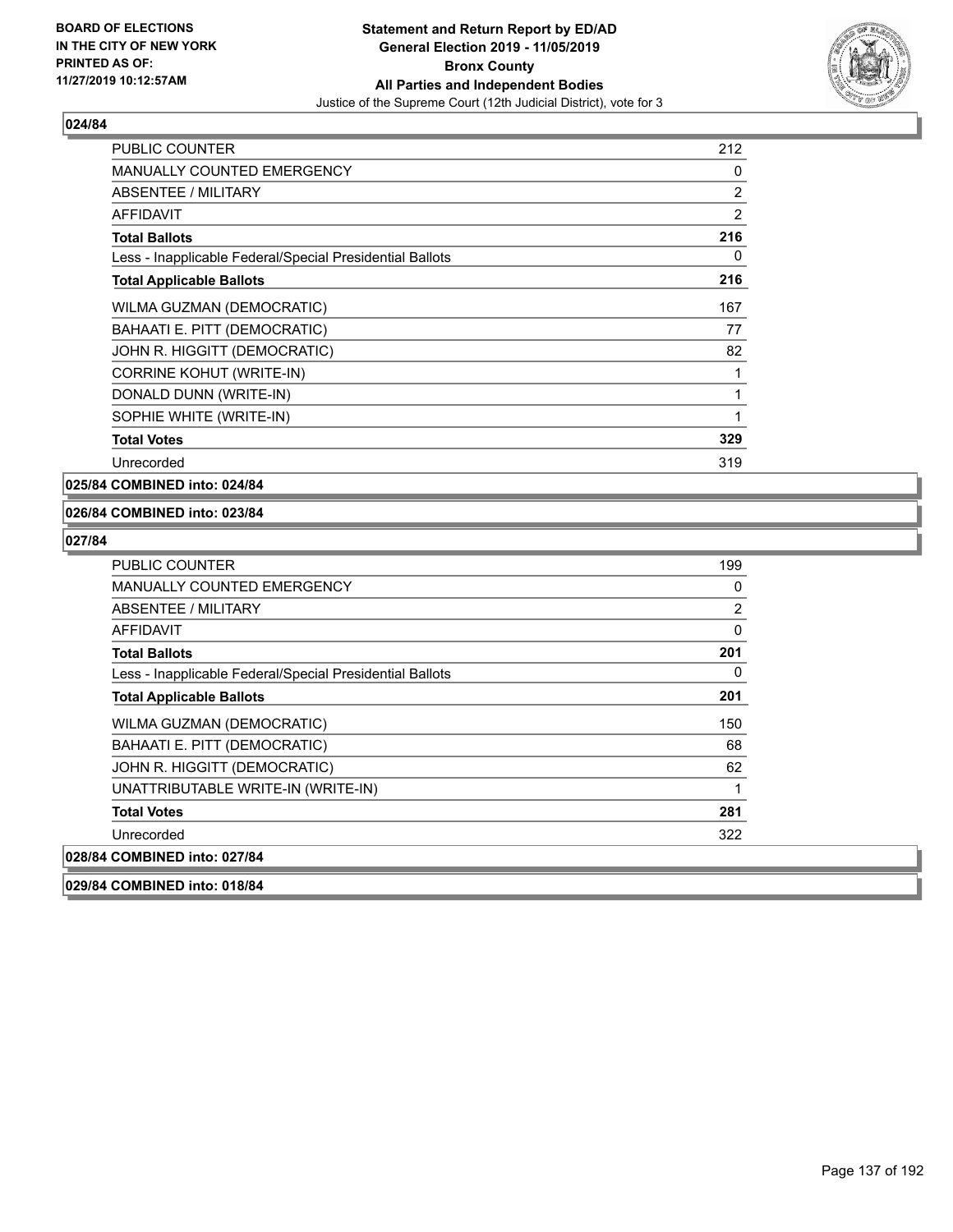

| PUBLIC COUNTER                                           | 137            |
|----------------------------------------------------------|----------------|
| <b>MANUALLY COUNTED EMERGENCY</b>                        | 0              |
| ABSENTEE / MILITARY                                      | $\overline{2}$ |
| AFFIDAVIT                                                |                |
| <b>Total Ballots</b>                                     | 140            |
| Less - Inapplicable Federal/Special Presidential Ballots | 0              |
| <b>Total Applicable Ballots</b>                          | 140            |
| WILMA GUZMAN (DEMOCRATIC)                                | 111            |
| BAHAATI E. PITT (DEMOCRATIC)                             | 47             |
| JOHN R. HIGGITT (DEMOCRATIC)                             | 53             |
| FERNANDO ARES (WRITE-IN)                                 |                |
| <b>Total Votes</b>                                       | 212            |
| Unrecorded                                               | 208            |
|                                                          |                |

#### **031/84 COMBINED into: 030/84**

#### **032/84**

| <b>PUBLIC COUNTER</b>                                    | 116      |
|----------------------------------------------------------|----------|
| <b>MANUALLY COUNTED EMERGENCY</b>                        | $\Omega$ |
| ABSENTEE / MILITARY                                      | 3        |
| <b>AFFIDAVIT</b>                                         |          |
| <b>Total Ballots</b>                                     | 120      |
| Less - Inapplicable Federal/Special Presidential Ballots | $\Omega$ |
| <b>Total Applicable Ballots</b>                          | 120      |
| WILMA GUZMAN (DEMOCRATIC)                                | 95       |
| BAHAATI E. PITT (DEMOCRATIC)                             | 70       |
| JOHN R. HIGGITT (DEMOCRATIC)                             | 59       |
| <b>Total Votes</b>                                       | 224      |
| Unrecorded                                               | 136      |

## **033/84 COMBINED into: 032/84**

#### **034/84 COMBINED into: 056/79**

| <b>PUBLIC COUNTER</b>                                    | 230            |
|----------------------------------------------------------|----------------|
| <b>MANUALLY COUNTED EMERGENCY</b>                        | 0              |
| ABSENTEE / MILITARY                                      | 1              |
| AFFIDAVIT                                                | 2              |
| <b>Total Ballots</b>                                     | 233            |
| Less - Inapplicable Federal/Special Presidential Ballots | $\Omega$       |
| <b>Total Applicable Ballots</b>                          | 233            |
| WILMA GUZMAN (DEMOCRATIC)                                | 192            |
| BAHAATI E. PITT (DEMOCRATIC)                             | 80             |
| JOHN R. HIGGITT (DEMOCRATIC)                             | 73             |
| UNATTRIBUTABLE WRITE-IN (WRITE-IN)                       | $\overline{2}$ |
| <b>Total Votes</b>                                       | 347            |
| Unrecorded                                               | 352            |
| 036/84 COMBINED into: 066/79                             |                |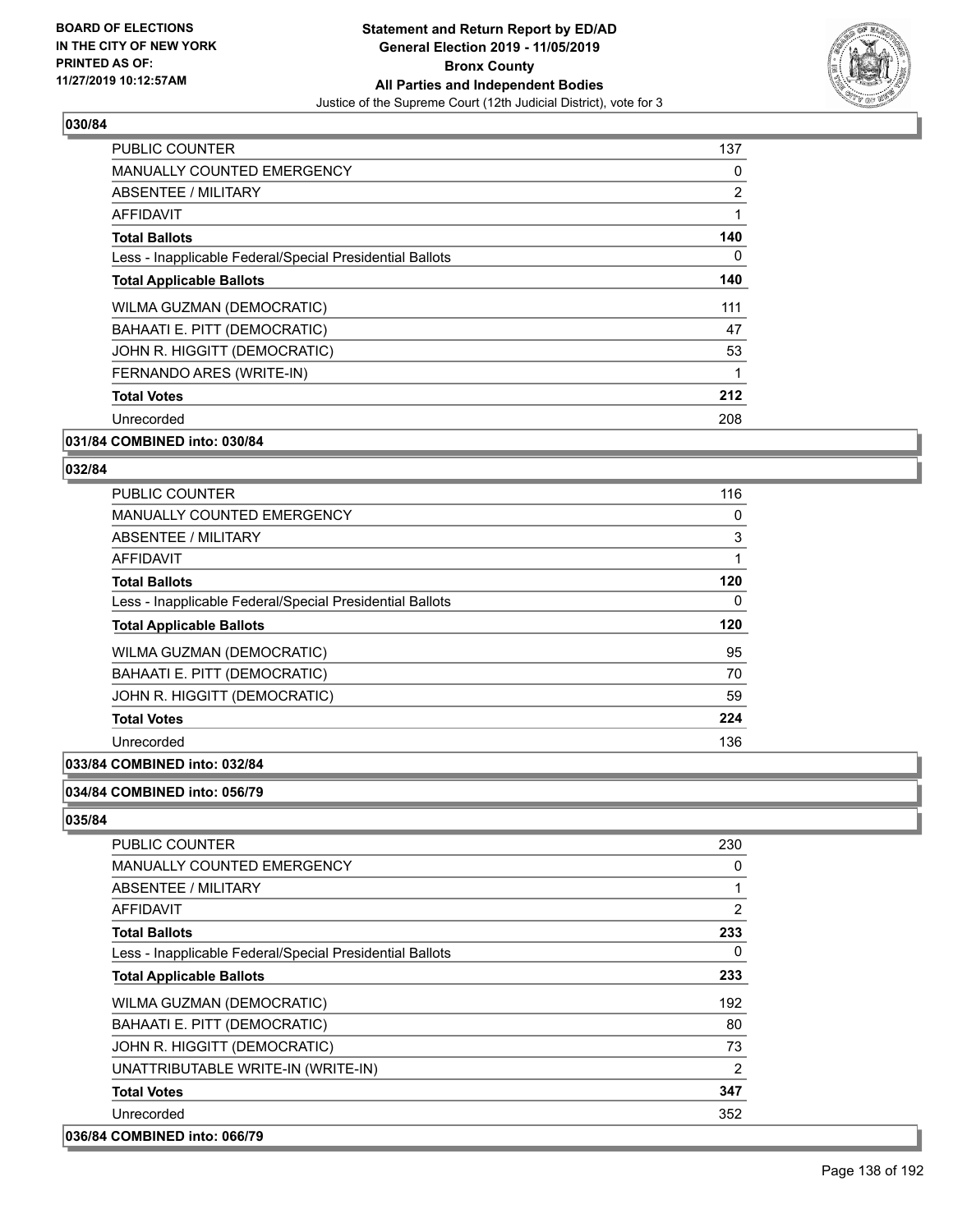

## **037/84 COMBINED into: 035/84**

#### **038/84**

| <b>PUBLIC COUNTER</b>                                    | 94       |
|----------------------------------------------------------|----------|
| <b>MANUALLY COUNTED EMERGENCY</b>                        | 0        |
| ABSENTEE / MILITARY                                      |          |
| AFFIDAVIT                                                | $\Omega$ |
| <b>Total Ballots</b>                                     | 95       |
| Less - Inapplicable Federal/Special Presidential Ballots | $\Omega$ |
| <b>Total Applicable Ballots</b>                          | 95       |
| WILMA GUZMAN (DEMOCRATIC)                                | 76       |
| BAHAATI E. PITT (DEMOCRATIC)                             | 32       |
| JOHN R. HIGGITT (DEMOCRATIC)                             | 33       |
| <b>Total Votes</b>                                       | 141      |
| Unrecorded                                               | 144      |

#### **039/84**

| PUBLIC COUNTER                                           | 121 |
|----------------------------------------------------------|-----|
| <b>MANUALLY COUNTED EMERGENCY</b>                        | 0   |
| ABSENTEE / MILITARY                                      |     |
| <b>AFFIDAVIT</b>                                         | 3   |
| <b>Total Ballots</b>                                     | 125 |
| Less - Inapplicable Federal/Special Presidential Ballots | 0   |
| <b>Total Applicable Ballots</b>                          | 125 |
| WILMA GUZMAN (DEMOCRATIC)                                | 102 |
| BAHAATI E. PITT (DEMOCRATIC)                             | 39  |
| JOHN R. HIGGITT (DEMOCRATIC)                             | 38  |
| EDUARDO GARCIA (WRITE-IN)                                | 1   |
| ISAAC AMBROSE MOORE (WRITE-IN)                           | 1   |
| NILKA MARTELL (WRITE-IN)                                 | 1   |
| UNATTRIBUTABLE WRITE-IN (WRITE-IN)                       | 1   |
| <b>Total Votes</b>                                       | 183 |
| Unrecorded                                               | 192 |

| <b>PUBLIC COUNTER</b>                                    | 108 |
|----------------------------------------------------------|-----|
| <b>MANUALLY COUNTED EMERGENCY</b>                        | 0   |
| ABSENTEE / MILITARY                                      |     |
| AFFIDAVIT                                                | 0   |
| <b>Total Ballots</b>                                     | 109 |
| Less - Inapplicable Federal/Special Presidential Ballots | 0   |
| <b>Total Applicable Ballots</b>                          | 109 |
| WILMA GUZMAN (DEMOCRATIC)                                | 92  |
| BAHAATI E. PITT (DEMOCRATIC)                             | 31  |
| JOHN R. HIGGITT (DEMOCRATIC)                             | 27  |
| <b>Total Votes</b>                                       | 150 |
| Unrecorded                                               | 177 |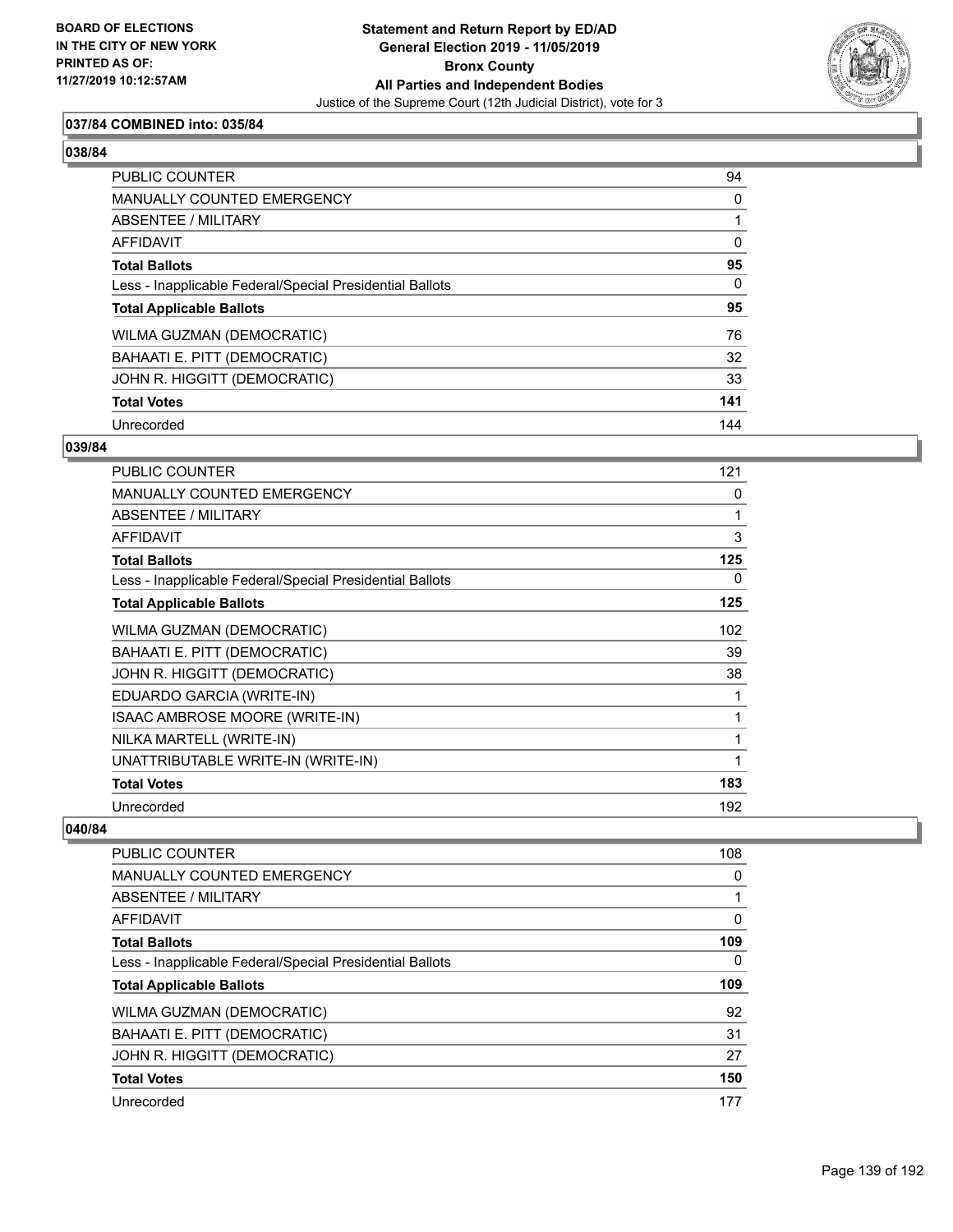

| PUBLIC COUNTER                                           | 195 |
|----------------------------------------------------------|-----|
| <b>MANUALLY COUNTED EMERGENCY</b>                        | 0   |
| ABSENTEE / MILITARY                                      |     |
| <b>AFFIDAVIT</b>                                         | 0   |
| <b>Total Ballots</b>                                     | 196 |
| Less - Inapplicable Federal/Special Presidential Ballots | 0   |
| <b>Total Applicable Ballots</b>                          | 196 |
| <b>WILMA GUZMAN (DEMOCRATIC)</b>                         | 142 |
| BAHAATI E. PITT (DEMOCRATIC)                             | 67  |
| JOHN R. HIGGITT (DEMOCRATIC)                             | 61  |
| UNATTRIBUTABLE WRITE-IN (WRITE-IN)                       | 2   |
| <b>Total Votes</b>                                       | 272 |
| Unrecorded                                               | 316 |

## **042/84**

| <b>PUBLIC COUNTER</b>                                    | 122      |
|----------------------------------------------------------|----------|
| <b>MANUALLY COUNTED EMERGENCY</b>                        | 0        |
| ABSENTEE / MILITARY                                      | 0        |
| AFFIDAVIT                                                | $\Omega$ |
| <b>Total Ballots</b>                                     | 122      |
| Less - Inapplicable Federal/Special Presidential Ballots | 0        |
| <b>Total Applicable Ballots</b>                          | 122      |
| WILMA GUZMAN (DEMOCRATIC)                                | 88       |
| BAHAATI E. PITT (DEMOCRATIC)                             | 57       |
| JOHN R. HIGGITT (DEMOCRATIC)                             | 54       |
| <b>Total Votes</b>                                       | 199      |
| Unrecorded                                               | 167      |

| PUBLIC COUNTER                                           | 194      |
|----------------------------------------------------------|----------|
| <b>MANUALLY COUNTED EMERGENCY</b>                        | 0        |
| ABSENTEE / MILITARY                                      | 3        |
| <b>AFFIDAVIT</b>                                         | 1        |
| <b>Total Ballots</b>                                     | 198      |
| Less - Inapplicable Federal/Special Presidential Ballots | $\Omega$ |
| <b>Total Applicable Ballots</b>                          | 198      |
| WILMA GUZMAN (DEMOCRATIC)                                | 164      |
| BAHAATI E. PITT (DEMOCRATIC)                             | 93       |
| JOHN R. HIGGITT (DEMOCRATIC)                             | 97       |
| UNATTRIBUTABLE WRITE-IN (WRITE-IN)                       |          |
| <b>Total Votes</b>                                       | 355      |
| Unrecorded                                               | 239      |
| 044/84 COMBINED into: 043/84                             |          |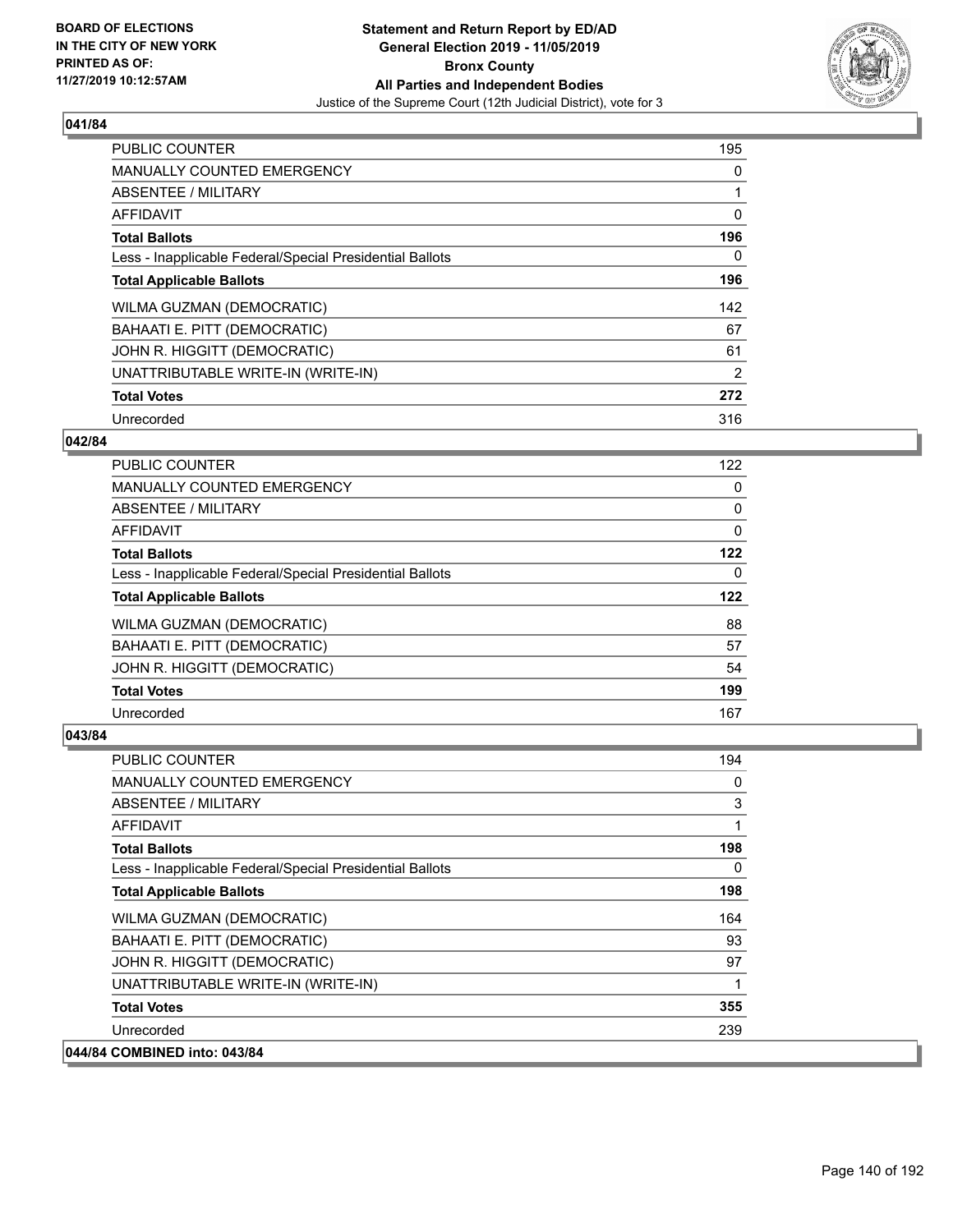

| <b>PUBLIC COUNTER</b>                                    | 135            |
|----------------------------------------------------------|----------------|
| <b>MANUALLY COUNTED EMERGENCY</b>                        | 0              |
| ABSENTEE / MILITARY                                      | $\overline{2}$ |
| AFFIDAVIT                                                | 7              |
| <b>Total Ballots</b>                                     | 144            |
| Less - Inapplicable Federal/Special Presidential Ballots | 0              |
| <b>Total Applicable Ballots</b>                          | 144            |
| WILMA GUZMAN (DEMOCRATIC)                                | 126            |
| BAHAATI E. PITT (DEMOCRATIC)                             | 77             |
| JOHN R. HIGGITT (DEMOCRATIC)                             | 73             |
| UNATTRIBUTABLE WRITE-IN (WRITE-IN)                       | 4              |
| <b>Total Votes</b>                                       | 280            |
| Unrecorded                                               | 152            |
| ------ - - - <i>---</i>                                  |                |

# **046/84 COMBINED into: 045/84**

#### **047/84**

| <b>PUBLIC COUNTER</b>                                    | 33 |
|----------------------------------------------------------|----|
| <b>MANUALLY COUNTED EMERGENCY</b>                        | 0  |
| ABSENTEE / MILITARY                                      | 0  |
| <b>AFFIDAVIT</b>                                         | 5  |
| <b>Total Ballots</b>                                     | 38 |
| Less - Inapplicable Federal/Special Presidential Ballots | 0  |
| <b>Total Applicable Ballots</b>                          | 38 |
| <b>WILMA GUZMAN (DEMOCRATIC)</b>                         | 32 |
| BAHAATI E. PITT (DEMOCRATIC)                             | 19 |
| JOHN R. HIGGITT (DEMOCRATIC)                             | 17 |
| <b>Total Votes</b>                                       | 68 |
| Unrecorded                                               | 46 |

| PUBLIC COUNTER                                           | 95       |
|----------------------------------------------------------|----------|
| MANUALLY COUNTED EMERGENCY                               | 0        |
| ABSENTEE / MILITARY                                      | 5        |
| AFFIDAVIT                                                | 17       |
| <b>Total Ballots</b>                                     | 117      |
| Less - Inapplicable Federal/Special Presidential Ballots | $\Omega$ |
| <b>Total Applicable Ballots</b>                          | 117      |
| WILMA GUZMAN (DEMOCRATIC)                                | 85       |
| BAHAATI E. PITT (DEMOCRATIC)                             | 58       |
| JOHN R. HIGGITT (DEMOCRATIC)                             | 46       |
| UNATTRIBUTABLE WRITE-IN (WRITE-IN)                       | 3        |
| <b>Total Votes</b>                                       | 192      |
| Unrecorded                                               | 159      |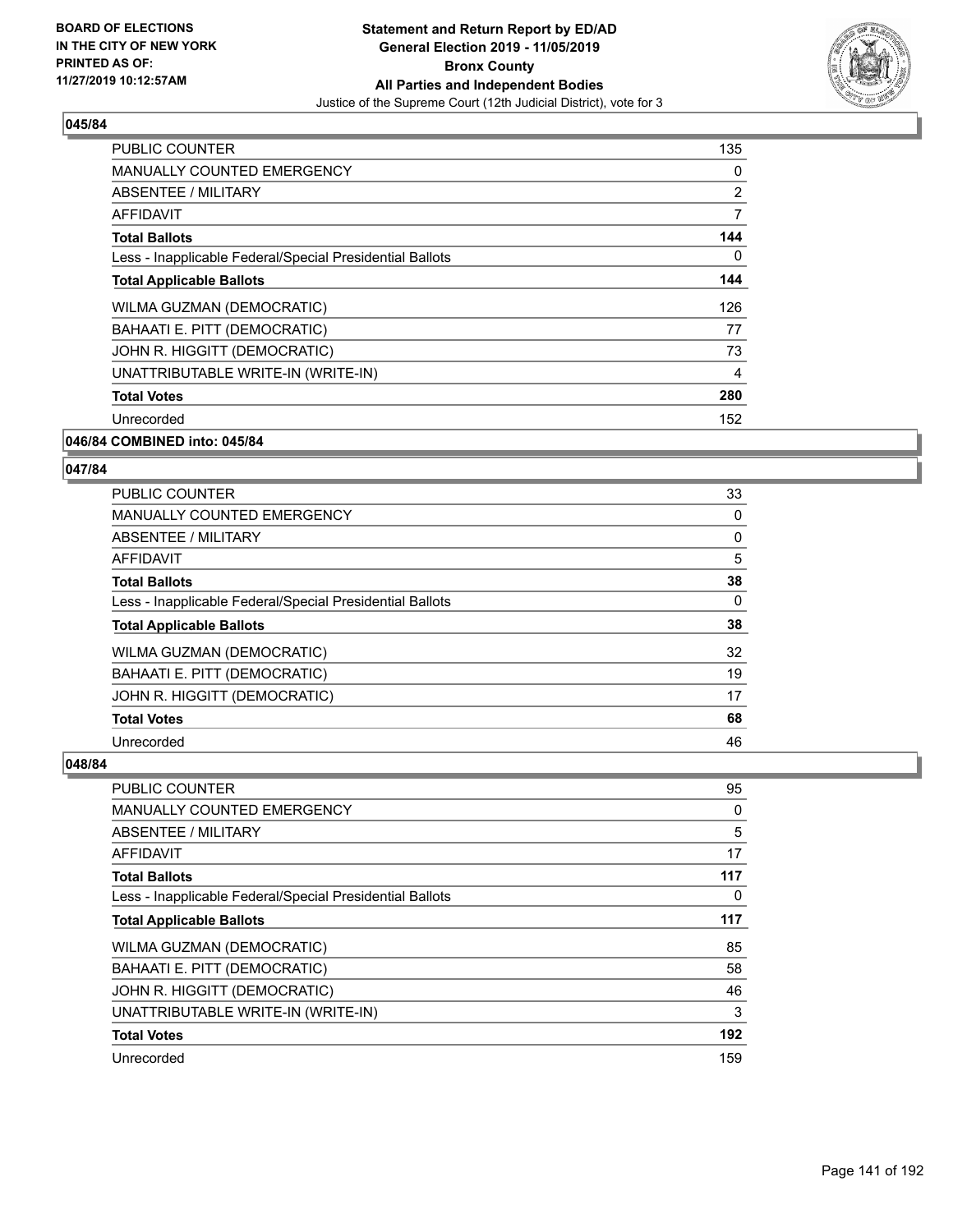

| <b>PUBLIC COUNTER</b>                                    | 195 |
|----------------------------------------------------------|-----|
| <b>MANUALLY COUNTED EMERGENCY</b>                        | 0   |
| ABSENTEE / MILITARY                                      |     |
| AFFIDAVIT                                                |     |
| <b>Total Ballots</b>                                     | 197 |
| Less - Inapplicable Federal/Special Presidential Ballots | 0   |
| <b>Total Applicable Ballots</b>                          | 197 |
| WILMA GUZMAN (DEMOCRATIC)                                | 162 |
| BAHAATI E. PITT (DEMOCRATIC)                             | 97  |
| JOHN R. HIGGITT (DEMOCRATIC)                             | 95  |
| ALTON MADDOX (WRITE-IN)                                  |     |
| UNATTRIBUTABLE WRITE-IN (WRITE-IN)                       | 3   |
| <b>Total Votes</b>                                       | 358 |
| Unrecorded                                               | 233 |

## **050/84**

| <b>PUBLIC COUNTER</b>                                    | 201            |
|----------------------------------------------------------|----------------|
| <b>MANUALLY COUNTED EMERGENCY</b>                        | 0              |
| <b>ABSENTEE / MILITARY</b>                               |                |
| AFFIDAVIT                                                | 5              |
| <b>Total Ballots</b>                                     | 207            |
| Less - Inapplicable Federal/Special Presidential Ballots | 0              |
| <b>Total Applicable Ballots</b>                          | 207            |
| WILMA GUZMAN (DEMOCRATIC)                                | 168            |
| BAHAATI E. PITT (DEMOCRATIC)                             | 99             |
| JOHN R. HIGGITT (DEMOCRATIC)                             | 93             |
| UNATTRIBUTABLE WRITE-IN (WRITE-IN)                       | $\overline{2}$ |
| WILFRED FLECHA (WRITE-IN)                                | 1              |
| <b>Total Votes</b>                                       | 363            |
| Unrecorded                                               | 258            |

#### **051/84 COMBINED into: 049/84**

## **052/84 COMBINED into: 049/84**

| PUBLIC COUNTER                                           | 121            |
|----------------------------------------------------------|----------------|
| <b>MANUALLY COUNTED EMERGENCY</b>                        | 0              |
| ABSENTEE / MILITARY                                      | 0              |
| AFFIDAVIT                                                | $\overline{2}$ |
| <b>Total Ballots</b>                                     | 123            |
| Less - Inapplicable Federal/Special Presidential Ballots | 0              |
| <b>Total Applicable Ballots</b>                          | 123            |
| WILMA GUZMAN (DEMOCRATIC)                                | 96             |
| BAHAATI E. PITT (DEMOCRATIC)                             | 36             |
| JOHN R. HIGGITT (DEMOCRATIC)                             | 44             |
| UNATTRIBUTABLE WRITE-IN (WRITE-IN)                       | 1              |
| <b>Total Votes</b>                                       | 177            |
| Unrecorded                                               | 192            |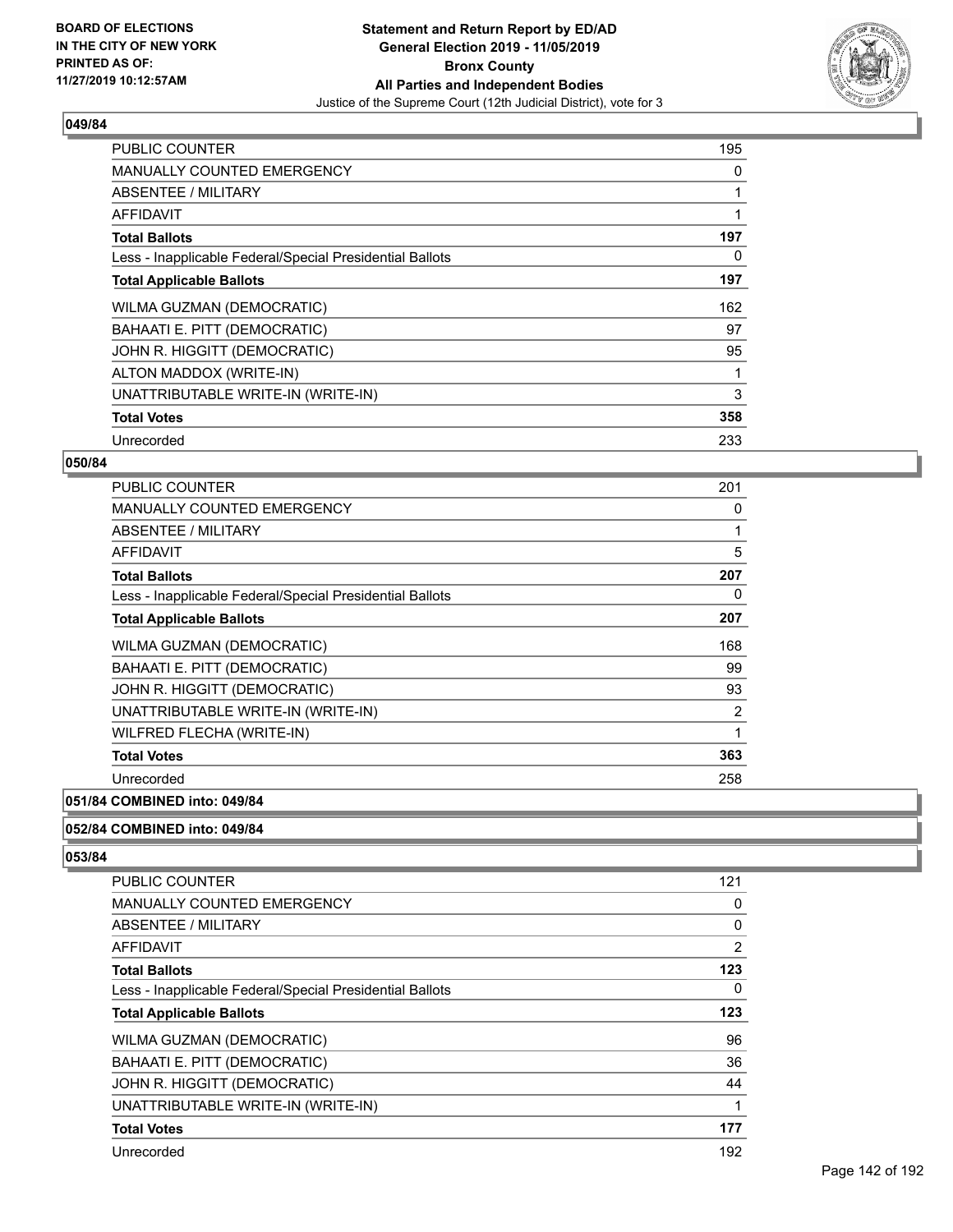

## **054/84 COMBINED into: 041/84**

#### **055/84**

| PUBLIC COUNTER                                           | 85       |
|----------------------------------------------------------|----------|
| MANUALLY COUNTED EMERGENCY                               | 0        |
| ABSENTEE / MILITARY                                      |          |
| AFFIDAVIT                                                | 0        |
| <b>Total Ballots</b>                                     | 86       |
| Less - Inapplicable Federal/Special Presidential Ballots | $\Omega$ |
| <b>Total Applicable Ballots</b>                          | 86       |
| WILMA GUZMAN (DEMOCRATIC)                                | 63       |
| BAHAATI E. PITT (DEMOCRATIC)                             | 19       |
| JOHN R. HIGGITT (DEMOCRATIC)                             | 20       |
| UNATTRIBUTABLE WRITE-IN (WRITE-IN)                       | 3        |
| <b>Total Votes</b>                                       | 105      |
| Unrecorded                                               | 153      |

#### **056/84**

| PUBLIC COUNTER                                           | 81       |
|----------------------------------------------------------|----------|
| MANUALLY COUNTED EMERGENCY                               | 0        |
| ABSENTEE / MILITARY                                      | $\Omega$ |
| AFFIDAVIT                                                | $\Omega$ |
| <b>Total Ballots</b>                                     | 81       |
| Less - Inapplicable Federal/Special Presidential Ballots | 0        |
| <b>Total Applicable Ballots</b>                          | 81       |
| WILMA GUZMAN (DEMOCRATIC)                                | 66       |
| BAHAATI E. PITT (DEMOCRATIC)                             | 30       |
| JOHN R. HIGGITT (DEMOCRATIC)                             | 25       |
| <b>Total Votes</b>                                       | 121      |
| Unrecorded                                               | 122      |

| PUBLIC COUNTER                                           | 102 |
|----------------------------------------------------------|-----|
| MANUALLY COUNTED EMERGENCY                               | 0   |
| ABSENTEE / MILITARY                                      | 0   |
| AFFIDAVIT                                                |     |
| <b>Total Ballots</b>                                     | 103 |
| Less - Inapplicable Federal/Special Presidential Ballots | 0   |
| <b>Total Applicable Ballots</b>                          | 103 |
| <b>WILMA GUZMAN (DEMOCRATIC)</b>                         | 81  |
| BAHAATI E. PITT (DEMOCRATIC)                             | 45  |
| JOHN R. HIGGITT (DEMOCRATIC)                             | 41  |
| LARRY BUSCHING (WRITE-IN)                                |     |
| <b>Total Votes</b>                                       | 168 |
| Unrecorded                                               | 141 |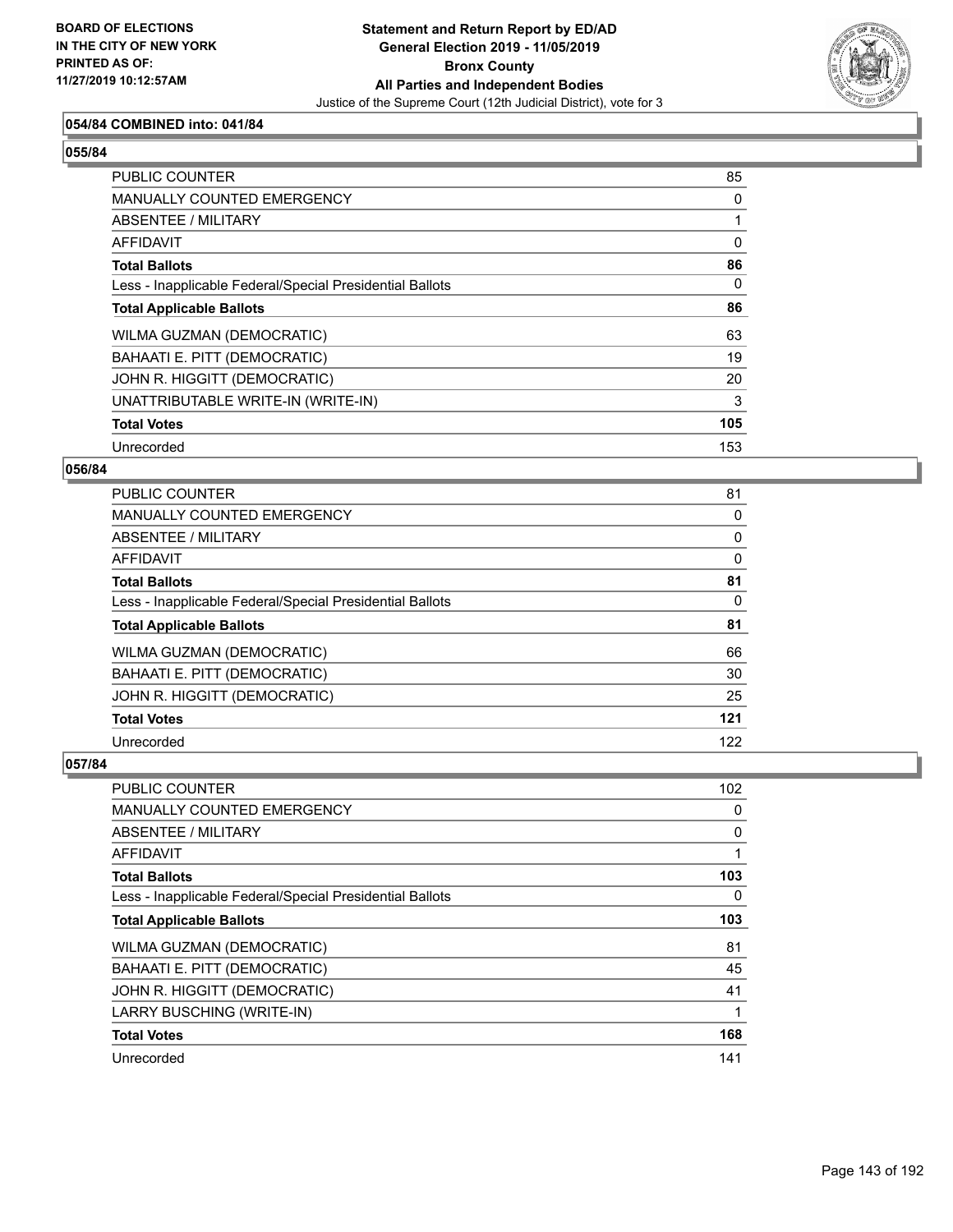

| <b>PUBLIC COUNTER</b>                                    | 217 |
|----------------------------------------------------------|-----|
| <b>MANUALLY COUNTED EMERGENCY</b>                        | 0   |
| ABSENTEE / MILITARY                                      |     |
| AFFIDAVIT                                                |     |
| <b>Total Ballots</b>                                     | 219 |
| Less - Inapplicable Federal/Special Presidential Ballots | 0   |
| <b>Total Applicable Ballots</b>                          | 219 |
| WILMA GUZMAN (DEMOCRATIC)                                | 176 |
| BAHAATI E. PITT (DEMOCRATIC)                             | 79  |
| JOHN R. HIGGITT (DEMOCRATIC)                             | 66  |
| TIFFANY CABAN (WRITE-IN)                                 |     |
| UNATTRIBUTABLE WRITE-IN (WRITE-IN)                       | 2   |
| <b>Total Votes</b>                                       | 324 |
| Unrecorded                                               | 333 |
| 059/84 COMBINED into: 058/84                             |     |

**060/84** 

| PUBLIC COUNTER                                           | 75  |
|----------------------------------------------------------|-----|
| <b>MANUALLY COUNTED EMERGENCY</b>                        | 0   |
| <b>ABSENTEE / MILITARY</b>                               |     |
| <b>AFFIDAVIT</b>                                         | 3   |
| <b>Total Ballots</b>                                     | 79  |
| Less - Inapplicable Federal/Special Presidential Ballots | 0   |
| <b>Total Applicable Ballots</b>                          | 79  |
| WILMA GUZMAN (DEMOCRATIC)                                | 57  |
| BAHAATI E. PITT (DEMOCRATIC)                             | 36  |
| JOHN R. HIGGITT (DEMOCRATIC)                             | 30  |
| UNATTRIBUTABLE WRITE-IN (WRITE-IN)                       | 4   |
| <b>Total Votes</b>                                       | 127 |
| Unrecorded                                               | 110 |

| PUBLIC COUNTER                                           | 113 |
|----------------------------------------------------------|-----|
| <b>MANUALLY COUNTED EMERGENCY</b>                        | 0   |
| ABSENTEE / MILITARY                                      | 0   |
| <b>AFFIDAVIT</b>                                         | 0   |
| <b>Total Ballots</b>                                     | 113 |
| Less - Inapplicable Federal/Special Presidential Ballots | 0   |
| <b>Total Applicable Ballots</b>                          | 113 |
| WILMA GUZMAN (DEMOCRATIC)                                | 93  |
| BAHAATI E. PITT (DEMOCRATIC)                             | 56  |
| JOHN R. HIGGITT (DEMOCRATIC)                             | 60  |
| ANGEL VEGA (WRITE-IN)                                    | 1   |
| <b>Total Votes</b>                                       | 210 |
| Unrecorded                                               | 129 |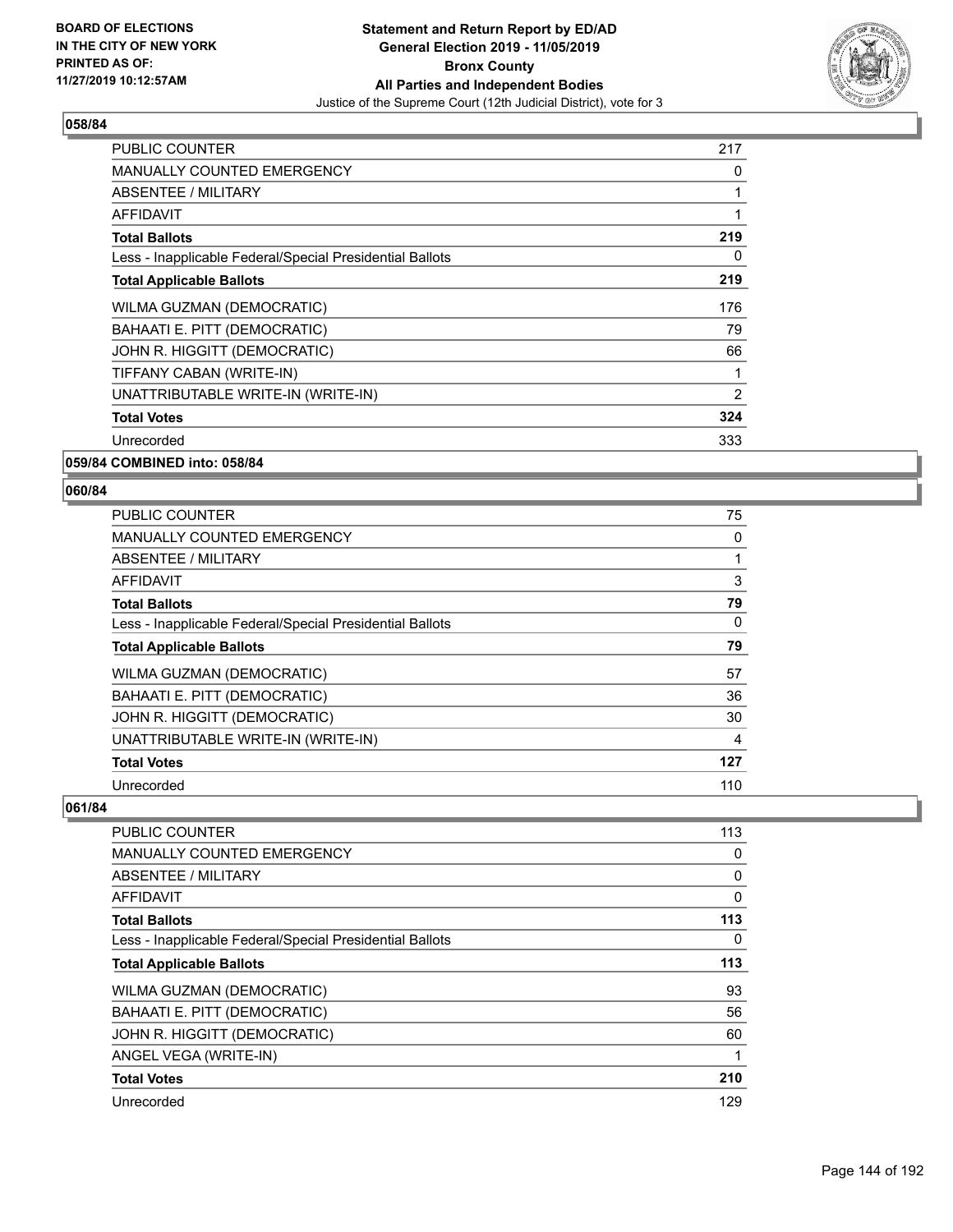

| <b>PUBLIC COUNTER</b>                                    | 173 |
|----------------------------------------------------------|-----|
| <b>MANUALLY COUNTED EMERGENCY</b>                        | 0   |
| ABSENTEE / MILITARY                                      | 2   |
| AFFIDAVIT                                                | 2   |
| <b>Total Ballots</b>                                     | 177 |
| Less - Inapplicable Federal/Special Presidential Ballots | 0   |
| <b>Total Applicable Ballots</b>                          | 177 |
| WILMA GUZMAN (DEMOCRATIC)                                | 141 |
| BAHAATI E. PITT (DEMOCRATIC)                             | 75  |
| JOHN R. HIGGITT (DEMOCRATIC)                             | 73  |
| <b>Total Votes</b>                                       | 289 |
| Unrecorded                                               | 242 |

# **063/84 COMBINED into: 062/84**

#### **064/84**

| <b>PUBLIC COUNTER</b>                                    | 111 |
|----------------------------------------------------------|-----|
| <b>MANUALLY COUNTED EMERGENCY</b>                        | 0   |
| ABSENTEE / MILITARY                                      | 3   |
| <b>AFFIDAVIT</b>                                         |     |
| <b>Total Ballots</b>                                     | 115 |
| Less - Inapplicable Federal/Special Presidential Ballots | 0   |
| <b>Total Applicable Ballots</b>                          | 115 |
| WILMA GUZMAN (DEMOCRATIC)                                | 104 |
| BAHAATI E. PITT (DEMOCRATIC)                             | 65  |
| JOHN R. HIGGITT (DEMOCRATIC)                             | 65  |
| UNATTRIBUTABLE WRITE-IN (WRITE-IN)                       |     |
| <b>Total Votes</b>                                       | 235 |
| Unrecorded                                               | 110 |

| <b>PUBLIC COUNTER</b>                                    | 155      |
|----------------------------------------------------------|----------|
| <b>MANUALLY COUNTED EMERGENCY</b>                        | 0        |
| ABSENTEE / MILITARY                                      | 3        |
| <b>AFFIDAVIT</b>                                         |          |
| <b>Total Ballots</b>                                     | 159      |
| Less - Inapplicable Federal/Special Presidential Ballots | $\Omega$ |
| <b>Total Applicable Ballots</b>                          | 159      |
| WILMA GUZMAN (DEMOCRATIC)                                | 131      |
| BAHAATI E. PITT (DEMOCRATIC)                             | 73       |
| JOHN R. HIGGITT (DEMOCRATIC)                             | 59       |
| <b>Total Votes</b>                                       | 263      |
| Unrecorded                                               | 214      |
| 066/84 COMBINED into: 065/84                             |          |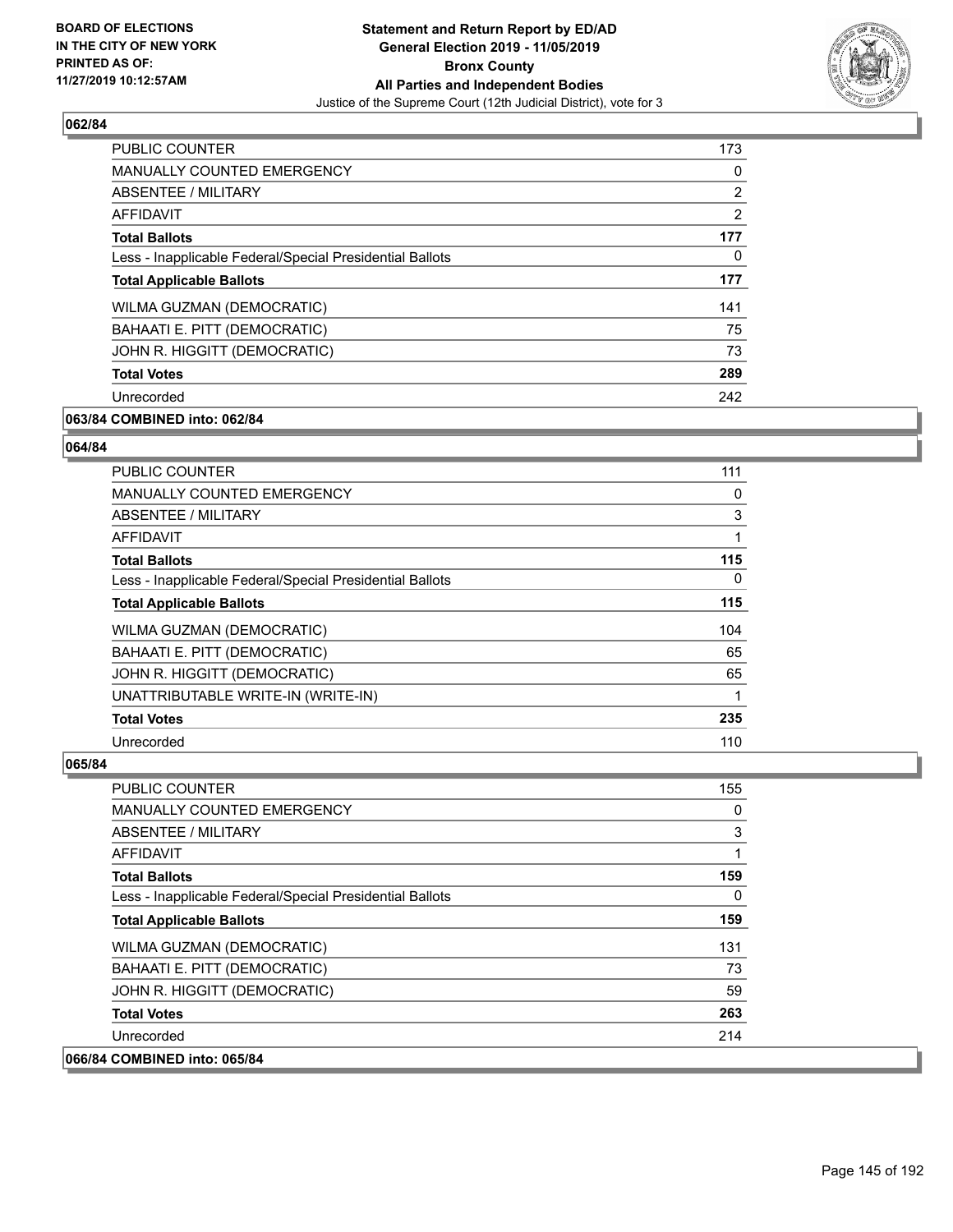

| <b>PUBLIC COUNTER</b>                                    | 169            |
|----------------------------------------------------------|----------------|
| <b>MANUALLY COUNTED EMERGENCY</b>                        | 0              |
| ABSENTEE / MILITARY                                      | $\overline{4}$ |
| <b>AFFIDAVIT</b>                                         | 9              |
| <b>Total Ballots</b>                                     | 182            |
| Less - Inapplicable Federal/Special Presidential Ballots | $\Omega$       |
| <b>Total Applicable Ballots</b>                          | 182            |
| <b>WILMA GUZMAN (DEMOCRATIC)</b>                         | 155            |
| BAHAATI E. PITT (DEMOCRATIC)                             | 84             |
| JOHN R. HIGGITT (DEMOCRATIC)                             | 67             |
| <b>Total Votes</b>                                       | 306            |
| Unrecorded                                               | 240            |

**068/84 COMBINED into: 067/84**

# **069/84 COMBINED into: 072/84**

**070/84 COMBINED into: 071/84**

#### **071/84**

| <b>PUBLIC COUNTER</b>                                    | 184 |
|----------------------------------------------------------|-----|
| MANUALLY COUNTED EMERGENCY                               | 0   |
| ABSENTEE / MILITARY                                      |     |
| AFFIDAVIT                                                | 8   |
| <b>Total Ballots</b>                                     | 193 |
| Less - Inapplicable Federal/Special Presidential Ballots | 0   |
| <b>Total Applicable Ballots</b>                          | 193 |
| WILMA GUZMAN (DEMOCRATIC)                                | 159 |
| BAHAATI E. PITT (DEMOCRATIC)                             | 74  |
| JOHN R. HIGGITT (DEMOCRATIC)                             | 73  |
| UNATTRIBUTABLE WRITE-IN (WRITE-IN)                       | 5   |
| <b>Total Votes</b>                                       | 311 |
| Unrecorded                                               | 268 |

| <b>PUBLIC COUNTER</b>                                    | 141      |
|----------------------------------------------------------|----------|
| MANUALLY COUNTED EMERGENCY                               | 0        |
| ABSENTEE / MILITARY                                      | 2        |
| AFFIDAVIT                                                | 1        |
| <b>Total Ballots</b>                                     | 144      |
| Less - Inapplicable Federal/Special Presidential Ballots | $\Omega$ |
| <b>Total Applicable Ballots</b>                          | 144      |
| WILMA GUZMAN (DEMOCRATIC)                                | 118      |
| BAHAATI E. PITT (DEMOCRATIC)                             | 60       |
| JOHN R. HIGGITT (DEMOCRATIC)                             | 62       |
| UNATTRIBUTABLE WRITE-IN (WRITE-IN)                       | 1        |
| <b>Total Votes</b>                                       | 241      |
| Unrecorded                                               | 191      |
| 073/84 COMBINED into: 053/84                             |          |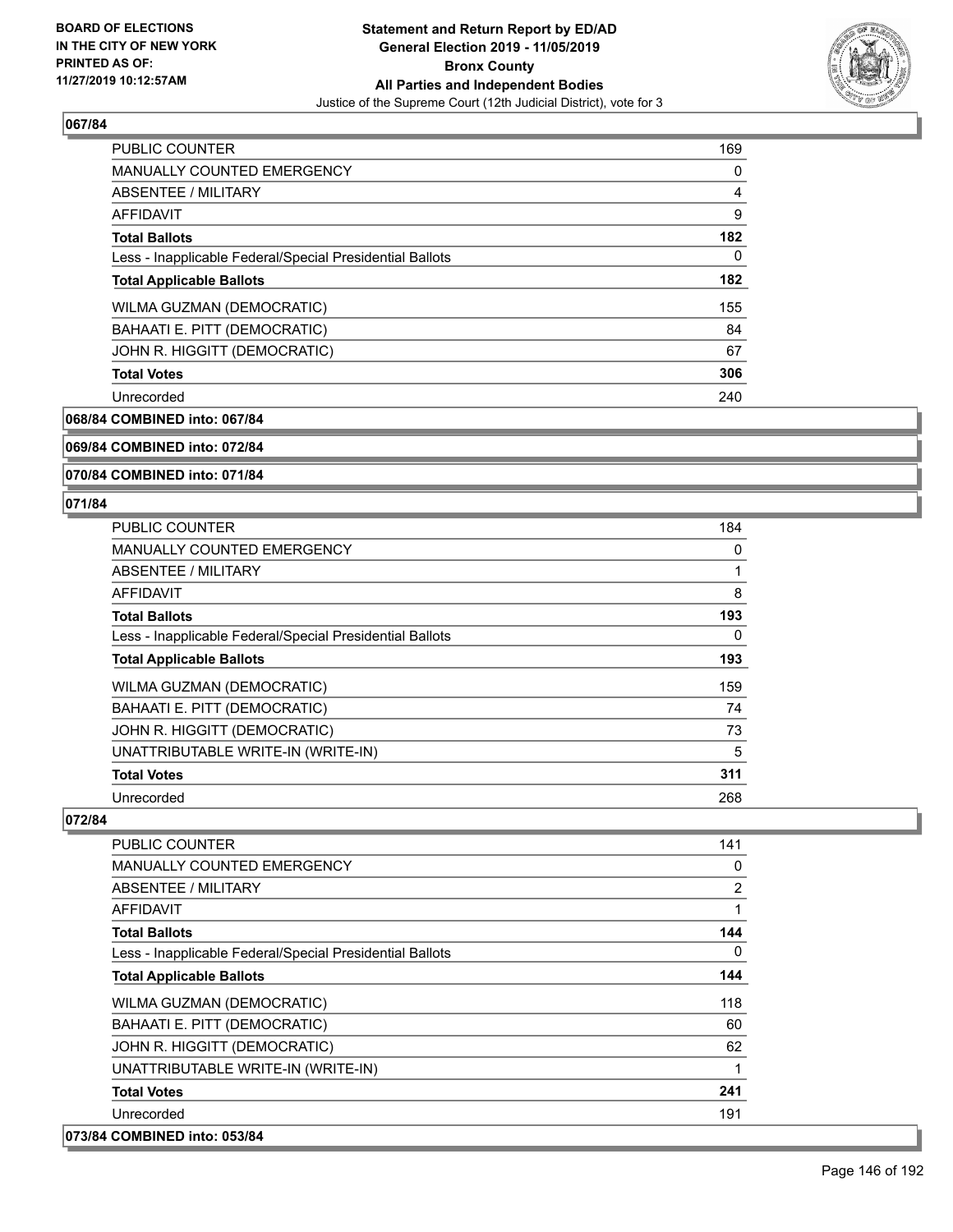

| <b>PUBLIC COUNTER</b>                                    | 139      |
|----------------------------------------------------------|----------|
| <b>MANUALLY COUNTED EMERGENCY</b>                        | 0        |
| ABSENTEE / MILITARY                                      |          |
| <b>AFFIDAVIT</b>                                         |          |
| <b>Total Ballots</b>                                     | 141      |
| Less - Inapplicable Federal/Special Presidential Ballots | $\Omega$ |
| <b>Total Applicable Ballots</b>                          | 141      |
| WILMA GUZMAN (DEMOCRATIC)                                | 114      |
| BAHAATI E. PITT (DEMOCRATIC)                             | 52       |
| JOHN R. HIGGITT (DEMOCRATIC)                             | 45       |
| UNATTRIBUTABLE WRITE-IN (WRITE-IN)                       | 3        |
| <b>Total Votes</b>                                       | 214      |
| Unrecorded                                               | 209      |

# **075/84**

| <b>PUBLIC COUNTER</b>                                    | 142            |
|----------------------------------------------------------|----------------|
| MANUALLY COUNTED EMERGENCY                               | 0              |
| ABSENTEE / MILITARY                                      | 7              |
| <b>AFFIDAVIT</b>                                         |                |
| <b>Total Ballots</b>                                     | 150            |
| Less - Inapplicable Federal/Special Presidential Ballots | 0              |
| <b>Total Applicable Ballots</b>                          | 150            |
| WILMA GUZMAN (DEMOCRATIC)                                | 124            |
| BAHAATI E. PITT (DEMOCRATIC)                             | 57             |
| JOHN R. HIGGITT (DEMOCRATIC)                             | 61             |
| UNATTRIBUTABLE WRITE-IN (WRITE-IN)                       | $\overline{2}$ |
| <b>Total Votes</b>                                       | 244            |
| Unrecorded                                               | 206            |

#### **076/84 COMBINED into: 048/84**

**077/84 COMBINED into: 053/84**

**078/84 COMBINED into: 048/84**

**079/84 COMBINED into: 039/84**

**080/84 COMBINED into: 015/84**

**081/84 COMBINED into: 053/84**

**082/84 COMBINED into: 002/84**

**083/84 COMBINED into: 006/84**

**084/84 COMBINED into: 066/77**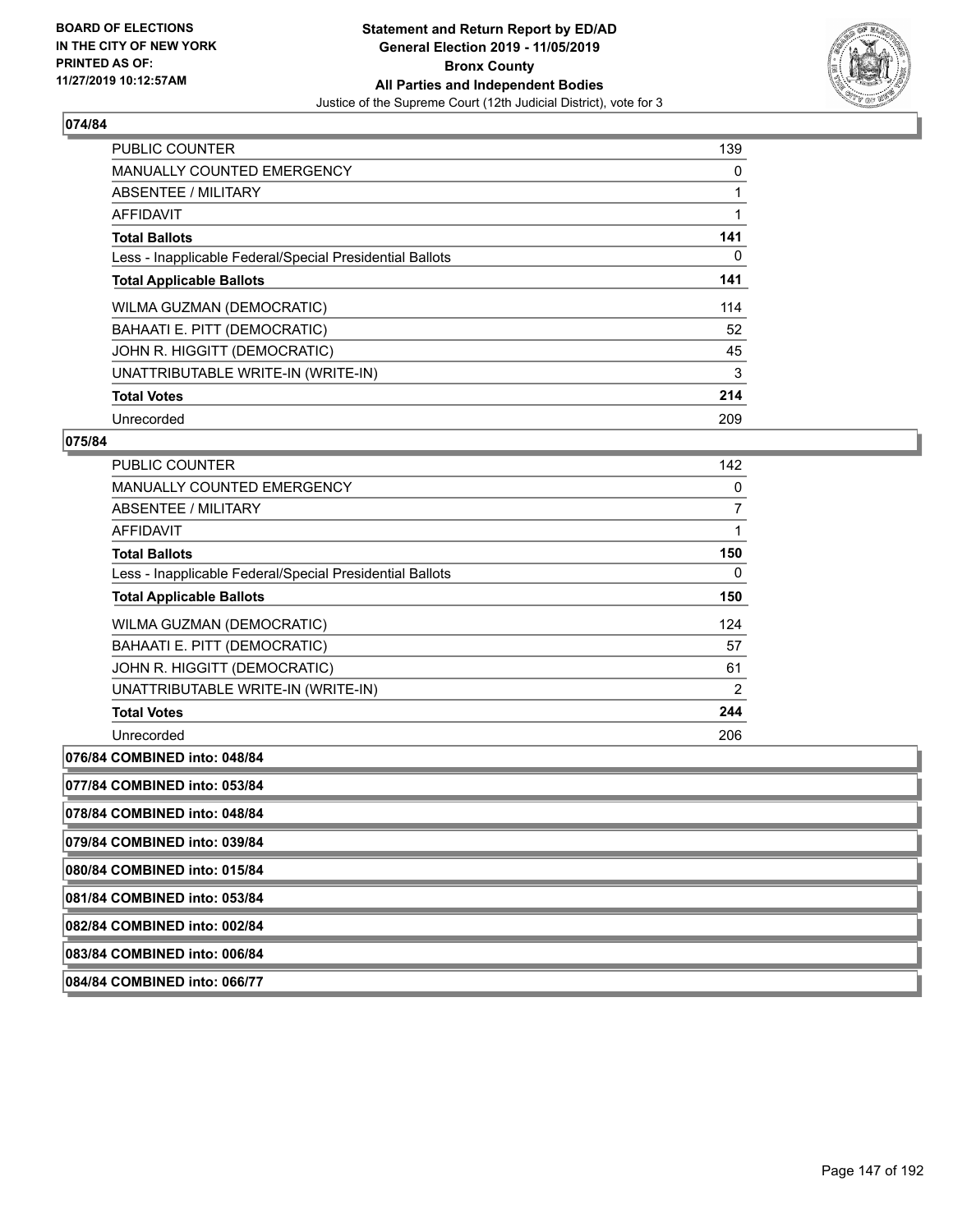

| <b>PUBLIC COUNTER</b>                                    | 171      |
|----------------------------------------------------------|----------|
| <b>MANUALLY COUNTED EMERGENCY</b>                        | 0        |
| ABSENTEE / MILITARY                                      |          |
| AFFIDAVIT                                                | $\Omega$ |
| <b>Total Ballots</b>                                     | 172      |
| Less - Inapplicable Federal/Special Presidential Ballots | 0        |
| <b>Total Applicable Ballots</b>                          | 172      |
| <b>WILMA GUZMAN (DEMOCRATIC)</b>                         | 149      |
| BAHAATI E. PITT (DEMOCRATIC)                             | 74       |
| JOHN R. HIGGITT (DEMOCRATIC)                             | 72       |
| <b>Total Votes</b>                                       | 295      |
| Unrecorded                                               | 221      |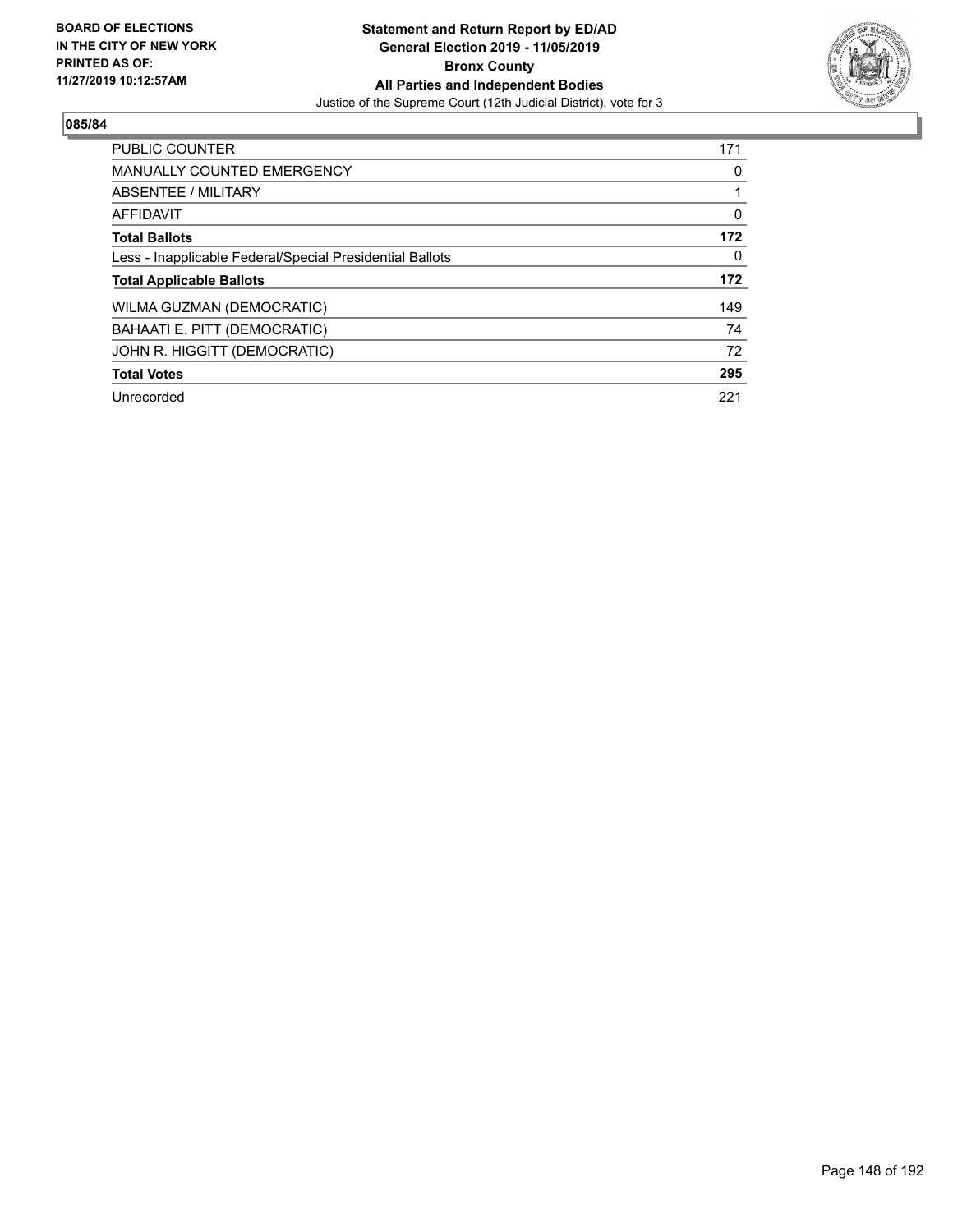

| <b>PUBLIC COUNTER</b>                                    | 172            |
|----------------------------------------------------------|----------------|
| <b>MANUALLY COUNTED EMERGENCY</b>                        | $\Omega$       |
| ABSENTEE / MILITARY                                      | $\overline{2}$ |
| <b>AFFIDAVIT</b>                                         | 0              |
| <b>Total Ballots</b>                                     | 174            |
| Less - Inapplicable Federal/Special Presidential Ballots | $\Omega$       |
| <b>Total Applicable Ballots</b>                          | 174            |
| WILMA GUZMAN (DEMOCRATIC)                                | 146            |
| BAHAATI E. PITT (DEMOCRATIC)                             | 97             |
| JOHN R. HIGGITT (DEMOCRATIC)                             | 97             |
| <b>Total Votes</b>                                       | 340            |
| Unrecorded                                               | 182            |

#### **002/85**

| PUBLIC COUNTER                                           | 260 |
|----------------------------------------------------------|-----|
| <b>MANUALLY COUNTED EMERGENCY</b>                        | 0   |
| <b>ABSENTEE / MILITARY</b>                               | 3   |
| <b>AFFIDAVIT</b>                                         | 0   |
| <b>Total Ballots</b>                                     | 263 |
| Less - Inapplicable Federal/Special Presidential Ballots | 0   |
| <b>Total Applicable Ballots</b>                          | 263 |
| WILMA GUZMAN (DEMOCRATIC)                                | 211 |
| BAHAATI E. PITT (DEMOCRATIC)                             | 124 |
| JOHN R. HIGGITT (DEMOCRATIC)                             | 119 |
| ALEX JONES (WRITE-IN)                                    | 1   |
| UNATTRIBUTABLE WRITE-IN (WRITE-IN)                       | 4   |
| <b>Total Votes</b>                                       | 459 |
| Unrecorded                                               | 330 |
|                                                          |     |

# **003/85 COMBINED into: 002/85**

| PUBLIC COUNTER                                           | 175            |
|----------------------------------------------------------|----------------|
| <b>MANUALLY COUNTED EMERGENCY</b>                        | 0              |
| ABSENTEE / MILITARY                                      | $\overline{2}$ |
| AFFIDAVIT                                                | $\overline{4}$ |
| <b>Total Ballots</b>                                     | 181            |
| Less - Inapplicable Federal/Special Presidential Ballots | 0              |
| <b>Total Applicable Ballots</b>                          | 181            |
| WILMA GUZMAN (DEMOCRATIC)                                | 150            |
| BAHAATI E. PITT (DEMOCRATIC)                             | 79             |
| JOHN R. HIGGITT (DEMOCRATIC)                             | 77             |
| UNATTRIBUTABLE WRITE-IN (WRITE-IN)                       | 1              |
| <b>Total Votes</b>                                       | 307            |
| Unrecorded                                               | 236            |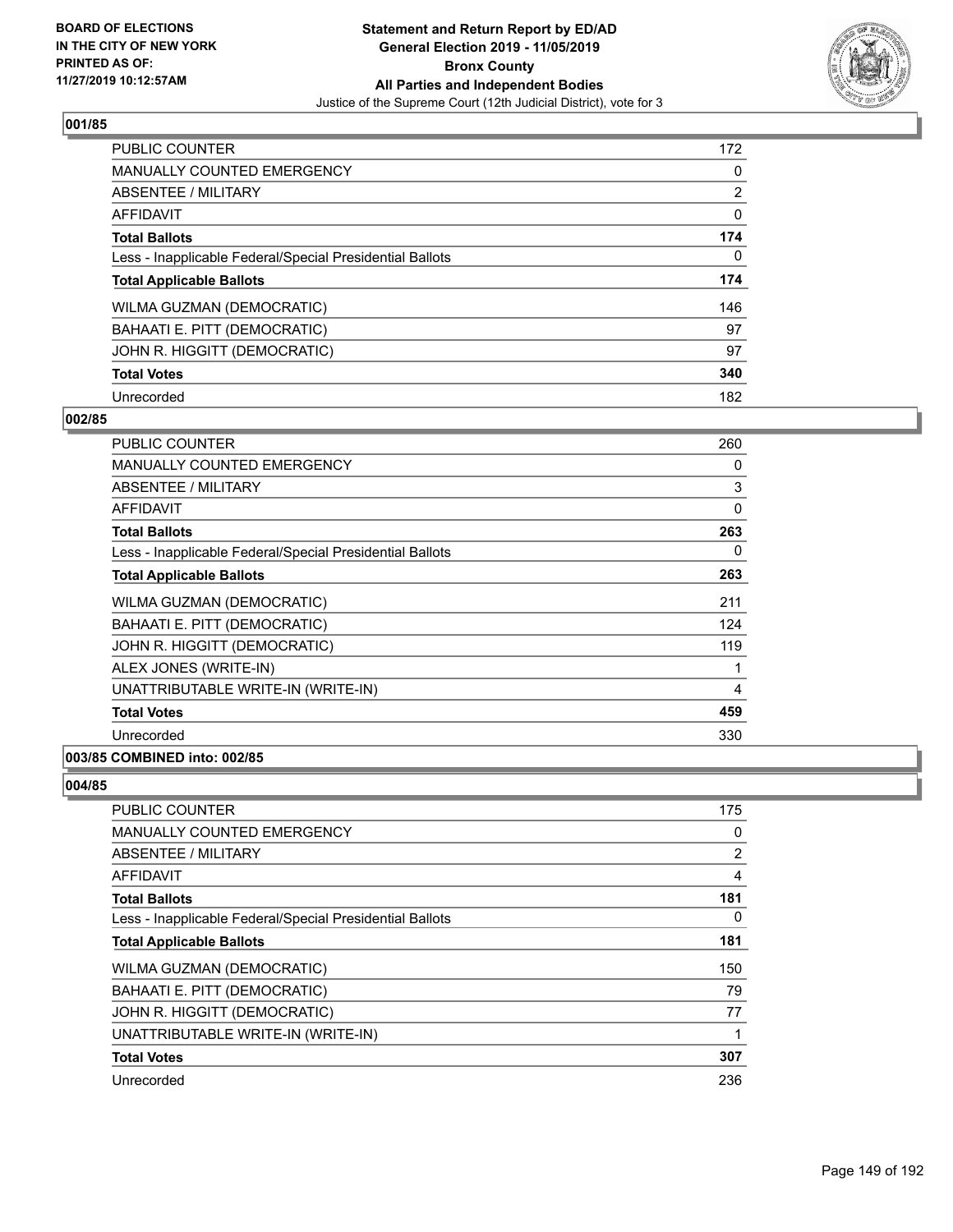

| PUBLIC COUNTER                                           | 111 |
|----------------------------------------------------------|-----|
| <b>MANUALLY COUNTED EMERGENCY</b>                        | 0   |
| ABSENTEE / MILITARY                                      | 1   |
| AFFIDAVIT                                                | 2   |
| <b>Total Ballots</b>                                     | 114 |
| Less - Inapplicable Federal/Special Presidential Ballots | 0   |
| <b>Total Applicable Ballots</b>                          | 114 |
| WILMA GUZMAN (DEMOCRATIC)                                | 99  |
| BAHAATI E. PITT (DEMOCRATIC)                             | 54  |
| JOHN R. HIGGITT (DEMOCRATIC)                             | 46  |
| <b>Total Votes</b>                                       | 199 |
| Unrecorded                                               | 143 |

# **006/85 COMBINED into: 004/85**

# **007/85**

| PUBLIC COUNTER                                           | 193            |
|----------------------------------------------------------|----------------|
| <b>MANUALLY COUNTED EMERGENCY</b>                        | 0              |
| ABSENTEE / MILITARY                                      | 5              |
| AFFIDAVIT                                                | $\overline{2}$ |
| <b>Total Ballots</b>                                     | 200            |
| Less - Inapplicable Federal/Special Presidential Ballots | $\Omega$       |
| <b>Total Applicable Ballots</b>                          | 200            |
| WILMA GUZMAN (DEMOCRATIC)                                | 159            |
| BAHAATI E. PITT (DEMOCRATIC)                             | 95             |
| JOHN R. HIGGITT (DEMOCRATIC)                             | 77             |
| <b>Total Votes</b>                                       | 331            |
| Unrecorded                                               | 269            |

| PUBLIC COUNTER                                           | 136 |
|----------------------------------------------------------|-----|
| <b>MANUALLY COUNTED EMERGENCY</b>                        | 0   |
| <b>ABSENTEE / MILITARY</b>                               |     |
| AFFIDAVIT                                                | 4   |
| <b>Total Ballots</b>                                     | 141 |
| Less - Inapplicable Federal/Special Presidential Ballots | 0   |
| <b>Total Applicable Ballots</b>                          | 141 |
| WILMA GUZMAN (DEMOCRATIC)                                | 110 |
| BAHAATI E. PITT (DEMOCRATIC)                             | 62  |
| JOHN R. HIGGITT (DEMOCRATIC)                             | 57  |
| <b>Total Votes</b>                                       | 229 |
| Unrecorded                                               | 194 |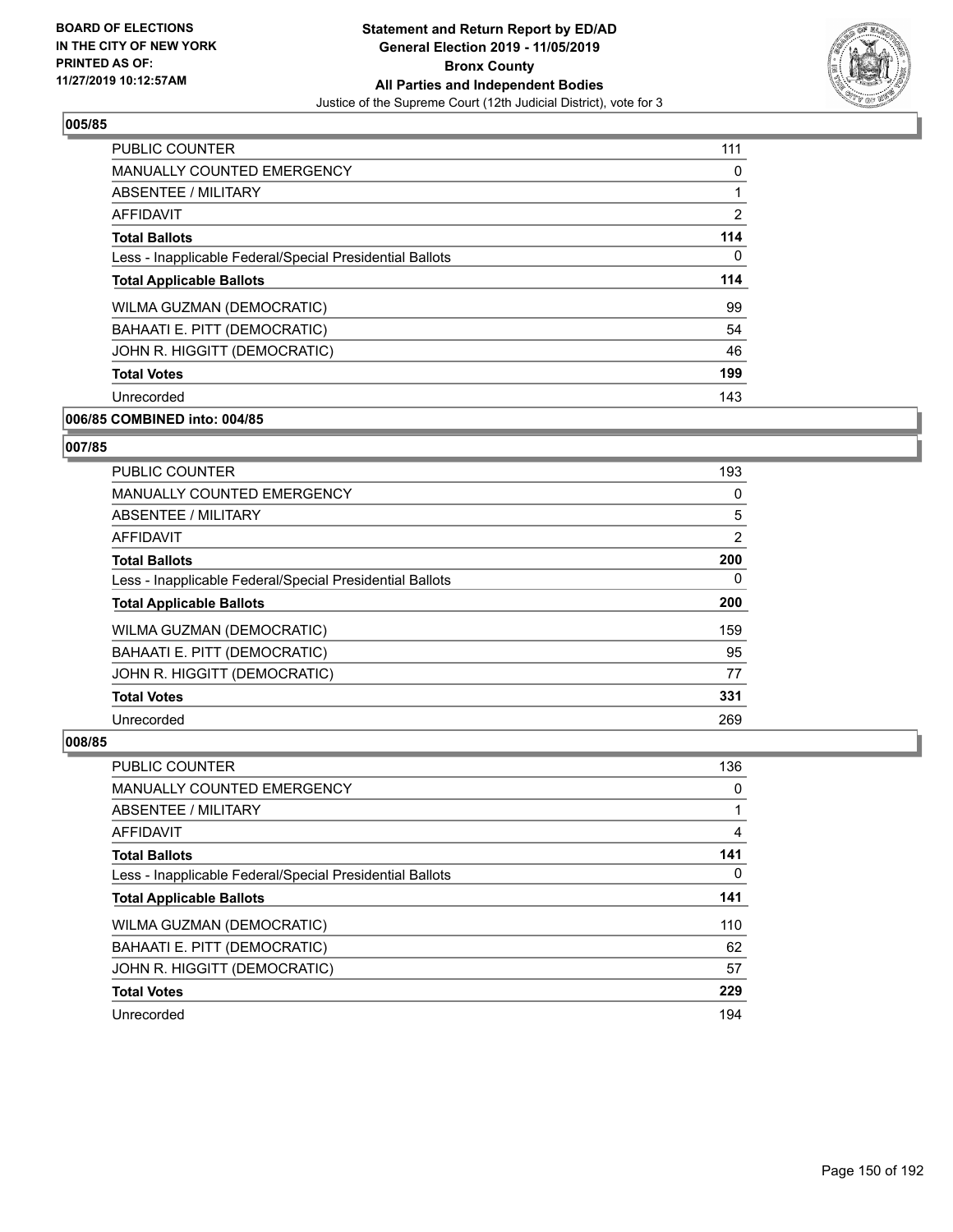

| PUBLIC COUNTER                                           | 89       |
|----------------------------------------------------------|----------|
| <b>MANUALLY COUNTED EMERGENCY</b>                        | 0        |
| ABSENTEE / MILITARY                                      | 0        |
| AFFIDAVIT                                                |          |
| <b>Total Ballots</b>                                     | 90       |
| Less - Inapplicable Federal/Special Presidential Ballots | $\Omega$ |
| <b>Total Applicable Ballots</b>                          | 90       |
| WILMA GUZMAN (DEMOCRATIC)                                | 70       |
| BAHAATI E. PITT (DEMOCRATIC)                             | 37       |
| JOHN R. HIGGITT (DEMOCRATIC)                             | 36       |
| <b>Total Votes</b>                                       | 143      |
| Unrecorded                                               | 127      |

# **010/85 COMBINED into: 007/85**

# **011/85**

| <b>PUBLIC COUNTER</b>                                    | 208 |
|----------------------------------------------------------|-----|
| <b>MANUALLY COUNTED EMERGENCY</b>                        | 0   |
| ABSENTEE / MILITARY                                      |     |
| <b>AFFIDAVIT</b>                                         | 1   |
| <b>Total Ballots</b>                                     | 210 |
| Less - Inapplicable Federal/Special Presidential Ballots | 0   |
| <b>Total Applicable Ballots</b>                          | 210 |
| WILMA GUZMAN (DEMOCRATIC)                                | 166 |
| BAHAATI E. PITT (DEMOCRATIC)                             | 79  |
| JOHN R. HIGGITT (DEMOCRATIC)                             | 77  |
| <b>Total Votes</b>                                       | 322 |
| Unrecorded                                               | 308 |
|                                                          |     |

# **012/85 COMBINED into: 011/85**

| PUBLIC COUNTER                                           | 394             |
|----------------------------------------------------------|-----------------|
| <b>MANUALLY COUNTED EMERGENCY</b>                        | 0               |
| ABSENTEE / MILITARY                                      | 12 <sup>°</sup> |
| AFFIDAVIT                                                |                 |
| <b>Total Ballots</b>                                     | 407             |
| Less - Inapplicable Federal/Special Presidential Ballots | 0               |
| <b>Total Applicable Ballots</b>                          | 407             |
| WILMA GUZMAN (DEMOCRATIC)                                | 290             |
| BAHAATI E. PITT (DEMOCRATIC)                             | 189             |
| JOHN R. HIGGITT (DEMOCRATIC)                             | 179             |
| <b>Total Votes</b>                                       | 658             |
| Unrecorded                                               | 563             |
| 014/85 COMBINED into: 015/85                             |                 |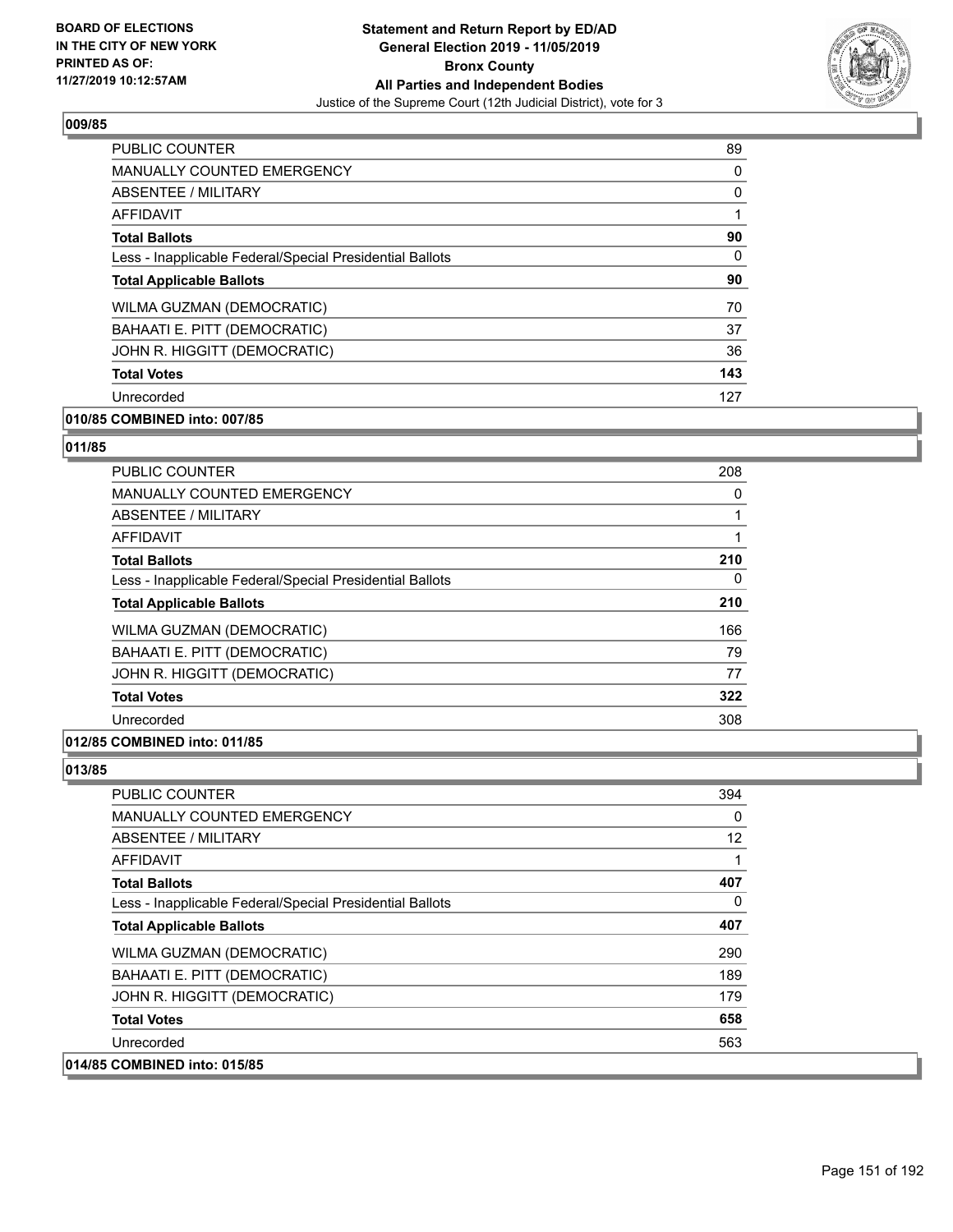

| <b>PUBLIC COUNTER</b>                                    | 160            |
|----------------------------------------------------------|----------------|
| <b>MANUALLY COUNTED EMERGENCY</b>                        | 0              |
| ABSENTEE / MILITARY                                      | 0              |
| <b>AFFIDAVIT</b>                                         | $\overline{2}$ |
| <b>Total Ballots</b>                                     | 162            |
| Less - Inapplicable Federal/Special Presidential Ballots | 0              |
| <b>Total Applicable Ballots</b>                          | 162            |
| WILMA GUZMAN (DEMOCRATIC)                                | 128            |
| BAHAATI E. PITT (DEMOCRATIC)                             | 57             |
| JOHN R. HIGGITT (DEMOCRATIC)                             | 55             |
| UNATTRIBUTABLE WRITE-IN (WRITE-IN)                       |                |
| <b>Total Votes</b>                                       | 241            |
| Unrecorded                                               | 245            |

# **016/85**

| PUBLIC COUNTER                                           | 142            |
|----------------------------------------------------------|----------------|
| <b>MANUALLY COUNTED EMERGENCY</b>                        | 0              |
| ABSENTEE / MILITARY                                      | $\overline{2}$ |
| AFFIDAVIT                                                | $\Omega$       |
| <b>Total Ballots</b>                                     | 144            |
| Less - Inapplicable Federal/Special Presidential Ballots | 0              |
| <b>Total Applicable Ballots</b>                          | 144            |
| WILMA GUZMAN (DEMOCRATIC)                                | 108            |
| BAHAATI E. PITT (DEMOCRATIC)                             | 65             |
| JOHN R. HIGGITT (DEMOCRATIC)                             | 61             |
| <b>Total Votes</b>                                       | 234            |
| Unrecorded                                               | 198            |

# **017/85 COMBINED into: 016/85**

# **018/85 COMBINED into: 013/85**

**019/85 COMBINED into: 013/85**

| <b>PUBLIC COUNTER</b>                                    | 177 |
|----------------------------------------------------------|-----|
| <b>MANUALLY COUNTED EMERGENCY</b>                        | 0   |
| <b>ABSENTEE / MILITARY</b>                               | 5   |
| AFFIDAVIT                                                | 0   |
| <b>Total Ballots</b>                                     | 182 |
| Less - Inapplicable Federal/Special Presidential Ballots | 0   |
| <b>Total Applicable Ballots</b>                          | 182 |
| WILMA GUZMAN (DEMOCRATIC)                                | 131 |
| BAHAATI E. PITT (DEMOCRATIC)                             | 96  |
| JOHN R. HIGGITT (DEMOCRATIC)                             | 82  |
| <b>Total Votes</b>                                       | 309 |
| Unrecorded                                               | 237 |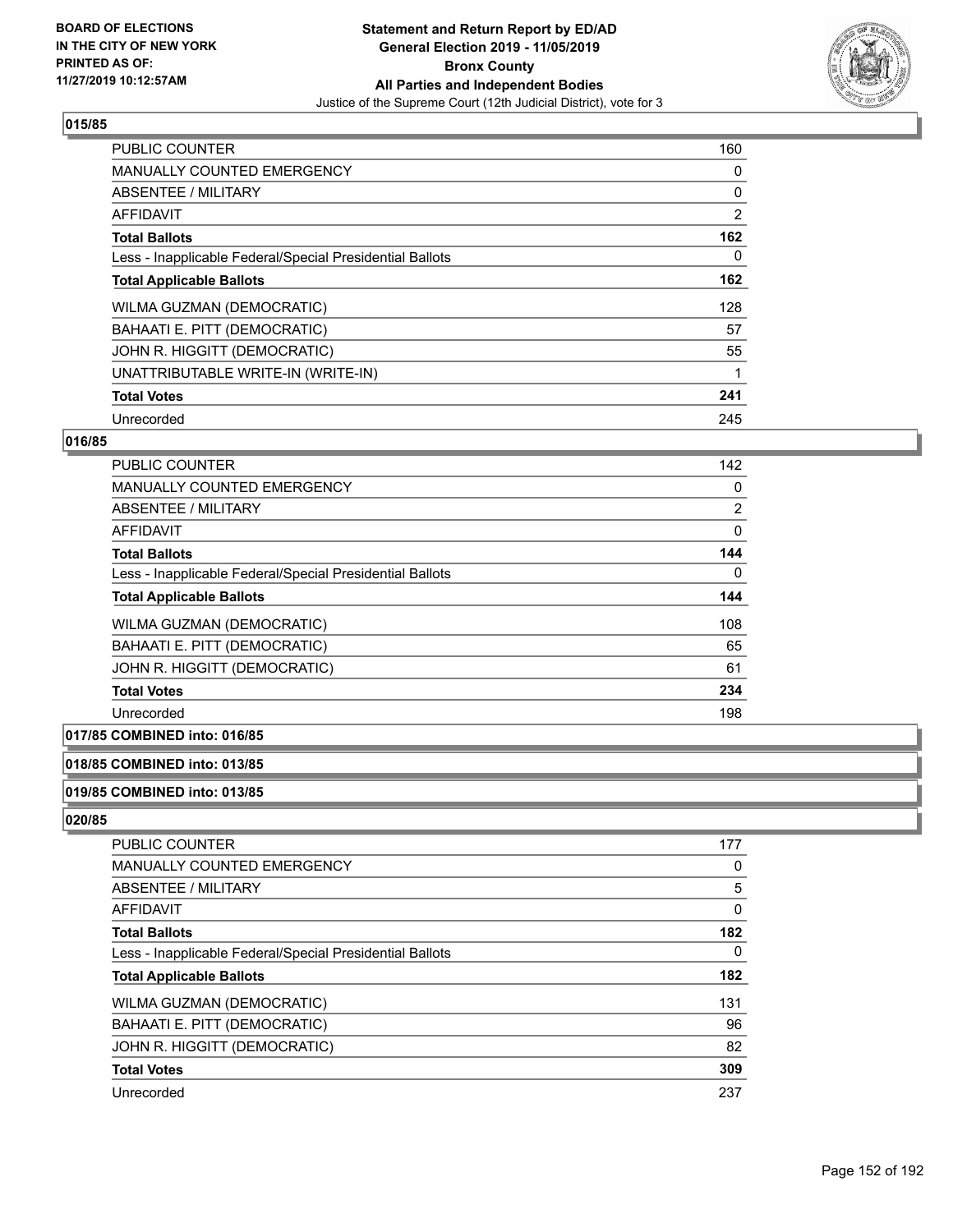

| PUBLIC COUNTER                                           | 283            |
|----------------------------------------------------------|----------------|
| <b>MANUALLY COUNTED EMERGENCY</b>                        | 0              |
| ABSENTEE / MILITARY                                      | 4              |
| <b>AFFIDAVIT</b>                                         | $\overline{2}$ |
| <b>Total Ballots</b>                                     | 289            |
| Less - Inapplicable Federal/Special Presidential Ballots | 0              |
| <b>Total Applicable Ballots</b>                          | 289            |
| WILMA GUZMAN (DEMOCRATIC)                                | 212            |
| BAHAATI E. PITT (DEMOCRATIC)                             | 134            |
| JOHN R. HIGGITT (DEMOCRATIC)                             | 121            |
| UNATTRIBUTABLE WRITE-IN (WRITE-IN)                       | 2              |
| <b>Total Votes</b>                                       | 469            |
| Unrecorded                                               | 398            |

# **022/85**

| <b>PUBLIC COUNTER</b>                                    | 64             |
|----------------------------------------------------------|----------------|
| <b>MANUALLY COUNTED EMERGENCY</b>                        | 0              |
| ABSENTEE / MILITARY                                      | $\overline{2}$ |
| <b>AFFIDAVIT</b>                                         |                |
| <b>Total Ballots</b>                                     | 67             |
| Less - Inapplicable Federal/Special Presidential Ballots | 0              |
| <b>Total Applicable Ballots</b>                          | 67             |
| <b>WILMA GUZMAN (DEMOCRATIC)</b>                         | 57             |
| BAHAATI E. PITT (DEMOCRATIC)                             | 22             |
| JOHN R. HIGGITT (DEMOCRATIC)                             | 21             |
| <b>Total Votes</b>                                       | 100            |
| Unrecorded                                               | 101            |

| PUBLIC COUNTER                                           | 236            |
|----------------------------------------------------------|----------------|
| <b>MANUALLY COUNTED EMERGENCY</b>                        | 0              |
| ABSENTEE / MILITARY                                      | $\overline{2}$ |
| AFFIDAVIT                                                | 3              |
| <b>Total Ballots</b>                                     | 241            |
| Less - Inapplicable Federal/Special Presidential Ballots | $\Omega$       |
| <b>Total Applicable Ballots</b>                          | 241            |
| WILMA GUZMAN (DEMOCRATIC)                                | 191            |
| BAHAATI E. PITT (DEMOCRATIC)                             | 126            |
| JOHN R. HIGGITT (DEMOCRATIC)                             | 118            |
| <b>Total Votes</b>                                       | 435            |
| Unrecorded                                               | 288            |
| 024/85 COMBINED into: 023/85                             |                |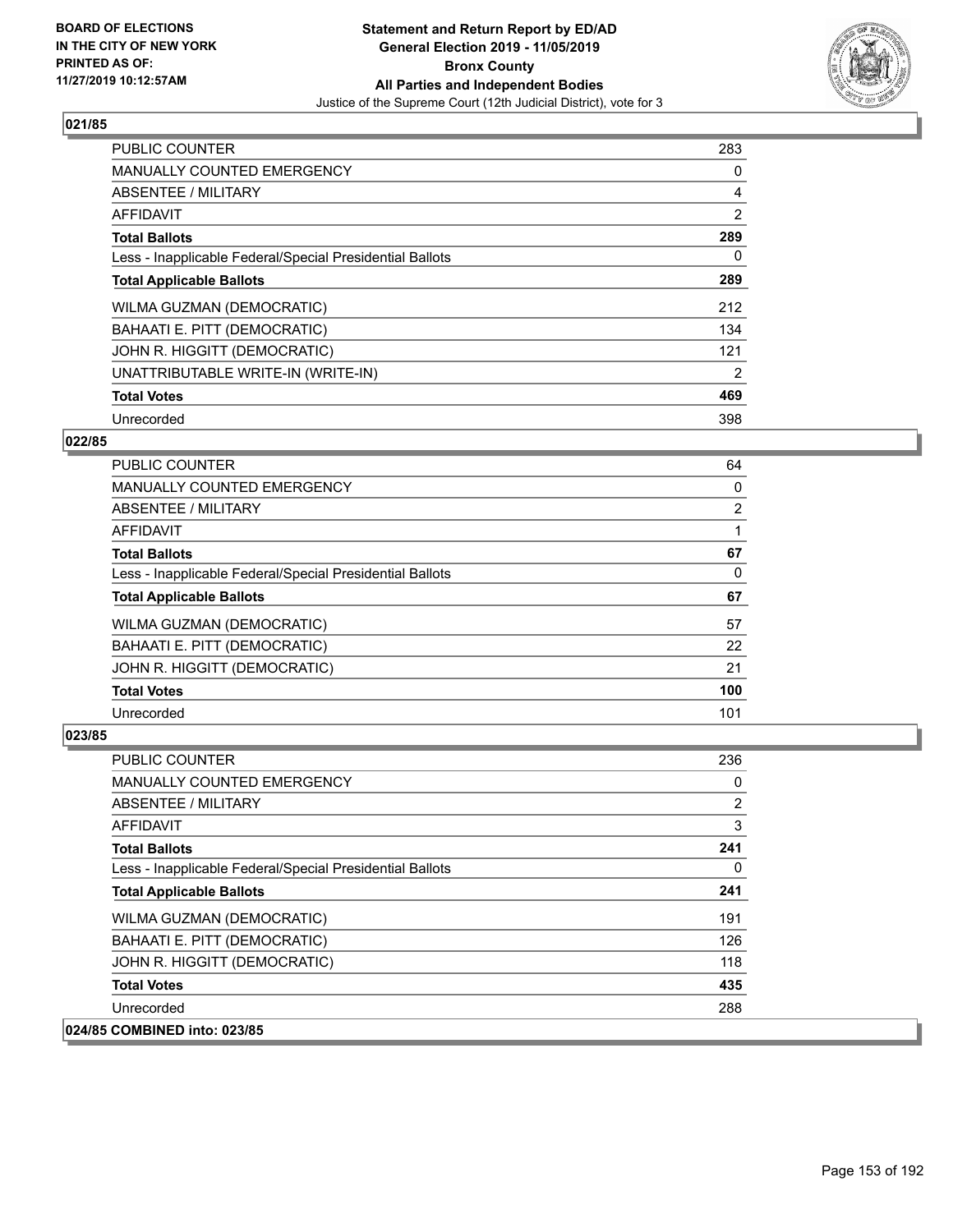

| <b>PUBLIC COUNTER</b>                                    | 210      |
|----------------------------------------------------------|----------|
| <b>MANUALLY COUNTED EMERGENCY</b>                        | $\Omega$ |
| ABSENTEE / MILITARY                                      | 6        |
| AFFIDAVIT                                                | $\Omega$ |
| <b>Total Ballots</b>                                     | 216      |
| Less - Inapplicable Federal/Special Presidential Ballots | 0        |
| <b>Total Applicable Ballots</b>                          | 216      |
| WILMA GUZMAN (DEMOCRATIC)                                | 170      |
| BAHAATI E. PITT (DEMOCRATIC)                             | 92       |
| JOHN R. HIGGITT (DEMOCRATIC)                             | 90       |
| <b>Total Votes</b>                                       | 352      |
| Unrecorded                                               | 296      |

# **026/85 COMBINED into: 025/85**

#### **027/85**

| PUBLIC COUNTER                                           | 249 |
|----------------------------------------------------------|-----|
| <b>MANUALLY COUNTED EMERGENCY</b>                        | 0   |
| ABSENTEE / MILITARY                                      | 5   |
| <b>AFFIDAVIT</b>                                         | 0   |
| <b>Total Ballots</b>                                     | 254 |
| Less - Inapplicable Federal/Special Presidential Ballots | 0   |
| <b>Total Applicable Ballots</b>                          | 254 |
| <b>WILMA GUZMAN (DEMOCRATIC)</b>                         | 178 |
| BAHAATI E. PITT (DEMOCRATIC)                             | 107 |
| JOHN R. HIGGITT (DEMOCRATIC)                             | 93  |
| UNATTRIBUTABLE WRITE-IN (WRITE-IN)                       |     |
| <b>Total Votes</b>                                       | 379 |
| Unrecorded                                               | 383 |

| PUBLIC COUNTER                                           | 86       |
|----------------------------------------------------------|----------|
| <b>MANUALLY COUNTED EMERGENCY</b>                        | 0        |
| ABSENTEE / MILITARY                                      | 3        |
| AFFIDAVIT                                                | 0        |
| <b>Total Ballots</b>                                     | 89       |
| Less - Inapplicable Federal/Special Presidential Ballots | $\Omega$ |
| <b>Total Applicable Ballots</b>                          | 89       |
| <b>WILMA GUZMAN (DEMOCRATIC)</b>                         | 77       |
| BAHAATI E. PITT (DEMOCRATIC)                             | 33       |
| JOHN R. HIGGITT (DEMOCRATIC)                             | 40       |
| <b>Total Votes</b>                                       | 150      |
| Unrecorded                                               | 117      |
| 029/85 COMBINED into: 028/85                             |          |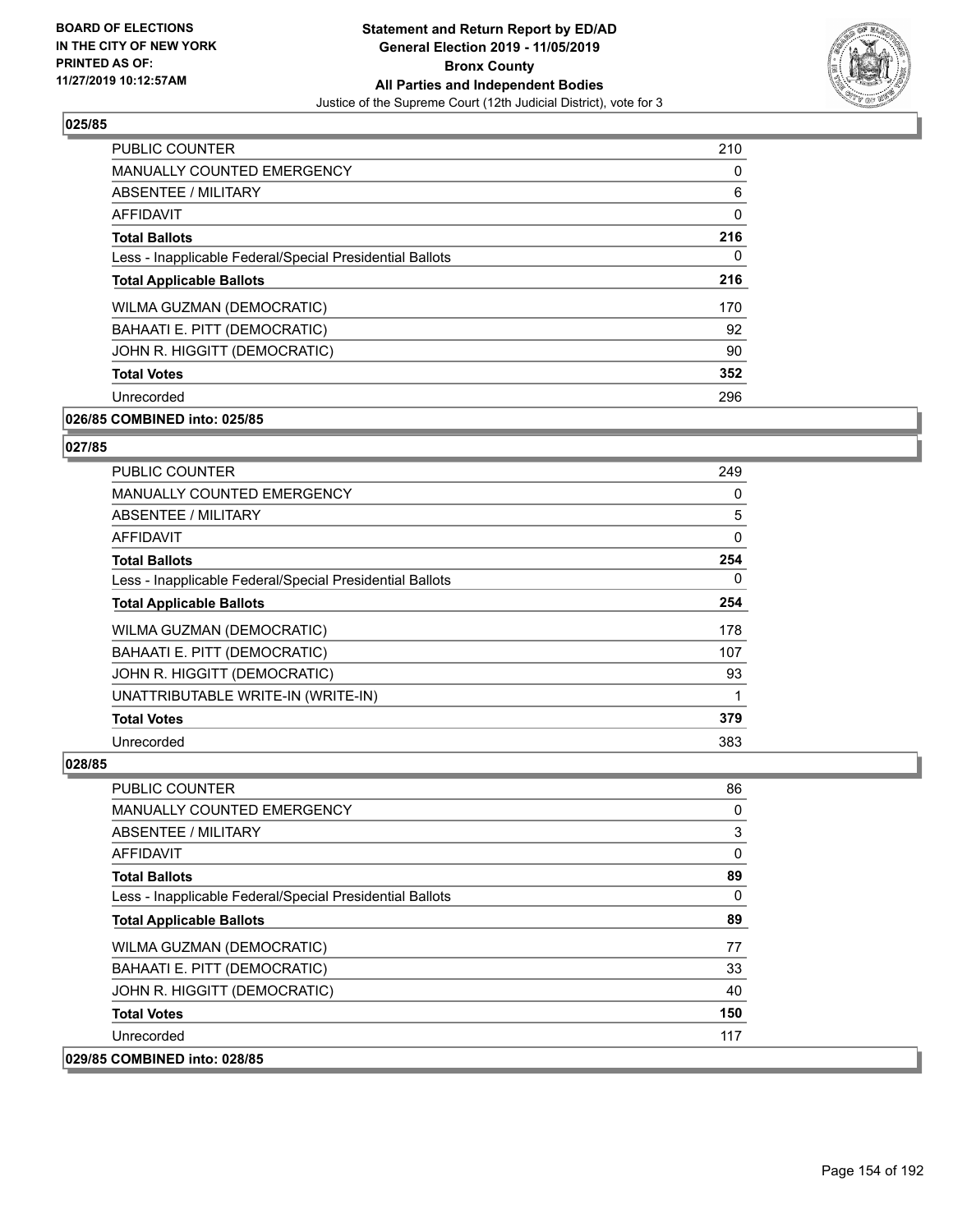

| PUBLIC COUNTER                                           | 180            |
|----------------------------------------------------------|----------------|
| <b>MANUALLY COUNTED EMERGENCY</b>                        | 0              |
| ABSENTEE / MILITARY                                      | $\overline{4}$ |
| AFFIDAVIT                                                |                |
| <b>Total Ballots</b>                                     | 185            |
| Less - Inapplicable Federal/Special Presidential Ballots | 0              |
| <b>Total Applicable Ballots</b>                          | 185            |
| WILMA GUZMAN (DEMOCRATIC)                                | 147            |
| BAHAATI E. PITT (DEMOCRATIC)                             | 77             |
| JOHN R. HIGGITT (DEMOCRATIC)                             | 72             |
| <b>Total Votes</b>                                       | 296            |
| Unrecorded                                               | 259            |

# **031/85 COMBINED into: 030/85**

# **032/85**

| PUBLIC COUNTER                                           | 167 |
|----------------------------------------------------------|-----|
| <b>MANUALLY COUNTED EMERGENCY</b>                        | 0   |
| ABSENTEE / MILITARY                                      | 3   |
| <b>AFFIDAVIT</b>                                         |     |
| <b>Total Ballots</b>                                     | 171 |
| Less - Inapplicable Federal/Special Presidential Ballots | 0   |
| <b>Total Applicable Ballots</b>                          | 171 |
| <b>WILMA GUZMAN (DEMOCRATIC)</b>                         | 126 |
| BAHAATI E. PITT (DEMOCRATIC)                             | 91  |
| JOHN R. HIGGITT (DEMOCRATIC)                             | 75  |
| UNATTRIBUTABLE WRITE-IN (WRITE-IN)                       |     |
| <b>Total Votes</b>                                       | 293 |
| Unrecorded                                               | 220 |

| PUBLIC COUNTER                                           | 125 |
|----------------------------------------------------------|-----|
| <b>MANUALLY COUNTED EMERGENCY</b>                        | 0   |
| ABSENTEE / MILITARY                                      | 8   |
| AFFIDAVIT                                                | 0   |
| <b>Total Ballots</b>                                     | 133 |
| Less - Inapplicable Federal/Special Presidential Ballots | 0   |
| <b>Total Applicable Ballots</b>                          | 133 |
| WILMA GUZMAN (DEMOCRATIC)                                | 103 |
| BAHAATI E. PITT (DEMOCRATIC)                             | 50  |
| JOHN R. HIGGITT (DEMOCRATIC)                             | 49  |
| <b>Total Votes</b>                                       | 202 |
| Unrecorded                                               | 197 |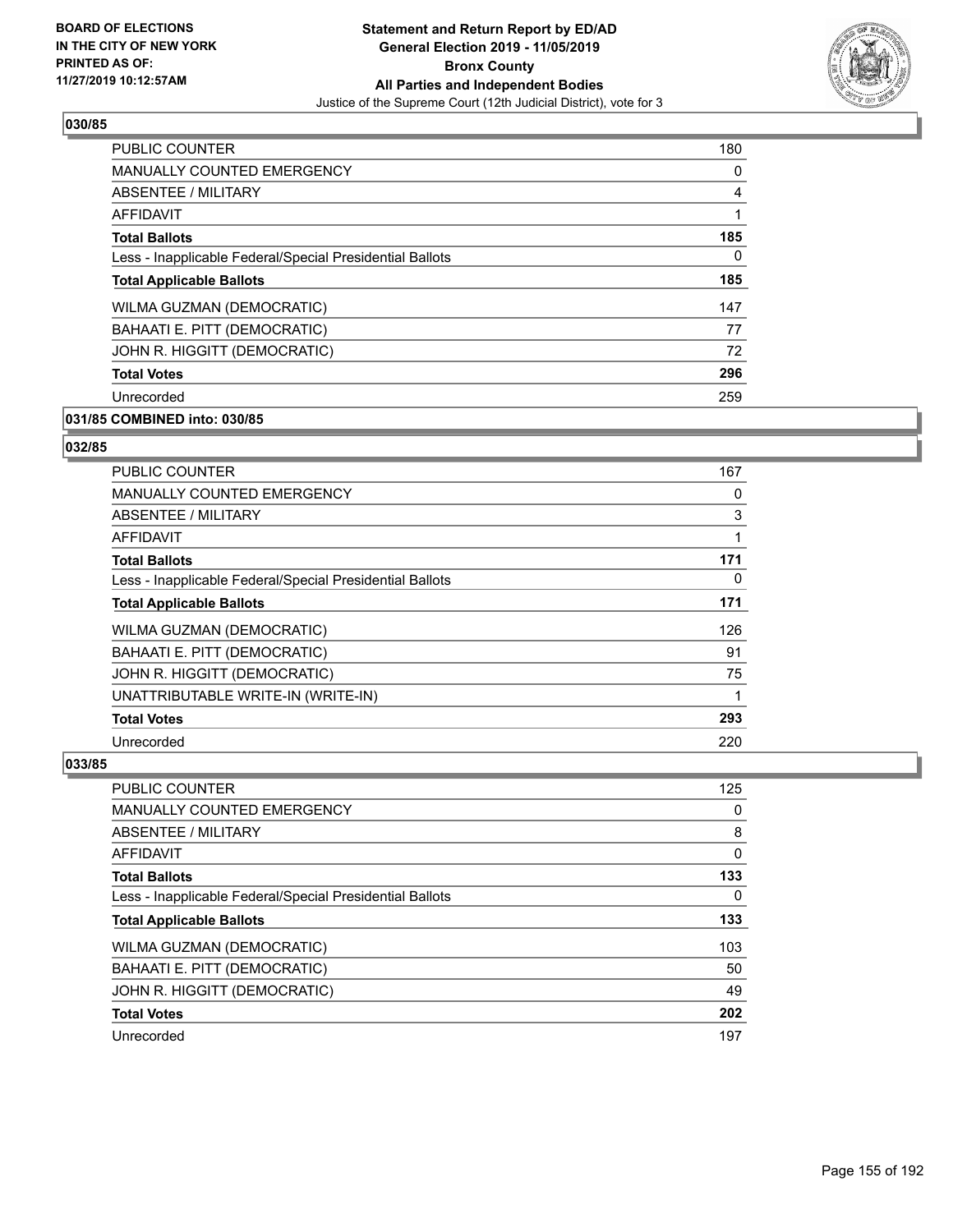

| <b>PUBLIC COUNTER</b>                                    | 139      |
|----------------------------------------------------------|----------|
| <b>MANUALLY COUNTED EMERGENCY</b>                        | 0        |
| ABSENTEE / MILITARY                                      | 3        |
| AFFIDAVIT                                                | 3        |
| <b>Total Ballots</b>                                     | 145      |
| Less - Inapplicable Federal/Special Presidential Ballots | $\Omega$ |
| <b>Total Applicable Ballots</b>                          | 145      |
| WILMA GUZMAN (DEMOCRATIC)                                | 114      |
| <b>BAHAATI E. PITT (DEMOCRATIC)</b>                      | 55       |
| JOHN R. HIGGITT (DEMOCRATIC)                             | 57       |
| <b>Total Votes</b>                                       | 226      |
| Unrecorded                                               | 209      |

**035/85 COMBINED into: 030/85**

**036/85 COMBINED into: 017/79**

**037/85 COMBINED into: 021/85**

#### **038/85 COMBINED into: 075/84**

#### **039/85**

| <b>PUBLIC COUNTER</b>                                    | 152 |
|----------------------------------------------------------|-----|
| MANUALLY COUNTED EMERGENCY                               | 0   |
| ABSENTEE / MILITARY                                      | 1   |
| AFFIDAVIT                                                | 2   |
| <b>Total Ballots</b>                                     | 155 |
| Less - Inapplicable Federal/Special Presidential Ballots | 0   |
| <b>Total Applicable Ballots</b>                          | 155 |
| WILMA GUZMAN (DEMOCRATIC)                                | 107 |
| BAHAATI E. PITT (DEMOCRATIC)                             | 58  |
| JOHN R. HIGGITT (DEMOCRATIC)                             | 56  |
| UNATTRIBUTABLE WRITE-IN (WRITE-IN)                       | 2   |
| <b>Total Votes</b>                                       | 223 |
| Unrecorded                                               | 242 |
| 040/85 COMBINED into: 039/85                             |     |
| 041/85 COMBINED into: 085/84                             |     |

**042/85 COMBINED into: 050/84**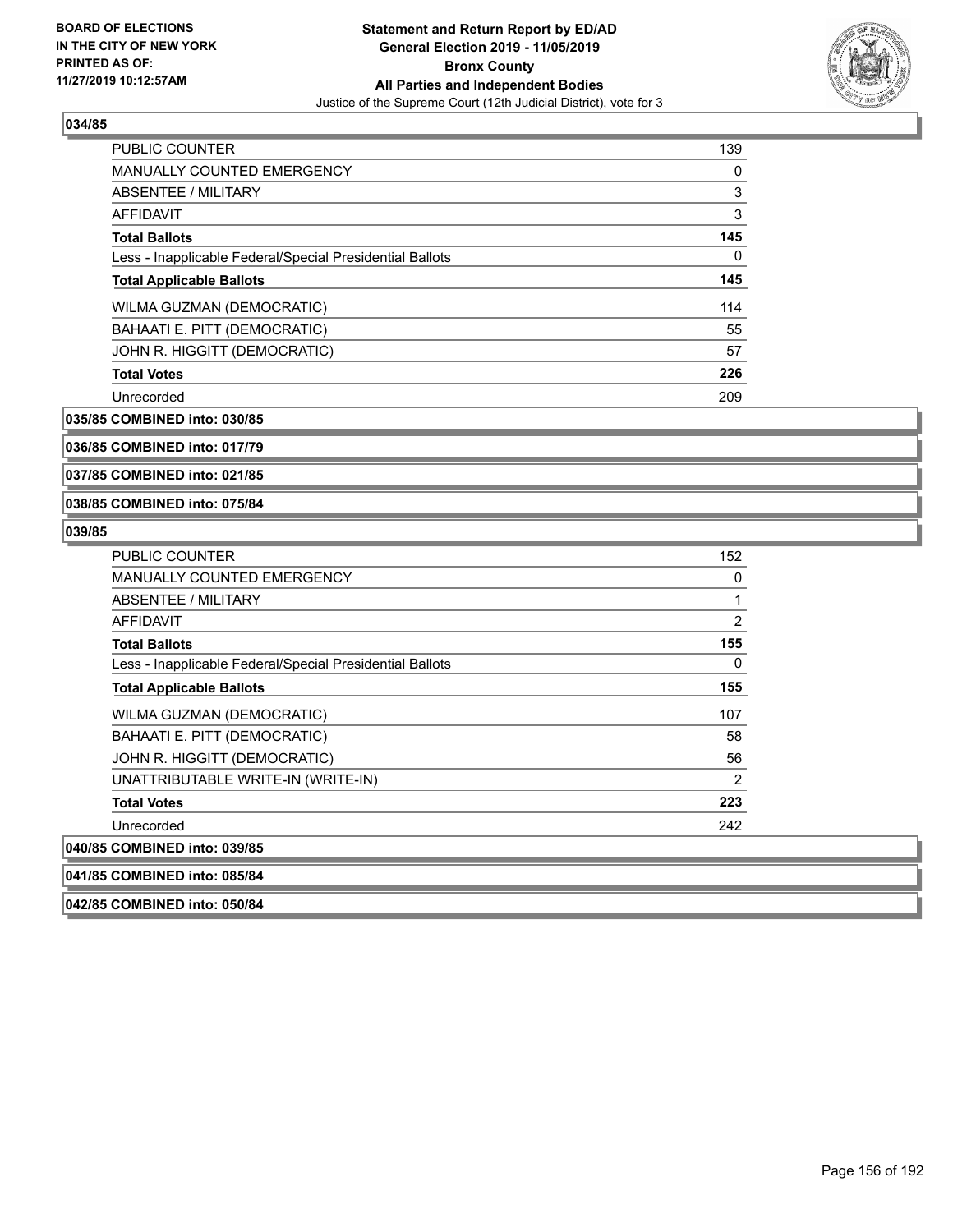

| <b>PUBLIC COUNTER</b>                                    | 175      |
|----------------------------------------------------------|----------|
| <b>MANUALLY COUNTED EMERGENCY</b>                        | $\Omega$ |
| ABSENTEE / MILITARY                                      |          |
| AFFIDAVIT                                                | 1        |
| <b>Total Ballots</b>                                     | 177      |
| Less - Inapplicable Federal/Special Presidential Ballots | 0        |
| <b>Total Applicable Ballots</b>                          | 177      |
| WILMA GUZMAN (DEMOCRATIC)                                | 143      |
| BAHAATI E. PITT (DEMOCRATIC)                             | 64       |
| JOHN R. HIGGITT (DEMOCRATIC)                             | 67       |
| <b>Total Votes</b>                                       | 274      |
| Unrecorded                                               | 257      |

# **044/85 COMBINED into: 043/85**

#### **045/85**

| PUBLIC COUNTER                                           | 187      |
|----------------------------------------------------------|----------|
| <b>MANUALLY COUNTED EMERGENCY</b>                        | 0        |
| ABSENTEE / MILITARY                                      | 16       |
| <b>AFFIDAVIT</b>                                         | $\Omega$ |
| <b>Total Ballots</b>                                     | 203      |
| Less - Inapplicable Federal/Special Presidential Ballots | 0        |
| <b>Total Applicable Ballots</b>                          | 203      |
| <b>WILMA GUZMAN (DEMOCRATIC)</b>                         | 164      |
| BAHAATI E. PITT (DEMOCRATIC)                             | 71       |
| JOHN R. HIGGITT (DEMOCRATIC)                             | 74       |
| UNATTRIBUTABLE WRITE-IN (WRITE-IN)                       |          |
| <b>Total Votes</b>                                       | 310      |
| Unrecorded                                               | 299      |

| PUBLIC COUNTER                                           | 156      |
|----------------------------------------------------------|----------|
| <b>MANUALLY COUNTED EMERGENCY</b>                        | $\Omega$ |
| <b>ABSENTEE / MILITARY</b>                               | 4        |
| <b>AFFIDAVIT</b>                                         |          |
| <b>Total Ballots</b>                                     | 161      |
| Less - Inapplicable Federal/Special Presidential Ballots | $\Omega$ |
| <b>Total Applicable Ballots</b>                          | 161      |
| WILMA GUZMAN (DEMOCRATIC)                                | 129      |
| BAHAATI E. PITT (DEMOCRATIC)                             | 67       |
| JOHN R. HIGGITT (DEMOCRATIC)                             | 63       |
| UNATTRIBUTABLE WRITE-IN (WRITE-IN)                       | 3        |
| <b>Total Votes</b>                                       | 262      |
| Unrecorded                                               | 221      |
| 047/85 COMBINED into: 045/85                             |          |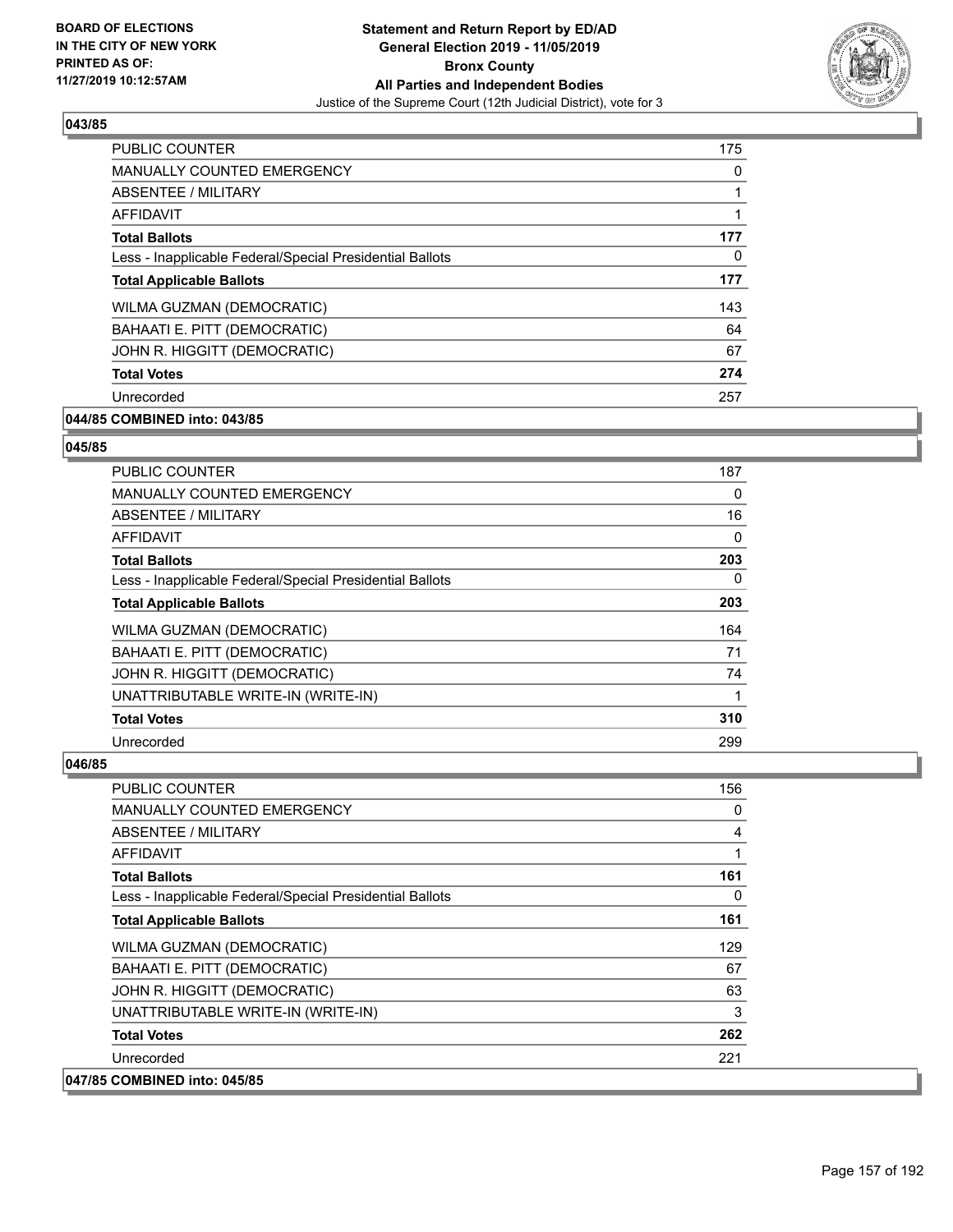

| <b>PUBLIC COUNTER</b>                                    | 88  |
|----------------------------------------------------------|-----|
| <b>MANUALLY COUNTED EMERGENCY</b>                        | 0   |
| <b>ABSENTEE / MILITARY</b>                               | 0   |
| <b>AFFIDAVIT</b>                                         | 3   |
| <b>Total Ballots</b>                                     | 91  |
| Less - Inapplicable Federal/Special Presidential Ballots | 0   |
| <b>Total Applicable Ballots</b>                          | 91  |
| WILMA GUZMAN (DEMOCRATIC)                                | 78  |
| BAHAATI E. PITT (DEMOCRATIC)                             | 21  |
| JOHN R. HIGGITT (DEMOCRATIC)                             | 30  |
| <b>Total Votes</b>                                       | 129 |
| Unrecorded                                               | 144 |

### **049/85**

| PUBLIC COUNTER                                           | 116            |
|----------------------------------------------------------|----------------|
| <b>MANUALLY COUNTED EMERGENCY</b>                        | 0              |
| ABSENTEE / MILITARY                                      | $\overline{2}$ |
| AFFIDAVIT                                                | 0              |
| <b>Total Ballots</b>                                     | 118            |
| Less - Inapplicable Federal/Special Presidential Ballots | $\Omega$       |
| <b>Total Applicable Ballots</b>                          | 118            |
| WILMA GUZMAN (DEMOCRATIC)                                | 86             |
| BAHAATI E. PITT (DEMOCRATIC)                             | 49             |
| JOHN R. HIGGITT (DEMOCRATIC)                             | 46             |
| UNATTRIBUTABLE WRITE-IN (WRITE-IN)                       | $\overline{2}$ |
| <b>Total Votes</b>                                       | 183            |
| Unrecorded                                               | 171            |

| PUBLIC COUNTER                                           | 243      |
|----------------------------------------------------------|----------|
| <b>MANUALLY COUNTED EMERGENCY</b>                        | 0        |
| ABSENTEE / MILITARY                                      | 1        |
| <b>AFFIDAVIT</b>                                         | 3        |
| <b>Total Ballots</b>                                     | 247      |
| Less - Inapplicable Federal/Special Presidential Ballots | $\Omega$ |
| <b>Total Applicable Ballots</b>                          | 247      |
| WILMA GUZMAN (DEMOCRATIC)                                | 185      |
| BAHAATI E. PITT (DEMOCRATIC)                             | 80       |
| JOHN R. HIGGITT (DEMOCRATIC)                             | 73       |
| PAUL STEWART (WRITE-IN)                                  |          |
| <b>Total Votes</b>                                       | 339      |
| Unrecorded                                               | 402      |
| 051/85 COMBINED into: 050/85                             |          |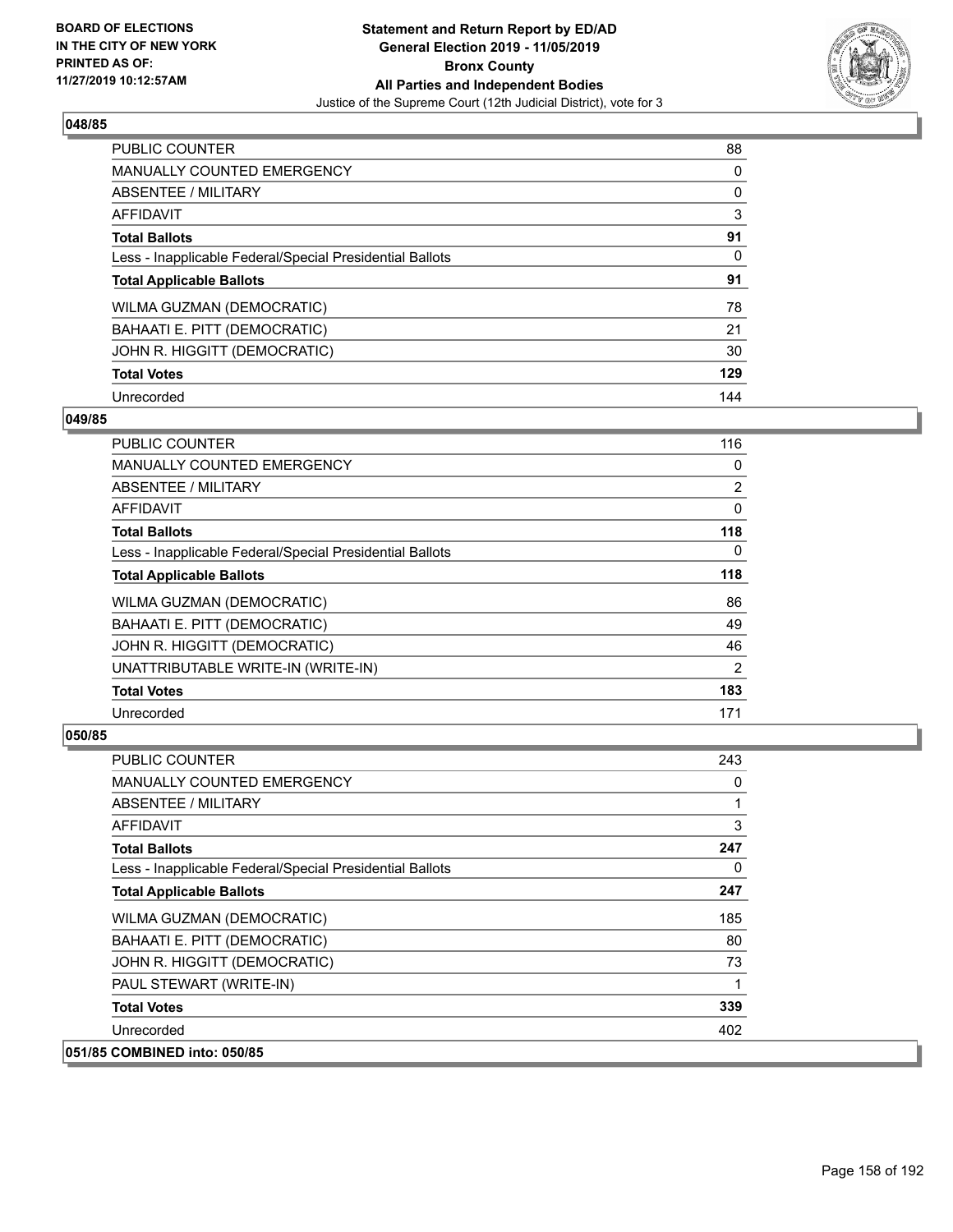

| PUBLIC COUNTER                                           | 153 |
|----------------------------------------------------------|-----|
| <b>MANUALLY COUNTED EMERGENCY</b>                        | 0   |
| ABSENTEE / MILITARY                                      | 2   |
| <b>AFFIDAVIT</b>                                         | 4   |
| <b>Total Ballots</b>                                     | 159 |
| Less - Inapplicable Federal/Special Presidential Ballots | 0   |
| <b>Total Applicable Ballots</b>                          | 159 |
| WILMA GUZMAN (DEMOCRATIC)                                | 130 |
| BAHAATI E. PITT (DEMOCRATIC)                             | 58  |
| JOHN R. HIGGITT (DEMOCRATIC)                             | 64  |
| UNATTRIBUTABLE WRITE-IN (WRITE-IN)                       |     |
| <b>Total Votes</b>                                       | 253 |
| Unrecorded                                               | 224 |

# **053/85**

| <b>PUBLIC COUNTER</b>                                    | 25 |
|----------------------------------------------------------|----|
| <b>MANUALLY COUNTED EMERGENCY</b>                        | 0  |
| ABSENTEE / MILITARY                                      | 6  |
| AFFIDAVIT                                                |    |
| <b>Total Ballots</b>                                     | 32 |
| Less - Inapplicable Federal/Special Presidential Ballots | 0  |
| <b>Total Applicable Ballots</b>                          | 32 |
| WILMA GUZMAN (DEMOCRATIC)                                | 22 |
| BAHAATI E. PITT (DEMOCRATIC)                             | 11 |
| JOHN R. HIGGITT (DEMOCRATIC)                             | 8  |
| <b>Total Votes</b>                                       | 41 |
| Unrecorded                                               | 55 |

| <b>PUBLIC COUNTER</b>                                    | 38       |
|----------------------------------------------------------|----------|
| <b>MANUALLY COUNTED EMERGENCY</b>                        | 0        |
| ABSENTEE / MILITARY                                      | 0        |
| AFFIDAVIT                                                | 0        |
| <b>Total Ballots</b>                                     | 38       |
| Less - Inapplicable Federal/Special Presidential Ballots | $\Omega$ |
| <b>Total Applicable Ballots</b>                          | 38       |
| WILMA GUZMAN (DEMOCRATIC)                                | 28       |
| BAHAATI E. PITT (DEMOCRATIC)                             | 12       |
| JOHN R. HIGGITT (DEMOCRATIC)                             | 12       |
| UNATTRIBUTABLE WRITE-IN (WRITE-IN)                       |          |
| <b>Total Votes</b>                                       | 53       |
| Unrecorded                                               | 61       |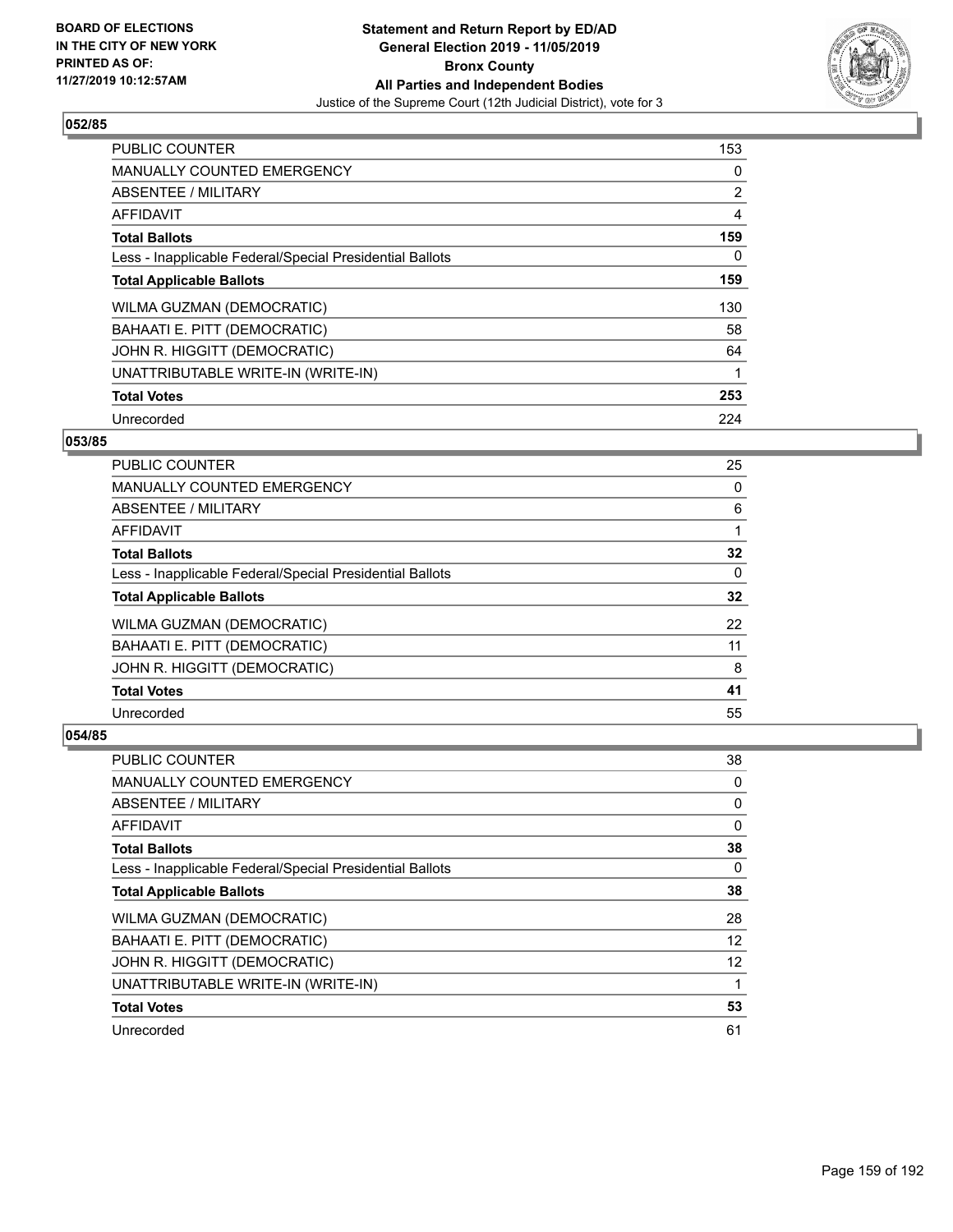

| <b>PUBLIC COUNTER</b>                                    | 49             |
|----------------------------------------------------------|----------------|
| <b>MANUALLY COUNTED EMERGENCY</b>                        | 0              |
| <b>ABSENTEE / MILITARY</b>                               | $\overline{2}$ |
| <b>AFFIDAVIT</b>                                         |                |
| <b>Total Ballots</b>                                     | 52             |
| Less - Inapplicable Federal/Special Presidential Ballots | 0              |
| <b>Total Applicable Ballots</b>                          | 52             |
| WILMA GUZMAN (DEMOCRATIC)                                | 43             |
| BAHAATI E. PITT (DEMOCRATIC)                             | 22             |
| JOHN R. HIGGITT (DEMOCRATIC)                             | 16             |
| <b>Total Votes</b>                                       | 81             |
| Unrecorded                                               | 75             |

#### **056/85**

| PUBLIC COUNTER                                           | 215 |
|----------------------------------------------------------|-----|
| <b>MANUALLY COUNTED EMERGENCY</b>                        | 0   |
| ABSENTEE / MILITARY                                      | 5   |
| AFFIDAVIT                                                | 4   |
| <b>Total Ballots</b>                                     | 224 |
| Less - Inapplicable Federal/Special Presidential Ballots | 0   |
| <b>Total Applicable Ballots</b>                          | 224 |
| WILMA GUZMAN (DEMOCRATIC)                                | 176 |
| BAHAATI E. PITT (DEMOCRATIC)                             | 105 |
| JOHN R. HIGGITT (DEMOCRATIC)                             | 110 |
| <b>Total Votes</b>                                       | 391 |
| Unrecorded                                               | 281 |
| A                                                        |     |

# **057/85 COMBINED into: 052/85**

#### **058/85**

| <b>PUBLIC COUNTER</b>                                    | 206 |
|----------------------------------------------------------|-----|
| <b>MANUALLY COUNTED EMERGENCY</b>                        | 0   |
| ABSENTEE / MILITARY                                      | 3   |
| AFFIDAVIT                                                | 0   |
| <b>Total Ballots</b>                                     | 209 |
| Less - Inapplicable Federal/Special Presidential Ballots | 0   |
| <b>Total Applicable Ballots</b>                          | 209 |
| WILMA GUZMAN (DEMOCRATIC)                                | 165 |
| BAHAATI E. PITT (DEMOCRATIC)                             | 84  |
| JOHN R. HIGGITT (DEMOCRATIC)                             | 68  |
| UNATTRIBUTABLE WRITE-IN (WRITE-IN)                       | 2   |
| <b>Total Votes</b>                                       | 319 |
| Unrecorded                                               | 308 |
| 059/85 COMBINED into: 058/85                             |     |

**060/85 COMBINED into: 034/85**

**061/85 COMBINED into: 062/85**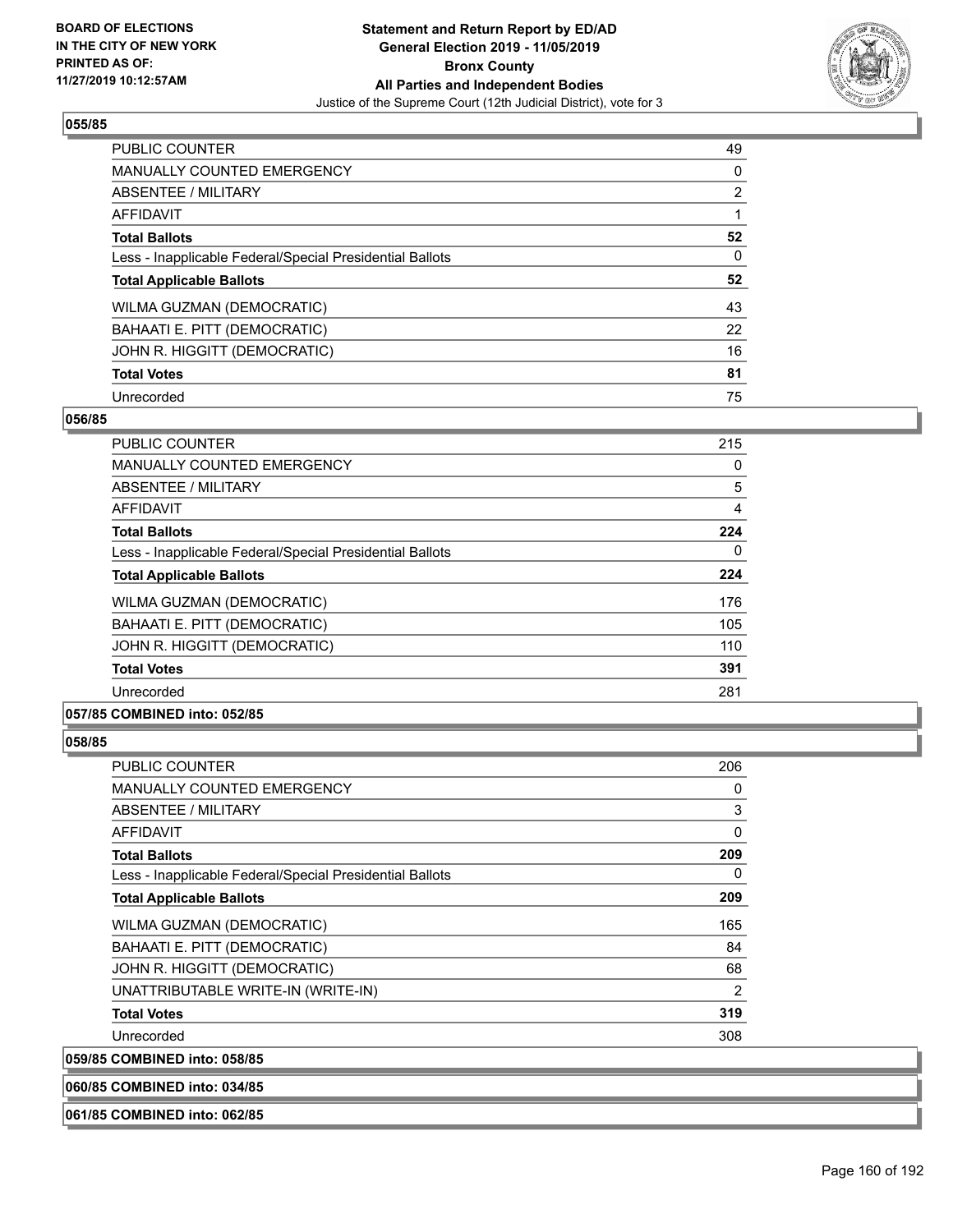

| <b>PUBLIC COUNTER</b>                                    | 170 |
|----------------------------------------------------------|-----|
| <b>MANUALLY COUNTED EMERGENCY</b>                        | 0   |
| ABSENTEE / MILITARY                                      | 3   |
| AFFIDAVIT                                                | 0   |
| <b>Total Ballots</b>                                     | 173 |
| Less - Inapplicable Federal/Special Presidential Ballots | 0   |
| <b>Total Applicable Ballots</b>                          | 173 |
| WILMA GUZMAN (DEMOCRATIC)                                | 142 |
| BAHAATI E. PITT (DEMOCRATIC)                             | 57  |
| JOHN R. HIGGITT (DEMOCRATIC)                             | 56  |
| UNATTRIBUTABLE WRITE-IN (WRITE-IN)                       | 1   |
| <b>Total Votes</b>                                       | 256 |
| Unrecorded                                               | 263 |
|                                                          |     |

# **063/85 COMBINED into: 064/85**

#### **064/85**

| <b>PUBLIC COUNTER</b>                                    | 161 |
|----------------------------------------------------------|-----|
| <b>MANUALLY COUNTED EMERGENCY</b>                        | 0   |
| ABSENTEE / MILITARY                                      | 3   |
| <b>AFFIDAVIT</b>                                         |     |
| <b>Total Ballots</b>                                     | 165 |
| Less - Inapplicable Federal/Special Presidential Ballots | 0   |
| <b>Total Applicable Ballots</b>                          | 165 |
| WILMA GUZMAN (DEMOCRATIC)                                | 131 |
| BAHAATI E. PITT (DEMOCRATIC)                             | 56  |
| JOHN R. HIGGITT (DEMOCRATIC)                             | 47  |
| UNATTRIBUTABLE WRITE-IN (WRITE-IN)                       |     |
| <b>Total Votes</b>                                       | 235 |
| Unrecorded                                               | 260 |
|                                                          |     |

### **065/85 COMBINED into: 066/85**

| PUBLIC COUNTER                                           | 182            |
|----------------------------------------------------------|----------------|
| <b>MANUALLY COUNTED EMERGENCY</b>                        | 0              |
| ABSENTEE / MILITARY                                      |                |
| AFFIDAVIT                                                | $\overline{2}$ |
| <b>Total Ballots</b>                                     | 185            |
| Less - Inapplicable Federal/Special Presidential Ballots | 0              |
| <b>Total Applicable Ballots</b>                          | 185            |
| WILMA GUZMAN (DEMOCRATIC)                                | 143            |
| BAHAATI E. PITT (DEMOCRATIC)                             | 57             |
| JOHN R. HIGGITT (DEMOCRATIC)                             | 63             |
| <b>Total Votes</b>                                       | 263            |
| Unrecorded                                               | 292            |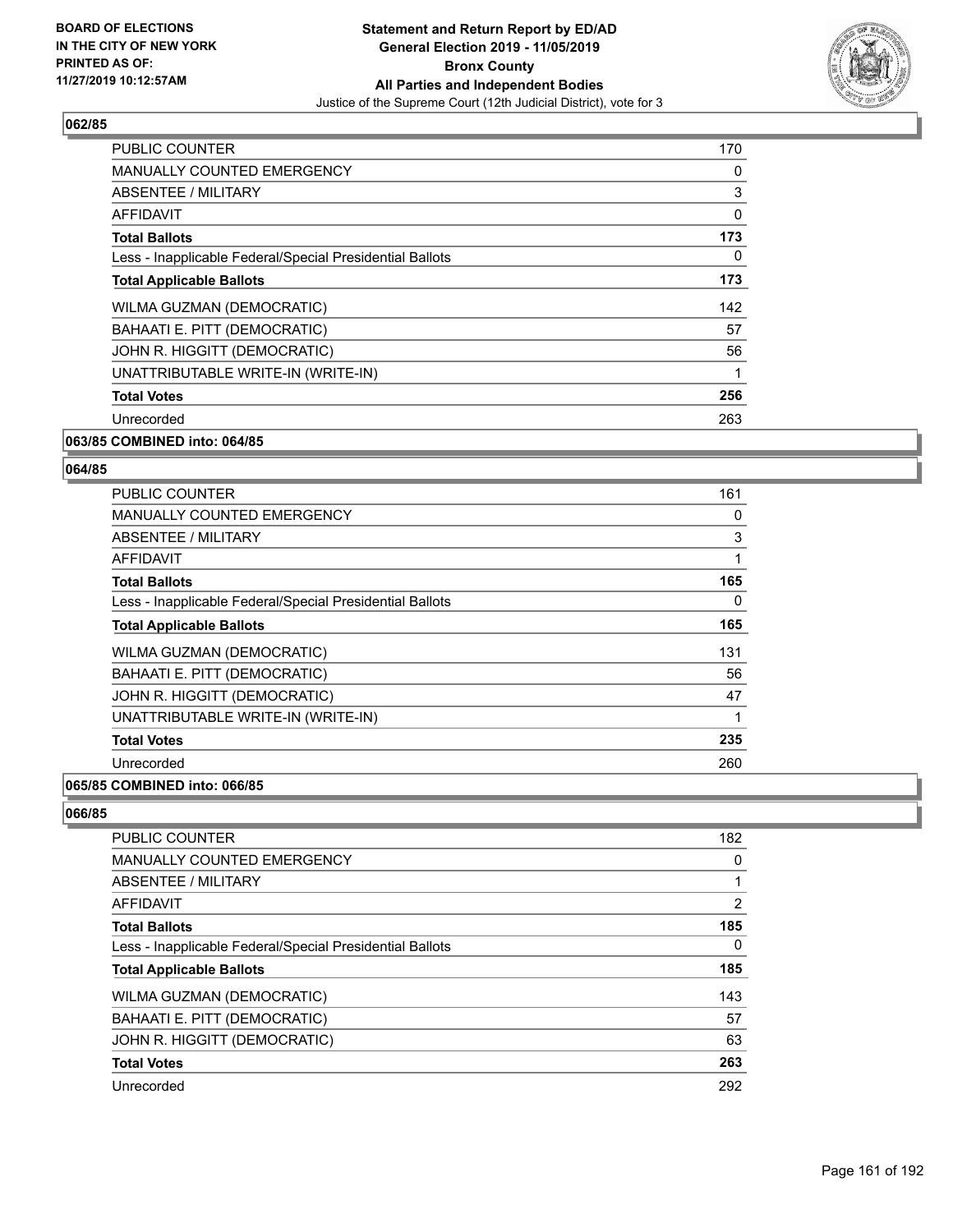

| <b>PUBLIC COUNTER</b>                                    | 176 |
|----------------------------------------------------------|-----|
| <b>MANUALLY COUNTED EMERGENCY</b>                        | 0   |
| ABSENTEE / MILITARY                                      | 3   |
| AFFIDAVIT                                                | 0   |
| <b>Total Ballots</b>                                     | 179 |
| Less - Inapplicable Federal/Special Presidential Ballots | 0   |
| <b>Total Applicable Ballots</b>                          | 179 |
| WILMA GUZMAN (DEMOCRATIC)                                | 141 |
| BAHAATI E. PITT (DEMOCRATIC)                             | 93  |
| JOHN R. HIGGITT (DEMOCRATIC)                             | 76  |
| UNATTRIBUTABLE WRITE-IN (WRITE-IN)                       |     |
| <b>Total Votes</b>                                       | 311 |
| Unrecorded                                               | 226 |
|                                                          |     |

# **068/85 COMBINED into: 056/85**

#### **069/85**

| <b>PUBLIC COUNTER</b>                                    | 97  |
|----------------------------------------------------------|-----|
| <b>MANUALLY COUNTED EMERGENCY</b>                        | 0   |
| ABSENTEE / MILITARY                                      | 3   |
| <b>AFFIDAVIT</b>                                         |     |
| <b>Total Ballots</b>                                     | 101 |
| Less - Inapplicable Federal/Special Presidential Ballots | 0   |
| <b>Total Applicable Ballots</b>                          | 101 |
| <b>WILMA GUZMAN (DEMOCRATIC)</b>                         | 78  |
| BAHAATI E. PITT (DEMOCRATIC)                             | 44  |
| JOHN R. HIGGITT (DEMOCRATIC)                             | 37  |
| <b>Total Votes</b>                                       | 159 |
| Unrecorded                                               | 144 |

#### **070/85**

| PUBLIC COUNTER                                           | 162 |
|----------------------------------------------------------|-----|
| <b>MANUALLY COUNTED EMERGENCY</b>                        | 0   |
| ABSENTEE / MILITARY                                      | 5   |
| <b>AFFIDAVIT</b>                                         | 0   |
| <b>Total Ballots</b>                                     | 167 |
| Less - Inapplicable Federal/Special Presidential Ballots | 0   |
| <b>Total Applicable Ballots</b>                          | 167 |
| WILMA GUZMAN (DEMOCRATIC)                                | 131 |
| BAHAATI E. PITT (DEMOCRATIC)                             | 77  |
| JOHN R. HIGGITT (DEMOCRATIC)                             | 68  |
| UNATTRIBUTABLE WRITE-IN (WRITE-IN)                       | 2   |
| <b>Total Votes</b>                                       | 278 |
| Unrecorded                                               | 223 |
| 071/85 COMBINED into: 027/85                             |     |

**072/85 COMBINED into: 027/85**

**073/85 COMBINED into: 027/85**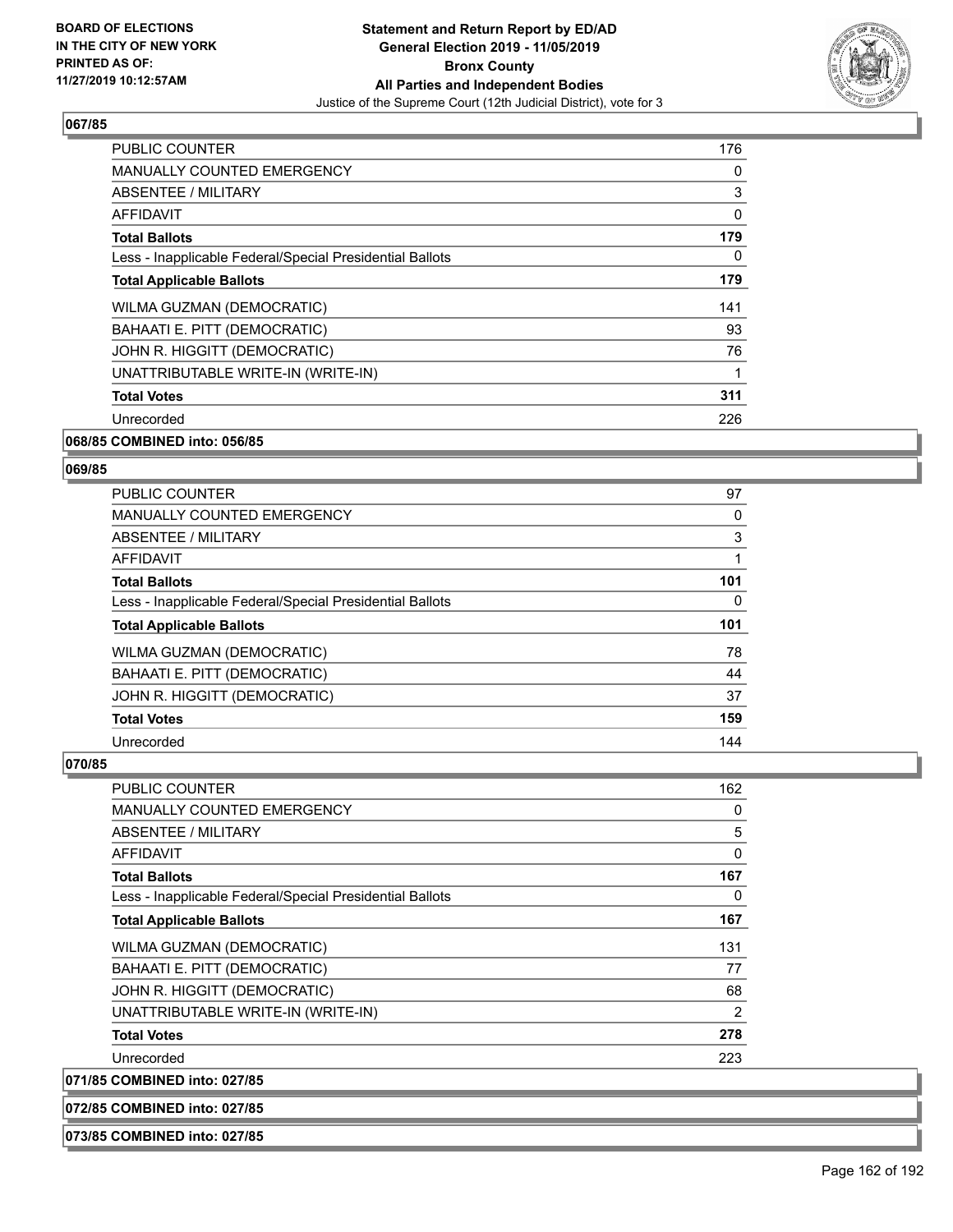

#### **074/85 COMBINED into: 027/85**

**075/85 COMBINED into: 027/85**

**076/85 COMBINED into: 027/85**

**077/85 COMBINED into: 027/85**

**078/85 COMBINED into: 027/85**

**079/85 COMBINED into: 027/85**

#### **080/85**

| PUBLIC COUNTER                                           | 113            |
|----------------------------------------------------------|----------------|
| <b>MANUALLY COUNTED EMERGENCY</b>                        | 0              |
| ABSENTEE / MILITARY                                      | $\overline{2}$ |
| <b>AFFIDAVIT</b>                                         | 5              |
| <b>Total Ballots</b>                                     | 120            |
| Less - Inapplicable Federal/Special Presidential Ballots | 0              |
| <b>Total Applicable Ballots</b>                          | 120            |
| WILMA GUZMAN (DEMOCRATIC)                                | 98             |
| BAHAATI E. PITT (DEMOCRATIC)                             | 49             |
| JOHN R. HIGGITT (DEMOCRATIC)                             | 46             |
| <b>Total Votes</b>                                       | 193            |
| Unrecorded                                               | 167            |
| 081/85 COMBINED into: 046/85                             |                |
| 082/85 COMBINED into: 080/85                             |                |
| 083/85 COMBINED into: 032/85                             |                |

**084/85 COMBINED into: 067/85**

**085/85 COMBINED into: 085/84**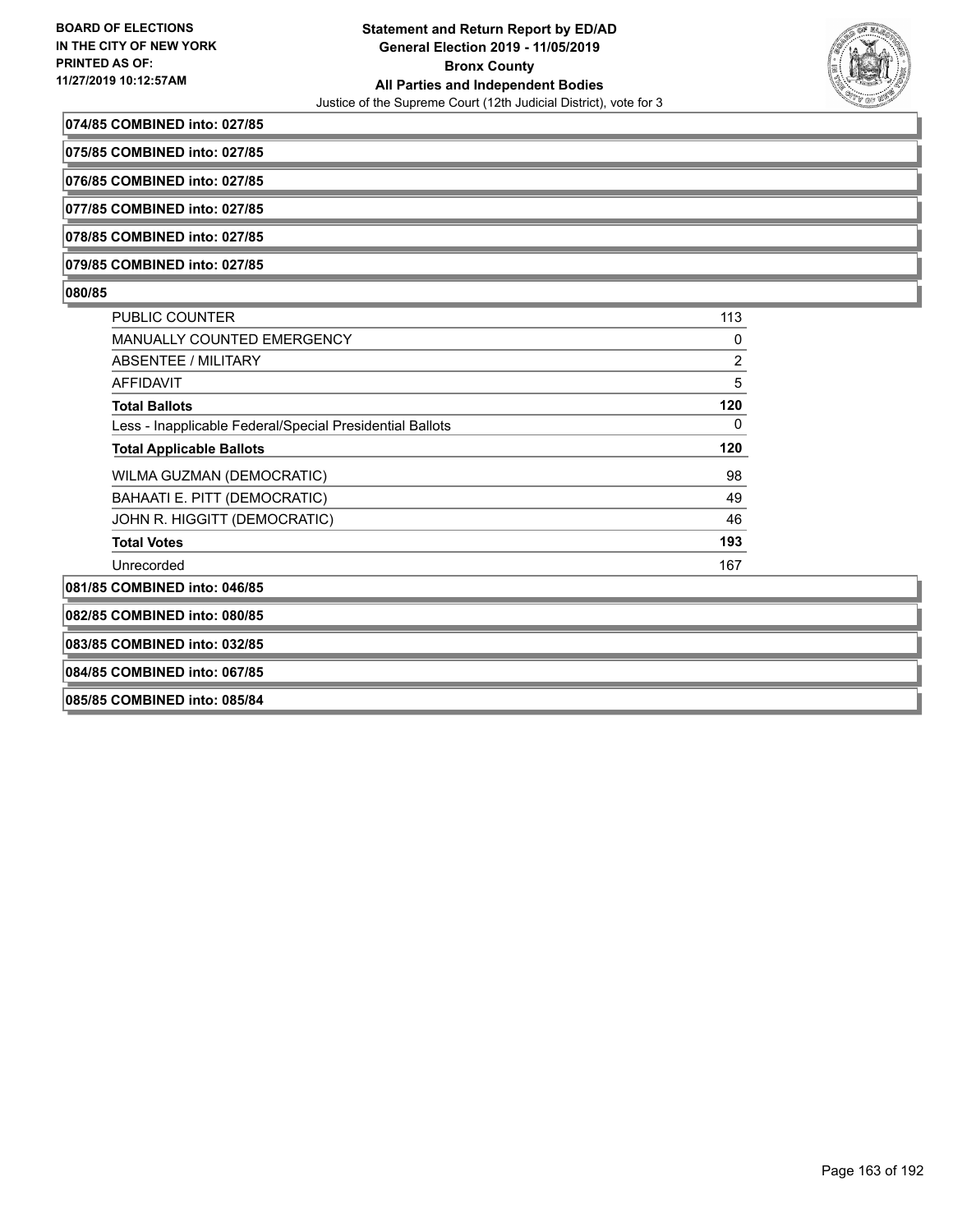

# **001/86 COMBINED into: 031/77**

# **002/86**

| PUBLIC COUNTER                                           | 198            |
|----------------------------------------------------------|----------------|
| <b>MANUALLY COUNTED EMERGENCY</b>                        | 0              |
| ABSENTEE / MILITARY                                      | 4              |
| <b>AFFIDAVIT</b>                                         |                |
| <b>Total Ballots</b>                                     | 203            |
| Less - Inapplicable Federal/Special Presidential Ballots | 0              |
| <b>Total Applicable Ballots</b>                          | 203            |
| WILMA GUZMAN (DEMOCRATIC)                                | 171            |
| BAHAATI E. PITT (DEMOCRATIC)                             | 78             |
| JOHN R. HIGGITT (DEMOCRATIC)                             | 81             |
| UNATTRIBUTABLE WRITE-IN (WRITE-IN)                       | $\overline{2}$ |
| <b>Total Votes</b>                                       | 332            |
| Unrecorded                                               | 277            |

**003/86 COMBINED into: 002/86**

#### **004/86**

| <b>PUBLIC COUNTER</b>                                    | 174            |
|----------------------------------------------------------|----------------|
| MANUALLY COUNTED EMERGENCY                               | 0              |
| ABSENTEE / MILITARY                                      | $\overline{4}$ |
| AFFIDAVIT                                                | 0              |
| <b>Total Ballots</b>                                     | 178            |
| Less - Inapplicable Federal/Special Presidential Ballots | 0              |
| <b>Total Applicable Ballots</b>                          | 178            |
| <b>WILMA GUZMAN (DEMOCRATIC)</b>                         | 147            |
| BAHAATI E. PITT (DEMOCRATIC)                             | 91             |
| JOHN R. HIGGITT (DEMOCRATIC)                             | 76             |
| STEVEN E DAVIS (WRITE-IN)                                | 1              |
| UNATTRIBUTABLE WRITE-IN (WRITE-IN)                       | 1              |
| <b>Total Votes</b>                                       | 316            |
| Unrecorded                                               | 218            |
| 005/86 COMBINED into: 036/77                             |                |

| PUBLIC COUNTER                                           | 115 |
|----------------------------------------------------------|-----|
| <b>MANUALLY COUNTED EMERGENCY</b>                        | 0   |
| ABSENTEE / MILITARY                                      | 6   |
| AFFIDAVIT                                                | 0   |
| <b>Total Ballots</b>                                     | 121 |
| Less - Inapplicable Federal/Special Presidential Ballots | 0   |
|                                                          |     |
| <b>Total Applicable Ballots</b>                          | 121 |
| WILMA GUZMAN (DEMOCRATIC)                                | 99  |
| BAHAATI E. PITT (DEMOCRATIC)                             | 53  |
| JOHN R. HIGGITT (DEMOCRATIC)                             | 43  |
| <b>Total Votes</b>                                       | 195 |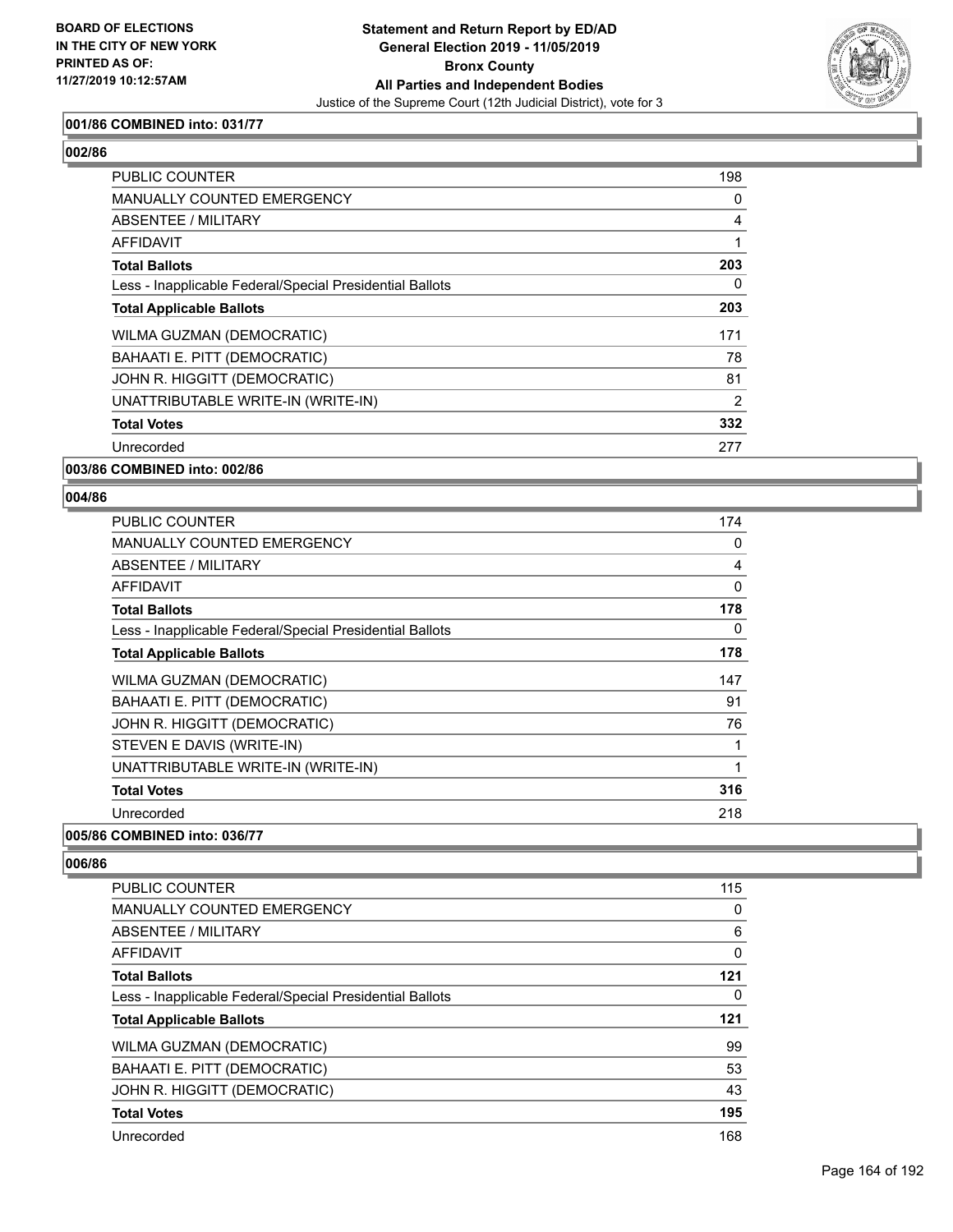

# **007/86 COMBINED into: 006/86**

# **008/86**

| <b>PUBLIC COUNTER</b>                                    | 198 |
|----------------------------------------------------------|-----|
| <b>MANUALLY COUNTED EMERGENCY</b>                        | 0   |
| ABSENTEE / MILITARY                                      | 4   |
| AFFIDAVIT                                                | 2   |
| <b>Total Ballots</b>                                     | 204 |
| Less - Inapplicable Federal/Special Presidential Ballots | 0   |
| <b>Total Applicable Ballots</b>                          | 204 |
| WILMA GUZMAN (DEMOCRATIC)                                | 176 |
| BAHAATI E. PITT (DEMOCRATIC)                             | 93  |
| JOHN R. HIGGITT (DEMOCRATIC)                             | 94  |
| <b>Total Votes</b>                                       | 363 |
| Unrecorded                                               | 249 |

#### **009/86**

| <b>PUBLIC COUNTER</b>                                    | 112 |
|----------------------------------------------------------|-----|
| <b>MANUALLY COUNTED EMERGENCY</b>                        | 0   |
| ABSENTEE / MILITARY                                      |     |
| AFFIDAVIT                                                | 0   |
| <b>Total Ballots</b>                                     | 113 |
| Less - Inapplicable Federal/Special Presidential Ballots | 0   |
| <b>Total Applicable Ballots</b>                          | 113 |
| WILMA GUZMAN (DEMOCRATIC)                                | 89  |
| BAHAATI E. PITT (DEMOCRATIC)                             | 45  |
| JOHN R. HIGGITT (DEMOCRATIC)                             | 41  |
| <b>Total Votes</b>                                       | 175 |
| Unrecorded                                               | 164 |
|                                                          |     |

# **010/86 COMBINED into: 004/86**

| <b>PUBLIC COUNTER</b>                                    | 181 |
|----------------------------------------------------------|-----|
| MANUALLY COUNTED EMERGENCY                               | 0   |
| ABSENTEE / MILITARY                                      | 6   |
| AFFIDAVIT                                                | 0   |
| <b>Total Ballots</b>                                     | 187 |
| Less - Inapplicable Federal/Special Presidential Ballots | 0   |
| <b>Total Applicable Ballots</b>                          | 187 |
| WILMA GUZMAN (DEMOCRATIC)                                | 149 |
| BAHAATI E. PITT (DEMOCRATIC)                             | 76  |
| JOHN R. HIGGITT (DEMOCRATIC)                             | 75  |
| UNATTRIBUTABLE WRITE-IN (WRITE-IN)                       | 1   |
| <b>Total Votes</b>                                       | 301 |
| Unrecorded                                               | 260 |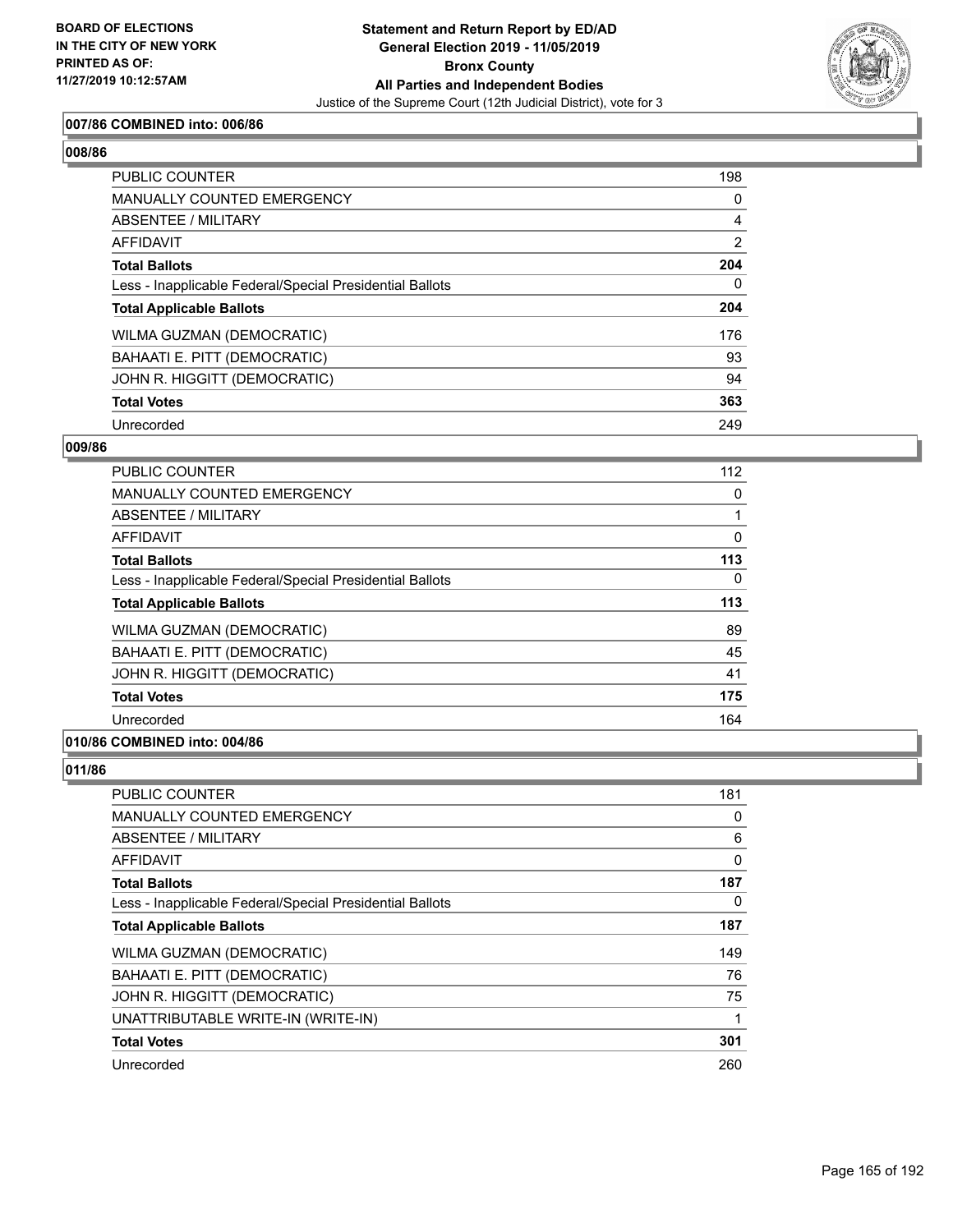

| <b>PUBLIC COUNTER</b>                                    | 100            |
|----------------------------------------------------------|----------------|
| <b>MANUALLY COUNTED EMERGENCY</b>                        | 0              |
| ABSENTEE / MILITARY                                      | $\overline{2}$ |
| AFFIDAVIT                                                | $\Omega$       |
| <b>Total Ballots</b>                                     | 102            |
| Less - Inapplicable Federal/Special Presidential Ballots | 0              |
| <b>Total Applicable Ballots</b>                          | 102            |
| WILMA GUZMAN (DEMOCRATIC)                                | 80             |
| BAHAATI E. PITT (DEMOCRATIC)                             | 46             |
| JOHN R. HIGGITT (DEMOCRATIC)                             | 51             |
| UNATTRIBUTABLE WRITE-IN (WRITE-IN)                       | $\overline{2}$ |
| <b>Total Votes</b>                                       | 179            |
| Unrecorded                                               | 127            |
|                                                          |                |

# **013/86 COMBINED into: 011/86**

| <b>PUBLIC COUNTER</b>                                    | 185          |
|----------------------------------------------------------|--------------|
| <b>MANUALLY COUNTED EMERGENCY</b>                        | 0            |
| <b>ABSENTEE / MILITARY</b>                               | $\mathsf 3$  |
| <b>AFFIDAVIT</b>                                         | 0            |
| <b>Total Ballots</b>                                     | 188          |
| Less - Inapplicable Federal/Special Presidential Ballots | $\mathbf{0}$ |
| <b>Total Applicable Ballots</b>                          | 188          |
| WILMA GUZMAN (DEMOCRATIC)                                | 145          |
| BAHAATI E. PITT (DEMOCRATIC)                             | 87           |
| JOHN R. HIGGITT (DEMOCRATIC)                             | 85           |
| BERNIE BARBIERI (WRITE-IN)                               | 1            |
| LAURA BARBIERI (WRITE-IN)                                | 1            |
| TYLER BARBIERI (WRITE-IN)                                | 1            |
| <b>Total Votes</b>                                       | 320          |
| Unrecorded                                               | 244          |
| 015/86 COMBINED into: 060/78                             |              |
| 016/86 COMBINED into: 014/86                             |              |
| 017/86 COMBINED into: 066/86                             |              |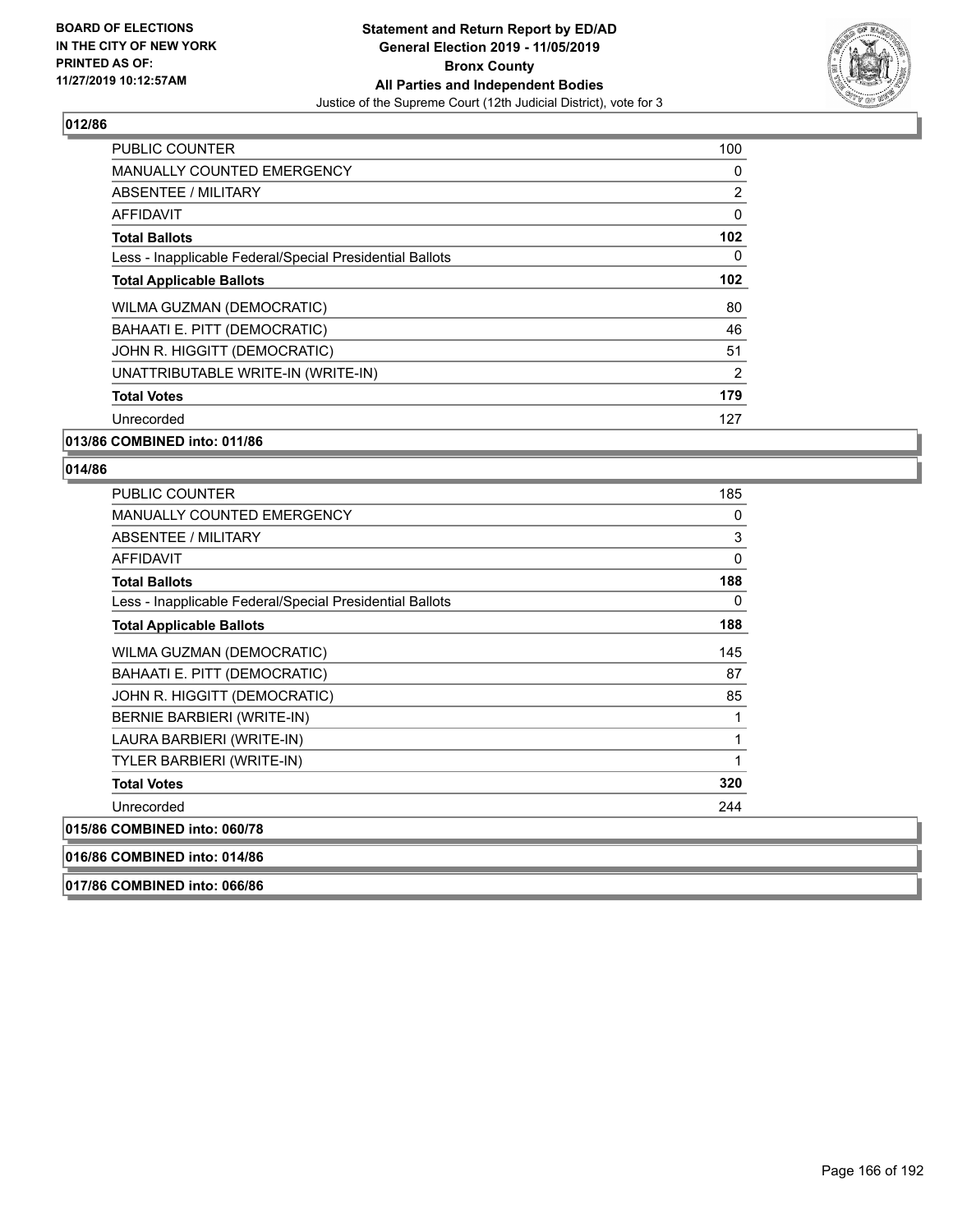

| <b>PUBLIC COUNTER</b>                                    | 95       |
|----------------------------------------------------------|----------|
| <b>MANUALLY COUNTED EMERGENCY</b>                        | 0        |
| ABSENTEE / MILITARY                                      |          |
| <b>AFFIDAVIT</b>                                         | $\Omega$ |
| <b>Total Ballots</b>                                     | 96       |
| Less - Inapplicable Federal/Special Presidential Ballots | 0        |
| <b>Total Applicable Ballots</b>                          | 96       |
| WILMA GUZMAN (DEMOCRATIC)                                | 80       |
| BAHAATI E. PITT (DEMOCRATIC)                             | 44       |
| JOHN R. HIGGITT (DEMOCRATIC)                             | 42       |
| <b>Total Votes</b>                                       | 166      |
| Unrecorded                                               | 122      |

### **019/86**

| PUBLIC COUNTER                                           | 149          |
|----------------------------------------------------------|--------------|
| <b>MANUALLY COUNTED EMERGENCY</b>                        | 0            |
| ABSENTEE / MILITARY                                      | 1            |
| AFFIDAVIT                                                | 1            |
| <b>Total Ballots</b>                                     | 151          |
| Less - Inapplicable Federal/Special Presidential Ballots | 0            |
| <b>Total Applicable Ballots</b>                          | 151          |
| WILMA GUZMAN (DEMOCRATIC)                                | 119          |
| BAHAATI E. PITT (DEMOCRATIC)                             | 70           |
| JOHN R. HIGGITT (DEMOCRATIC)                             | 76           |
| JAMES O'DONNELL (WRITE-IN)                               | 1            |
| UNATTRIBUTABLE WRITE-IN (WRITE-IN)                       | $\mathbf{1}$ |
| <b>Total Votes</b>                                       | 267          |
| Unrecorded                                               | 186          |

| <b>PUBLIC COUNTER</b>                                    | 87           |
|----------------------------------------------------------|--------------|
| <b>MANUALLY COUNTED EMERGENCY</b>                        | 0            |
| ABSENTEE / MILITARY                                      | 4            |
| AFFIDAVIT                                                | 2            |
| <b>Total Ballots</b>                                     | 93           |
| Less - Inapplicable Federal/Special Presidential Ballots | $\mathbf{0}$ |
| <b>Total Applicable Ballots</b>                          | 93           |
| WILMA GUZMAN (DEMOCRATIC)                                | 69           |
| BAHAATI E. PITT (DEMOCRATIC)                             | 32           |
| JOHN R. HIGGITT (DEMOCRATIC)                             | 41           |
| UNATTRIBUTABLE WRITE-IN (WRITE-IN)                       | 1            |
| <b>Total Votes</b>                                       | 143          |
| Unrecorded                                               | 136          |
| 021/86 COMBINED into: 064/78                             |              |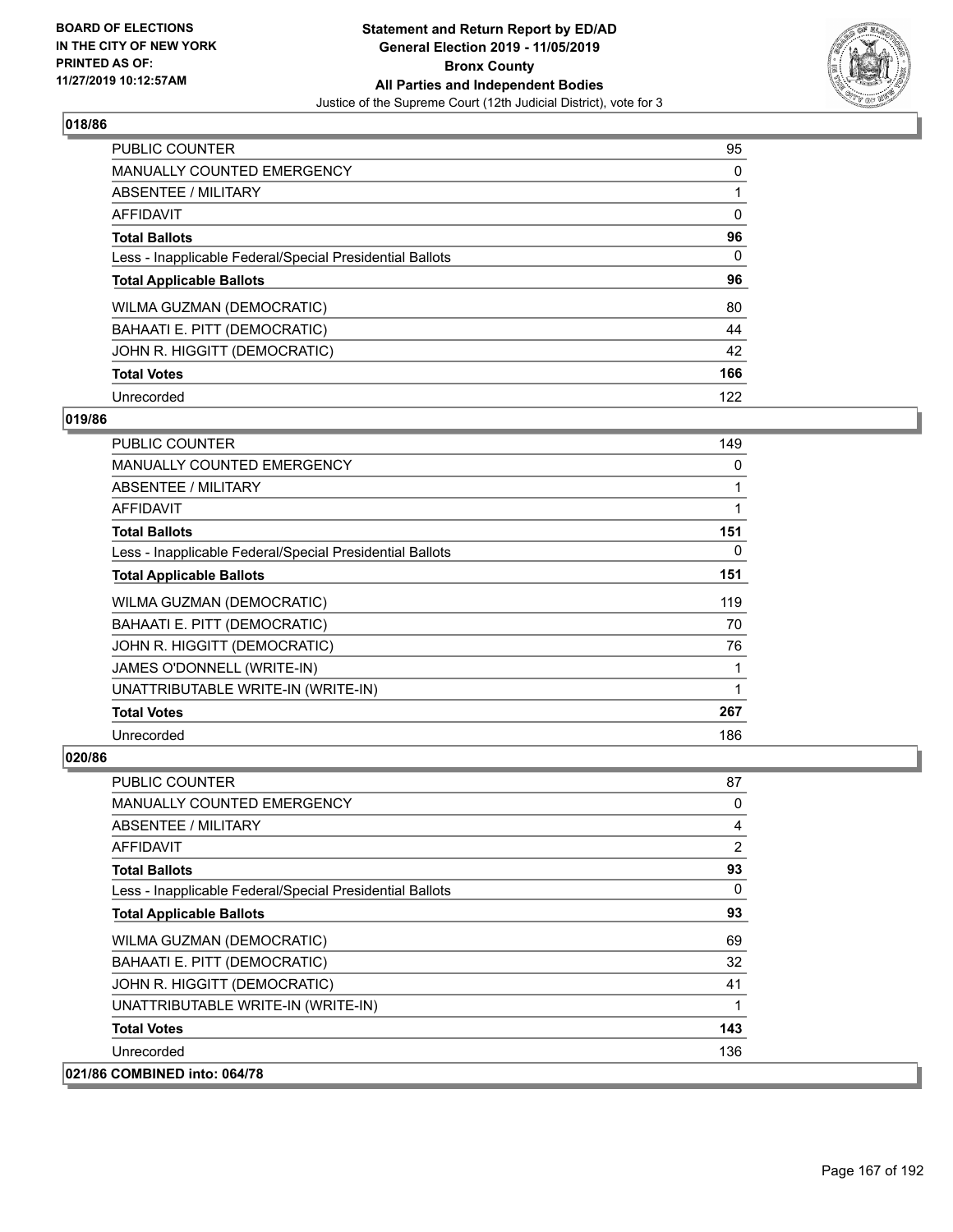

| <b>PUBLIC COUNTER</b>                                    | 144 |
|----------------------------------------------------------|-----|
| <b>MANUALLY COUNTED EMERGENCY</b>                        | 0   |
| ABSENTEE / MILITARY                                      | 0   |
| AFFIDAVIT                                                | 15  |
| <b>Total Ballots</b>                                     | 159 |
| Less - Inapplicable Federal/Special Presidential Ballots | 0   |
| <b>Total Applicable Ballots</b>                          | 159 |
| WILMA GUZMAN (DEMOCRATIC)                                | 130 |
| BAHAATI E. PITT (DEMOCRATIC)                             | 59  |
| JOHN R. HIGGITT (DEMOCRATIC)                             | 56  |
| UNATTRIBUTABLE WRITE-IN (WRITE-IN)                       | 3   |
| <b>Total Votes</b>                                       | 248 |
| Unrecorded                                               | 229 |
|                                                          |     |

**023/86 COMBINED into: 022/86**

**024/86 COMBINED into: 047/78**

#### **025/86**

| <b>PUBLIC COUNTER</b>                                    | 156            |
|----------------------------------------------------------|----------------|
| <b>MANUALLY COUNTED EMERGENCY</b>                        | 0              |
| ABSENTEE / MILITARY                                      | $\overline{4}$ |
| AFFIDAVIT                                                | 0              |
| <b>Total Ballots</b>                                     | 160            |
| Less - Inapplicable Federal/Special Presidential Ballots | 0              |
| <b>Total Applicable Ballots</b>                          | 160            |
| WILMA GUZMAN (DEMOCRATIC)                                | 127            |
| BAHAATI E. PITT (DEMOCRATIC)                             | 59             |
| JOHN R. HIGGITT (DEMOCRATIC)                             | 66             |
| <b>Total Votes</b>                                       | 252            |
| Unrecorded                                               | 228            |

| <b>PUBLIC COUNTER</b>                                    | 185            |
|----------------------------------------------------------|----------------|
| <b>MANUALLY COUNTED EMERGENCY</b>                        | 0              |
| ABSENTEE / MILITARY                                      | $\overline{2}$ |
| AFFIDAVIT                                                | 4              |
| <b>Total Ballots</b>                                     | 191            |
| Less - Inapplicable Federal/Special Presidential Ballots | $\Omega$       |
| <b>Total Applicable Ballots</b>                          | 191            |
| WILMA GUZMAN (DEMOCRATIC)                                | 158            |
| BAHAATI E. PITT (DEMOCRATIC)                             | 82             |
| JOHN R. HIGGITT (DEMOCRATIC)                             | 86             |
| UNATTRIBUTABLE WRITE-IN (WRITE-IN)                       |                |
| <b>Total Votes</b>                                       | 327            |
| Unrecorded                                               | 246            |
| 027/86 COMBINED into: 008/86                             |                |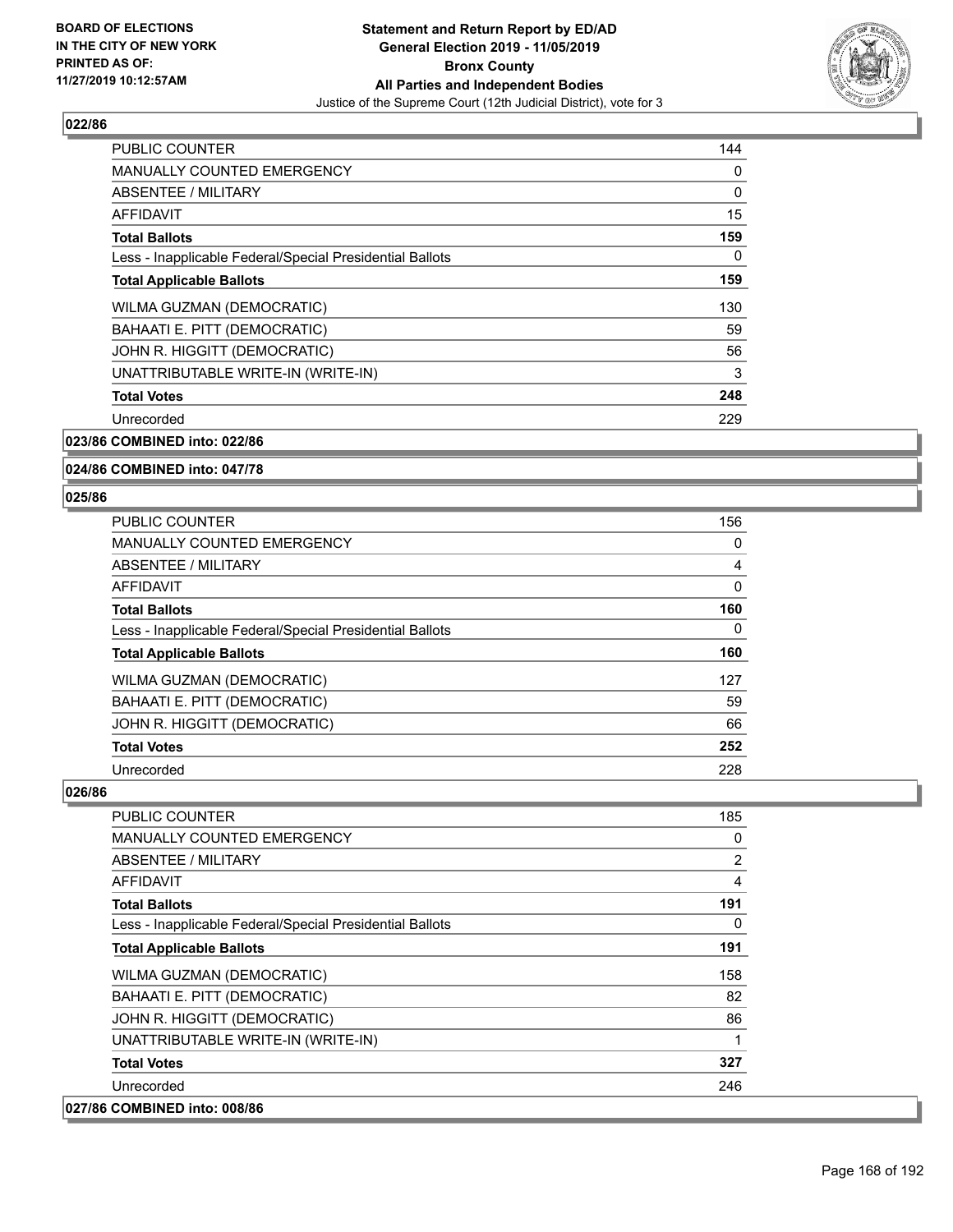

| <b>PUBLIC COUNTER</b>                                    | 164            |
|----------------------------------------------------------|----------------|
| <b>MANUALLY COUNTED EMERGENCY</b>                        | $\Omega$       |
| ABSENTEE / MILITARY                                      | 6              |
| <b>AFFIDAVIT</b>                                         | $\overline{2}$ |
| <b>Total Ballots</b>                                     | 172            |
| Less - Inapplicable Federal/Special Presidential Ballots | $\Omega$       |
| <b>Total Applicable Ballots</b>                          | 172            |
| WILMA GUZMAN (DEMOCRATIC)                                | 144            |
| BAHAATI E. PITT (DEMOCRATIC)                             | 79             |
| JOHN R. HIGGITT (DEMOCRATIC)                             | 74             |
| <b>Total Votes</b>                                       | 297            |
| Unrecorded                                               | 219            |

#### **029/86**

| <b>PUBLIC COUNTER</b>                                    | 238 |
|----------------------------------------------------------|-----|
| <b>MANUALLY COUNTED EMERGENCY</b>                        | 0   |
| ABSENTEE / MILITARY                                      | 2   |
| <b>AFFIDAVIT</b>                                         | 8   |
| <b>Total Ballots</b>                                     | 248 |
| Less - Inapplicable Federal/Special Presidential Ballots | 0   |
| <b>Total Applicable Ballots</b>                          | 248 |
| WILMA GUZMAN (DEMOCRATIC)                                | 206 |
| BAHAATI E. PITT (DEMOCRATIC)                             | 102 |
| JOHN R. HIGGITT (DEMOCRATIC)                             | 112 |
| <b>Total Votes</b>                                       | 420 |
| Unrecorded                                               | 324 |
|                                                          |     |

**030/86 COMBINED into: 028/86**

# **031/86 COMBINED into: 037/77**

| <b>PUBLIC COUNTER</b>                                    | 193 |
|----------------------------------------------------------|-----|
| <b>MANUALLY COUNTED EMERGENCY</b>                        | 0   |
| ABSENTEE / MILITARY                                      | 0   |
| AFFIDAVIT                                                | 2   |
| <b>Total Ballots</b>                                     | 195 |
| Less - Inapplicable Federal/Special Presidential Ballots | 0   |
| <b>Total Applicable Ballots</b>                          | 195 |
| WILMA GUZMAN (DEMOCRATIC)                                | 168 |
| BAHAATI E. PITT (DEMOCRATIC)                             | 94  |
| JOHN R. HIGGITT (DEMOCRATIC)                             | 85  |
| UNATTRIBUTABLE WRITE-IN (WRITE-IN)                       | 1   |
| <b>Total Votes</b>                                       | 348 |
| Unrecorded                                               | 237 |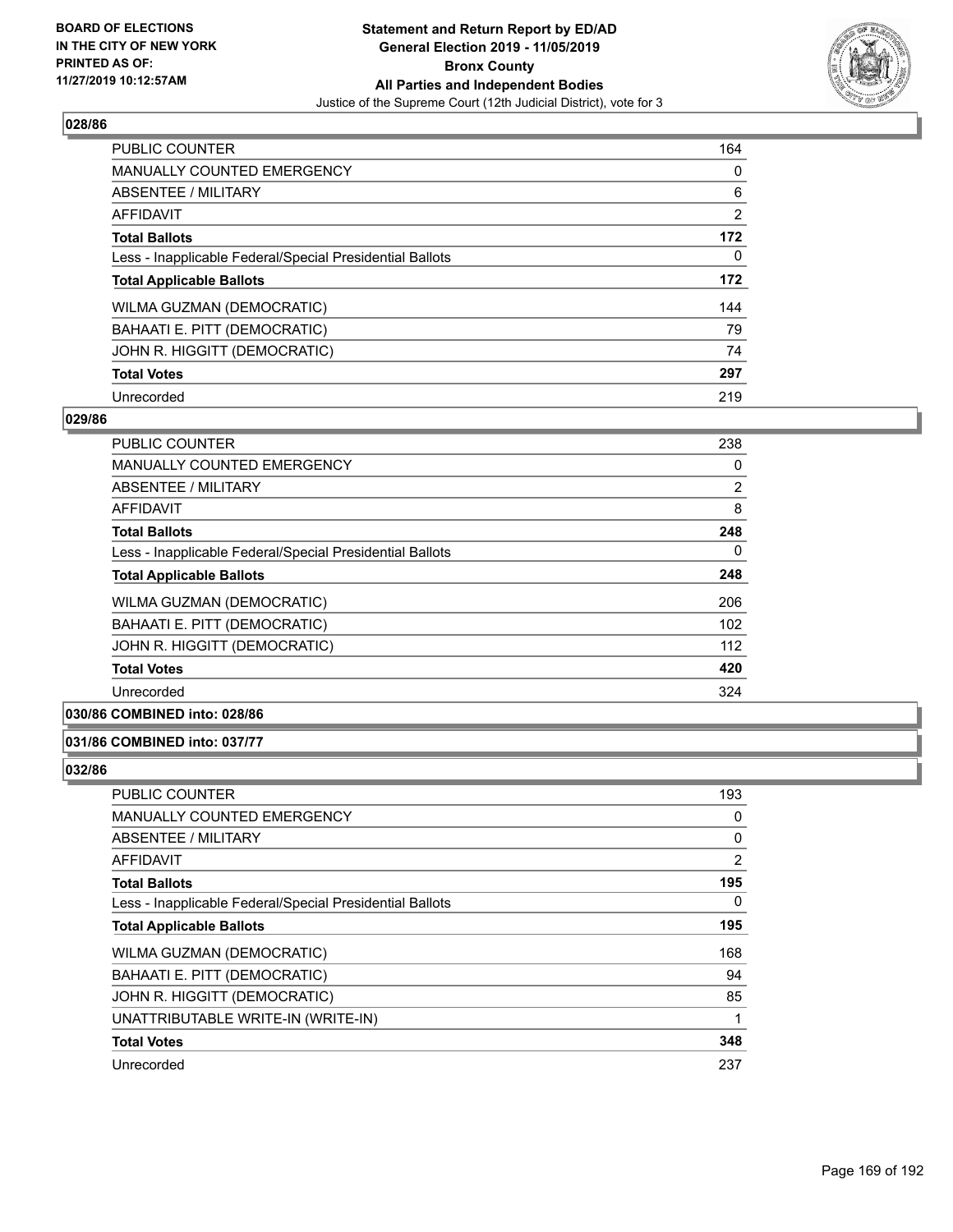

| <b>PUBLIC COUNTER</b>                                    | 246 |
|----------------------------------------------------------|-----|
| <b>MANUALLY COUNTED EMERGENCY</b>                        | 0   |
| ABSENTEE / MILITARY                                      | 9   |
| AFFIDAVIT                                                |     |
| <b>Total Ballots</b>                                     | 256 |
| Less - Inapplicable Federal/Special Presidential Ballots | 0   |
| <b>Total Applicable Ballots</b>                          | 256 |
| WILMA GUZMAN (DEMOCRATIC)                                | 205 |
| BAHAATI E. PITT (DEMOCRATIC)                             | 100 |
| JOHN R. HIGGITT (DEMOCRATIC)                             | 98  |
| <b>Total Votes</b>                                       | 403 |
| Unrecorded                                               | 365 |

**034/86 COMBINED into: 033/86**

#### **035/86 COMBINED into: 032/86**

#### **036/86**

| PUBLIC COUNTER                                           | 209 |
|----------------------------------------------------------|-----|
| <b>MANUALLY COUNTED EMERGENCY</b>                        | 0   |
| ABSENTEE / MILITARY                                      | 5   |
| <b>AFFIDAVIT</b>                                         | 5   |
| <b>Total Ballots</b>                                     | 219 |
| Less - Inapplicable Federal/Special Presidential Ballots | 0   |
| <b>Total Applicable Ballots</b>                          | 219 |
| WILMA GUZMAN (DEMOCRATIC)                                | 182 |
| BAHAATI E. PITT (DEMOCRATIC)                             | 82  |
| JOHN R. HIGGITT (DEMOCRATIC)                             | 86  |
| <b>Total Votes</b>                                       | 350 |
| Unrecorded                                               | 307 |
|                                                          |     |

# **037/86 COMBINED into: 017/77**

| <b>PUBLIC COUNTER</b>                                    | 174 |
|----------------------------------------------------------|-----|
| <b>MANUALLY COUNTED EMERGENCY</b>                        | 0   |
| ABSENTEE / MILITARY                                      | 3   |
| AFFIDAVIT                                                | 1   |
| <b>Total Ballots</b>                                     | 178 |
| Less - Inapplicable Federal/Special Presidential Ballots | 0   |
| <b>Total Applicable Ballots</b>                          | 178 |
| <b>WILMA GUZMAN (DEMOCRATIC)</b>                         | 144 |
| BAHAATI E. PITT (DEMOCRATIC)                             | 86  |
| JOHN R. HIGGITT (DEMOCRATIC)                             | 75  |
| <b>Total Votes</b>                                       | 305 |
| Unrecorded                                               | 229 |
| 039/86 COMBINED into: 038/86                             |     |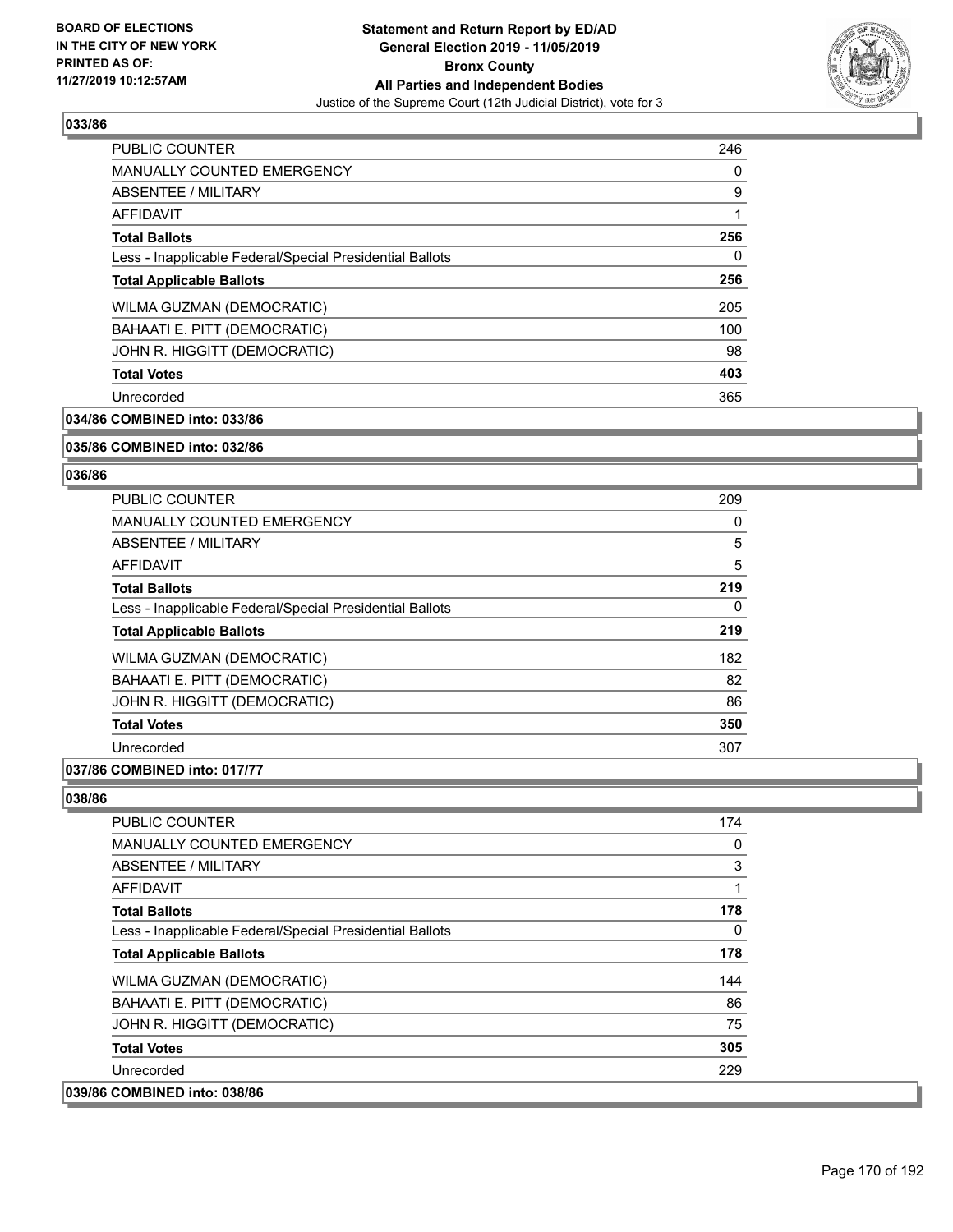

| <b>PUBLIC COUNTER</b>                                    | 189            |
|----------------------------------------------------------|----------------|
| <b>MANUALLY COUNTED EMERGENCY</b>                        | 0              |
| ABSENTEE / MILITARY                                      | $\overline{2}$ |
| AFFIDAVIT                                                | 2              |
| <b>Total Ballots</b>                                     | 193            |
| Less - Inapplicable Federal/Special Presidential Ballots | $\Omega$       |
| <b>Total Applicable Ballots</b>                          | 193            |
| WILMA GUZMAN (DEMOCRATIC)                                | 161            |
| <b>BAHAATI E. PITT (DEMOCRATIC)</b>                      | 94             |
| JOHN R. HIGGITT (DEMOCRATIC)                             | 97             |
| <b>Total Votes</b>                                       | 352            |
| Unrecorded                                               | 227            |

**041/86 COMBINED into: 040/86**

# **042/86 COMBINED into: 030/79**

**043/86 COMBINED into: 029/79**

#### **044/86 COMBINED into: 007/79**

# **045/86**

| <b>PUBLIC COUNTER</b>                                    | 128            |
|----------------------------------------------------------|----------------|
| <b>MANUALLY COUNTED EMERGENCY</b>                        | 0              |
| ABSENTEE / MILITARY                                      | 3              |
| <b>AFFIDAVIT</b>                                         | 5              |
| <b>Total Ballots</b>                                     | 136            |
| Less - Inapplicable Federal/Special Presidential Ballots | 0              |
| <b>Total Applicable Ballots</b>                          | 136            |
| WILMA GUZMAN (DEMOCRATIC)                                | 99             |
| BAHAATI E. PITT (DEMOCRATIC)                             | 63             |
| JOHN R. HIGGITT (DEMOCRATIC)                             | 47             |
| UNATTRIBUTABLE WRITE-IN (WRITE-IN)                       | $\overline{2}$ |
| <b>Total Votes</b>                                       | 211            |
| Unrecorded                                               | 197            |

| <b>PUBLIC COUNTER</b>                                    | 77  |
|----------------------------------------------------------|-----|
| <b>MANUALLY COUNTED EMERGENCY</b>                        | 0   |
| ABSENTEE / MILITARY                                      | 8   |
| AFFIDAVIT                                                | 3   |
| <b>Total Ballots</b>                                     | 88  |
| Less - Inapplicable Federal/Special Presidential Ballots | 0   |
| <b>Total Applicable Ballots</b>                          | 88  |
| WILMA GUZMAN (DEMOCRATIC)                                | 70  |
| BAHAATI E. PITT (DEMOCRATIC)                             | 28  |
| JOHN R. HIGGITT (DEMOCRATIC)                             | 27  |
| <b>Total Votes</b>                                       | 125 |
| Unrecorded                                               | 139 |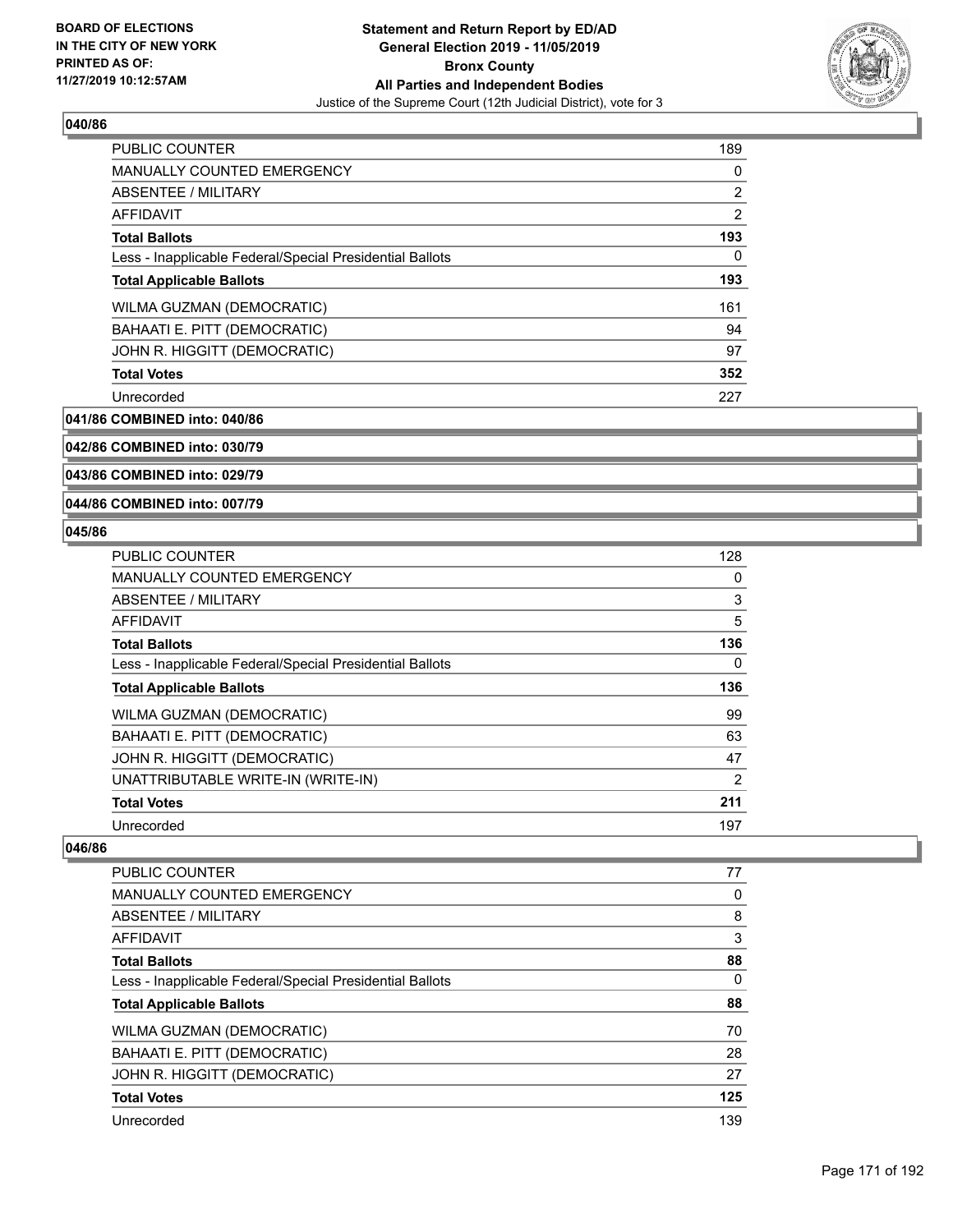

| <b>PUBLIC COUNTER</b>                                    | 122 |
|----------------------------------------------------------|-----|
| <b>MANUALLY COUNTED EMERGENCY</b>                        | 0   |
| ABSENTEE / MILITARY                                      | 5   |
| <b>AFFIDAVIT</b>                                         |     |
| <b>Total Ballots</b>                                     | 128 |
| Less - Inapplicable Federal/Special Presidential Ballots | 0   |
| <b>Total Applicable Ballots</b>                          | 128 |
| WILMA GUZMAN (DEMOCRATIC)                                | 98  |
| BAHAATI E. PITT (DEMOCRATIC)                             | 58  |
| JOHN R. HIGGITT (DEMOCRATIC)                             | 60  |
| UNATTRIBUTABLE WRITE-IN (WRITE-IN)                       |     |
| <b>Total Votes</b>                                       | 217 |
| Unrecorded                                               | 167 |
|                                                          |     |

**048/86 COMBINED into: 064/78**

**049/86 COMBINED into: 067/79**

#### **050/86**

| <b>PUBLIC COUNTER</b>                                    | 125 |
|----------------------------------------------------------|-----|
| <b>MANUALLY COUNTED EMERGENCY</b>                        | 0   |
| ABSENTEE / MILITARY                                      |     |
| AFFIDAVIT                                                |     |
| <b>Total Ballots</b>                                     | 127 |
| Less - Inapplicable Federal/Special Presidential Ballots | 0   |
| <b>Total Applicable Ballots</b>                          | 127 |
| WILMA GUZMAN (DEMOCRATIC)                                | 104 |
| BAHAATI E. PITT (DEMOCRATIC)                             | 62  |
| JOHN R. HIGGITT (DEMOCRATIC)                             | 62  |
| <b>Total Votes</b>                                       | 228 |
| Unrecorded                                               | 153 |
|                                                          |     |

**051/86 COMBINED into: 019/78**

**052/86** 

| <b>PUBLIC COUNTER</b>                                    | 94  |
|----------------------------------------------------------|-----|
| MANUALLY COUNTED EMERGENCY                               | 0   |
| ABSENTEE / MILITARY                                      | 2   |
| AFFIDAVIT                                                | 0   |
| <b>Total Ballots</b>                                     | 96  |
| Less - Inapplicable Federal/Special Presidential Ballots | 0   |
| <b>Total Applicable Ballots</b>                          | 96  |
| WILMA GUZMAN (DEMOCRATIC)                                | 81  |
| BAHAATI E. PITT (DEMOCRATIC)                             | 40  |
| JOHN R. HIGGITT (DEMOCRATIC)                             | 40  |
| <b>Total Votes</b>                                       | 161 |
| Unrecorded                                               | 127 |
| 053/86 COMBINED into: 055/86                             |     |

#### **054/86 COMBINED into: 056/86**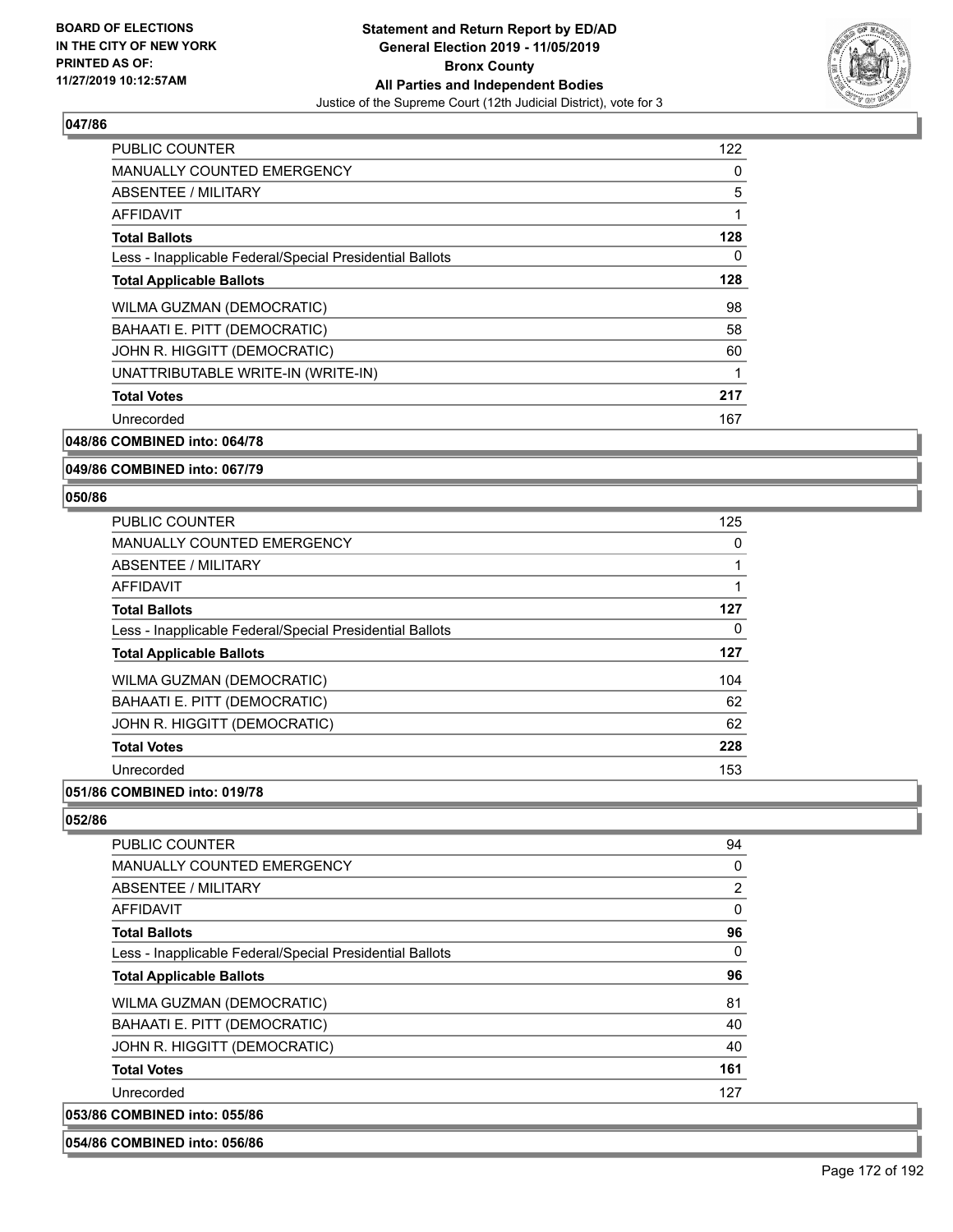

| <b>PUBLIC COUNTER</b>                                    | 175            |
|----------------------------------------------------------|----------------|
| <b>MANUALLY COUNTED EMERGENCY</b>                        | 0              |
| <b>ABSENTEE / MILITARY</b>                               | 9              |
| <b>AFFIDAVIT</b>                                         | $\overline{2}$ |
| <b>Total Ballots</b>                                     | 186            |
| Less - Inapplicable Federal/Special Presidential Ballots | 0              |
| <b>Total Applicable Ballots</b>                          | 186            |
| WILMA GUZMAN (DEMOCRATIC)                                | 141            |
| BAHAATI E. PITT (DEMOCRATIC)                             | 86             |
|                                                          |                |
| JOHN R. HIGGITT (DEMOCRATIC)                             | 82             |
| <b>Total Votes</b>                                       | 309            |

#### **056/86**

| PUBLIC COUNTER                                           | 122      |
|----------------------------------------------------------|----------|
| MANUALLY COUNTED EMERGENCY                               | 0        |
| ABSENTEE / MILITARY                                      | 0        |
| <b>AFFIDAVIT</b>                                         | 4        |
| <b>Total Ballots</b>                                     | 126      |
| Less - Inapplicable Federal/Special Presidential Ballots | $\Omega$ |
| <b>Total Applicable Ballots</b>                          | 126      |
| WILMA GUZMAN (DEMOCRATIC)                                | 103      |
| BAHAATI E. PITT (DEMOCRATIC)                             | 51       |
| JOHN R. HIGGITT (DEMOCRATIC)                             | 54       |
| HODA MITUALLY (WRITE-IN)                                 |          |
| UNATTRIBUTABLE WRITE-IN (WRITE-IN)                       | 2        |
| <b>Total Votes</b>                                       | 211      |
| Unrecorded                                               | 167      |

# **057/86**

| <b>PUBLIC COUNTER</b>                                    | 168 |
|----------------------------------------------------------|-----|
| <b>MANUALLY COUNTED EMERGENCY</b>                        | 0   |
| ABSENTEE / MILITARY                                      | 4   |
| AFFIDAVIT                                                | 1   |
| <b>Total Ballots</b>                                     | 173 |
| Less - Inapplicable Federal/Special Presidential Ballots | 0   |
| <b>Total Applicable Ballots</b>                          | 173 |
| WILMA GUZMAN (DEMOCRATIC)                                | 143 |
| BAHAATI E. PITT (DEMOCRATIC)                             | 69  |
| JOHN R. HIGGITT (DEMOCRATIC)                             | 63  |
| UNATTRIBUTABLE WRITE-IN (WRITE-IN)                       | 1   |
| <b>Total Votes</b>                                       | 276 |
| Unrecorded                                               | 243 |
| 058/86 COMBINED into: 018/78                             |     |

**059/86 COMBINED into: 029/86**

**060/86 COMBINED into: 038/86**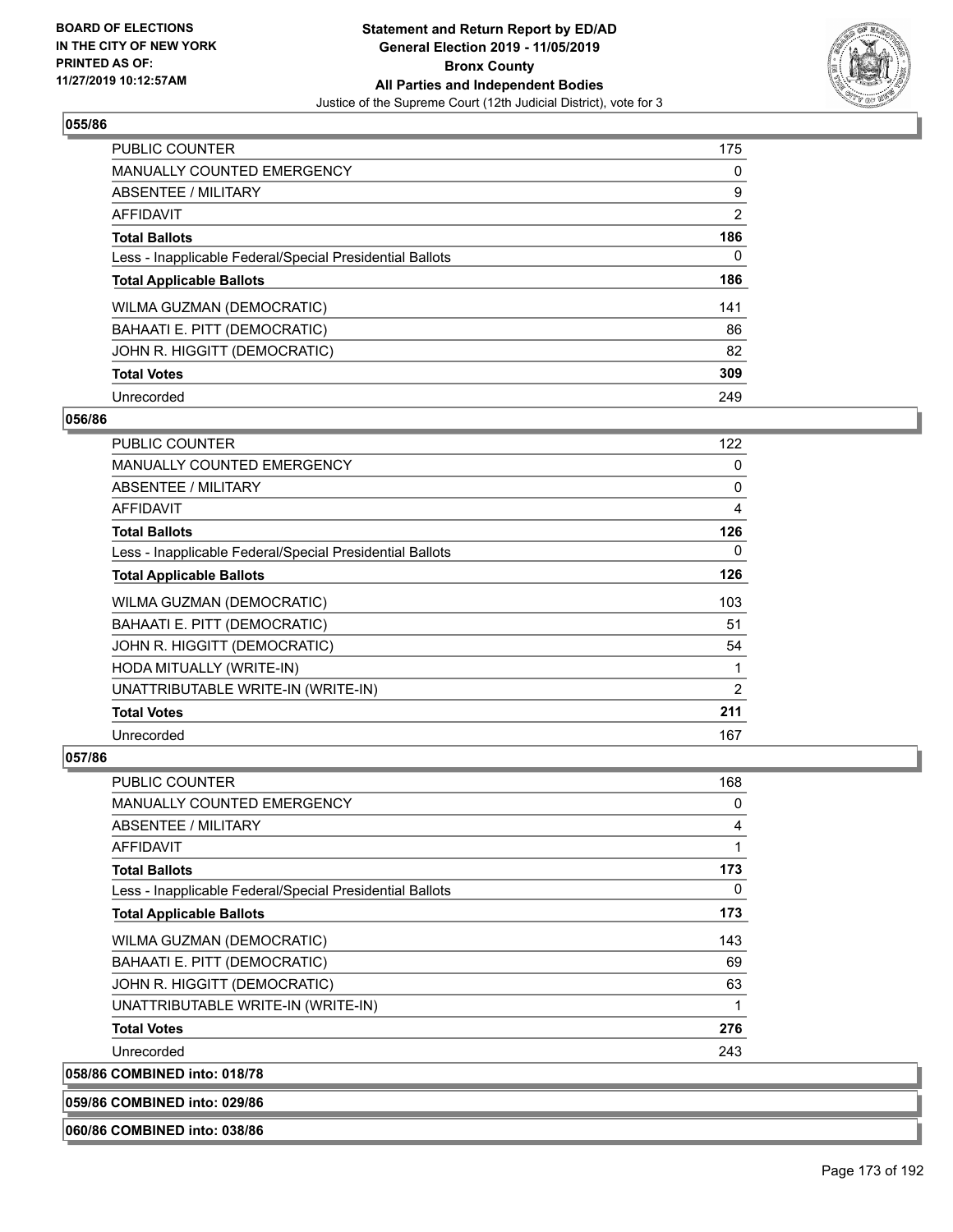

# **061/86 COMBINED into: 019/86**

#### **062/86 COMBINED into: 025/86**

**063/86** 

| <b>PUBLIC COUNTER</b>                                    | 130            |
|----------------------------------------------------------|----------------|
| <b>MANUALLY COUNTED EMERGENCY</b>                        | 0              |
| ABSENTEE / MILITARY                                      | $\overline{2}$ |
| AFFIDAVIT                                                |                |
| <b>Total Ballots</b>                                     | 133            |
| Less - Inapplicable Federal/Special Presidential Ballots | 0              |
| <b>Total Applicable Ballots</b>                          | 133            |
| WILMA GUZMAN (DEMOCRATIC)                                | 112            |
| BAHAATI E. PITT (DEMOCRATIC)                             | 62             |
| JOHN R. HIGGITT (DEMOCRATIC)                             | 58             |
| UNATTRIBUTABLE WRITE-IN (WRITE-IN)                       |                |
| <b>Total Votes</b>                                       | 233            |
| Unrecorded                                               | 166            |

#### **064/86**

| <b>PUBLIC COUNTER</b>                                    | 107 |
|----------------------------------------------------------|-----|
| <b>MANUALLY COUNTED EMERGENCY</b>                        | 0   |
| ABSENTEE / MILITARY                                      | 6   |
| <b>AFFIDAVIT</b>                                         | 0   |
| <b>Total Ballots</b>                                     | 113 |
| Less - Inapplicable Federal/Special Presidential Ballots | 0   |
| <b>Total Applicable Ballots</b>                          | 113 |
| WILMA GUZMAN (DEMOCRATIC)                                | 99  |
| BAHAATI E. PITT (DEMOCRATIC)                             | 52  |
| JOHN R. HIGGITT (DEMOCRATIC)                             | 48  |
| <b>Total Votes</b>                                       | 199 |
| Unrecorded                                               | 140 |
|                                                          |     |

#### **065/86 COMBINED into: 004/86**

| <b>PUBLIC COUNTER</b>                                    | 219 |
|----------------------------------------------------------|-----|
| MANUALLY COUNTED EMERGENCY                               | 0   |
| ABSENTEE / MILITARY                                      | 0   |
| AFFIDAVIT                                                | 3   |
| <b>Total Ballots</b>                                     | 222 |
| Less - Inapplicable Federal/Special Presidential Ballots | 0   |
| <b>Total Applicable Ballots</b>                          | 222 |
| WILMA GUZMAN (DEMOCRATIC)                                | 175 |
| BAHAATI E. PITT (DEMOCRATIC)                             | 105 |
| JOHN R. HIGGITT (DEMOCRATIC)                             | 106 |
| SHAUN KING (WRITE-IN)                                    | 1   |
| <b>Total Votes</b>                                       | 387 |
| Unrecorded                                               | 279 |
| 067/86 COMBINED into: 026/86                             |     |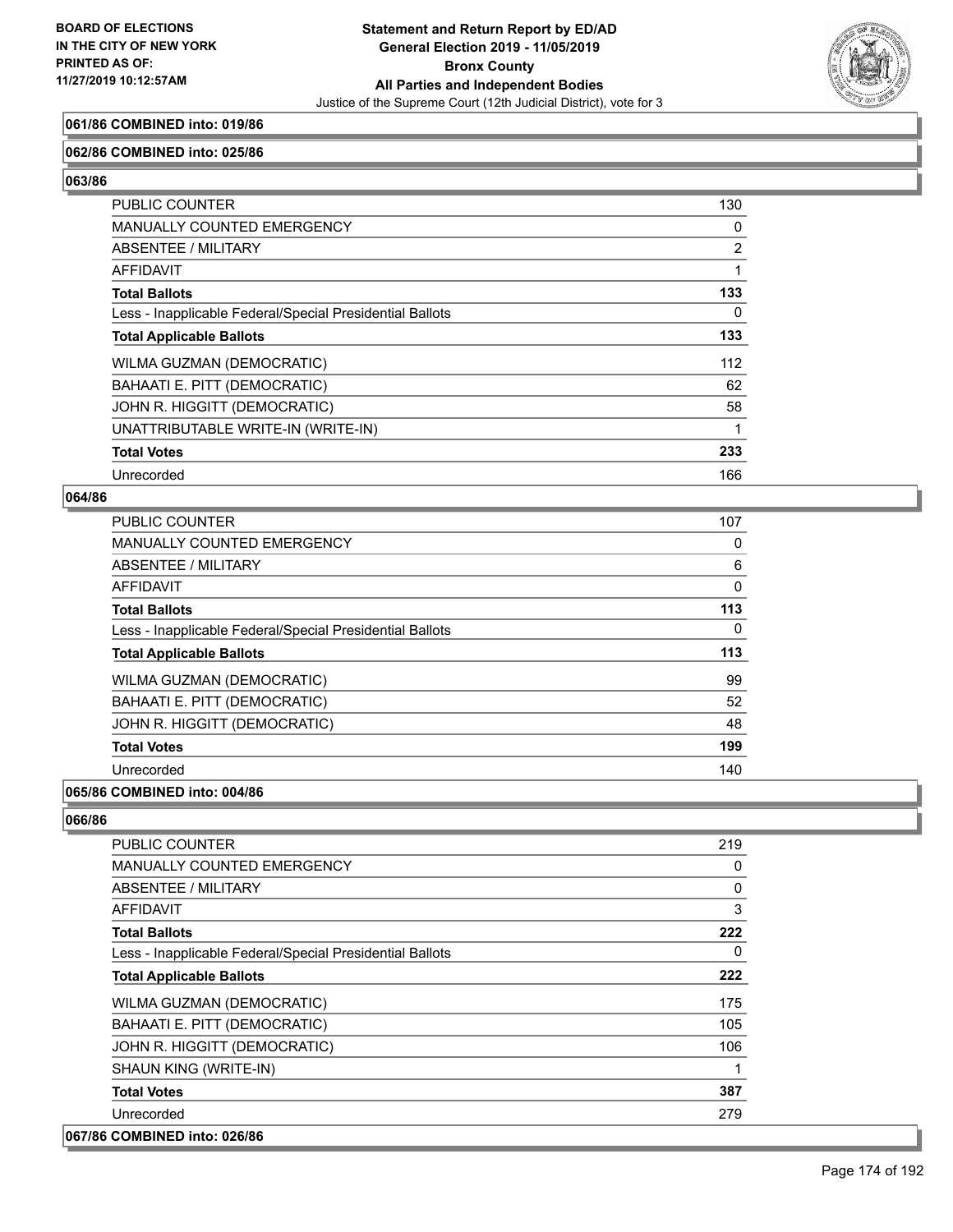

**068/86 COMBINED into: 031/77**

**069/86 COMBINED into: 043/78**

**070/86 COMBINED into: 057/86**

**071/86 COMBINED into: 036/86**

**072/86 COMBINED into: 067/79**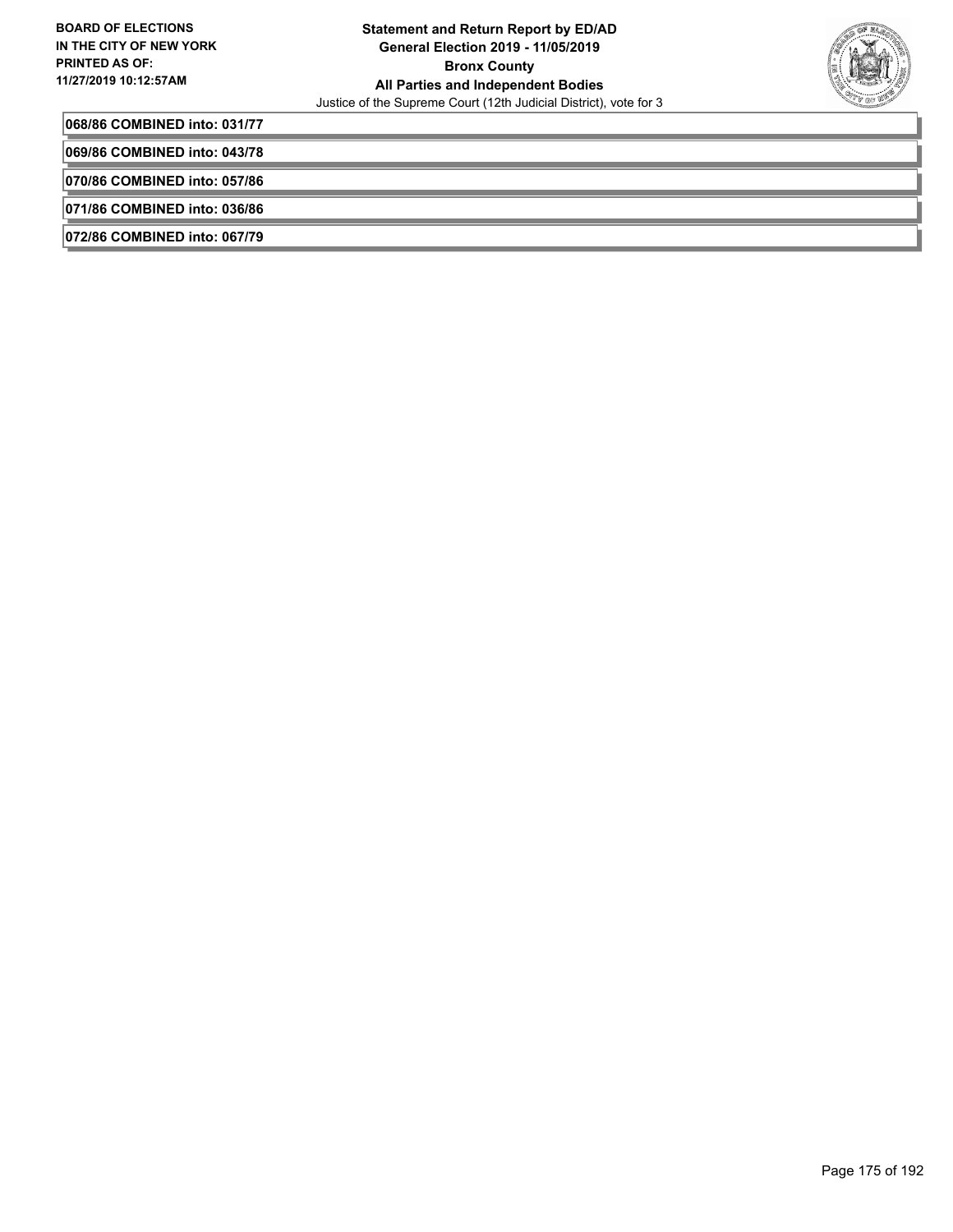

| <b>PUBLIC COUNTER</b>                                    | 83       |
|----------------------------------------------------------|----------|
| <b>MANUALLY COUNTED EMERGENCY</b>                        | $\Omega$ |
| ABSENTEE / MILITARY                                      | 4        |
| AFFIDAVIT                                                | 4        |
| <b>Total Ballots</b>                                     | 91       |
| Less - Inapplicable Federal/Special Presidential Ballots | 0        |
| <b>Total Applicable Ballots</b>                          | 91       |
| WILMA GUZMAN (DEMOCRATIC)                                | 64       |
| BAHAATI E. PITT (DEMOCRATIC)                             | 23       |
| JOHN R. HIGGITT (DEMOCRATIC)                             | 30       |
| <b>Total Votes</b>                                       | 117      |
| Unrecorded                                               | 156      |

# **002/87 COMBINED into: 001/87**

#### **003/87**

| <b>PUBLIC COUNTER</b>                                    | 153      |
|----------------------------------------------------------|----------|
| <b>MANUALLY COUNTED EMERGENCY</b>                        | $\Omega$ |
| <b>ABSENTEE / MILITARY</b>                               | 2        |
| AFFIDAVIT                                                | 12       |
| <b>Total Ballots</b>                                     | 167      |
| Less - Inapplicable Federal/Special Presidential Ballots | $\Omega$ |
| <b>Total Applicable Ballots</b>                          | 167      |
| WILMA GUZMAN (DEMOCRATIC)                                | 135      |
| BAHAATI E. PITT (DEMOCRATIC)                             | 64       |
| JOHN R. HIGGITT (DEMOCRATIC)                             | 63       |
| UNATTRIBUTABLE WRITE-IN (WRITE-IN)                       | 3        |
| <b>Total Votes</b>                                       | 265      |
| Unrecorded                                               | 236      |
| 004/87 COMBINED into: 001/87                             |          |

| PUBLIC COUNTER                                           | 169            |
|----------------------------------------------------------|----------------|
| <b>MANUALLY COUNTED EMERGENCY</b>                        | 0              |
| ABSENTEE / MILITARY                                      | 3              |
| AFFIDAVIT                                                | $\overline{2}$ |
| <b>Total Ballots</b>                                     | 174            |
| Less - Inapplicable Federal/Special Presidential Ballots | 0              |
| <b>Total Applicable Ballots</b>                          | 174            |
| WILMA GUZMAN (DEMOCRATIC)                                | 139            |
| BAHAATI E. PITT (DEMOCRATIC)                             | 68             |
| JOHN R. HIGGITT (DEMOCRATIC)                             | 61             |
| UNATTRIBUTABLE WRITE-IN (WRITE-IN)                       | 1              |
| <b>Total Votes</b>                                       | 269            |
| Unrecorded                                               | 253            |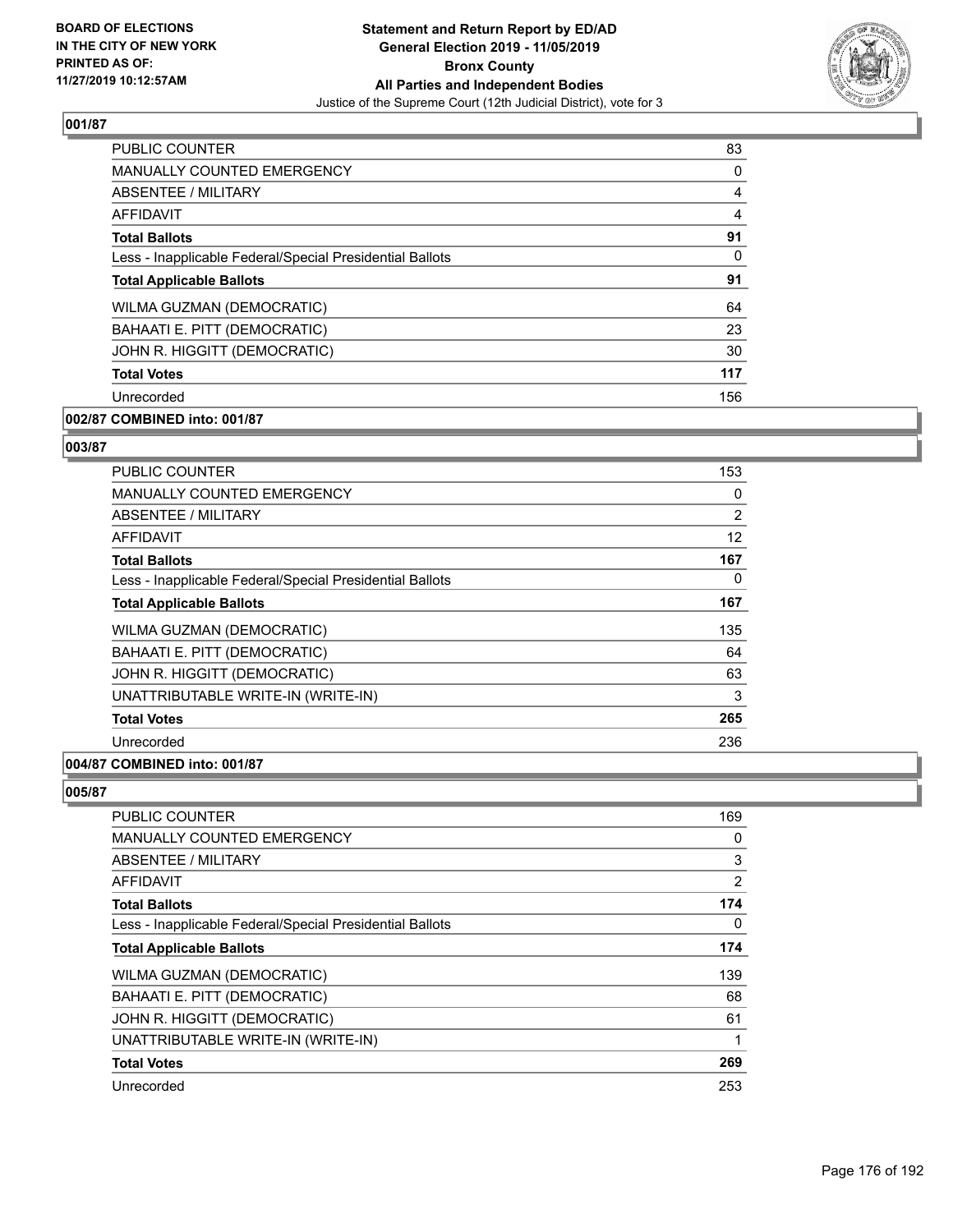

| <b>PUBLIC COUNTER</b>                                    | 128 |
|----------------------------------------------------------|-----|
| <b>MANUALLY COUNTED EMERGENCY</b>                        | 0   |
| ABSENTEE / MILITARY                                      | 0   |
| AFFIDAVIT                                                | 3   |
| <b>Total Ballots</b>                                     | 131 |
| Less - Inapplicable Federal/Special Presidential Ballots | 0   |
| <b>Total Applicable Ballots</b>                          | 131 |
| WILMA GUZMAN (DEMOCRATIC)                                | 96  |
| BAHAATI E. PITT (DEMOCRATIC)                             | 45  |
| JOHN R. HIGGITT (DEMOCRATIC)                             | 34  |
| UNATTRIBUTABLE WRITE-IN (WRITE-IN)                       | 1   |
| <b>Total Votes</b>                                       | 176 |
| Unrecorded                                               | 217 |
|                                                          |     |

**007/87 COMBINED into: 003/87**

#### **008/87 COMBINED into: 005/87**

#### **009/87**

| <b>PUBLIC COUNTER</b>                                    | 88       |
|----------------------------------------------------------|----------|
| <b>MANUALLY COUNTED EMERGENCY</b>                        | 0        |
| ABSENTEE / MILITARY                                      | 3        |
| <b>AFFIDAVIT</b>                                         | 0        |
| <b>Total Ballots</b>                                     | 91       |
| Less - Inapplicable Federal/Special Presidential Ballots | $\Omega$ |
| <b>Total Applicable Ballots</b>                          | 91       |
| WILMA GUZMAN (DEMOCRATIC)                                | 67       |
| BAHAATI E. PITT (DEMOCRATIC)                             | 40       |
| JOHN R. HIGGITT (DEMOCRATIC)                             | 39       |
| <b>Total Votes</b>                                       | 146      |
| Unrecorded                                               | 127      |

| <b>PUBLIC COUNTER</b>                                    | 169            |
|----------------------------------------------------------|----------------|
| <b>MANUALLY COUNTED EMERGENCY</b>                        | 0              |
| ABSENTEE / MILITARY                                      | $\overline{2}$ |
| AFFIDAVIT                                                | 4              |
| <b>Total Ballots</b>                                     | 175            |
| Less - Inapplicable Federal/Special Presidential Ballots | 0              |
| <b>Total Applicable Ballots</b>                          | 175            |
| WILMA GUZMAN (DEMOCRATIC)                                | 139            |
| BAHAATI E. PITT (DEMOCRATIC)                             | 88             |
| JOHN R. HIGGITT (DEMOCRATIC)                             | 81             |
| <b>Total Votes</b>                                       | 308            |
| Unrecorded                                               | 217            |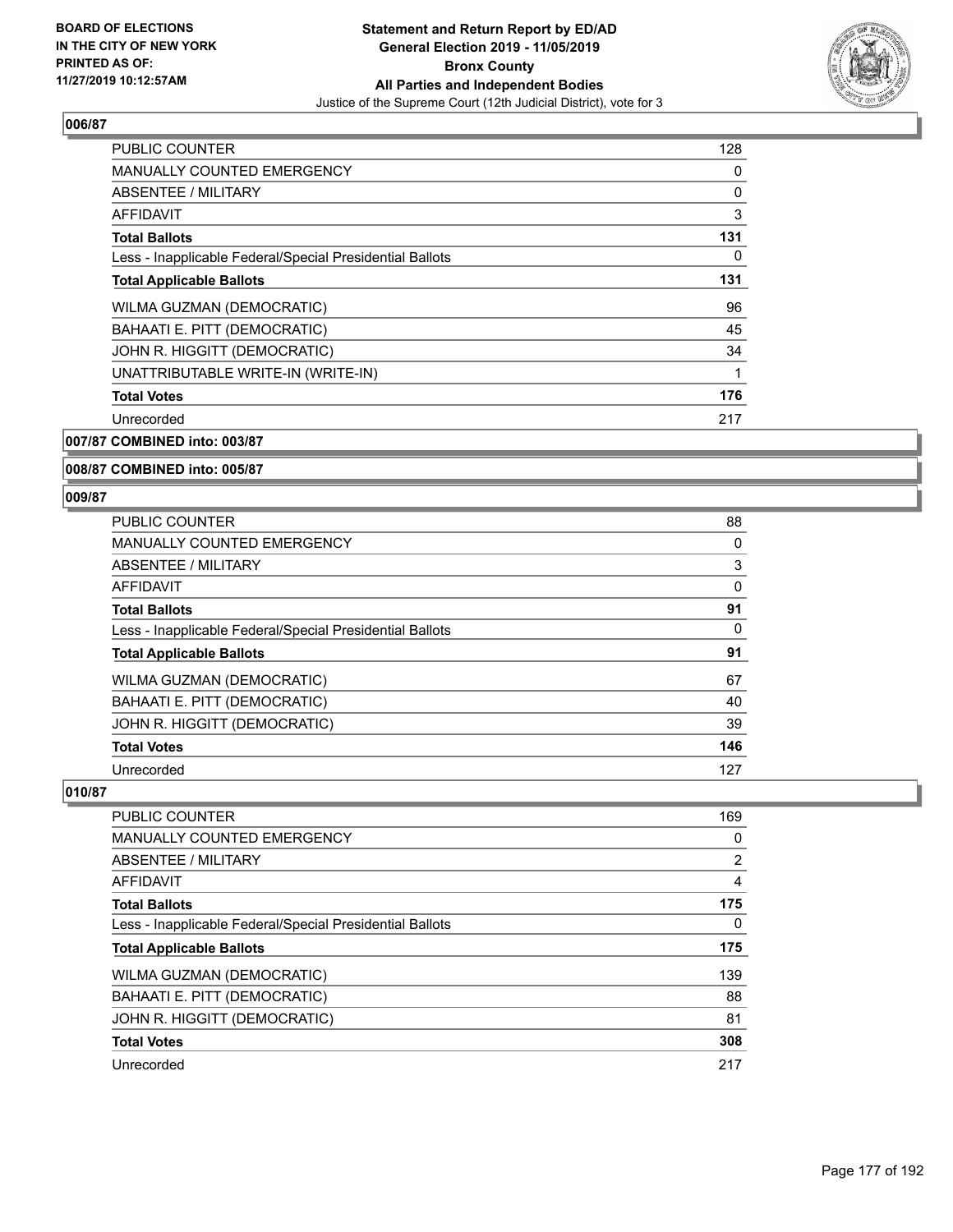

| PUBLIC COUNTER                                           | 146 |
|----------------------------------------------------------|-----|
| <b>MANUALLY COUNTED EMERGENCY</b>                        | 0   |
| ABSENTEE / MILITARY                                      | 3   |
| AFFIDAVIT                                                |     |
| <b>Total Ballots</b>                                     | 150 |
| Less - Inapplicable Federal/Special Presidential Ballots | 0   |
| <b>Total Applicable Ballots</b>                          | 150 |
| WILMA GUZMAN (DEMOCRATIC)                                | 122 |
| BAHAATI E. PITT (DEMOCRATIC)                             | 78  |
| JOHN R. HIGGITT (DEMOCRATIC)                             | 72  |
| <b>Total Votes</b>                                       | 272 |
| Unrecorded                                               | 178 |

**012/87 COMBINED into: 011/87**

**013/87 COMBINED into: 011/87**

**014/87 COMBINED into: 010/87**

**015/87 COMBINED into: 005/87**

**016/87 COMBINED into: 010/87**

**017/87 COMBINED into: 013/80**

**018/87 COMBINED into: 013/80**

**019/87** 

| <b>PUBLIC COUNTER</b>                                    | 164      |
|----------------------------------------------------------|----------|
| MANUALLY COUNTED EMERGENCY                               | 0        |
| ABSENTEE / MILITARY                                      |          |
| AFFIDAVIT                                                | 0        |
| <b>Total Ballots</b>                                     | 165      |
| Less - Inapplicable Federal/Special Presidential Ballots | $\Omega$ |
| <b>Total Applicable Ballots</b>                          | 165      |
| WILMA GUZMAN (DEMOCRATIC)                                | 124      |
| <b>BAHAATI E. PITT (DEMOCRATIC)</b>                      | 74       |
| JOHN R. HIGGITT (DEMOCRATIC)                             | 63       |
| JOHN MESSENGER (WRITE-IN)                                | 1        |
| <b>Total Votes</b>                                       | 262      |
| Unrecorded                                               | 233      |
| 020/87 COMBINED into: 019/87                             |          |

**021/87 COMBINED into: 010/87**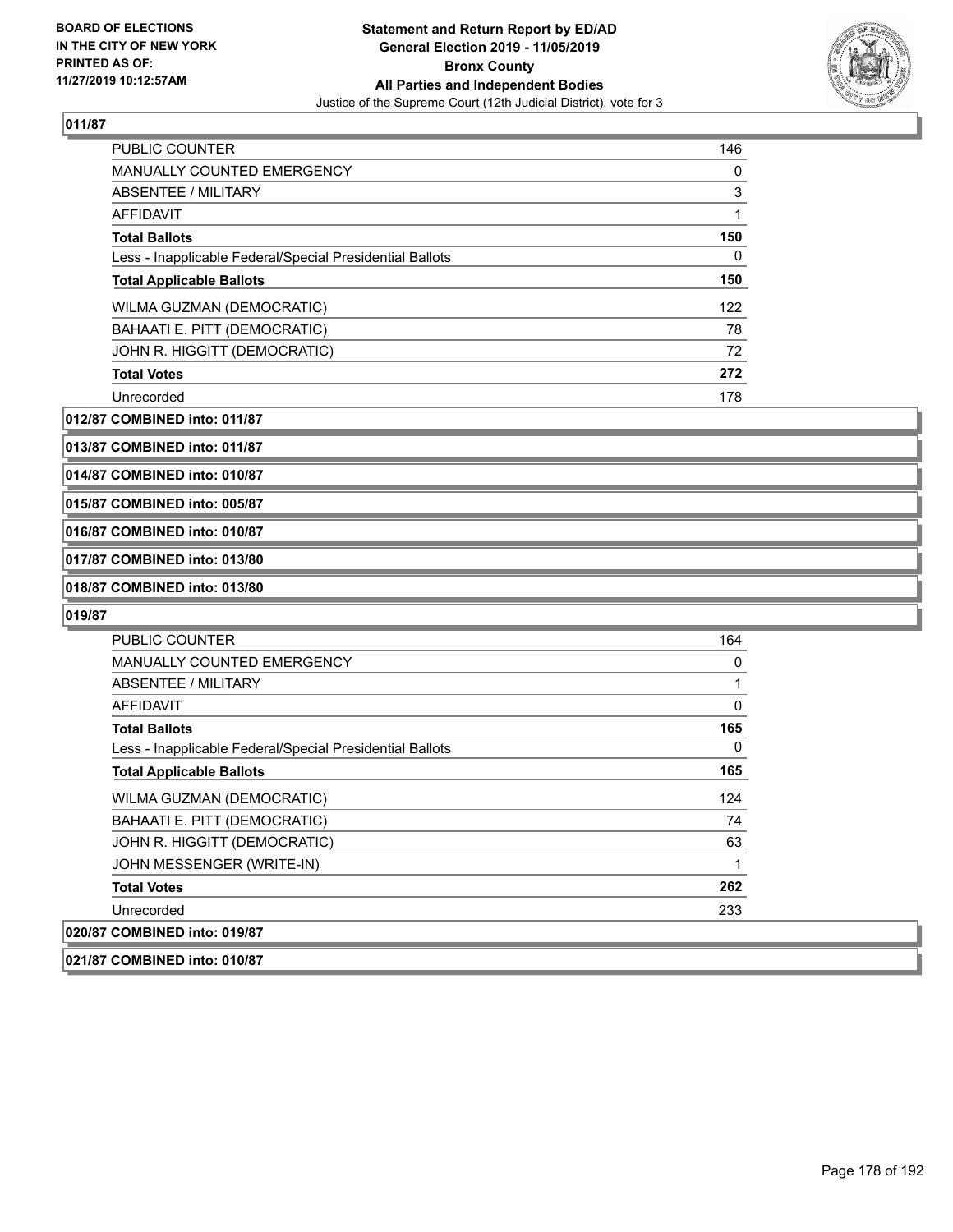

| <b>PUBLIC COUNTER</b>                                    | 184            |
|----------------------------------------------------------|----------------|
| <b>MANUALLY COUNTED EMERGENCY</b>                        | 0              |
| ABSENTEE / MILITARY                                      | 5              |
| AFFIDAVIT                                                | 2              |
| <b>Total Ballots</b>                                     | 191            |
| Less - Inapplicable Federal/Special Presidential Ballots | 0              |
| <b>Total Applicable Ballots</b>                          | 191            |
| WILMA GUZMAN (DEMOCRATIC)                                | 151            |
| BAHAATI E. PITT (DEMOCRATIC)                             | 78             |
| JOHN R. HIGGITT (DEMOCRATIC)                             | 81             |
| <b>JEANINE PIRRO (WRITE-IN)</b>                          | 1              |
| UNATTRIBUTABLE WRITE-IN (WRITE-IN)                       | $\overline{2}$ |
| <b>Total Votes</b>                                       | 313            |
| Unrecorded                                               | 260            |

**023/87 COMBINED into: 022/87**

**024/87 COMBINED into: 032/85**

#### **025/87 COMBINED into: 022/87**

#### **026/87**

| PUBLIC COUNTER                                           | 179 |
|----------------------------------------------------------|-----|
| MANUALLY COUNTED EMERGENCY                               | 0   |
| ABSENTEE / MILITARY                                      | 0   |
| AFFIDAVIT                                                | 5   |
| <b>Total Ballots</b>                                     | 184 |
| Less - Inapplicable Federal/Special Presidential Ballots | 0   |
| <b>Total Applicable Ballots</b>                          | 184 |
| <b>WILMA GUZMAN (DEMOCRATIC)</b>                         | 149 |
| BAHAATI E. PITT (DEMOCRATIC)                             | 70  |
| JOHN R. HIGGITT (DEMOCRATIC)                             | 63  |
| <b>Total Votes</b>                                       | 282 |
| Unrecorded                                               | 270 |

### **027/87 COMBINED into: 026/87**

| <b>PUBLIC COUNTER</b>                                    | 138 |
|----------------------------------------------------------|-----|
| <b>MANUALLY COUNTED EMERGENCY</b>                        | 0   |
| ABSENTEE / MILITARY                                      | 0   |
| AFFIDAVIT                                                | 1   |
| <b>Total Ballots</b>                                     | 139 |
| Less - Inapplicable Federal/Special Presidential Ballots | 0   |
| <b>Total Applicable Ballots</b>                          | 139 |
| WILMA GUZMAN (DEMOCRATIC)                                | 108 |
| BAHAATI E. PITT (DEMOCRATIC)                             | 72  |
| JOHN R. HIGGITT (DEMOCRATIC)                             | 70  |
| <b>Total Votes</b>                                       | 250 |
| Unrecorded                                               |     |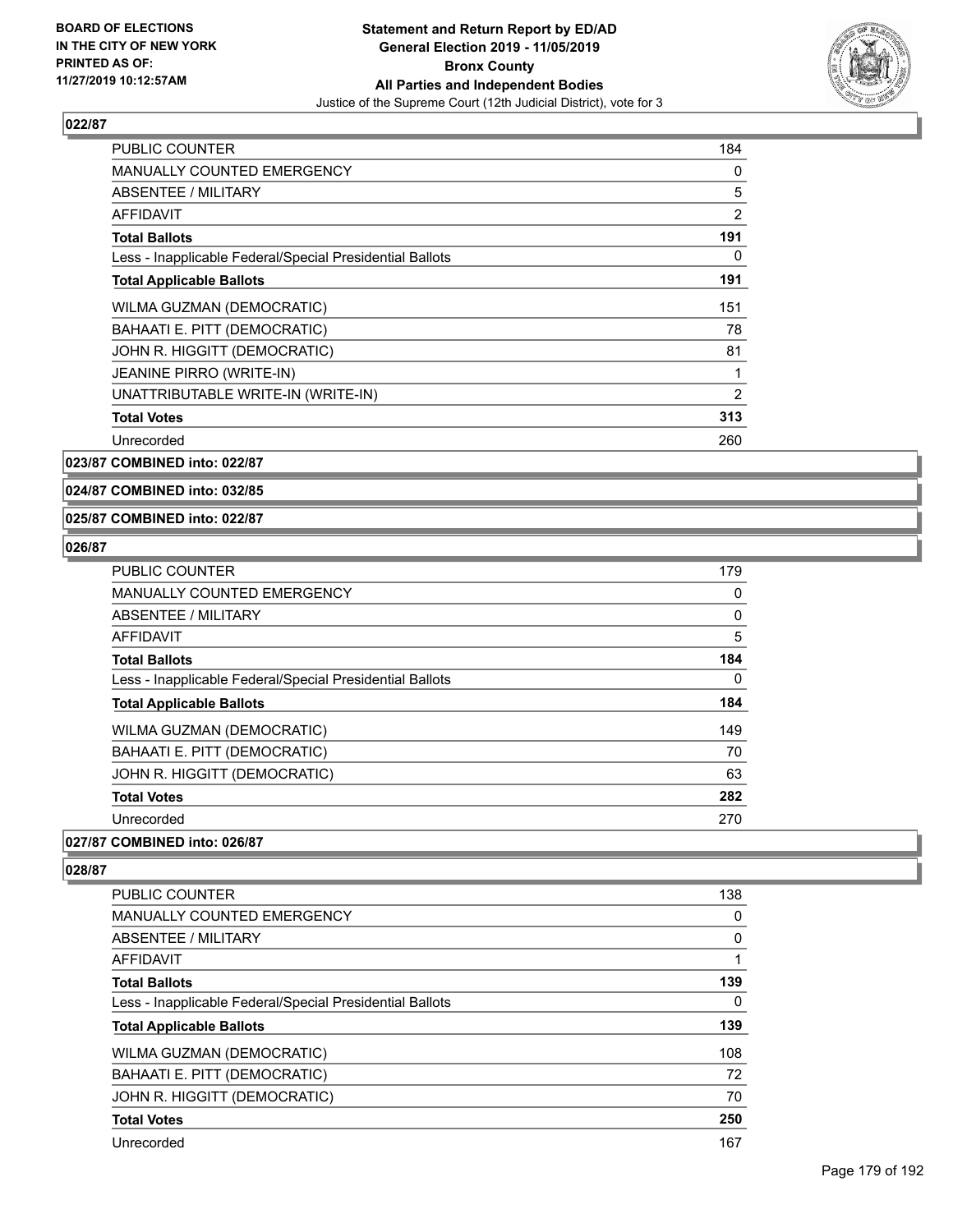

| <b>PUBLIC COUNTER</b>                                    | 210            |
|----------------------------------------------------------|----------------|
| MANUALLY COUNTED EMERGENCY                               | 0              |
| ABSENTEE / MILITARY                                      | 11             |
| <b>AFFIDAVIT</b>                                         | $\overline{2}$ |
| <b>Total Ballots</b>                                     | 223            |
| Less - Inapplicable Federal/Special Presidential Ballots | 0              |
| <b>Total Applicable Ballots</b>                          | 223            |
| WILMA GUZMAN (DEMOCRATIC)                                | 175            |
| BAHAATI E. PITT (DEMOCRATIC)                             | 125            |
| JOHN R. HIGGITT (DEMOCRATIC)                             | 124            |
| <b>Total Votes</b>                                       | 424            |
| Unrecorded                                               | 245            |

#### **030/87**

| <b>PUBLIC COUNTER</b>                                    | 170 |
|----------------------------------------------------------|-----|
| <b>MANUALLY COUNTED EMERGENCY</b>                        | 0   |
| ABSENTEE / MILITARY                                      | 7   |
| AFFIDAVIT                                                |     |
| <b>Total Ballots</b>                                     | 178 |
| Less - Inapplicable Federal/Special Presidential Ballots | 0   |
| <b>Total Applicable Ballots</b>                          | 178 |
| WILMA GUZMAN (DEMOCRATIC)                                | 142 |
| BAHAATI E. PITT (DEMOCRATIC)                             | 96  |
| JOHN R. HIGGITT (DEMOCRATIC)                             | 99  |
| <b>Total Votes</b>                                       | 337 |
| Unrecorded                                               | 197 |
| A                                                        |     |

# **031/87 COMBINED into: 070/85**

| <b>PUBLIC COUNTER</b>                                    | 71  |
|----------------------------------------------------------|-----|
| <b>MANUALLY COUNTED EMERGENCY</b>                        | 0   |
| ABSENTEE / MILITARY                                      | 0   |
| AFFIDAVIT                                                | 0   |
| <b>Total Ballots</b>                                     | 71  |
| Less - Inapplicable Federal/Special Presidential Ballots | 0   |
| <b>Total Applicable Ballots</b>                          | 71  |
| WILMA GUZMAN (DEMOCRATIC)                                | 53  |
| BAHAATI E. PITT (DEMOCRATIC)                             | 33  |
| JOHN R. HIGGITT (DEMOCRATIC)                             | 30  |
| UNATTRIBUTABLE WRITE-IN (WRITE-IN)                       |     |
| <b>Total Votes</b>                                       | 117 |
| Unrecorded                                               | 96  |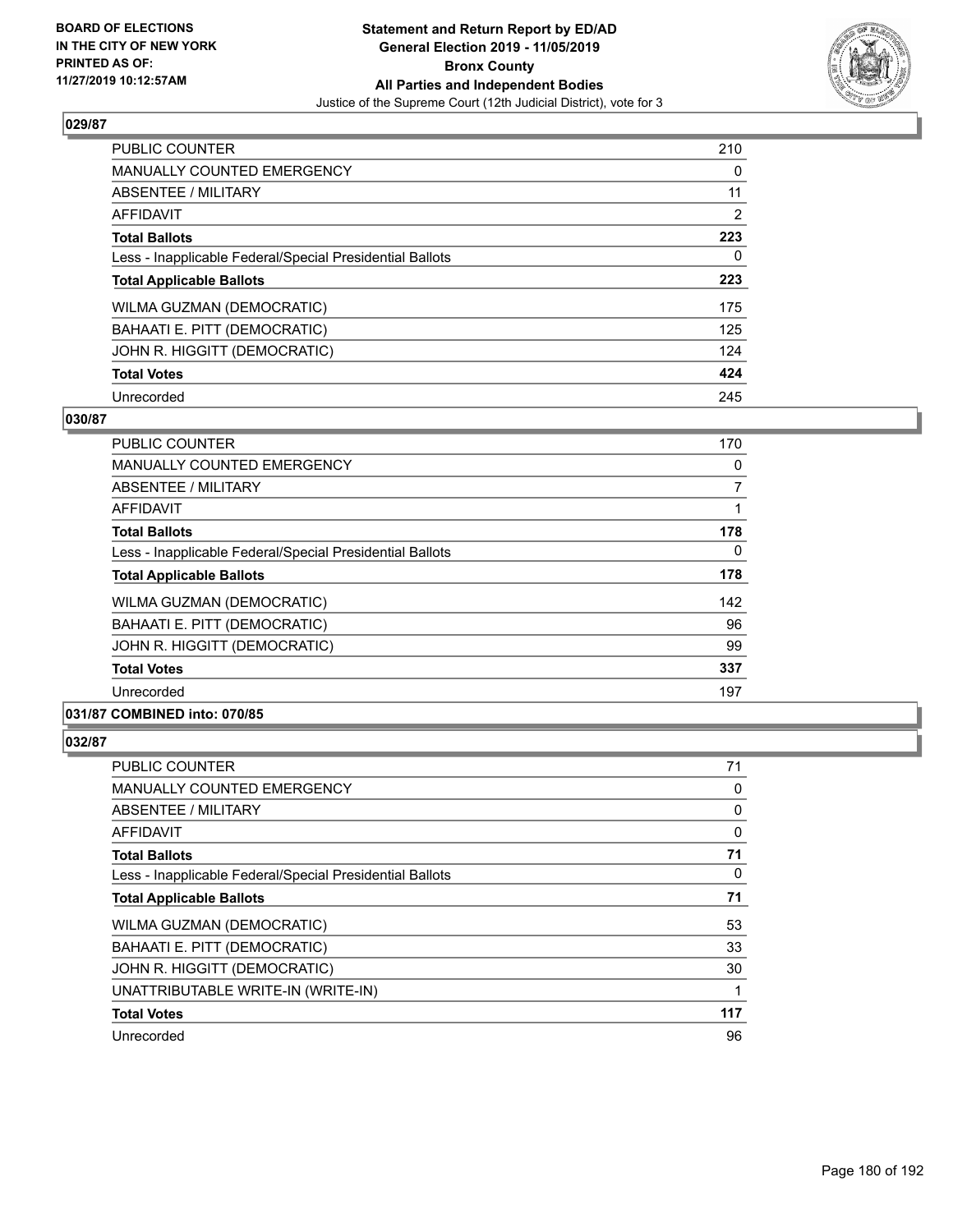

| <b>PUBLIC COUNTER</b>                                    | 202 |
|----------------------------------------------------------|-----|
| <b>MANUALLY COUNTED EMERGENCY</b>                        | 0   |
| ABSENTEE / MILITARY                                      | 0   |
| AFFIDAVIT                                                |     |
| <b>Total Ballots</b>                                     | 203 |
| Less - Inapplicable Federal/Special Presidential Ballots | 0   |
| <b>Total Applicable Ballots</b>                          | 203 |
| WILMA GUZMAN (DEMOCRATIC)                                | 157 |
| BAHAATI E. PITT (DEMOCRATIC)                             | 81  |
| JOHN R. HIGGITT (DEMOCRATIC)                             | 84  |
| UNATTRIBUTABLE WRITE-IN (WRITE-IN)                       |     |
| <b>Total Votes</b>                                       | 323 |
| Unrecorded                                               | 286 |
|                                                          |     |

# **034/87 COMBINED into: 033/87**

### **035/87**

| <b>PUBLIC COUNTER</b>                                    | 177 |
|----------------------------------------------------------|-----|
| <b>MANUALLY COUNTED EMERGENCY</b>                        | 0   |
| ABSENTEE / MILITARY                                      | 2   |
| <b>AFFIDAVIT</b>                                         | 0   |
| <b>Total Ballots</b>                                     | 179 |
| Less - Inapplicable Federal/Special Presidential Ballots | 0   |
| <b>Total Applicable Ballots</b>                          | 179 |
| WILMA GUZMAN (DEMOCRATIC)                                | 147 |
| BAHAATI E. PITT (DEMOCRATIC)                             | 88  |
| JOHN R. HIGGITT (DEMOCRATIC)                             | 88  |
| <b>Total Votes</b>                                       | 323 |
| Unrecorded                                               | 214 |
|                                                          |     |

# **036/87 COMBINED into: 035/87**

| <b>PUBLIC COUNTER</b>                                    | 180            |
|----------------------------------------------------------|----------------|
| <b>MANUALLY COUNTED EMERGENCY</b>                        | $\Omega$       |
| <b>ABSENTEE / MILITARY</b>                               | $\overline{2}$ |
| AFFIDAVIT                                                | 0              |
| <b>Total Ballots</b>                                     | 182            |
| Less - Inapplicable Federal/Special Presidential Ballots | 0              |
| <b>Total Applicable Ballots</b>                          | 182            |
| WILMA GUZMAN (DEMOCRATIC)                                | 157            |
| BAHAATI E. PITT (DEMOCRATIC)                             | 96             |
| JOHN R. HIGGITT (DEMOCRATIC)                             | 102            |
| UNATTRIBUTABLE WRITE-IN (WRITE-IN)                       | 3              |
| <b>Total Votes</b>                                       | 358            |
| Unrecorded                                               | 188            |
| 038/87 COMBINED into: 037/87                             |                |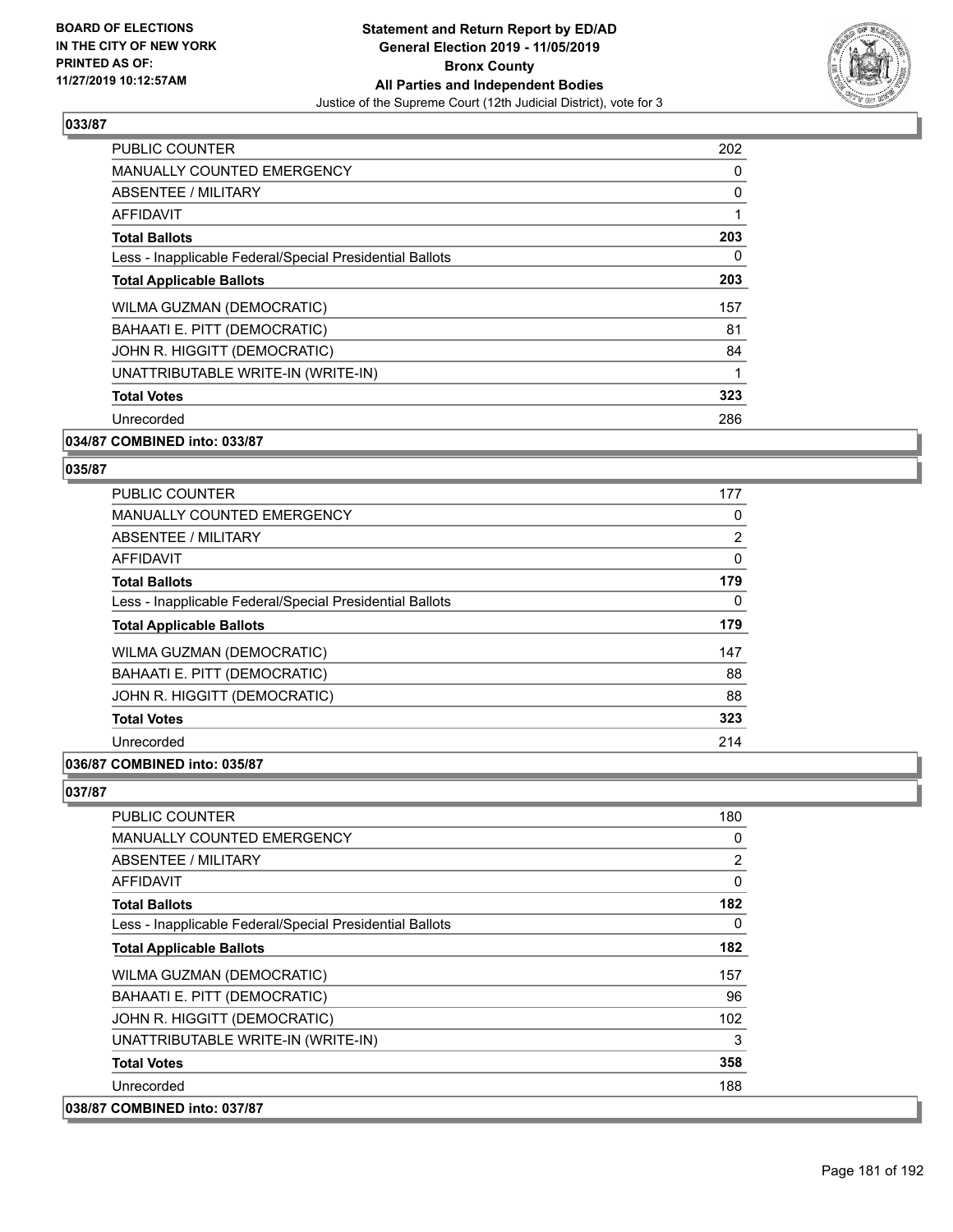

| <b>PUBLIC COUNTER</b>                                    | 124            |
|----------------------------------------------------------|----------------|
| <b>MANUALLY COUNTED EMERGENCY</b>                        | 0              |
| ABSENTEE / MILITARY                                      | $\overline{2}$ |
| <b>AFFIDAVIT</b>                                         | 3              |
| <b>Total Ballots</b>                                     | 129            |
| Less - Inapplicable Federal/Special Presidential Ballots | 0              |
| <b>Total Applicable Ballots</b>                          | 129            |
| WILMA GUZMAN (DEMOCRATIC)                                | 105            |
| BAHAATI E. PITT (DEMOCRATIC)                             | 68             |
| JOHN R. HIGGITT (DEMOCRATIC)                             | 62             |
| UNATTRIBUTABLE WRITE-IN (WRITE-IN)                       | 2              |
| <b>Total Votes</b>                                       | 237            |
| Unrecorded                                               | 150            |

# **040/87**

| PUBLIC COUNTER                                           | 218            |
|----------------------------------------------------------|----------------|
| <b>MANUALLY COUNTED EMERGENCY</b>                        | 0              |
| ABSENTEE / MILITARY                                      | 5              |
| AFFIDAVIT                                                | $\overline{2}$ |
| <b>Total Ballots</b>                                     | 225            |
| Less - Inapplicable Federal/Special Presidential Ballots | 0              |
| <b>Total Applicable Ballots</b>                          | 225            |
| WILMA GUZMAN (DEMOCRATIC)                                | 182            |
| BAHAATI E. PITT (DEMOCRATIC)                             | 100            |
| JOHN R. HIGGITT (DEMOCRATIC)                             | 97             |
| UNATTRIBUTABLE WRITE-IN (WRITE-IN)                       | 3              |
| <b>Total Votes</b>                                       | 382            |
| Unrecorded                                               | 293            |
| 041/87 COMBINED into: 040/87                             |                |
|                                                          |                |

**042/87 COMBINED into: 027/85**

**043/87 COMBINED into: 010/87**

**044/87 COMBINED into: 064/82**

**045/87 COMBINED into: 064/82**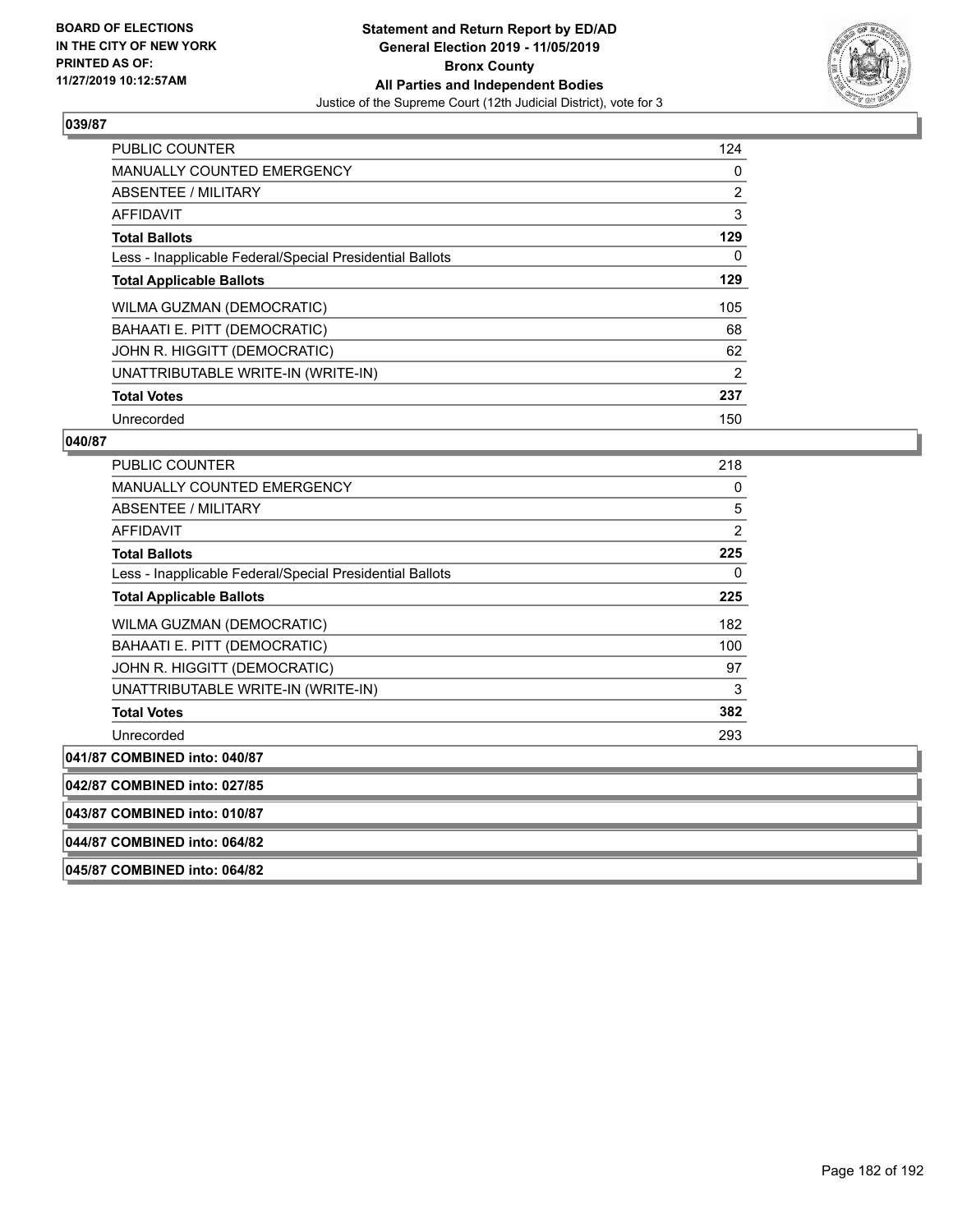

| <b>PUBLIC COUNTER</b>                                    | 85       |
|----------------------------------------------------------|----------|
| <b>MANUALLY COUNTED EMERGENCY</b>                        | 0        |
| ABSENTEE / MILITARY                                      |          |
| AFFIDAVIT                                                | $\Omega$ |
| <b>Total Ballots</b>                                     | 86       |
| Less - Inapplicable Federal/Special Presidential Ballots | $\Omega$ |
| <b>Total Applicable Ballots</b>                          | 86       |
| WILMA GUZMAN (DEMOCRATIC)                                | 75       |
| BAHAATI E. PITT (DEMOCRATIC)                             | 34       |
| JOHN R. HIGGITT (DEMOCRATIC)                             | 35       |
| <b>Total Votes</b>                                       | 144      |
| Unrecorded                                               | 114      |

## **047/87**

| <b>PUBLIC COUNTER</b>                                    | 229 |
|----------------------------------------------------------|-----|
| <b>MANUALLY COUNTED EMERGENCY</b>                        | 0   |
| ABSENTEE / MILITARY                                      | 6   |
| AFFIDAVIT                                                | 1   |
| <b>Total Ballots</b>                                     | 236 |
| Less - Inapplicable Federal/Special Presidential Ballots | 0   |
| <b>Total Applicable Ballots</b>                          | 236 |
| WILMA GUZMAN (DEMOCRATIC)                                | 192 |
| BAHAATI E. PITT (DEMOCRATIC)                             | 113 |
| JOHN R. HIGGITT (DEMOCRATIC)                             | 110 |
| BARACK OBAMA (WRITE-IN)                                  | 1   |
| JOHN R. HIGGITT (WRITE-IN)                               | 1   |
| UNATTRIBUTABLE WRITE-IN (WRITE-IN)                       | 2   |
| <b>Total Votes</b>                                       | 419 |
| Unrecorded                                               | 289 |

| <b>PUBLIC COUNTER</b>                                    | 189      |
|----------------------------------------------------------|----------|
| <b>MANUALLY COUNTED EMERGENCY</b>                        | $\Omega$ |
| <b>ABSENTEE / MILITARY</b>                               | 3        |
| AFFIDAVIT                                                | 4        |
| <b>Total Ballots</b>                                     | 196      |
| Less - Inapplicable Federal/Special Presidential Ballots | $\Omega$ |
| <b>Total Applicable Ballots</b>                          | 196      |
| WILMA GUZMAN (DEMOCRATIC)                                | 156      |
| BAHAATI E. PITT (DEMOCRATIC)                             | 99       |
| JOHN R. HIGGITT (DEMOCRATIC)                             | 93       |
| <b>Total Votes</b>                                       | 348      |
| Unrecorded                                               | 240      |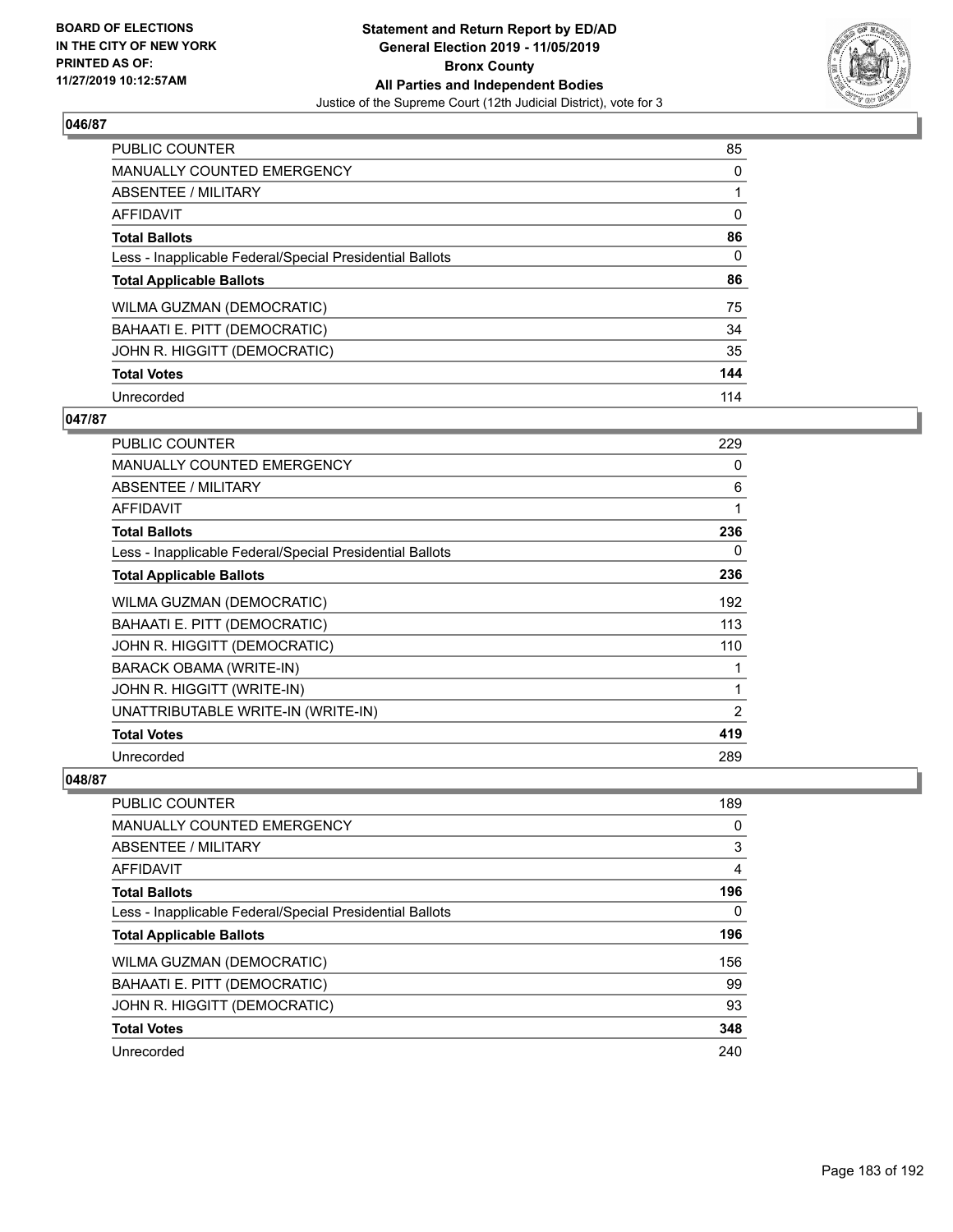

| <b>MANUALLY COUNTED EMERGENCY</b>                        | 0   |
|----------------------------------------------------------|-----|
|                                                          |     |
| ABSENTEE / MILITARY                                      | 6   |
| <b>AFFIDAVIT</b>                                         | 7   |
| <b>Total Ballots</b>                                     | 339 |
| Less - Inapplicable Federal/Special Presidential Ballots | 0   |
| <b>Total Applicable Ballots</b>                          | 339 |
| WILMA GUZMAN (DEMOCRATIC)                                | 265 |
| BAHAATI E. PITT (DEMOCRATIC)                             | 162 |
| JOHN R. HIGGITT (DEMOCRATIC)                             | 138 |
| DEFONSO COLON (WRITE-IN)                                 |     |
| <b>Total Votes</b>                                       | 566 |
| Unrecorded                                               | 451 |

### **050/87 COMBINED into: 049/87**

### **051/87**

| PUBLIC COUNTER                                           | 354 |
|----------------------------------------------------------|-----|
| <b>MANUALLY COUNTED EMERGENCY</b>                        | 0   |
| ABSENTEE / MILITARY                                      | 8   |
| <b>AFFIDAVIT</b>                                         | 5   |
| <b>Total Ballots</b>                                     | 367 |
| Less - Inapplicable Federal/Special Presidential Ballots | 0   |
| <b>Total Applicable Ballots</b>                          | 367 |
| WILMA GUZMAN (DEMOCRATIC)                                | 287 |
| BAHAATI E. PITT (DEMOCRATIC)                             | 183 |
| JOHN R. HIGGITT (DEMOCRATIC)                             | 179 |
| UNATTRIBUTABLE WRITE-IN (WRITE-IN)                       | 1   |
| <b>Total Votes</b>                                       | 650 |
| Unrecorded                                               | 451 |

### **052/87 COMBINED into: 051/87**

### **053/87 COMBINED into: 029/87**

### **054/87 COMBINED into: 056/87**

| <b>PUBLIC COUNTER</b>                                    | 274 |
|----------------------------------------------------------|-----|
| <b>MANUALLY COUNTED EMERGENCY</b>                        | 0   |
| ABSENTEE / MILITARY                                      | 6   |
| AFFIDAVIT                                                |     |
| <b>Total Ballots</b>                                     | 281 |
| Less - Inapplicable Federal/Special Presidential Ballots | 0   |
| <b>Total Applicable Ballots</b>                          | 281 |
| WILMA GUZMAN (DEMOCRATIC)                                | 222 |
| BAHAATI E. PITT (DEMOCRATIC)                             | 140 |
| JOHN R. HIGGITT (DEMOCRATIC)                             | 132 |
| <b>Total Votes</b>                                       | 494 |
| Unrecorded                                               | 349 |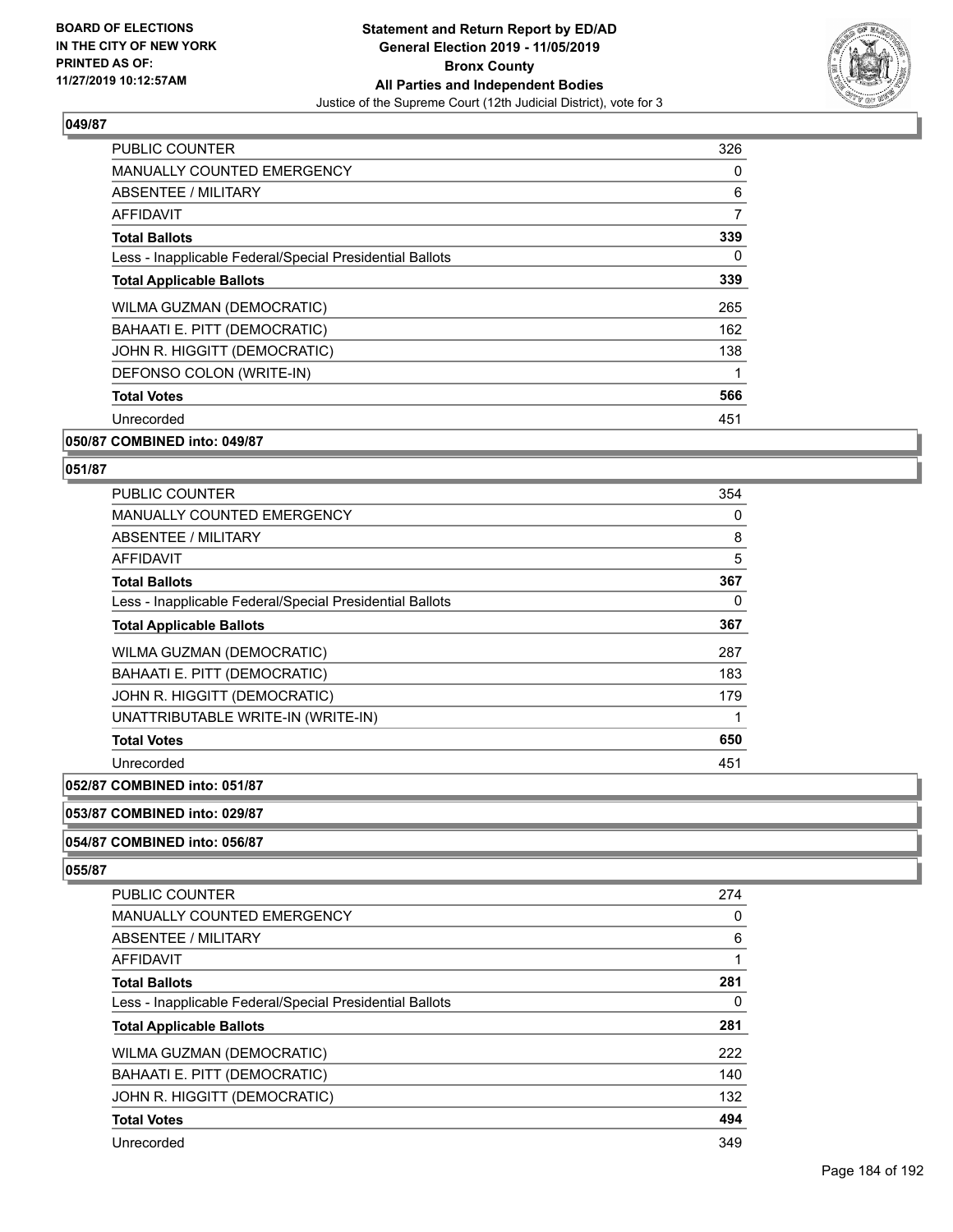

| <b>PUBLIC COUNTER</b>                                    | 298      |
|----------------------------------------------------------|----------|
| MANUALLY COUNTED EMERGENCY                               | $\Omega$ |
| ABSENTEE / MILITARY                                      | 12       |
| <b>AFFIDAVIT</b>                                         | 21       |
| <b>Total Ballots</b>                                     | 331      |
| Less - Inapplicable Federal/Special Presidential Ballots | 0        |
| <b>Total Applicable Ballots</b>                          | 331      |
| WILMA GUZMAN (DEMOCRATIC)                                | 266      |
| BAHAATI E. PITT (DEMOCRATIC)                             | 174      |
| JOHN R. HIGGITT (DEMOCRATIC)                             | 170      |
| <b>Total Votes</b>                                       | 610      |
| Unrecorded                                               | 383      |

### **057/87**

| <b>PUBLIC COUNTER</b>                                    | 279            |
|----------------------------------------------------------|----------------|
| MANUALLY COUNTED EMERGENCY                               | 0              |
| ABSENTEE / MILITARY                                      | $\overline{2}$ |
| AFFIDAVIT                                                |                |
| <b>Total Ballots</b>                                     | 282            |
| Less - Inapplicable Federal/Special Presidential Ballots | 0              |
| <b>Total Applicable Ballots</b>                          | 282            |
| <b>WILMA GUZMAN (DEMOCRATIC)</b>                         | 208            |
| BAHAATI E. PITT (DEMOCRATIC)                             | 135            |
| JOHN R. HIGGITT (DEMOCRATIC)                             | 130            |
| UNATTRIBUTABLE WRITE-IN (WRITE-IN)                       | 4              |
| WALTER E. SWEARINGEN (WRITE-IN)                          | 1              |
| <b>Total Votes</b>                                       | 478            |
| Unrecorded                                               | 368            |

| <b>PUBLIC COUNTER</b>                                    | 285      |
|----------------------------------------------------------|----------|
| <b>MANUALLY COUNTED EMERGENCY</b>                        | 0        |
| ABSENTEE / MILITARY                                      | 5        |
| AFFIDAVIT                                                | 2        |
| <b>Total Ballots</b>                                     | 292      |
| Less - Inapplicable Federal/Special Presidential Ballots | $\Omega$ |
| <b>Total Applicable Ballots</b>                          | 292      |
| <b>WILMA GUZMAN (DEMOCRATIC)</b>                         | 212      |
| BAHAATI E. PITT (DEMOCRATIC)                             | 133      |
| JOHN R. HIGGITT (DEMOCRATIC)                             | 127      |
| <b>Total Votes</b>                                       | 472      |
| Unrecorded                                               | 404      |
| 059/87 COMBINED into: 058/87                             |          |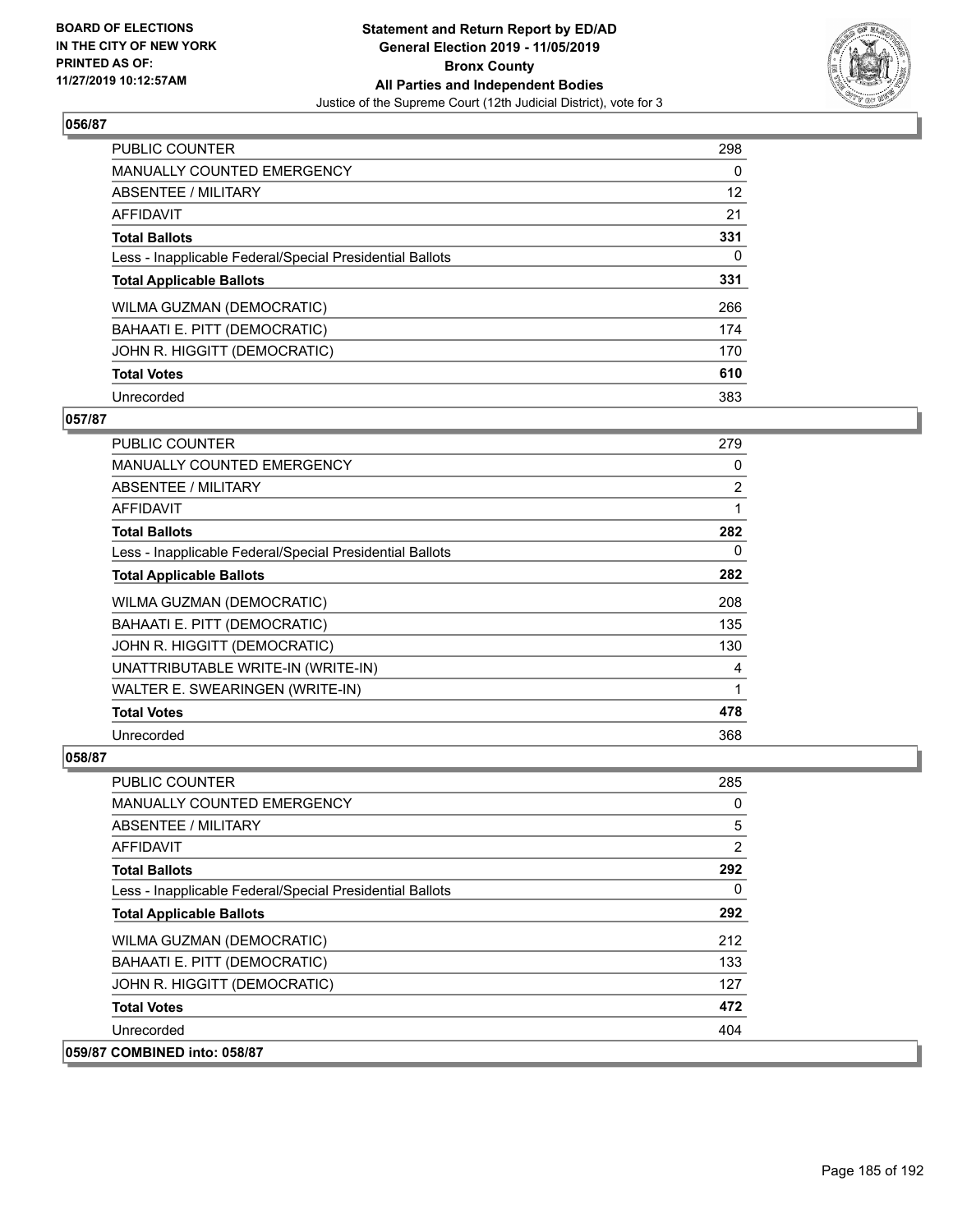

| <b>PUBLIC COUNTER</b>                                    | 319            |
|----------------------------------------------------------|----------------|
| <b>MANUALLY COUNTED EMERGENCY</b>                        | 0              |
| ABSENTEE / MILITARY                                      | $\overline{7}$ |
| <b>AFFIDAVIT</b>                                         | 7              |
| <b>Total Ballots</b>                                     | 333            |
| Less - Inapplicable Federal/Special Presidential Ballots | $\Omega$       |
| <b>Total Applicable Ballots</b>                          | 333            |
| WILMA GUZMAN (DEMOCRATIC)                                | 255            |
| BAHAATI E. PITT (DEMOCRATIC)                             | 156            |
| JOHN R. HIGGITT (DEMOCRATIC)                             | 146            |
| UNATTRIBUTABLE WRITE-IN (WRITE-IN)                       |                |
| <b>Total Votes</b>                                       | 558            |
| Unrecorded                                               | 441            |

# **061/87**

| <b>PUBLIC COUNTER</b>                                    | 262 |
|----------------------------------------------------------|-----|
| MANUALLY COUNTED EMERGENCY                               | 0   |
| ABSENTEE / MILITARY                                      | 5   |
| AFFIDAVIT                                                | 3   |
| <b>Total Ballots</b>                                     | 270 |
| Less - Inapplicable Federal/Special Presidential Ballots | 0   |
| <b>Total Applicable Ballots</b>                          | 270 |
| WILMA GUZMAN (DEMOCRATIC)                                | 220 |
| BAHAATI E. PITT (DEMOCRATIC)                             | 135 |
| JOHN R. HIGGITT (DEMOCRATIC)                             | 124 |
| <b>Total Votes</b>                                       | 479 |
| Unrecorded                                               | 331 |

# **062/87 COMBINED into: 055/87**

# **063/87 COMBINED into: 057/87**

**064/87 COMBINED into: 057/87**

# **065/87 COMBINED into: 047/87**

| PUBLIC COUNTER                                           | 124      |
|----------------------------------------------------------|----------|
| MANUALLY COUNTED EMERGENCY                               | 0        |
| ABSENTEE / MILITARY                                      |          |
| AFFIDAVIT                                                |          |
| <b>Total Ballots</b>                                     | 126      |
| Less - Inapplicable Federal/Special Presidential Ballots | $\Omega$ |
| <b>Total Applicable Ballots</b>                          | 126      |
| WILMA GUZMAN (DEMOCRATIC)                                | 96       |
| BAHAATI E. PITT (DEMOCRATIC)                             | 53       |
| JOHN R. HIGGITT (DEMOCRATIC)                             | 54       |
| <b>Total Votes</b>                                       | 203      |
| Unrecorded                                               | 175      |
| 067/87 COMBINED into: 057/87                             |          |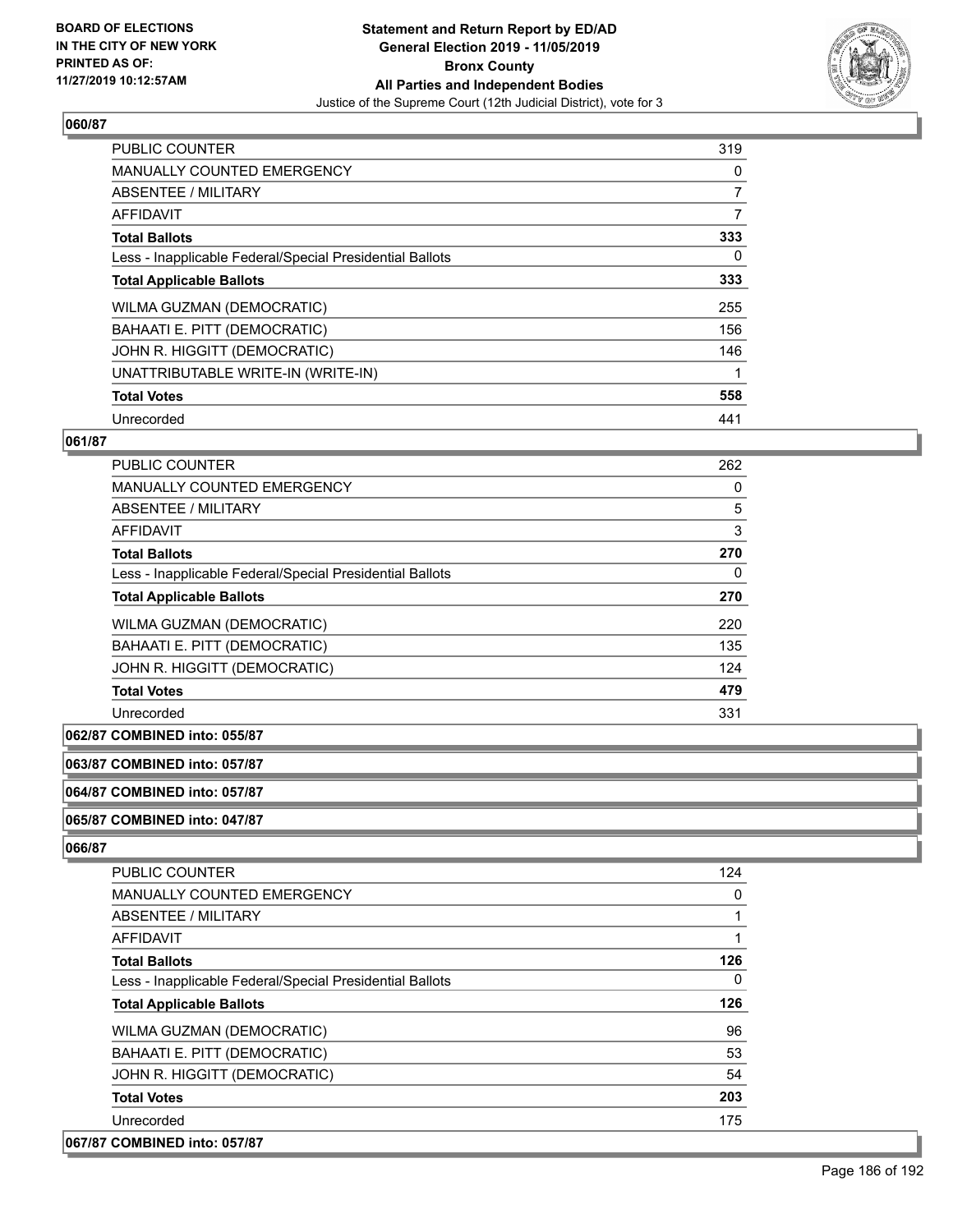

| <b>PUBLIC COUNTER</b>                                    | 101              |
|----------------------------------------------------------|------------------|
| <b>MANUALLY COUNTED EMERGENCY</b>                        | 0                |
| ABSENTEE / MILITARY                                      |                  |
| <b>AFFIDAVIT</b>                                         | 0                |
| <b>Total Ballots</b>                                     | 102              |
| Less - Inapplicable Federal/Special Presidential Ballots | $\Omega$         |
| <b>Total Applicable Ballots</b>                          | 102 <sub>2</sub> |
|                                                          |                  |
| WILMA GUZMAN (DEMOCRATIC)                                |                  |
| BAHAATI E. PITT (DEMOCRATIC)                             | 52               |
| JOHN R. HIGGITT (DEMOCRATIC)                             | 82<br>48         |
| <b>Total Votes</b>                                       | 182              |

### **069/87**

| <b>PUBLIC COUNTER</b>                                    | 91       |
|----------------------------------------------------------|----------|
| <b>MANUALLY COUNTED EMERGENCY</b>                        | 0        |
| ABSENTEE / MILITARY                                      | 3        |
| <b>AFFIDAVIT</b>                                         | $\Omega$ |
| <b>Total Ballots</b>                                     | 94       |
| Less - Inapplicable Federal/Special Presidential Ballots | $\Omega$ |
| <b>Total Applicable Ballots</b>                          | 94       |
| WILMA GUZMAN (DEMOCRATIC)                                | 70       |
| BAHAATI E. PITT (DEMOCRATIC)                             | 35       |
| JOHN R. HIGGITT (DEMOCRATIC)                             | 43       |
| <b>Total Votes</b>                                       | 148      |
| Unrecorded                                               | 134      |

| <b>PUBLIC COUNTER</b>                                    | 153 |
|----------------------------------------------------------|-----|
| MANUALLY COUNTED EMERGENCY                               | 0   |
| ABSENTEE / MILITARY                                      | 3   |
| <b>AFFIDAVIT</b>                                         | 3   |
| <b>Total Ballots</b>                                     | 159 |
| Less - Inapplicable Federal/Special Presidential Ballots | 0   |
| <b>Total Applicable Ballots</b>                          | 159 |
| WILMA GUZMAN (DEMOCRATIC)                                | 132 |
| BAHAATI E. PITT (DEMOCRATIC)                             | 74  |
| JOHN R. HIGGITT (DEMOCRATIC)                             | 74  |
| JAMES ST PATRICK (WRITE-IN)                              | 1   |
| TASHA ST PATRICK (WRITE-IN)                              | 1   |
| THOMAS EGAN (WRITE-IN)                                   | 1   |
| <b>Total Votes</b>                                       | 283 |
| Unrecorded                                               | 194 |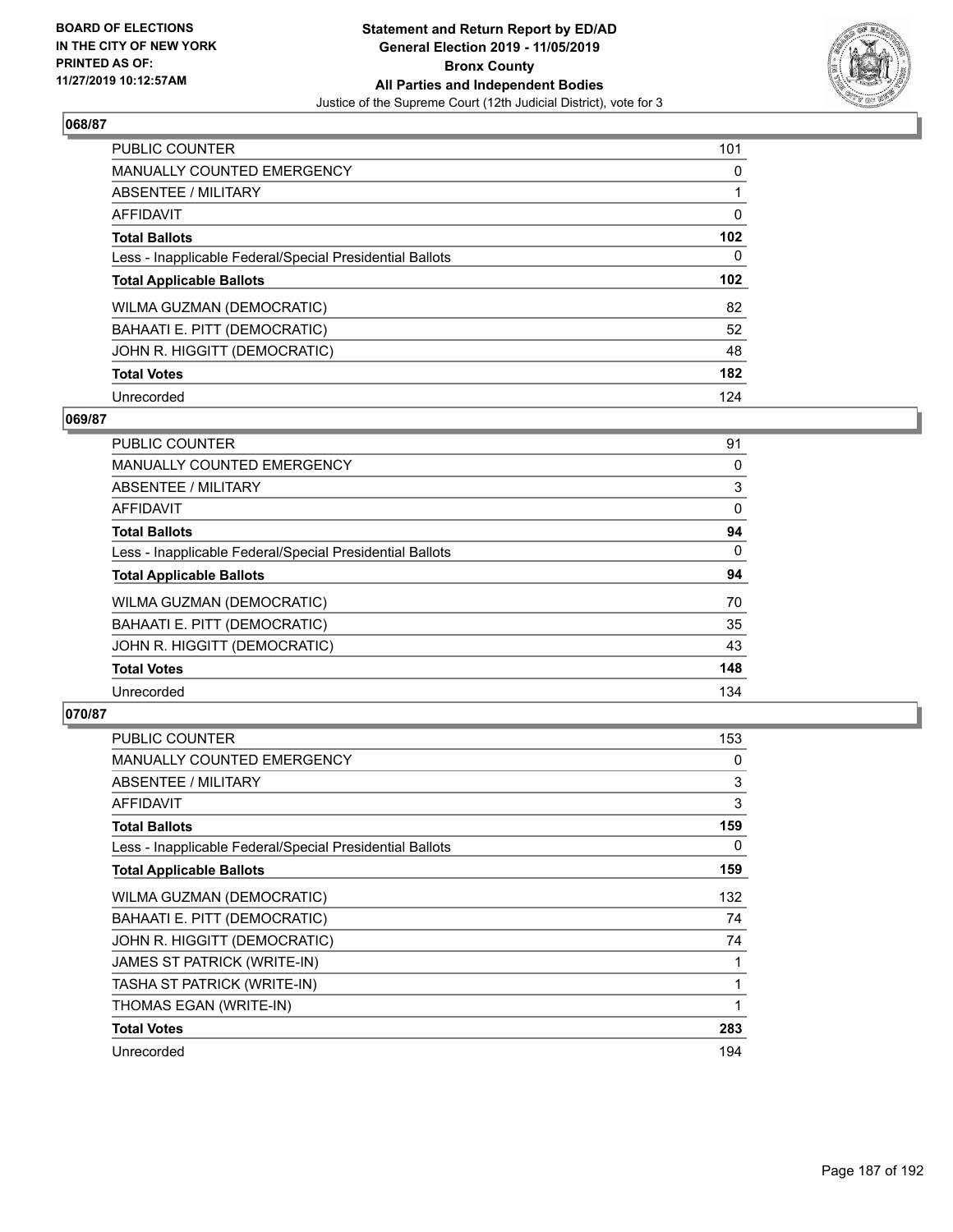

| <b>PUBLIC COUNTER</b>                                    | 129 |
|----------------------------------------------------------|-----|
| <b>MANUALLY COUNTED EMERGENCY</b>                        | 0   |
| ABSENTEE / MILITARY                                      | 3   |
| <b>AFFIDAVIT</b>                                         | 0   |
| <b>Total Ballots</b>                                     | 132 |
| Less - Inapplicable Federal/Special Presidential Ballots | 0   |
| <b>Total Applicable Ballots</b>                          | 132 |
| WILMA GUZMAN (DEMOCRATIC)                                | 107 |
| BAHAATI E. PITT (DEMOCRATIC)                             | 61  |
| JOHN R. HIGGITT (DEMOCRATIC)                             | 54  |
| UNATTRIBUTABLE WRITE-IN (WRITE-IN)                       |     |
| <b>Total Votes</b>                                       | 223 |
| Unrecorded                                               | 173 |

# **072/87**

| <b>PUBLIC COUNTER</b>                                    | 186            |
|----------------------------------------------------------|----------------|
| <b>MANUALLY COUNTED EMERGENCY</b>                        | 0              |
| ABSENTEE / MILITARY                                      | 4              |
| <b>AFFIDAVIT</b>                                         | $\overline{2}$ |
| <b>Total Ballots</b>                                     | 192            |
| Less - Inapplicable Federal/Special Presidential Ballots | 0              |
| <b>Total Applicable Ballots</b>                          | 192            |
| WILMA GUZMAN (DEMOCRATIC)                                | 150            |
| BAHAATI E. PITT (DEMOCRATIC)                             | 100            |
| JOHN R. HIGGITT (DEMOCRATIC)                             | 95             |
| UNATTRIBUTABLE WRITE-IN (WRITE-IN)                       | 3              |
| <b>Total Votes</b>                                       | 348            |
| Unrecorded                                               | 228            |

| <b>PUBLIC COUNTER</b>                                    | 24 |
|----------------------------------------------------------|----|
| <b>MANUALLY COUNTED EMERGENCY</b>                        | 0  |
| ABSENTEE / MILITARY                                      | 0  |
| AFFIDAVIT                                                | 0  |
| <b>Total Ballots</b>                                     | 24 |
| Less - Inapplicable Federal/Special Presidential Ballots | 0  |
|                                                          |    |
| <b>Total Applicable Ballots</b>                          | 24 |
| WILMA GUZMAN (DEMOCRATIC)                                | 14 |
| BAHAATI E. PITT (DEMOCRATIC)                             | 12 |
| JOHN R. HIGGITT (DEMOCRATIC)                             | 11 |
| <b>Total Votes</b>                                       | 37 |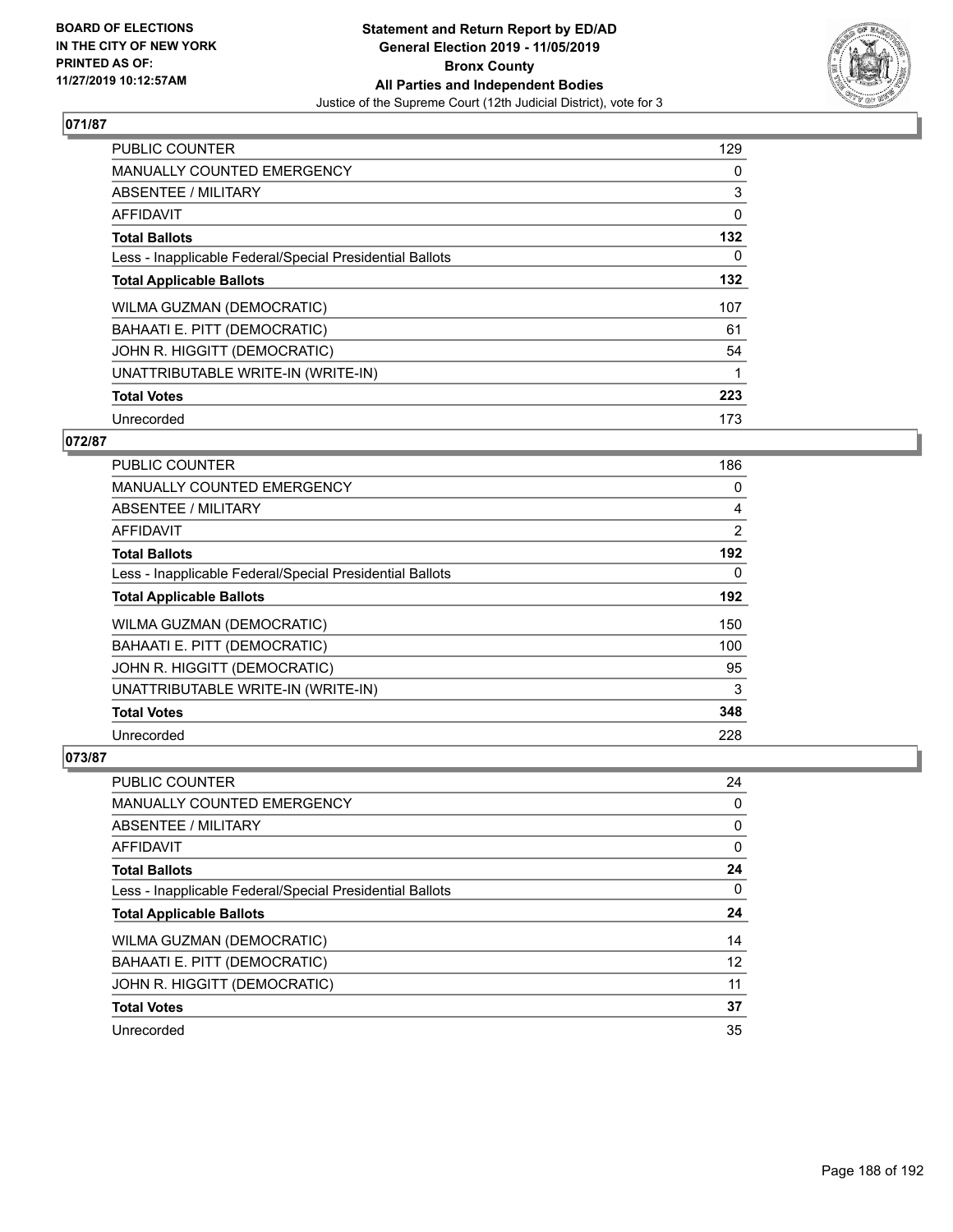

| PUBLIC COUNTER                                           | 195 |
|----------------------------------------------------------|-----|
| <b>MANUALLY COUNTED EMERGENCY</b>                        | 0   |
| ABSENTEE / MILITARY                                      |     |
| <b>AFFIDAVIT</b>                                         | 0   |
| <b>Total Ballots</b>                                     | 196 |
| Less - Inapplicable Federal/Special Presidential Ballots | 0   |
| <b>Total Applicable Ballots</b>                          | 196 |
| <b>WILMA GUZMAN (DEMOCRATIC)</b>                         | 153 |
| BAHAATI E. PITT (DEMOCRATIC)                             | 85  |
| JOHN R. HIGGITT (DEMOCRATIC)                             | 85  |
| <b>Total Votes</b>                                       | 323 |
| Unrecorded                                               | 265 |
|                                                          |     |

**075/87 COMBINED into: 070/87**

**076/87 COMBINED into: 074/87**

### **077/87**

| <b>PUBLIC COUNTER</b>                                    | 173 |
|----------------------------------------------------------|-----|
| <b>MANUALLY COUNTED EMERGENCY</b>                        | 0   |
| ABSENTEE / MILITARY                                      |     |
| AFFIDAVIT                                                | 3   |
| <b>Total Ballots</b>                                     | 177 |
| Less - Inapplicable Federal/Special Presidential Ballots | 0   |
| <b>Total Applicable Ballots</b>                          | 177 |
| WILMA GUZMAN (DEMOCRATIC)                                | 141 |
| BAHAATI E. PITT (DEMOCRATIC)                             | 62  |
| JOHN R. HIGGITT (DEMOCRATIC)                             | 54  |
| ANGELA LAQUER (WRITE-IN)                                 |     |
| <b>Total Votes</b>                                       | 258 |
| Unrecorded                                               | 273 |

| PUBLIC COUNTER                                           | 211      |
|----------------------------------------------------------|----------|
| <b>MANUALLY COUNTED EMERGENCY</b>                        | 0        |
| ABSENTEE / MILITARY                                      | 3        |
| AFFIDAVIT                                                | 5        |
| <b>Total Ballots</b>                                     | 219      |
| Less - Inapplicable Federal/Special Presidential Ballots | $\Omega$ |
| <b>Total Applicable Ballots</b>                          | 219      |
| WILMA GUZMAN (DEMOCRATIC)                                | 187      |
| BAHAATI E. PITT (DEMOCRATIC)                             | 79       |
| JOHN R. HIGGITT (DEMOCRATIC)                             | 72       |
| UNATTRIBUTABLE WRITE-IN (WRITE-IN)                       |          |
| <b>Total Votes</b>                                       | 339      |
| Unrecorded                                               | 318      |
| 079/87 COMBINED into: 008/85                             |          |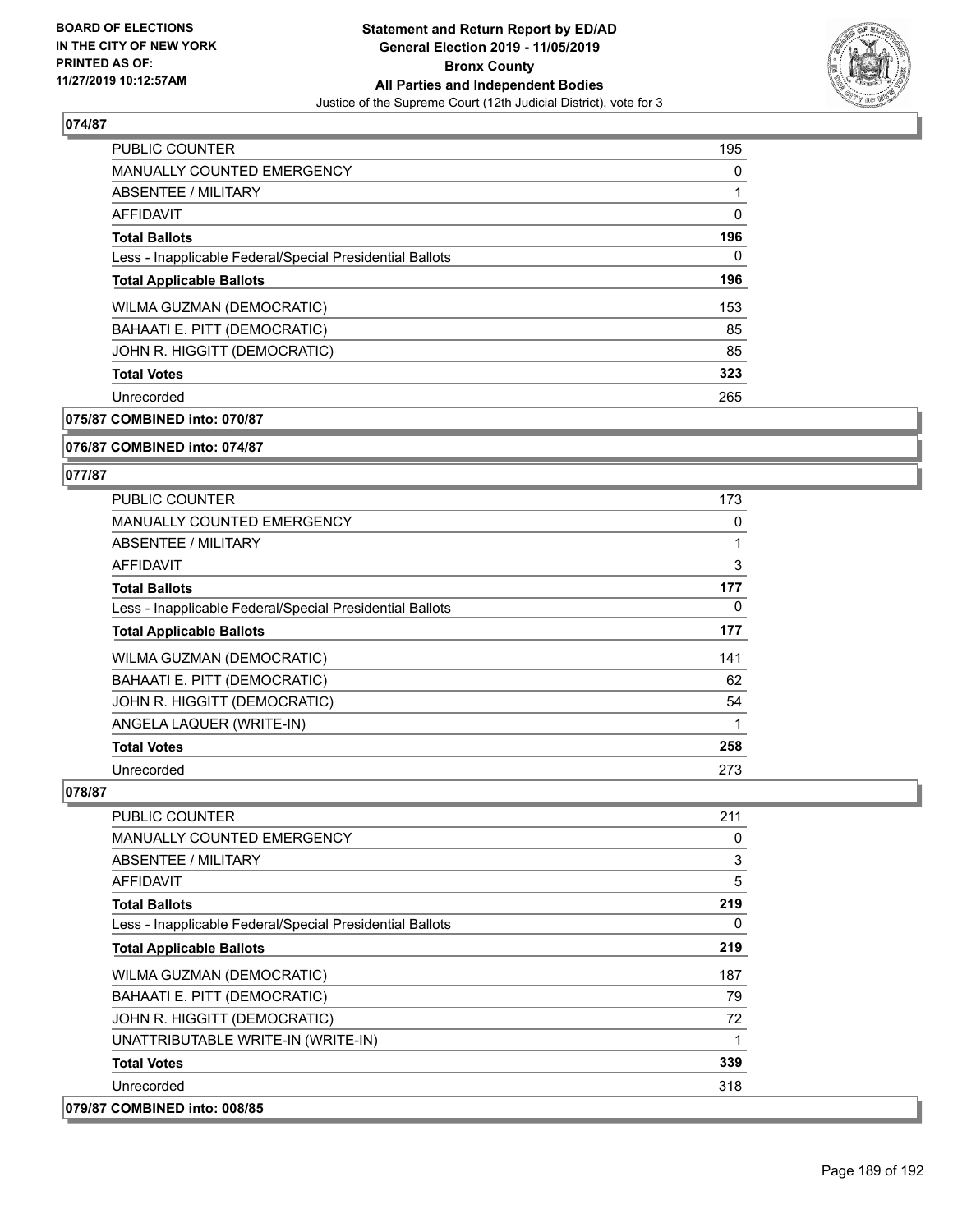

| PUBLIC COUNTER                                           | 121            |
|----------------------------------------------------------|----------------|
| <b>MANUALLY COUNTED EMERGENCY</b>                        | 0              |
| ABSENTEE / MILITARY                                      | 3              |
| <b>AFFIDAVIT</b>                                         | $\overline{2}$ |
| <b>Total Ballots</b>                                     | 126            |
| Less - Inapplicable Federal/Special Presidential Ballots | 0              |
| <b>Total Applicable Ballots</b>                          | 126            |
| WILMA GUZMAN (DEMOCRATIC)                                | 105            |
| BAHAATI E. PITT (DEMOCRATIC)                             | 66             |
| JOHN R. HIGGITT (DEMOCRATIC)                             | 55             |
| UNATTRIBUTABLE WRITE-IN (WRITE-IN)                       |                |
| <b>Total Votes</b>                                       | 227            |
| Unrecorded                                               | 151            |

# **081/87**

| PUBLIC COUNTER                                           | 151            |
|----------------------------------------------------------|----------------|
| <b>MANUALLY COUNTED EMERGENCY</b>                        | 0              |
| ABSENTEE / MILITARY                                      | 2              |
| <b>AFFIDAVIT</b>                                         | $\overline{2}$ |
| <b>Total Ballots</b>                                     | 155            |
| Less - Inapplicable Federal/Special Presidential Ballots | 0              |
| <b>Total Applicable Ballots</b>                          | 155            |
| WILMA GUZMAN (DEMOCRATIC)                                | 128            |
| BAHAATI E. PITT (DEMOCRATIC)                             | 64             |
| JOHN R. HIGGITT (DEMOCRATIC)                             | 57             |
| JAGMEET SINGH (WRITE-IN)                                 | 1              |
| UNATTRIBUTABLE WRITE-IN (WRITE-IN)                       | 1              |
| <b>Total Votes</b>                                       | 251            |
| Unrecorded                                               | 214            |
|                                                          |                |

# **082/87 COMBINED into: 080/87**

# **083/87 COMBINED into: 077/87**

| PUBLIC COUNTER                                           | 214 |
|----------------------------------------------------------|-----|
| <b>MANUALLY COUNTED EMERGENCY</b>                        | 0   |
| ABSENTEE / MILITARY                                      | 2   |
| AFFIDAVIT                                                | 4   |
| <b>Total Ballots</b>                                     | 220 |
| Less - Inapplicable Federal/Special Presidential Ballots | 0   |
| <b>Total Applicable Ballots</b>                          | 220 |
| WILMA GUZMAN (DEMOCRATIC)                                | 166 |
| BAHAATI E. PITT (DEMOCRATIC)                             | 75  |
| JOHN R. HIGGITT (DEMOCRATIC)                             | 80  |
| <b>Total Votes</b>                                       | 321 |
| Unrecorded                                               | 339 |
| 085/87 COMBINED into: 084/87                             |     |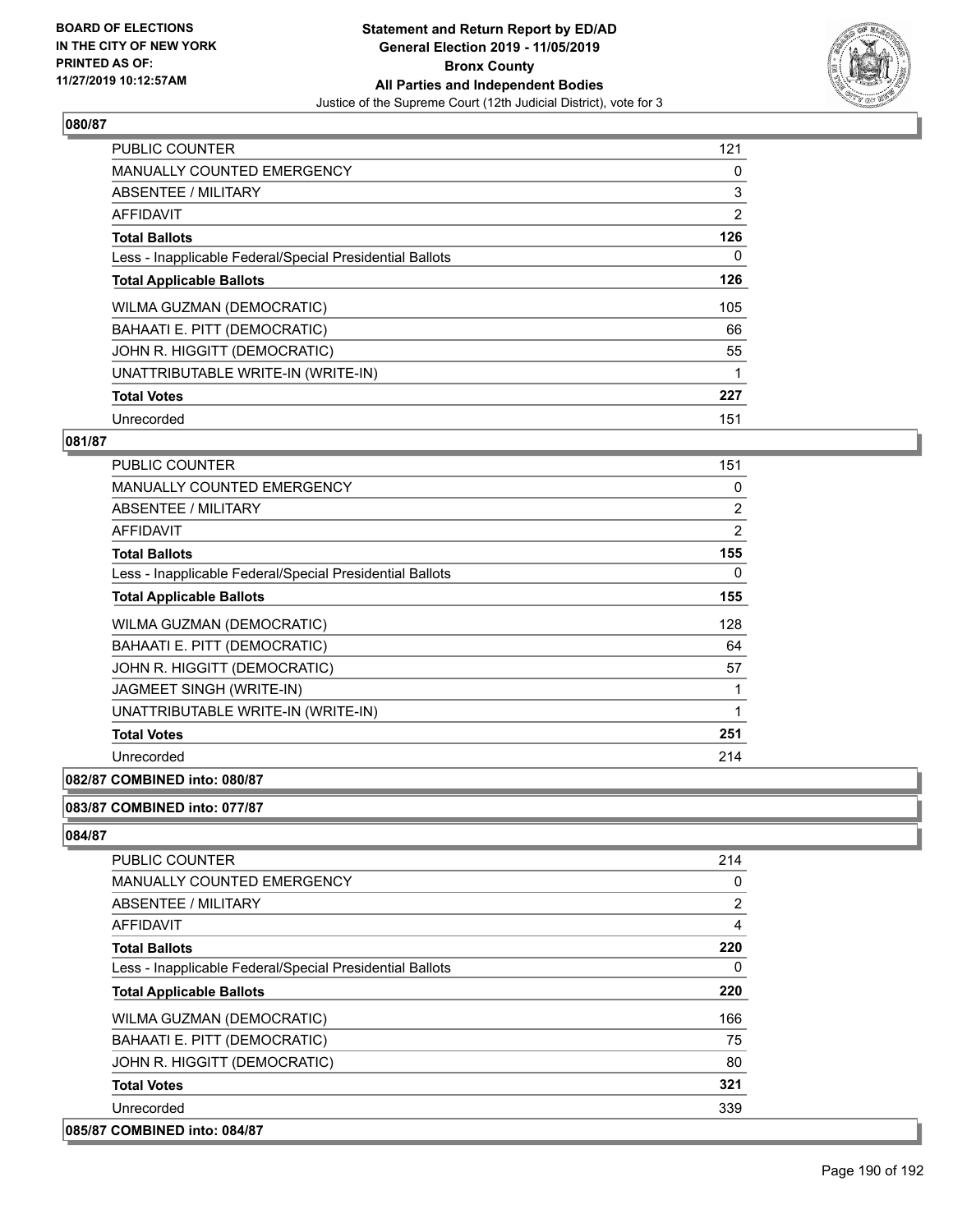

### **086/87 COMBINED into: 078/87**

| PUBLIC COUNTER                                           | 237      |
|----------------------------------------------------------|----------|
| <b>MANUALLY COUNTED EMERGENCY</b>                        | 0        |
| ABSENTEE / MILITARY                                      | 5        |
| <b>AFFIDAVIT</b>                                         | 2        |
| <b>Total Ballots</b>                                     | 244      |
| Less - Inapplicable Federal/Special Presidential Ballots | $\Omega$ |
| <b>Total Applicable Ballots</b>                          | 244      |
| WILMA GUZMAN (DEMOCRATIC)                                | 189      |
| BAHAATI E. PITT (DEMOCRATIC)                             | 125      |
| JOHN R. HIGGITT (DEMOCRATIC)                             | 115      |
| <b>Total Votes</b>                                       | 429      |
| Unrecorded                                               | 303      |

**088/87 COMBINED into: 071/87**

**089/87 COMBINED into: 081/87**

**090/87 COMBINED into: 003/87**

**091/87 COMBINED into: 003/87**

**092/87 COMBINED into: 010/87**

**093/87 COMBINED into: 073/87**

**094/87 COMBINED into: 073/87**

**095/87 COMBINED into: 008/85**

**096/87 COMBINED into: 030/87**

### **097/87**

| PUBLIC COUNTER                                           | 65       |
|----------------------------------------------------------|----------|
| <b>MANUALLY COUNTED EMERGENCY</b>                        | 0        |
| ABSENTEE / MILITARY                                      | 3        |
| AFFIDAVIT                                                | $\Omega$ |
| <b>Total Ballots</b>                                     | 68       |
| Less - Inapplicable Federal/Special Presidential Ballots | $\Omega$ |
| <b>Total Applicable Ballots</b>                          | 68       |
| WILMA GUZMAN (DEMOCRATIC)                                | 55       |
| BAHAATI E. PITT (DEMOCRATIC)                             | 41       |
| JOHN R. HIGGITT (DEMOCRATIC)                             | 42       |
| <b>Total Votes</b>                                       | 138      |
| Unrecorded                                               | 66       |
|                                                          |          |

**098/87 COMBINED into: 072/87**

**099/87 COMBINED into: 060/87**

**100/87 COMBINED into: 061/87**

**101/87 COMBINED into: 030/87**

**102/87 COMBINED into: 077/87**